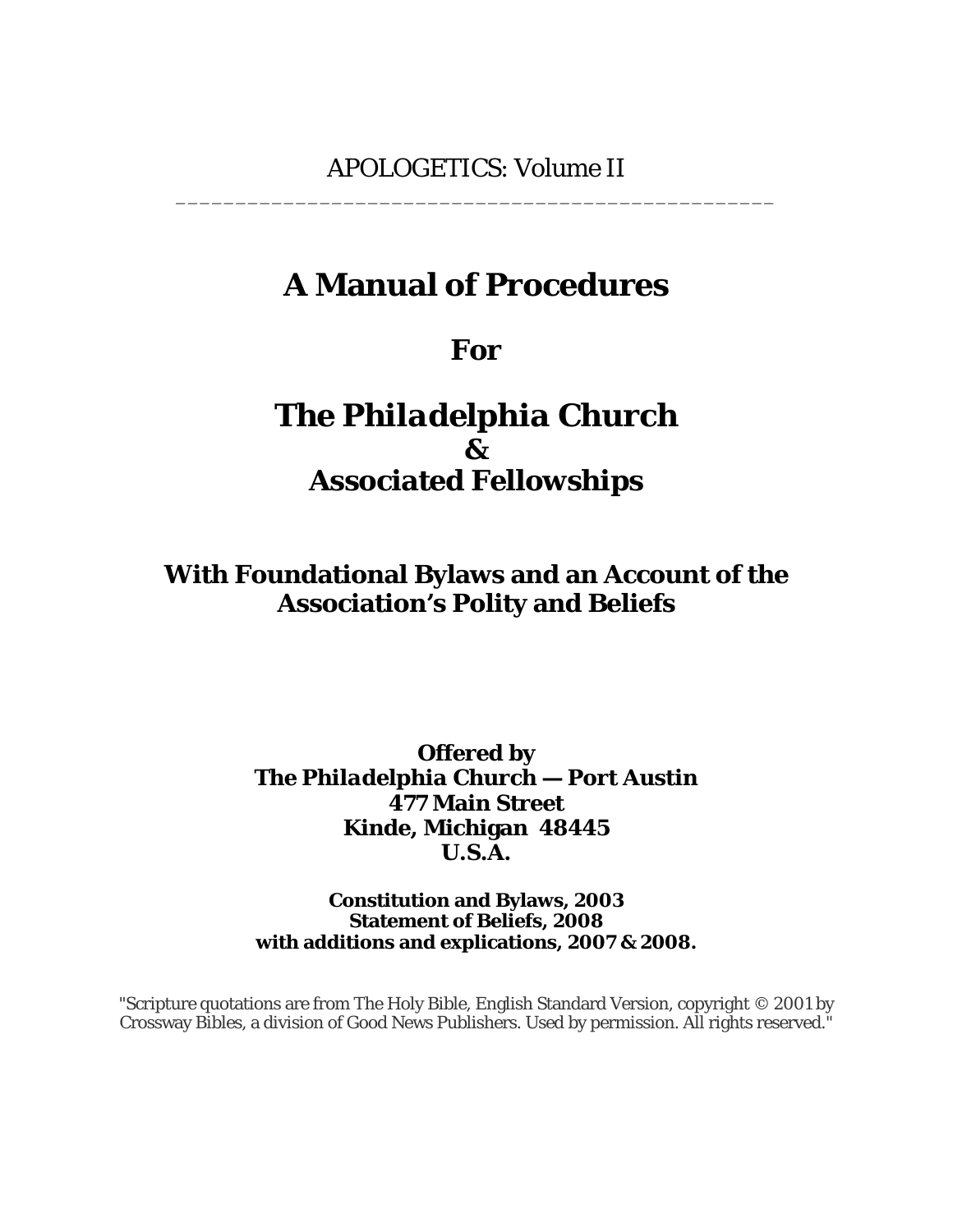## **Contents**

## Preface

A. What and where is *the Church*? **I.** The Church is the assembly [¦6680F\"<] of God. **II.** Jesus is the building material used to form the  $\epsilon \kappa \kappa \lambda \eta \sigma \iota \alpha \nu$ . **III.** The Church [έκκλησίαν] did not begin on Pentecost. **IV.** When Jesus breathed on His disciples, He formed a new synagogue. **V.** The Church was initially identified as the sect  $\alpha$  [ $\alpha$ ip $\beta$ σεως] of the Nazarenes. **VI.** Paul identifies disciples as the temple of God. **VII.** Commentary. B. *The Philadelphia Church*. **I.** Statement of Beliefs. **II.** Constitution and Bylaws. C**.** The Purposes of the Local Church. **I.** Worship: **II.** Fellowship: **III**. Service: **IV.** The practice of common convictions: **V.** The proclamation of common convictions: **VI.** Organization: **VII.** Of little strength: D. The Authority of the Local Church. **I**. The Association Principle: **II.** One Church: **III.** Head and Body: E. Explication of Doctrines and Beliefs I. What and where is Heaven? II. What is Sin? III. What is meant by Grace? IV. Who is God? V. What does it mean to be "born again"? VI. Baptism VII. Who or What Nation is Endtime Israel? VIII. The Wave Sheaf Offering IX. The Father's Confirmation of the Sabbath X. Acts 20:7 XI. 1 Corinthians 16:1–2 XII. Romans 10:4 XIII. Lazarus and Dives XIV. What Did Jesus Promise The Thief?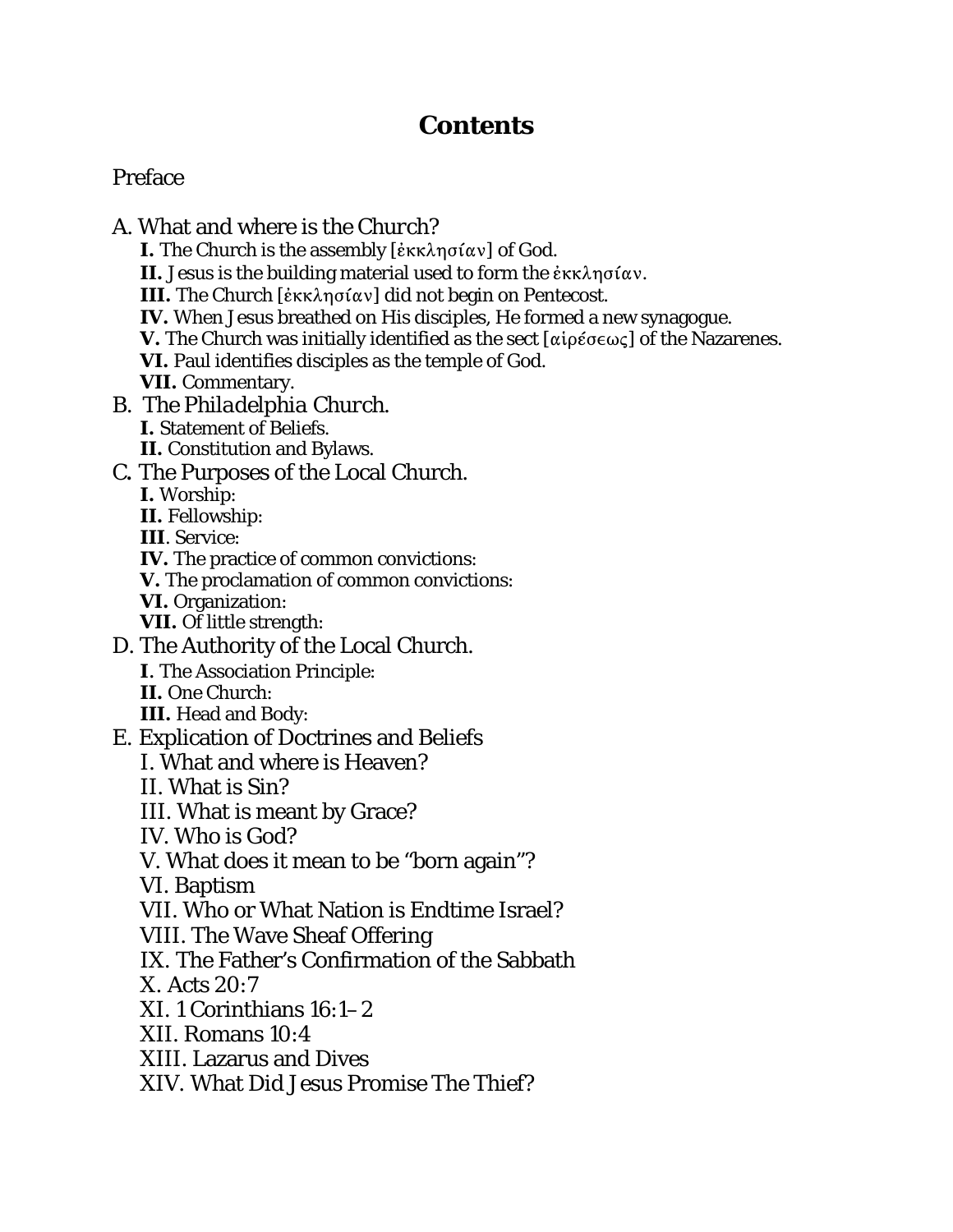XV. The Mark of the Beast: XVI. In the Spirit on the Lord's Day XVII. Acts 13:2 XVIII. What is "*The Law of Moses*"?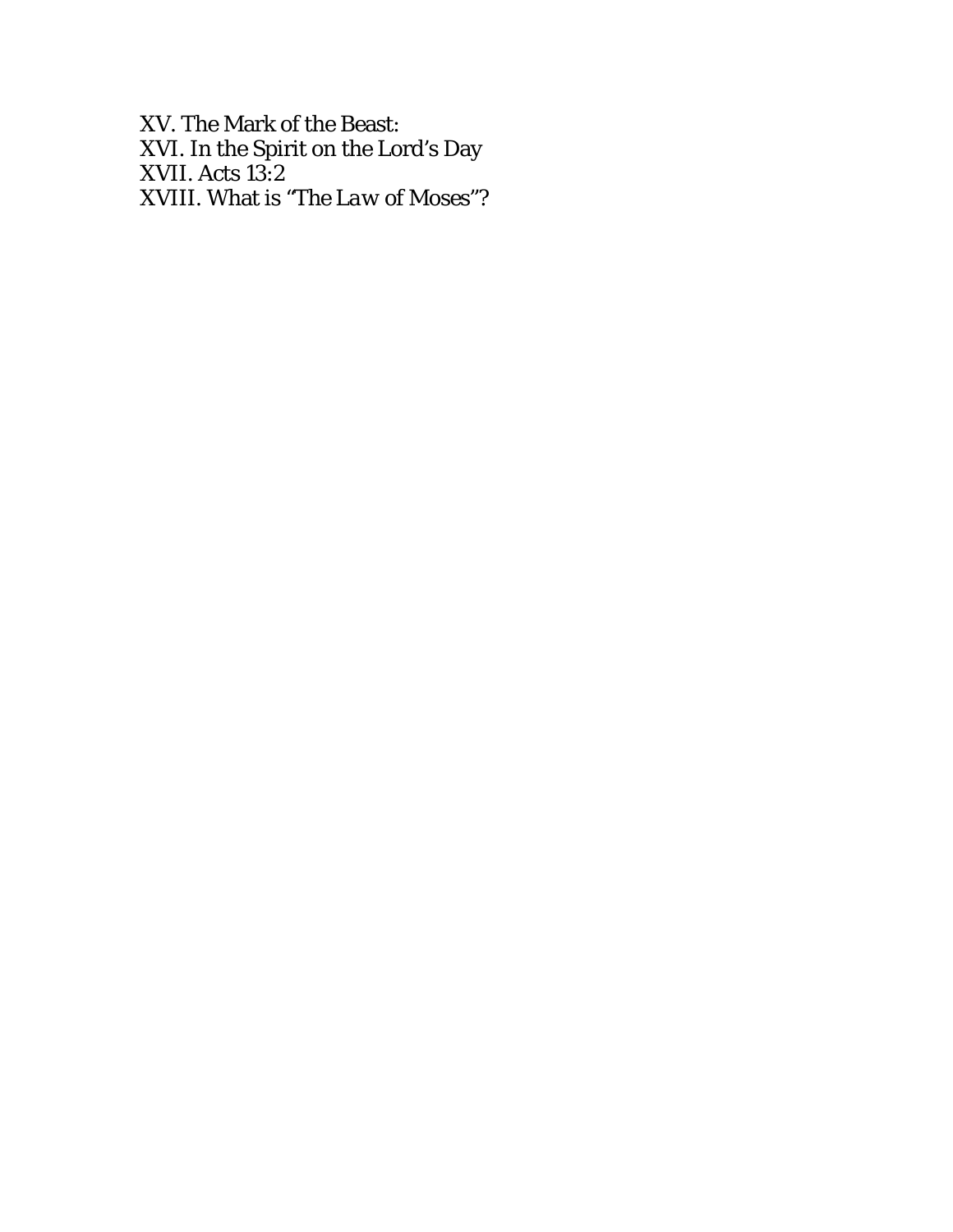## **Preface**

**\_\_\_\_\_\_\_\_\_\_\_\_\_\_\_\_\_\_\_** 

## **How to Begin**

For many people, the Holy Bible is the largest book they will ever read, and because of its size, they will read a little here and a little there, studying a particular passage by looking up other passages that use the same word or relate to the same subject. This method of Bible study is widely advocated. The books of the Bible have been divided into chapters and verses to facilitate this type of Bible study, described by the prophet Isaiah as the way by which drunkards of Ephraim (Isaiah 28:1) caused a people to "fall backwards, and be broken, and snared, and taken" (*v.* 13). That is correct! Studying the Bible by looking up related verses pertaining to a subject causes the student to take these verses out of their context. The Bible is not intended to be sliced into thin passages and reassembled together as if the student were building the house of God from twigs. Rather, the Bible is the visible, physical Word of God. It reveals to disciples what is written in the invisible, spiritual Book of Life, kept in heaven and in which the names of disciples are written, with these names and human histories forming epistles or letters from Christ, "written not with ink but with the Spirit of the living God, not on tablets of stone but on tablets of human hearts" (2 Cor 3:3).

The Bible forms, in conjunction with the heavenly Book of Life, an epic or Homeric simile in which the extended metaphoric conceit uses the things of this world [the things that have been made] to reveal the invisible things of God, including His eternal power and divine nature (Rom 1:20). The things hidden since the foundation of the world were revealed by Jesus through parables (Matt 13:34-35), which are metaphors used to reveal a moral principle. Jesus told His disciples that He had spoken to them in figures of speech (John 16:25)—He spoke the Father's words that were not about the things of this world but about the things of heaven which human languages cannot directly describe. Jesus' use of figurative language served as a translation for what cannot be named through mimetic language use.

Translation from one language to another is always a problem.

Words are sounds or images to which meaning has been assigned, but words do not come with their meanings attached to them. The reader employs at a subconscious level a strategy for assigning meaning to words, with this strategy given the lofty sounding name of "exegesis"—how a person "exits" a written text, or takes meaning from the text when this person leaves the text.

How a person assigns meaning to words is controlled by the "reading community" to which the person belongs: the person will usually assign the same meaning to words as his or her teacher assigned to these words. Without the consistent assignment of meaning, a written text can mean anything. And even with a consistent assignment, words undergo changes of meaning over time as one reading community is replaced by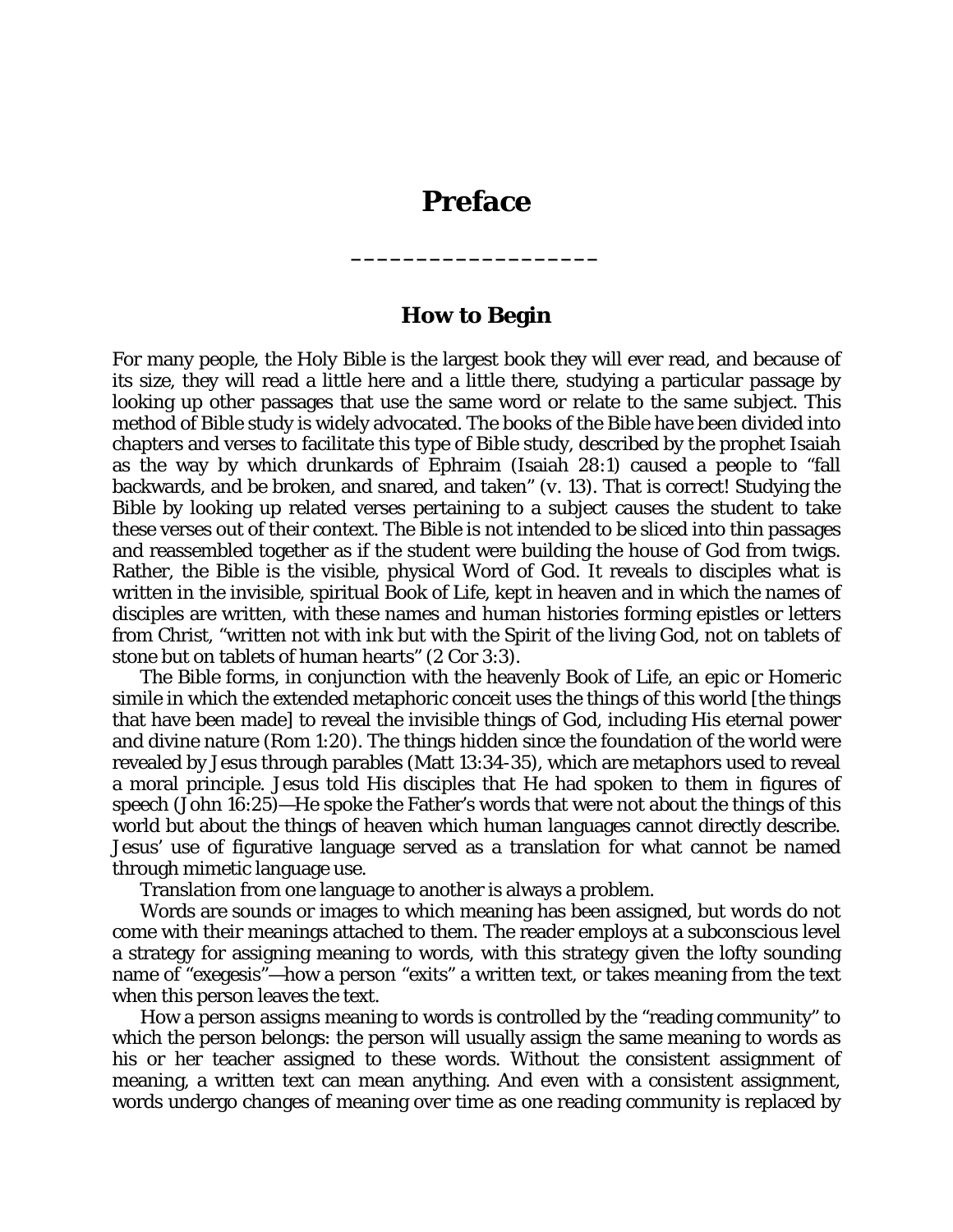another. Therefore, words do not have "absolute" meanings that are unchanging over two thousand years, but blocks of words [as opposed to single words] better resist changes of meaning, the reason why the Bible is to be read in stories that have a beginning and an end. These stories will usually start with a passage of genealogy and end with the next passage of genealogy.

When meaning is assigned to long passages of story, the likelihood for extended mistranslation is greatly reduced. But God knew all of this when He confused the languages at Babel. Therefore, through the writings of the Apostle Paul, God gives how He expects disciples to take meaning from the Bible: the invisible things of God are made plain by what can be seen, and the physical things of the world precede the spiritual things of God (1 Cor 15:46). The visible things of this world are physical; the invisible things of God are spiritual. The person whose mind is focused on the visible things of this world—whether those things are nations or kingdoms or the temple that was in Jerusalem—is physically minded and cannot please God (Rom 8:8). The person who is spiritual hears about wars and rumors of wars, but is not alarmed (Matt 24:6) for wars and rumors of wars are not signs of Christ's coming and the close of this evil age. Rather, they are but the beginning of the birth pains of the last Eve bringing forth many sons of God (*v.* 8).

The use of the visible things of this world to reveal the invisible things of God forms the basis for "typological exegesis," the means by which flesh and blood disciples who cannot bodily enter heaven can "peer" into the heavenly realm as if using a periscope. Through seeing darkly, or through the interplay of shadows, disciples are able to "see" spiritual things, including the entirety of the plan of God. And when perceiving earthly "types" as shadows and copies of heaven things, the problems of translation nearly disappear. If a translator gets this word wrong or that word wrong, the "story" nevertheless gets told in sufficient detail that the shadow of a spiritual thing is seen by those who are spiritually minded, or said another way, by those who have the mind of Christ Jesus.

The Apostle Paul said that as a skilled master builder, he laid the foundation for the house of God, which is Jesus Christ, and that no one else can lay a different foundation (1 Cor 3:10-11). This foundation is for the temple of God that is built from living stones (1 Pet 2:4-5), with its cornerstone being the stone that was rejected by natural Israel. Paul further wrote that disciples are God's temple (1 Cor 3:16-17; 2 Cor 6:16): the Body of the resurrected Christ Jesus is the temple he would *raise up in three days* (John 2:19). Paul said that disciples, individually and collectively, are the Body of Christ (1 Cor 12:27). And in the letter sent to the angel of the church at Philadelphia, the glorified Christ said, "'I am coming soon. Hold fast what you have, so that no one may seize your crown. The one who conquers, I will make a pillar in the temple of my God'" (Rev 3:11- 12) — pillars stand on the foundation of a building. They do not rest atop walls of stone. The Apostle Paul laid the foundation; the saints of spiritual Philadelphia stand on this foundation and reach up to support the roof and capstone, with the roof being the great endtime harvest of firstfruits and the capstone being the returned Christ. No work of enduring construction is built on the foundation Paul laid until the saints of Philadelphia stand on this foundation. This means that the work of Christians for nearly 2,000 years has not been built on the foundation Paul laid, but on foundations not of God.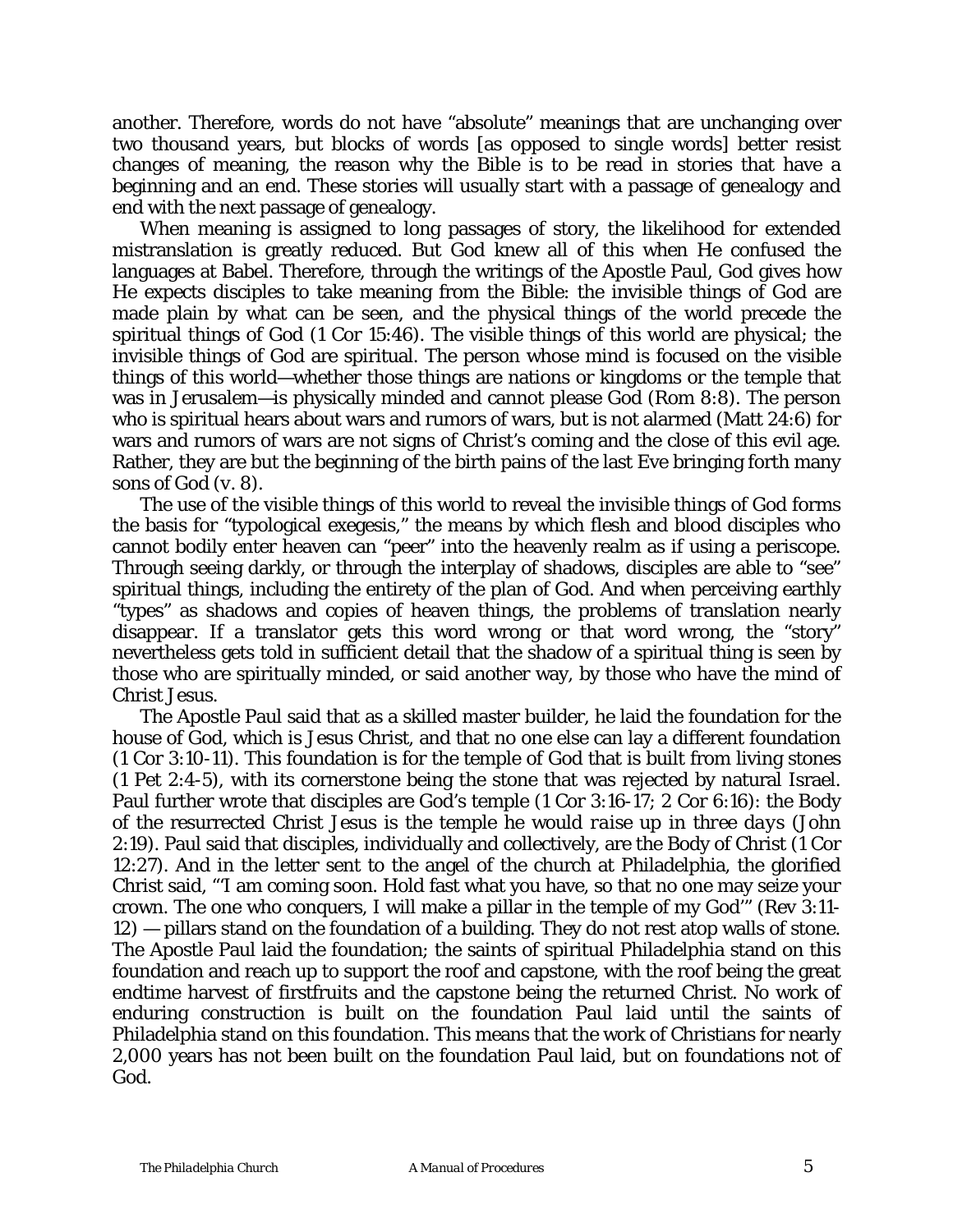In his vision, Christ Jesus tells John that He, Jesus, is the Alpha and Omega, the first and the last, the beginning and the end (Rev 22:12). Jesus is the cornerstone of the foundation that Paul laid; He is also the capstone of the temple of God. And it is the Breath of Christ  $[\pi v \in \hat{\mathfrak{g}} \times \mathfrak{g} \times \mathfrak{g} \times \hat{\mathfrak{g}}]$  in disciples (Rom 8:9) that shapes and sculpts living stones into foundational stones, pillars and walls and roofing tiles of the spiritual house of God, with this work of shaping living stones being done off-site [here on earth] so that, as with the physical temple Solomon built (1 Kings 6:7), in heaven is heard no iron tool striking stone as in no tear shed. The sound of an iron tool shaping a block of quarried stone, making this stone into a building stone used by King Solomon is directly analogous to how trials, tribulation, and heartaches strike disciples to shape these living stones into the building stones of the spiritual temple, with every disciple being a miniature of the temple as well as being a part of the greater temple of God. This is why disciples are to be thankful for trials. Thus, through His spirit or breath, Jesus is present in every stone between the cornerstone and the capstone, but He is not present in stones laid on any foundation but the one Paul laid in heavenly Jerusalem, the Bride of Christ (Rev 21:2, 9–11).

The person who looks for another physical temple to be built by Jews in the modern nation of Israel looks for a physical thing and is physically or carnally minded. This person cannot please God. The person who will please God is the person who uses the Bible as a guidebook to "see" the invisible, heavenly things of God; then by faith, keeps the precepts of the law as he or she lives by every word that has come from the mouth of God (Matt 4:4).

In his first recorded epistle or letter to the saints at Corinth, the Apostle Paul said that he could not address them as spiritual people (1 Cor 3:1), but as people of the flesh, as spiritual infants in need of milk. Paul did not give these saints solid food; he gave them only spiritual milk. Likewise, the writer of Hebrews tells these Jewish converts that they ought to be teachers, but they were able only to digest spiritual milk, not solid food (Heb 5:11–14). The writer of Hebrews then says, "Therefore let us leave the elementary doctrines of Christ and go on to maturity, not laying again a foundation of repentance from dead works and of faith toward God, and of instruction about washings, the laying on of hands, the resurrection of the dead, and eternal judgment" (Heb 6:1-2). And here is seen the foundation of the temple, the milk of God's word:

- The foundation begins with repentance from disobedience and dead works. Nothing a person does in this world is considered "good," for only God is good (Luke 18:19). But the faith that caused Abraham to believe God (Gen 15:6) was counted to him as righteousness. Likewise, the faith that will cause a person to leave the ways of this world and to begin to keep the precepts of the law, all of them, especially the Sabbath commandment, will be counted to that person as righteousness.
- The washing of hands and of the body does not cleanse the inner person. Water cleanses the flesh, not those parts of a person that it does not wet. So water does not cleanse the inside of the cup, where greed and wickedness reside (Luke 11:39). Therefore, the washing of hands is spiritually meaningless.
- Only the death of this inner person through repentance and baptism will cleanse the inside of the cup. Thus, the ritual washing of hands is a physical thing that precedes and reveals the cleansing of the inside of the cup when a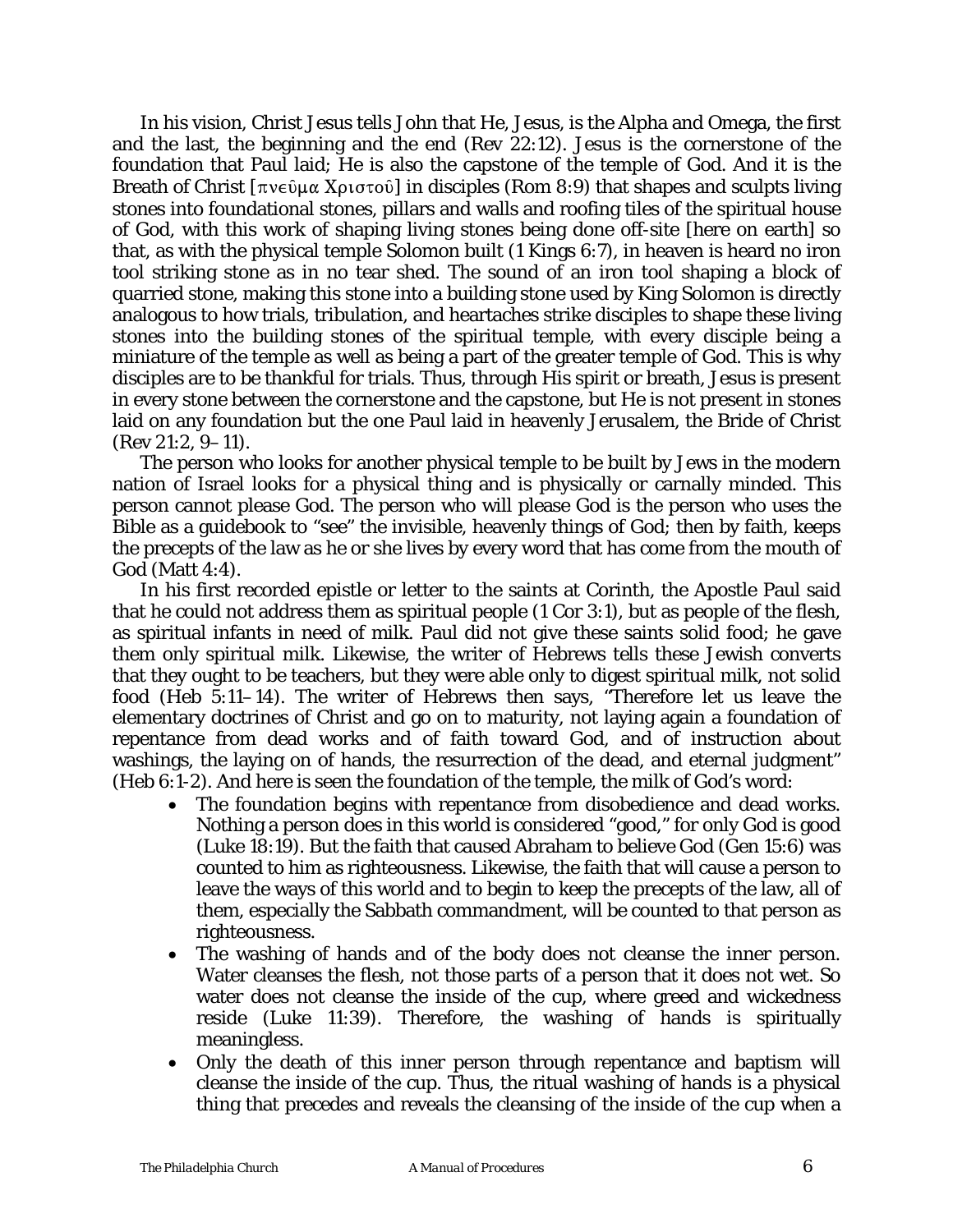person comes, by faith, to Christ, repents of sin and turns from disobedience, is baptized, and begins to live by the precepts of the law.

Child psychologists have determined that human infants 30 months in age and under are unable to connect a symbol [something that someone intends to stands for something other than itself] to its referent, but by 36 months of age, connecting a symbol to its referent is almost embarrassingly easy. Human maturation, both in physical growth and in mental maturity, reveals the maturation of spiritual infants, sons of God born of spirit. New converts to Christianity are too spiritually immature to comprehend the metaphorical nature of Scripture, or that Scripture is a Homeric simile. Only when disciples are no longer novices can they appreciate the metaphorical nature of Scripture. And in application of this observed principle of maturation, few individuals will fellowship with *Philadelphia* unless these individuals have first grown in grace and knowledge to a spiritual age equivalent to a three year old human child, but unlike physical human maturation, spiritual maturation is not time-linked. A person who has been born of spirit for thirty years can fail to have yet reached the spiritual age equivalent to a three year old child whereas another person born of spirit for a very short while can be able to comprehend symbolic representation; so understanding symbolic representation is not an indicator of whether a person has been born of spirit or whether the person is saved, but of spiritual maturity and whether the person should be a teacher of Israel. No overseer of the Church should be a novice in the faith (1 Tim 3:6). Likewise, no spiritual novice should be a teacher yet many have been ordained as pastors and teachers, resulting in Christendom now not knowing the Father. Jesus said that eternal life is to know the Father and the Son (John 17:3).

The English translation of the Holy Bible that will be used throughout this manual is the English Standard Version, published in 2001 CE. It is not the only modern translation that comes humanly close to reproducing a reliable text, but it is one of the better modern translations—as is the New Revised Standard Version, and the New American Standard Version. The most often encountered English translation is the King James Version of 1611 CE. The principle problem with this translation is the extent to which language usage has changed over the past 400 years. \_\_\_\_\_\_\_\_\_\_\_\_\_\_\_\_\_\_\_\_\_\_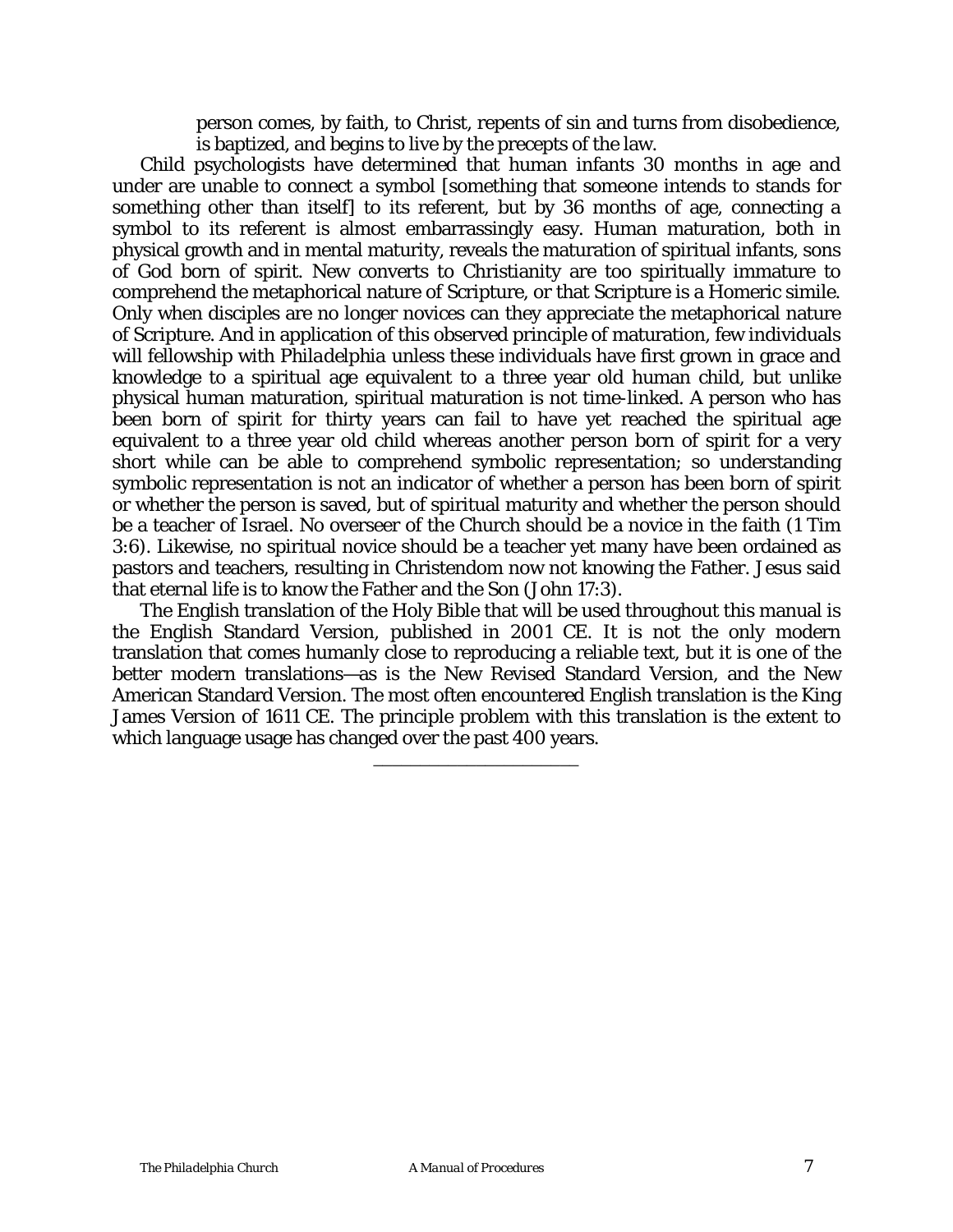## **What and where is** *The Church***?**

I.

The Church is the assembly  $[\&\kappa \&\lambda \eta \sigma \&\alpha \nu]$  of God, which Christ Jesus built on Peter (Matt 16:18) through commanding Peter to *Feed His Lambs, Tend His Sheep, and Feed His Sheep* (John 21:15–17), which Peter did in writing his two epistles to the exiles of the dispersion, thereby not leaving his commission to others. The Church is also the assembly built on the sign of Jonah (Matt 16:4).

The sign of Jonah is usually understood to mean the three days and three nights Jesus was in the grave were foreshadowed by the three days and three nights that Jonah was in the belly of the great fish, or whale. But the sign of Jonah is more encompassing than how it is usually taught; for Nineveh worshiped Dagon, the fish god, and when spewed forth from the great fish, Jonah was recognized by the inhabitants of Nineveh as a spokesman from their god whereas Jesus was not recognized by Israel as the Spokesman for the Most High God. Therefore, when Jesus first gave Israel the sign of Jonah as the only sign they would see, Jesus also said that the men of Nineveh would rise up with that generation and condemn it, for they repented at the preaching of Jonah (Matt 12:39–41).

The sign of Jonah pertains physically to Jesus' resurrection from death but pertains spiritually to the movement of breath from the front of the mouth, where the Greek name  $\Pi \in \Pi$ <sub> $\in$ </sub> [*Petros*] is enunciated, to the combined front/middle of the mouth where the Greek word πέτρα [*petra*] is enunciated. This movement of breath is seen in Jesus calling Peter,  $\Sigma$ i $\mu \omega \nu$   $B\alpha \rho \omega \nu \hat{\alpha}$  [*Simon Bar-Jonah*] (Matt16:17), instead of  $\Sigma$ i $\mu \omega \nu$  of  $\upsilon$ ioc <sup>'</sup>Ιωάννου [*Simon the son of John*] (John 1:42) or Σίμων 'Ιωάννου [*Simon (of) John*] (John 21:15, 16, 17). The movement of aspiration from in front of the nasal consonant "n" (in Greek, "v") as in the name "John"—this aspiration represented by the consonant "h"—to behind the nasal consonant as in "Jonah" is the portion of the sign of Jonah that has not been well understood by Christendom. The movement of aspiration from the nose to the back of the head represents the movement from physical breath, received from the first Adam into whose nostrils *Elohim* (singular in usage) breathed life (Gen 2:7), to spiritual *breath* [ $\pi$ v $\epsilon$ v $\mu\alpha$ ], received from the last Adam upon whom the divine breath of God  $[\pi v \in \hat{\theta} \cup \theta \in \hat{\theta}]$  lit as a dove and remained (Matt 3:16) ... the dove would have lit on Jesus' head or neck, about where a whale's blow hole is located. Therefore it is upon  $\pi \in \mathfrak{p}$  and the movement of aspiration from the puckered lips in the nominative  $\log$  masculine case ending of *Petros* to the inside of the mouth in the genitive  $\log$  case ending of *petra* that Jesus will build and has built His Church<sup>[1](#page-7-0)</sup>; for the one who is of God must be born of water (of the womb) and of spirit (John 3:3–8). Birth by water is represented by breath through the nostrils, while birth by spirit comes by receiving a second breath of life or a new self entering the heart and mind.

 $\overline{a}$ 

<span id="page-7-0"></span><sup>1</sup> Jesus changed Simon's name to Peter as Moses changed Hoshea the son of Nun's name (Num 13:16) to Joshua so that name represented how each would be used — in Greek, "Joshua" is written "Jesus," and while Moses lead Israel to the Promised Land, God's rest (from Ps 95:10–11), Israel had to follow Joshua/Jesus to actually enter the Promised Land.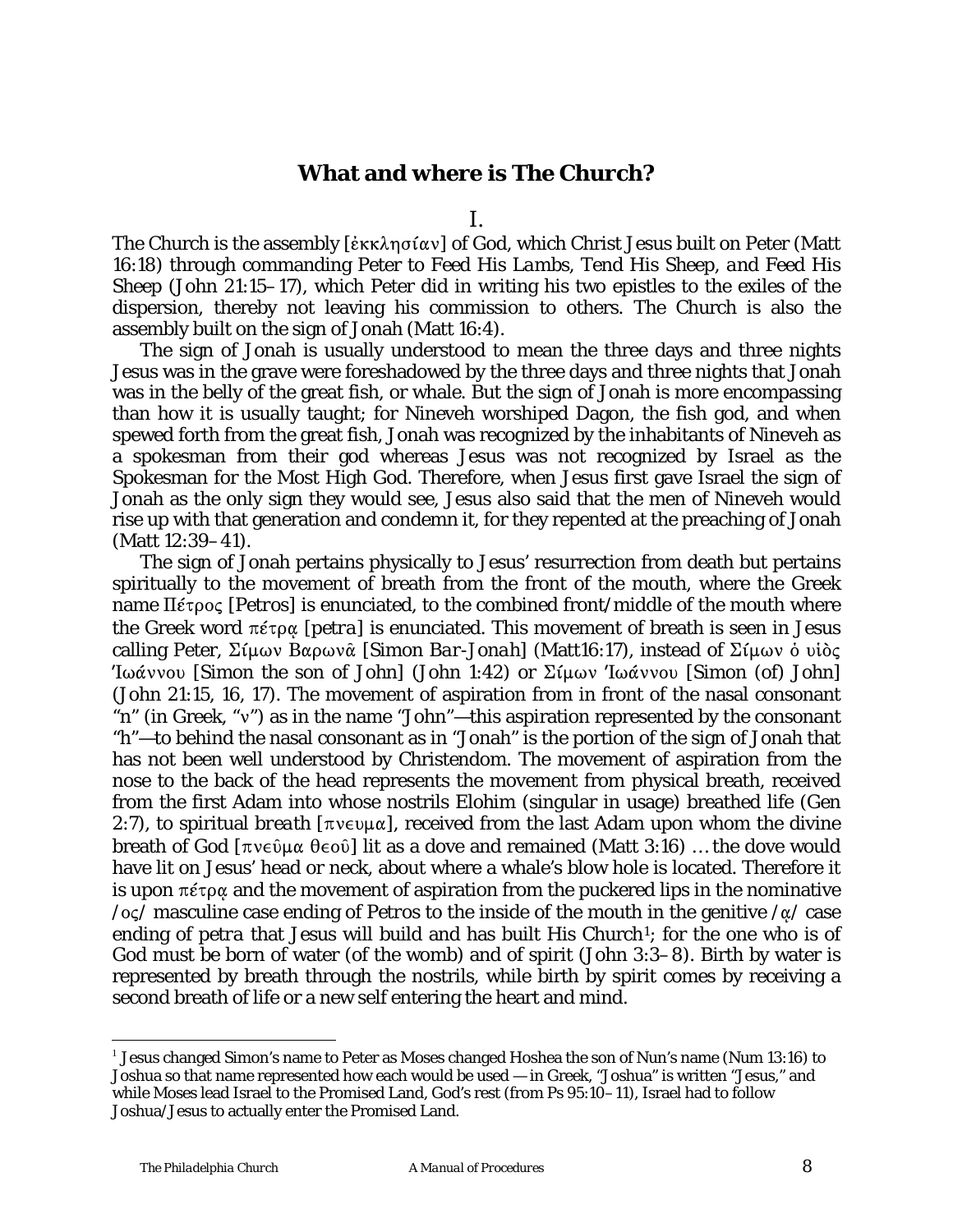Jonah, after being returned to life inside the belly of the whale, can be likened to the new self or new nature or new creature born of spirit dwelling in a tent of flesh. The new creature is not male or female, Jew or Greek (Gal 3:28), and is, therefore, not the person's fleshly body which after baptism remains male or female. Thus, the whale's body is to Jonah as the fleshly body of the person is to the new creature that is a son of God, and the whale spewing Jonah forth is analogous to glorification.

The Church is, then, the assembly of new selves or new creatures that have been born of spirit as sons of God, with Christ Jesus as the First of these firstborn sons of God. The shadow and type of the Church was the Congregation in the Wilderness led by Moses. As such, the Church is,

- Not a building or temple;
- Not an organization of men;
- Not a denomination;
- Not any of those things that are usually assigned as objects to the linguistic icon.

Rather, the Church is the assembly that has been circumcised of heart by spirit as the Congregation in the Wilderness was circumcised in the flesh by human hands. Therefore, the Church is wherever two or three circumcised of heart are gathered in Jesus' name, for there He will be (Matt 18:20).

The sign of Jonah has the additional dimension of being like the sign of the red sky (Matt 16:2–3), which, based upon its context, has opposing meanings. When a red sky is seen going into darkness, the sign is interpreted to mean fair weather; but when a red sky is seen going into day [light], the sign is interpreted to mean that the weather will be stormy. Likewise, when the physical body of Jesus was crucified and resurrected, the world entered a period of spiritual darkness. Despite all that happened in the early centuries of the Church, the period can be likened to fair weather. But what happened to the earthly body of Jesus serves as a shadow and type of what happens to the spiritual Body of Christ: as the earthly body died and was returned to life, the spiritual Body died and will be returned to life at the second Passover. As the earthly body suffered no corruption, the spiritual Body will suffer no corruption, meaning that when returned to life, the doctrines and teachings of the spiritual Body of Christ will be those of the 1st-Century Church. As the earthly body lay in the heart of the earth for three days and three nights and was returned to life after the third day, the spiritual Body of Christ will be returned to life after the third day of the Genesis chapter one creation account, with the Genesis creation account forming the abstract of the spiritual creation of sons of God. Therefore, when the spiritual Body of Christ is returned to life, the world will enter a figurative period of stormy weather: the world will enter into the seven endtime years of tribulation.

Because a man does not marry his body but is already one with his body, once returned to life the Body of Christ will be revealed or disrobed (Luke 17:30). Disciples will be filled with or empowered by the Holy Spirit, then delivered into the hand of the Adversary for the destruction of the flesh as the Apostle Paul commanded the saints at Corinth to deliver the man who was with his father's wife into the hand of the Adversary (1 Cor 5:5). Disciples will be liberated from indwelling sin and death, but they will no longer be covered by the garment of Christ Jesus' righteousness. They will be covered only by their own righteousness, and Sin will make merchandise of all disciples who are not the processed fruits of the Promised Land (Rev 6:6) … the processed fruits will have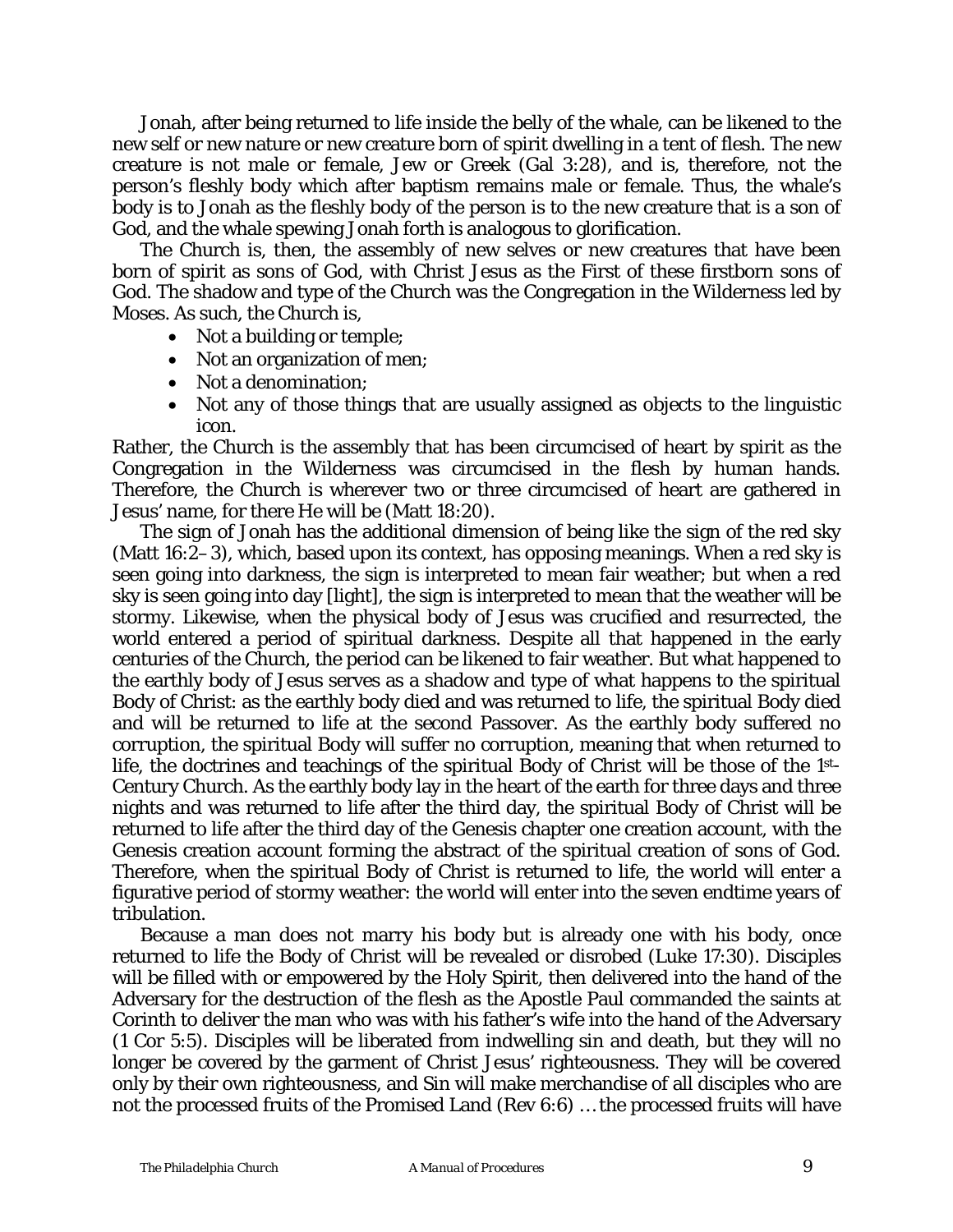been taking the Passover sacraments of bread and wine on the night that Jesus was betrayed, the dark portion of the 14th of Abib, and will go into the seven endtime years of tribulation covered by the Cup, poured out for the forgiveness of sins (Matt 26:28).

Disciples who have not drunk from the Cup on the dark portion of the 14<sup>th</sup> of Abib are represented by the barley sold, three quarts for a denarius. The remainder of humankind is represented by the wheat, more valued, but sold into sin, a quart for a denarius.

The glorification of the Bride of Christ is the reality of the creation of the greater light to rule the day that occurs on the fourth day of the Genesis "P" creation account. The lesser light that rules the darkness is the third temple and the restored priesthood under the sons of Zadok.

The period of spiritual darkness that settled over the world when the "light," Christ Jesus, returned to heaven from where He came—this darkness being the past two millennia that has seen one war after another and great numbers slain in the name of religion—will be as fair weather is to stormy seas when the past centuries are compared to what will happen during the seven endtime years of tribulation.

### II.

Jesus is the building material used to form the  $\epsilon \kappa \lambda \eta \sigma \alpha$ . when Jesus said to Peter, σύ εί Πέτρος, και έπι ταύτη τη πέτρα οίκοδομήσω μου την έκκλησίαν και πύλαι ἄδου ού κατισχύσουσιν αύτής — that is, in a literal English translation, "You are Peter and upon this rock I will build of me the Church and gates of Hades will not overcome it" (Matt 16:18), the Greek idiom used for the possessive pronouns "my" or "mine," the idiomatic phrase */of me/*, suggests that the  $\frac{\partial f}{\partial x}$  is constructed of Christ Jesus; that Jesus is the building material used to form the  $\epsilon$ <sub>KK</sub> $\eta$ oiav. And it is from this sense that the Church is the Body of Christ, for unless the person has been born of the Holy Spirit (Ilvevua Aytov) and built from and by the divine Breath of Christ ( $\pi$ vevua  $Xριστου$ , the person is not part of the *έκκλησίαν*. The Church is, because it is constructed from the Spirit of Christ, a spiritual assembly not of this world. The Church is the assembly of the new creatures or new natures that dwells in the tents of flesh of the old self that is crucified with Christ Jesus.

## III.

The Church  $[\&\kappa \&\eta \sigma(\alpha)]$  did not begin on that day of Pentecost following Calvary as is often taught; rather, the chosen assembly of God has its origins in the *Logos* [ $\Lambda$ ó $\gamma$ oς], who was *Theos* [Θεὸς] (John 1:1-2), entering His creation as His only Son (John 3:16) to be born as the man Jesus of Nazareth (John 1:14), thereby producing the construction material for this invisible, spiritual assembly that would be built from Him. Thus, the Church began on the day when Jesus was resurrected from the dead and ascended to the Father, then returned to breathe on ten of His disciples, saying, "'Receive the Holy Spirit [ $\pi$ νεῦμα ἄγιον]'" (John 20:22). These ten then received both the Holy Spirit [Πνευμα] Aytov] and the Spirit of Christ  $[I]$  vevua Xptotov].

The ten disciples were made the  $\epsilon$ <sub>KK</sub> $\eta$ oíαv seven weeks before Pentecost, with these weeks representing the time between when the First of the firstfruits is waved before God and accepted [with Christ Jesus being the reality of Israel's Wave Sheaf Offering],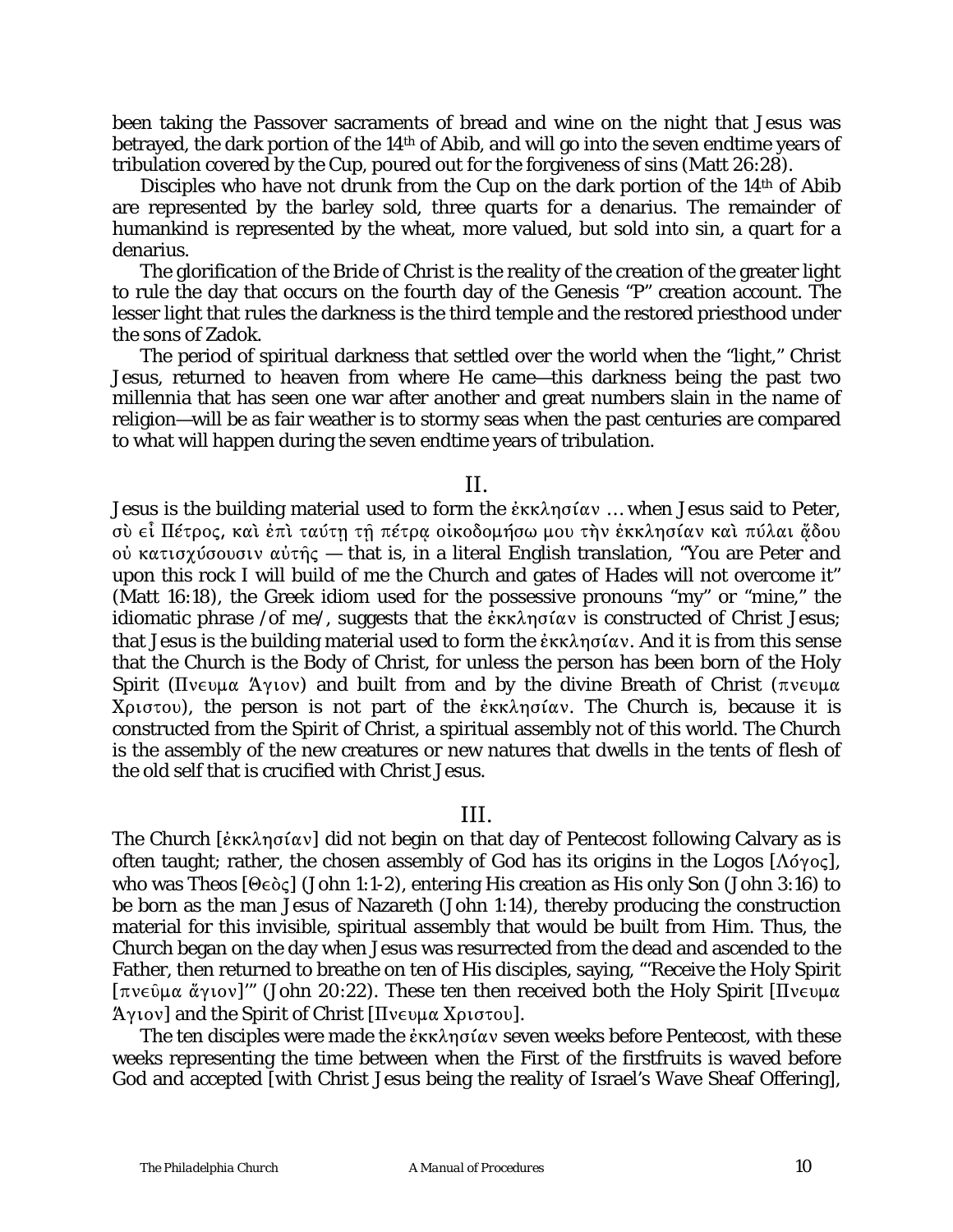and when the last of the harvest of firstfruits is gathered into the barns of Israel, where this grain will be thrashed and winnowed.

#### IV.

When Jesus breathed on ten of His disciples, thereby directly transferring to them the Holy Spirit, He formed a new synagogue, for according to the Mishnah's requirements a new synagogue could be formed anywhere by ten male Jews. Thus, the ten upon whom Jesus breathed were a newly formed synagogue that "with one accord were devoting themselves to prayer  $[\pi \rho \circ \sigma \in \chi \hat{n}]$ " (Acts 1:14 – *cf.* Acts 16:13, 16). The Greek icon used by Luke is also the word used for the regular prayer assemblies of the synagogue. So linguistically, the disciples of Jesus were (and functioned as) a synagogue within greater Judaism.

V.

The Church was initially identified as the sect  $\lceil \alpha \cdot \beta \rangle$  of the Nazarenes—when Paul was on trial before Felix at Caesarea, Tertullus accused Paul of being a ringleader for "the sect [ $\alpha$ ipέσ $\epsilon \omega \zeta$ ] of the Nazarenes" (Acts 24:5). Paul answered that he was indeed of *The Way* that the Jews called a sect  $\alpha$  [ $\alpha$  ip  $\epsilon$  or  $v$ ] (*v.* 14). The Sadducees were also described as a sect [ $\alpha\beta\in\alpha\cup\gamma$ ] (Acts 5:17), as were the Pharisees [ $\alpha\beta\in\alpha\cup\gamma$ ] (Acts 15:5 –  $\alpha\zeta$ <sub>peque</sub> was used by Paul in Acts 26:5). So the early Church functioned as a competing sect of Judaism within greater Judaism, and its assemblies were meetings of a newly formed synagogue.

In nations where "Christian" evangelism is restricted or in nations where new Christian sects are discouraged, *The Philadelphia Church* should be recognized as a 1st-Century CE sect of Judaism: from the perspective of orthodox theology *The Philadelphia Church* is both Jewish and Christian. It is what Christianity was under the Peter, James, and Paul, an assembly of Judeo-Christians who have been inwardly circumcised and who outwardly live by the covenant made with the children of Israel that is described in the book of Deuteronomy.

Nazareth is located at the heart of the Galilee, the land of the nations (Isa 9:1). When Jesus left His first disciples, the two angels addressed these disciples as, "Men of Galilee" (Acts 1:11). Jesus was identified as a Galilean (John 7:52). The *sect of the Nazarenes* is, thus, also the sect of the Galileans, or the sect of the nations (Gentiles) who would live as Jews. By extension, the uncircumcised person who keeps the law by faith and has his or her uncircumcision counted as circumcision (Rom 2:26) is a spiritual Jew (*vv*. 28–29), or better, a spiritual Galilean. This person will walk as Jesus walked (1 John 2:6) and will imitate Paul as he imitated Jesus (1 Cor 11:1; Phil 3:17) in a continuation of the sect of the Nazarenes/Galileans.

## VI.

Paul identifies disciples as the temple of God (1 Cor 3:16–17; 2 Cor 6:16), for the "disciple" is the new creature, born of Spirit, dwelling within the tent of flesh that is the human body. This new creature is circumcised of heart by spirit; the tent of flesh is or is not circumcised by hands. This new creature is a son of God. These new creatures form the holy nation of God, a royal priesthood, that was not before a people (1 Pet 2:9–10),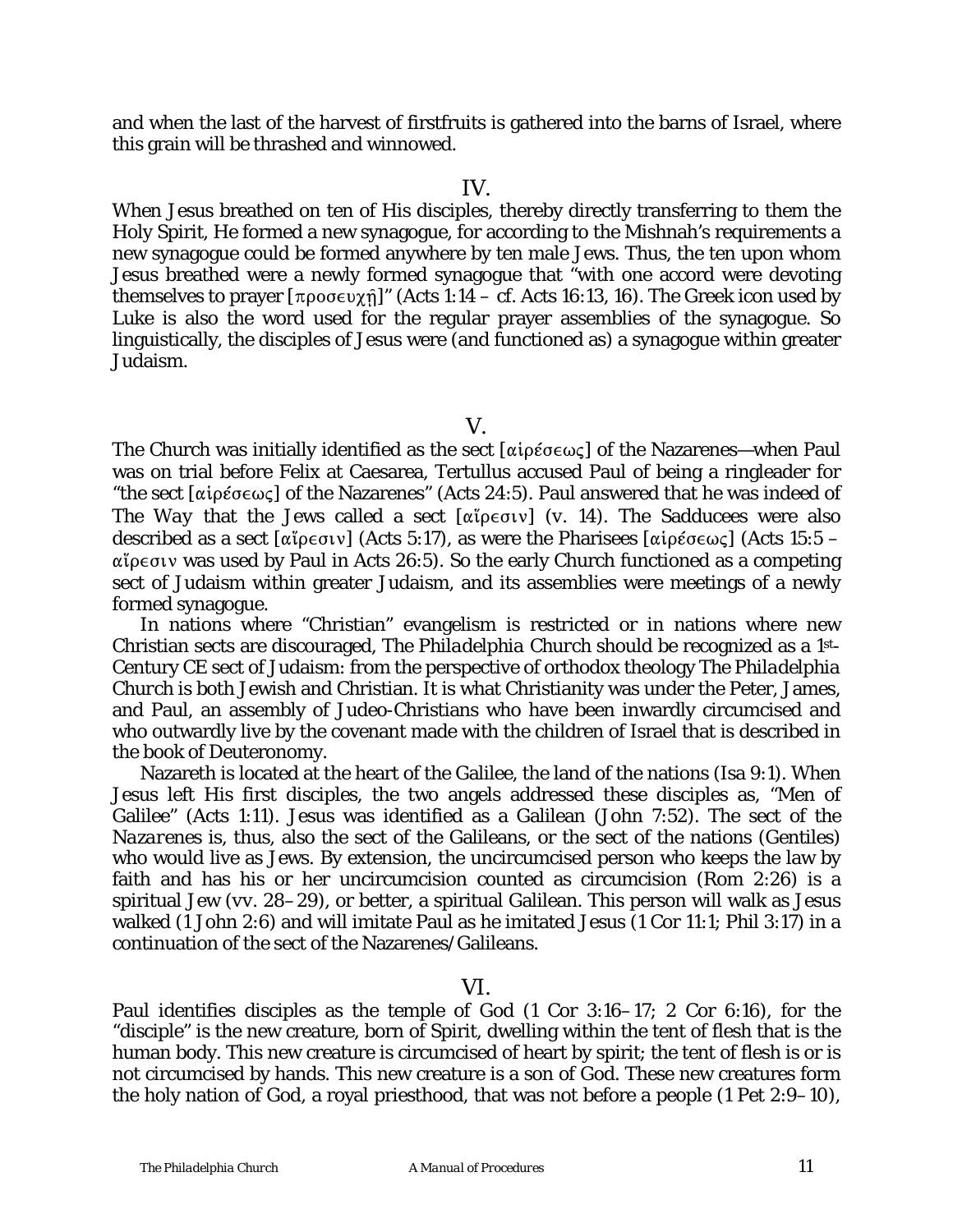with the tents of flesh in which they dwell—as Levites dwelt in the temple when it was their turn to serve—functioning as the temple functioned. Disciples are to serve continuously.

When the glory of the Lord left the Jerusalem temple (Ezek chap 10), the glory of the Lord did not return to the second temple until the man Jesus entered the temple to drive from it the merchants and moneychangers at the Passover of the first year of His ministry (John 2:13–22); for when a remnant of Israel returned from Babylon to Jerusalem to build a house for the Lord as commanded by King Cyrus, neither the Ark of the Covenant nor the Urim and Thummin returned. Without the Ark of the Covenant, the glory of the Lord did not enter the temple on *Yom Kipporim*. During the period that the second temple was an edifice of stone and wood, the high priest making atonement for himself, his family, Israel, the altar and temple was an elaborate ruse; for no blood could be sprinkled on the Ark in front of the Mercy Seat as instructed by Moses (Lev 16:14–15). No atonement was made, but it is doubtful that the people knew. However, because no atonement was made, the sins of Israel remained: the Pharisees were not unaware of the Ark's absence; they were not blind (John 9:40–41).

When Zechariah, of the division of Abijah, was serving as priest according to the custom of the priesthood, Zechariah saw the angel Gabriel, not the glory of the Lord.

Therefore, according to Jeremiah's seventy years prophecy, Jerusalem was to be without inhabitant for seventy years but the city was not without Israelites dwelling in it for seventy years … the army of Nebuchadnezzar razed Jerusalem and the temple in 586 BCE. By command of King Cyrus, a remnant returned to rebuild the temple in 539 BCE, but the temple was not completed until 516 BCE — Jerusalem would be without the temple for seventy years. The prophecy of Jeremiah about bringing Israel back to Jerusalem equates Israel with the temple, and the temple that was destroyed and rebuilt in three days was the body of Christ. The reality of the "Israel" of Jeremiah's seventy years prophecy is Christ, Head and Body, for disciples are the second temple of God, which went from being a lifeless physical building to being a living structure composed of living stones (1 Pet 2:4–5).

The construction of the second temple began with wood and stone, was interrupted by order of the king of Persia, but was resumed when Cyrus' decree was found, and was finished physically exactly seventy years after the first temple was razed. But this earthly second temple served as the shadow and copy of the spiritually lifeless earthly body of Israel. Thus, Jesus entering the earthly second temple is analogous to the Holy Spirit entering a human tent of flesh: the tent of flesh (i.e., physical body) of an Israelite was without spiritual life as the temple was without the glory of God until the Israelite is born of spirit as a son of God. Then, the new creature that is spirit and dwelling in a tent of flesh can be likened to a natural Levite serving in the first temple.

The second temple began as a son of the first Adam begins, a structure formed of the base elements of this earth. Jesus entered the second temple to destroy it so that it could be rebuilt in three days as the body/Body of Christ. A son of the first Adam receives the Holy Spirit for the destruction of the old self so that a new construction can be built entirely of spirit after the third day. Until then, a son of the first Adam who has been raised from the dead by the Father (John 5:21) is humanly as the second temple was physically when Jesus taught in the temple. The Sadducees and the Pharisees that sought to test Jesus were physically as the servants of the Satan are spiritually, with these servants of Satan disguising themselves as servants of righteousness (2 Cor 11:15).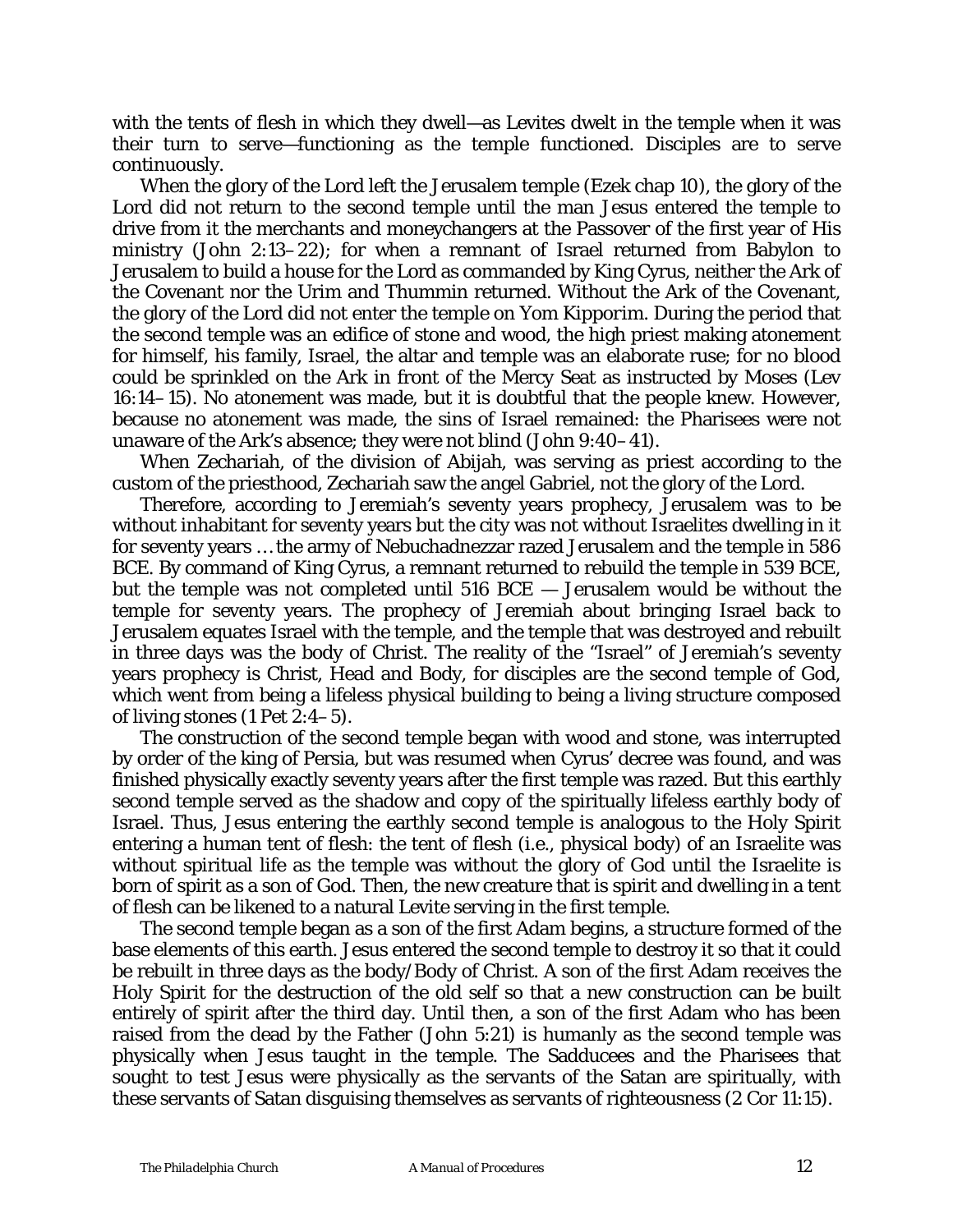The synagogue of Satan is analogous to the portion of Israel that remained in Babylon after a remnant of Israel left to rebuild the temple in Jerusalem, with entering into the Land Beyond the River analogous to Sabbath worship. The identifying phrase "of Satan" comes from the visible Christian Church remaining under or in subjection to the spiritual king of Babylon (Isa 14:4); the identifier "synagogue" comes from the visible Church being an assembly that professes to worship the God of Abraham, Isaac, and Jacob … until the visible Church leaves this world and enters into God's rest, typified by Sabbath observance (Heb 3:16–4:11; Ps 95:10–11; Num chap 14), the visible Church remains in subjection to the prince of this world.

#### VII.

**Commentary:** Jesus was the last Adam, foreshadowed in typology by the first Adam (1) Cor 15:45; Rom 5:14). The Church, created from a wound in His side when He died at Calvary, functions as the last Eve. And as the first Eve believed the serpent's lie that she would not die (Gen 3:4), the last Eve believed this same lie, believed that the Church would not die even though the physical body of Jesus died and was dead for three days and three nights.

The early Greek and Latin Churches taught that the Apostle Peter  $[\Pi \epsilon \tau \rho o \varsigma]$  was the rock  $[\pi \varepsilon \tau \rho \alpha]$  upon which Jesus would build His Church, and Jesus saying that "the gates" of Hades will not overcome it" (Matt 16:18) meant the Church would not die, but this is not in agreement with what Jesus and Paul taught. Both taught that the flesh would die and was dead, and that the spirit would live and was life. For both, the flesh served as a shadow and copy of the spiritual new creature. Thus, the Apostle Peter could only be a type of the One upon whom the Church is built; for the Church is built on the foundation that the Apostle Paul laid as a master builder (1 Cor 3:10–11), and this foundation is Christ Jesus. Peter was a type of Christ as every disciple is individually and collectively the Body of Christ, and if the Body, then *Christ*. So with Peter's death in the 1st-Century CE, the Church died physically in type, and as Peter will be resurrected to life when his judgment is revealed, so too will the Church be resurrected to life. The gates of Hades will not prevail against it, nor shall the Body see corruption.

Physical corruption or the decay of the flesh is spiritually analogous to false doctrines and false teachings that lead to the second death. Today, the Church is awash in false teachings, and is in a state of corruption. Therefore, before the Church is resurrected to life, these false teachings have to be shown as false.

The resurrection of the Church comes by the Holy Spirit empowering disciples at a second Passover liberation of Israel.

Until the Holy Spirit is poured out on all flesh in a manner foreshadowed by the Holy Spirit *visibly* filling or empowering the first disciples on that day of Pentecost following Calvary (Acts 2:1–4), receipt of the Holy Spirit is an individual occurrence dependant upon the will of the Father in drawing the person from the world (John 6:44, 65) … many are called (Matt 22:14). Many are drawn from this world. But not all, or even most of humankind has been called in this present evil age. However, it is not the Father's will that anyone perish but that all come to God, for God is not a respecter of persons, offering salvation to one person and not to another; so the most basic fundamental doctrine of Christendom that unless a person accepts Jesus in this lifetime the person will spend eternity in the flames of hell is false. It is the Father's prerogative as to when He raises a person from the dead (John 5:21). He can raise a person in this era while the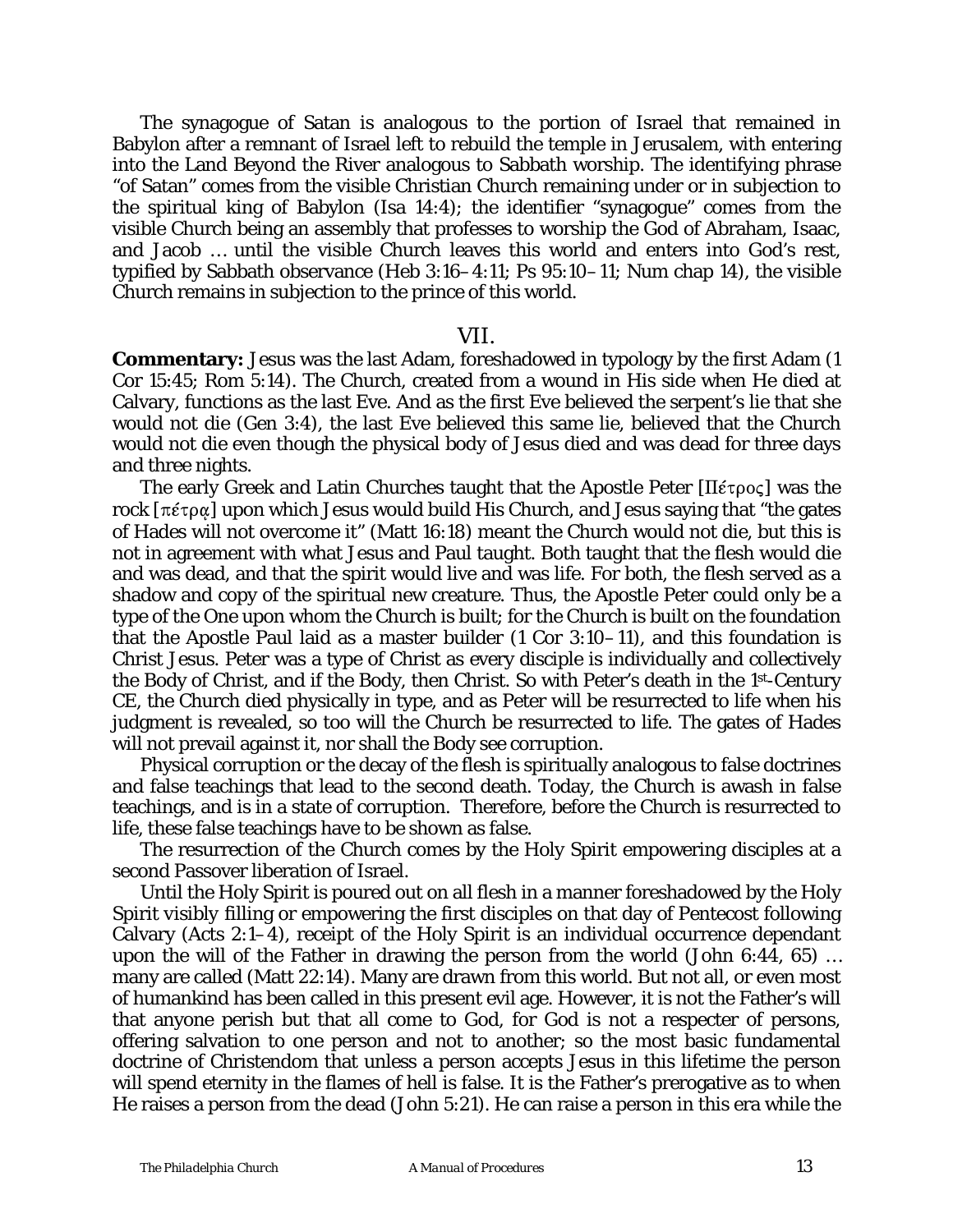person remains physically alive. If He does, He calls the person to be one of the firstfruits, symbolically represented by the early barley harvest of ancient Judea. Or He can raise the person from the dead in the great White Throne Judgment, symbolically representing the latter main crop wheat harvest. Either way, the person will be raised from the dead through a second birth (that is, through receipt of the Holy Spirit), and this will be the person's only opportunity for salvation. Therefore, those who have been born of Spirit in this era—those who have been called and are part of the  $\dot{\epsilon}$ KK $\lambda$ n $\sigma$ ίαν have received a second birth as one of the firstfruits, but the person who died without ever hearing the name of Jesus Christ lies unconscious in the dust of the earth, waiting to be raised from the dead. Salvation lies ahead of this person, not behind the person.

Judgment is today on the household of God (1 Pet 4:17), not upon those who have not been raised from the dead as one of the firstfruits. The name "the great White Throne Judgment" (Rev 20:11-15) implies that those who are raised from death at that time are then judged, that they were not previously judged. Therefore, those raised from the dead in the great White Throne Judgment were not, in their physical lifetimes, part of the household of God. They will be judged by what is written in the books, and some of them will have their names written in the book of life [see Rom 2:12–16].

Every person will once receive a second birth. When this happens—before Christ Jesus' return or in the great White Throne Judgment—the person will have been made by God part of the  $\epsilon_{KK}$   $\delta_{\text{max}}$ . This will become the person's day of salvation. So those human beings who today have no interest in God and Christ are simply not yet called. They have neither squandered their chance to be saved, nor will they be consigned to hell if they die physically before being called. To teach otherwise is an anti-love [as well as false] teaching.

\_\_\_\_\_\_\_\_\_\_\_\_\_\_\_\_\_\_\_\_\_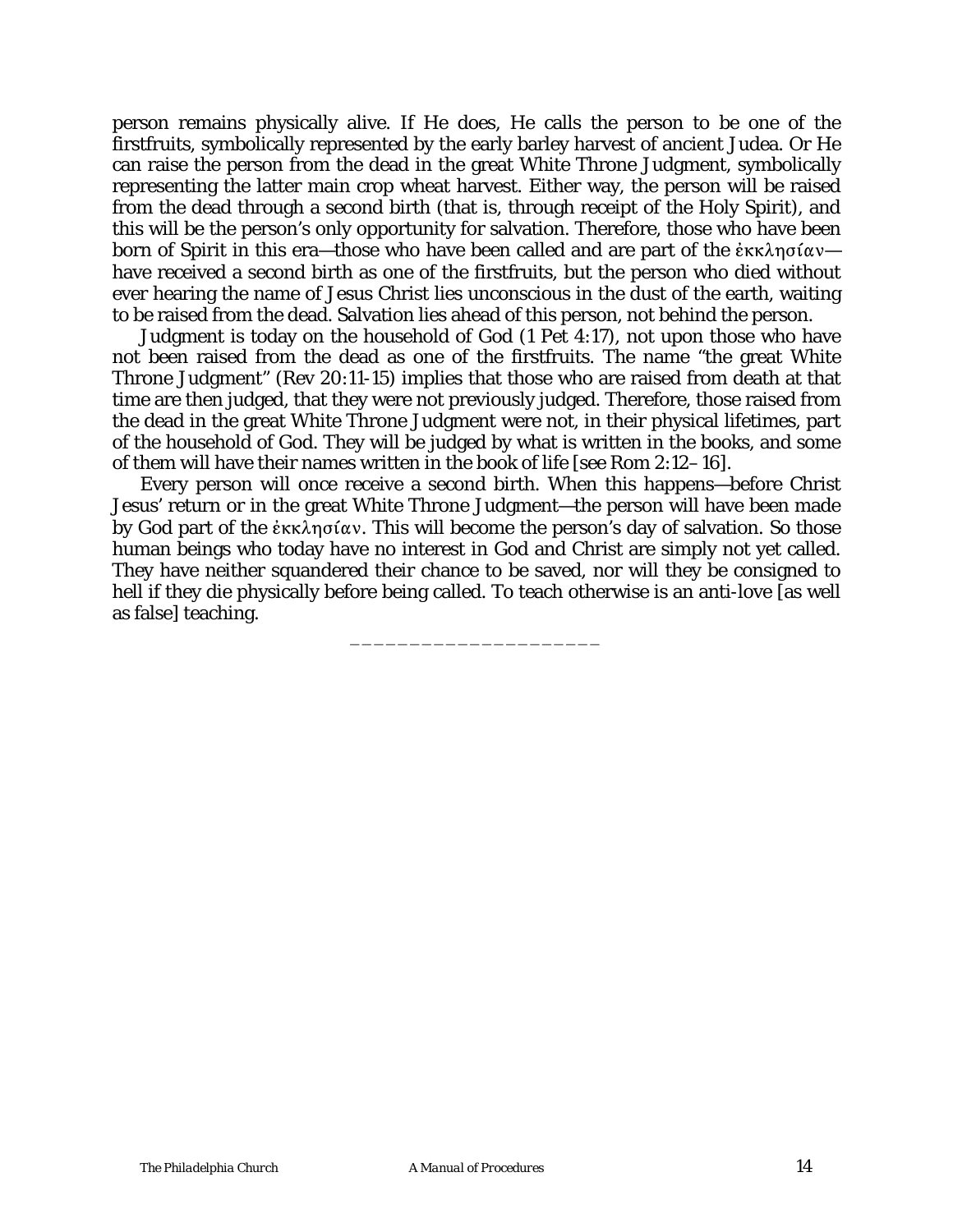## *The Philadelphia Church*

Located in prophecy (Rev 3:7-13) and devoted to expounding biblical prophecies, *The Philadelphia Church* is an association of autonomous fellowships theologically united in delivering the good news that all who endure to the end shall be saved (Matt 24:13) as a witness to all nations (v. 14).

## **STATEMENT OF BELIEFS of**  *The Philadelphia Church*

\_\_\_\_\_\_\_\_\_\_\_\_\_\_\_\_\_\_\_\_\_\_\_\_\_\_\_\_\_\_\_\_\_

*The Philadelphia Church* self-identifies itself as the endtime fellowship best representing the sixth of the seven churches to which Christ addresses letters to their angels. Its evangelistic efforts are directed first toward born-from-above disciples who have chosen to remain in sin, and secondarily toward those individuals who have never known Christ or the Father. As such, its mission is to return born again disciples to spiritual Jerusalem, the walls of which are the laws of God written on circumcised hearts cleansed by faith (*cf.* Jer 31:33; Heb 8:10; 10:16). To do this, it preaches the endtime gospel of the kingdom that *all who endure to the end will be saved* (Matt 24:13–14; 10:22). Its understanding of Scripture is based upon typological exegesis (1 Cor 10:11; 15:45–46; Rom 1:20).

Further, *The Philadelphia Church* recognizes that it is a steward of the mysteries of God, the steward to whom God has entrusted the revelation that the greater Body of Christ consists of genuine spiritual Israelites enslaved in spiritual Babylon just as circumcised Israelites were enslaved in physical Egypt. In Scripture, this enslavement is described by the Apostle Paul when he writes that a different law dwells in his fleshly members than in his mind (Rom 7:15–25); so in his mind and body, Paul represents *Christ*, with the law of God in the glorified Head, Christ Jesus, and with a different law at work in the fleshly members of *Christ*.

Spiritually-circumcised Israel will be released from its fleshly bondage to the differing law at a second or spiritual Passover. This second Passover was foreshadowed by Israel's exodus from Egypt—and as the firstborn of man and beast not covered by the blood of a paschal lamb were slain when Israel was released from physical bondage to a human king, the firstborns of God and man not covered by the blood of Christ as the Lamb of God will be slain when the spiritual nation of Israel is liberated from indwelling sin and death. If these firstborns are spiritual Israelites [i.e., Christians], they will lose both their physical lives [*psuche*] as well as their spiritual lives [*pneuma*]. Therefore, *The Philadelphia Church* will extend toward its critics within enslaved spiritual Israel as much love and compassion as they will allow, in hopes that they will cover their lawlessness with the blood of Christ, taken how and when Jesus of Nazareth commanded and how He taught the Apostle Paul, revealed in Paul's first epistle to the saints at Corinth.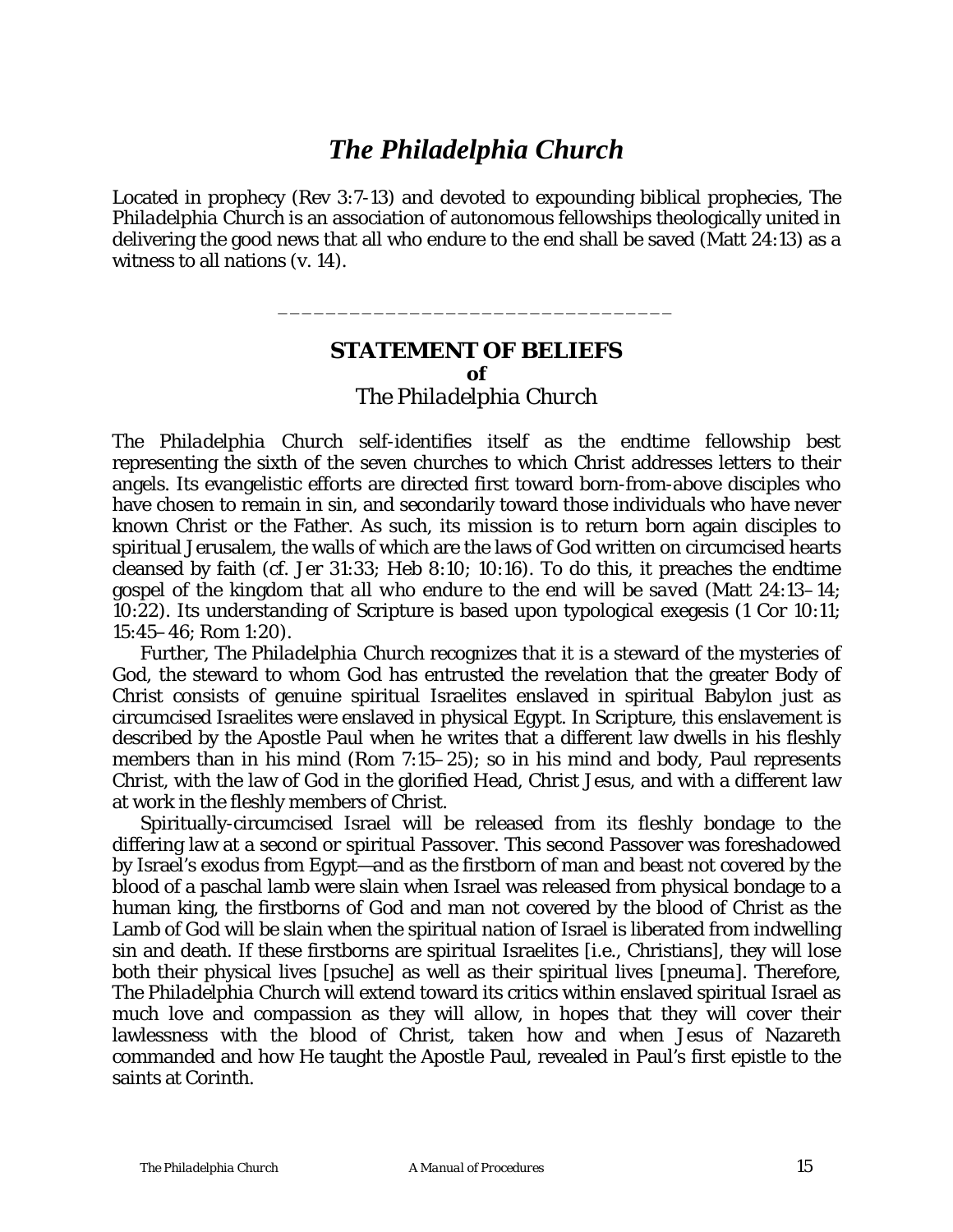#### *BELIEFS*

1. *The Philadelphia Church* recognizes the Bible as canonized without the Apocrypha as the inspired Word of God. *The Philadelphia Church* teaches that events recorded in the Old and New Testaments represent the physical antetypes of spiritual events that pertain to the maturation of spiritual Israel. Further, *The Philadelphia Church* teaches that prophecy exists to reveal events and the shadows of events occurring in the supradimensional realm usually identified as heaven [in actuality, an inter-dimensional realm between the creation and heaven, seen in Scripture as the bottomless pit] that also effect the maturation of spiritual Israel. As such, the Father and the Son have revealed to drawn disciples the past, the present, and the future through the conclusion of the day of the Lord (Amos 3:7) in canonized Scripture.

2. *The Philadelphia Church* teaches that God is one in unity and in love, but consists of two entities that in the beginning functioned as one deity as if married, and now function as a father and his eldest son. These two entities are the Father and God of Christ Jesus (John 20:17) — the One who raised Him from the dead (Rom  $8:11$ ) — and the Son, Christ Jesus, the only Son of *Theos* (John 3:16) who entered His creation (John 1:14) to be born of the woman Mary, betrothed wife of Joseph. These two entities form one deity in unity and in singularity, with this "oneness" expressed in the Tetragrammaton *YHWH*, but with the two entities revealed in the linguistic icon *Elohim*, the regular plural of *Eloah*, which is formed from "*El*," the name for God (Gen 17:1), plus the radical for aspirated breath, "*ah.*" So in the name *Eloah*, one God and His Breath [*El* + *ah*] is present. "*Elohim*" as the plural or multiple of *Eloah* reveals the presence of at least one additional God and His Breath, as seen in the plural pronouns assigned to *Elohim* in Genesis 1:26; 3:22; and 11:7.

Deconstruction of the Tetragrammaton *YHWH* reveals the number of deities present in the name *Elohim*: one entity with His Breath is represented by "*YH*," or *Yah* (see Ps 146:1a; 148:1a; 149:1a) and a second entity and His Breath is represented by "*WH*." This agrees with the Gospel of John, where in the beginning the  $Logos$  [ $\Lambda$ ó $\gamma$ o $\varsigma$ ], the Creator of all that has been made (John 1:3; 1 Cor 8:6; Eph 3:9; Col1:16; Heb 1:2; 3:3–4), was with *the Theon* [τὸν θεόν], and was *Theos* [θεὸς]. Both *Theos* [θεὸς] and *the Theon* [τὸν  $2.5$   $0.6$  are collectively one God, not as in one "family" but as in one hypostasis with one personhood but two personages. If God were two, then the kingdom of heaven would eventually be divided against itself and would fail. So the entities composing the one God function as one in a manner typified by how parts (members) of one human body function together, the analogy the Apostle Paul used for the Church. In heaven, the Father is the Head of Christ, as Christ is the head of the Church in this physical world.

Further, *The Philadelphia Church* teaches that disciples who deny that the preexisting Son was the Creator of all that is [Unitarians] deny Christ and will be denied by Christ when their judgments are revealed. In addition, *The Philadelphia Church* teaches that disciples who assign personhood to the divine Breath of God [Trinitarians] inevitably deny that they first received everlasting life when they received the Holy Spirit, and they will believe that they were born with an immortal soul. Thus, they deny the existence of the spiritual life they received through receipt of the Holy Spirit, and as such, they commit blasphemy against the Holy Spirit.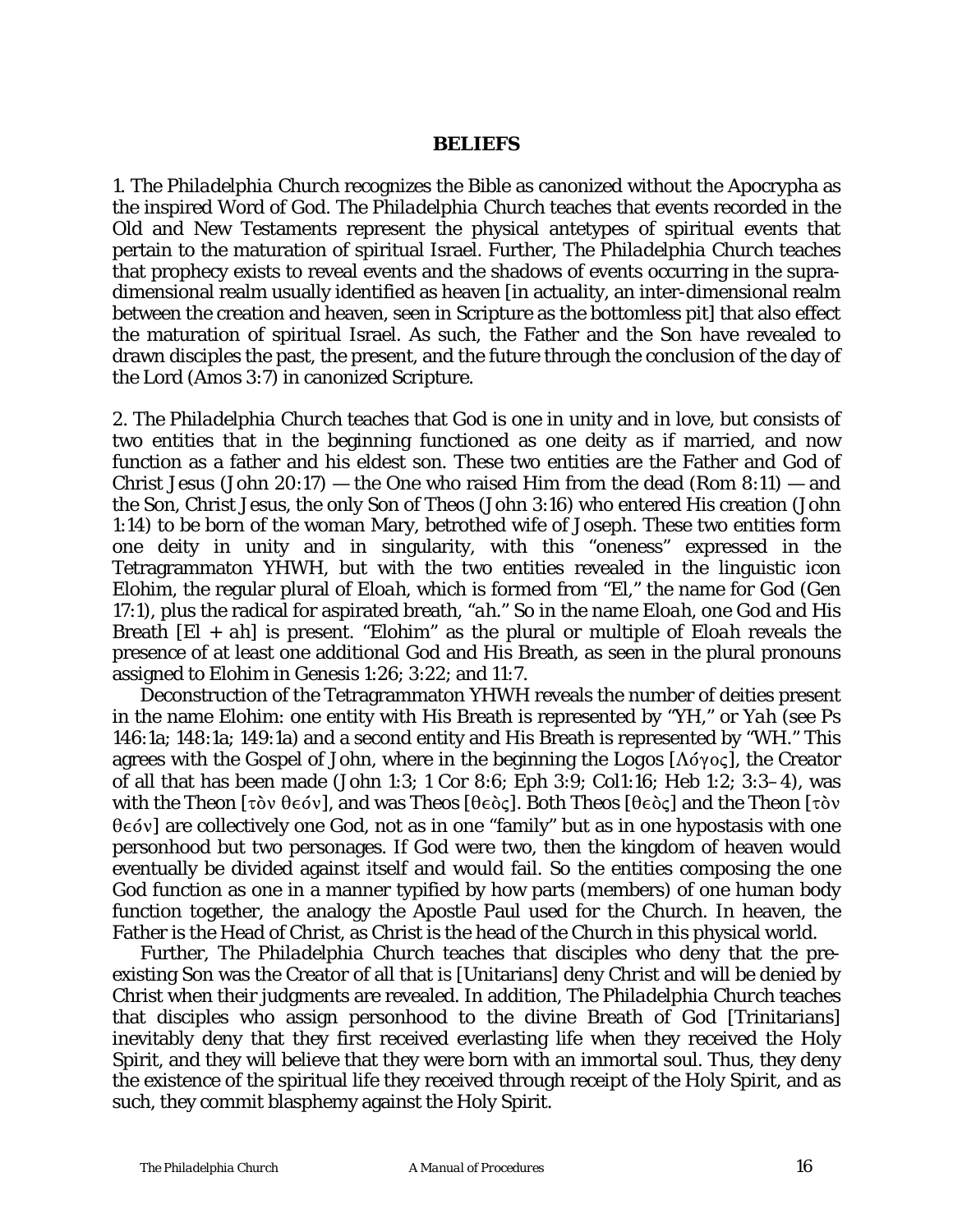3. *The Philadelphia Church* teaches that the Holy Spirit [πνεῦμα ἄγιον] is the Breath of God  $[\pi \nu \in \hat{\mathfrak{g}}]$ , "breath" used in its figurative or metaphorical sense to represent the creative and life-sustaining power of each member of the Godhead. An individual doesn't usually assign personhood to his or her breath. Likewise, disciples should never assign personhood to the Breath of God.

4. *The Philadelphia Church* teaches that everlasting life is the gift of God (Rom 6:23). Humanity doesn't have within itself everlasting life. Rather, the first Adam was banned from the Garden of Eden before he could eat of the Tree of Life (Gen 3:22). The only life the first Adam possessed was his physical breath [*psuche*] (*cf.* Gen 2:7; Eccl 3:19).

5. *The Philadelphia Church* teaches that born-from-above, or born of spirit disciples receive actual life in the spiritual realm when they receive the Holy Spirit. This life is given when the Father raises the spiritually dead (John 5:21), but this life can be lost when the disciple's judgment is revealed at Christ's return (1 Cor 4:5), for Christ must also give life to the disciple through the mortal flesh putting on immortality. Jesus said not to be surprised when some disciples are resurrected to life and some are resurrected to condemnation (John 5:28–29).

Both the Father and the Son must give life to a person before this person can enter the heavenly realm; for flesh and blood cannot inherit, cannot enter the kingdom of God (1 Cor 15:50).

6. *The Philadelphia Church* teaches that disciples are not under the Law, but are under Grace, which is not unmerited pardon but the mantle or cloak or garment of Christ Jesus' righteousness, put on daily as the reality of ancient Israel's daily sacrifice. When a called-out person cleanses his or her heart through a journey of faith equivalent in length to the patriarch Abraham's physical journey of faith from Ur of the Chaldeans to Canaan, the heart will be circumcised by spirit (Deut 30:6; Rom 2:26–29; Col 2:11). Each disciple is then made an ark of the covenant, containing the two tablets upon which the Law of God is written, the heart and the mind, along with the jar of manna in the indwelling of Christ, and Aaron's budded staff in the promise of resurrection.

Spiritual circumcision separates those who will be chosen from the many who have been called (Matt 22:14).

All sons of God born of Spirit are as the descendants of Noah were after the Flood, the baptism of the earth into death. And of the many descendants of Noah, only the patriarch Abraham believed God and had his belief counted as righteousness—and from Abraham came one son of promise, Isaac, who, the Apostle Paul claims, was the antetype of sons of God born of promise to the free woman, heavenly Jerusalem. Within Paul's analogy, in the womb of Isaac [Rebekah's womb] are two sons of promise, one hated, one loved though still unborn. The loved son consists of disciples who voluntarily choose to live as Judeans, observing the laws of God (especially the Sabbath commandment by which disciples show that they know that God sanctifies them), and keeping the distinction between clean and unclean (the means by which they show that they know God has consecrated them).

The veil to the Holy of holies was rent so each spiritually circumcised disciple can rest under the Mercy Seat, which represents grace and which remains above the Ark of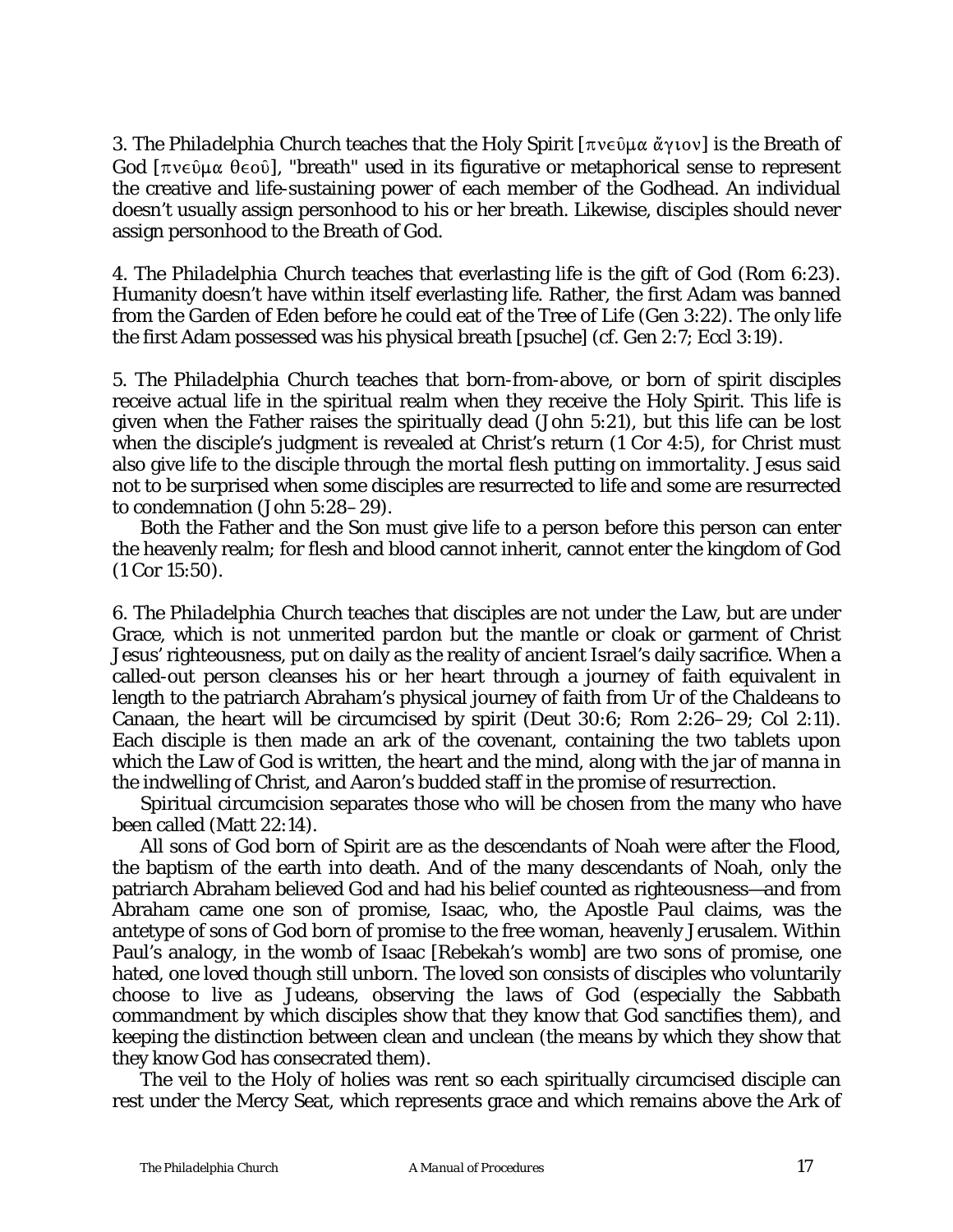the Covenant. His or her prayers are offered to God in lieu of burning incense, and the disciple's good works represent the Show Bread offerings. Good works is doing that which the disciple knows is right.

7. *The Philadelphia Church* teaches that grace is the glorified Christ bearing the sins of drawn disciples after judgment has come upon them. Jesus' shed blood as the Passover Lamb of God reconciles disciples to the Father, who abides no sin. Jesus' sacrifice at Calvary is represented by the goat slain on *Yom Kipporim*. Jesus' resurrection and ascension is represented by the second, or *Azazel* goat that has the sins of Israel read over it before being lead away into a wilderness by the hand of a fit man (Lev 16:20–22), with the *Azazel* goats representing the glorified Christ bearing the sins of spiritual Israelites as their covering. This annually enacted shadow of grace was so misunderstood by circumcised Israel that eventually the nation killed the *Azazel* goat by throwing it over a precipice … a figurative precipice separates physical life from resurrection in an incorruptible body; hence, the linguistic reference to a precipice in the signifier "*Azazel*."

All transgressions of the laws of God a person commits prior to being drawn by the Father are covered by Jesus' shed blood at Calvary. The person begins his or her spiritual life absolutely sin free; i.e., under no condemnation (Rom 8:1–2) … being born of spirit (John 3:5–8; 1 Pet 1:23) is real birth in the spiritual realm, where a physical offering for sin does no good.

Ancient Israel had no indwelling spiritual life, the reason why both the lawyer and the rich young ruler asked what they must do to inherit eternal life (Luke 10:25; 18:18). When born of spirit, a person has indwelling spiritual life, and the person needs a second covering for sin, or the born-again disciple will be cast into the lake of fire if the disciple commits any transgression of the laws of God … sin is the transgression of the law of God (1 John 3:4).

Jesus' shed blood at Calvary was a physical covering of sin large enough to cover every sin committed in the physical world, but Jesus will not be sacrificed a second time for sins committed in the spiritual realm. He will bear these sins as the *Azazel* goat bore the sins of Israel, but He does not pay the spiritual death penalty for the sins of drawn disciples under judgment (1 Pet 4:17). Again, He will temporarily bear sins committed in the inter-dimensional realm so that they are not even imputed to disciples—this is the meaning of grace.

Jesus will give the sins He presently bears (and will continue to bear until the judgment of disciples is revealed at His return) either to Satan, or to disciples who have left the covenant. The sins He bears for disciples who will be resurrected to life will be given to Satan when the reality occurs of which *Yom Kipporim* is an antetype. By then, He will have already returned the sins He had borne for disciples resurrected to condemnation to those disciples.

All disciples who remain in covenant have no sin imputed to them, and are under no further judgments. They are covered by Christ bearing their sins. Therefore, these two coverings—one in the physical realm, and one in the spiritual—represent the reality of the Day of Atonement, a fast day to be kept in perpetuity.

Further, *The Philadelphia Church* teaches that the doctrine "once saved, always saved" is a false doctrine that does extensive harm to the greater Body of Christ.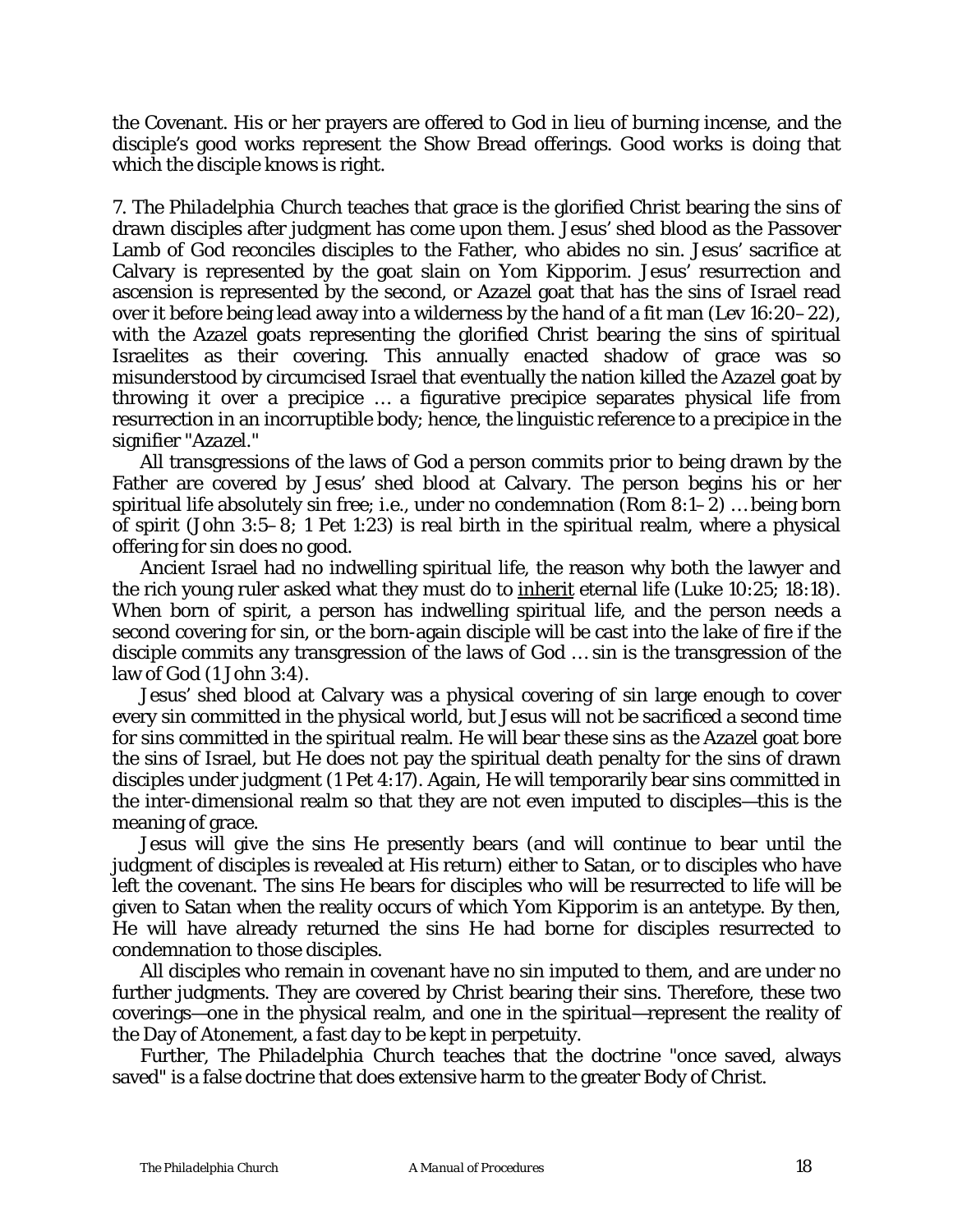As an aside, the reason why animal sacrifices will return during Christ's Millennial reign is that Christ will not carry the sins of disciples. Before His reign as King of kings and Lord of lords begins, all of humankind will be born of Spirit, and born liberated from indwelling sin and death; all will be spiritual descendants of Abraham. And Christ Jesus will have returned the sins He has been bearing to either Satan or to out-ofcovenant disciples.

8. *The Philadelphia Church* teaches that following seven years of tribulation the glorified Jesus of Nazareth will return as the Messiah to establish a thousand-year reign as King of kings and Lord of lords. These seven years of tribulation are the birth pains of spiritual Israel. Born again disciples will not be raptured prior to these years of tribulation. As the second Eve, the Christian Church will not escape the pain of childbirth.

9. *The Philadelphia Church* teaches that humanity is presently divided between those individuals who have been drawn and called by God and those individuals who have not yet been drawn by the Father (John 6:44, 65), and that those individuals who have been drawn and called as firstfruits are further divided between those who have chosen to live as Judeans and those who do not so choose. God, however, is not a respecter of persons. Every individual will eventually be drawn and called, with the majority of humanity those human beings who have never known the Father during their lifetimes—to be drawn and called after being physically resurrected during the great White Throne Judgment. This will not be a second chance for salvation. Rather, to know the Father requires possessing life in the spiritual realm through receiving the Holy Breath of God. This gift is presently given to some individuals, those predestined to be called or drawn out-of-season to be vessels created for special use or for dishonorable usage. These individuals are as the fig tree was on which Jesus looked for fruit before it was the season for fruit. If fruit is found, the flesh shall put on immortality. If no fruit is found, the flesh shall wither and perish. And the remainder of humanity is not now in an everburning hell, but is in the grave awaiting resurrection, without knowledge of time or status.

10. *The Philadelphia Church* teaches that the Sinai covenant, the law by which God married physically circumcised Israel and by which Israel was made His holy nation, has been abolished (Eph 2:15), thereby physically returning humanity to being one nation. This one new humanity, though, has been separated spiritually between those who have the Breath of God and those who do not. This separation will end when the kingdom of this world becomes the kingdom of God the Father and of His Messiah (Rev 11:15) halfway through seven years of tribulation. Then, all of humanity will be liberated from bondage to sin; i.e., to the spiritual king of Babylon, Satan (Isa 14:4–21). All of humanity will then be called (Rev 18:4; Joel 2:32). All will have received the Breath of God. And all who endure to the end will be saved (Matt 24:13; 10:22). Those who endure will be the great endtime harvest of humanity for which the Father and Christ have patiently waited.

11. *The Philadelphia Church* teaches that the man of perdition will come during the first half of seven years of tribulation as the shadow or antetype of Satan coming as the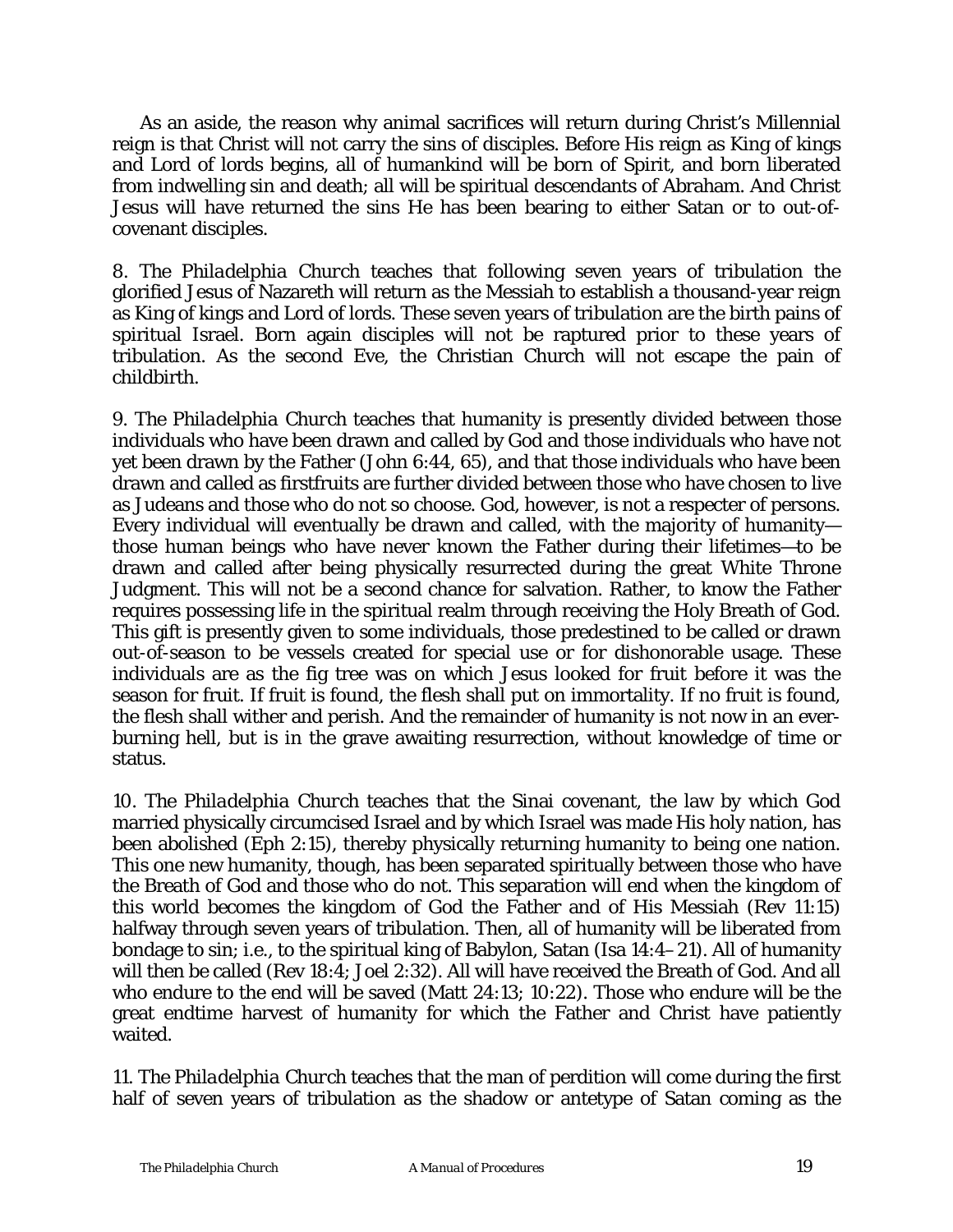Antichrist when he is cast from heaven on day 1260. Satan presently deceives humanity by controlling its mental topography (Rev 12:9). He can only do this from the heavenly realm. Once he is cast to earth, he will be limited to physical means to recapture his newly liberated slaves (Rev 11:15), the logic for him requiring that his former slaves accept the mark of the beast  $(\gamma \xi s' - chi \xi s)$  stigma, the tattoo of the Cross of Calvary). Again, he comes pretending to be Christ the day armies surrounding Jerusalem have been destroyed and the man of perdition is destroyed—and he goes after those disciples who keep the commandments of God and hold the testimony of Jesus (Rev 12:17).

The place of safety for spiritual Israel is inside the walls of spiritual Jerusalem, the heavenly city that doesn't have geographical coordinates, but theological positioning.

Hypocrisy will cause a disciple to be cast into the lake of fire—hypocrisy is blasphemy against the Holy Spirit. Hypocrisy is rejection of the laws of God written on a disciple's heart and mind by the Holy Spirit.

If a disciple relaxes the least of the commandments and teaches others to do likewise (Matt 5:19), which for most disciples is the Sabbath commandment, this disciple will be called least in the kingdom of heaven. This means, simply, that the person who in good faith rigorously keeps Sunday as the Sabbath should be kept will be called least; whereas the person who knew to keep the Sabbath and did not, keeping Sunday instead, is a hypocrite and will be cast into the lake of fire. It is the person who is genuinely deceived and who through ignorance doesn't keep or teach to keep the least of the commandments who will be called least in the kingdom of heaven; this person will be in the kingdom, though. The person who teaches disciples to be lawless will be denied by Christ when judgments are revealed (Matt 7:21-23). But the person who knows to keep the commandments and who keeps them and who teaches others to do likewise will be called great in the kingdom of heaven.

12. *The Philadelphia Church* teaches that historical exegesis is the teaching of the traditions of men. The church's theological positions are entirely text based. As such, they are subject to modification as the church grows in grace and knowledge. Further, *The Philadelphia Church* teaches that any centrally organized fellowship with many satellite fellowships will ultimately look to "headquarters" for its authority to implement theological growth instead of to Christ. Therefore, as shown through observing new moons, local fellowships are autonomous, and are fully responsible to Christ for the implementation of doctrinal growth. Whatever a fellowship does that is not of faith is sin; thus, every disciple needs to be fully convinced concerning his or her practice of worship, with the hand of fellowship extended to all who do not cause disruption within the church.

This concludes the STATEMENT OF BELIEFS as *The Philadelphia Church* understands Holy Writ on this day: the 23rd day of November, 2008 CE.

\_\_\_\_\_\_\_\_\_\_\_\_\_\_\_\_\_\_\_\_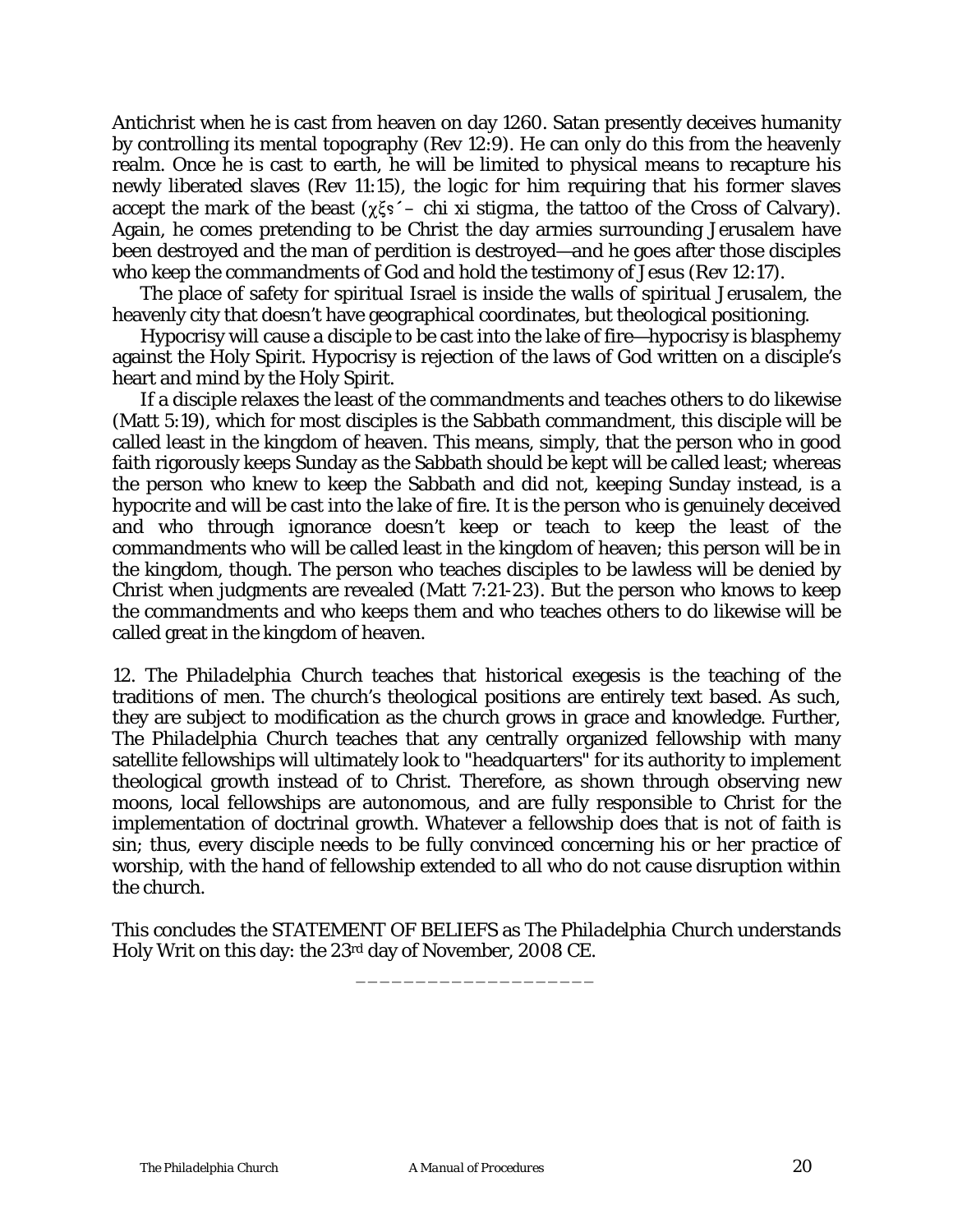# **Constitution & Bylaws of**  *The Philadelphia Church*

## **PREAMBLE:**

WHEREAS, the evening of His Ascension, Jesus Christ appeared to ten of His disciples, and said, "Peace be with you. As the Father has sent me, so I send you" (John 20:21). And He breathed on the ten, and said, "Receive the Holy Spirit. If you forgive the sins of any, they are forgiven; if you retain the sins of any, they are retained" (*vv*. 22–23); and WHEREAS, Jesus Christ said, "For flesh and blood has not revealed this to you, but my Father in heaven. And I tell you, you are Peter [*Petros*], and on this rock [*petra*] I will build my church, and the gates of Hades will not prevail against it. I will give you the keys of the kingdom of heaven, and whatever you bind on earth will be bound in heaven, and whatever you loose on earth will be loosed in heaven" (Matt 16:17–19); and

WHEREAS, Jesus Christ said, "All authority in heaven and earth has been given to me. Go therefore and makes disciples of all nations, baptizing them in the name of the Father [*Patros*] and of the Son and of the Holy Spirit, and teaching them to obey everything I have commanded you" (Matt 28:18–20); and

WHEREAS, Jesus Christ commanded Peter to, "Feed my lambs," "Tend my sheep," "Feed my sheep" (John 21:15–17),

## **COVENANT**

We, having received the Holy Spirit when drawn from the world by the Father, hereby covenant with the Father and the Son to dedicate ourselves to fulfilling all tasks divinely placed upon us as loyal and trustworthy servants, while striving to live peaceably with all men and women, showing love and exercising mercy to all. We further covenant to live by the laws of God that have been written on our hearts and minds through receipt of the Holy Spirit, obeying God in all things and at all times. We, therefore, proclaim to the world that we are members of the spiritual fellowship identified as the Body and/or Bride of Christ—and specifically, we represent the spiritual sixth of the seven churches to whom Christ directed letters to their angels: to wit, the church in Philadelphia (Rev 3:7–13).

THEREFORE, by receipt of the Holy Spirit and by authority granted from the Father to Christ and from Christ to His disciples, we hereby resolve to set forth by-laws binding upon all fellowships of *The Philadelphia Church* and upon all individual members in good standing:

## **ARTICLE I**

The primary mission of this church shall be twofold: (1) to proclaim the good news of the kingdom that all who endure to the end will be saved (Matt 24:13; 10:22); and (2) "to tend the flock of God that is in [our] charge, exercising the oversight, not under compulsion but willingly … not for sordid gain but eagerly" (1 Peter 5:2).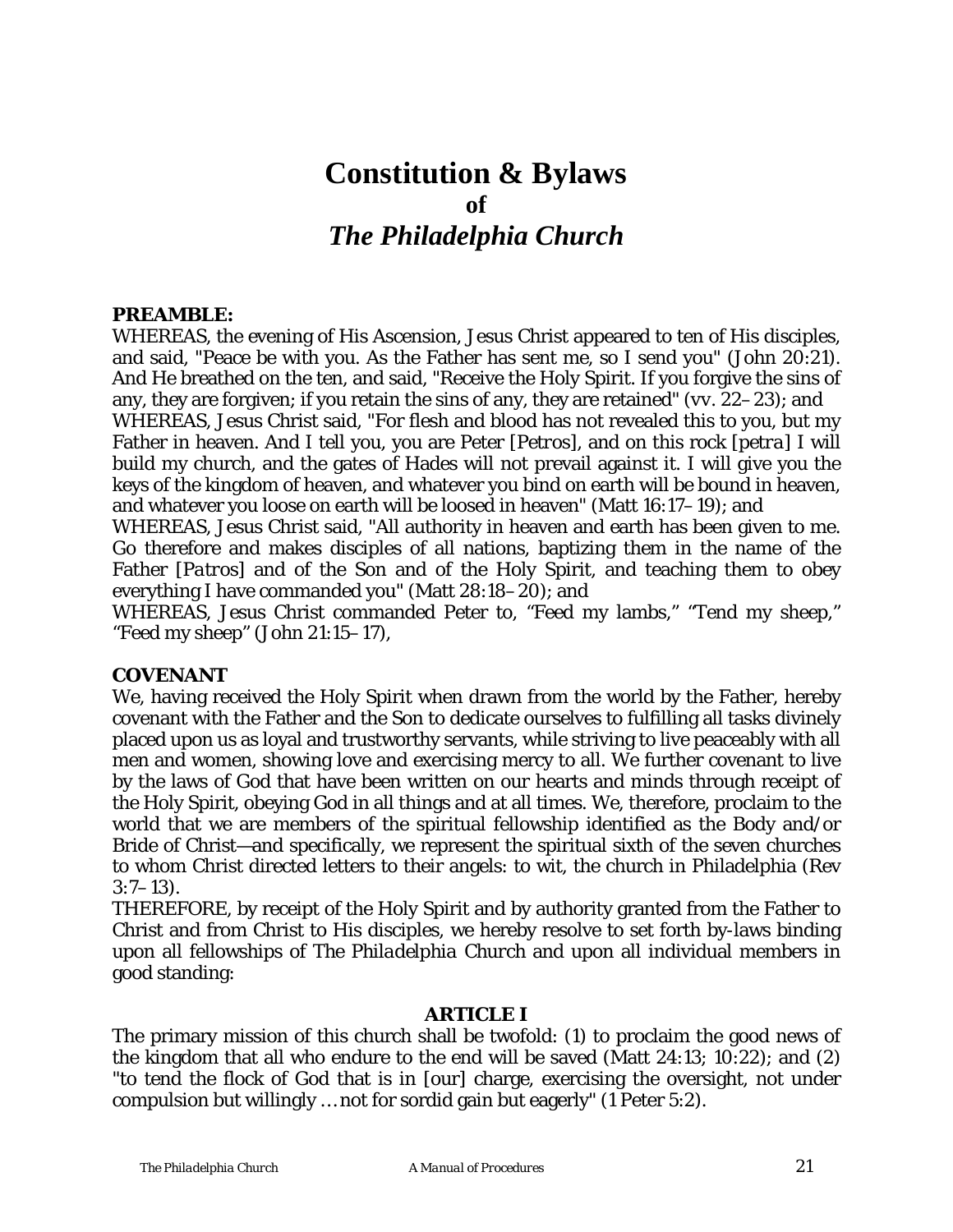FURTHER, to accomplish the primary missions of this church and with the inherent authority granted to this church, (1) qualified ministers and servants shall be ordained when said individuals have demonstrated their qualifications, not as novices and not from conceit, but as sober-minded and spirit-lead disciples. Offices to which these individuals will be ordained are divinely-revealed in Scripture. Ordination shall be to no other offices, even though additional offices can properly be funded from tithes and offerings.

(2) The organizational structure of *The Philadelphia Church* shall be as an association of fully autonomous fellowships that doctrinally agree with these by-laws and with the church's STATEMENT OF BELIEFS, as amended from time to time by the consensus of the ordained men and women then serving in offices. Provision for the formation of an adjudicating consensus of elders is hereby reserved, with this adjudicating body having the right to receive a small stipend and reimbursement for their legitimate expenses, these moneys coming from the fellowships collectively.

(3) The governing hierarchy of a fellowship shall not be determined congressionally, or by the direct vote of members in good standing within the fellowship, but by the demonstration of fulfilling an office prior to ordination to that office; e.g., a pastor will demonstrate the person's calling to be a pastor through righteous shepherding of a flock of disciples prior to the person's ordination to the office of pastor. Receipt of the Holy Spirit conveys full ordination to make disciples, and to teach these disciples to obey everything Jesus Christ commanded, and to baptize these disciples into judgment. Ordination to the office of pastor, then, will be by the consent of those who have been discipled, thereby allowing each fellowship to remain fully autonomous.

## **ARTICLE II**

*The Philadelphia Church* decrees that in its application of love for all men and women, any person not causing disruption through an activity of the person—regardless of nationality, race, color, creed, religious or political persuasion—is welcome to fellowship at any of the church's regular worship services, Bible studies, annual festival or new moon services, or at other church occasions. Disruption automatically includes, but is not limited to espousing, preaching, teaching, distributing tapes, literature, or materials of any kind that set forth doctrines and practices contrary to the laws of God, as understood in the church's STATEMENT OF BELIEFS. Prior approval from an ordained individual shall not be needed before a person is welcome to fellowship with *The Philadelphia Church*.

FURTHER, because of the importance of all drawn disciples, regardless of fellowship, being covered by the blood of Christ, *The Philadelphia Church's* Passover services shall be open to all who have searched themselves and have determined that they will partake in the services worthily.

## **ARTICLE III**

*The Philadelphia Church* recognizes the sovereignty of individuals in their personal relationships with God the Father and Jesus Christ. Members are in voluntary association with *The Philadelphia Church*, and membership in a fellowship of *The Philadelphia Church* is not a determining criteria of whether a drawn disciple will be "saved" when the individual's judgment is revealed at Christ's return.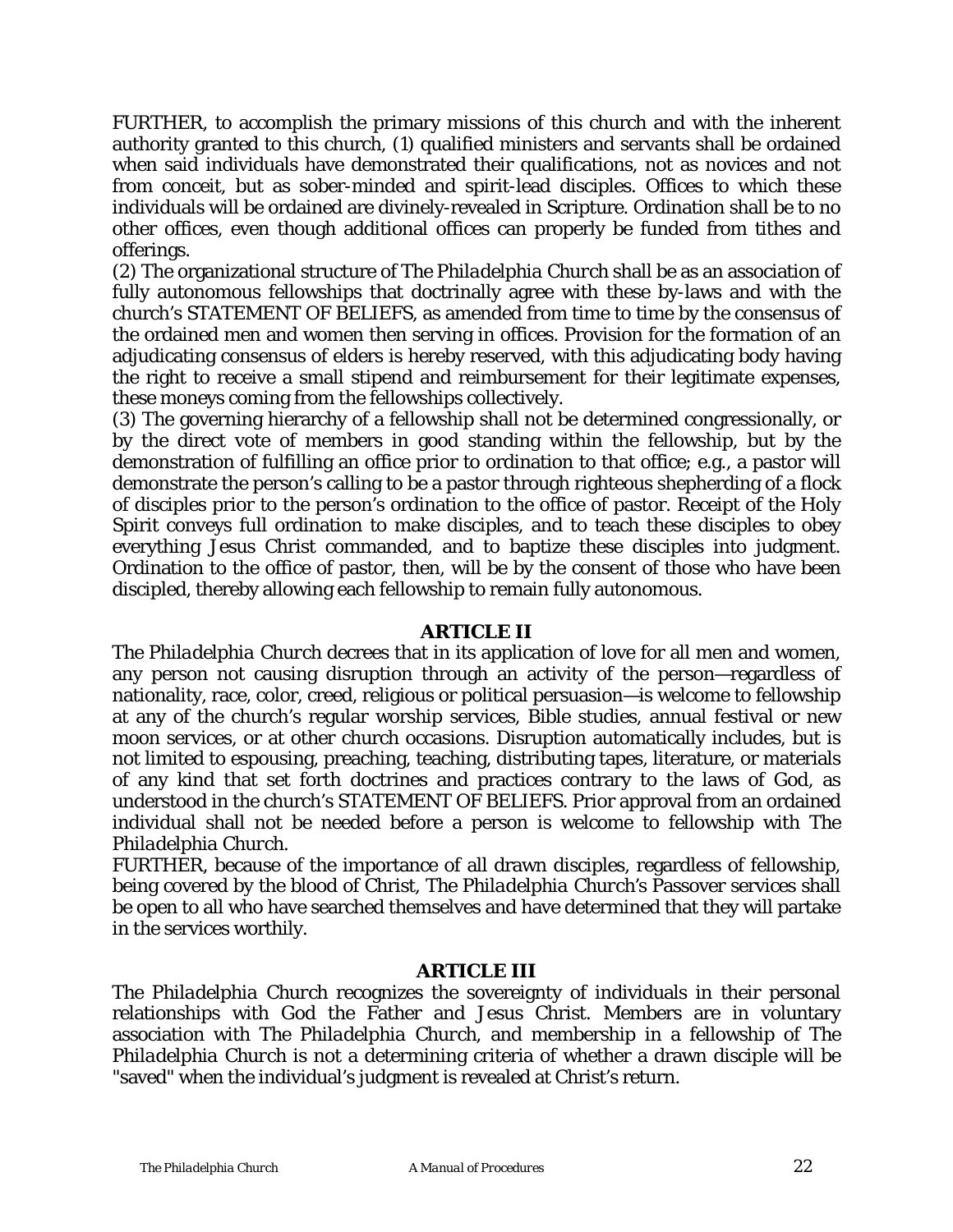MEMBERSHIP: Since Jesus Christ said that no one can come to Him unless drawn by the Father (John 6:44, 65); and since Jesus Christ further said to His disciples, "You did not choose me, but I chose you" (John 15:16); and since the Apostle Paul writes that "the mind that is set on the flesh is hostile to God; it does not submit to God's law—indeed, it cannot" (Rom 8:7), *The Philadelphia Church* recognizes that disciples of Christ have been individually drawn from the world by the direct intervention of the Father and by the calling of Christ until such time as the kingdom of the world becomes the kingdom of the Most High and His Messiah halfway through seven years of tribulation (Rev 11:15). Therefore, association with *The Philadelphia Church* does not make any person a disciple of Jesus Christ; a person has become a disciple prior to having interest in associating with *The Philadelphia Church*. As a result, *The Philadelphia Church 's* duties toward the person are to further disciple or teach the person as Priscilla and Aquila did Apollos (Acts 18:26), better explaining and expounding the Ways of God. The disciple's duties toward *The Philadelphia Church* are to present himself or herself an able student, consistent in attendance, faithful to forgive oneself and others, submitting to God, and striving to live within the laws of God. Habitual behavior inconsistent with the laws of God demonstrates disrespect for God and for other disciples, and shall be the basis for baring further association after the behavior has been first privately, then publicly addressed in accordance to Scripture.

An ordained individual shall have failed in his or her responsibilities if this individual tolerates or enables habitual behavior inconsistent with the laws of God. This ordained individual shall be publicly censured.

Since being made a disciple is action done to a person through divine drawing and calling, *The Philadelphia Church* rejects traditional concepts of joining the church through application, required indoctrination, placing one's letter in the church, or other methods of documentation. *The Philadelphia Church* accepts as members those individuals who declare their membership and affiliation, and who agree to abide by these by-laws. Members in good standing are those disciples, who, by habit, have demonstrated their willingness to be able students.

Again, membership in *The Philadelphia Church* shall in no way be considered a requirement for salvation. *The Philadelphia Church* acknowledges that it is one of seven recognized endtime fellowships within the greater Body of Christ.

## **ARTICLE IV**

*The Philadelphia Church* hereby adopts as the basis for its doctrines the whole word of God, as revealed in the most ancient manuscripts, and declares that it accepts the canonical texts as recognized in the Authorized Version of 1611, less the Apocrypha. (The preceding statement shall not be construed as an endorsement of the Authorized Version, but as an easily recognizable listing of canonical books and epistles.)

## **ARTICLE V**

*The Philadelphia Church* welcomes cooperation with any other church body, insofar as such body desires. *The Philadelphia Church* shall not prohibit members from attending services with other fellowships, but *The Philadelphia Church* does not allow guest speakers from other fellowships to espouse doctrines or concepts not held by *The Philadelphia Church*.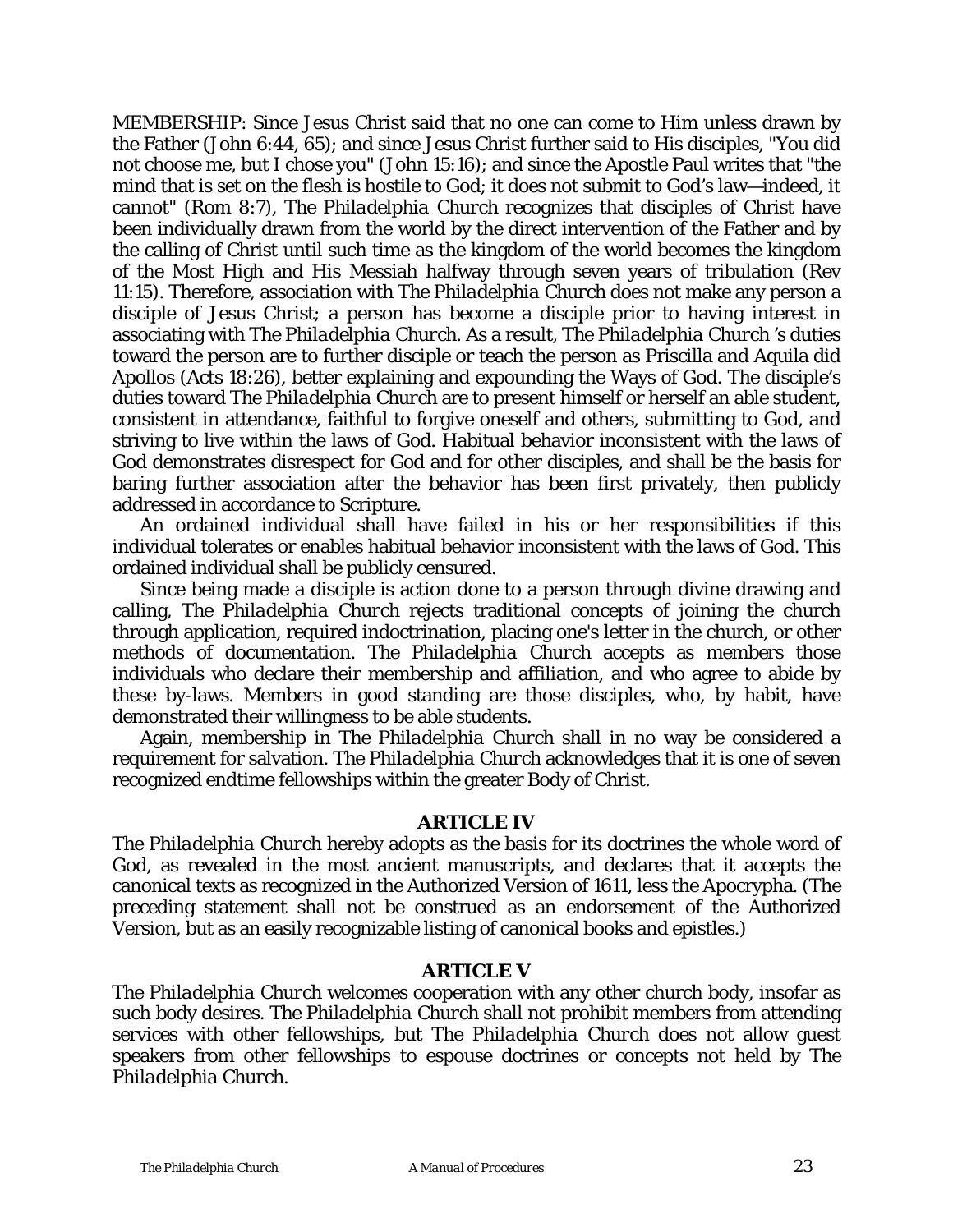*The Philadelphia Church* specifically welcomes all disciples who recognize their need to attend annual Holy Day or new moon services to such services.

### **ARTICLE VI**

Because each fellowship of *The Philadelphia Church* is fully autonomous, nothing in these by-laws shall be construed to limit a fellowship from adopting additional by-laws and practices consistent with the laws of God as the particular fellowship deems necessary. Therefore, this document does not establish procedures for creating boards of directors, nor any other executive committees not specifically referenced. It defers all decisions concerning association to Scripture. Likewise, it defers all decisions concerning disfellowshipping an individual to Scripture. In all things, the Word of God shall be binding—and since meaning is assigned to words through hearing Christ's voice, the traditions stemming from how a Scriptural passage has been applied are subject to change with additional growth in grace and knowledge as reflected in an amended STATEMENT OF BELIEFS.

## **ARTICLE VII**

*The Philadelphia Church* will comprise an association of private fellowships organized as non-profit churches. No church shall acquire or accumulate moneys beyond a prudent reserve to pay salaries or maintain physical facilities. No salary shall be above industry standards for comparable duties and responsibilities. No fellowship shall be formed for personal gain or profit.

Yet, disciples are scripturally bound to pay tithes and give offerings. Therefore, moneys collected by a fellowship beyond a prudent reserve necessary to pay salaries and maintain physical facilities shall be used to "remember the poor" (Gal 2:10).

The above seven (7) articles conclude the by-laws of *The Philadelphia Church*. This document shall not be amended. An apparent error or omission in this document shall be referred to the authority of Holy Writ for clarification—nothing in this document shall be construed to be in conflict with the Word of God. The will of God the Father and Christ Jesus shall prevail at all times and in all things. Amen.

\_\_\_\_\_\_\_\_\_\_\_\_\_\_\_\_\_\_\_\_\_\_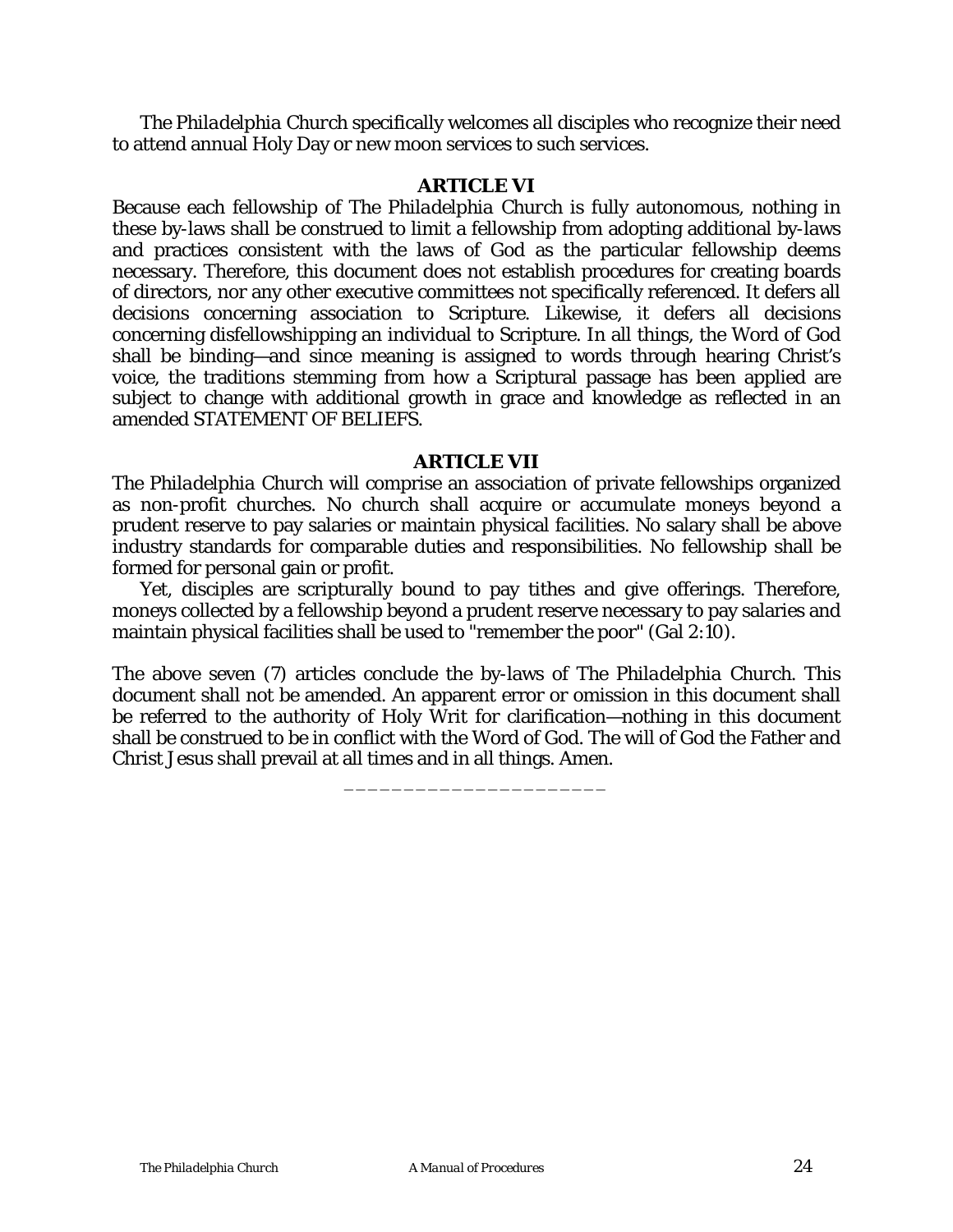## **The Purposes of the Local Church**

The Apostle Paul wrote, "And let us consider how to stir up one another to love and good works, not neglecting to meet together, as is the habit of some, but encouraging one another, and all the more as you see the Day drawing near" (Heb 10:24-25). The "how" is "meeting together" in fellowship and love as a local church congregation.

Elsewhere, Paul writes, "And he [Christ Jesus] gave the apostles, the prophets, the evangelists, the pastors and teachers, to equip the saints for the work of ministry, for building up the body of Christ" (Eph 4:11–12). The purpose of the Church is ultimately to prepare the laity for ministry so that the Body grows "to the measure of the stature of the fullness of Christ" and is not "tossed to and fro by the waves and carried about by every wind of doctrine, by human cunning, by craftiness in deceitful schemes" (*v*. 14).

I.

**Worship:** Worship is a disciple's response to God. It is individual and corporate. In voluntary association one with another, disciples forming a fellowship of *The Philadelphia Church* will praise God, will learn from the explication of Scripture, and will beseech God for favor and for needs.

## II.

**Fellowship:** Disciples should assemble together sometime during the daylight portion of every Sabbath [if at all possible] and should conduct services that open and close with prayer, that bring praise to God, that instruct the laity, that typifies the unity the Son has with the Father and the Father with the Son, and that allow opportunities for disciples to display godly love for one another. Fellowship is the commonality a disciple displays with others of shared beliefs: every disciple should extend the hand of fellowship to every other disciple, regardless of the state of the flesh, who expresses by word and deed shared beliefs. But righteousness has no fellowship with unrighteousness, nor godliness with ungodliness. Therefore, *The Philadelphia Church* does not extend the hand of fellowship to any disciple guilty of sexual immorality, greed, idolatry, or to one who is a reviler, drunkard, or swindler until the person brings forth fruit worthy of repentance. Disciples are not to even eat with a disciple who brings dishonor and shame onto the Body of Christ, but are to judge the Church (1 Cor 5:11–13) and to note and mark and purge the evil person from their midst.

Drawn and called disciples, born of Spirit and baptized into death, are born anew with the "commonness" that characterized the descendants of Noah, of whom God found only in the patriarch Abraham faith and belief that He counted as righteousness (Gen 15:6). And to Abraham was born one son of promise, the man Isaac, to whom the Apostle Paul compares the Church (Gal 4:28). To Isaac were born two sons of promise, one hated and one loved while both were still in the womb (Mal 1:2–3; Rom 9:13).

In the Homeric simile through which meaning is to be taken from Scripture, Abraham is a type of Christ Jesus, and Isaac is a type of the Church. The womb in which the hated and the loved sons struggle is grace … the loved son consists of disciples who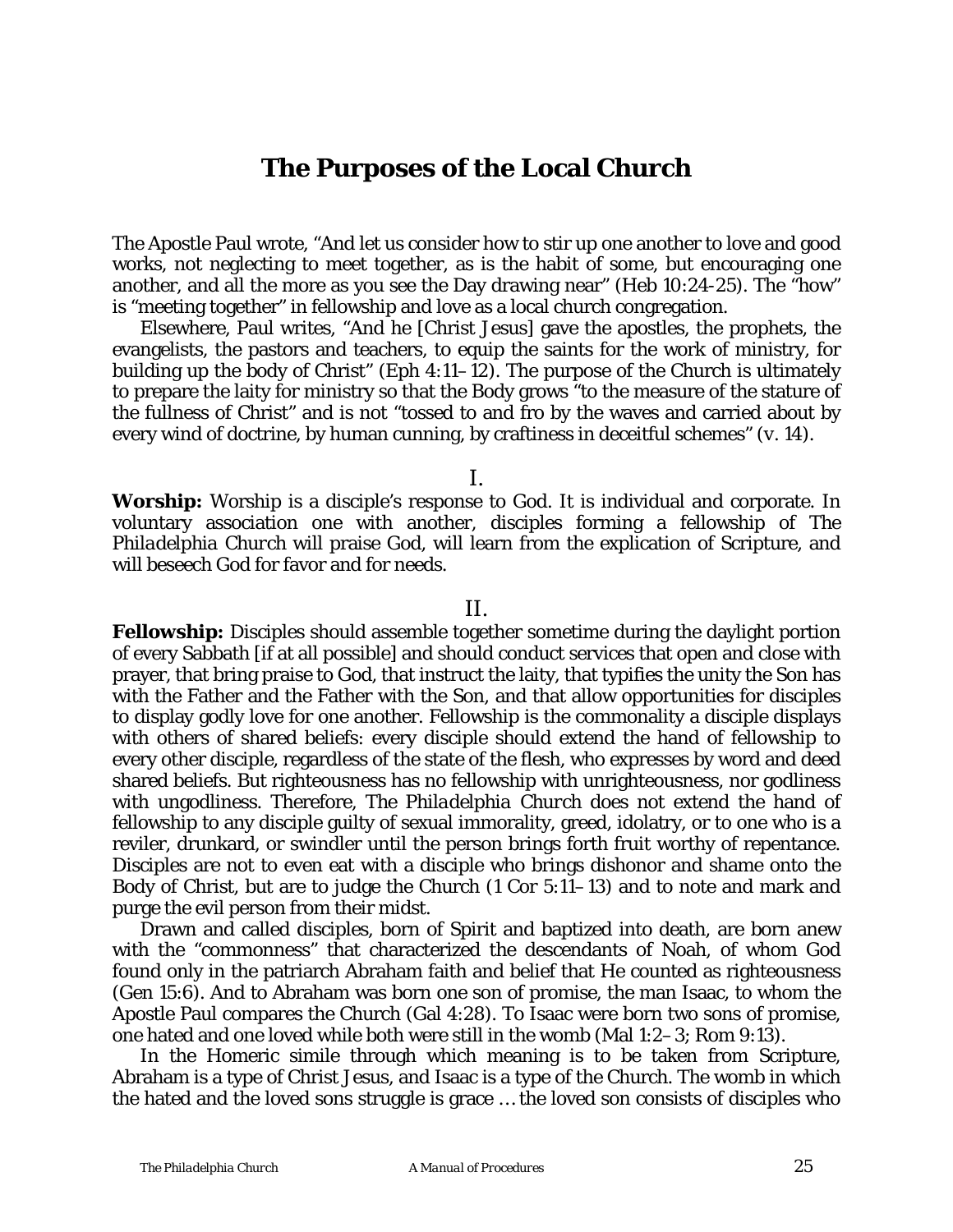voluntarily choose to live as spiritual Judeans, keeping the precepts of the Law (especially the Sabbath commandment, the sign by which Israel shows it knows that God has sanctified this nation and no other) and observing the distinction between clean and unclean (by which Israel shows it knows that God has consecrated this nation and no other). The loved son, while still in the womb of grace, will voluntarily practice walking uprightly before God so that when this son is liberated from indwelling sin and death at a second Passover, this son will be found an acceptable living sacrifice.

The birth of a spiritual Jacob and a spiritual Esau occurs at the second Passover liberation of Israel—this liberation will be from indwelling (in the flesh) sin and death.

Fellowship should be extended to all disciples who practice walking as Jesus walked (1 John 2:6), and who imitate the Apostle Paul (1 Cor 11:1; Phil 3:17), who said of himself that he had committed no offence against the Law, against the Temple, or against Caesar (Acts 25:8). Although many disciples will be called by God, few will be chosen (Matt 22:14); for few will voluntarily walk as Judeans, observing those things that cause them to be one with Christ Jesus. Few will come to God as spiritual Galileans. Most will exercise their liberty by continuing to be a part of this world, living as Gentiles, worshiping God when and how they choose, knowing what the commandments are but breaking these commandments willingly for they do not believe that the laws of God pertain to them. These lawless disciples have no fellowship with any disciple in an assembly of *The Philadelphia Church* until they repent of their open lawlessness.

*The Philadelphia Church* does not hold any doctrine that says or intimates that a disciple must be in fellowship with a *Philadelphian* assembly to be saved. *The Philadelphia Church* does hold, however, that this association of autonomous fellowships has the key of David and holds the testimony of Christ, which is the spirit of prophecy, with both coming through understanding the Homeric simile that forms the basis for typological exegesis.

## III.

**Service:** The Church, as the Body of Christ, serves Christ, its Head, as hands, feet, and a strong back of a human body does the will and beckoning of the head. This service includes but is not limited to ministry to disciples, one to another; teaching the good news that all who endure to the end shall be saved (Matt 24:13-14); and acts of mercy that include remembering the poor. Spiritually, remembering the poor equates to physically loving one's neighbor; thus, in the parable of the Good Samaritan, the man who fell among robbers and was stripped, beaten, and left for dead equates to the poor of this world.

*The primary service of* The Philadelphia Church's *outreach ministries to Christendom is preaching repentance as John the Baptist preached repentance to physically circumcised Israel***;** for the present lawlessness of Christendom will, when the seven endtime years of tribulation begin, cause many born of Spirit disciples to be numbered among those who constitute "the great falling away" or "the rebellion" (2 Thess 2:3) that comes with the revealing of the man of perdition. Grace ends when, at the second Passover, disciples are liberated from indwelling sin and death that presently remains in the fleshly members of every disciple.

Disciples are individually and collectively the Body of Christ (1 Cor12:27), and as such are *Christ*, the firstborn son of God, the firstfruits, with Christ Jesus being the First of the firstfruits. Therefore, the Apostle Paul stands as a representation of *Christ*, with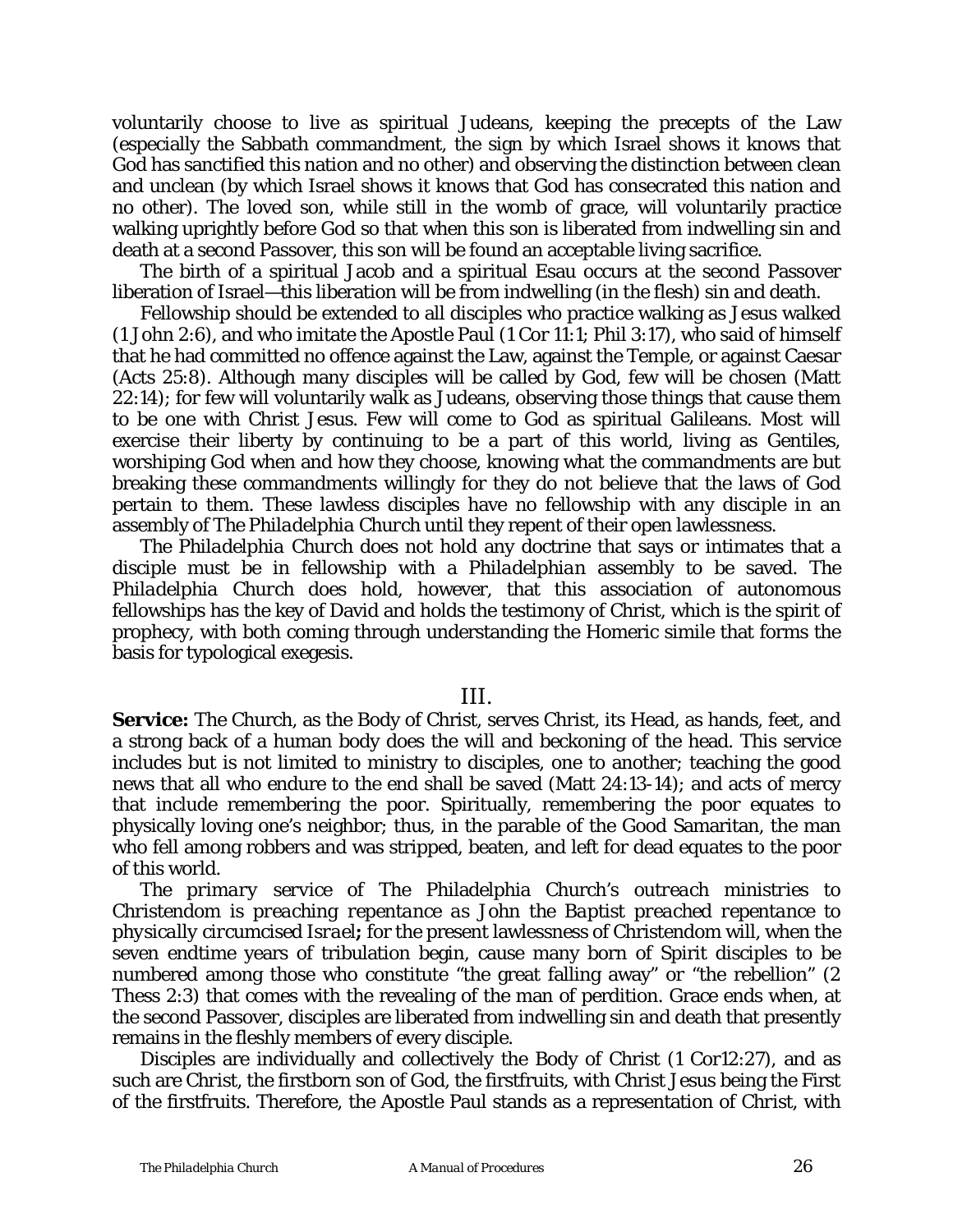the law of God in his mind representing the Head of the Body, Christ Jesus, and with his fleshly members representing disciples. Paul says that he did not understand the actions (Rom 7:15) of his flesh, for he did the very things that he hated. He found that while the law of God reigned in his mind, a different law reigned in his fleshly members, with this different law making him captive to sin. Thus, a war existed between his flesh and the law of God that had been placed in his mind (*vv.* 21-25), a war that typifies Christendom's striving against Christ Jesus. Paul did not understand that spiritual maturity comes through fighting this war, with the mind prevailing over the flesh.

Visible Christianity is to Christ Jesus as Paul's body was to the law of God in his mind. Grace, the mantle of Christ's righteousness, covers the Body's transgressions of the law that come from the flesh prevailing over the mind in this world; however, once the disciple is liberated (as Israel was liberated from physical bondage in Egypt) from bondage to indwelling sin and death, the Son of Man will be revealed, Head and Body. The garment of grace will be stripped away, leaving the disciple who has practiced walking uprightly before God well able to walk uprightly, but leaving the disciple who has continued in disobedience able only to take sin back inside him or herself, thereby causing this disciple to be a participant in "the rebellion."

The flesh will not enter heaven (1 Cor 15:50). Unless the law of God within a person's mind defeats the flesh—unless Christ Jesus defeats the visible Christian and his or her lawless ways—the *Christian* will perish when judgments are revealed, for manifested sin dwells within the flesh, sin covered by Jesus' righteousness for as long as the inner new self (represented by the *head*) strives with the differing law found in the flesh. Hence, when the *Christian* willingly transgresses even the least of the commandments [this is usually the Sabbath commandment] the *Christian* rebels against *Christ* in a manner analogous to Paul's fleshy body doing the very things he hated. Yes, Christ Jesus hates Sunday worship as Paul hated the evil that his body did.

When Christ Jesus liberates spiritually circumcised Israel from indwelling sin and death, He will deliver Israel into the hand of the lawless one for the destruction of the flesh in a manner foreshadowed by Paul commanding the saints at Corinth to deliver the man with his father's wife to Satan for the destruction of his flesh that his spirit might be saved when judgments are revealed (1 Cor 5:5). But when Jesus delivers Israel into the hand of the man of perdition, Sin will not be able to spiritually harm the oil and the wine, the processed fruits of God's rest, with God's rest represented by Sabbath observance. Though the flesh can still be destroyed (i.e., the body killed), the disciple who loves God more than he or she loves his or her fleshly body will live forever.

*The primary service of* The Philadelphia Church *to those human beings not yet born of spirit is delivery of the good news that halfway through the seven endtime years, the kingdom of this world will be delivered into the hand of the Son of Man, who will baptize the world in spirit* (Matt 3:11; Joel 2:28)*, thereby causing every person to be born of spirit.* At this time, all who endure to the end—enduring to the end will mean not taking the mark of the beast—shall be saved (Matt 24:13). Enduring will be by faith. Without being able to buy or sell, all who endure to the end will trust God for their protection and for their sustenance. And from this third part of humankind (Zech 13:9) that will be born of spirit through the world being baptized in spirit will come the majority of the endtime harvest of firstfruits, gathered to God when Christ returns.

IV.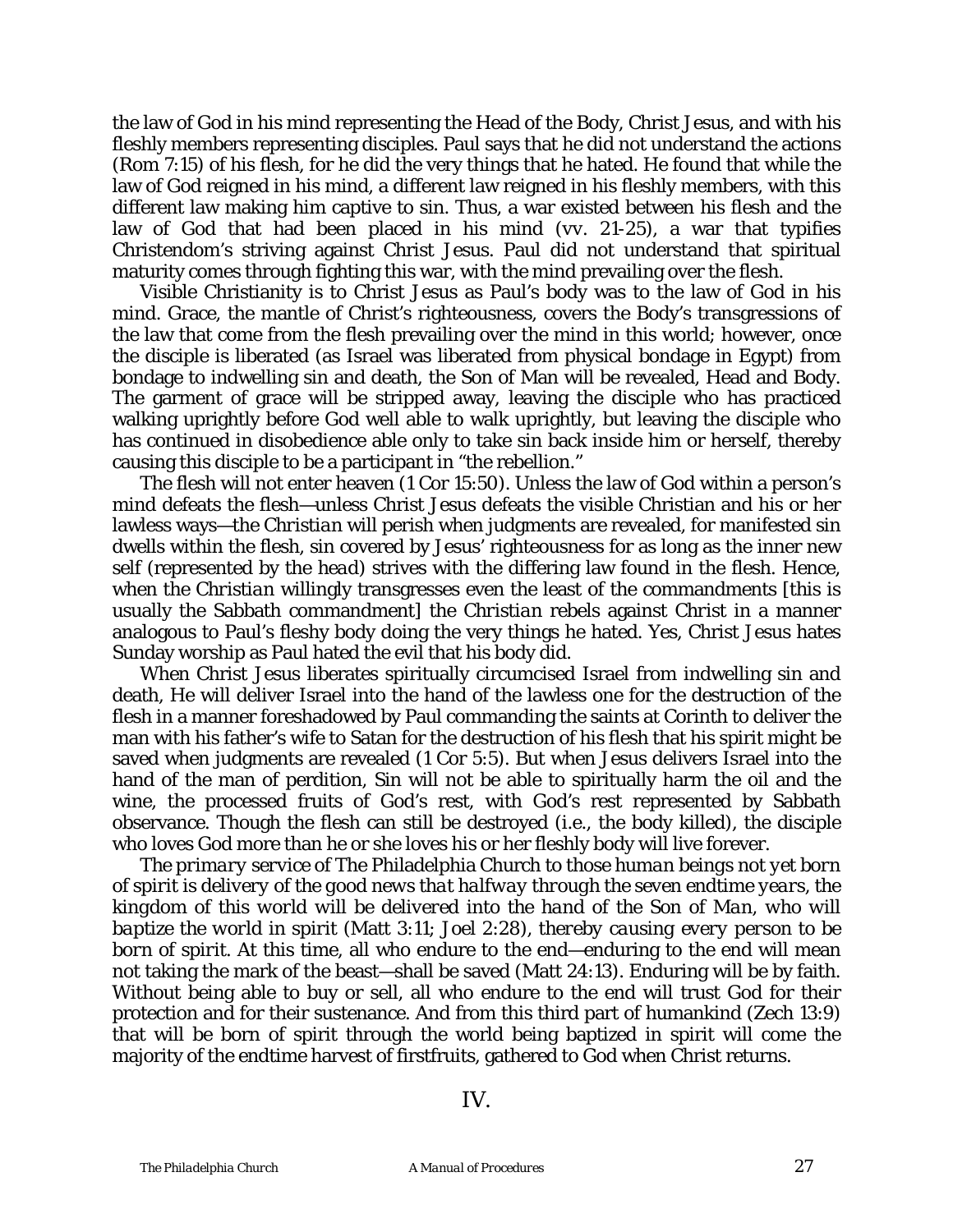**The practice of common convictions:** The beliefs and the practices of disciples associated with *The Philadelphia Church* must be inseparably linked so that the message the disciple proclaims is reflected in the life of the disciple. Because association with a local congregation of *The Philadelphia Church* is not deemed to be essential to salvation, any disciple associated with a local congregation who does things that bring dishonor and shame to Christ or to the local congregation will be separated from the congregation until fruit worthy of repentance is brought forth by the one who caused the shame.

### V.

**The proclamation of common convictions:** Local congregations of *The Philadelphia Church*, autonomous in all aspects and linked only through shared beliefs (linked only in the heavenly realm, not in this earthly realm), will proclaim to the best of their abilities the good news that all who endure to the end shall be saved. Proclamation of this common conviction is of such importance that during the first 1260 days of the seven endtime years, proclamation will determine association; for this will not be the message or gospel the majority of Christendom or even the majority of Sabbatarian Christianity will proclaim. Yet the proclamation of these words of Jesus about patient endurance (Rev 3:10) establishes a local congregation as part of *Philadelphia*, kept from the hour of trial coming upon the whole earth*.*

## VI.

**Organization:** Each local congregation associated with *The Philadelphia Church* will function as a single fellowship of believers, answering to Christ for its decisions and practices and not to any "headquarters" fellowship. Christ, however, is not divided into many little *christs*, each created in the image of a charismatic leader. A *oneness* in unity will exist between and among local congregations, with the organizational structure of each congregation being that which best serves the congregation. All things within a local congregation are to be done in a fitting and orderly way, with respect shown for all members.

Every disciple who walks as Jesus walked will look like Jesus as a fractal of the temple and heavenly Jerusalem; so *Christ* is not one individual but the entirety of the fractal image, with Jesus being the head and image of the whole as well as of the individual disciple. Thus, to see Jesus is to see the Father and is to see every disciple individually and collectively. Therefore, the disciple who does not look like Jesus is not of the Body, is not of the temple, is not of heavenly Jerusalem, but is a bastard.

The autonomy of the local congregation is not held in tension with an implied or yet undiscovered hierarchy of fellowships or of traditions that gives to either larger or earlier congregations any sort of headquarters status. Affiliation is individually and corporately voluntary. The gospel taught by *The Philadelphia Church* is not the intellectual property of any congregation, but has been freely received and is to be distributed freely. The copyrights held by the author[s] of this manual are held by *The Philadelphia Church — Port Austin*, and by Homer Kizer Ministries, both of which extend to other local congregations of *The Philadelphia Church* restricted [limited to purposes of education and edification of disciples] but free use of the words and ideas contained within this document.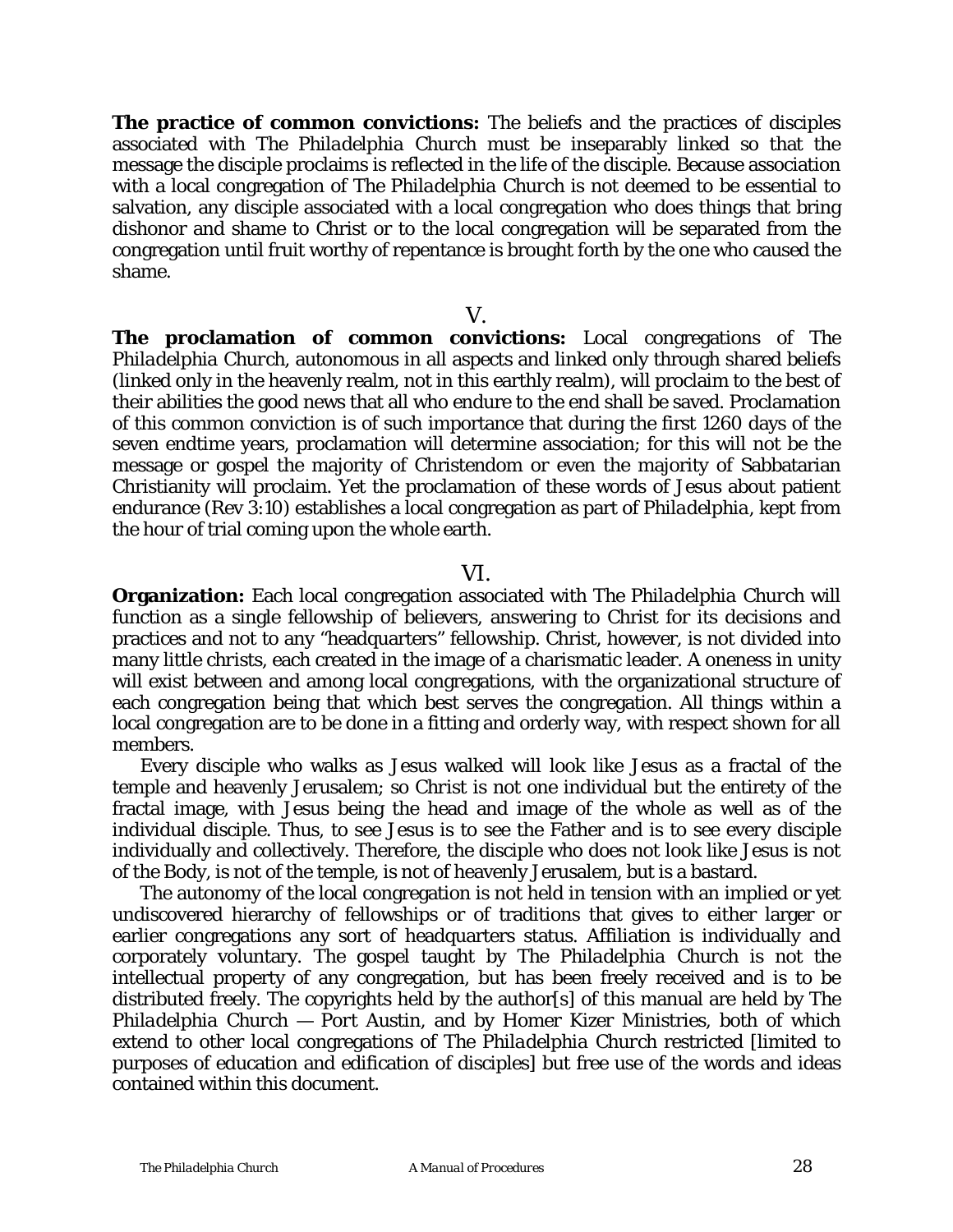*The Philadelphia Church* is not organized after a congregational model, for Christ Jesus is the Head of every disciple. Overseers have been called by God at various times and under various circumstances to locally raise up congregations through personal and public evangelism. These overseers have only the authority over other disciples that these other disciples have extended to them; this authority can be revoked at any time. But disciples do not have the authority to revoke or negate in any way the calling of God. Thus, disciples who disagree with an overseer are free to quit the local congregation at any time and over any issue or offense, and are equally free to raise up a congregation through their personal and public evangelism, understanding, though, that Christ will back those individuals He has called to a position as God backed Moses at the time of Korah's rebellion. So quitting a local fellowship should never be done for light or trivial reasons, but only as a court of last resort.

The above means that congregations cannot remove pastors, but can, in whole or in part, remove themselves from under a pastor's authority. If a congregation separates itself from a fellowship or from a pastor, and if the disciples who separated themselves so choose, these disciples are free to organize into a fully autonomous fellowship, and independent of the former fellowship, seek affiliation with *The Philadelphia Church* by incorporating *Philadelphia's* bylaws into its own foundational documents*.* Affiliation does not convey to a congregation any franchise or exclusive right to territorial recognition, because the usual meaning of "affiliation" implies that the one seeking affiliation is somehow subservient to the one from whom affiliation is sought. Subservience is a negation of autonomy. Therefore, as in the case of Salemville, Pennsylvania, where two independent congregations of Seventh Day Baptists are separated by a quarter mile and a cemetery, autonomous congregations of *The Philadelphia Church* can be similarly close together if they choose not to consolidate. There is no headquarters authority to declare otherwise.

## VII.

**Of little strength:** *The Philadelphia Church* has little strength for it is no stronger than its strongest local congregation. It is a "local" church, with many congregations being wherever two or three are gathered in the name of Christ Jesus. Therefore, no local congregation should be intimidated by its smallness, allowing its small size to prevent it from doing a mighty work for God, for no cowards will enter the kingdom of heaven. In the house of God, *Philadelphia* stands as pillars each crafted from many small blocks of stone stacked one atop another.

Without being held together by a human hierarchy, *The Philadelphia Church* can never possess any great strength in this world, nor will it look like it possesses great strength. Yet it is the endtime church that keeps Jesus' words about patient endurance; that proclaims to the world as a witness to all nations that all who endure to the end shall be saved. It does by faith what the mighty cannot do for all of their strength. Still, the carnal minds of human beings cannot comprehend two and three here and there effectively delivering a message to the world, a message that must be delivered before the end of the age comes. The carnal mind equates size with power, and power with effectiveness. But Christ, using *Philadelphia*, turns the power of this world back upon itself by opening a door that no man can close, a door that allows *Philadelphia* to appear larger than life in a shrunken world, a door that judges texts by their numerical worth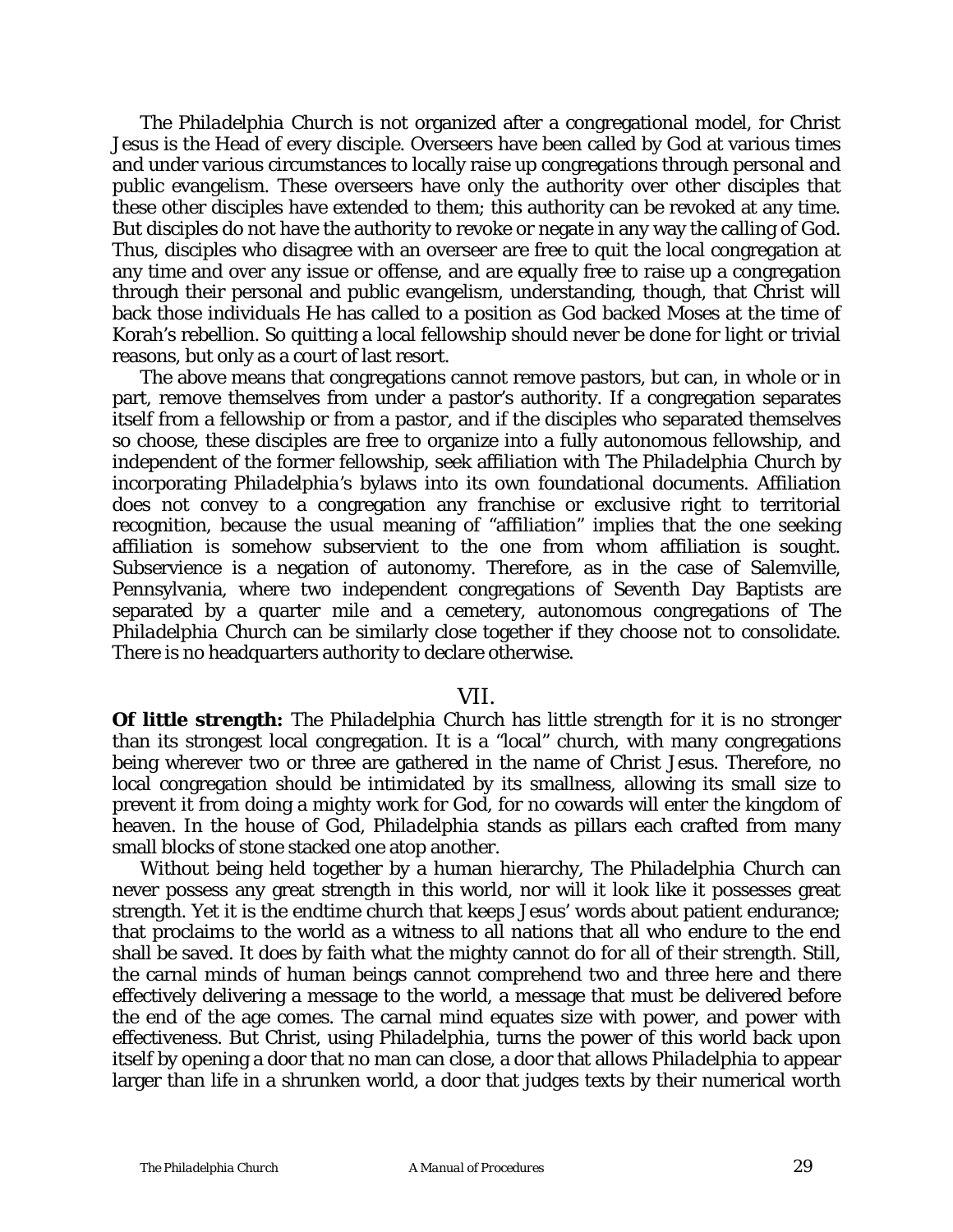not by the worth of the organization publishing the texts, a door that compounds a little strength into great rewards in heaven.

Scripture does not identify the open door placed before *Philadelphia*, but not since the first printing presses were used to spread the gospel in the early 16th-Century CE has any tool as democratic as the Internet been available for spreading the gospel. The algorithms employed by internet search engines could be rewritten to privilege the mighty over the weak, but the competitiveness that produced global search engines will not long tolerate the practice. Thus, good, dense prose written by fellowships of two or three carry more authority on the Net than the bland, generic, guaranteed-not-to-offend prose of large Christian organizations that must have a review board sign off on every document submitted for publication in the print media or electronically. So the open door would seem to be the Internet.

\_\_\_\_\_\_\_\_\_\_\_\_\_\_\_\_\_\_\_\_\_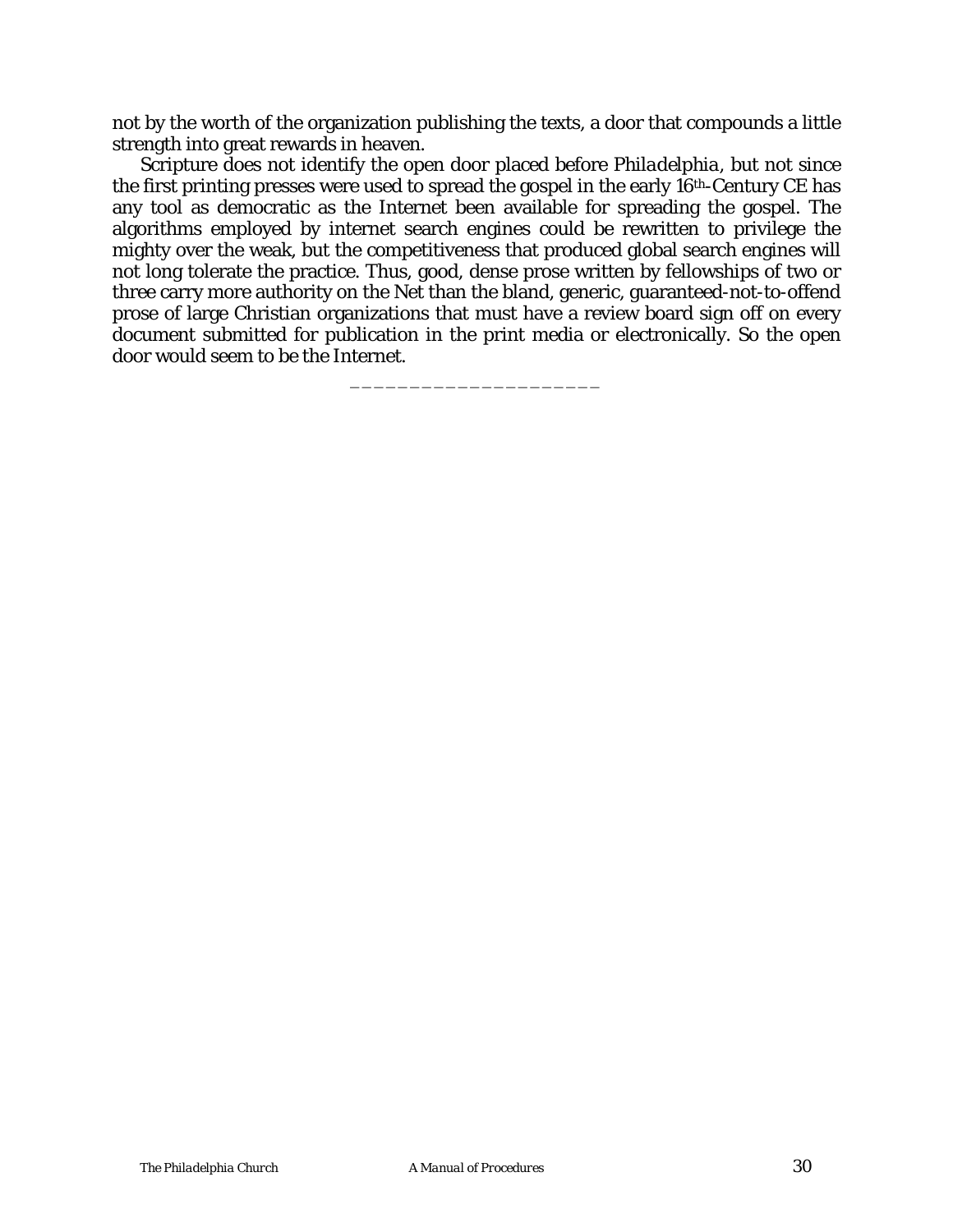## **The Autonomy of the Local Church**

I.

**The Association Principle:** Although subheading VI, titled "Organization," of the previous section addresses the basic principles of local autonomy, certain explications remain necessary:

- 1. The practice of *autonomy of the Local Church* means that each congregation has complete authority over, and responsibility for its own affairs (within the laws of the state and nation).
- 2. *Autonomy* means that each congregation is fully responsible for its own financial affairs.
- 3. *Autonomy* means that no headquarters congregation exists that must be supported by local congregations, and inversely, no headquarters congregation exists to which local congregations can appeal for financial support or for resolution of personality issues.
- 4. The practice of *autonomy* holds that financial contributions collected by a local congregation are to be used for expenses within the area from which the contributions came (2 Cor 11:8).
- 5. The practice of *autonomy* holds that every congregation is free to accept or reject the teachings and writings of any individual member or fellowship that go beyond what is addressed in *Philadelphia's* "Statement of Beliefs."

Local congregations are not associated with one another through any form of central authority other than obedience to the Father and the Son, with this obedience expressed primarily through keeping the commandments by faith while delivering the endtime gospel that *all who endure to the end shall be saved* (Matt 24:13; 10:22). The reason that "all who endure shall be saved" is that the Holy Spirit will be poured out on all flesh halfway through the seven endtime years of tribulation, thereby causing "all" to be born of spirit. "All" will then be sons of God (Zech 13:9), called to come out of fallen Babylon (Rev 18:4).

The practice of *autonomy of the Local Church* is not held in tension with any scriptural or secular tradition of local congregations working together in an association to better accomplish the work of delivering the endtime gospel. Although it would seem that congregational unification would produce a megaphone effect, making every local congregation's work more effective, physically associated congregations will inevitably produce hierarchical organizations that transgress the practice of *autonomy*. Therefore, the redundancy of effort that will come from every congregation working to deliver the endtime gospel is necessary for as long as sons of God dwell in tents of flesh. And what will be seen is that in this redundancy of effort, niches will be filled that would otherwise be ignored by a centralized organization because of capitalistic cost-to-benefit ratios.

II.

**One Church:** The Body of Christ (1 Cor 12:27) is not many bodies, but one Body of many members, with the Head of each member being Christ Jesus. The Head and the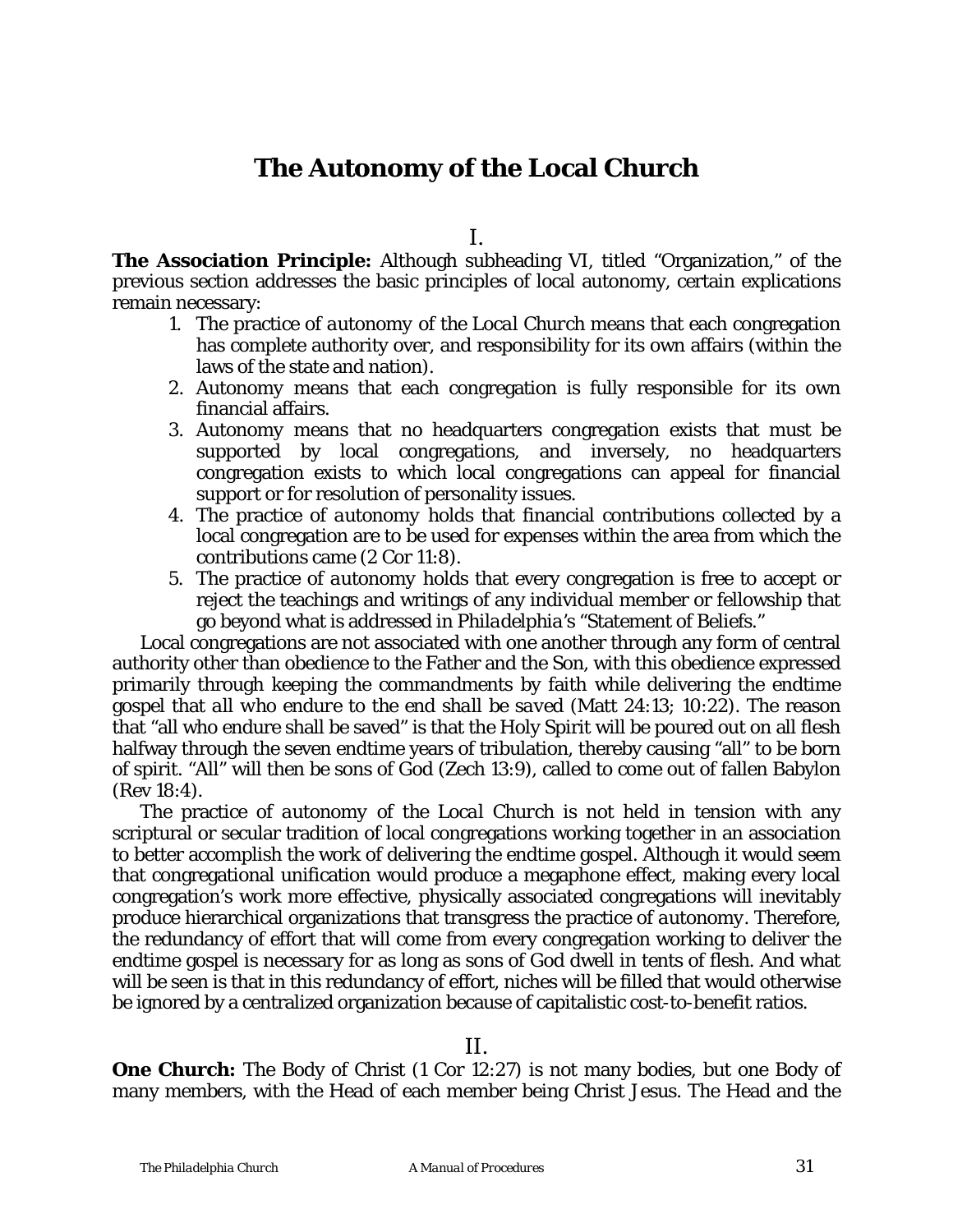Body are *two* that are *one* in unity as the thoughts of a person's head dictates the actions of the person's body, but no man marries his body for he is already one with his body. A man marries his bride, and these two become one through marriage (Gen 2:24).

When Jesus asked the Father to return to Him the glory He had before the world existed (john 17:5), He asked for the glory He had as the Logos  $[\dot{\text{o}} \lambda \dot{\text{o}} \gamma \text{o} \varsigma]$ :

- In the beginning, the Logos  $\delta \lambda \partial y \circ \zeta$  was the Spokesman for, and Helpmate of the Father, the Unknown God of the Old Testament;
- When *Elohim* created humankind in *Elohim's* image, humankind was created male and female (Gen 1:26–27);
- The marriage-type relationship that had existed between the Logos  $[\dot{o} \lambda \dot{o} \gamma o \zeta]$ and the Most High God [ $\tau$ òv  $\theta \in \phi$  — from John 1:1–2] caused the two (the Logos and the Most High) to be one deity, conjoined in the unpronounced Tetragrammaton *YHWH*;
- This marriage-type relationship in the heavenly realm ended when the Logos entered His creation as His only Son to be born as the man Jesus of Nazareth;
- But before this relationship ended, the Logos as *Yah* identified Israel as the firstborn son of *YHWH* (Ex 4:22);
- *Yah* then "married" Israel at Mount Sinai in this earthly realm as a shadow and type of the glorified Bridegroom marrying His glorified Bride at the prophesied heavenly Wedding Supper.
- At Sinai, Israel goes from being the firstborn son of *YHWH* to being the bride of *Yah* though a bride that proved faithless.

The concept of two being one is so deeply embedded in Scripture, both structurally and linguistically, that it is nearly impossible to mentally perceive that the Body of Christ died as Jesus' physical body died, that the Body will be resurrected without suffering corruption as Jesus' physical body was resurrected without suffering corruption. What's perceived is that if the Head lives, then the Body of Christ must also live, with acceptance of the Body of Christ's immortality being the reality of the first Eve believing the serpent that she would not die (Gen 3:4).

When Jesus said that the gates of Hades would not prevail against the church He would build (Matt 16:18), He doesn't say that the Church as His spiritual Body would not die, but that the grave would no more prevail over the Church than the grave prevailed over his earthly body … the grave prevails over a person only if a person stays dead and is not resurrected to life.

The many differing denominations within Christendom presently attempt to reconcile the Body of Christ being both alive and one by selectively excluding from the tent of "Christianity" those denominations with doctrines significantly different from their own beliefs. This acceptance of some denominations and rejection of other denominations has produced a spiritual condition analogous to the physical situation that existed at the end of the Book of Judges, when everyone "did what was right in his own eyes" (21:25). Christendom is no more "one" today than were the scattered bones of Israel in the valley of dry bones (Ezek chap 37) one people before the breath of life returned "life" to these bones (*vv.* 8–11). Corpses need the addition of a spirit or breath from God  $(v. 14 - cf. 1$  Cor 2:11) before they live again as human beings; i.e., know the things of human beings.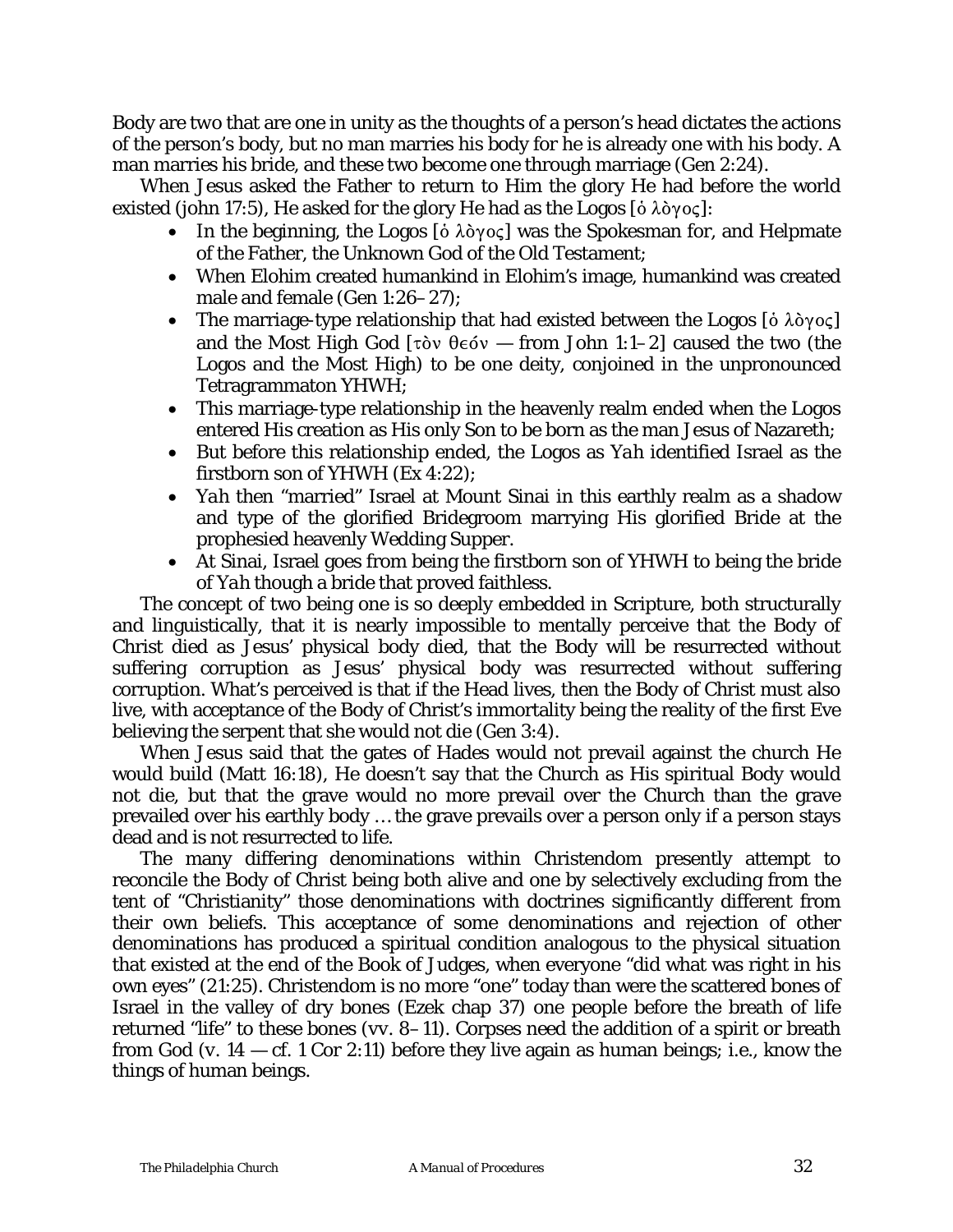Bones with flesh [σῶμα—*soma*] and shallow breath [ψυχὴ—*psuche*] need a "spirit" from God that comes with having life via human breath to know the things of a man. Knowing even to breathe in and out comes from this spirit or breath from God. And the only life any person has prior to being born a second time, or born of spirit  $[\pi v \in \hat{U} \mu \alpha]$ , is that described by the linguistic icons *soma & psuche* (Matt 10:28). Thus, the fleshly body of a person without breath is a corpse—life is in the breath, carried throughout the person by the blood.

The Christian Church today is not an assembly made alive by having been born of spirit [ $\pi$ νεῦμα], or the breath of God [ $\pi$ νεῦμα θεοο]. It is, rather, a spiritual corpse over whom the last Elijah breathes life for a third time as the first Elijah stretched himself over the son of the widow of Zarephath three times before the boy breathed on his own (1 Kings 17:21–22).

Again, life is in the breath carried by the blood; therefore, when a disciple does not drink of the cup on the night that Jesus was betrayed—the cup representing Jesus' blood—the disciple does not take in the breath or spirit of Christ  $[\pi v \in \partial \mu \alpha X \rho \sigma \sigma \sigma \omega]$  and dies from loss of spiritual breath  $[\pi v \in \hat{U} \mu \alpha]$ .

The first time the last Elijah (Christ Jesus) figuratively stretched Himself over the son of a widow woman, Zion, was in approximately 1528 CE when Andreas Fischer began to teach Radical Reformers to keep the Sabbath; the second time came during the Great Awakening, with this second attempt to return life into the Body ending in 1962. The third attempt began in 2002, exactly forty years after the second attempt ended. And this third time will be successful, with life returning to the corpse of Christianity at the second Passover liberation of Israel.

Because the Body of Christ is today dead or breathing only with the assistance of Christ Jesus, *Philadelphia* has little fellowship with congregations who are not *Philadelphians*. In a practical sense, there are not enough shared beliefs to permit effective collaboration with other denominations or sects. This situation will, however, change following the second Passover liberation of Israel.

#### III.

**Head and Body:** The concept of two being one, a concept that allows the head and the body together to form one living entity, is seen within every person. The self-aware consciousness of the person represents the person's head. When this self-awareness is coupled to the breathing fleshly body of the person, these two, together, form one person with the essence of "personhood."

As seen in Scripture, the self-awareness of a person is not an attribute of the flesh; for ancient King Nebuchadnezzar had his consciousness taken from him in the instant he was given the nature and consciousness of a beast, an ox (Dan chap 4). Perhaps the best analogy is a comparison to a computer: the consciousness of a person is analogous to the software program that animates the hardware, thereby causing a computer's hardware to do useful work.

The self-aware consciousness of a person is not an immortal soul, for Nebuchadnezzar was not given the "immortal soul" of an ox when his human consciousness was taken from him for seven years. Nor is the first beast of Daniel chapter seven given an immortal human soul when this demonic king is given the mind and nature of a man (*v.* 4). Rather, what's seen is that the Lord has given to every living creature a mind and nature unique to that species of creature, but a mind and nature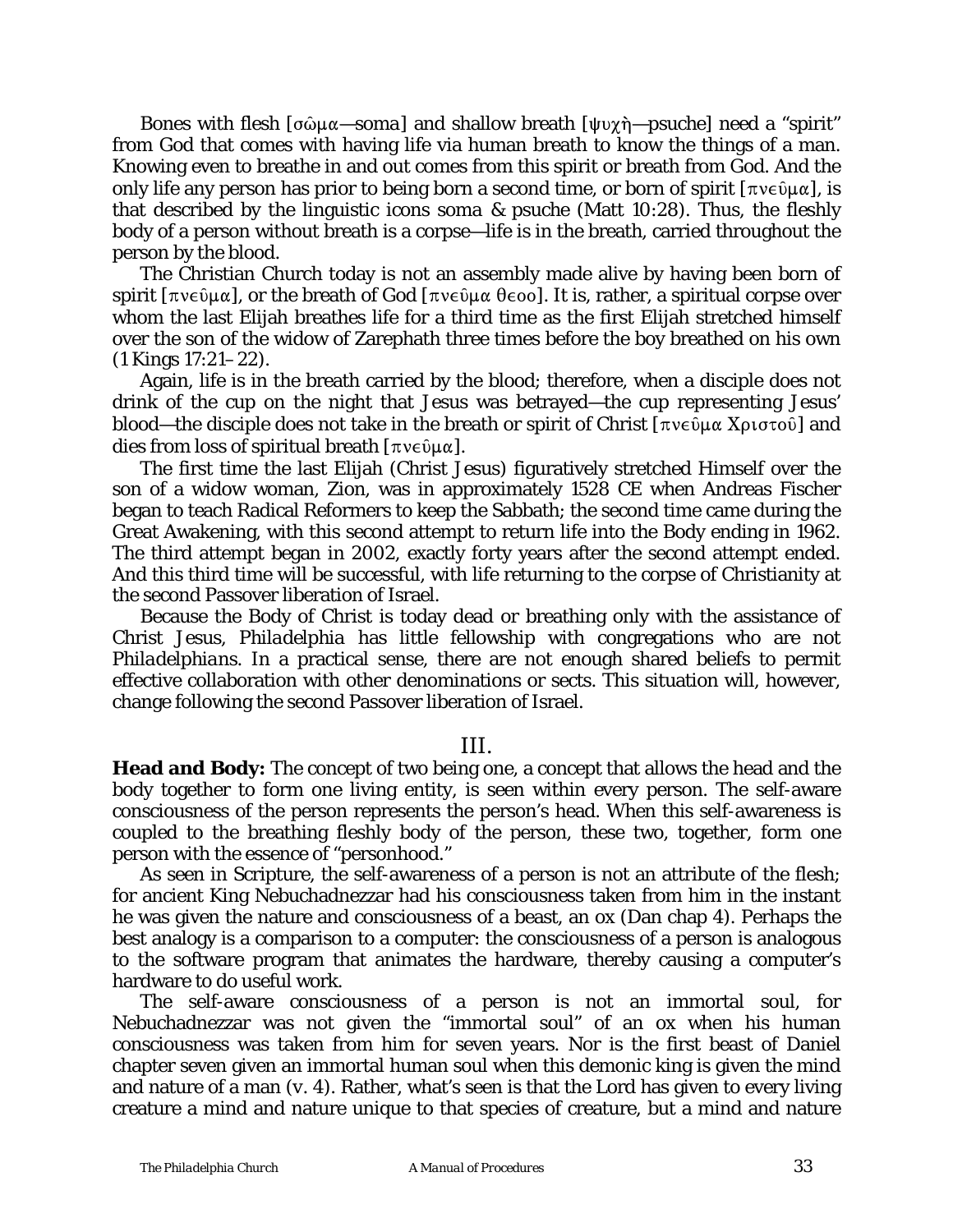that is subject to the broadcast of the prince of this world. Therefore, a cat has the mind and nature of a cat and a chicken has the mind and nature of a chicken, but the nature of all creatures presently under the prince of the power of the air will change radically when Satan is cast from heaven (Rev 12:7–10) and all flesh is baptized with the spirit of God (Joel 2:28). Then the lion shall lie down with the calf for the natures of the great predators will have changed (Isa 11:6–9).

Again, it is the principle of two forming one that underpins Scripture: the presently glorified Head and His Body are one (John 17:20–23), and form Christ. But at the prophesied Wedding Supper, the Bridegroom doesn't marry His Body, but marries His Bride, the collective of glorified disciples. Thus, the Church that is the Body of Christ will be saved in childbirth as a wife is saved in childbearing (1 Tim 2:15): the Church as Zion shall bring forth her children in a day (Isa 66:8), and her children are a Cain and an Abel, an Esau and a Jacob. They will be born from those individuals who are today disciples, with Esau hated before his birth and with Jacob loved.

The analogy that has been badly misunderstood by endtime disciples is that of the Apostle Paul, who said of himself, "I do not understand my own actions. For I do not do what I want, but I do the very thing I hate" (Rom 7:15). He adds, "For I delight in the law of God, in my inner being, but I see in my members another law waging war against the law of my mind and making me captive to the law of sin that dwells in my members" (*vv.* 22–23).

Disciples are individually and collectively the Body of Christ (1 Cor 12:27); thus, Paul in himself represents the Body of Christ. The law of God that was in his mind, now, represents the Head of the Body, Christ Jesus, and his fleshly members represent individual disciples. In his inner self, Paul delighted in the law of God as Christ Jesus delights in the law of God, but Paul's members did the very things that he hated as individual Christians do the very things that Christ Jesus hates!

Christians, collectively, do those things that Christ hates—and have done those things that Christ hates for most of two millennia. Hence, the Father and the Son will deliver the saints into the hand of the man of perdition once the Body is able to "breathe" on its own. And this delivery of the saints into the hand of the lawless one (Dan 7:25) will cause a separation from Christ Jesus that transforms the Body into the Bride, for disciples will no longer be one with Christ once they are delivered into the hand of the lawless one.

Most of Christendom is of Esau, in that these Christians cover themselves with their own righteousness that is to God as a bloody hair coat.

A disciple cannot practice lawlessness in any form and walk as Jesus walked (1 John 2:6), or imitate Paul as he imitated Christ (1 Cor 11:1). Thus, before Zion gives birth, disciples separate themselves into loved or hated sons of God so that at birth, two nations will be born in a day, one obedient to the Head and the other doing those things that the Head hates. *Philadelphia* has no fellowship with those disciples who do the things that the Head hates.

\_\_\_\_\_\_\_\_\_\_\_\_\_\_\_\_\_\_\_\_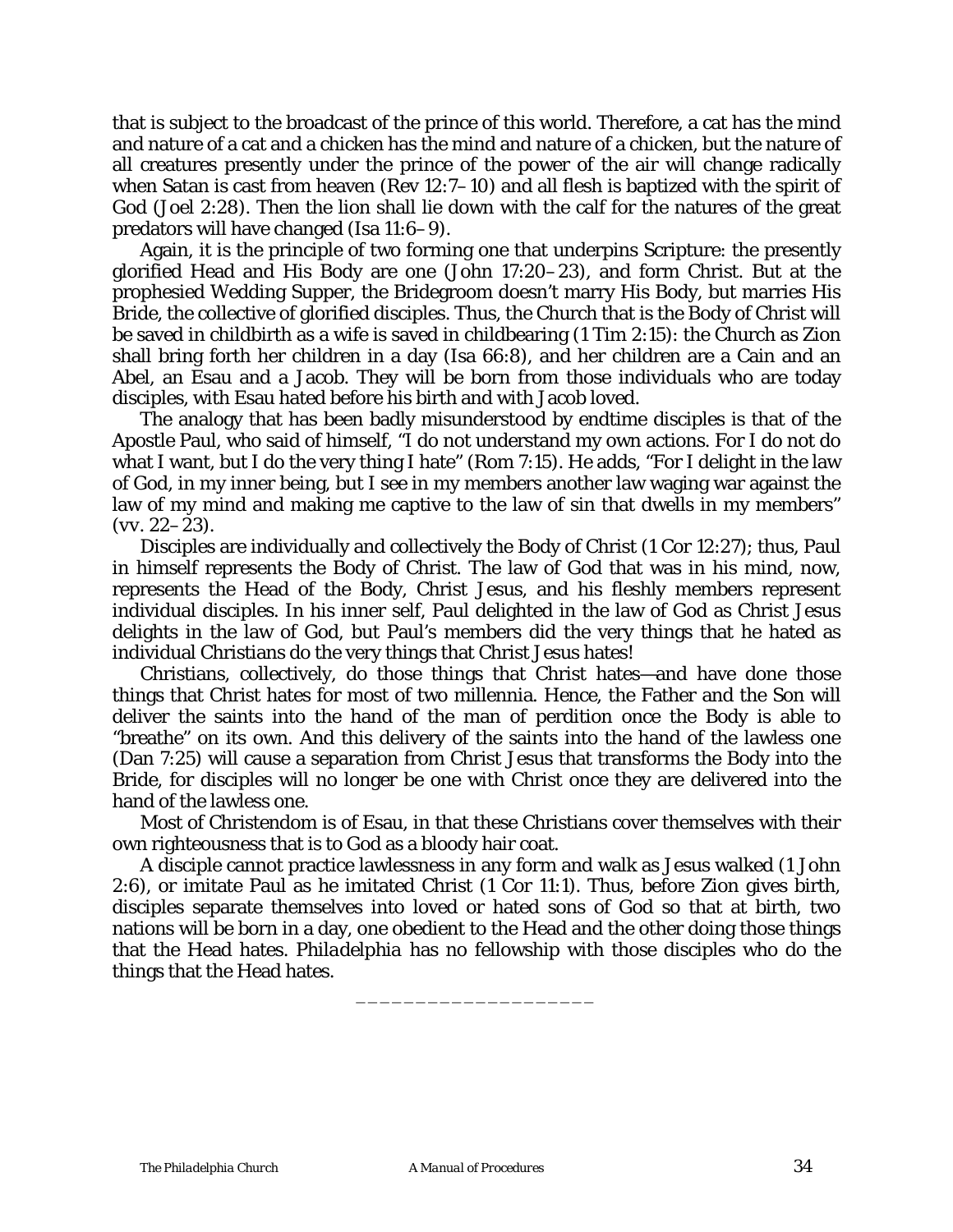## **Explication of Doctrines and Beliefs**

Because disciples will come to *The Philadelphia Church* from differing Christian and non-Christian backgrounds, traditions, and practices; and because disciples come to *Philadelphia* because of the church's understandings of Scripture, explication of *Philadelphia's* doctrines, teachings, and beliefs are a necessary component of any manual of procedures, for the structure and practices of *The Philadelphia Church* are derived from Scripture through typological exegesis. Therefore, an attempt will be made to express here the understandings and teaching of *The Philadelphia Church — Port Austin* as of November 2008, realizing, of course, that individual disciples and congregations composed of disciples are daily growing in grace and knowledge.

It is not possible to produce a definitive explication of Scripture for *The Philadelphia Church.* Fellowships that have tried to fasten their theology down as if it were boards nailed to a building cease growing in grace and knowledge—they die, or were already dead when they committed their doctrines to print. Thus, this manual will be an ongoing work in progress subject to day-by-day revision if theological growth comes that quickly.

## **Where and what is heaven?**

\_\_\_\_\_\_\_\_\_\_\_\_\_\_\_\_\_\_\_\_\_\_

I.

Heaven is the primal dimension where energy has not become "locked" into the four known forces (weak, strong, electro-magnetic, and gravitational); hence heaven is "timeless." Time and the passage of time can be written as mathematic functions of gravity so the passage of time depends upon mass, which God created. Heaven coexists with the four unfurled dimensions of length, breadth, height, and space-time. It is to these four unfurled dimensions as *light* is to a two-dimensional plane; the interdimensional realm is as *height* is to all points on a two dimensional plane.

Between heaven and the creation is an inter-dimensional realm called, in Scripture, the bottomless pit. The creation [i.e., all that has been made of matter] occurs within the bottomless pit, which can to likened to the fissure into which Korah and his friends fell when the earth opened to swallow them (Num chap 16). Moses said of Korah, "'If these men die as all men die, or if they are visited by the fate of all mankind, then the Lord [*YHWH*] has not sent me. But if the Lord creates something new, and the ground opens its mouth and swallows them up with all that belongs to them, and *they go down alive into Sheol*, then you shall know that these men have despised the Lord'" (*vv*. 29–30 emphasis added). And it is this opening of a fissure in the earth to send Korah and his friends into *Sheol* or into hell alive that serves as a shadow and type of the fabric of heaven opening to form the bottomless pit or hell into which the Adversary and his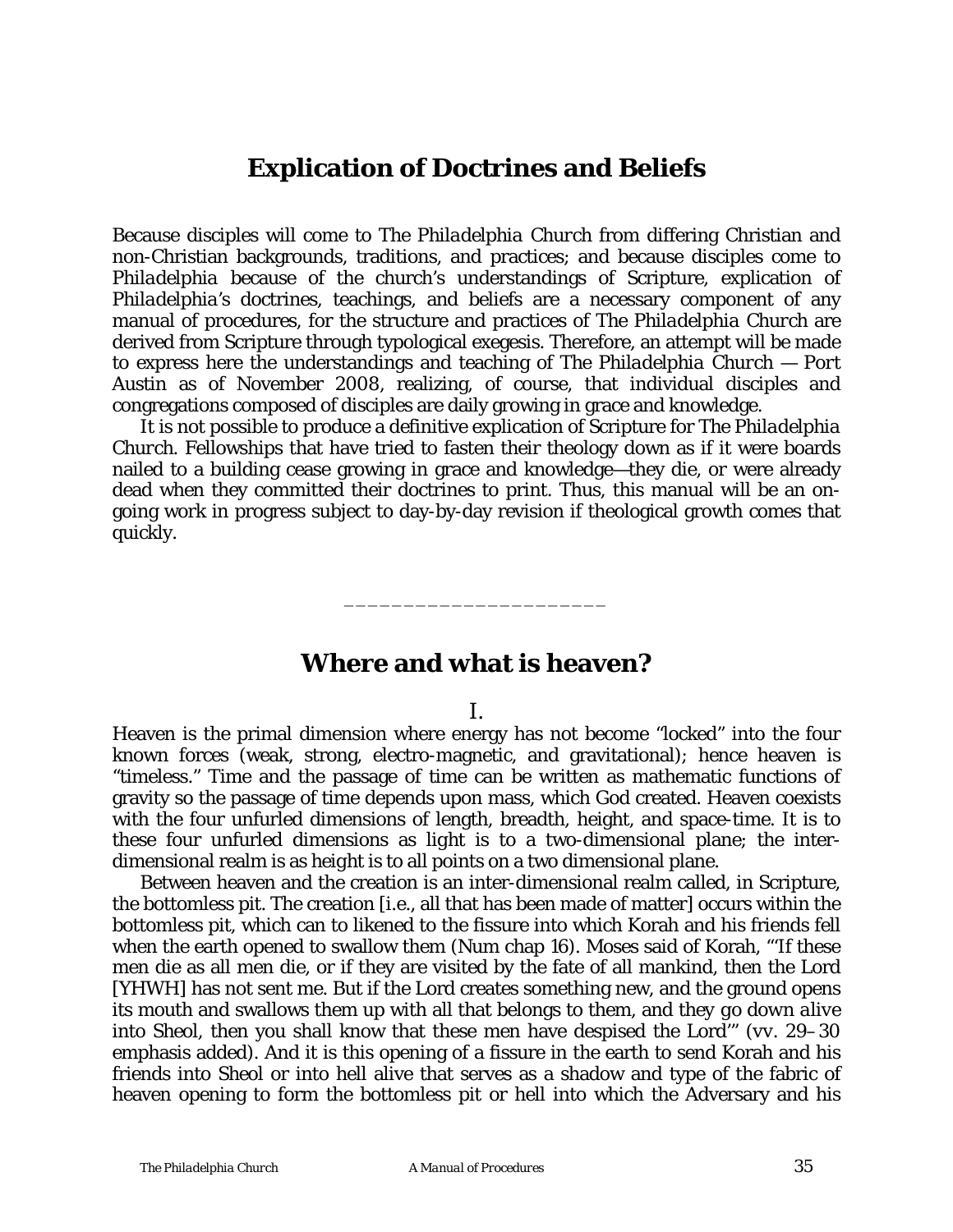rebelling angels were cast when iniquity was found in an anointed cherub (Ezek 28:15). Thus, the inter-dimensional realm that is the bottomless pit—the realm that is neither heaven where the Ancient of Days reigns supreme nor the created universe where matter exists—is *Sheol*, the hell that will pass away when the bottomless pit closes as the fissure that swallowed Korah and his friends closed while Israel watched. And when this bottomless pit closes, the world or universe created inside the bottomless pit will have passed away (1 John 2:17).

#### **II.**

A timeless dimension: Early generations located heaven as space beyond the stars. John Milton in his masterpiece *Paradise Lost* used the Ptolemaic astrological system even though he was aware of the work of Nicolaus Copernicus (1473-1543) which has the earth rotating on its axis and revolving around the sun; for only in the Ptolemaic system could Milton get heaven and hell outside of the creation.

Getting heaven outside of the creation remained the problem for those with scientific backgrounds until the second half of the 20th-Century when the philosophical concept of multiple dimensions received acceptance.

The properties and potential of a timeless dimension taxes imaginations of scholars and theologians. With certainty, it can be said of timelessness that there is no decay. What has life has everlasting life for the moment is unchanging, and the presence of life cannot co-exist with the absence of life so the status of the living is unchangeable.

All life in this dimension must coexist as one entity, and must coexist with all that will be. Thus, in this dimension there is one God, one Church, and one way to salvation—and there can be no other way, the reality of Jesus saying that He was *the way* to salvation; for if there were another way or another Church or another deity then the kingdom of heaven would be divided and would not endure.

#### III.

The analogy that most easily illustrates a co-existing primal dimension and an interdimensional realm is the relationship of light to height to a two-dimensional plane: a point on a two dimensional plane when encountering a cylinder would not be able to perceive any of the cylinder's height. The point has no concept of height. Thus, this point would conclude that the cylinder is an arc, or a circle. Only by the cylinder casting its shadow onto the two dimensional plane could this point determine the cylinder's height, and this determination would be made by observing where the light was and where the light was absent (dark). If this point did not know to attach significance to the presence and absence of "light" then the cylinder's shadow that reveals the height of the cylinder would have no meaning to this point.

Take the above example and move to more dimensions. Humans are not points on a two dimensional plane; they are enlivened jars of clay in four dimensions. Humans will have, however, no more knowledge of what occurs in another dimension — either the inter-dimensional realm or heaven — than a point on a two dimensional plane has of height. So only through shadows can humans "see" into the supra-dimensional realms, but these shadows are not cast upon the earth's geography. They are, instead, cast upon the mental landscape of humankind, with this landscape revealed though the actions of fleshly humans. Unrighteousness is, now, spiritual darkness stemming from something or someone in the inter-dimensional realm blocking the "light" that is God and that is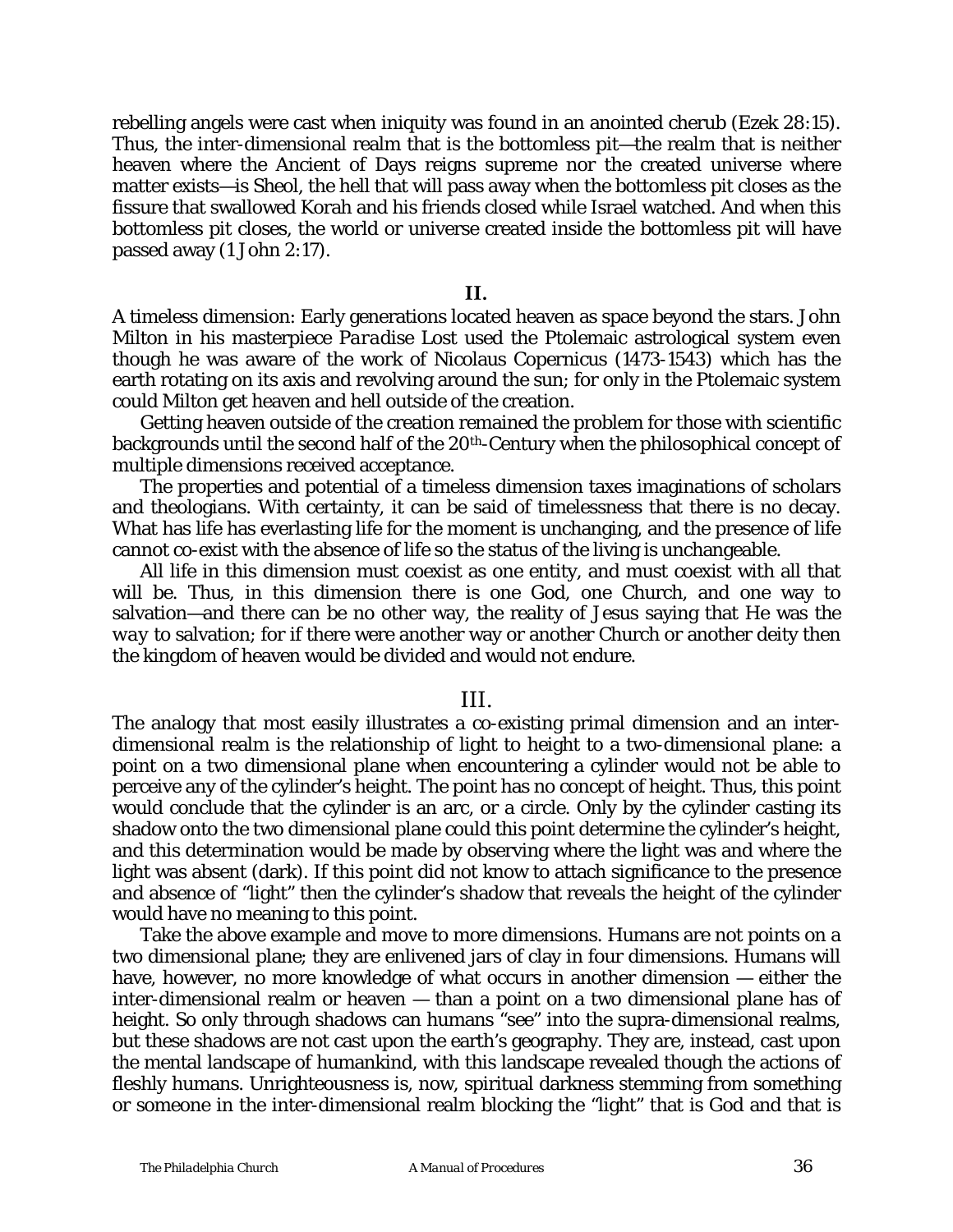coming from heaven, and Scripture discloses that the prince of this world blocks the light that is God.

Referencing the above analogy, the creation can be likened to the two-dimensional plane, and the inter-dimensional realm can be likened to height, leaving heaven to be likened to "light," which has the wave-like characteristics of matter yet the properties of energy. And it is in this usage of light that God is best understood.

### IV.

The mental landscape of humankind is invisible, but it is revealed through the landscape of geographical pre-Flood Eden, which extended from Assyria in the north to Babylon in the east to Egypt in the south and to lands somewhat west of the Nile. Biblical prophecies are only about these geographical lands that are analogous to mental landscapes; hence biblical prophecies are as much spiritually about mental topographies as they were initially about the peoples on specific lands within the parameter of pre-Flood Eden.

Rome lies outside pre-Flood Eden; hence no biblical prophecies are about Rome or the Roman Empire. Inserting Rome into biblical prophecies is the primary identifying characteristic of false prophets.

#### V.

Since heaven is timeless or without the passing of one moment into the next moment, all that has life in heaven has everlasting life for the moment is everlasting. And without the passing of one moment into the next moment, all life must function together as one entity. Any conflict will produce the gridlock of a paradox. All change must be able to coexist with what is so when iniquity was found in an anointed cherub (Ezek 28:11-15), this iniquity caused humanly unimaginable problems. The cherub (and the angels who supported him) had to be immediately cast from the presence of God, and as a fissure opened in the earth's crust to shallow Korah and his friends, a rent in the fabric of heaven opened to form the bottomless pit—and within this bottomless pit, the creation was produced as somewhere change could occur, where what had life could die, and actually, had to die. The creation is a glamorous death chamber within the bottomless pit.

The apparent size and scope of the universe hinders perceiving the creation as a death chamber, but unless one moment changes to become the next moment as in the passage of time, what has life will never die. Since the wages of sin or lawlessness is death (Rom 6:23), and since God did not spare angels when they sinned but cast them into what Peter identifies as *Tartarus*, the outer regions of the Greek underworld, and since God is not a respecter of His sons, angelic or human, God will take the lives of rebellious angels when this world passes away, its heavens rolling up as a burning scroll. God will not leave any of His sons in limbo forever, but will either bring them to glory or to ashes.

\_\_\_\_\_\_\_\_\_\_\_\_\_\_\_\_\_\_\_\_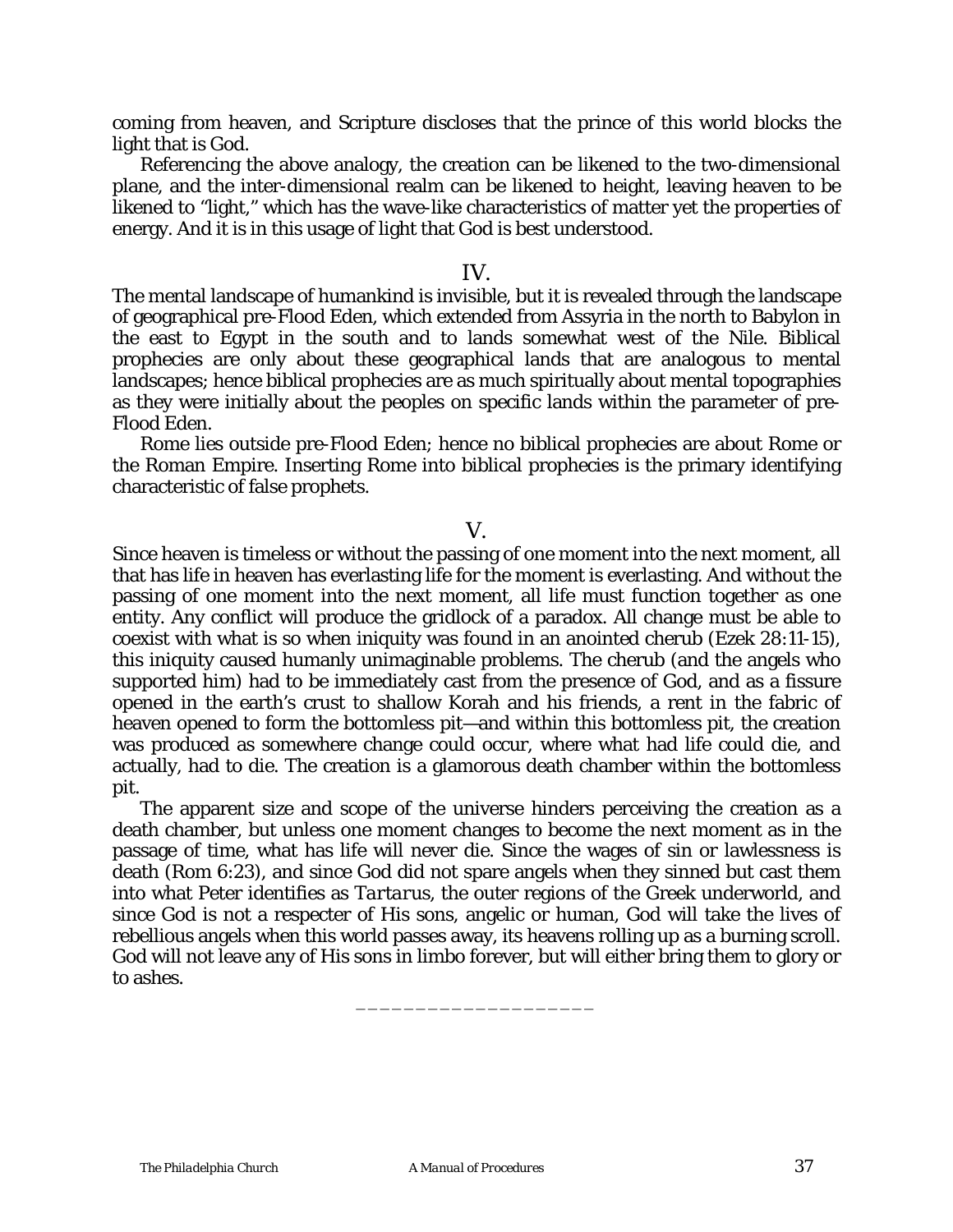## **What is Sin?**

I.

Sin or iniquity is, simply, the transgression of the law (1 John 3:4). The person who breaks the law in one point breaks the law (James 2:10), and is a sinner, having presented him or herself as a willing or unwilling servant to sin (Rom 6:16). In analogy, sin is the mental landscape through which a disciple must journey—as Israel journeyed through the Wilderness of Sin/Zin after being liberated from bondage to Pharaoh between being born of spirit and entering into God's rest, represented in type by Sabbath observance. Sin is the mental landscape that completely surrounds a disciple and that is ever able to kill or capture the disciple if he or she ceases following God.

#### II.

Before a disciple is born of spirit, the person was consigned to sin (Rom 11:32) as a son of disobedience (Eph 2:2-3). The person had no choice about whether he or she would transgress the laws of God; for the person was born as the bondservant of sin, condemned to disobedience because of one man, the first Adam. And it is this concept of being consigned to disobedience that separates Western Christendom's understanding of free will from both Eastern Christendom's and Rabbinical Judaism's … in both the Greek Church's and Judaism's understanding of sin a person can, through good works, prevail upon God to accept the person, thereby making Calvary an interesting but not needful phenomenon; whereas in the Roman Church, Calvary was absolutely necessary for the forgiveness of sin, and the redemption of the inherently sinful nature of humankind. The Western Church held the doctrine of "total depravity," meaning that there was nothing good in human beings—this doctrine is flawed, for when Adam and Eve ate forbidden fruit, they took to themselves knowledge of good and evil. "Good" as Jesus used the term carries within the word the concept of an absence of decay; thus, there is nothing in his world that is "good" except faith which is not physical and as such, not subject to decay through simply being held. Hence, a person's faith can be counted to the person as righteousness.

While Paul's "consigned to disobedience" and "total depravity" are not two faces of the same dogma, the concepts are usefully linked, thereby making "original sin" a useful term.

#### III.

The antithesis to original sin is a second birth by spirit, with this new creature born free, sin having no dominion over this new creature (*cf.* Rom 8:1–2; Rom 6:14). The redemptive work of God is not a regeneration of immortal souls doomed to hell, but the "renewing" of the creature through a second birth, the creation of a new life within the tent of flesh of the old self. And because sin no longer has dominion over these new creatures in their fleshly tents (i.e., human beings who have been called-out of this world), these called-out ones are today under judgment, with their judgments to be revealed (1 Cor 4:5) upon Christ's return … Jesus said those who hear His words and believe the One who sent Him do not come under judgment, but pass from death to life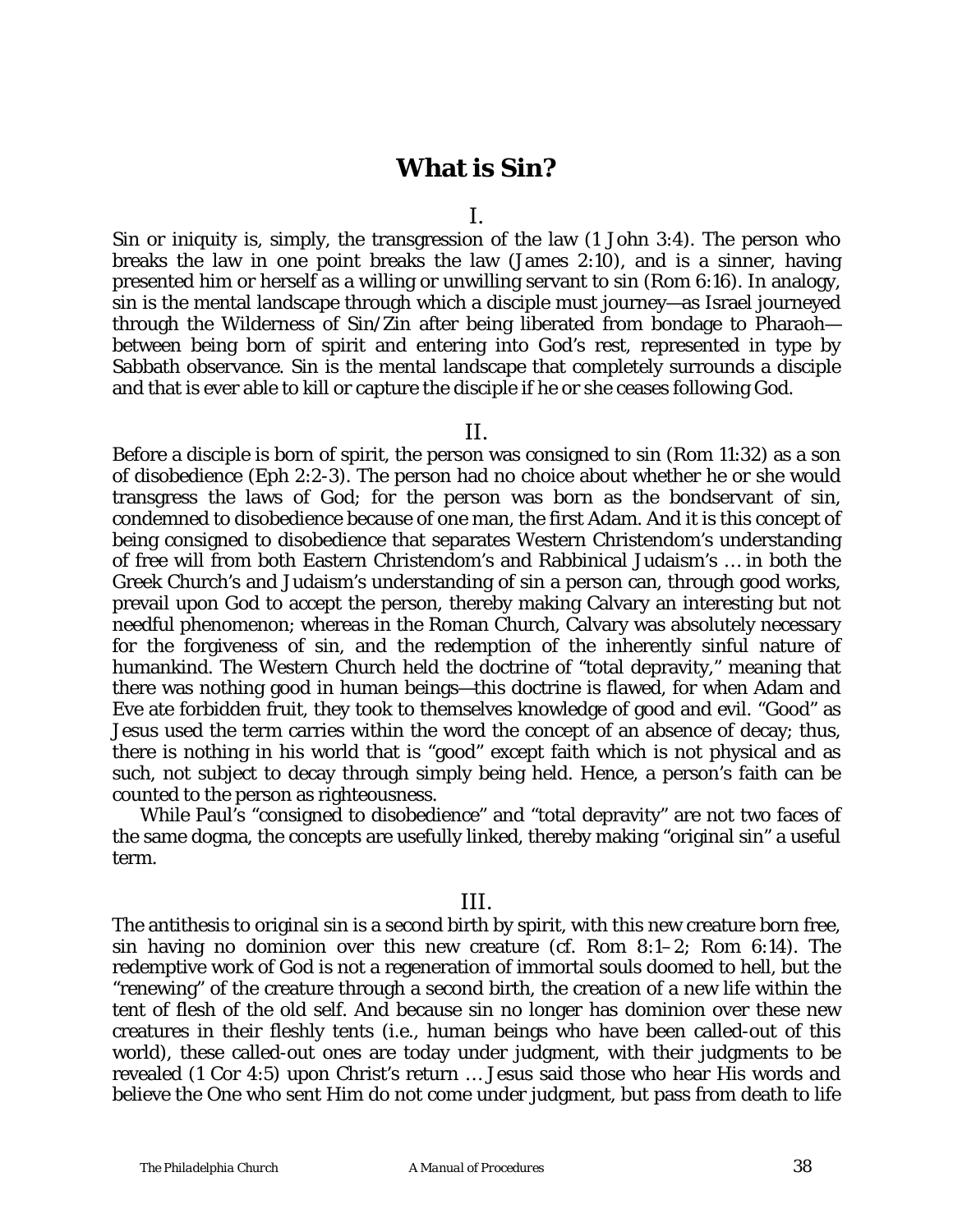(John 5:24). He also said not to be surprised when some are called forth from death to life, and some are called to condemnation (*vv.* 28–29). For the new creature that returns to sin when sin has no dominion over this new creature spurns the mercy extended by a second birth, and thereby mocks both the Father and the Son.

When born of Spirit there is "no condemnation for those who are in Christ Jesus" (Rom 8:1); for the person has been mentally set free from disobedience (the law of sin and death), and can now live by the commandments of God, which before, while consigned to disobedience, was not possible. The person was not previously able to present his or her members to God as instruments for righteousness (Rom 6:13) for sin had dominion over the person (*v.* 14), but when born of spirit the new creature can keep the law, and the garment of grace (the garment of Christ Jesus' righteousness) covers those times when the disciple's obedience fails.

But as the Apostle Paul observed, a different law reigned in his fleshly members than in his mind, for his fleshly members were not liberated from indwelling sin and death. Their liberation will not come until the second Passover.

Spiritual birth begins a war between the law of God in the mind of the disciple and the law of sin and death that resides in the flesh, for the new creature must rebel against the disobedience of the prince of this world as his angels (converts to disobedience) waged war against God and His angels in heaven when iniquity was found in this anointed cherub.

The redemptive work of God is about setting free human beings who have been consigned to disobedience because their father (however many times removed) is the first Adam, but this work is not that of human beings. No person can force the Father to draw a person from the world and give to this person a second birth, and the second Passover cannot be hurried. And unless the Father draws the person, he or she remains consigned to disobedience … Martin Luther made the observation that the law seemed to exist to prove that it couldn't be kept—and it cannot be kept by those who remain consigned to disobedience. They are not free to keep it. And being redeemed from sin is all about being born of spirit so that the liberated person can keep the commandments.

#### IV.

The dogma of visible Christendom would have the born of spirit disciple free from having to keep the commandments of God, thereby making this disciple an unwitting bondservant of sin; whereas the "law of the Spirit of life in Christ Jesus" (Rom 8:2) sets a person free to keep the commandments of God. Christendom's prevailing dogma is exactly opposite of what the Apostle Paul taught. Disciples are not set free to transgress the law, but set free to keep the law. Obedience equals life. Disobedience is sin, which equals death. Disciples have been set free from sin and death so that they can choose life, which comes through obedience by faith to God.

The redemptive work of God is simple: Jesus said, '"Do not think that I have come to abolish the Law or the Prophets; I have not come to abolish them but to fulfill them'" (Matt 5:17). One reason He came was to demonstrate that when a person is not born into bondage to disobedience [Jesus' Father was *Theos*, and was not a descendant of the first Adam], the person can live by the commandments of God. And when liberated from bondage to sin, the person is liberated from death.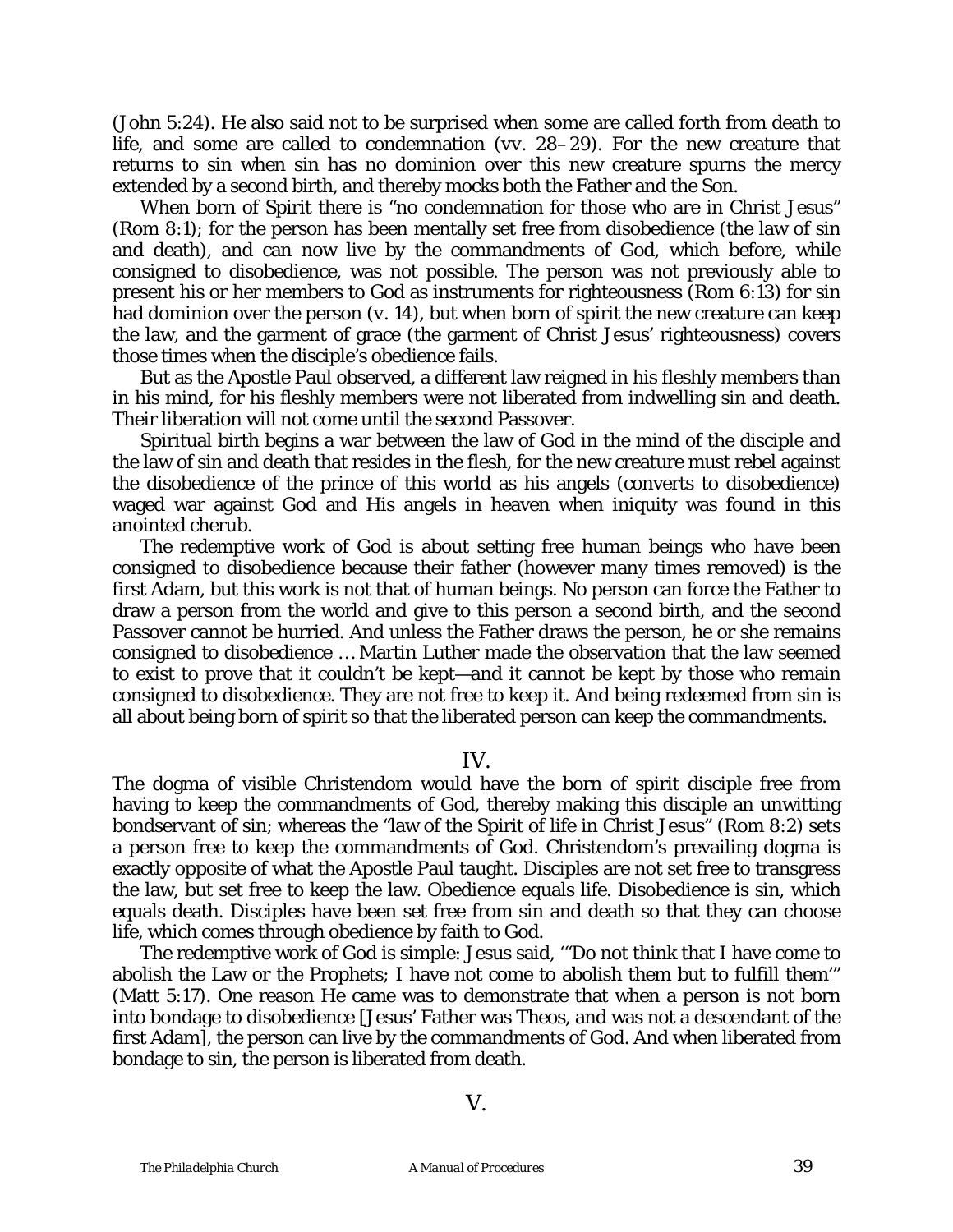Twice born means that the person has two lives, one that animates the flesh (the birth by water), and the other that is of spirit that has come from heaven as a type of the man Jesus coming from heaven. The mystery that the Apostle Paul did not understand (Rom 7:15) is that the flesh remains in bondage to disobedience until the Second Passover; that the fleshly members of a disciple are analogous to the Body of Christ; that a different law [not the law of God] reigns in the fleshy members.

The new creature born of Spirit and domiciled in the tent of flesh is born liberated from disobedience and is born free to keep the law of God, but the tent of flesh does not enter the womb a second time (Nicodemus' question) to be born again. The tent of flesh remains as it was when the new creature is born into this tent—the new creature is neither male nor female, Jew nor Greek, bond nor free (Gal 3:28); yet the tent of flesh remains male or female, Jew or Greek, bond or free. *The new creature is not the tent of flesh.* Nor is this new creature the regeneration of an already existing immortal soul dwelling within the person. Rather, this new creature is what Paul claimed it was, a son of God, born of spirit (i.e., composed of spirit), that has come from heaven and will return to heaven at the person's death as a human being's physical breath returns to being wind at death.

The above is a hard analogy to initially understand: a person is born with no life other than that which comes through physical breath. Everlasting life is the gift of God (Rom 6:23), and not something inherited from a physical father. Adam and Eve were expelled from the Garden of Eden before they ate of the Tree of Life. So no person has indwelling eternal life prior to receiving it from God the Father through Christ Jesus; for Jesus told the Pharisees that God raises the dead and gives them life (John 5:21), with the Pharisees then hearing Jesus speak being counted as dead. So when a person is drawn from this world by the Father (John 6:44, 65) and called by Jesus (John 15:16), the person receives a second birth in the form of receiving the Holy Spirit, the divine Breath of God [ $\pi$ νεῦμα θεοῦ], which has come from heaven to raise the person from the dead, or from spiritual lifelessness. Jesus must still give life (again John 5:21) to the person to whom the Father has given life, with this second giving of spiritual life coming when the mortal flesh puts on immortality. So being born of spirit will not automatically get a person into heaven; rather, being born of spirit simply means that a new creature, composed of spirit (i.e., of the metaphorical Breath of God), now dwells within the mind and heart of the person. And judgment is on the new creature (1 Pet 4:17) who is of the household of God. Judgment is not today on the sons of disobedience for they have no life in the heavenly or inter-dimensional realm, and in this earthly realm they are subject to the magistrates of this world. Only when these sons of disobedience are resurrected from death through a second birth in the great White Throne Judgment (Rev 20:11–15) will they come under the judgment of God. At that time, "all who have sinned without the law will also perish without the law" (Rom 2:12), whereas those "who do not have the law, by nature do what the law requires … show that the work of the law is written on their hearts" (*vv.* 14–15) so that their consciences will accuse and excuse them when "God judges the secrets of men by Christ Jesus" (*v.* 16).

Again, no person is born physically with an immortal soul. The teaching that human beings possess immortal souls entered Christendom as a borrowed concept from Greek paganism, but this concept is now so ingrained into the psyche of Western Christendom that it cannot be easily returned to paganism. Therefore, it will become a "test" concept used by the Antichrist to separate genuine disciples from false Christians when the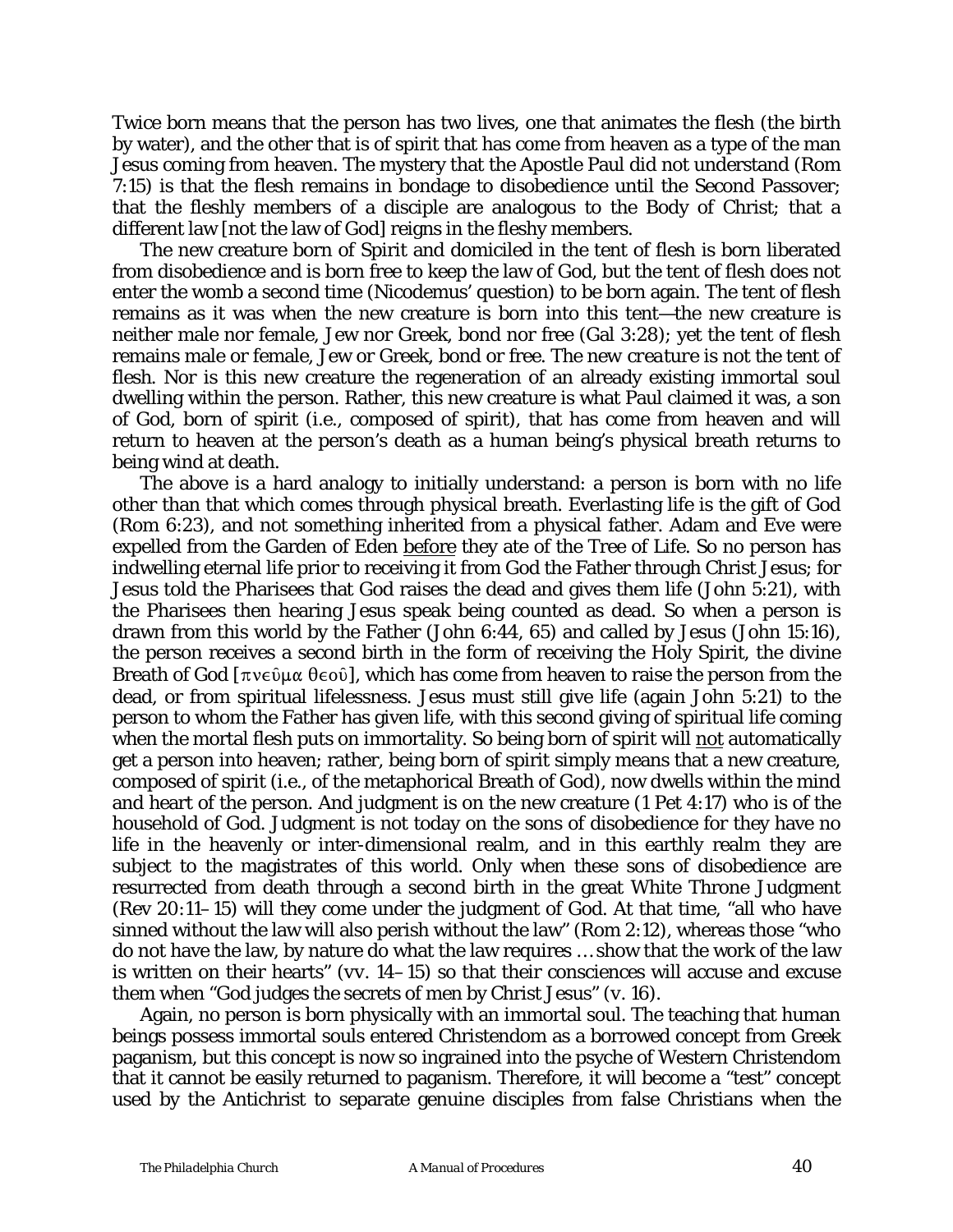world professes to be "Christian." It has been a "test" concept used by God to separate the wicked from the righteous since the days of Solomon (Eccl 3:17–18).

Today, the new creature dwelling in a tent of flesh must wrestle against the tent as if fighting its way out of a paper bag. It must strive against the indwelling law of sin and death (Rom 7:21–25) as Jesus will strive against the lawless Church, and it must ultimately prevail. Grace covers those times when this new creature loses battles to indwelling sin. But if this new creature will not or does not fight against this indwelling sin, this new creature will perish in the lake of fire.

The idea of Jesus striving against the Church is not understood by those with whom He will strive. The concept was admittedly not understood by the Apostle Paul. Yet the core of this concept is expressed in Paul writing, "Let no one deceive you in any way. For that day [the Second Advent] will not come, unless the rebellion comes first, and the man of lawlessness is revealed" (2 Thess 2:3).

Because the concept of the Body of Christ doing the very things that the Head hates is central to understanding why the Tribulation must occur, it is *Philadelphia's* task to take this knowledge to the synagogue of Satan in hopes that some *Christians* forsake lawlessness and return to the covenant by which sins are forgiven.

#### VI.

The fight into which the infant son of God is born can be won, and has been won by Christ Jesus. But a disciple gives Christ's victory to Satan when the disciple makes him or herself a willing servant of sin.

Jesus disclosed the relationship between the old written code that regulated the actions of the hand and the body of a natural Israelite, not born of Spirit, and the inner written code inscribed on tablets of flesh [the heart and the mind] of a spiritually circumcised Israelite:

You have heard that it was said to those of old, 'You shall not murder, and whoever murders will be liable to judgment.' But I say to you that everyone who is angry with his brother will be liable to judgment; whoever insults his brother will be liable to the council; and whoever says, 'You fool!' will be liable to the *Gehenna* of fire. So if you are offering your gift at the altar and there remember that your brother has something against you, leave your gift there before the altar and go. First be reconciled to your brother, and then come offer your gift. (Matt 5:21–24)

You have heard that it was said, 'You shall not commit adultery.' But I say to you that everyone who looks at a woman with lustful intent has already committed adultery with her in his heart. (*vv.* 27–28)

From hand to heart, body to mind … the old written code that governed the actions of the hand and the body of an Israelite moved inward to govern the desires of the heart and the thoughts of the mind—same code. Not a new set of commandments, but the same commandments inside the cup, inside the clay pot that will be made into a vessel for honored use or into a vessel of wrath. And when the inside of the cup is clean, the whole cup is clean.

## VII.

When the laws of God are written on hearts and placed in minds, the Sabbath commandment does not move to another day, but remains the seventh day. However,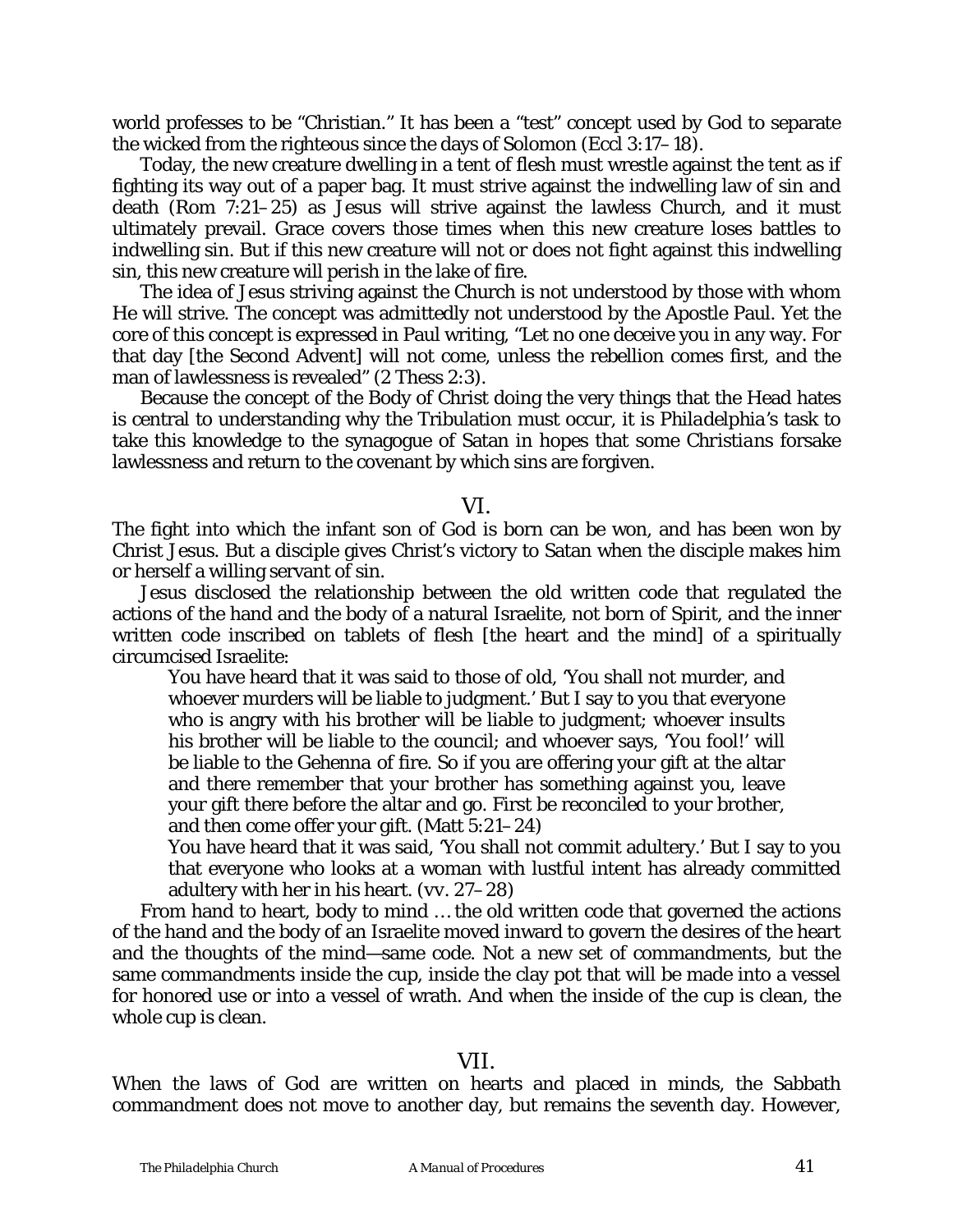under the inner written code, the Sabbath commandment does not regulate what the hand and body does, but the desires of the heart and the thoughts of the mind. And if the desires of the heart are to enter into fellowship with God—to enter into His rest then the disciple will not do those things that are not of God on the Sabbath; for when the inside of the cup enters into God's rest, the whole cup enters into God's rest.

**\_\_\_\_\_\_\_\_\_\_\_\_\_\_\_\_\_\_\_\_\_\_**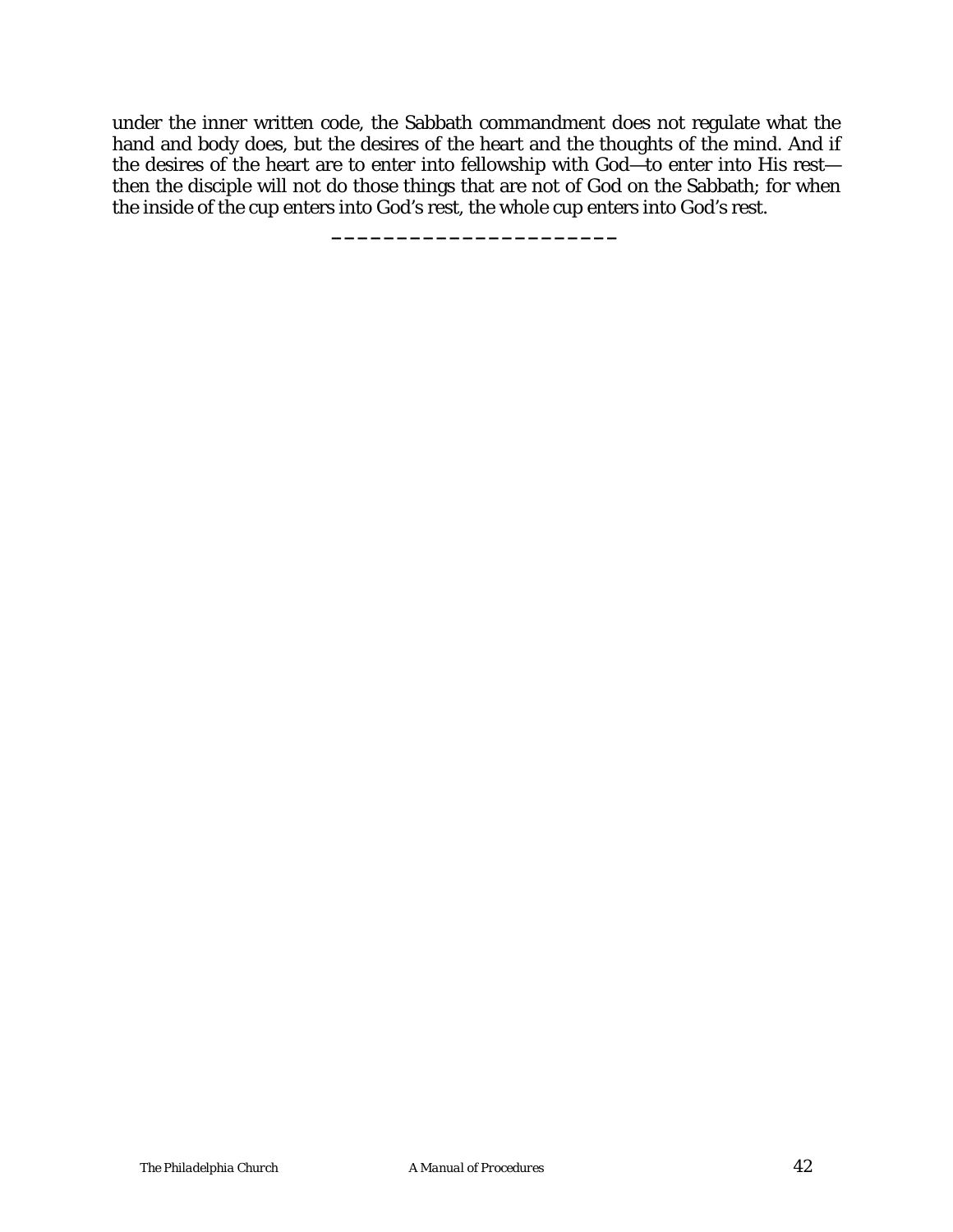# **What is meant by Grace?**

I.

The Apostle Paul wrote, "For sin will have no dominion over you, since you are not under the law but under grace" (Rom 6:14), but what did he mean by using the Greek word  $\chi$ άριν (in Roman characters "charin/charis"), translated as grace, especially in light of Paul also writing, concerning his thorn in the flesh, that God said to him, "'My grace  $[\chi \alpha \rho \psi \varsigma]$  is sufficient for you; for my power is made perfect in weakness" (2 Cor 12:9)? And how would Paul have perceived the modern tension that has developed between the concepts that grace is sufficient to cover any sin, and that grace does not free disciples from their responsibility to behave rightly by keeping the precepts of the law?

One of visible Christianity's most enduring disputes was between Pelagius and Augustine with the British monk Pelagius holding that even under grace disciples were still obliged to morally keep the law, a position that approximated that of the Greek Church. Augustine, in the argument that officially prevailed, contended that grace alone was sufficient for salvation. But good does not come from evil regardless of whether that evil is covered by grace. Plus, the Apostle John wrote,

Everyone who makes a practice of sinning also practices lawlessness; sin is lawlessness. You know that he [Jesus] appeared to take away sins, and in him there is no sin. No one who abides in him keeps on sinning; no one who keeps on sinning has either seen him or known him. Little children, let no one deceive you. Whoever practices righteousness is righteous, as he is righteous. Whoever makes a practice of sinning is of the devil, for the devil has been sinning from the beginning. The reason the Son of God appeared was to destroy the works of the devil. No one born of God makes a practice of sinning, for God's seed abides in him, and he cannot keep on sinning because he has been born of God. By this it is evident who are the children of God, and who are the children of the devil: whoever does not practice righteousness is not of God, nor is the one who does not love his brother. (1 John 3:4–10)

 It isn't the son of disobedience who continues in disobedience that is under grace, but rather, the person who no longer presents his or her members to sin as instruments of unrighteousness. Sin no longer has dominion over this person (Rom 6:12–14); whereas the person who keeps on sinning is of the Adversary.

Grace as the mantle of Christ Jesus' righteousness is sufficient to cover any sin or transgression of the law, even to teaching others to be lawless. However, Jesus said that not everyone who says to Him, "Lord, lord," will enter the kingdom of heaven, but only the ones who do the will of the Father (Matt 7:21–23). Therefore, Augustine's argument that grace alone is sufficient turns back upon itself as if it were a poisonous snake biting its tail in what the Apostle Paul condemned: "And why not do evil that good may come? — as some people slanderously charge us with saying" (Rom 3:8). The *grace is sufficient* argument permits the sinner to continue in his or her lawlessness without ever attempting to keep the precepts of the law. This person does evil, and is an evil-doer. This person is of the Adversary. And this person will be resurrected to condemnation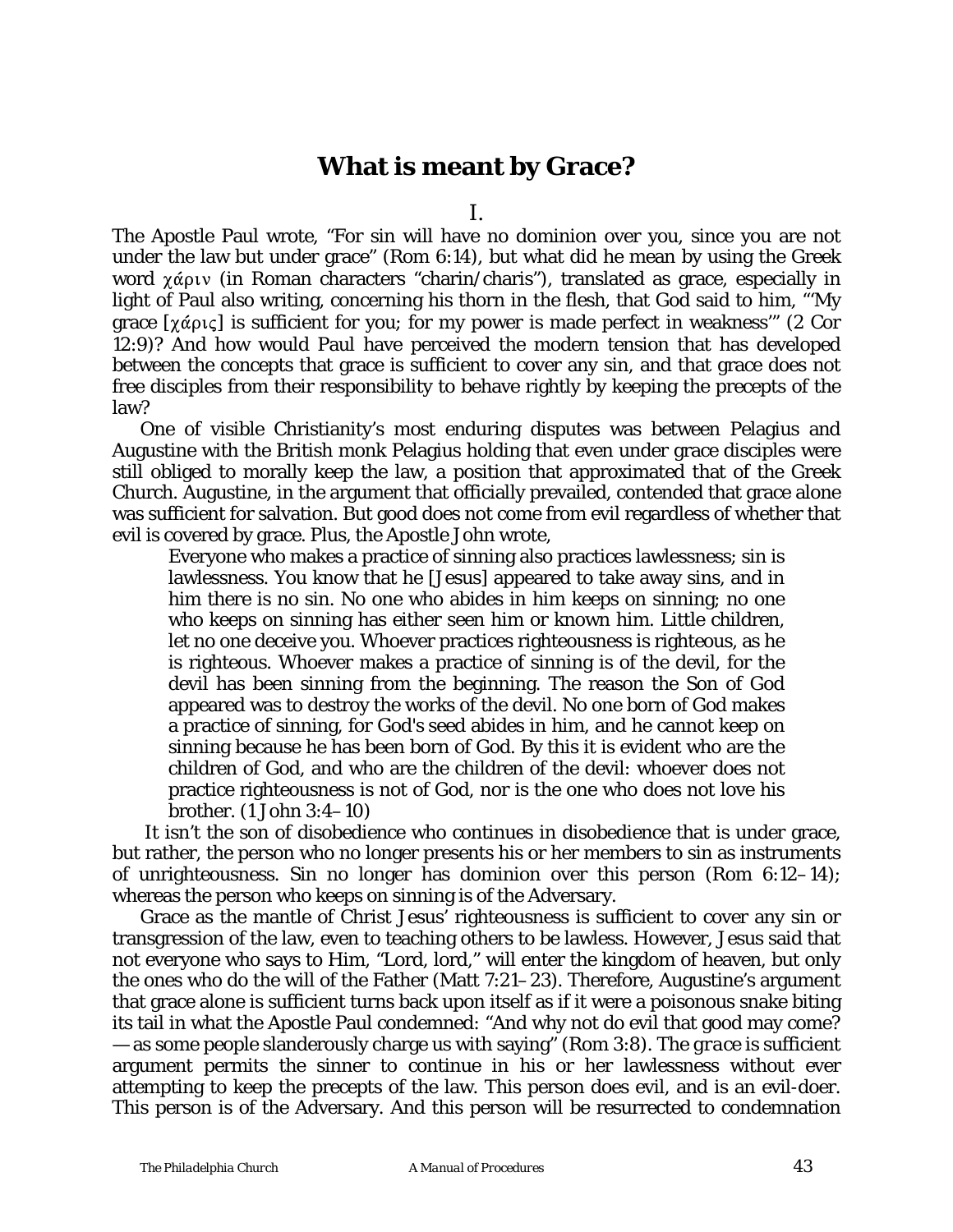(John 5:29). So while grace was sufficient to cover the person's lawlessness, Christ promises not to extend grace to such a person, who when liberated from disobedience readily presents his or her member to sin as willing bondservants.

The above is the understanding that Christendom has lacked: the person who has been born anew is no longer a bondservant to disobedience. This person is free to keep the law whereas the person over whom sin has dominion is not free to keep the law. Thus, if the person free to keep the law voluntarily returns to disobedience [sin] (Rom 6:16), the person is not covered by Christ's garment of righteousness; this person has rejected Christ, rejected Grace, and will die in his or her lawlessness for no more sacrifice remains for this person. This person has committed blasphemy against the Holy Spirit by voluntarily returning to lawlessness. This person is a spiritual bastard in that he or she was born anew as a son of God but rejected God as the new creature's Father and instead chose the Adversary as the new creature's father.

The person who attempts to walk uprightly once the person is born of Spirit will still commit sin (1 John 1:8–10), but this person, because he or she condemns sin in his or her walk with Christ, is under the mantel of grace. The person judges and condemns him or herself—and because the person rightly judges him or herself, the person will not have to be judged by Christ Jesus; so even when the person does what the person hates (Rom 7:21–25) as the Body of Christ does what Jesus hates, the person has heard the words of Jesus and believes the Father and thus passes from death to life without coming into judgment (John 5:24).

- The person who presents his or her members to God as instruments for righteousness does not voluntarily returned to sin;
- This person presents his or her members to God as instruments for righteousness;
- Because this person, when he or she falls short of the righteousness of Christ judges him or herself as unworthy thereby not requiring that Christ judge the person;
- This person hates what the person has done, and repentance follows the person's condemnation of him or herself;
- And Christ is faithful to forgive repentant disciples whom He covers with His righteousness.

If a son of God hates the lawlessness that continues to dwell in this son's fleshly tent as Christ Jesus hates the lawlessness of the visible Christian church, then the son of God (the new creature born of spirit) condemns the flesh and Christ Jesus does not have to condemn the disciple.

The problem with Christendom's teachings about grace and freewill comes from failure to understand what it means to be born of spirit. The tension between the two opposing concepts of grace comes from not comprehending Jesus' earthly [physical] illustration (John 3:12). Nicodemus did not understand what Jesus said, nor can anyone else not born of spirit understand.

### II.

Grace is the spiritual reality foreshadowed by *Yom Kipporim* (Lev chap 16), and typified by the mercy seat and two cherubim covering the Ark of the Covenant (Ex 37:1–9). Whereas Grace has traditionally been described as unmerited pardon, or the abrogation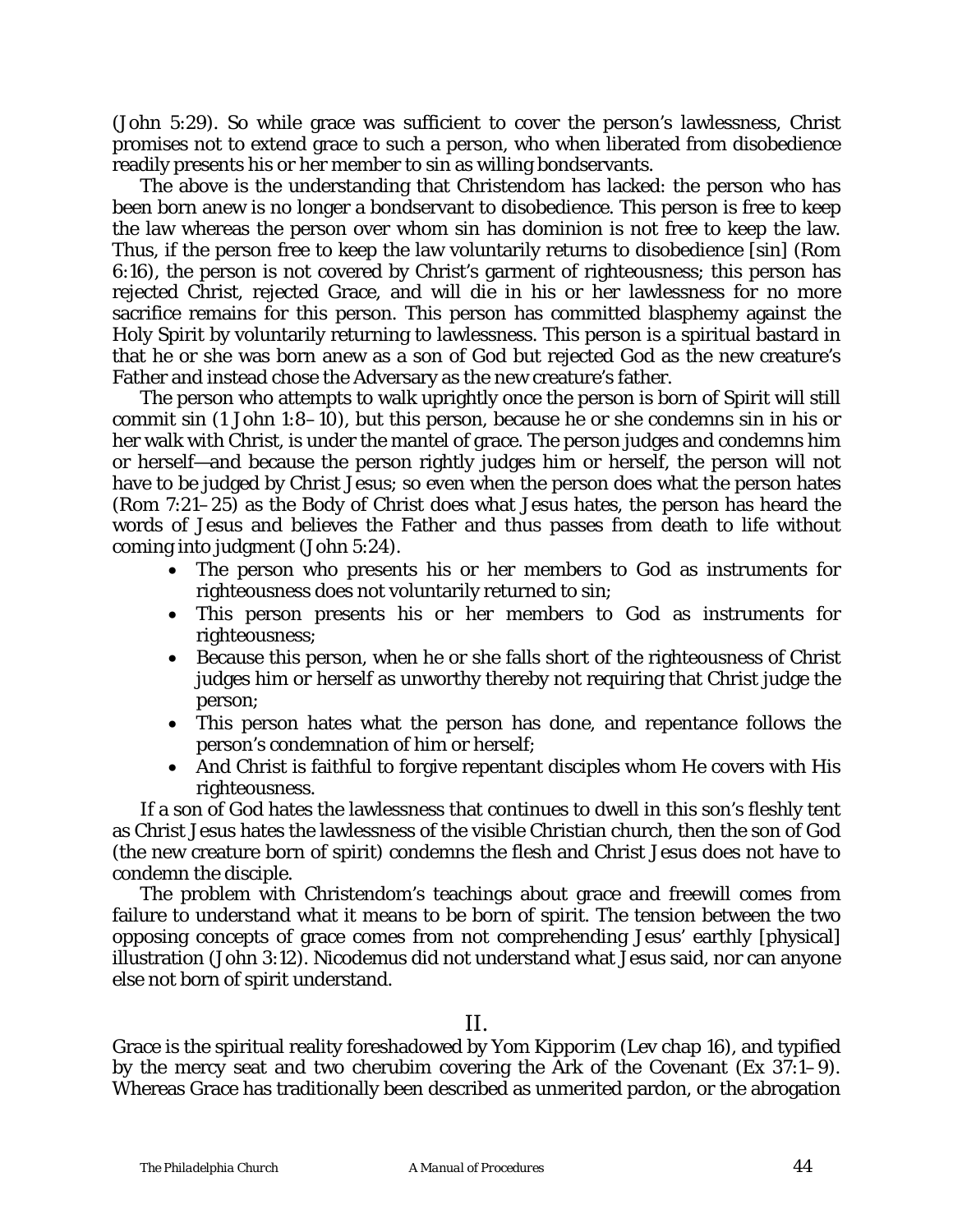of "the record of debt that stood against us [disciples] with its legal demands" (Col 2:14), it is, rather, the garment (Gal 3:27) of Christ Jesus' righteousness that disciples put on daily as ancient Israel covered itself through *the daily*, or the daily sacrifice.

Although the  $10<sup>th</sup>$  day of the seventh month of the sacred year is traditionally identified as *Yom* [day] *Kippur* [atonement], as seen in Leviticus 23:27, the plural is used: *Kippur* should properly be transcribed as *Kipporim*, for the bullock atones for the high priest and his family, and the goat sacrificed on the alter atones for the people, whereas the *Azazel* bears the sins of the people—this most high Sabbath is the Day of Coverings [as in painting over or wiping out], for both goats are the sin offering for Israel:

And he [Aaron] shall take two male goats for a sin offering … Aaron shall cast lots over the two goats, one lot for the Lord and the other for Azazel [sent away]. And Aaron shall present the goat on which the lot fell for the Lord and use it as a sin offering, but the goat on which the lot fell for Azazel shall be presented alive before the lord to make atonement over it, that it may be sent away into the wilderness to Azazel … he shall kill the goat of the sin offering that is for the people … Aaron shall lay both his hands on the head of the live goat, and confess over it all the iniquities of the people of Israel, and all their transgression, all their sins. And he shall put them on the head of the goat and send it away into the wilderness by the hand of a man who is in readiness. The goat shall bear all their iniquities on itself to a remote area. (Lev 16:5, 7–10, 15, 21–22)

If the high priest kills the goat dedicated to the Lord as the sin offering, then what is the need to confess over the live goat's head the sins of Israel?

The bullock and both goats represent Christ. Jesus' beaten body and His splattered blood are the reality of the sin offering the high priest offered for himself (Lev 16:11). The goat sacrificed on the altar represented Christ's death at Calvary. Jesus was the accepted sin offering that God gave for Israel. But after three days, the Father raised Jesus from the dead and Jesus ascended into heaven where He bears the sins of Israel, now a spiritually circumcised nation, as the Azazel goat bore the sins of Israel in the wilderness.

Grace is Christ Jesus bearing the sins of Israel. He, Christ, covered the sins of Israel in this world with His blood at Calvary. He now covers the sins of Israel in the interdimensional realm with His righteousness.

### III.

Grace exists when sin is not counted as sin; thus, prior to Moses all of humankind was under "natural grace," for the Apostle Paul wrote, "[F]or sin indeed was in the world before the law was given, but sin is not counted where there is no law" (Rom 5:13). Before the giving of the law, Israel—as was all of humankind—was under a form of natural grace, but with the giving of the law, Israel became responsible or accountable for the nation's lawlessness. However, the remainder of humanity remains under natural grace even to this day. For the remainder of humanity (i.e., the portion that is not either natural or spiritual Israel), natural grace will not end until the middle of the seven endtime years of tribulation.

Spiritually circumcised Israel is now under spiritual grace, the covering of Christ's righteousness; therefore, spiritually circumcised Israel is in a spiritual state typified by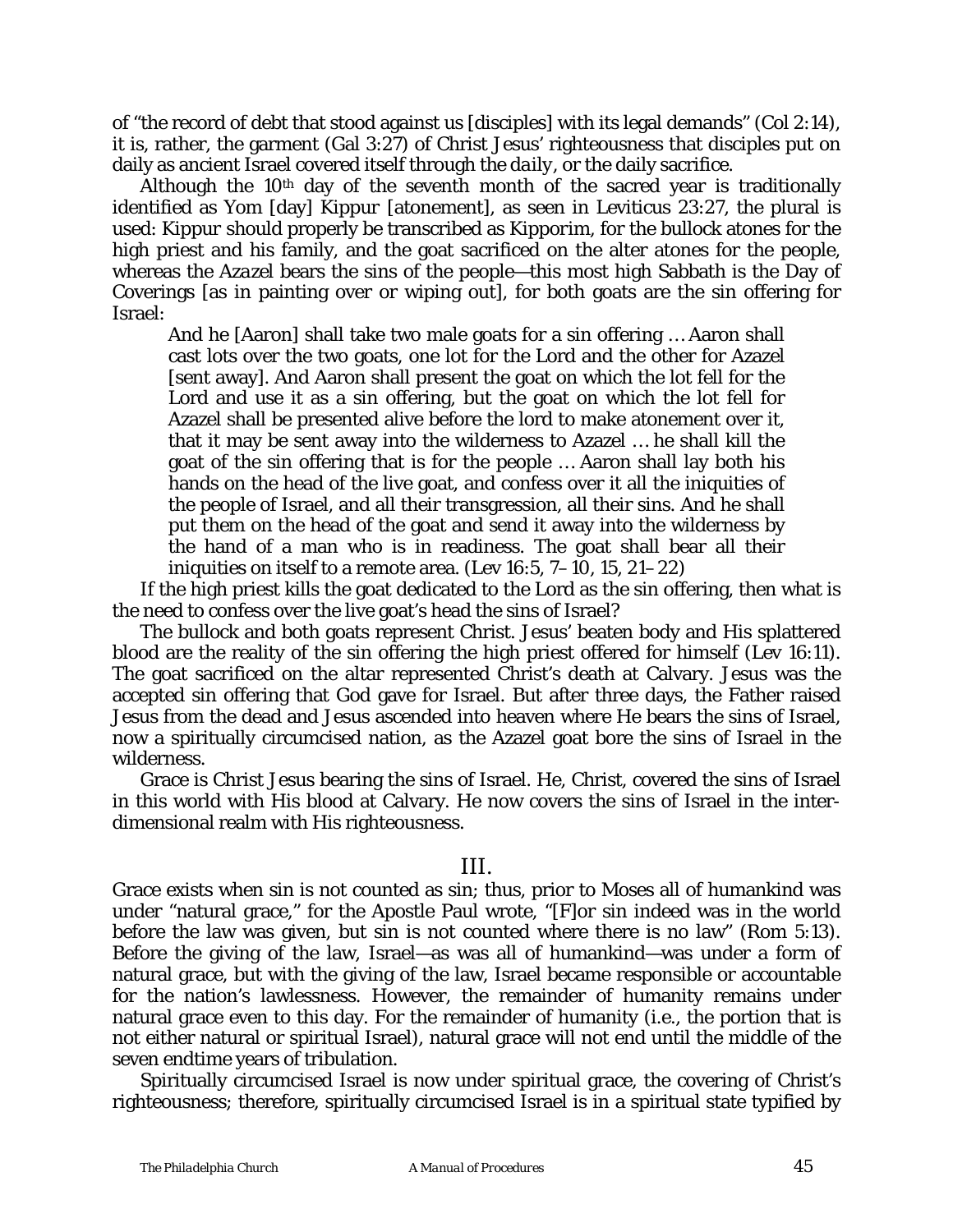the state natural Israel was in prior to Mount Sinai (Ex chap 20). No sin is counted to this holy nation of God (1 Pet 2:9), which Paul doesn't yet identify as Israel but as Isaac (Gal 4:28, 31). And in the womb of Isaac are two sons that will be born when Israel is liberated from indwelling sin and death, the spiritual reality of the giving of the law at Mount Sinai. This liberation of Israel from sin and death comes at the second Passover, the spiritual reality of physically circumcised Israel's liberation from physical bondage to a physical Pharaoh.

*Yom Kipporim* is linked to the Passover season though the following:

- The bullock and the two goats chosen on the  $10<sup>th</sup>$  day of the seventh month symbolize Jesus entering Jerusalem riding on a colt on the 10<sup>th</sup> day of the first month.
- Jesus enters Jerusalem as both future high priest, the reason for riding on the colt, and as the Passover Lamb of God, what the high priest would have carried on this day into Jerusalem.
- The sacrifice of the goat dedicated to the Lord on *Yom Kipporim* symbolizes Jesus' crucifixion as the Passover Lamb of God on the 14th of the first month.
- Reading the sins of Israel over the head of the Azazel goat and leading this goat into the wilderness symbolizes the resurrected Jesus ascending to heaven to sit down at the high hand of God as Israel's high priest and advocate, with Jesus bearing the sins of Israel. This is the reality of Grace.

What happens on *Yom Kipporim* is a compression of the events of the Passover season, and this compression is the justification for afflicting the flesh through fasting [abstaining from food and drink for the twenty-four hour period]. During the Days of Unleavened Bread, leavening represents sin and unleavened bread is the bread of affliction.

During the Feast of Unleavened Bread, Israel is to put all leavened bread out of its dwellings as an acting-out of Israel living without sin during these seven days that symbolize the seven endtime years. During these seven days, the staple of human life becomes sin, for Jesus said He was the Bread that came down from heaven. He was to be, for these seven days, the staple of life.

Rather than eat leavened bread for the seven days of the Feast, Israel is to eat unleavened bread, the bread of affliction—Israel is to afflict the flesh for this Sabbath, what John calls the entire Passover season (John 19:31). And it is the compression of the entirety of the Passover season with the focus of Passover being Christ Jesus that will have Israel fasting on Atonement.

### IV.

Grace is the covenantal relationship of disciples with Christ Jesus first implemented when Jesus "took a cup, and when he had given thanks he gave it to them [the Twelve], saying, 'Drink of it, all of you, for this is my blood of the covenant, which is poured out for many for the forgiveness of sins'" (Matt 26:27–28). Life is in the blood (Gen 9:4). Jesus' life was symbolically in His blood, as in Jesus being a life-giving spirit (1 Cor 15:45). Receiving that which sustains spiritual life comes, now, through drinking of the cup on the night that Jesus was betrayed (1 Cor 11:23, 25).

The wages of sin is death (Rom 6:23), which is physical death in this realm for sins committed in this earthly realm, and spiritual death for sins committed in the inter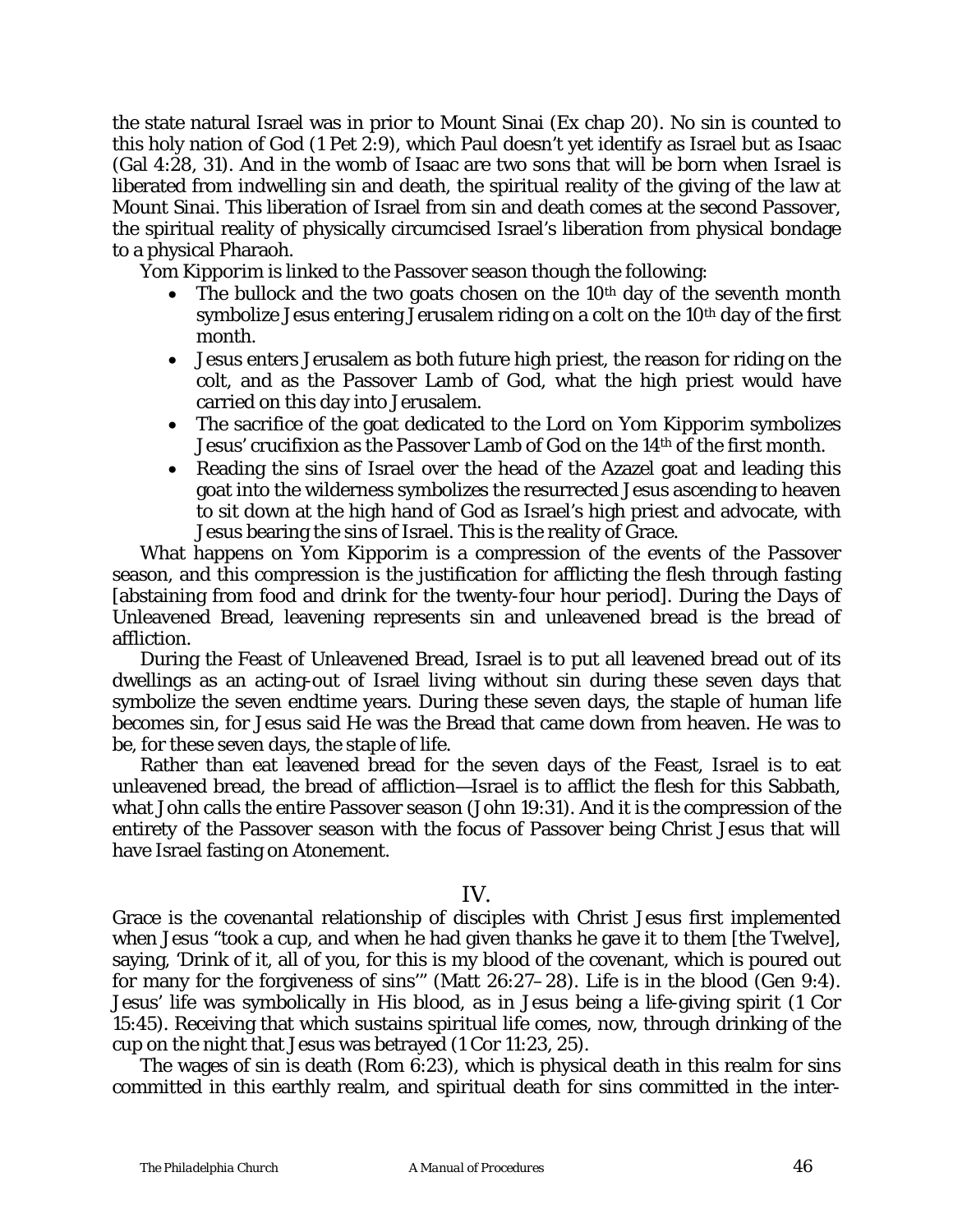dimensional heavenly realm. What sustains life, physical and spiritual, is the forgiveness of sins.

Grace comes through the reality symbolized by the two goats taken on *Yom Kipporim*, with Jesus' death at Calvary paying the penalty for every sin committed by Israel in this physical realm, and with Him bearing the sins of Israel in the interdimensional heavenly realm covering the lawlessness of disciples in that realm. But Jesus bears the sins of Israel through the Passover covenant, with the sacraments of bread and wine representing His body and blood, with Him being the selected Passover Lamb of God, a Lamb appropriate to the size of God's household. Jesus does not bear the sins of those who do not drink of the cup on the night He was betrayed. *Those disciples who do not take the sacraments on the night that Jesus was betrayed are not covered by Grace*; for it is through drinking of the cup that disciples come under His blood of the covenant that has been shed for the forgiveness of sins.

The importance of taking the sacraments on the night that Jesus was betrayed is so great that *The Philadelphia Church* holds open Passover services for all who have examined themselves and will thus take of the cup in a worthy manner.

Grace is not extended to disciples who present their members to sin as instruments of unrighteousness (Rom 6:13, 16); nor is grace extended to disciples who refuse to drink of the cup on the night that Jesus was betrayed. Ignorance of the sacraments is not, however, a refusal, but there should not be any disciple who does not know to take the sacraments on the night that Jesus was betrayed. That there is, or that there might be is an indictment of Christendom and its teachers, the charge being denial of Christ.

V.

The writer of Hebrews says, "Behind the second curtain was a second section called the Most Holy Place" (9:3), which the high priest could enter only once a year, on *Yom Kipporim*, with the symbolism of this second place representing heaven and with the high priest being a type of Christ Jesus, who ascended to the Father as the Wave Sheaf Offering midweek during the Feast of Unleavened Bread.

- Again, the high priest entering the Holy of holies to make atonement for himself and his family with the blood of a young bull was a shadow and copy of Jesus making atonement for Himself by the stripes He bore, with His splattered blood being analogous to the sprinkled blood of the bull.
- The high priest making atonement for Israel, the temple, and the altar with the blood of the sacrificed goat forms the shadow of Jesus' death at Calvary and Him ascending to the Father and being accepted by the Father as the First of the firstfruits.
- The high priest reading over the head of the Azazel goat the sins of Israel forms the shadow and copy of Jesus bearing the sins of Israel in the interdimensional heavenly realm.
- Not all of physically circumcised Israel entered the Holy of holies, but only the high priest, and then he entered only once a year.
- Not all of spiritually circumcised Israel will enter heaven, but only those disciples who are one with Christ Jesus through walking as He walked; through imitating Paul who committed no offense against the law, or against the temple; through being *Christ*.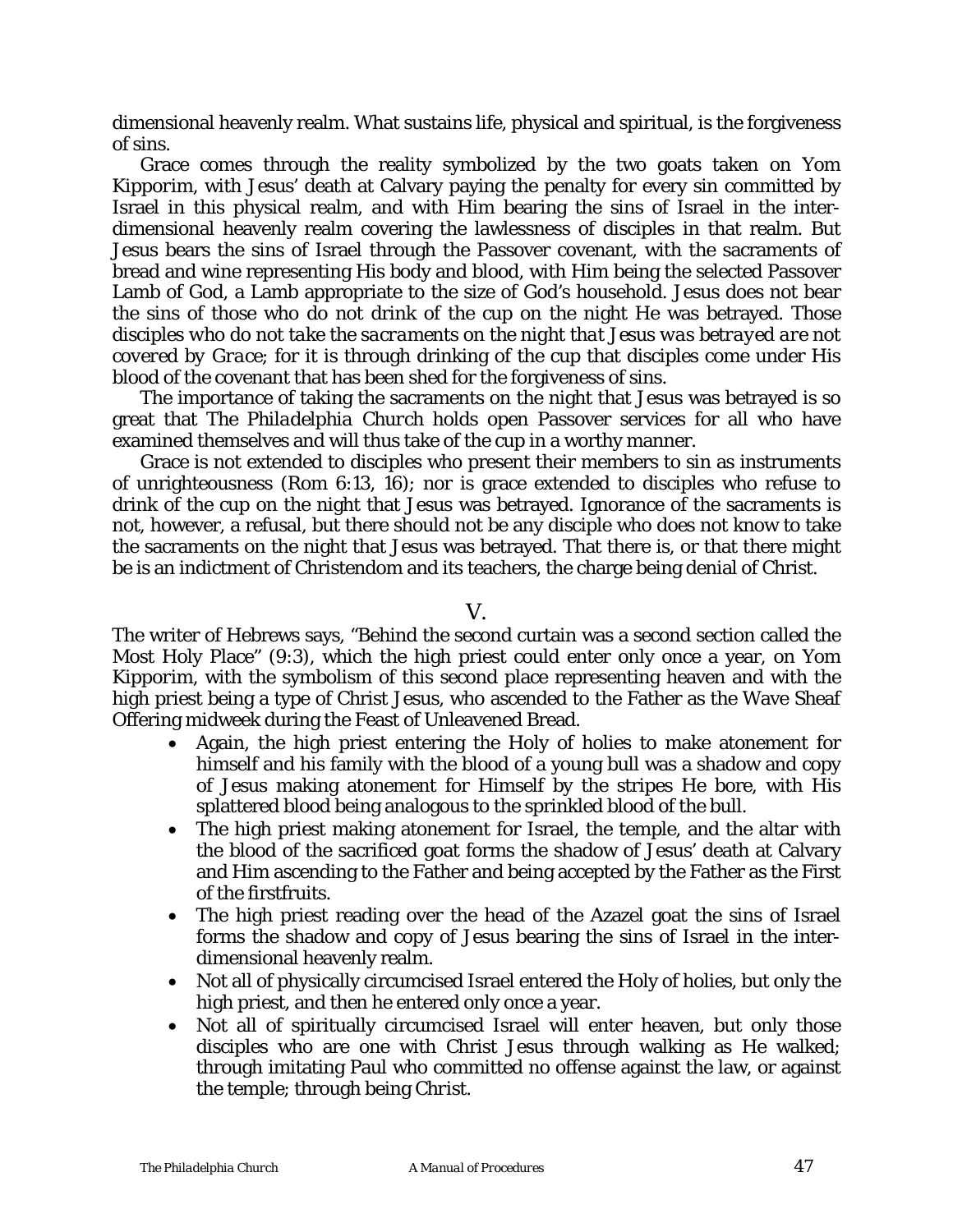- The disciples who will enter heaven will do so on only one day, the day when judgments are revealed upon Christ Jesus' return.
- Christ Jesus will return on the  $10<sup>th</sup>$  day of the first month, 2520 days after the Second Passover liberation of Israel … seven prophetic years of 360 days each are 35 days shorter than seven solar years of 365 days each.

Luke records Jesus saying, "'Just as it was in the days of Noah, so will it be in the days of the Son of Man. They were eating and drinking and marrying and being given in marriage, until the day when Noah entered the ark, and the flood came and destroyed them all … so will it be on the day when the Son of Man is revealed'" (17:26–27, 30).

• Noah entered the Ark on the 10<sup>th</sup> day of the second month, and the flood came on the 17th day, seven days later (Gen 7:10–11).

If the Son of Man were revealed after seven years of tribulation, or after even three and a half years, *the world situation will not be like it was when Noah entered the Ark*: the effects of the Tribulation, a time like none other, will have warned humankind that all need to come before God in humility and repentance. Only if the Son of Man is revealed at the beginning of the seven endtime years—these years now being like the seven days that Noah was in the Ark before the previous world ended in a flood—will humankind be caught marrying and giving in marriage, unaware of what is about to happen.

As the 10<sup>th</sup> day of the first month saw the selection and penning of Passover lambs; as Jesus entered Jerusalem on the 10<sup>th</sup> day of the first month as future high priest and as the Passover Lamb of God; as Noah and the seven and the selected pairs of every species of animals entered the Ark on the 10<sup>th</sup> day of the second month; as Moses, the man selected by God to lead Israel out from bondage, entered the cloud on the 10<sup>th</sup> day of the third month (Ex 24:16); and as the high priest entered the Holy of holies on the 10<sup>th</sup> day of the seventh month—the 10th day represents selection. The judgment of the firstfruits will be revealed upon Christ's return (1 Cor 4:5), and Christ will return on the 10<sup>th</sup> day of the first month. Of the many disciples who have been called, the few who will be chosen [selected] (Matt  $22:14$ ) will be revealed on the  $10<sup>th</sup>$  day.

But before Jesus returns to marry His Bride, the Church, He must first separate the Church that is His Body from Himself, for no man marries his own body.

Of the many differences between *Philadelphians* and other Sabbatarian Christians, the understanding that a man doesn't marry his body is among the greatest: there must be a separation of the Body from the Head, especially so when the Body does those things which the Head hates as Paul said about his own body. Therefore, the Head will deliver the Body into the hand of the man of perdition for the destruction of the flesh (Dan 7:25), and this delivery into the hand of the man of perdition causes the Body to be separated from the Head so that the glorified Jesus can marry His Bride—the liberation from indwelling sin and death followed by the delivery of the Church into the hand of the lawless one transforms the Body into the Bride.

The separation of the Body from the Head will occur when the Son of Man is revealed (Luke 17:30), with this revealing coming with the selection and sacrifice of lambs for the second Passover… lambs to be sacrificed on a second Passover are not selected on the tenth day of the first month and held for 35 days, but "according to all the statute for the Passover they [those who were unclean at the Passover] shall keep" the second Passover (Num 9:12), meaning that these lambs will be penned on the  $10<sup>th</sup>$ day of the second month, the day when Noah entered the Ark.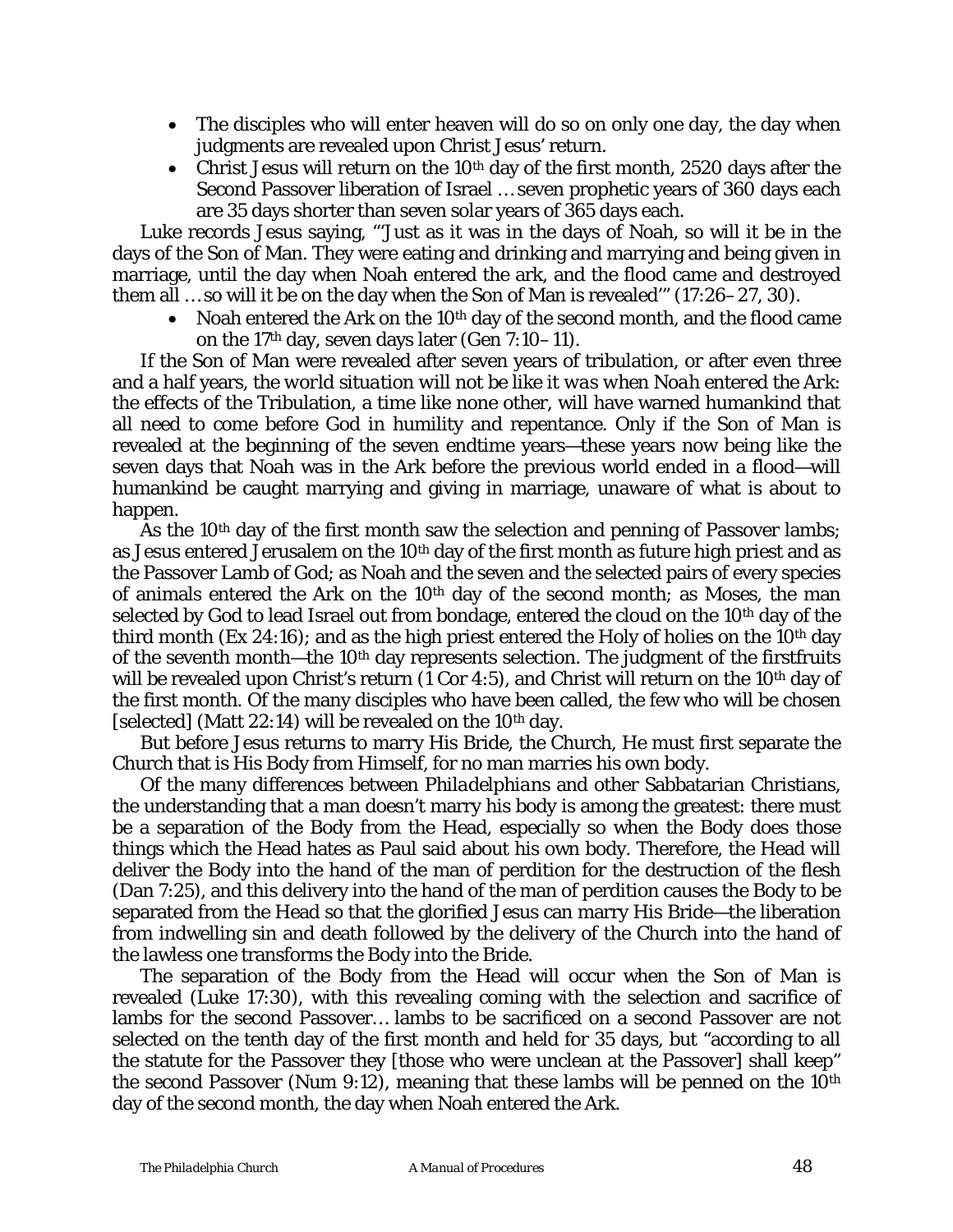Remembering that Israel first ate manna, a type of Christ, on the 17<sup>th</sup> of the second month, the day when the Flood began, the following holds:

- Grace ends when spiritually circumcised Israel is "filled" with, or empowered by the Holy Spirit and thereby liberated from the law of sin and death that has resided in the fleshly members of disciples, with this liberation occurring at the Second Passover, the spiritual reality foreshadowed by Israel's liberation from bondage to Pharaoh.
- As natural grace ended with the giving of the law seven days before Moses entered the cloud, spiritual Grace ends when the law is inscribed on the heart and placed in the mind of every disciple through the liberation of the disciple by the disciple being filled with the Holy Spirit.
- The fleshly body of the disciple will then be analogous to Noah's Ark. The new creature born of Spirit will be "sealed" inside the flesh as Noah was sealed by the hand of God inside the Ark.
- Because the new creature is sealed away from sin [the disobedience of this world], the new creature will no longer have any need for Grace, the covering of Christ Jesus' righteousness. The disciple will be "naked" before God, covered only by his or her own obedience. (If Noah had not been obedient, he, too, would have perished by water.)
- But if, after being sealed by God, the new creature takes sin back inside itself—takes sin into the Ark—no more sacrifice remains for this person. The Ark will have figuratively sprung a plank, and will sink. The disciple will perish in the lake of fire.

Visible Christendom denies that grace will ever end, but this denial doesn't change what will happen. This denial will only result in *Christians* not understanding what they are about to face when grace ends as the pre-Flood world ended.

\_\_\_\_\_\_\_\_\_\_\_\_\_\_\_\_\_\_\_\_\_\_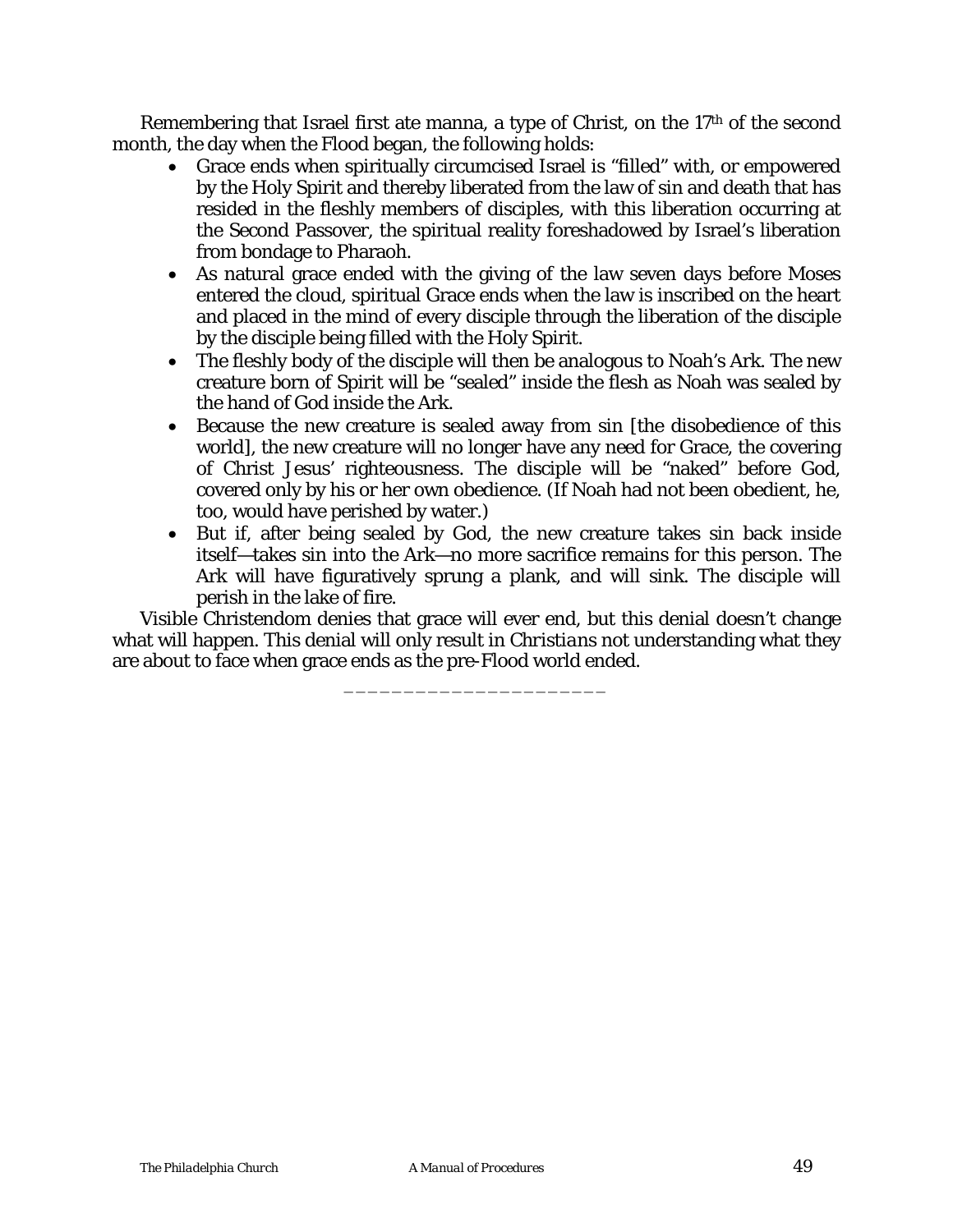# **Who is God?**

#### I.

When one of the scribes asked Jesus which commandment is most important, He began His answer saying, "'The most important is, "Hear, O Israel: The Lord our God, the Lord is one"'" (Mark 12:29). And it is this concept of one Lord that is central to monotheism and to the beliefs of *the people of the Book*, but the concept implied in Mark quoting Jesus quoting, Άκουε, Ίσραήλ, κύρος ο θεὸς ημῶν κύρος εἶς ἐστιν — "Hear, Israel, lord the Theos of us lord one is," is that Israel was not worshiping the one God with heart and mind, but with sacrifice and the works of their hands. The implication of the Gospels is that Israel did not know the one Lord, their God, for Jesus was the image of the one true God.

### II.

Early Gospel texts were written in Greek, and in uncials without accents or aspiration or division between words. The texts leave much to interpretation. They do not eliminate ambiguity, but rather allow for it and even seem to encourage it. Therefore, the original texts would have required that 1st-Century as well as endtime readers hear the voice of Christ Jesus before meaning is assigned to the script.

John's gospel best addresses the relationship between Jesus of Nazareth and the one true God. In a modern scholarly assignment of accents and aspiration and lower case letters to earliest texts, the Gospel of John begins as follows:

Eν (In) άρχη (beginning) ήν (was) ὁ (the) λόγος (logos), καὶ (and) ὁ  $\lambda$ όγος (the logos)  $\bar{\hat{\eta}}$ ν (was) πρὸς (with<sup>[2](#page-49-0)</sup>) τὸν (the) θεόν (theon), καὶ (and)  $\theta \in \partial \zeta$  (theos) ήν (was) ὁ λόγος (the logos).  $\omega \in \mathcal{C}$  (this one, or he) ήν (was)  $\dot{\epsilon}$ ν (in) άργή (beginning) πρὸς (with) τὸν θεόν (the theon). πάντα (all things) δι' (through) οὖτοῦ (him) ἐγένετο (came to be), καὶ (and) χωρὶς (without)  $\omega$ <sub>v</sub><sup>0</sup> (him)  $\dot{\varepsilon}$  $\gamma \dot{\varepsilon}$ v $\epsilon$ v $\sigma$  (came to be)  $\omega \delta \dot{\varepsilon}$  (not)  $\ddot{\varepsilon}$  (one thing). (John 1:1–3)

In the third clause of the first sentence— $\kappa \alpha$   $\beta \in \alpha$   $\beta$   $\alpha$   $\beta$   $\gamma$   $\gamma$   $\gamma$   $\gamma$  as a be nominative case ending and attached definite article of  $\dot{\theta}$   $\lambda \dot{\theta}$  would invert the sentence order and make the clause read in English, "*the Logos was Theos*." In Greek, nouns need definite articles, and the articles change with the case. For a noun to be without an article, or for an article to represent the noun (a fairly common occurrence) calls attention to itself. Thus, for "*Theos*—θεὸς" to be without an article but to use the article for "*the Logos*" removes any linguistic doubt about " $was-\hat{\eta}v$ " being a transitive verb: the one who entered His creation was "God- $\theta \in \partial \zeta$ " before He entered His creation. But "this one" was  $[\hat{\eta}v]$  with  $[\pi \rho \delta \zeta]$  "the God— $\tau \delta v$   $\theta \in \delta v$ " in the beginning. So *God* was with *the God* in the beginning, making *God* a "house." Jesus tells His disciples, έν τη οόκία του πατρός :@L—*in the house (of) the Father of me* (John 14:2) are many "staying" (as in "stays" of execution, or as in adoption papers). Jesus tells His first disciples that He is going to His Father's house to prepare a place or spot for each of them—and as adopted sons, they

1

<span id="page-49-0"></span><sup>&</sup>lt;sup>2</sup> The same preposition " $prox$ - $\pi \rho \delta \zeta$ " came also be translated as "to" as in John 20:17.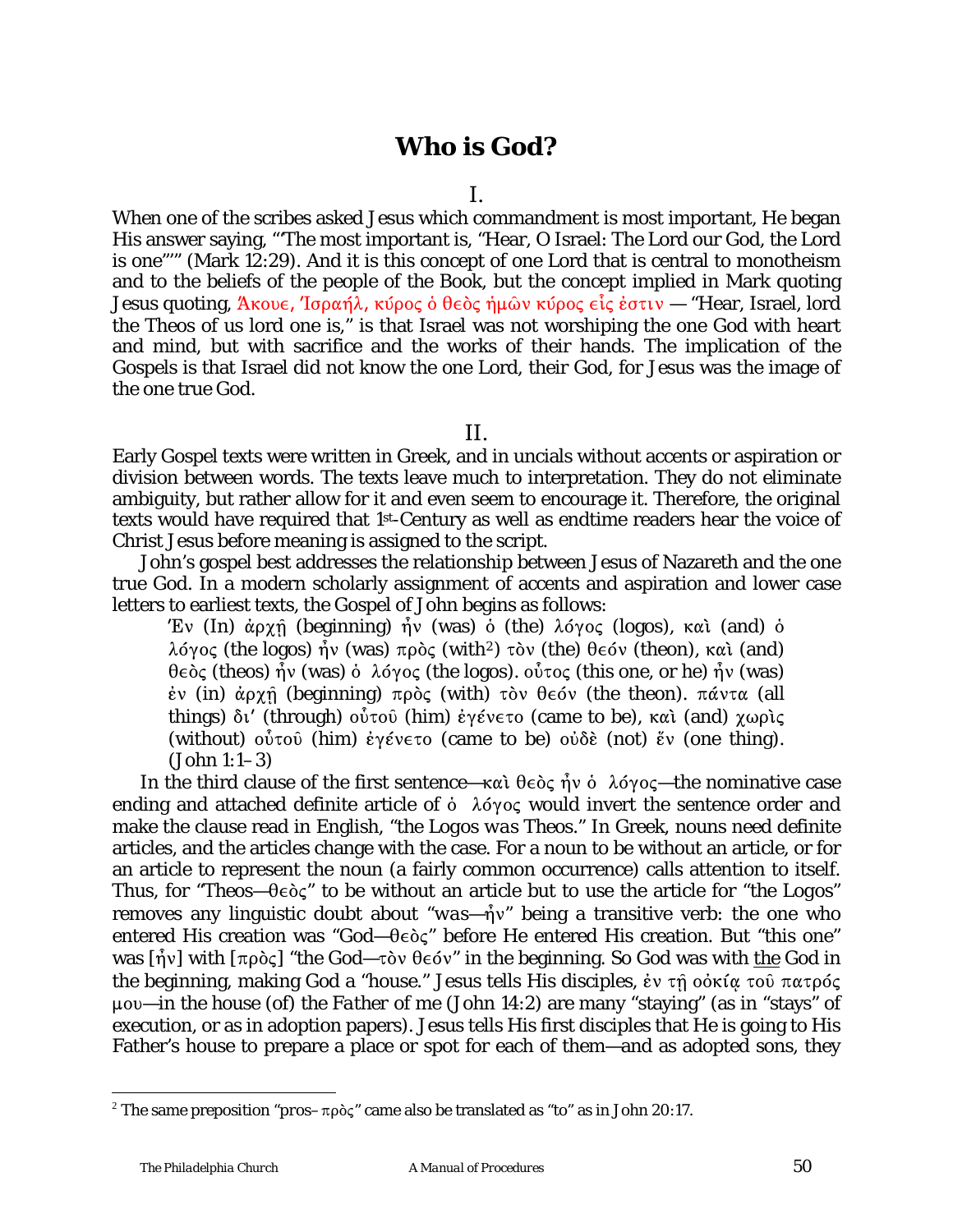will be *sons of God*, thereby identifying the Father's house as *God* in the same way that a disciple's fleshly body is the disciple's house (2 Cor chap 5).

There are limitations to every language, and one of the limitations of Greek is that every male deity is " $\theta \epsilon \delta \zeta$  — *Theos.* Thus, Zeus was *theos.* Hermes was *theos.* Every male of the Greek pantheon was *Theos* (all written in uncials so visibly there would be no difference in a written text between Zeus and *the Logos*). Thus, *Theos* (masculine singular noun in nominative case) is not the name of *the Logos*, but a declaration about the classification or title or office or house of the entity. Saying that *the Logos* was *Theos* is to say that *the Logos* was "God." Likewise, the One who was with *the Logos* was also *Theos*: "τὸν θεόν" is the masculine singular form of the noun in accusative case. Hence, both *the Logos* and the One *the Logos* was with are *Theos*, or *God*. They are both of the same house, the Father's house, as all of Israel was of the "house of Israel" before division occurred following Solomon's death.

John wants to establish one point beyond doubt: *the Theos* who entered His creation as His only Son (John 3:16) to be born as the man Jesus of Nazareth (John 1:14) was *the Logos*, who created everything that has been made. *The Logos* was with *the Theon*  (accusative case because of the preposition " $prox$ "  $\tau \delta v$   $\theta \epsilon \delta v$  is the object of the preposition,  $\pi \rho \delta \zeta$ ). Structurally,  $\dot{\delta}$   $\lambda \dot{\sigma} \gamma \delta \zeta$  cannot be  $\tau \dot{\delta} \nu$  de  $\dot{\delta} \nu$ . The preposition  $\pi \rho \dot{\delta} \zeta$ linguistically prevents *one* being the *other*, prevents ὁ λόγος from being τὸν θεόν.

George Bush is president of the United States, but George Bush was the president of the United States. Linguistically the present tense of the "be" verb versus the past tense prohibits the "George Bush" who is the President from being the "George Bush" who was the President except under very unusual conditions. Therefore, two individuals identified as George Bush would normally be necessary to satisfy the linguistic demands of the verb used—and as most everyone knows, George W. Bush is the son of George H. Bush, and both were elected to the highest office in the United States. Likewise, the preposition *with*, except under very unusual conditions, prevents *the Logos* from being *the Theon*. And the repetitive structure of verse 2 ["He was in the beginning with the God"] eliminates those unusual conditions—repetition is used for emphasis and to eliminate ambiguity.

Two entities, both "God" thereby making "God" a classification like "tiger" or "man" and not a name, were in the beginning. One of these two entities is identified as *the Logos*. The other is only identified as *the God*, a distinction that the resurrected Jesus maintained even when Mary sought to hug Him:

Jesus said to her [Mary Magdalene], "Do not cling to me, for I have not yet ascended to the Father, but go to my brothers and say to them,  $A v_{\alpha} \beta \alpha i v_{\alpha}$ (I ascend)  $\pi \rho \delta \zeta$  (to)  $\tau \delta \nu \pi \alpha \tau \epsilon \rho \alpha$  (the Father)  $\mu \sigma \omega$  (of me)  $\kappa \alpha \tau \alpha$  (and)  $\pi \alpha \tau \epsilon \rho \alpha$ (Father)  $\psi \mu \hat{\omega} v$  (of you)  $\kappa \alpha \hat{\imath}$  (and)  $\theta \epsilon \delta v$  (God)  $\mu \nu$  (of me)  $\kappa \alpha \hat{\imath}$  (and)  $\theta \epsilon \delta v$ (God)  $\dot{v} \mu \hat{\omega} v$  (of you)." (John 20:17)

The claim John makes is that *the Logos* was God, that He entered His creation as His only Son, that He was born of Mary as the infant Jesus, that He lived without sin, was crucified at Calvary, and rose after the third day, ascended to the Father who returned to Him the glorify He had before He entered His creation. John doesn't claim that Jesus is the Father, or that His breath  $[\pi v \in \hat{\mathfrak{g}}]$  also a deity. Rather, John's claim is that Jesus was God  $[\theta \in \partial \zeta]$  and was the Creator of the universe before He entered His creation as His only Son. John also claims that Jesus as the only Son of *the Logos* was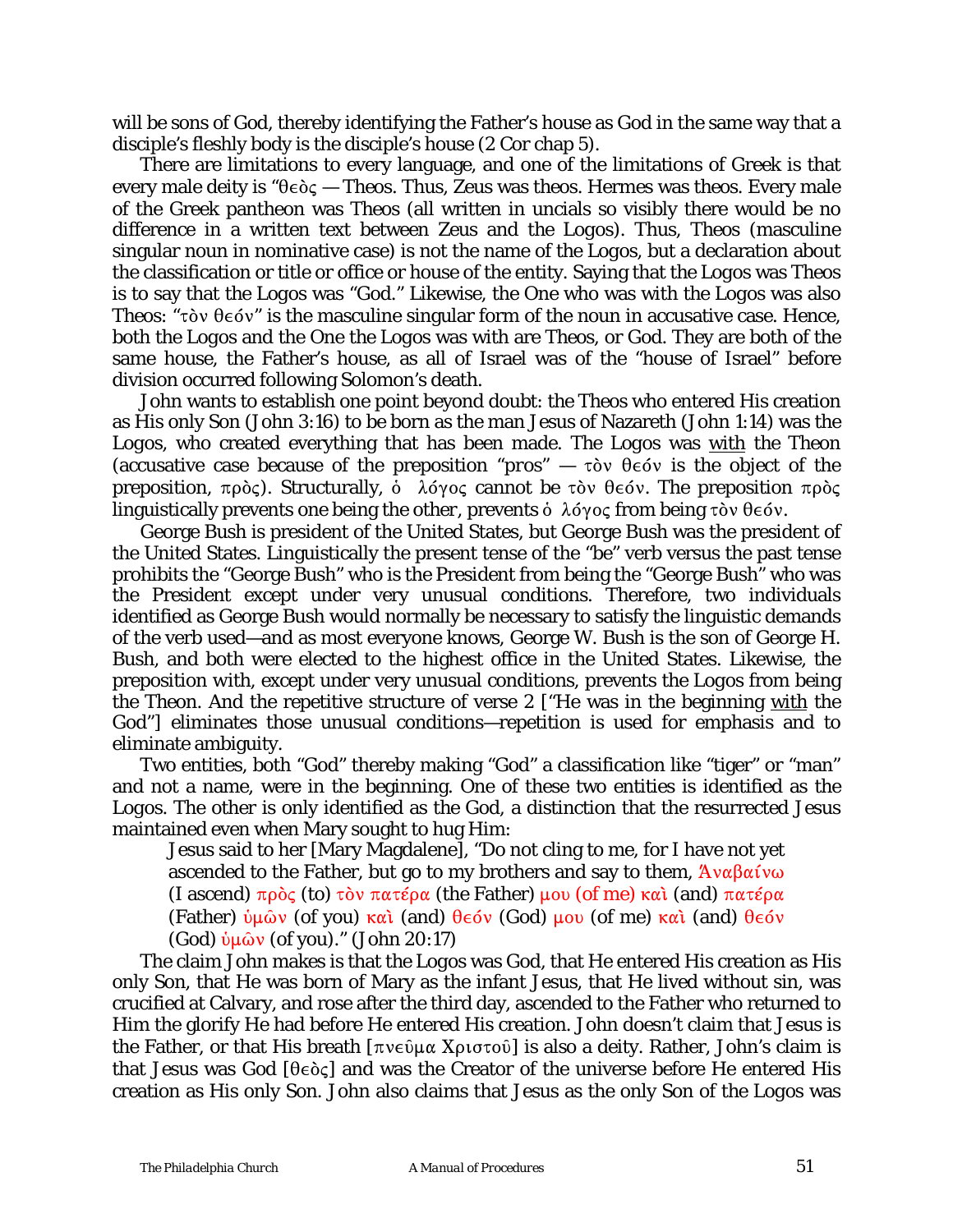with the Most High God, but was not the Most High God, before He entered His creation. And what John claims is in agreement with what King David writes in his latter psalms.

It was *the Logos* who entered His creation as His only Son:

 $\partial$ ότως (so) γάρ (for) ήγάπησεν (loved) ό θεὸς (the Theos) τὸν κόσμον (the world), ώστε (that) τὸν υἱὸν (the son) αὐτοῦ (of him) τὸν μονογενῆ (the only one) έδωκεν (he gave), ΐνα (that) π $\hat{\alpha}$ ς ὁ (every one) πιστεύων (believing)  $\epsilon i \zeta$  (in)  $\alpha \dot{\nu} \tau \delta \nu$  (him)  $\mu \dot{\eta}$  (not)  $\dot{\alpha} \pi \delta \lambda \eta \tau \alpha \iota$  (may perish)  $\dot{\alpha} \lambda \lambda$ '(but)  $\ell_{\chi}$ η (have) ζωὴν (life) αἰώνιον (everlasting). οὐ (not) γὰρ (for) ἀπέστειλεν (sent)  $\dot{\phi}$   $\theta \in \dot{\phi}$  (the Theos)  $\dot{\tau} \dot{\phi}$  v  $\dot{\phi}$  (the son)  $\alpha \dot{\phi}$  (of him)  $\epsilon \dot{\phi}$  (into)  $\dot{\tau} \dot{\phi}$  v  $\kappa$ όσμον (the world) ΐνα (that) κρίνη (he judge) τὸν κόσμον (the world),  $\dot{\alpha}\lambda\lambda$ '(but) ïva (that)  $\sigma\omega\theta\hat{\eta}$  (may be saved)  $\dot{\alpha}$  rosolog (the world)  $δι' (through) αύτού (him). (John 3:16–17)$ 

The *Theos*, God, sent His only Son into the world so that everyone believing in Him might not perish, but have everlasting life. The claim isn't that *Theos* sent His Son into the world to judge the world, but that the world might be saved through Him … if this *Theos* sent His only Son into the world not to judge this world, then this *Theos* is not the Father, who has given all judgment to the Son (John 5:22) but with this judgment to occur in an inter-dimensional realm, not on earth.

- The *Theos* who sent His only Son into this world not to judge the world is not the *Theos* who has given all judgment to His beloved Son—the two positions are not compatible.
- Because John establishes in the first sentence of his gospel that *the Logos* was *Theos* and was with *the Theon*, thereby identifying two deities, both "*Theos*" or God, with separateness established not in character but in linguistic structure, and because John establishes that it was *the Logos* that entered His creation, *the Theos* who sent His only Son into the world was *the Logos.*
- If *the Logos* entered His creation as His Son, He could not enter a second time, nor could He have but one Son.
- Disciples as sons of God (Gal 4:5–7) cannot be the sons of *the Logos*, but must be the sons of *the Theon* whom *the Logos* was with.

Jesus said, in His prayer shortly before He was taken, "'And this is eternal life, that they know you the only true God  $[\theta \in \phi \vee - Theon]$ , and Jesus Christ whom you have sent" (John 17:3), so eternal life is knowing the two, who are the Father and the Son. Knowing only the Son, or knowing only the Tetragrammaton *YHWH* as a single entity (to wit, the deity whose backside Moses saw  $-$  Ex 33:20–23) leaves the person without eternal life. This means, simply, that only those who know the Father and know the Son have life and no one can know the Son unless the person knows that *the Logos* entered His creation as His only Son. To believe that God is one causes a person to do well, but even the demons believe (Jas 2:19). Salvation comes with knowing that both the Father and the Son are God, that they are one, but that they are numerically separate entities as every glorified disciple will be one with the Father and the Son though also separate entities. Thus, "one" represents singleness through unity, not through numerology.

Linguistic awkwardness exists, however, in the Father sending *the Logos* into the world, but *the* Logos having entered the world of His own volition. Yes, the Father did send *the Logos* into this world, but *the Logos* did the will of the Father. Jesus spoke the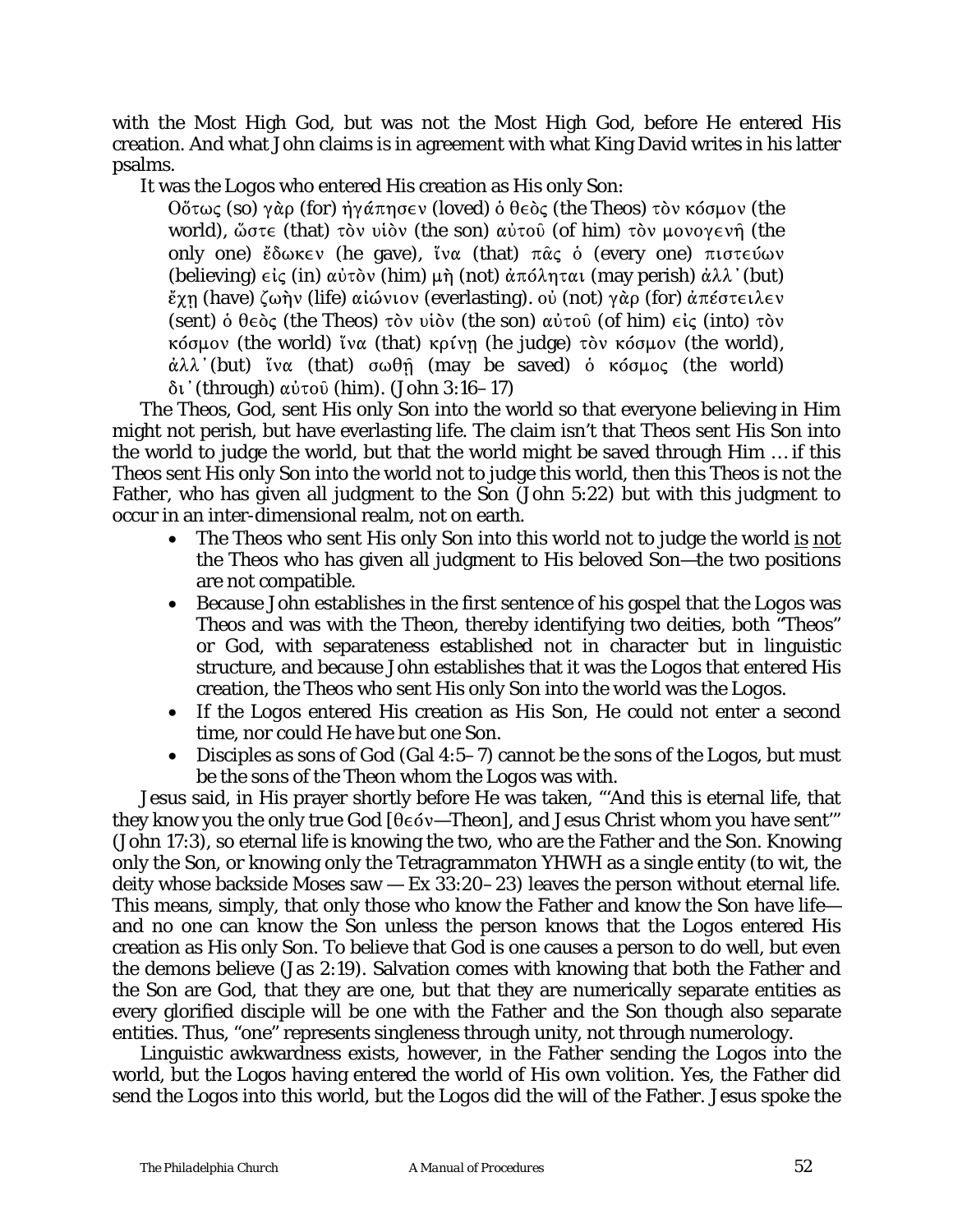Father's words, not His own: as *the Logos*, He spoke the Father's words to Israel as Aaron spoke Moses' words to Israel; as the man Jesus He spoke only the Father's words. Because of the unity *the Logos* had with the Father, the implication of Scripture is that *the Logos* would do the will of the Father without being directed to do so as a faithful wife will carry out her husband's wishes even in his absence. Therefore, everything done is by the will of the Father even though it was done by *the Logos*. And this is seen in Paul writing,

He [the beloved Son] is the image of the invisible God, the firstborn of all creation. For by [by means of] him all things were created, in heaven and on earth, visible and invisible, whether thrones or dominions or rulers or authorities—all things were created through him and for him. (Col 1:15– 16)

Jesus is the image of the invisible God whom He came to reveal to His disciples, not to all of Israel at this time. All things were created through Him and for Him; yet it is the invisible God who did not leave the heavenly realm who is the Father and God of the resurrected Jesus, thereby making the following juxtaposition evident: *the Logos* functioned as Helpmate to the Father, carrying out and doing the work that the Father directed as a wife does those things necessary to make a household function as she carries out the wishes and words of her husband. Jesus' teachings about divorce (Matt 19:3–14) come from a man and his wife being patterned after the relationship between *the Logos* and the One whom *the Logos* was with in the beginning.

John writes, "θεόν οὐδεὶς ἑώρακεν πώποτε — *Theon* no one has seen ever" (1:18); yet on Mount Sinai, "Moses and Aaron, Nadab, and Abihu, and seventy of the elders of Israel went up, and they saw the God [*Eloah* — not the plural *Elohim*] of Israel … they beheld God [*Elohim*], and ate and drank" (Ex 24:9–11).

- Moses and the elders of Israel saw one deity, *Eloah*, and in seeing the one God they saw the conjoined *Elohim*, with *the Logos* being the image of the invisible God.
- No human eye has seen the Ancient of Days, except for the prophet Daniel in vision and John the Revelator in vision. Yet in seeing *the Logos* or in seeing the man Jesus, a person also sees the Father, a linguistic conundrum that permitted the concept of a triune deity to develop.

An understanding that Israel has not had is that an inter-dimensional realm exists between heaven and the creation, with his inter-dimensional realm seen in Scripture as the bottomless pit and typified by the Hebraic concept of *Sheol*. This inter-dimensional realm is where fallen angels have been confined to prevent disobedience from producing gridlock in heaven … all that is in heaven must function as one entity; all change must be compatible with what was, what is, and what will be. Anything that is not "one" with the Most High God will form a paradox. Thus, when iniquity or lawlessness was found in an anointed cherub (Ezek 28:15), this iniquity would have to be immediately purged from heaven, hence the bottomless pit, a rent in the fabric of heaven that is typified by the fissure that opened to swallow Korah and his rebellious friends (Num chap 16)—and as the fissure that opened to swallow Korah appeared for a moment, then closed, the rent in the fabric of heaven appeared in a moment and will close, causing all that is in the bottomless pit to pass away. However, until this rent closes there is an interdimensional realm within the bottomless pit, a realm that the Most High will not enter.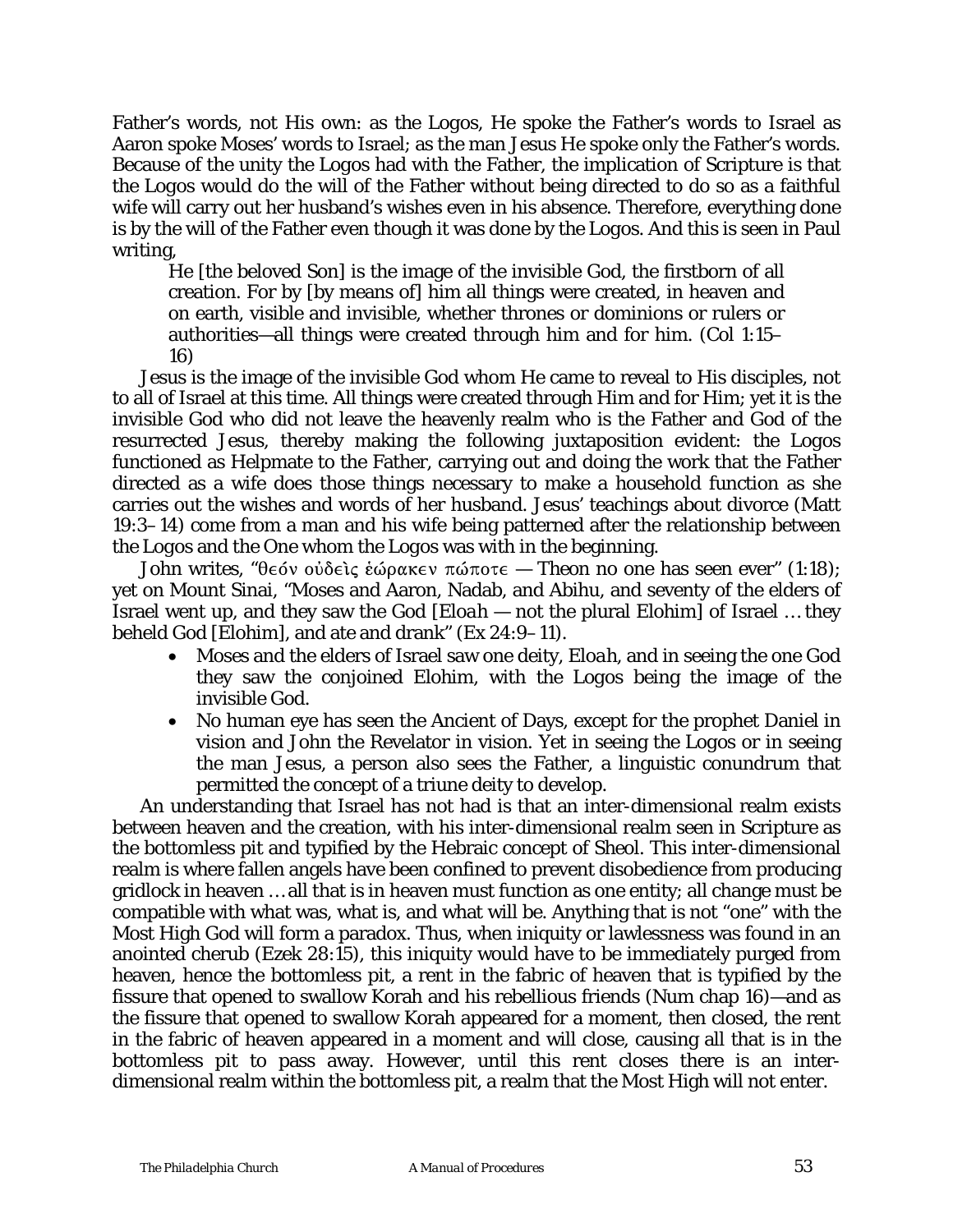Visualize the fissure that opened to swallow Korah and his rebellious friends: the land upon which Korah and his friends were standing opened suddenly and into this "gap" fell atmosphere as well as Korah and all he possessed. As many who have been in traumatic events will affirm, the passage of time slows as the stress of the moment develops; so as Korah fell alive into Sheol (Num 16:30), the passage of time for Korah would have slowed. Yet Korah was able to continue to breathe for atmosphere accompanied Korah downward. From Moses' perspective, the fissure opened, swallowed Korah, then closed, but from Korah's perspective, time would have seemed to stand still. It would have seemed to take forever to fall as the fissure closed up on Korah. And so it is with the bottomless pit: from the perspective of being in the pit, time passes as a certain perceived rate, slowed down by stress, sped up when less stress exists, but from God's perspective, the bottomless pit opens, the universe as a death chamber was created inside it, and the pit closes, the world  $[kosmos - \kappa 6\sigma \mu o \varsigma]$  passing away (1 John 2:17).

Within the bottomless pit, *the Logos* created the universe and all that is in it. The Ancient of Days did not create the universe. But because of the mandate of timelessness that all entities function as "one," the Ancient of Days and *the Logos* are "one" as every glorified disciple will also be "one" with the Father and the Son (John 17:20–23). No entity who is not "one" with the Father and the Son will enter the domain of the Most High God.

If no entity, including glorified sons of God, will enter the domain of the Heavenly Father unless the entity is one with the Father and the Son, then to repeat for emphasis, "one" means something other than numerical singleness. It means absolute unity.

Because the work of *the Logos* was to create the universe within the bottomless pit, *the Logos* was the one whom Moses and the elders of Israel saw, the one whose feet Abraham washed, the one with whom Jacob wrestled, and the one who entered His creation as His only Son, the man Jesus of Nazareth. And "this one  $-\sigma\tilde{\nu}\tau\sigma\zeta$ " (from John 1:2) was with the Most High in the conjoined Tetragrammation *YHWH*. It was *the Logos* who was the singular *Eloah* that spoke from atop Mount Sinai.

*Elohim* is the regular plural of *Eloah*: *Elohim* is not a uni-plural noun like "family," nor is it plural for emphasis or to denote specialness or sacredness. *Elohim* is, simply, the Hebrew equivalent of the English word "Gods." Only, *Elohim* routinely takes singular verbs, disclosing that with the exception of King David, Israel never knew the Father, never knew of the Father's existence, and since Jesus said that to know the only true God [*Theon*] is eternal life, Israel did not have eternal life, something both the lawyer and the rich young ruler knew when they asked Jesus what must they do to inherit eternal life (Luke 10:25; 18:18).

Islam identifies God as *Allah*, the equivalent of *Eloah*—and because Islam linguistically fails to recognize the invisible God whom *the Logos* entered His creation to reveal, Islam is without life regardless of how willing Muslim seekers of truth are to die for what they do not understand.

### III.

Perhaps of foremost importance for Sabbatarian disciples is the reality that the Christian who calls the Father "*Yahweh*" or any uttered variation of the pronounced Tetragrammaton denies by the person's pronunciation of the Tetragrammaton that *Yah* entered His creation as His only Son, and that He now has a new name no man knows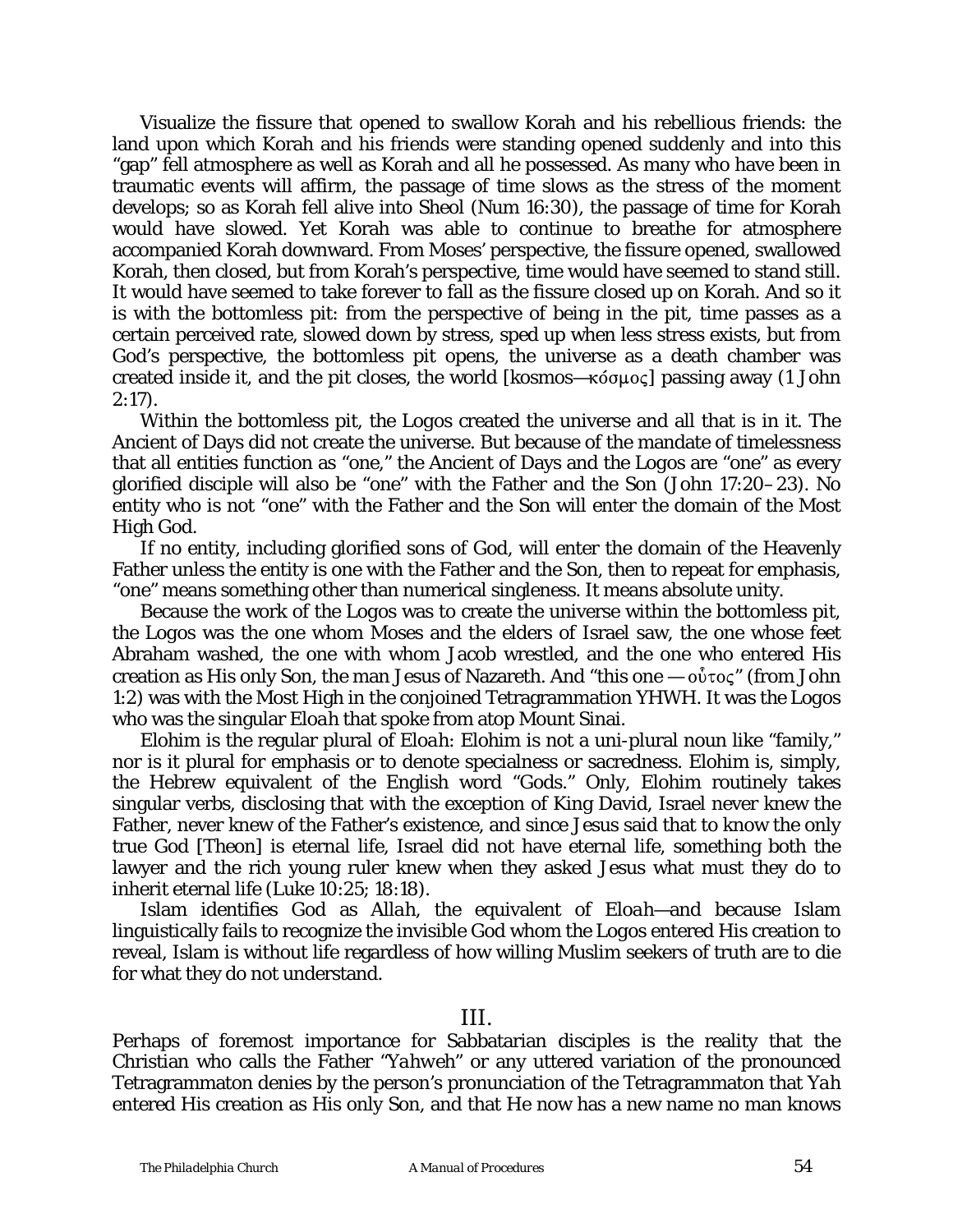(Rev 19:12). By continuing to pronounce the Tetragrammaton, the person denies that Jesus was God … the previous sentences are easy to read without comprehending what the words mean: when *the Logos*, the *Eloah* that Moses and the elders of Israel saw on Sinai, entered His creation as His only begotten Son, the Tetragrammaton *YHWH* ceased to exist in the heavenly realm. The side-by-side relationship between *Yah* and the Ancient of Days was broken by *Yah* entering His creation. The relationship between *Yah*  and the Ancient of Days that had been likened to the marriage relationship between a man and his wife was no more, but was replaced by a relationship likened to that of a father and his firstborn son. The relationship went from being like two hands held together side-by-side to being one hand atop the other.

In Hebrew, the word for God is "*El*" as in *El Shaddai*, or God Almighty (Gen 17:1). Aspirated breath is represented by the consonant "H." Thus, *Eloah* is the transliteration from Hebrew into English for "*El* + aspirated breath (*h*)", and remembering that Moses and the elders saw "*Eloah*," the name or title [God] is numerically singular.

*Elohim* is  $[E] + h] + [EI + h]$  an indeterminable number of times from the linguistic icon alone. It is from the Tetragrammaton *YHWH* that the number two is assigned to *Elohim*. *YHWH* breaks down into two radicals: *YH* or *Yah*, and *WH*, with the Hebrew *waw* [the third letter of the Tetragrammaton] written as either as a "W" or as a long "U" (the letter "W" is pronounced as "double-u" rather than as a long "U"), seen in script as a "V." [Interestingly, "U" was written as a "V" for centuries, so a "double-u" would be written as "V"  $+$  "V" or "W"—and the Hebrew letter *waw*, now, discloses additional information about the Father and the Son, for in the second radical of the Tetragrammaton is the spiritual relationship of the Father and the Son.]

The Tetragrammaton was not pronounced by Israel in remembered history. Jesus did not pronounce the Tetragrammaton, but used *Adonai/Adoni* when addressing God or man as Lord. And the Tetragrammaton should not be pronounced, for the relationship represented by the Tetragrammaton no longer exists. To attempt to pronounce the Tetragrammaton is to utter blasphemy against the Father and the Son by asserting that the relationship still exists, that *the Logos* did not enter His creation as His only Son.

The Apostle John was, when writing his Gospel, refuting specific individuals that had begun to claim that Jesus was not God before His birth, but became God by living a perfect life, making it possible for anyone who lives a perfect life to become God, a teaching that repudiates the necessity of Calvary. This position was rightly rejected in the 2nd-Century, but in rejecting one errant teaching, Christendom accepted another, that God was one individual not one house, as the "house of Chanel" is one house consisting of designers, seamstresses, and perfume makers.

Because of timelessness, God is one. The Father and the Son are one. Disciples are one with the Father and the Son if they walk as Jesus walked. But disciples are not Jesus, the First of the firstfruits, the firstborn of many brothers (Rom 8:29). Nevertheless, each disciple is one with Jesus and with the Father if the disciple looks like Jesus (is a fractal image of Jesus).

The fundamentals of Christendom hold that *the Logos* entered His creation as His only Son to be born as the man Jesus of Nazareth, that He received a second life when the divine breath of the Father  $[\pi v \in \mathfrak{g} \times \mathfrak{g}]$  descended upon Him as a dove, that He was crucified at Calvary and was raised from the grave after the third day by the Father, that He is now in heaven, seated at the right hand of the Father, and that His disciples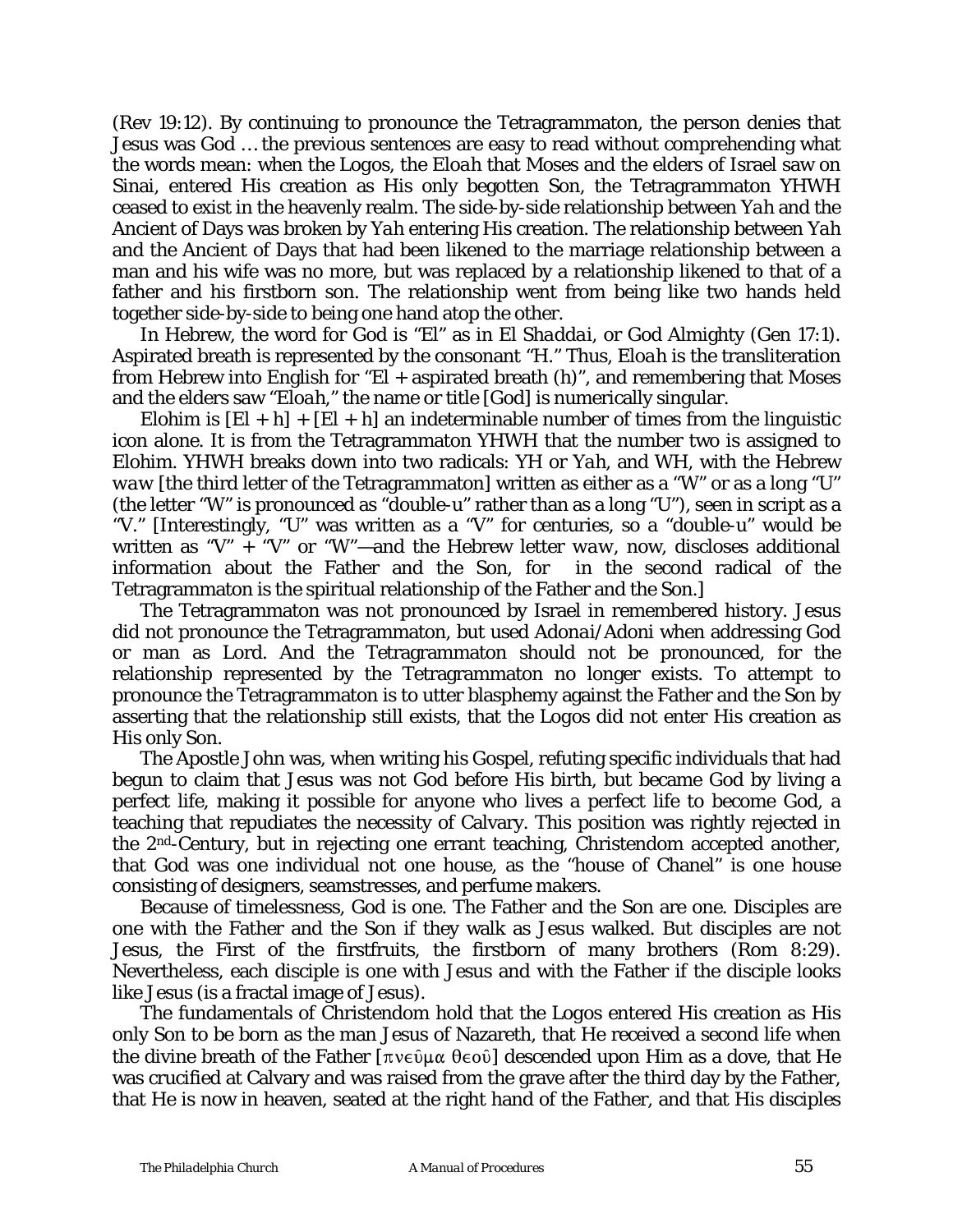who hear His words and believe the Father will rise from the dead and be seated to His right hand, making them seated at the Father's left hand and making the Son and His Bride facing the Father. But for the person who denies that *the Logos* entered His creation, none of what follows will occur: the person will experience the second death.

\_\_\_\_\_\_\_\_\_\_\_\_\_\_\_\_\_\_\_\_\_\_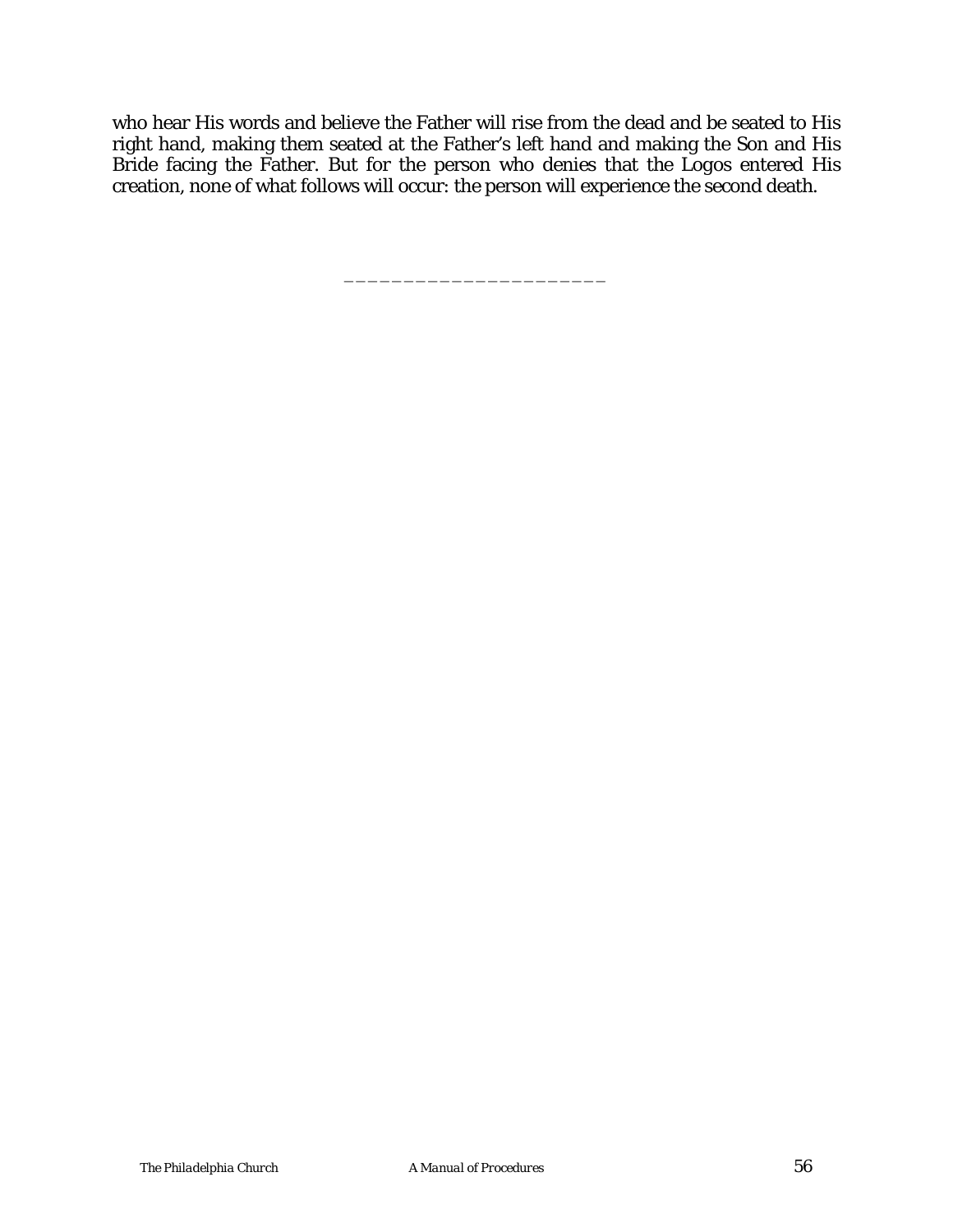# **What does it mean to be** *Born Again***?**

I.

In Luke's gospel, Jesus is twice asked what a person must do to inherit everlasting life (*cf.* Luke 10:25; 18:18), and His response both times pertained to the law. Asking about what is required to "inherit" implies the person knows that he or she does not then possess what will be inherited. The concept of a person being physically born with eternal life is contrary to Scripture (an immortal soul is eternal life). Everlasting life is the gift of God (Rom 6:23), given when the person is born of spirit. Prior to being born of spirit, the person only has the life given to the first Adam, this life making the person a breathing creature, a nephesh, like other nephesh that are the beasts of the field. Solomon wrote,

I said in my heart *with regard to the children of man that God is testing them that they may see that they themselves are but beasts*. For what happens to the children of man and what happens to the beasts is the same; as one dies, so dies the other. They all have the same breath, and man has no advantage over the beasts, for all is vanity. All go to one place. All are from the dust, and to dust all returns. (Eccl 3:18–20 emphasis added).

Solomon understood that God tests men and women to show them that they are but beasts, and that they are like other beasts in life and death. God tests them against the then widely accepted belief of Egypt that men are born with immortal souls that place them in a different biological category from the beasts of the field; that the fate of, at least, the Pharaohs was to be stars in heaven.

When God brought Abram [Abraham] outside and had him look towards the heavens to number the stars (Gen 15:5), God was working against the expectations of Egypt, a type of this world and the beliefs of all humankind. Abraham's descendants were to be like the stars. It wasn't the few Egyptian pharaohs that were to be stars, but the many sons of Abraham. The angels of God—His sons—are called "morning stars" (Job 38:7). Lucifer is the fallen "Day Star" (Isa 14:12). The sons of Abraham are to be as numerous as the stars, but they are to be like the angels (Luke 20:36) in that they will be sons of God who do not die.

The human body is a tent of flesh that is subject to corruption, decay, and death. Flesh and blood (the life of the flesh) cannot enter heaven (1 Cor 15:50), for there is nothing about the body that can withstand the fire that separates the dimensions, fire typified by the "flaming sword that turned every which way" (Gen 4:24). There is nothing inherent about flesh that can withstand being tormented forever in the lake of fire. The body can be reduced to ashes in any crematorium. It will, otherwise, return to dust unless preservation by freezing or drying causes it to remain as lifeless meat and bone.

If the flesh can be burned to ashes or will return to dust, then the flesh lacks permanence. If the breath of humankind is the same as the breath of beasts, then as one dies so dies the other … Solomon denies that human beings have immortal souls. He asks who is it that knows that the spirit [Heb: *ruwach* — breath] of man goes upward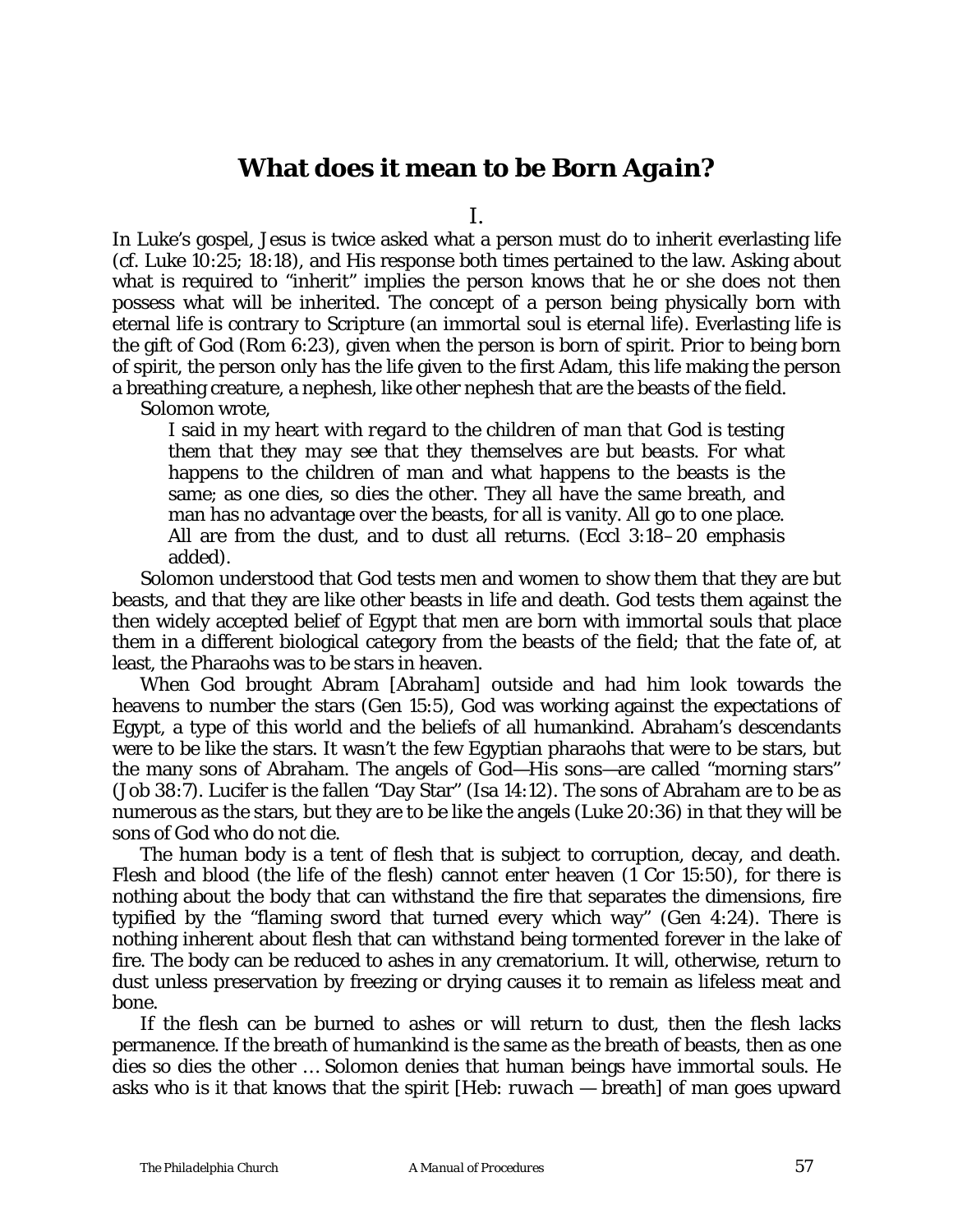and the breath of a beast goes down into the earth (Eccl 3:21). The answer is that no one knows this. And this is the point about which God tests the righteous and the wicked.

The Apostle Paul said that eternal life was the gift of God, given by the God "in Christ Jesus our Lord" (Rom 6:23). Eternal life does not come from a person's human father, but from God. It doesn't come in any way except through receiving the spirit of God, which gives to the person a second birth, a birth from above as a son of God, a birth that changes the person from being like other beasts by making the person tripart: body  $[σ\omega\mu\alpha - soma]$ , breath  $[\psi\gamma\gamma - psuche]$ , and spirit  $[\pi\nu\epsilon\omega\mu\alpha - pnewma]$ .

When a person is born of a human father and mother, the person is a son of disobedience (Eph 2:2–3), consigned to disobedience (Rom 11:32) as a bondservant to sin (Rom 6:67). The person is not free to keep the commandments of God—even the most pious son of disobedience must break a commandment of God, and breaking one commandment makes the person a lawbreaker, a sinner (James 2:10). This person is numbered among the wicked of the world.

- For those individuals who claim to be Christians yet have not truly been born of Spirit, the one commandment most often broken is the Sabbath commandment.
- For pious Jews the commandment most often broken is the third commandment, for rabbinical Judaism claims to be "Israel" whereas rabbinical Judaism is uncircumcised of heart (Jer 9:25–26) so thus takes God's name in vain, denying that the *Logos*, who entered His creation as the man Jesus of Nazareth, was the creator of all that has been made.

Jesus' disciples had not yet received the Holy Spirit when Jesus sent the Twelve not to Gentiles, but to "'the lost sheep of the house of Israel'" (Matt 10:6). Thus He told them to fear the One who can kill body [σῶμα—*soma*] and breath [ψυχὴ—*psuche*] ... what is translated into English as "soul" [*psuche*] is the life sustaining *breath* that all breasts of the field have, the *breath* that King Solomon said was the same for man and beast. Thus, according to Jesus, the Twelve consisted of or were only body [*soma*] and shallow breath [*psuche*] (*v.* 28). God says the life of beasts is in the blood (Gen 9:4–5; *cf.* Acts 15:20), which carries oxygen, received through the breath of the animal, to every cell in the animal. The life of physical beings is sustained by the cellular oxidation of sugars as the life of spirit beings comes from and is sustained by the spirit of God, which is metaphorically named in Greek as  $\pi v \in \hat{\mathfrak{g}} \mu \alpha$ —*pneuma*, wind or deep breath [moving air, or an invisible force].

The son of disobedience who has a body of flesh [*soma*] has his or her physical life sustained by physical or shallow breath [*psuche*], but when this son of disobedience is born of the Holy Spirit  $[\pi v \in \hat{U} \mu \alpha \ \alpha \gamma v \alpha v]$ , a second life sustaining force enters the person, the divine breath of God  $[\pi v \in \partial \mu \alpha \ \alpha v]$ . The person is now tripart as Paul identifies disciples when he writes, "Now may the God of peace himself sanctify you completely, and may your whole spirit  $[\pi v \in \hat{\mathfrak{g}} \cup \alpha]$  and soul  $[\psi v \circ \hat{\mathfrak{g}}]$  and body  $[\sigma \hat{\omega} \cup \alpha]$  be kept blameless" (1 Thess 5:23).

It is the wicked—those who have not experienced a second birth—that believe they have everlasting life without receiving this life from God.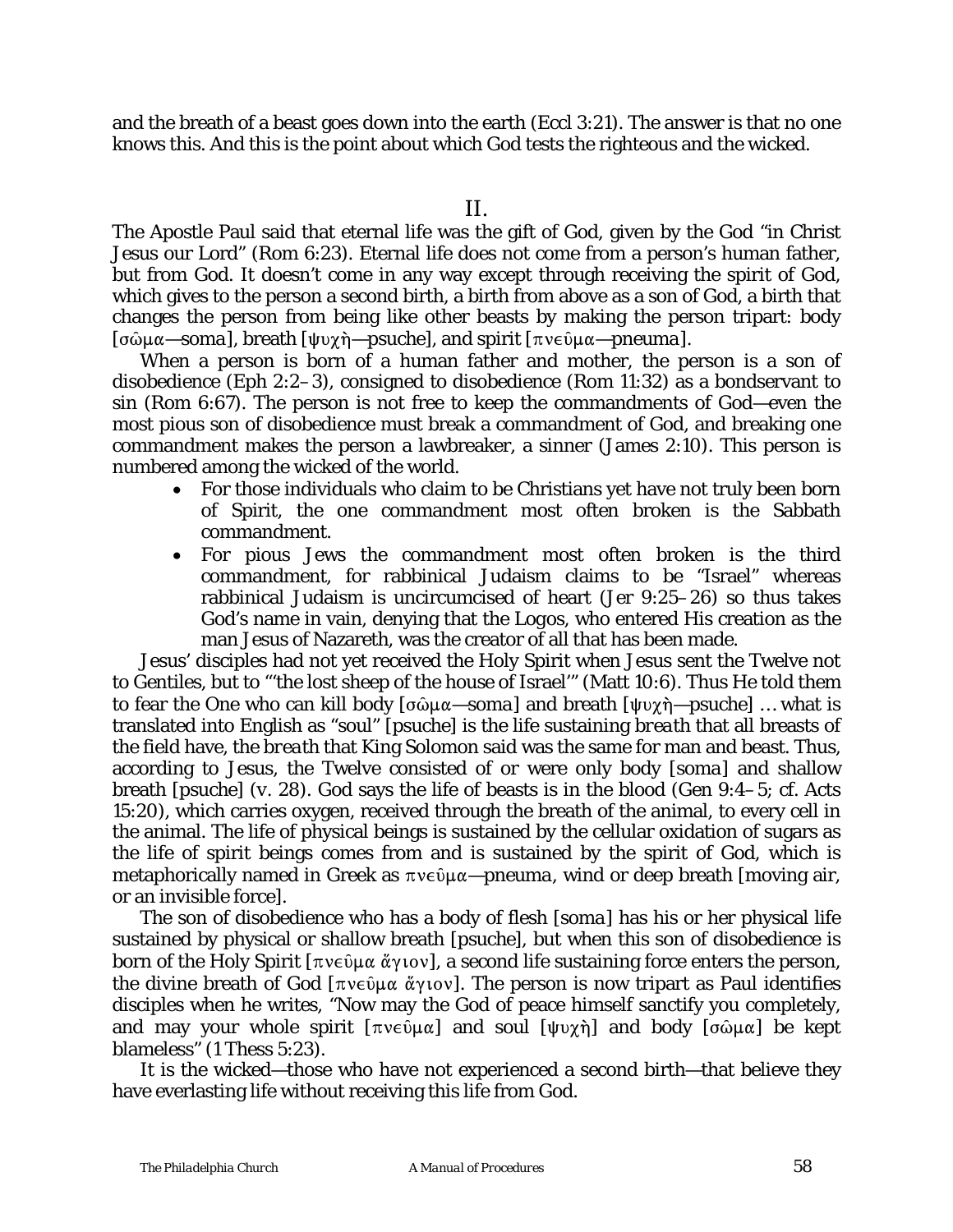- To teach that human beings have everlasting life apart from receiving it as the gift of God through Christ Jesus is to utter blasphemy against the Father and the Son.
- An immortal soul is everlasting life, and any teaching that a person is physically born with eternal life is contrary to Scripture.
- Everlasting life comes to human beings only as the gift of God, given when the person is born of spirit.
- Prior to being born of spirit, the person only has the life given to the first Adam, this life making the person a breathing creature, a nephesh, like other nephesh that are the beasts of the field.

It is not biblical to believe that humankind, prior to being born of Spirit, have life that differs from the lives of beasts; nevertheless, Augustine of Hippo wrote,

This faith [Christianity] maintains, and it must be believed: neither the soul nor the human body may suffer complete annihilation, but the impious shall rise again into everlasting punishment, and the just into life everlasting. (*On Christian Doctrine*. Book 1: XXI. Trans. D.W. Robertson, Jr.)

Augustine was simply wrong. Whether he knew he taught a lie probably cannot be determined, but he neither understood Scripture nor believed Scripture. The body is dust, the base elements of the earth. At death it returns to dust that is blown about by the winds of his earth. It is stone ground into fine flour; thus, the physical body is a shadow and type of cereal grains (that have inherent life within them) being ground into fine flour, with disciples typologically identified as the harvest of firstfruits, the early barley harvest, with Christ Jesus being the First of the firstfruits, the Wave Sheaf Offering.

Jesus said, "'The hour has come for the Son of Man to be glorified. Truly, truly, I say to you, unless a grain of wheat falls into the earth and dies, it remains alone, but if it dies, it bears much fruit'" (John 12:23-24). Jesus was that grain of wheat—and the kingdom of heaven grows from this single grain of wheat.

Again, the Apostle Paul says that the wages of sin is death, "but the free gift of God is eternal life in Christ Jesus our Lord" (Rom 6:23). Jesus said of the Twelve He sent out that they were *psuche* and *soma*, breath and body (Matt 10:28). These first disciples had not, when sent out, received birth-from-above in the form of receipt of the Holy Spirit; they did not have the Holy Spirit. Hence, they were not of tripart composition. They lacked having the spirit [*pneuma*] of God. They lacked having eternal life. Jesus, Himself, lacked having the divine breath of God ( $\pi v \in \partial \mathbb{R}$  [ $\tau \circ \hat{v}$ ]  $\theta \in \partial \hat{v}$  — Matt 3:16) prior to it descending upon Him as a dove.

The person who dies without having been born anew is not today in hell, withering in pain, roasting in flames not quite hot enough to burn the person to ashes. The person who dies without being born of spirit in the person's physical lifetime—and this will be most of humankind—awaits resurrection from the dead in the dust of the earth. Salvation lies ahead of this person, not behind.

The Apostle Paul writes,

For all who have sinned without the law will also perish without the law … when Gentiles, who do not have the law, by nature do what the law requires, they are a law to themselves, even though they do not have the law. They show that the work of the law is written on their hearts, while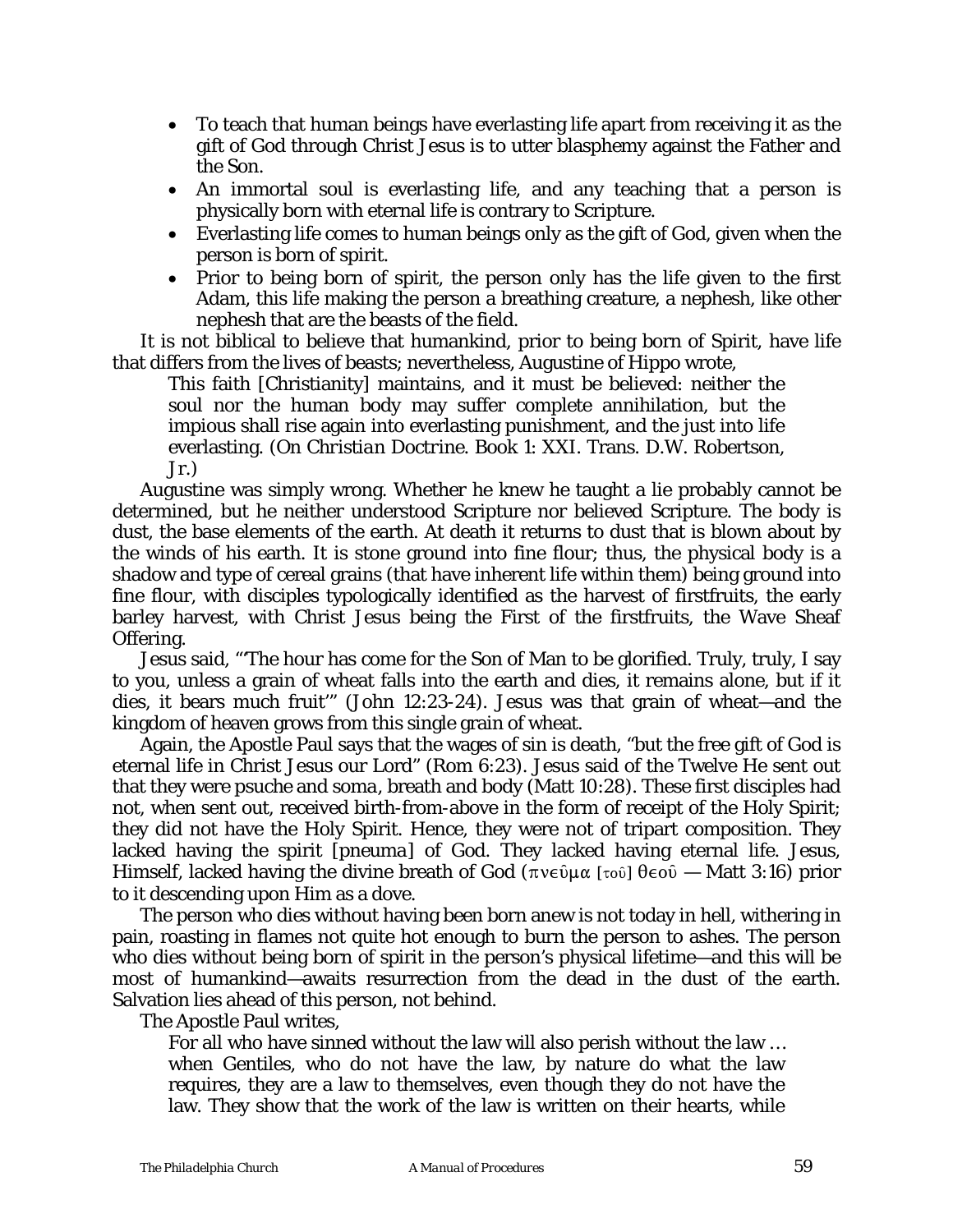their conscience also bears witness, and their conflicting thoughts accuse or even excuse them on that day when, according to my gospel, God judges the secrets of men by Christ Jesus. (Rom 2:12, 14–16)

The person who does not have the law of God written on the person's heart and mind is a person *without the law*. This person will perish without the law, or will be saved by having done what the law requires—and what the law requires isn't legalistically keeping the commandments day by day, but exercising justice and mercy and love toward neighbor and God. The person who does not know God—the Chinese peasant who died centuries before Christ Jesus was born—nevertheless knew to exercise justice and mercy and love. Whether that Chinese peasant did or didn't exercise justice and mercy will be known when he or she is resurrected in the great White Throne Judgment. The peasant will then be like one of the two thieves crucified with Christ at Calvary (Luke 23:39–43).

- Every person who has drawn breath will be like one or the other of the two thieves crucified with Jesus.
- The disciple, today, either wants Jesus to save his or her physical life, or the disciple is willing to die for his or her sins, asking only that Jesus remember the person.
- Most disciples want to live as Gentiles but be remembered as Christians—

Most disciples want to save the lives they had as sons of disobedience while receiving the promise given to the ones willing to lay down their lives for Christ and live as spiritual Judeans.

The above sentence cannot be too strongly emphasized: the promise of eternal life is given to the person who willingly rebels against the lawlessness of this world by keeping the commandments; by practicing love, mercy, and justice; by walking as Jesus walked; by living as a Judean when not obliged to do so by culture and geography.

Again, the world is today divided between those human beings who have been called by God and born of Spirit as fruit ripening out of season, and between those who remain as sons of disobedience. The Christian is outwardly like the fig tree upon which Jesus looked for figs before it was the season for fruit—if Jesus finds no fruit, the tree is cursed, will wither, and will die the second death.

### III.

The *Law of Moses* held covenants that promised eternal life: the lawyer who sought to test Jesus asked, "'Teacher, what shall I do to inherit eternal life'" (Luke 10:25). This lawyer knew that he did not have eternal life dwelling within him in the form of an immortal soul that must be redeemed. Rather, this lawyer, who correctly answered Jesus' response of how did he read the law, understood that *the Law of Moses* held covenants that promised eternal life. Likewise, the rich young ruler asked Jesus, "'Good Teacher, what must I do to inherit eternal life'" (Luke 18:18). And according to the Apostle Paul, the offense of circumcision had been abolished at Calvary so that the physically uncircumcised could be brought near (or into) these covenants of promise … no one can be brought near to a covenant that has been abolished, nor are better promises added to a covenant that has been abolished. An abolished covenant doesn't receive a new mediator.

God tests Israel with the *Law of Moses*: the covenants of promise in the *Law of Moses* were made with the fleshly descendants of the first Adam; they were made with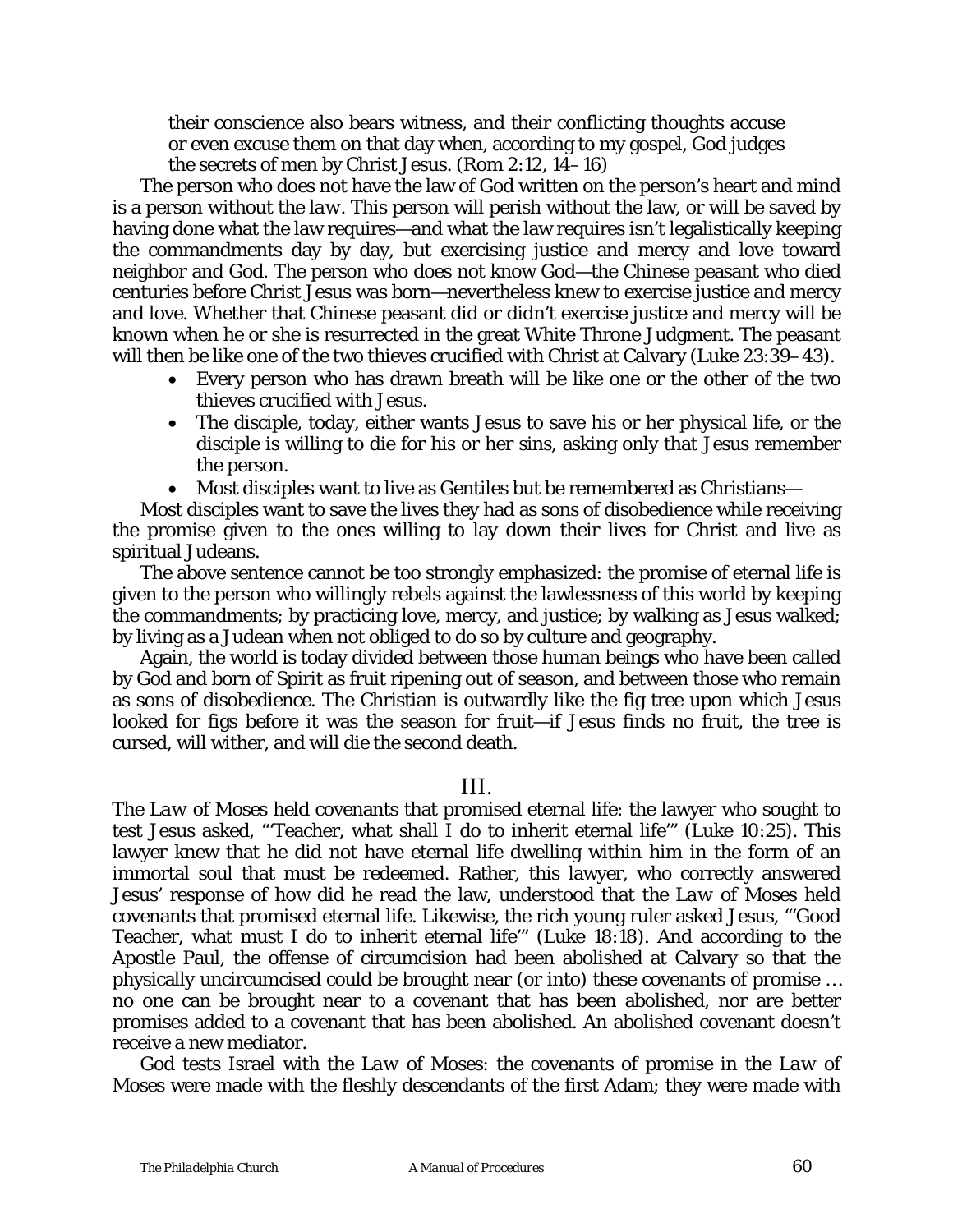living dust. These covenants promised everlasting life, but on the condition of demonstrated obedience, with this everlasting life to be inherited, not then possessed.

Obedience as a test is "passed" when the person being tested submits by faith to the test. Thus, God tests Israel with *the Law of Moses* to determine what Israel believes about everlasting life—and this tests separates sheep from goats, spiritually circumcised Israel from the synagogue of Satan. For the last Eve believed the same lie that the first Eve believed: "the serpent said to the woman, 'You will not surely die'" (Gen 3:4). Greek philosophers said to all who would hear them, "You will not surely die for you have an immortal soul." And Catholic Churches (Greek and Roman) borrowed from these philosophers the concept that would keep them bondservants of the spiritual king of Babylon until the end of the age. Even the Churches of God, believing Satan's lie differently, said, "The Body of Christ will never die," and these Churches of God searched history for any fellowship that might have kept the Sabbath between 325 CE and 1525 CE, wrongly assigning Sabbath observance to various Sunday-observing fellowships so that the lie believed could be used to justify a wrong understanding of biblical prophecy.

If eternal life is the gift of God—and this is the claim of Scripture—and if God must "raise" the dead who were then audibly hearing the words Jesus spoke about the Father raising the dead (John 5:18–19, 21), and if the dead hearing Jesus' words would believe the One who sent Him and thereby pass from death to life (*v.* 24), then Pharisees in the 1st-Century CE had no immortal soul but were numbered among the dead of this world even though they were physically breathing. Thus, the person who claims to have everlasting life apart from actually being born of spirit is a liar. This person believes and propagates the lie of that old serpent, Satan the devil, and as such is of Satan. *So it can be said with certainty that the person who claims to be born of spirit, but who continues to believe that human beings are physically born with an immortal soul has not actually experienced spiritual birth*—if this person were truly born of spirit, he or she would know the difference between a "feeling of faith" or a "religious experience" or last night's indigestion and what it truly means to be born anew; for the person would cease his or her hostility to God and would earnestly desire to keep the commandments of God, all of them, not eight or nine of them. *Every person born of spirit and circumcised of heart will, in this era, keep the commandments by faith*. Evidence of having a circumcised heart is the journey of faith that will have the person keeping the commandments of God.

Grace, now, is the covering of obedience—not the obedience of the newly born son of God, but the obedience of Christ Jesus. Grace is the covering of the righteousness of Christ; it is the mantle or garment of Christ that is put on daily as physically circumcised Israel killed the daily sacrifice. It is the obedience that covers the childish spiritual disobedience that is visibly revealed through the physical maturation process of human infants.

The person who has not been born of spirit is not covered by Grace, but remains a son of disobedience and has his or her lawlessness covered by being the bondservant of Satan. Thus, the person not born of spirit is covered by natural grace, in that his or her disobedience will not be reckoned against the person (Rom 5:13), but this person will nevertheless die and be no more until resurrected in the great White Throne Judgment. It is in this final resurrection when everyone who has drawn breath and who was not called to be of the firstfruits will be "born" (as in receiving breath) a second time.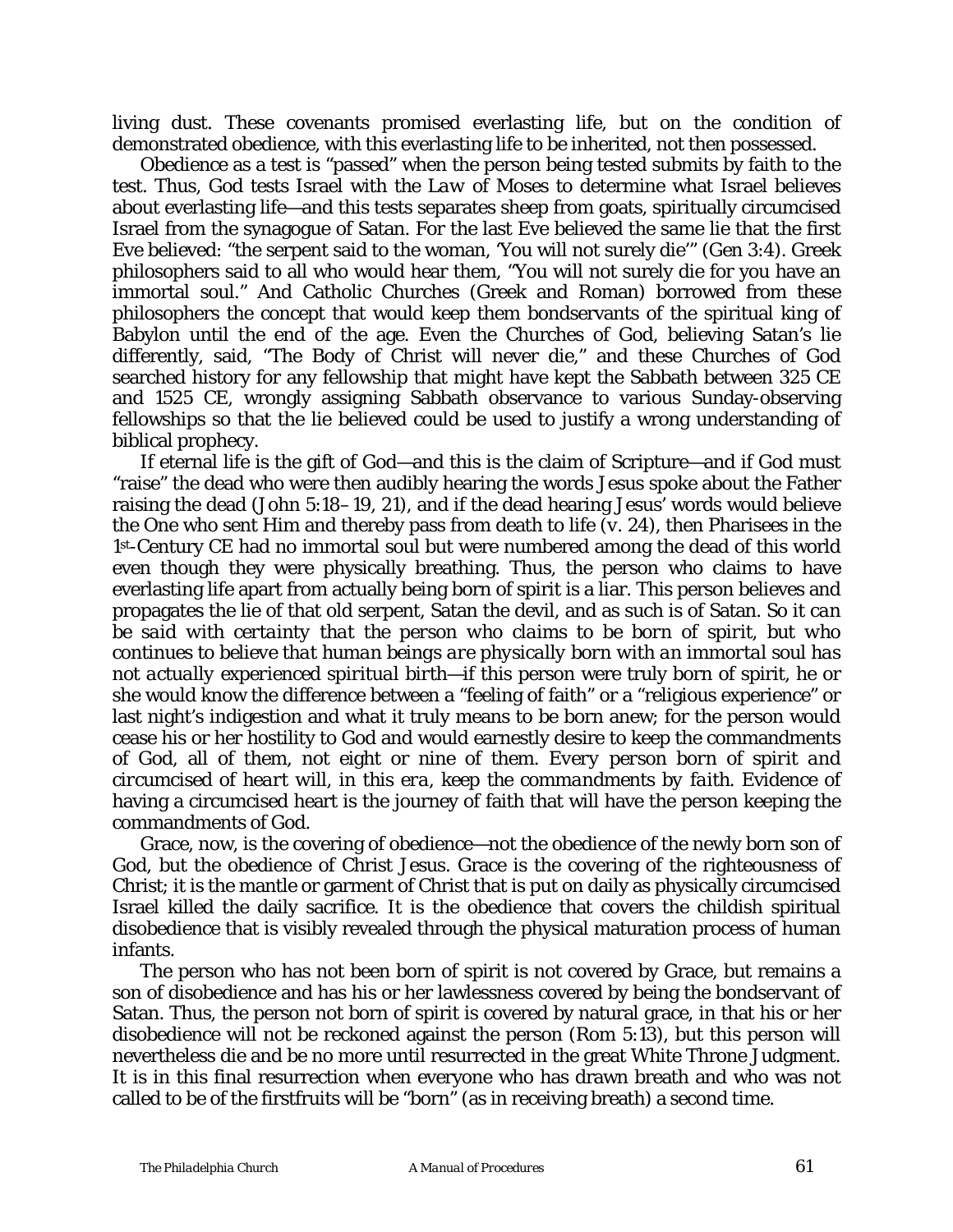Disciples as former sons of disobedience (Eph 2:2–3), previously consigned to disobedience (Rom 11:32) from their birth by water because of the disobedience of the first Adam, receive a second birth and a second life when they receive the Holy Spirit, the divine breath of the Father. This second life is invisible in this world, for it is of heaven and from heaven, that supra-dimensional realm beyond the bottomless pit.

In Scripture, the Holy Spirit is only seen when it is being used to create a physical shadow and copy of a spiritual event. Thus, the first time it is seen in the gospels (when it appears as a dove) creates the model for how humankind will be born of spirit. The next time it is physically manifested it is heard and seen in Acts chapter 2, when it forms the shadow and copy of the world being baptized in spirit halfway through the seven endtime years of tribulation and of the world being baptized in fire at the coming of the new heaven and new earth (*cf*. Matt 3:11; Joel 2:28; Rev 21:1).

The audibility of the Holy Spirit being manifested on that day of Pentecost following Calvary also formed the shadow and copy of the empowerment and liberation of Israel (a nation circumcised of heart and not the natural nation descended from the patriarch) from indwelling sin and death at the beginning of the seven endtime years. But of most practical importance, the physical manifestation of the disciples being baptized in spirit signified that the Holy Spirit had been given to Israel: no longer was it necessary for the spirit to be directly transferred from disciple to disciple. Thus, the same manifestation of the spirit occurring in the house of Cornelius (when Cornelius and his household were *baptized* in spirit) signified that the Holy Spirit had been given to Gentiles. Therefore, the same manifestation of the spirit seen when the twelve converted Israelites are rebaptized by Paul (Acts 19:1–7) forms the shadow and copy of the spirit being given to the 144,000 Observant Jews coming out of the first half of the seven endtime years: these144,000 converts from the twelve tribes will follow Jesus wherever He leads (Rev 14:1–5). They will receive the Holy Spirit following demonstrated faith and obedience during the first 1260 days of the seven endtime years. No one will need to lay hands on them for them to receive the spirit and birth from above.

The Holy Spirit is not now seen when disciples are born of spirit; the Holy Spirit will not be seen when disciples are liberated from indwelling sin and death at the beginning of the seven endtime years. It will not be seen when it is poured out upon all flesh when the kingdom of the world becomes the kingdom of the Father and the Son (*cf.* Rev 11:15; Dan 7:9–14). However, because of the importance of the Holy Spirit being poured out on all flesh when spiritual Babylon falls and the kingdom of this world is given to the Son of Man, heavenly signs (blood, fire, columns of smoke, the sun becoming dark, the moon appearing as blood) will mark or signify that the world has been baptized in spirit, thereby causing all of humankind to be born of spirit.

Grace ends when a person is liberated from the indwelling sin and death. This means that when Israel is empowered or filled with spirit, Israel will no longer be under grace: the Son of Man will be "revealed" or disrobed (Luke 17:30). For when sin that has resided in the fleshly members of Israel (Rom 7:21–25) is no longer within the fleshly tent or tabernacle of the person, there will no longer be a reason for Christ Jesus to "cover" His disciples with His righteousness. No longer will Christ Jesus hate the things that His Body does as the law of God within Paul's mind hated the things that Paul's fleshly members did (*v.* 15). But because He has hated the things that His Body did, He will deliver liberated disciples into the hand of the man of perdition for the destruction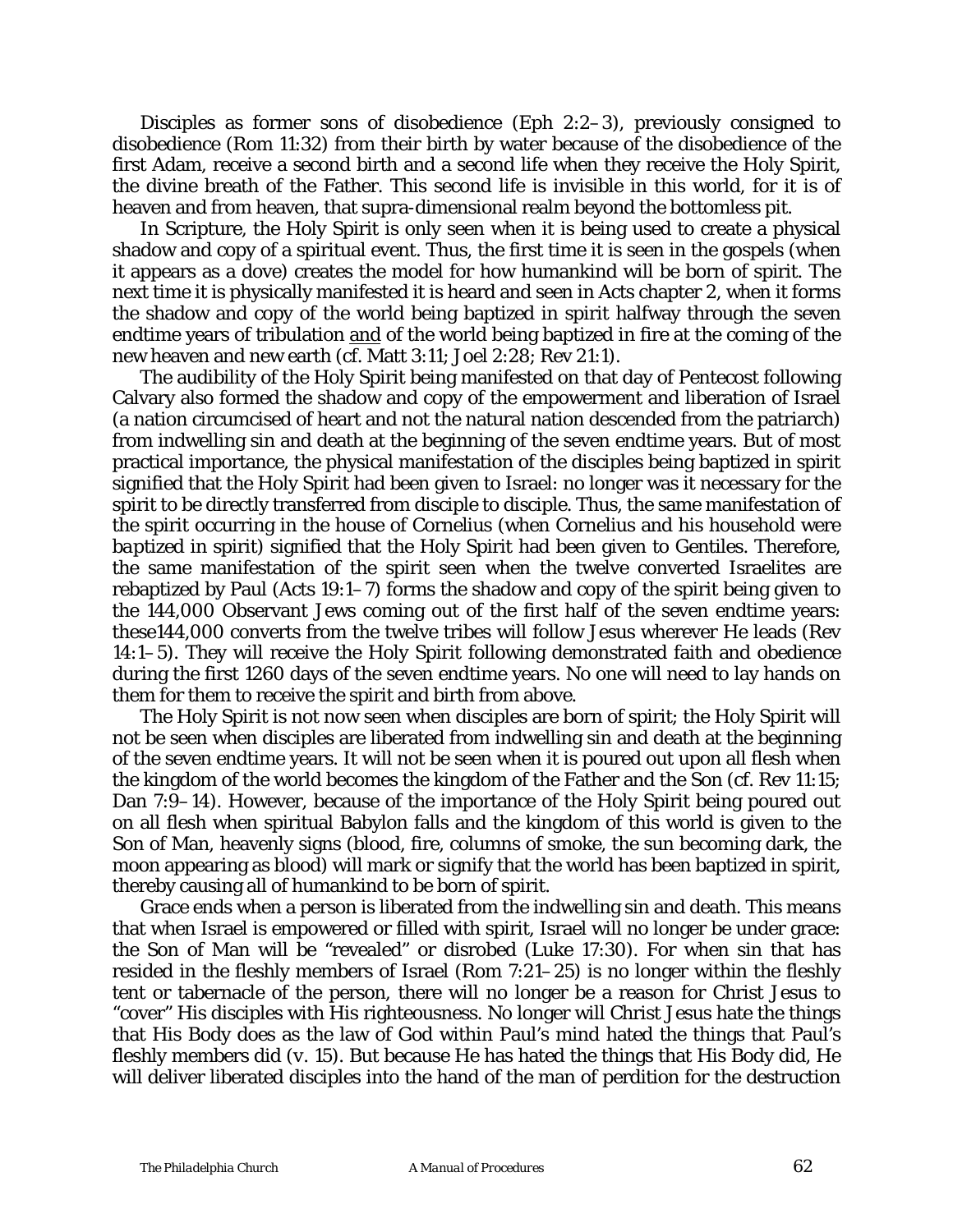of the flesh as Paul commanded that the saints at Corinth deliver the man who was with his father's wife into the hand of Satan (1 Cor 5:5).

The concept that Jesus, as the glorified Head of the Christ, hates the things that the Body of Christ does as Paul hated the very things that he did, doing not what he desired to do but doing what he condemned, has not been understood by the Church. The common teaching is that Jesus loves every disciple—but He doesn't love what each disciple does just as Paul didn't love those things that the members of his body did. Every person is individually and collectively the Body of Christ, and by extension every person is Christ, with the law of God in the person's inner being representing the Head of Christ, the glorified Jesus of Nazareth; so disciples can see themselves as Christ sees them by looking at how Paul saw his fleshly members.

The Body of Christ will live again when disciples are liberated from indwelling sin and death. If these disciples then take sin back inside themselves, they will have committed blasphemy against the Holy Spirit. They will die the second death in the lake of fire.

Unfortunately, the majority of disciples will return to lawlessness when liberated from indwelling sin and death.

Some disciples will die as their fellow saints were martyred (Rev 6:9–11), but most will rebel against God in the great falling away (2 Thess 2:3). This majority of disciples will return to lawlessness, thereby committing blasphemy against the Holy Spirit which had just liberated them from bondage to sin and death. And the point of law that this majority will break first—before murdering their righteous brothers—is the Sabbath commandment, for the lawless one (i.e., the man of perdition) will attempt to change times and the law (Dan 7:25). The mystery of lawlessness that was already at work when Paul yet lived is evident every Sunday.

Grace cannot be sold; it cannot be bartered; it cannot be stored up. It is the reality of natural Israel's twice daily sacrifice of a lamb. It is the putting on of Christ's righteousness; it is the mercy of the Father, who sent *the Logos* into *the Logos'* creation to die on the cross, thereby fulfilling all righteousness. And this putting on of Christ's righteousness will end when Israel is liberated from sin and death, and Israel's obedience will end 2,300 evening and mornings [days] before the sanctuary is restored to its rightful state (Dan 8:14). The great falling away will be far greater than Christendom now imagines; for two sons struggle in the womb of the living Isaac, one hated, one loved, even though no sin is imputed to either because both are covered by grace (Rom 9:6–13). But in the hated son, the mystery of lawlessness is fully manifest.

**\_\_\_\_\_\_\_\_\_\_\_\_\_\_\_\_\_\_\_\_\_**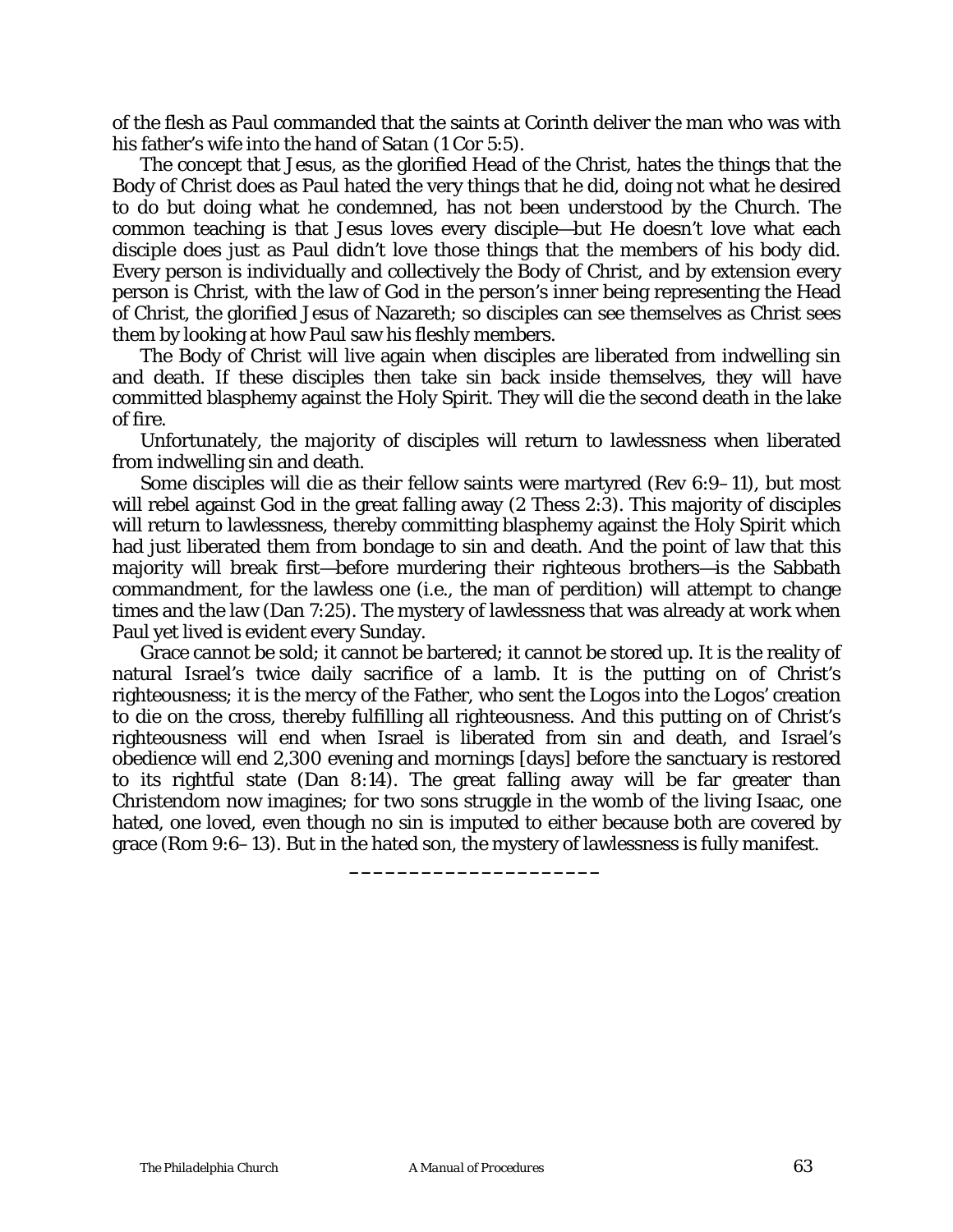## Baptism

I.

On that day of Pentecost following Calvary, the disciples were gathered together, and there came from heaven the sound like a mighty rushing, violent wind [πνοής—*pnoes*] that filled the whole house, thereby immersing or submerging the disciples in "spirit  $πνεθμα$ " ... the English word "baptize" comes from the Greek word "*baptizein*— \$"BJ4F2,ÂH/<," meaning to dip or to submerse. Thus, *to baptize* in water is to dip into or to submerse in water as the world was submerged in water in the days of Noah; *to baptize* in spirit (i.e., the breath of God) is to dip or to submerse in spirit as the world was submerged in water in the days of Noah; thus, *to baptize* with fire is to submerse the world in fire as the world was submerged in water. And John the Baptist said, "'I baptize [ $\beta\alpha\pi\tau\{\sigma\epsilon\}$ ] you with water for repentance," but Jesus, who would come after John, will "baptize [ $\beta\alpha\pi\tau\{\sigma\epsilon\}$ ] with  $\pi\nu\epsilon\psi\mu\alpha\tau\tau\ \dot{\alpha}\gamma\{\omega\}$  [spirit or breath holy]" and fire (Matt 3:11). Therefore, three baptisms exist: one with water, one with spirit, one with fire.

On that day of Pentecost, devout Jews "from every nation under heaven" heard the first disciples speak as the spirit "gave them utterance" (Acts 2:4–5). These devout Jews were perplexed in that each heard what was said in the language of their nation. Peter then spoke, and some of these devout Jews "were cut to the heart, and said to Peter and the rest of the apostles, 'Brothers, what shall we do?' And Peter said to them, 'Repent and be baptized every one of you in the name of Jesus Christ for the forgiveness of your sins, and you will receive the gift of the Holy Spirit'" (*vv.* 37–38).

Physical repentance equates to spiritual forgiveness of sin; for repentance requires that the old self stop what it has been doing, turn, and go in the opposite direction, effectively ending the old self's life as it has been lived. Repentance of disobedience is obedience, the reasonable expectation of every Israelite who has the commandments of God. And with obedience comes "life"; hence death reigned from Adam to Moses, for Moses describes obedience and its expectations.

John's baptism was for repentance; baptism in the name of Jesus Christ was for the forgiveness of sin. The Holy Spirit was/is given as the free gift of the Father.

Baptism for the forgiveness of sin is, now, the inclusionary rite of Christendom. With baptism, a person becomes a member of the household of God, upon which judgment has come (1 Pet 4:17). Baptism in water symbolically represents the death of the old self or nature. The new creature that is born of spirit as a son of God is born under no condemnation (Rom 8:1–2). Therefore with the death of the old self, sins are forgiven. The record of debt that had stood against the person is canceled—the old self's death cancels this record of debt. The old self's death becomes true repentance. And the putting to death of the old self was what Israel couldn't do as a nation under the law but still consigned to disobedience.

In the days of Noah, the unrighteousness and ungodliness (the wickedness) of humankind grieved God, who regretted that He had made man (Gen 6:5–6). He determined that He would blot out all living things (*v.* 7), so He baptized the world unto death by bringing a flood of water over the face of the earth … baptism by water is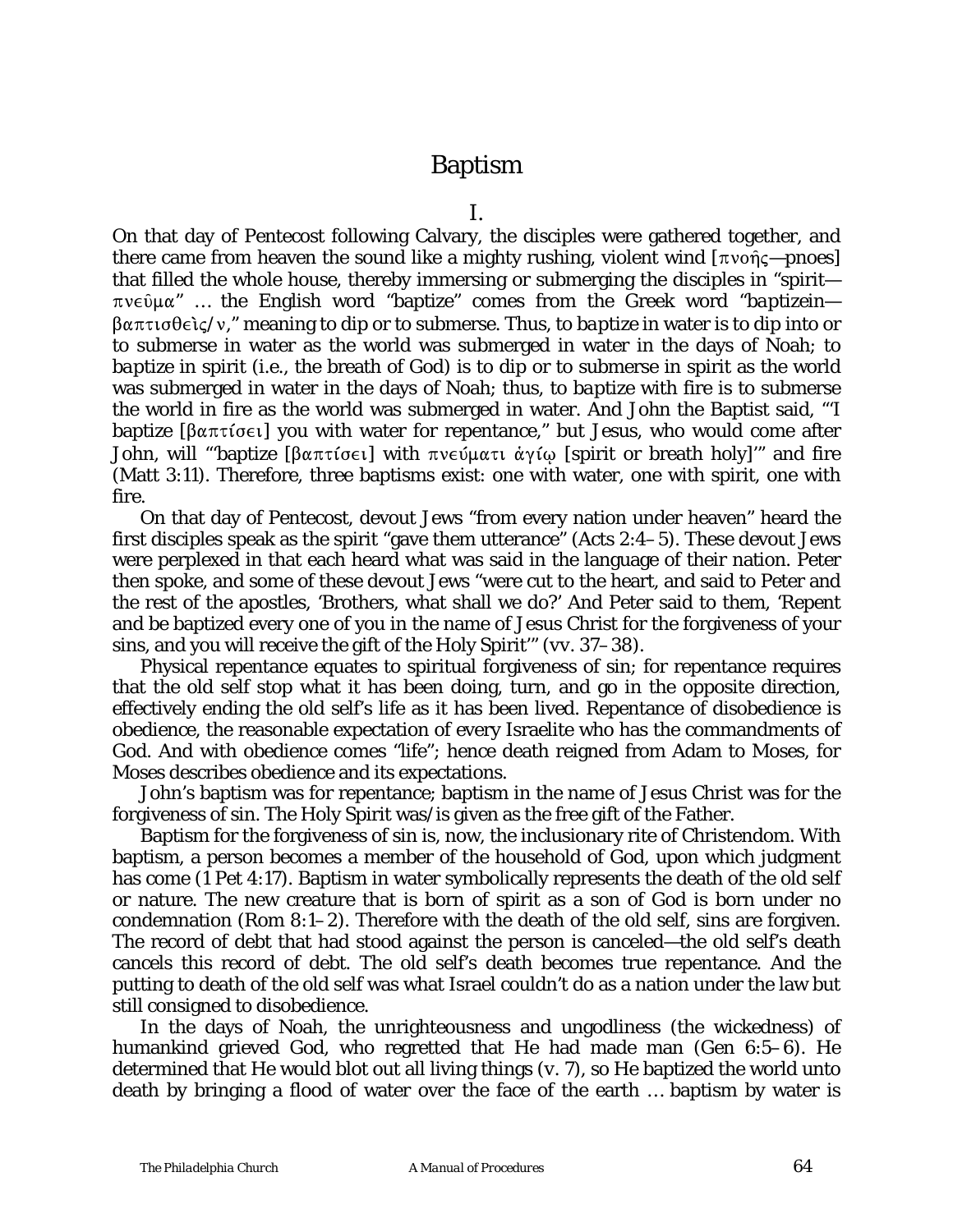baptism into death. Likewise, baptism by spirit is baptism into life and baptism by fire is baptism into glory.

When the Son of Man is revealed or unclothed, a time like that of Noah's age shall again be upon the earth. Only the Lord has promised not to again baptize the world into death by bringing another flood. He will instead baptize the world into life by submersing the world in spirit, which filled the room with the sound of a mighty rushing wind on that day of Pentecost almost two millennia ago. And all men [humankind] from every nation will hear the words of the Lord in their own language; for all will be born of spirit, and born filled with or empowered by the Holy Spirit. No longer will anyone be consigned to disobedience so all who endure to the end shall be saved.

Baptism has not been understood by Christendom: the usual teaching is that being *born of water* (John 3:5) means "being baptized," but this would make baptism a prerequisite for being born of spirit—and Scripture does not support this teaching, for clearly Cornelius was empowered by the spirit before He was baptized.

- Baptism is for the forgiveness of sin, with this forgiveness coming through the death of the old self or old nature or old man.
- A person of the nations [a Gentile], unlike a natural Israelite, was not under the law and had no access to the promise of inheriting eternal life and did not seek God. This person was far from the covenants of promise.
- A Gentile had no reason to cease living as a Gentile, believing myths and fables about an after death afterlife.
- Therefore, when the offense of circumcision was abolished in the personhood of Christ Jesus and salvation was offered to Gentiles, who had no interest in the Lord, the Holy Spirit was given prior to repentance.
- For Gentiles, receipt of the Holy Spirit preceded baptism and the death of the old self and the forgiveness of sin.
- But receipt of the Holy Spirit (i.e., being born of spirit) is not a guarantee of salvation.

A concept that the Christian Church has overlooked for far too long is that since Cornelius receipt of the Holy Spirit precedes the death of the old self and the forgiveness of sin. No one far from the Lord (metaphorically, living in a far land — Deut 30:1) will come to the Lord unless the Father makes a first overture by drawing the person from this world (John 6:44, 65), and the Father draws a person by giving the person the earnest of the Holy Spirit … earnest money given on a real estate contract is real money, just not the full amount of the purchase price. And earnest money is returned if the contract offer is rejected. Likewise, when the Father draws a person the Father gives the person real spiritual life in the inter-dimensional realm; the person has been born of spirit. But the person is spiritually as a newly born Hebrew male infant, who won't be circumcised until the eighth day, was physically. Until the person who has been drawn by the Father from this world undertakes a journey of faith equivalent to the patriarch Abraham's physical journey of faith, the heart will not be cleansed so that it can be circumcised. Thus, the Gentile to whom the Father has given the earnest of the spirit this Gentile will either make a journey of faith and begin to live as a Judean (a Galilean) and thereby have his or her heart circumcised, or this Gentile will continue to live as a Gentile and as earnest money is returned when a purchase offer is rejected, the spiritual life received dies of spiritual SIDS. This son of God dies before the person is spiritually circumcised and comes under judgment. Unfortunately, too often this spiritual infant of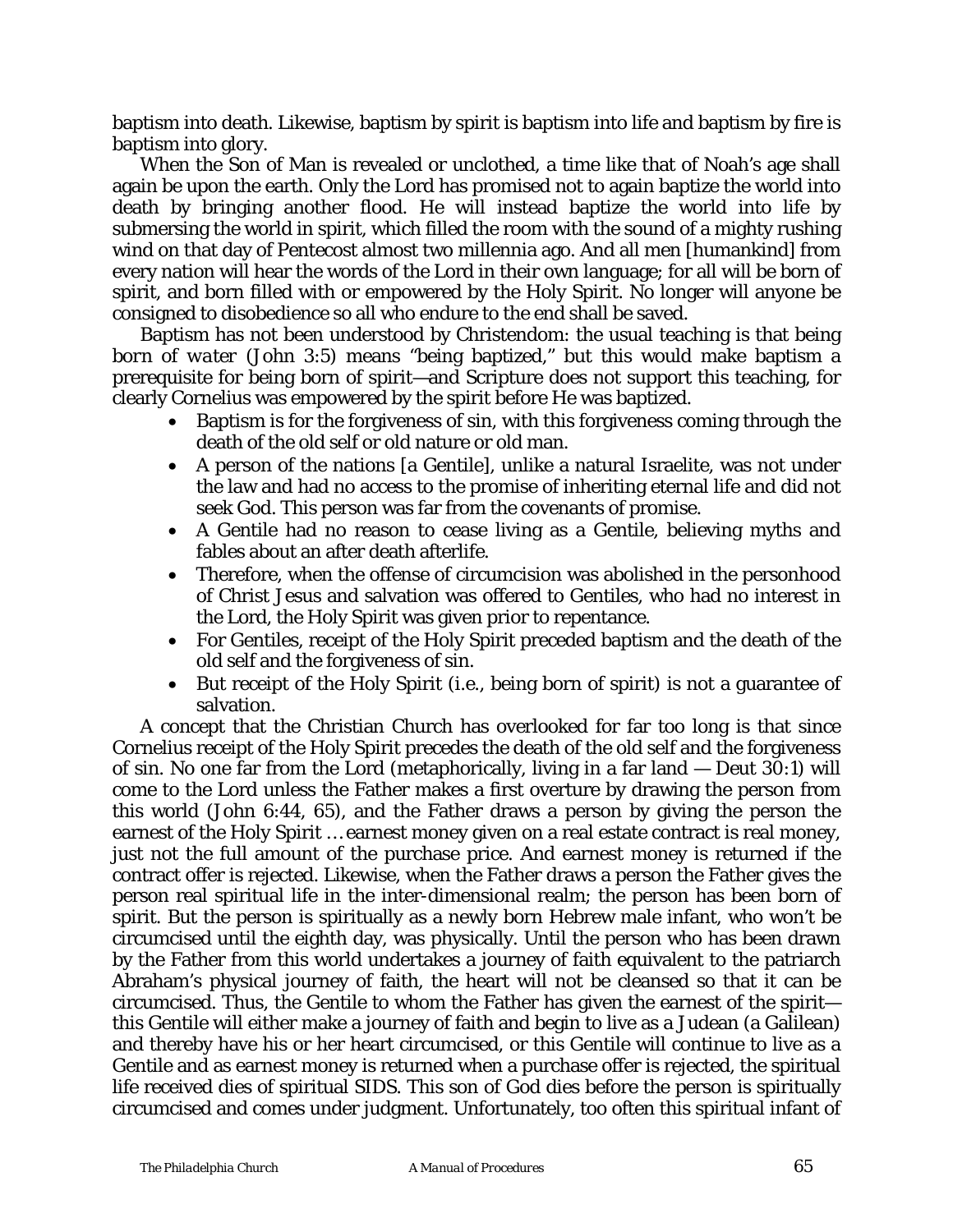less that eight days of age begins to teach others even when it is spiritually dead—and it teaches other newly born spiritual infants to continue living as Gentiles.

Nicodemus recognized Jesus as a teacher come from God, but without a recorded question being asked by Nicodemus, "Jesus answered him, 'Truly, truly, I say to you, unless one is born again he cannot see the kingdom of God.' Nicodemus said to him, 'How can a man be born when he is old? Can he enter a second time into his mother's womb and be born?' Jesus answered, 'Truly, truly, I say to you, unless one is born of water and the Spirit, he cannot enter the kingdom of God" (John 3:3-5) ... if John's recounting of this exchange were stopped here, it might be possible to argue that Cornelius and his household were exceptions to the rule that baptism precedes being born of spirit. But the account doesn't stop here. Rather, Jesus goes on to say, "'That which is born of the flesh is flesh, and that which is born of the Spirit is spirit'" (*v.* 6). And the juxtaposition is being born of water means to be born of flesh, whereas to be born of spirit is to be born again, or born from above.

Jesus adds, "'Do not marvel that I said to you, "You [plural — "you" is plural throughout this passage] must be born again." The wind  $[\pi v \in \hat{O} \mu \alpha]$  blows where it wishes, and you hear its sound, but you do not know where it comes from or where it goes. So it is with everyone who is born of the Spirit  $[\pi v \in \hat{\mathfrak{g}} \cup \alpha]$ "" (John 3:7–8).

The new creature that is born of spirit is not the fleshly body of the person, but a "creature" like the self-awareness that imparts personhood to a human being. Since the empowerment of Cornelius, baptism is not a necessary prerequisite for either a natural Israelite or a Gentile to receive a second birth through receiving the Holy Spirit. Rather, what is seen is that baptism is for the death of the old self or old nature who was a bondservant of the prince of this world.

The Apostle Paul wrote,

What shall we say then? Are we to continue in sin that grace may abound? By no means! How can we who died to sin still live in it? Do you not know that all of us who have been baptized into Christ Jesus were baptized into his death? We were buried therefore with him by baptism into death, in order that, just as Christ was raised from the dead by the glory of the Father, we too might walk in newness of life. (Rom 6:1–4)

What disciple has physically died to sin so that he or she is without sin? Paul will go on to write that his fleshly members still served the law of sin and death (Rom 7:13–25), so baptism isn't to the death of a disciple's fleshly members but only to the death of the old "personhood" or self-awareness that causes one person to behave differently than another person behaves … every cat has characteristics common to all cats; every dog has characteristics common to all dogs. Yet each cat has it own personality as each dog has its own personality. Likewise, every human being has characteristics common to every human being; yet, each person is unique. So baptism isn't to the death of the flesh, but to the death of the old self or old nature that was consigned to disobedience because of the sin of the first Adam. It isn't the flesh that is buried into a death like that of Christ Jesus at baptism, but the self-aware nature that imparts personhood to the human being. And it isn't the flesh that is raised in newness of life when raised from the water, but the new creature or new nature that is like a Hebrew infant of eight days of age.

Paul continues:

For if we have been united with him in a death like his, we shall certainly be united with him in a resurrection like his. We know that our old self was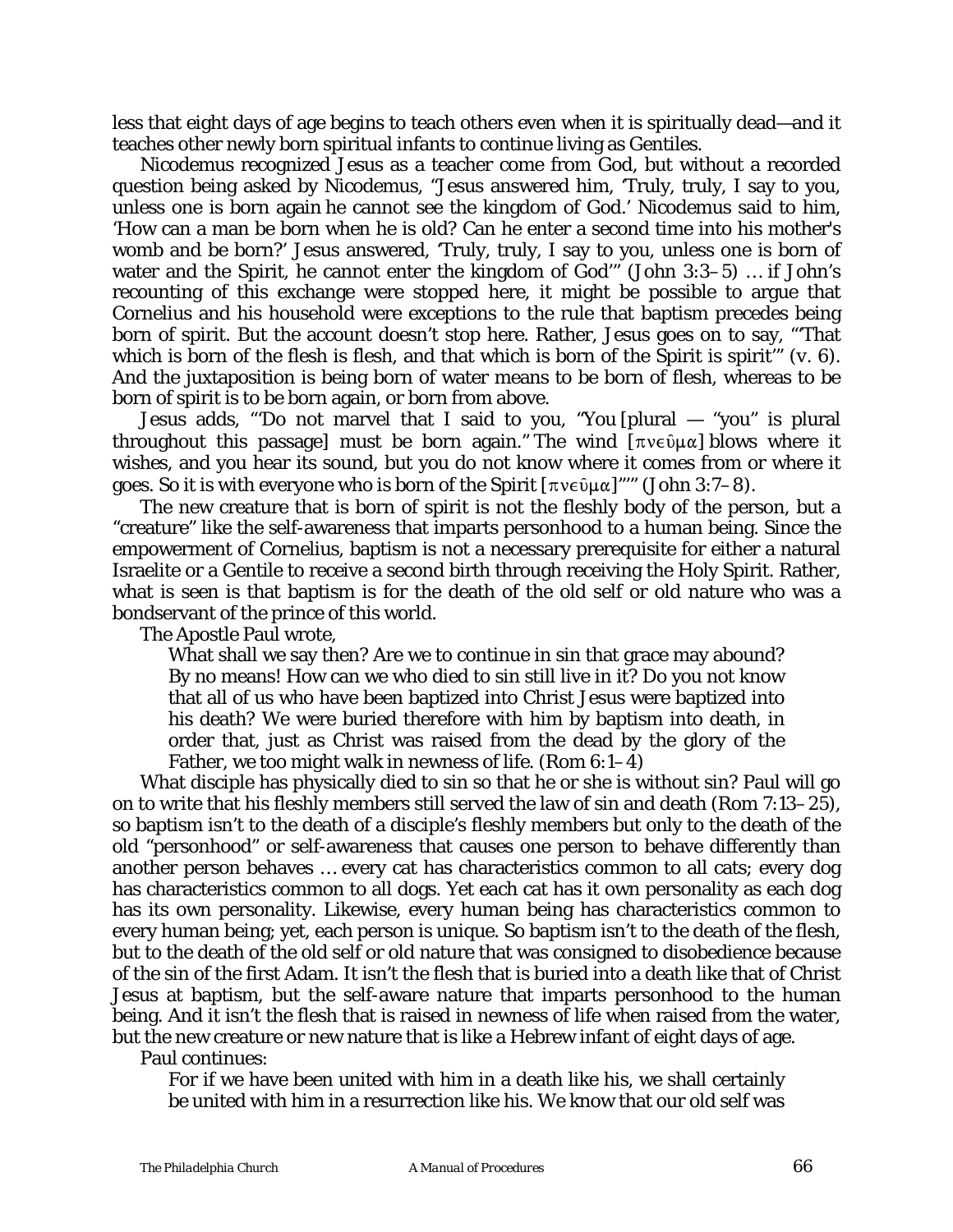crucified with him in order that the body of sin might be brought to nothing, so that we would no longer be enslaved to sin. For one who has died has been set free from sin. Now if we have died with Christ, we believe that we will also live with him. We know that Christ, being raised from the dead, will never die again; death no longer has dominion over him. For the death he died he died to sin, once for all, but the life he lives he lives to God. So you also must consider yourselves dead to sin and alive to God in Christ Jesus.

The fleshly body or tabernacle of a disciple is not crucified as Jesus was crucified; only the old self or old nature (a non-physical attribute of a human being—the attribute that imparts personhood) is crucified with Christ and thus set free from sin. The flesh is not yet set free: a ransom has to be paid before the flesh is set free from sin.

All firstborns belong to God, who can use them as He chooses. In Egypt where Israel as the firstborn son of God (Ex 4:22) was held in bondage by Pharaoh, king of Egypt, God gave the lives of Egyptian firstborns as the ransom price for His firstborn son (Isa 43:3). He will again give the lives of men—firstborns not covered by the blood of Christ—as the ransom price for Israel, now a nation circumcised of heart.

But Christendom holds that at Calvary Christ Jesus paid the ransom price necessary to redeem all of humanity. Paul wrote:

I mean that the heir, as long as he is a child, is no different from a slave, though he is the owner of everything, but he is under guardians and managers until the date set by his father. In the same way we also, when we were children, were enslaved to the elementary principles of the world. But when the fullness of time had come, *God sent forth his Son, born of woman, born under the law, to redeem those who were under the law, so that we might receive adoption as sons.* And because you are sons, God has sent the Spirit of his Son into our hearts, crying, "Abba! Father!" So you are no longer a slave, but a son, and if a son, then an heir through God. (Gal 4:1–7 emphasis added)

Paul writes that God sent His Son to redeem those who were under the law—those who were under the law were Israelites, not the peoples of this world. The Son redeems Israel that Israel might receive adoption as sons, but Paul writes as if the redemption of those formerly under the law was the prerequisite for the Galatians being adopted by the Father as sons, a juxtaposition that would seem to ignore Israel's redemption from Egyptian slavery. If redemption were of the flesh, Israel was redeemed when the nation left Egypt; Israel was redeemed under Moses, for death reigned from Adam to Moses (Rom 5:14), not from Adam to Christ Jesus, the second Adam. Thus, spiritual death reigns spiritually from Christ Jesus to the two witnesses, the two who will be like Moses and Aaron, their ministry to begin when Israel is liberated from indwelling sin and death.

Today, the Church is as Israel was in Egypt—and as Israel was "baptized into Moses in the cloud and in the sea" (1 Cor 10:2), the Church will be baptized into the ministry of the two witnesses by the empowerment of the spirit. And as Israel chafed at the bit of Moses, who brought to Israel the promise of inheriting eternal life, the Church will chafe at the bit of obedience and will rebel against God as Israel rebelled in the wilderness of Paran (Num chap 14).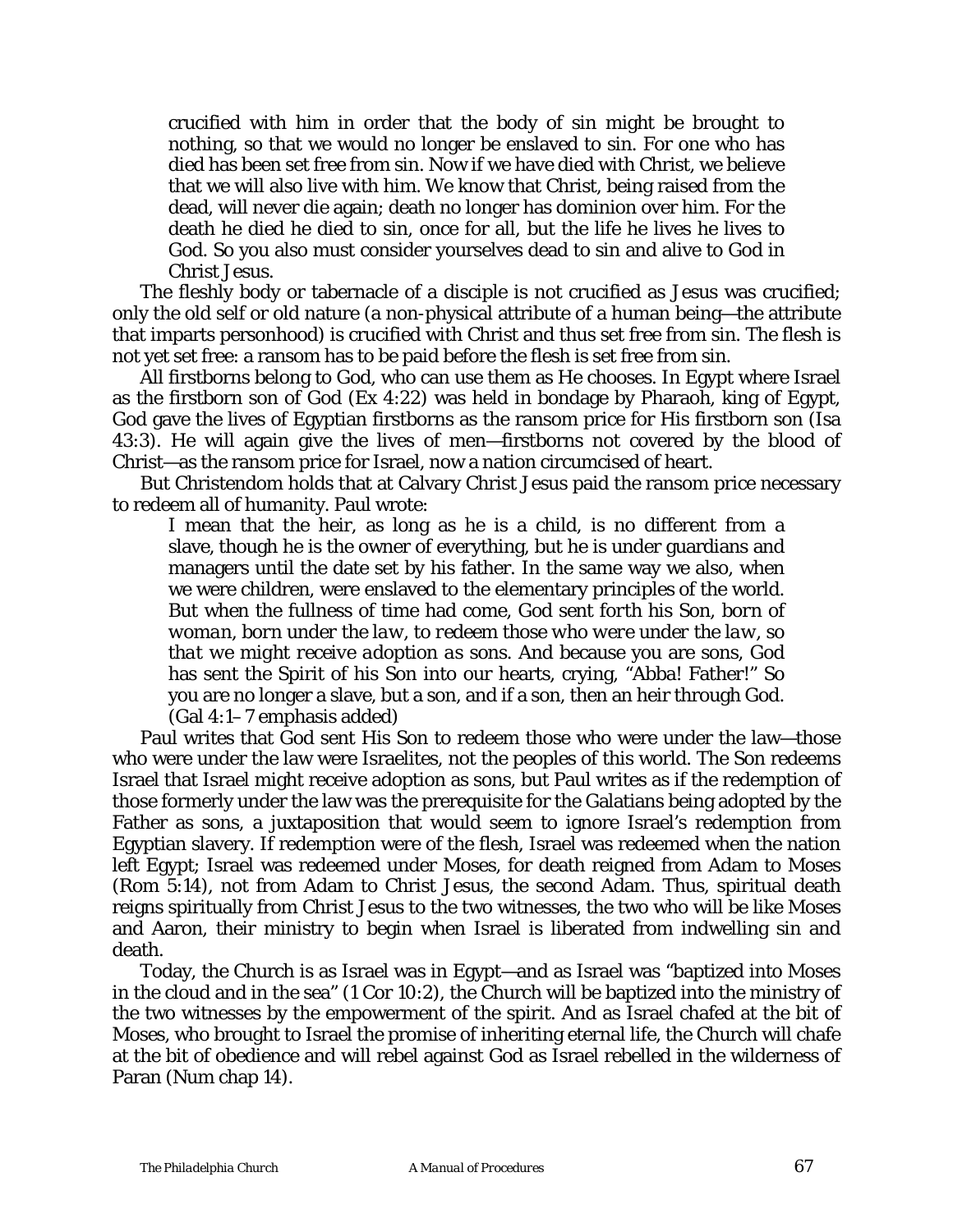The Church has already been baptized in the name of the Father and the Son and the Holy Spirit (Matt 28:19): this is the baptism unto the death of the old self, about which Paul writes, "For as many of you as were baptized into Christ have put on Christ. There is neither Jew nor Greek, there is neither slave nor free, there is no male and female, for you are all one in Christ Jesus" (Gal 3:27–28). The person who has been baptized into this baptism has been set free from sin; yet sin will continue to dwell in the person's fleshly members. The person will remain male or female, Jew or Greek, free or bond. So this baptism isn't into the death of the flesh or for the liberation of the flesh from indwelling sin and death. Rather, this baptism by water is unto the death of the old self or old nature that enlivens the flesh. If it were unto the death of the flesh, then the disciple would be "dead," a corpse to be buried in a grave. There would be no need for grace; there would be no growth in grace and knowledge.

Therefore, the baptism that has significance for the flesh is not baptism by water, but baptism by spirit at the second Passover. This will be baptism into life, not unto death, for the fleshly body of every person was baptized unto death in the days of Noah. A disciple needs to do nothing for the disciple's tent of flesh to perish.

II.

Because of misunderstandings engendered by Christendom teaching that being *born of water* meant baptism rather than human birth (i.e., born of the water of the womb), the Church was ripe for division stemming from the issue of adult baptism; for baptism replaces outward circumcision on the 8th-day as the inclusionary rite for admission in the spiritually circumcised nation of Israel. Wide acceptance of baptism as this inclusionary rite caused early Catholic churches (Greek and Roman) to sprinkle newly born human infants in a baptismal ceremony that was utterly without spiritual significance … until the Father draws a person from this world (John 6:44, 65) and gives to the person a second life through receipt of His divine "breath," the person has no life but that which came from the first Adam. The person has no immortal soul. So to baptize a person for the death of the old self before the person has been drawn and called by God is without meaning; the old self doesn't die for there is no new self or new nature present in the person. All that has happened is the person gets wet; so even full immersion baptism of infants, children, or non-believers is meaningless. And sprinkling is not baptism.

Baptism after spiritual birth is an outward profession of faith that places the new self or new nature into the household of God, and by extension, puts the new self under judgment (1 Pet 4:17). Until baptized, a born-of-spirit son-of-God is neither a part of spiritual Israel, nor under judgment, but is as a Hebrew male infant of less than eight days of age was.

Because of the lawlessness of the early Church, God delivered the Church into the hand of the spiritual king of Babylon (Isa 14:4) as He delivered ancient Israel into the hand of Nebuchadnezzar, king of earthly Babylon. Spiritual Jerusalem was without inhabitants for 1200 years (325 CE to 1525 CE) as earthly Jerusalem was without the temple for 70 years (586 BCE to 516 BCE) — disciples are the temple of God (1 Cor 3:16– 17; 2 Cor 6:16). And the means through which God kept the Church imprisoned in spiritual Babylon was through the death of the Body of Christ.

If the Body of Christ consists of all disciples who have been born of spirit and who have made a journey of faith comparable in distance to the patriarch Abraham's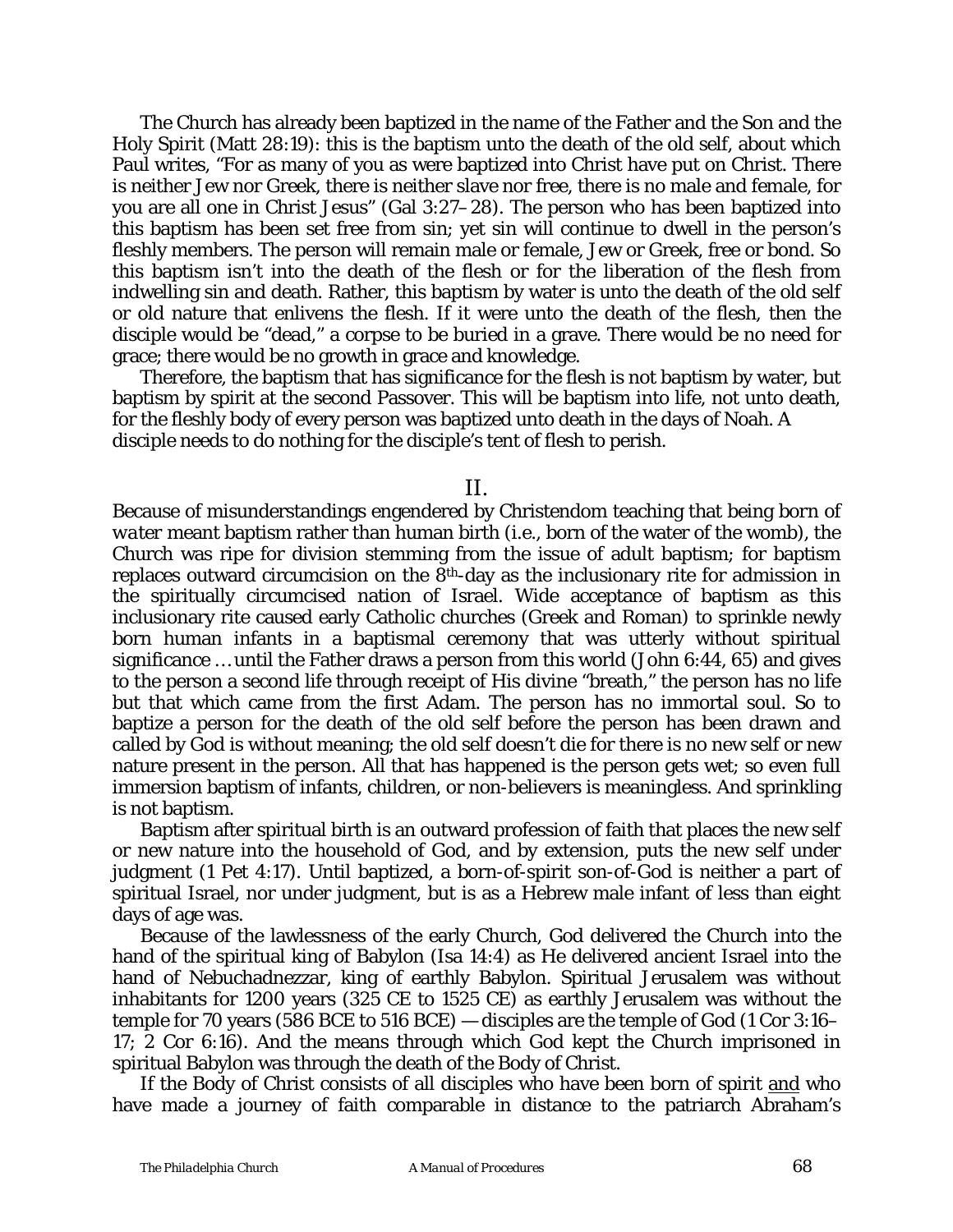geographical journey of faith (Rom 4:11–12) — this spiritual or mental journey of faith cleanses the heart so that it can be circumcised — then death of the Body would come when no born of spirit disciple undertakes a journey of faith comparable to Abraham's physical journey of faith. And to keep the Body dead, the Christian Church baptized infants … sprinkling before spiritual birth is not baptism of the old self unto a death like Christ Jesus'.

If believers are not baptized after becoming believers, there will be no inhabitants in heavenly Jerusalem. If adult baptism is necessary, then centuries of infant baptism produced a spiritual condition analogous to Jerusalem being abandoned for seventy years after Nebuchadnezzar sacked the city a second time. Of equal importance, though, is the theological location of heavenly Jerusalem: as long as a person remains in spiritual Babylon, the person is far from heavenly Jerusalem. As long as a "Christian" continues to participate in the governance of this world, the person remains in spiritual Babylon. As long as a "Christian" continues to worship on Sunday rather than the Sabbath, the "Christian" remains in Babylon, for Sabbath observance marks when a disciple enters into God's presence or into His rest (*cf*. Heb 3:16–4:11; Ps 95:10–11; Num chap 14).

The geographical territory of ancient Judea is the shadow and type of  $7<sup>th</sup>$ -Day Sabbath observance: to physically dwell in Judea equates to spiritually keeping the Sabbath. Therefore, an Israelite going to Jerusalem three seasons a year to observe the high Sabbaths equates to a spiritually circumcised disciple keeping the annual Sabbaths. No disciple who does not keep both the weekly Sabbath and the annual Sabbaths has spiritually reached heavenly Jerusalem, regardless of what the disciple contends.

In the 16th-Cenury, 1200 years after when Emperor Constantine called together the Council of Nicea (ca 325 CE), Swiss Reformers broke with the Roman Church … as a physical decree went out to rebuild the temple of God in physical Jerusalem, a spiritual decree went out to rebuild the temple of God in the Jerusalem above. Both Reformers and Radicals heard this decree. Reformers wanted to rebuild the temple where they were in Babylon; they did not want to journey to spiritual Judea. After all, physical Israel had prospered in Babylon. What need was there to journey to the land Beyond the River? Why not stay where the nation was? But Radicals set out for spiritual Judea.

As if the journey to Judea were a sprint race, Swiss Radicals accepted the New Testament as their only rule of faith and practice, broke with Catholic tradition, and rejected Luther's theory of forensic, solifidian justification, and the real presence. They believed it was possible to keep the law and to reach perfection. Hätzer and Denck doubted the doctrine of a triune deity. Some Radicals believed in the sleep of the soul between death and resurrection, a millennial reign of Christ, and final restoration. But the burning question was baptism: Radicals could not find infant baptism in the Bible, so they denounced it as an invention of popery. Baptism, they reasoned, presupposes instruction, faith, and conversion, which is impossible in the case of infants. (*History of the Christian Church, Volume VIII*: "Modern Christianity. The Swiss Reformation")

A person must put the old self to death by baptism, represented typologically by the land of Haran where Abraham father Terah settled and died—this is the land of Assyria. If the disciple will not leave the old self, the disciple will never enter into God's rest. The old self will continue to rule the fleshly tabernacle into which the infant son of God was born, and upon which judgment has come.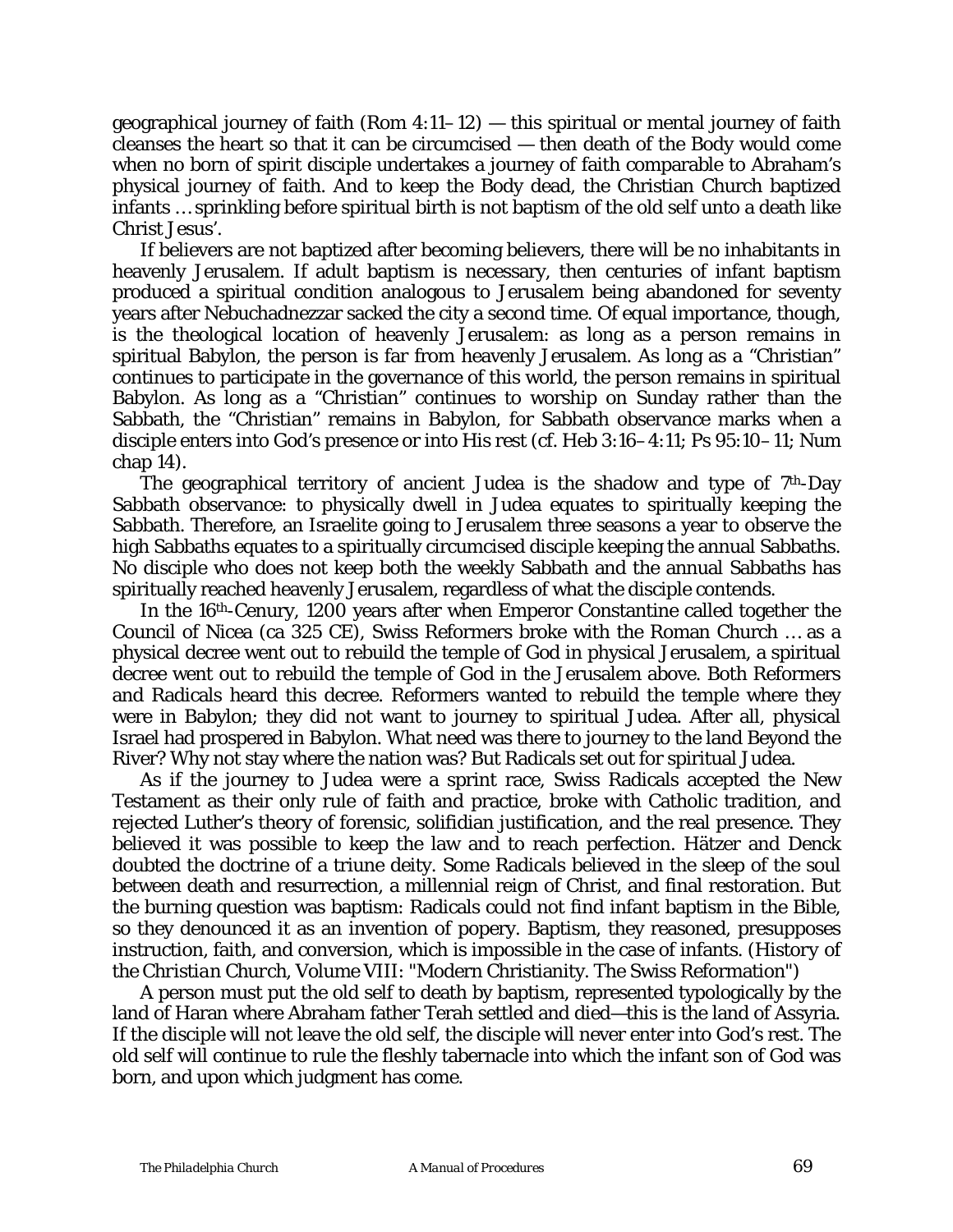"The demand of rebaptism virtually unbaptized and unchristianized the entire Christian world, and completed the rupture with the historic Church. It cut the last cord of union of the present with the past" (*History—Vol. VIII)*.

In the 16th Century, the Reformers aimed to reform the old Church by the Bible; the Radicals attempted to build a new Church from the Bible. The former maintained the historic continuity; the latter went directly to the apostolic age, and ignored the intervening centuries as an apostasy. (*History—Vol. VIII*)

No better statements can be made about what is today occurring within greater Christianity than the above citation. Historical exegesis maintains theological continuity back to the Council of Nicea (ca 325 CE), when Constantine, the unconverted Roman Emperor, determined what would be sound doctrine for the Church. Errors introduced into the teachings of the Church in the  $1<sup>st</sup>$  through  $4<sup>th</sup>$  Centuries have been continued through elevation of the traditions of men to the status of Holy Writ. These long held errors, embodied in the sentiment behind the lyrics of "Give Me That Old Time Religion," will cause many born-from-above saints to rebel against God when the lawless one is revealed (2 Thess 2:3). These many rebelling saints, in denominations coming from Protestant reform of the old Church by the Bible and from in-house reform of the old Church, will use historical exegesis to support arguments for practices and dogma developed within the old Church long before any reform occurred. These arguments will cause saints to attempt entering God's rest on the following day, Sunday, when no covering for sin exists but obedience—and God will, then, send a great delusion over the rebels so that they cannot repent (*vv*. 11-12). The rebels will be absolutely convinced that they alone represent the true Church, possessing the faith once delivered, and they will persecute endtime Radicals that have built a new Church from the Bible just as the Reformers hunted down and killed Radicals in the 16th and 17th Centuries.

For the past century, the Churches of God have sought to trace the history of the true Church through Sabbath observance. Thus, they assigned Sabbath observance to obscure religious factions that called Sunday the Sabbath, and they identified communities of crypto-Jews as factions of the true Church. Conversion of these crypto-Jews might or might not have been genuine, but it isn't by Sabbath observance that the true Church can be traced. Rather, it is through tracing the sacrament of baptism that history of the Church mirrors the history of the physically circumcised holy nation.

The physically circumcised nation of Israel didn't die out in Babylon, but thrived and prospered. Likewise, the born of spirit nation of Israel hasn't died out in spiritual Babylon, but has grown fat, soft and flabby. Only a remnant of the physical nation returned to Jerusalem. Only a remnant of the spiritual nation has returned to the Jerusalem above. And of the physical remnant that returned, only a remnant of this remnant accepted the deity of Jesus of Nazareth. Likewise, of the remnant of spiritual Israel that has returned to rebuild the temple of God, few will hear Jesus' voice and believe the One who sent Him. Many are called, but few are chosen (Matt 22:14). All have been invited to the wedding feast, but even among Sabbath-observing Christians, few strive for perfection; few strive to walk uprightly before God. Most behave as the Pharisees did—now that they have the Sabbath, they make an idol of it by making Sabbath observance the test of genuine discipleship. Break the Sabbath and the disciple is a "nominal Christian," an ugly identifying phrase that has an even uglier application. The phrase places all of the eighth day Church into the category of "the dead" (i.e., those who have never been quickened, or born of Spirit).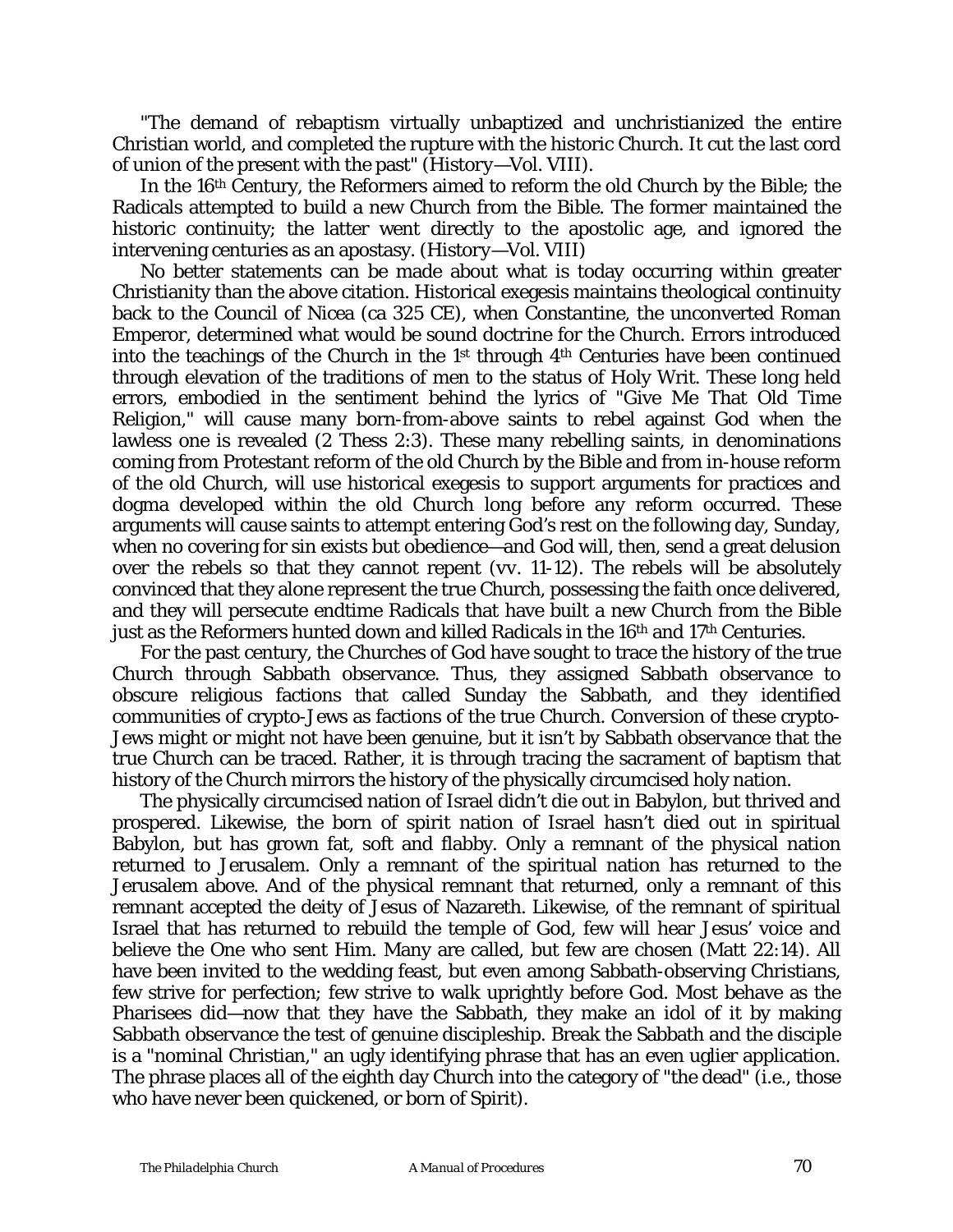The mission field for the spiritual remnant that has returned to the Jerusalem above is the 8th-Day Church. The mission is recovery of genuine disciples who are currently being taught not to undertake the difficult journey to obedience, to God's rest, to Sabbath observance. These disciples are, instead, taught to erase the laws of God if, perchance, they are written on their hearts and put into their minds. And whereas the 16th-Century Swiss Radicals were unable to refute the arguments of Zwingli against the necessity of adult baptism, overturning Zwingli's arguments today is child's play. Thus, the task that *Philadelphia* faces is getting disciples to cover themselves with the Passover sacraments of Bread and Wine so that these disciples will live through the liberation of the spiritually holy nation from bondage to sin. Too few disciples take the sacraments as Jesus established the example.

The second Passover is approaching. Those disciples who have been on a long journey or who have been spiritually defiled by touching a dead body (themselves) can take the sacraments—and should.

"The first and chief aim of the (Swiss) Radicals was not (as is usually stated) the opposition to infant baptism, still less to sprinkling or pouring, but the establishment of a pure church of converts in opposition to the mixed church of the world. The rejection of infant baptism followed as a necessary consequence. They were not satisfied with separation from popery; they wanted a separation from all the ungodly. They appealed to the example of the disciples in Jerusalem, who left the synagogue and the world" (*History—Vol. VIII*).

From the early Swiss Radicals come today's Sabbatarian Christians. The spiritual lineage is direct. And as the State Churches drove the Radicals from place to place, so too will Sabbatarian Christians be driven from place to place once the seven, endtime years of tribulation begin. If the Sabbatarian loves that portion of the world where he or she presently resides, the person will lose his or her physical life there; for the gospel will be spread during the Tribulation as it was spread by Swiss Anabaptists.

*Philadelphia* follows in and goes far beyond the steps of the 16<sup>th</sup>-Century Sabbatarian Anabaptists, especially the steps of Andreas Fischer.

Baptism is the voluntary putting to death of the old self, thereby allowing judgment to come upon the born-from-above son of God that is a member of the household of God. Death precedes judgment (Heb 9:27), and judgment is today on the household of God (1 Pet 4:17). Physical circumcision occurred on the eighth day. A Hebrew infant lived a week before being circumcised. But a spiritual week is not linked to the passing of time.

\_\_\_\_\_\_\_\_\_\_\_\_\_\_\_\_\_\_\_\_\_\_\_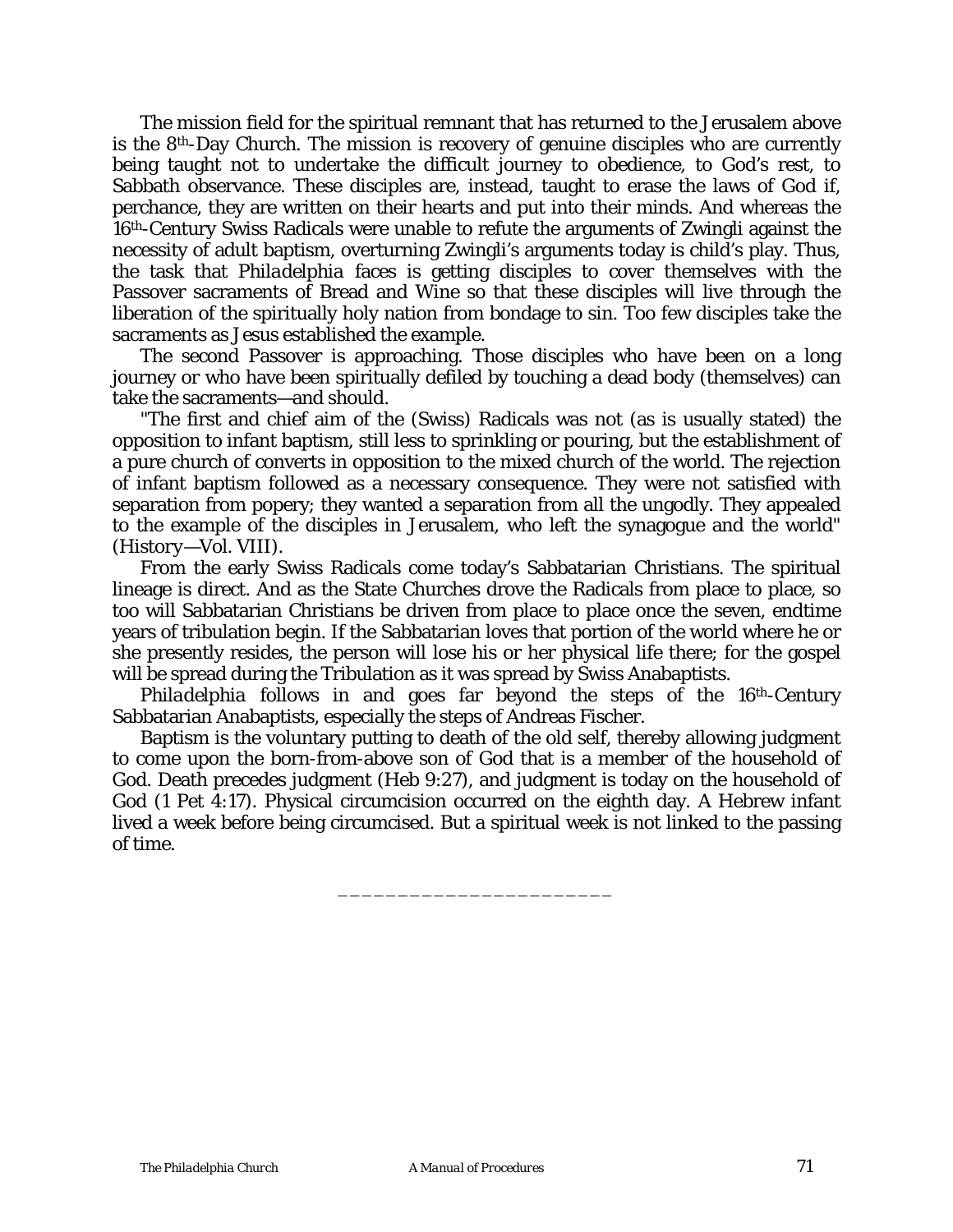## Who or What Nation is Endtime Israel?

I.

The unrighteousness and ungodliness of humankind was great in the days of Noah, and it grieved God that He had made man (Gen 6:5–6), and God determined that He would blot out all living things (*v.* 7); so He baptized the world unto death by bringing a flood of water over the whole face of the earth. Yet Noah, a preacher of righteousness, found favor with God (*vv.* 8–9) and through him, eight were saved. From these eight came the generations born after the flood, these generations consigned or concluded to disobedience (Rom 11:32) and death (Rom 5:12–14) because of Adam's lawlessness.

In typology, the eight represent Christ and the seven angels to the seven churches. The seven pairs of "clean" animals represent the seven churches. The single pair of every other animal is typified by Caleb, a son of Esau.

After the Flood unrighteousness continued to reign over humankind through unbelief, but in the patriarch Abraham [then named Abram] God found faith: Abraham believed God and this belief by faith was counted to Abraham as righteousness (Gen 15:6). It wasn't the works of Abraham (Rom 4:2–5), who kept the commandments, laws, and statutes of God (Gen 26:5), but the faith that Abraham displayed in first leaving his father and journeying to an unknown land then believing God that his heirs would be as the stars of heaven that was counted to him as righteousness. Because of his faith, Abraham became the chosen human cultivar [cultivated variety] of God—and God propagated Abraham's offspring by promise for two generations (Gen 17:16; 25:21) as an orchardist would propagate a fruiting cultivar until certain that the cultivar would produce the desired fruit.

Isaac and Isaac's sons Esau and Jacob were born by promise of God, and not as wild seedlings of the flesh. But while still in the womb, Esau was hated and Jacob loved (Mal 1:2; Rom 9:12–13), but God hating an infant in the womb makes no sense if both Esau and Jacob are not types of the spiritual peoples that would be born by promise to the spiritual Isaac (Gal 4:28–31), who was also born by promise.

The Apostle Paul established the basis for typologically reading the Church as spiritual Isaac, and it is this reading of Isaac as a type of the Church prior to the birth of two sons of promise which confirms that endtime Israel is not the physically circumcised descendants of the patriarch Israel.

The above cannot be emphasized too much: the Apostle Paul wrote that since Calvary, "[N]o one is a Jew who is merely one outwardly, nor is circumcision outward and physical. But a Jew is one inwardly, and circumcision is a matter of the heart, by the Spirit, not by the letter" (Rom 2:28–29). Elsewhere Paul wrote, "In him [Christ Jesus] also you were circumcised with a circumcision made without hands, by putting off the body of flesh, by the circumcision of Christ" (Col 2:11). And in the Moab covenant mediated by Moses, the Lord [*YHWH*] told the mixed nation of circumcised and uncircumcised Israelites<sup>[3](#page-71-0)</sup> that,

1

<span id="page-71-0"></span> $3$  The children of the nation that left Egypt (those not counted in the census of Numbers chapter 1) were circumcised in Egypt and did not die in the wilderness as their fathers died, but the children born to Israel in the wilderness were not circumcised (Josh 5:2–7); nor was the mixed multitude that left Egypt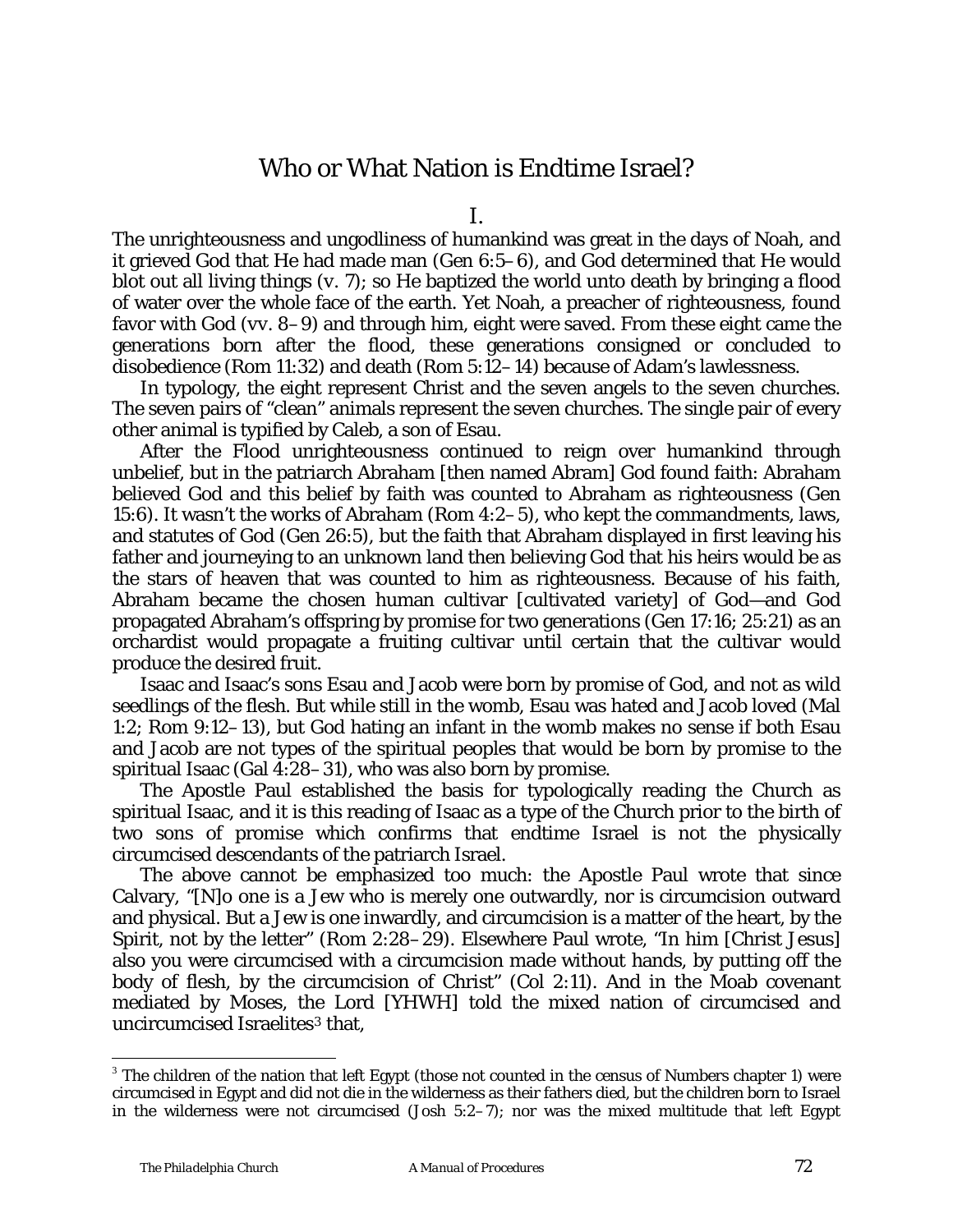And when all of these things come upon you, the blessing and the curse, which I have set before you, and you call them to mind among all the nations where the Lord your God has driven you, and return to the Lord your God, you and your children, and obey his voice in all that I command you today, with all your heart and all your [*nephesh*] … the Lord your God will circumcise your heart and the heart of your offspring, so that you will love the Lord your God with all your heart and all your [*nephesh*], that you may live. (Deut 30:1–2, 6)

When in a far land, it would take an act of faith for Israel to return to God, faith equivalent to Abraham's faith when he left his father in Haran to journey to Canaan. Physically circumcised Israel never returned to God by faith, but a person of *the nations* [Gentiles] who turns to the God of Abraham, Isaac, and Jacob, and by faith begins to keep the precepts of the law will have his or her physical uncircumcision counted as circumcision (Rom 2:26). The person who was once far from God and alienated from the commonwealth of Israel and strangers to the covenants of promise (Eph 2:11–13) is brought near by the blood of Christ. This person is now part of the commonwealth of Israel; this person is an Israelite, one who has prevailed or overcome with God (Gen 32:28). And this person will keep the commandments of God as the reasonable expectation of the household of God (Deut 30:10).

The *Israel* of endtime biblical prophecies is not the physically circumcised nation, but the nation that has circumcised hearts, with some of this nation also being outwardly circumcised and some only being inwardly uncircumcised.

The Moab covenant does not form merely the visible copy and type of the new covenant that has the laws of God written on hearts and placed in minds, but it is the spiritual covenant to which better promises were added and its mediator changed from Moses to Christ Jesus … implementation of the new covenant by which all will *know the Lord* begins with Israel implementing the Moab covenant.

Israel does not cease to be as a nation when circumcision moves from being of the outer man to being of the inner man, born of spirit as a son of God. This new creature is housed in a tabernacle or tent of flesh; so the following correspondences exist—

- Circumcision of the foreskin is physical and as such precedes and serves as the copy and type of circumcision of the heart.
- The physically circumcised Israelite in a house in Egypt precedes and serves as a copy and type of the spiritually circumcised Israelite [i.e., the new creature born of Spirit] in a tent of flesh.
- The two doorposts and lintel of the physically circumcised Israelite's house in Egypt delineated the entryway into the house and as such correspond to the mouth of the tent of flesh in which the born of Spirit son of God dwells.
- Thus, the physically circumcised Israelite who, after smearing blood on doorposts and lintels, ate of a physical lamb roasted whole with fire serves as the copy and type of the spiritually circumcised Israelite who eats the flesh of the spiritual Lamb roasted over the fiery sins of Israel.

 $\overline{a}$ 

circumcised. Therefore, the covenant made on the plains of Moab was not made with a physically circumcised nation.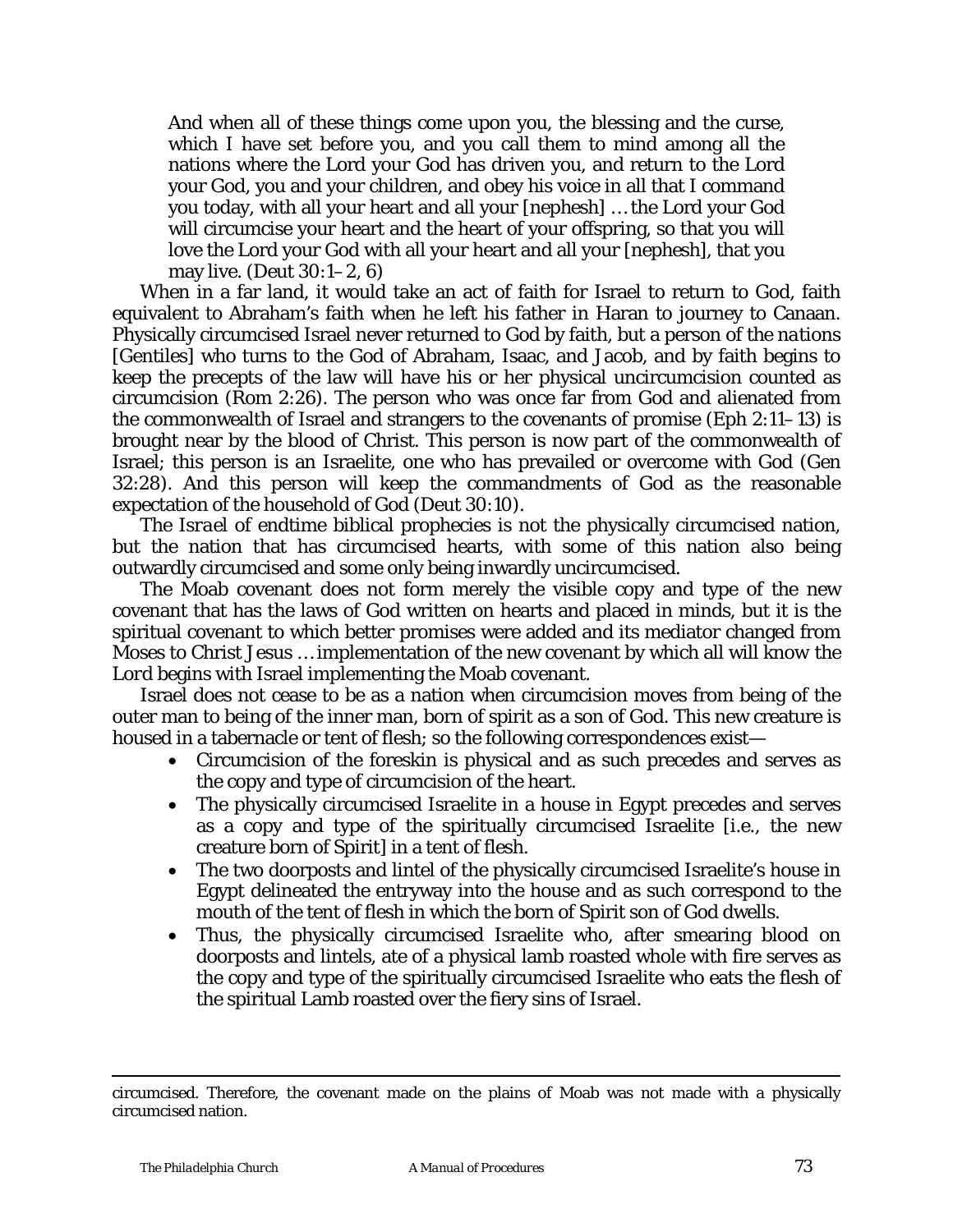• For disciples, eating the unleavened bread that is or represents Christ's body functions spiritually as eating the flesh of an actual lamb by a physically circumcised Israelite.

In theological discussions, the term "supersessionism" (also called Replacement Theology) refers to the belief that the ancient nation of Israel is not endtime Israel; the Christian Church is. *Supersessionism* is generally rejected by disciples who, for whatever reason, need to theologically find scriptural references to a physically circumcised nation of Israel in biblical prophecies. But the "Christian" who rejects *supersessionism* does so from either ignorance or deliberate mutilation of Scripture. There are, of course, obvious reasons why rabbinical Judaism would reject *supersessionism.* 

 "Dispensationalism" rejects *supersessionism*, and *dispensationalists* argue, instead, for "restorationism," a theological position coming from the argumentative assumption that God is a respecter of persons, offering one covenant to the Church and a different covenant to the Jews. Within Evangelical Christianity, most of which is based on *dispensationalism*, the formation of the modern state of Israel is central to prophecies about the recovery of Israel from the North Country (*cf.* Jer 16:14–15; 23:7–8; Ezek 20:34–36; 36:22–27; Isa 11:11–13 et al); thus, Evangelical Christianity locates humankind in the generic period known in Scripture as "the time of the end."

However, the return of Jews from Germany, Poland, and Russian has not made anyone forget about the exodus from Egypt, and the promise of Jeremiah's prophecies is that the recovery and endtime return of Israel will be so much greater in magnitude than Israel's exodus that the exodus from Egypt will be forgotten (Jer 16:14–15; 23:7–8). Therefore, *restorationism* has, at its core, too small of a return from the North Country to satisfy endtime prophecies about Israel.

Another element of endtime Christendom that rejects *supersessionism* is the splintered Churches of God that cling to Herbert Armstrong's prophetic teachings: Armstrong taught an aggressive form of British Israelism that identified the Englishspeaking peoples of the world as endtime Israel. In Armstrong's version of British Israelism, the United States, Britain, Australia, Canada, South Africa would go into captivity (military defeat and occupation by a United Europe lead by Germany) and would then be liberated when Christ returned. Thus, those disciples who still hold to Armstrong's version of British Israelism vehemently opposed any teachings that will have the Christian Church being endtime Israel—and they are wrong!

In typology, Egypt and the king of the south represent sin, while Assyria and the king of the North represent death. Between sin and death lies "life," or Judea, which the Psalmist labels as God's rest (Ps 95:10–11). In the exodus from Egypt, the adult nation counted in the census taken the second year (Num 1:1–3), with the exceptions of Joshua and Caleb, died in the wilderness because of its unbelief (*cf.* Num 14:11–12, 20–24, 28– 34; Ps 95:10–11; Heb 3:19). This nation, when told that it was under sentence of death, outwardly repented (Num 14:40), but it could not enter God's rest [or into life] on the following day. The writer of Hebrews makes the "rest" of God that disbelieving Israel could not enter [i.e., Canaan or Judea] the visible, physical type of entering into the Sabbath rest of God (Heb 3:16–4:11), with the promise of entrance standing open only for a while (specifically Heb 4:1). And as the nation that left Egypt could not enter into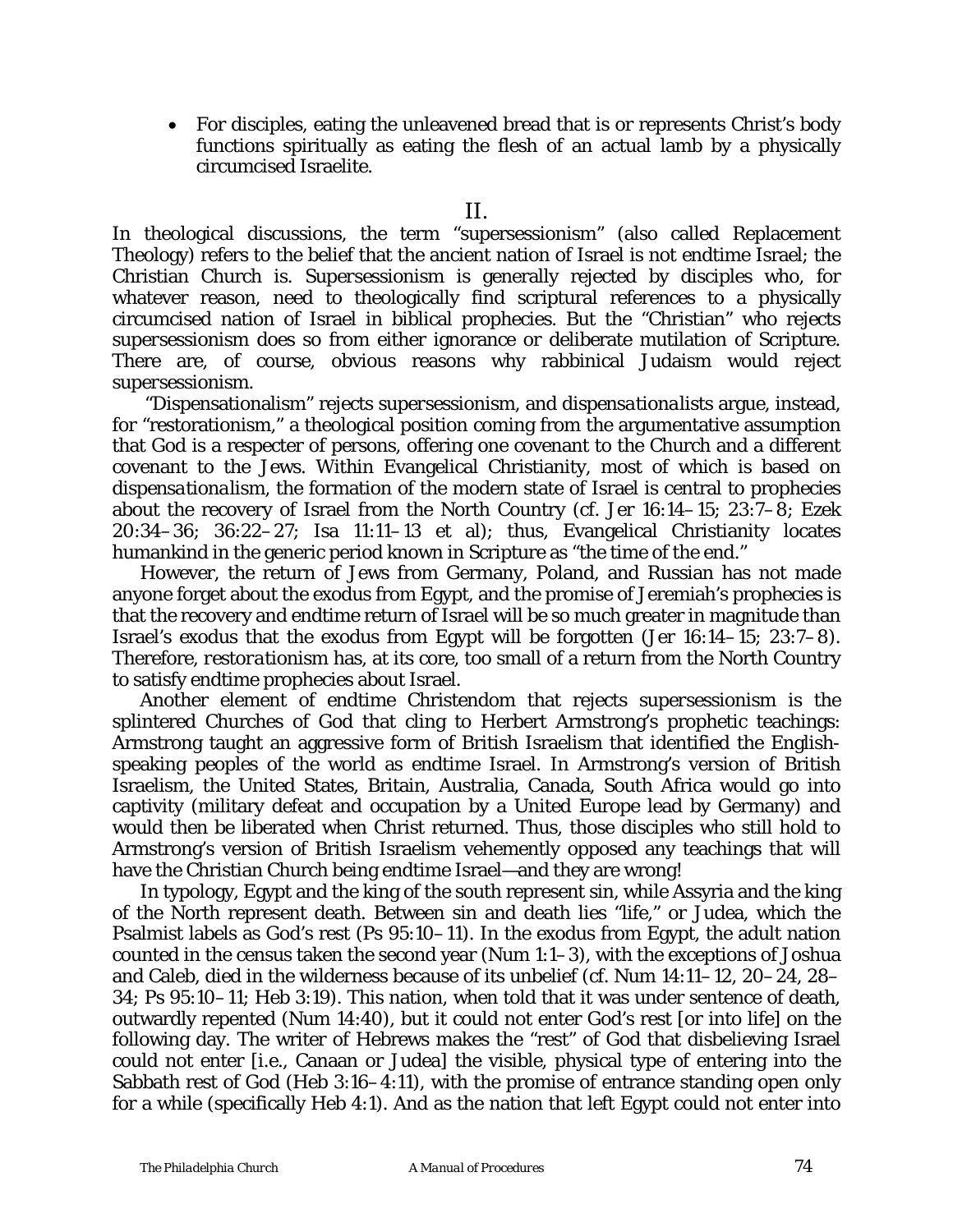Judea on the following day (Num 14:41–45), endtime Israel cannot enter into the rest of God on the following day, the  $8<sup>th</sup>$ -day; so the Christian Church that is endtime Israel is not the Christian Church that worships on Sunday. Israel in Babylon was far from God, and the Church in spiritual Babylon is even farther from God.

### III.

The Apostle Paul, writing about his natural kinsmen, says,

God has not rejected his people whom he foreknew. Do you not know what the Scripture says of Elijah, how he appeals to God against Israel? "Lord, they have killed your prophets, they have demolished your altars, and I alone am left, and they seek my life." But what is God's reply to him? "I have kept for myself seven thousand men who have not bowed the knee to Baal." So too at the present time there is a remnant, chosen by grace. But if it is by grace, it is no longer on the basis of works; otherwise grace would no longer be grace. (Rom 11:2–6)

Elsewhere, Paul writes,

For circumcision indeed is of value if you obey the law, but if you break the law, your circumcision becomes uncircumcision. So, if a man who is uncircumcised keeps the precepts of the law, will not his uncircumcision be regarded as circumcision? Then he who is physically uncircumcised but keeps the law will condemn you who have the written code and circumcision but break the law. For no one is a Jew who is merely one outwardly, nor is circumcision outward and physical. But a Jew is one inwardly, and circumcision is a matter of the heart, by the Spirit, not by the letter. His praise is not from man but from God. (Rom 2:25–29)

Circumcision of the heart is by the spirit, and the first mention of circumcision of the heart is in the covenant mediated by Moses and made in Moab. By extension, Israel after Calvary includes the remnant of the physically circumcised nation foreshadowed by the seven thousand of Elijah's day—this remnant is represented at Moab by the thengrown children of the nation that left Egypt, children too young to be counted in the census taken the second year. Israel after Calvary included those disciples upon whom Jesus breathed and said, '"Receive the Holy Spirit"' (John 20:22), with receipt of the divine breath of God forming a nation of Israel that wasn't before a nation (1 Pet 2:9– 10), but is now a nation that has received mercy or grace.

The "uncircumcised" nation present at Moab when this everlasting second covenant was mediated by Moses (i.e., the uncircumcised children born in the wilderness, with these children circumcised after Israel crossed the Jordan and entered into God's rest — Josh 5:2–7) foreshadowed uncircumcised Gentiles drawn from this world by the Father and given a second life through receipt of His divine breath. When these uncircumcised Gentiles keep the precepts of the law by faith, they will have their uncircumcision counted as circumcision. If, however, they do not keep the precepts of the law but voluntarily return to lawlessness, no further sacrifice remains for them. They willingly serve sin which leads to death (Rom 6:16); they are no longer under grace, but are under the law even if they were not before under the law.

• Moses only led Israel to the plains of Moab, where the choice of life and death is placed before the children of Israel who were not given a heart to understand or eyes to see or ears to hear what God was doing (Deut 29:4).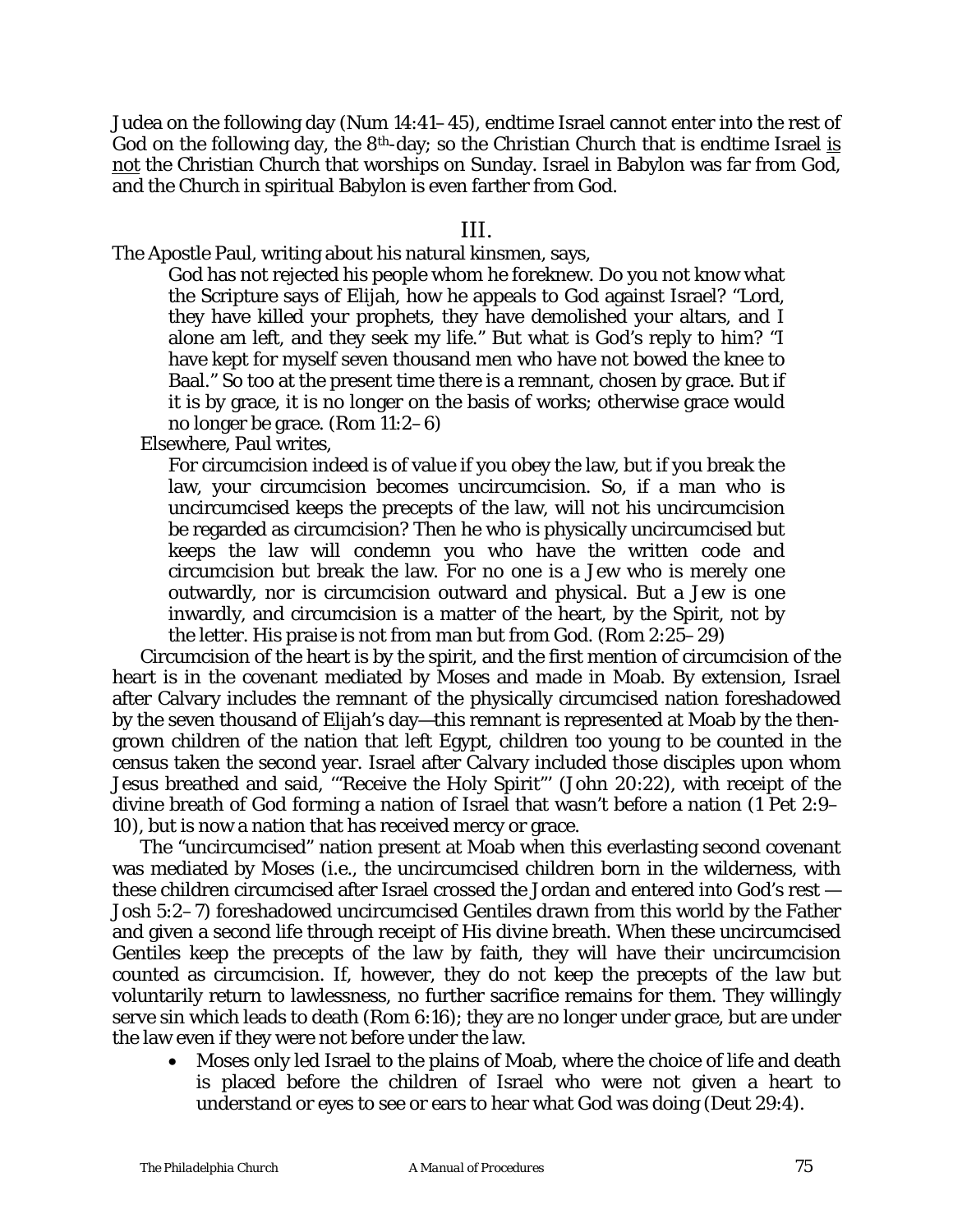- Joshua/Jesus [Gr: 'Ingov̂ç] led/leads Israel into God's rest (Ps  $95:10-11$ ), and into God's presence, what God's rest represents.
- Disciples must by faith keep the precepts of the law and profess that Jesus is Lord before they receive a heart to understand what God is doing.

God consigned all of humankind to disobedience so that He could have mercy on all, with this mercy extended initially to the firstfruits, the early barley harvest of Judea [the representation of "life"], then later to the main crop wheat harvest after the thousand years. Jesus was the First of the firstfruits. As such He was the reality of the Wave Sheaf Offering, presented to God on the day after the Sabbath during Unleavened Bread (Lev 23:11). Disciples of Christ Jesus are also firstfruits. As sons of God born of spirit, disciples are the Body of Christ (1 Cor 12:27), and as the Body, disciples are also "Christ," making *Christ* not one man but one "temple."

### IV.

Jeremiah's seventy years prophecy (29:10) that is usually interpreted to mean that after seventy years God would bring Israel back from Babylon to Jerusalem is not so simply fulfilled: yes, a remnant of Israel returned from Babylon to Jerusalem to rebuild the house of God by decree of Cyrus, king of Persia and Babylon, but the army of Nebuchadnezzar razed Jerusalem in 586 BCE. Temple reconstruction began in 539 BCE, meaning that a remnant of Israel returned from Babylon before the seventy years transpired. However, work on the temple was suspended, and the temple was not completed until 516 BCE, exactly seventy years after Solomon's temple was burned; so Jeremiah's seventy year prophecy either pertained to the temple or to a future fulfillment. It does not reflect natural Israelites' exile in Babylon, making natural Israel not the subject of Jeremiah's prophecy.

### V.

Israel is called the firstborn son of *YHWH* (Ex 4:22); Israel is also the woman of Revelation 12:1, the woman who gives birth to a male child who will rule all nations with a rod of iron (Rev 12:5). The offspring of this woman, beginning with the male child caught up to heaven and extending through to the remnant of her offspring who keep the commandments of God and hold to the testimony of Jesus, is *Christ* … the woman is not *Christ*, but her offspring are. And the offspring of the woman take upon themselves the name "Israel," for they are of the woman.

The relationship between Israel as the firstborn son of *Yah*, and Israel as the firstborn son of the Father is comparable to the relationship between a woman and her daughter … biological gender only pertains to this world and to the flesh; so the helpmate to God, Father or Son, is in the position of being a woman even though disciples are individually sons of God. If a person who is physically minded attempts to assign gender to a son of God, the person discloses his or her ignorance. Biological gender is the visible expression of a spiritual relationship. Hence, the Body of Christ that is presently one with Jesus through being His spiritual Body will—when liberated from indwelling sin and death, and delivered into the hand of the man of perdition and thus separated from Jesus—be the Bride of Christ at the Marriage Supper when glorified disciples are again "one" with the Bridegroom. For seven years, though, disciples are separated from Christ Jesus, with this separation useful in determining who really is of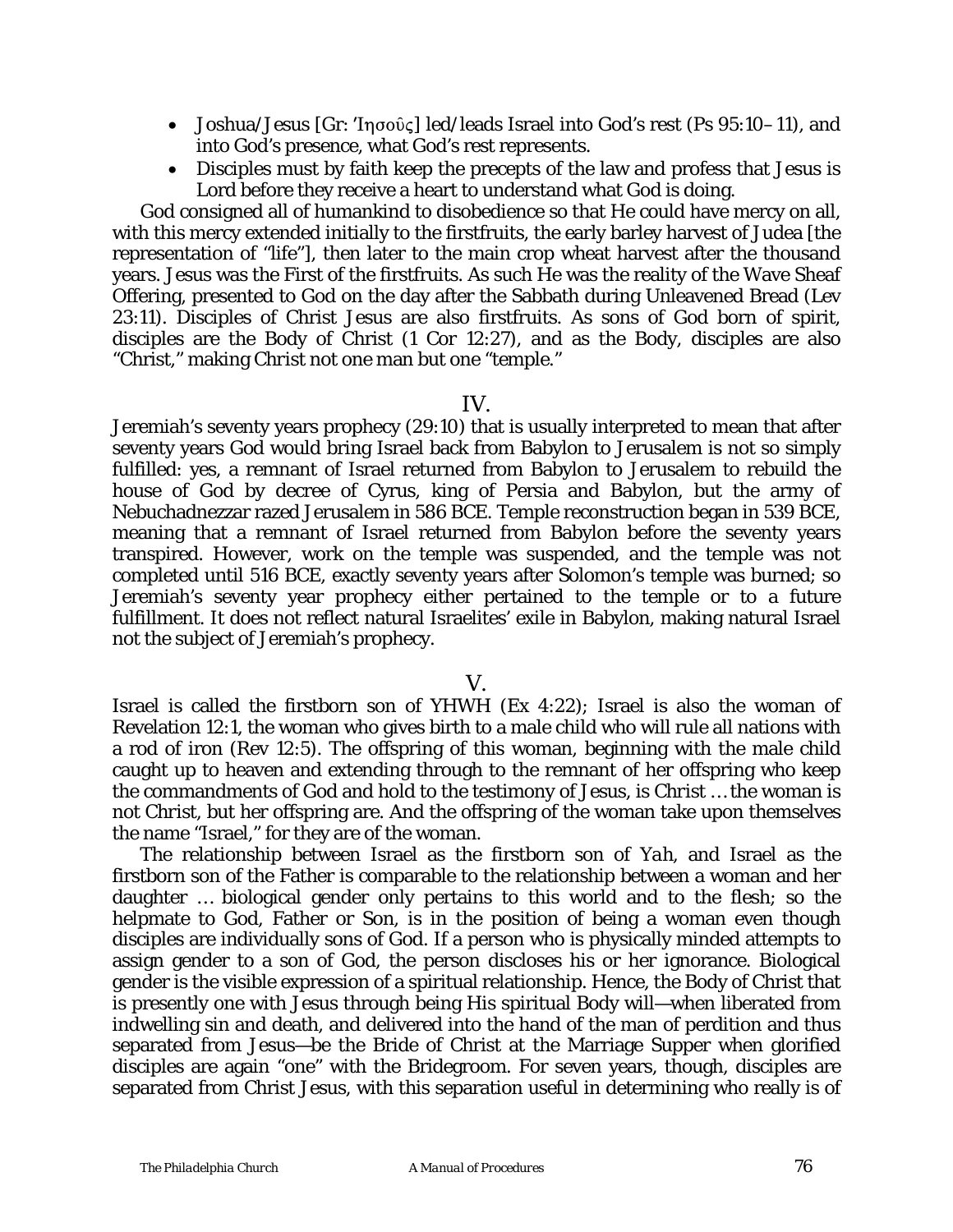God and who, by faith, will obey and serve God as a traditional wife obeys and serves her husband.

Note the above: the liberated woman of the Western world demands equality with her husband, and the liberated Body of Christ will demand equality with (or superiority over) God even though it was the woman who was deceived by the serpent—and who will again be deceived by that old serpent, Satan the devil. The great falling away (2 Thess 2:3) occurs because the offspring of the woman is deceived by the false prophet and the man of perdition working together to cause the offspring to rebel against God. Therefore, the martial relationship between a man and his wife can be likened to the relationship between the head and the body of an individual. And as the head and the body are flesh forming one person, so ought a man and his wife form one entity that can be likened to *YHWH*, in which two entities functioned as one God.

The independence of mind and spirit of women in the Western world will hinder disciples from perceiving the importance of "obedience" to God once Israel has been liberated from indwelling sin and death; for disciples are the offspring of Israel and as such are Israel even though it is the woman whom Satan initially pursues when he is cast from heaven (Rev 12:13). He only turns to make war with the remnant of her seed when she escapes from him.

- The woman of Revelation chapter 12 is Israel, so the woman exists and escapes from Satan halfway through the seven endtime years of tribulation.
- The Church, beginning with Christ Jesus, is the offspring of the woman and as such is also Israel, the firstfruits of the Father, with Christ Jesus as the First of these firstfruits.
- Natural Israel is in this world what the Church is in the inter-dimensional heavenly realm.
- The person who looks for natural Israel to fulfill biblical prophecies that pertain to endtime Israel looks for a shadow to operate independently of the reality casting the shadow.

When the fullness of the Gentiles has been called as firstfruits (Rom 11:25), the liberation of spiritually circumcised Israel will occur; the second Passover will occur. And it is in this way that natural Israel, still loved for the sake of its ancestors, will be saved; for with the second Passover comes the revealing of the Son of Man (Luke 17:30) and the delivery of the saints into the hand of the man of perdition (Dan 7:25) for the destruction of the flesh so that the spirit might be saved when judgments are revealed. Then Sabbath observance will mark who is of God for this 1260 day period when spiritual Babylon, wobbled by one below the belt blow, reels and staggers. If Observant Jews will not give up Sabbath observance—and they will not do so—then they only have to profess that Jesus is lord and believe in their hearts that the Father raised Jesus from the dead (Rom 10:9) to be saved. They will, then, stand on the same spiritual ground as will the liberated *Christian* who keeps the precepts of the law by faith. Both will be saved when judgments are revealed although both might well physically perish before Babylon falls.

During the first 1260 days of the Tribulation, observant natural Israelites will be grafted onto the root of righteousness through professing the Jesus is Lord. They have not been forgotten by God even though the Church is today the *Israel* of record.

VI.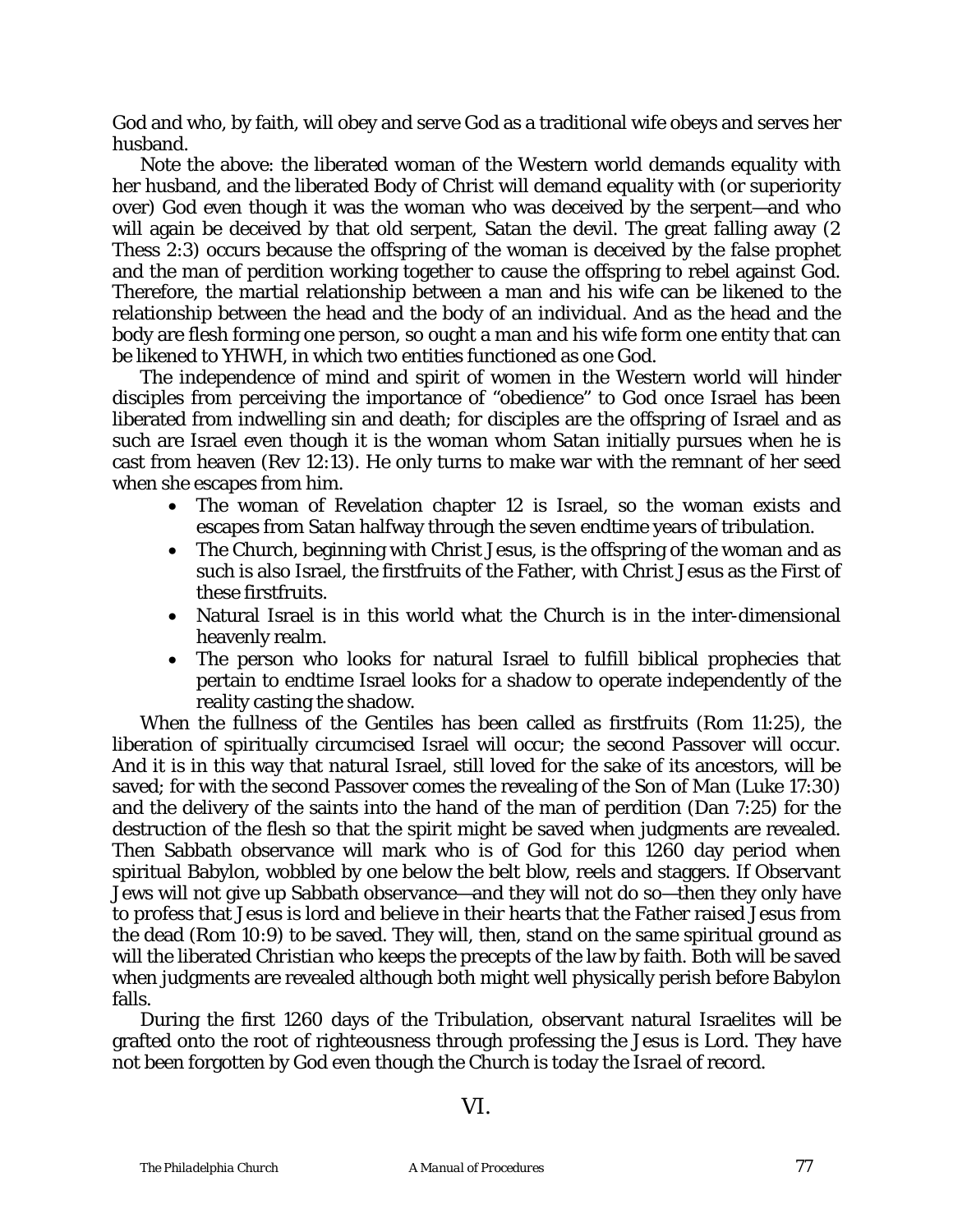Endtime Israel is, according to Paul, the nation in covenant with God under the law of faith (Rom 3:27) that is the righteousness that comes from faith (Rom 10:6), with his law of faith being the Moab covenant first mediated by Moses, and now mediated by Christ Jesus. The return of Israel from the North Country is, now, the recovery of Israel from death through the giving of everlasting life.

The Moab covenant requires Israel to keep what is written in the Book of Deuteronomy (Deut 30:10). Everything written in Deuteronomy includes the commandments of God, especially the Sabbath commandment which is a celebration of Israel's liberation (Deut 5:15). The greater Christian Church rejects keeping the Sabbath commandment, and instead chooses to observe Sunday as *the day of the Lord* instead. Citing the day of the Jesus' resurrection as justification for observing Sunday as its weekly day of rest, the visible Christian Church fails to realize that Jesus' crucifixion occurred mid-calendar week (i.e., on Wednesday) and His resurrection occurred midceremonial week (the mid day of the week of Unleavened Bread), initiating movement from the physical calendar to the spiritual calendar. This movement is seen when comparing Exodus 20:11 with Deuteronomy 5:15, with the reason for keeping the weekly Sabbath going from a memorial to the physical creation to a remembrance of Israel's liberation from bondage.

Jesus' resurrection in the dark portion of Sunday and ascension into heaven at the hour of the Wave Sheaf Offering is already addressed in Scripture: Leviticus 23:9–14.

Sadducees and Pharisees differed on what Moses meant by the "day/morrow after the Sabbath." Sadducees took the referenced "Sabbath" to mean the weekly Sabbath; hence, Jesus as the reality of the First of the firstfruits would have appeared before God on the first day of the week—and He did (John 20:1, 17).

Pharisees held that the "Sabbath" referred to the first high Sabbath [the 15<sup>th</sup> of Abib] of Unleavened Bread. Thus, Pharisees celebrated the Wave Sheaf Offering and the Feast of Weeks on a fixed calendar date, whereas the Sadducees celebrated both on the first day of the week.

It is here sufficient to note that the celebration of Jesus' resurrection is foreshadowed and commanded in the annual celebration of the high Sabbaths of God. Therefore, the annual celebration of the Resurrection is not a reason for abridging the Sabbath commandment. Only when an Israelite ceases to celebrate the high Sabbaths will the Israelite mistakenly attempt to transfer the authority of the weekly Sabbath to the annual observance of the Wave Sheaf Offering.

\_\_\_\_\_\_\_\_\_\_\_\_\_\_\_\_\_\_\_\_\_\_\_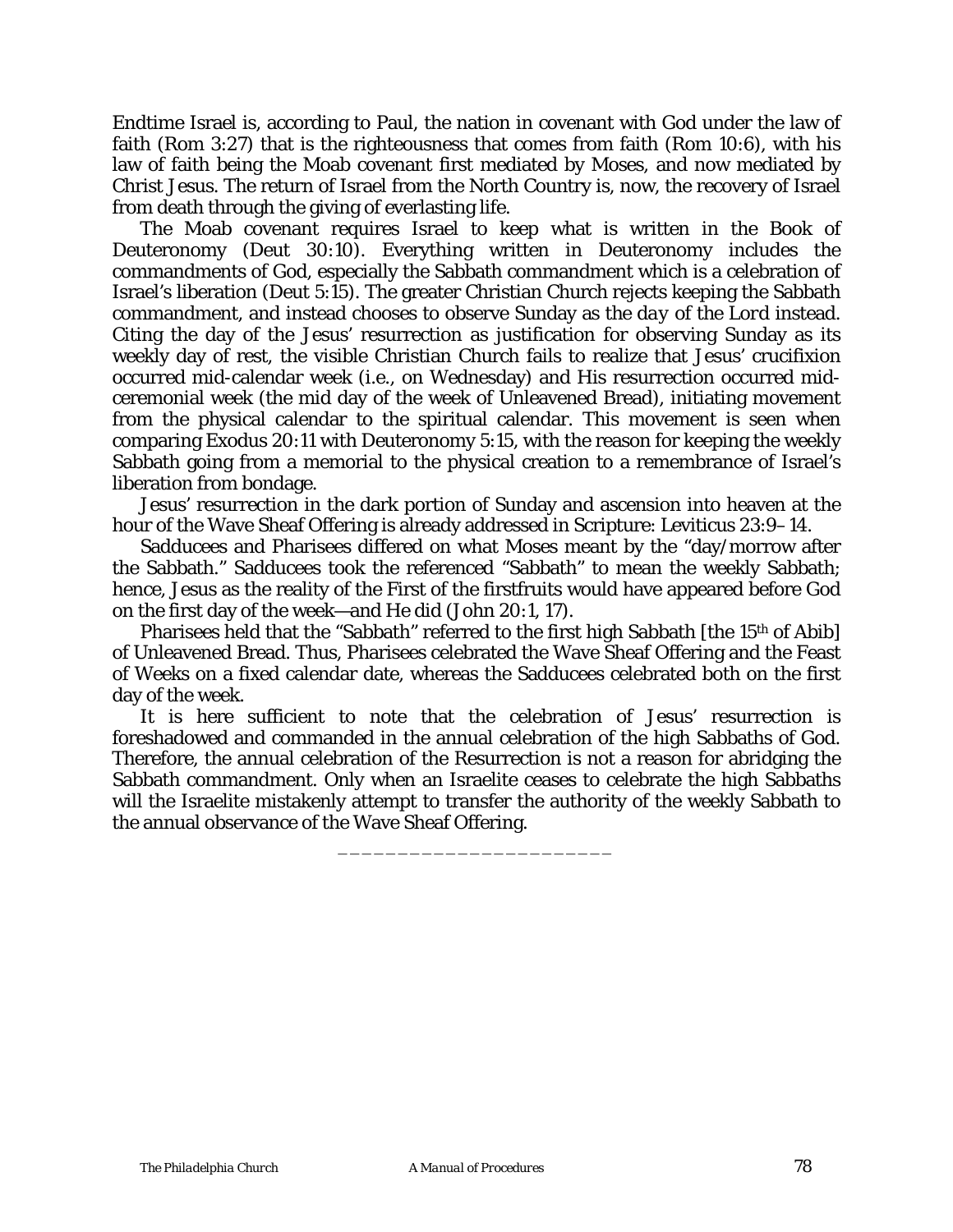## The Wave Sheaf Offering

I.

The foremost reason given by the visible Church for Sunday worship is that Christ rose from the dead on the first day of the week. What is missed is that this day was also the fourth day of Unleavened Bread: the man Jesus was crucified and died physically on the fourth day of the calendar week, Wednesday, the 14th of Abib, of the year 31 CE (the year starting with the first new moon after the equinox, not the first full moon). But Jesus was resurrected on the fourth day of Passover week.

The seven days of the Feast of Unleavened Bread and Sabbath observance under the Moab covenant are memorials to liberation from bondage (*cf.* Deut 16:1; 5:15), not the physical creation. Plus, the fourth high Sabbath of the seven annual high Sabbaths is the Feast of Trumpets, the first day of the seventh month, the high Sabbath that's customarily taught as representing the coming of the Messiah in the physical application of the high Sabbaths. In addition, the fourth day of the spiritual week represented by the Genesis chapter one creation account [the so-called "P" account] features creation of the greater light to rule the day—this creation of the greater light is or represents the resurrection to glory of the saints, the firstfruits of God. So the spiritual significance of the mid-week day begins with liberation from bondage and moves to the coming of the Messiah and to the resurrection of the saints. But all of this is missed when the person does not realize that Jesus was resurrected as the Wave Sheaf Offering, the First of the firstfruits to be accepted by God.

### II.

In their physical representation, the high Sabbaths commemorate events separated by time, but the heavenly realm is timeless and the events themselves are stacked upon themselves. The reality of the Days of Unleavened Bread began on the day of the Wave Sheaf Offering, when, because of grace, disciples have no sin imputed to them under the terms of the Passover covenant and under the terms of *Yom Kipporim*, which has Jesus seated at the right hand of the Father to intercede for disciples. And it will be during these Days of Unleavened Bread when the reality of Pentecost occurs as well as the resurrection, the reality of the first high Sabbath of *Sukkot*. So those Sabbatarian disciples who do not keep the high Sabbaths err spiritually, and will pay for their error with their physical lives during the first 1260 days of the Tribulation.

About the day when Jesus was crucified, John wrote,

?Ê @Þ< [@L\*"Ã@4 (the therefore Jews), ¦B,Â B"D"F6,< μ< (since preparation it was) ΐνα μὴ μείνῃ ἐπὶ (that may not remain upon) τοῦ σταυρού (the stake) τὰ σώματα (the bodies) ἐν τῶ σαββάτω (on the Sabbath),  $\hat{\eta}$ ν γάρ (was for) μεγάλη ή ήμέρα (great the day) έκείνου τοΰ  $\sigma \alpha \beta \beta \alpha \tau$  (of that the Sabbath) ... . (John 19:31)

Jesus was crucified on the Preparation Day (the 14th of Abib) for the great Sabbath day of the Sabbath, making all of Unleavened Bread "the Sabbath" referenced in the phrase, "εκείνου τού σαββάτου." Considering now that the two goats selected on the 10<sup>th</sup> day of the seventh month (*Yom Kipporim*) represent Israel's sin offering, Jesus entering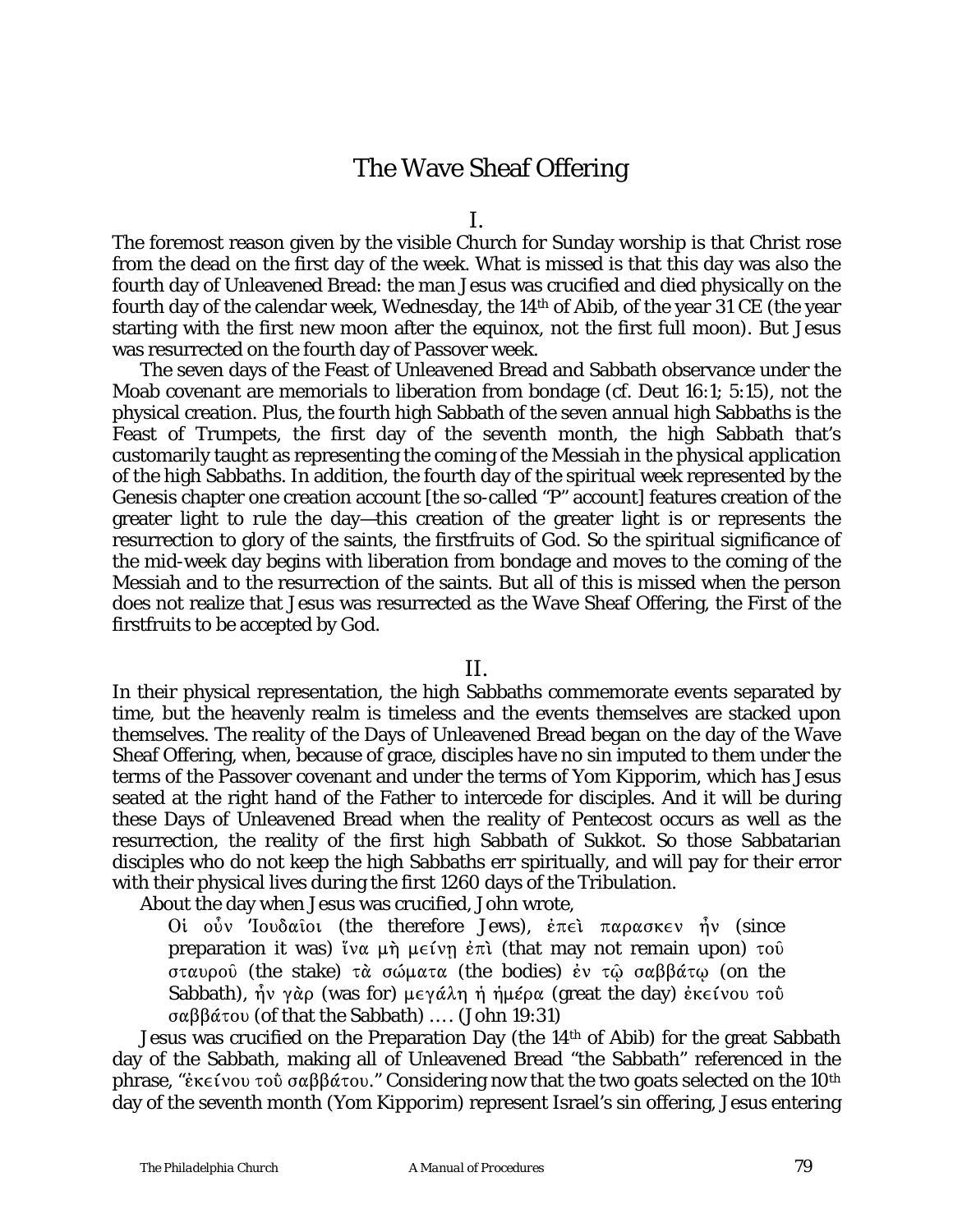Jerusalem on the 10th day of the first month as the selected Passover Lamb of God represents both of these goats, with His death at Calvary representing the sacrifice of the first goat on the altar (its blood making atonement for the altar, the temple, and the people), and Jesus following His resurrection representing the Azazel goat, over which the sins of Israel have been read. As high priest, Jesus bears but does not pay the death penalty for the sins of Israel in the inter-dimensional heavenly realm as the reality of the Azazel goat, which in a far land bears but doesn't pay the death penalty for Israel's sins. And what's seen is that the seven month is the visible physical representation of the first month; hence, the civil year begins the 1<sup>st</sup> day of the seventh month whereas the sacred year begins the 1st day of the first month. The fall Feast season becomes the visible, physical representation of the spiritual harvest of firstfruits, with Christ Jesus being the First of the firstfruits. Thus, the "the Sabbath" referenced in the phrase, " $\epsilon$ <sub>K</sub> $\epsilon$  ivou  $\tau$ o $\ddot{\upsilon}$  $\sigma \alpha \beta \beta \alpha \tau$  actually backs up to the 1<sup>st</sup> day of the first month and represents the entirety of the period during which an Israelite would have journeyed to Jerusalem to keep the Passover, with this period representing half of the gospel of Matthew (chap 16 on), half of Luke's gospel (chap 14 on), and half of John's (chap 12 on).

Add to the above the realization that the Feast of Weeks represents that harvest of firstfruits that is also represented by the last high Sabbath of Unleavened Bread, with the counted seven weeks now representing the seven days of Unleavened Bread (the period when Israel lives without sin by either being under grace or empowered through being filled with the Holy Spirit), and represented by the first high Sabbath of *Sukkot*, and what's seen is the four days between *Yom Kipporim* and *Sukkot* represents the entirety of the Church era when those Israelites who had journeyed to Jerusalem to keep *Sukkot* would have been gathering the boughs of goodly trees and preparing booths … the physical gathering of boughs is the visible shadow of disciples bringing forth the fruit of the spirit (Gal 5:22–23) as Jesus commanded the fig tree to produce fruit before it was the season for fruit. The temporary booths in which ancient Israelites dwelt during *Sukkot* represents the fleshly bodies of empowered Israel during Christ Jesus' millennial reign as King of kings and Lord of lords; therefore, the fleshly tents or tabernacles in which sons of God, born of spirit, today dwell are as tree boughs not yet gathered and brought to Jerusalem.

Feast of Weeks is also Pentecost: the filling of the room with the sound of a mighty rushing wind  $[\pi v \in \hat{U} \cup \alpha]$  on that day of Pentecost following Calvary was the audible (visible but not seen), physical shadow and type of the invisible spiritual baptism of the world into life by spirit (Joel 2:28) that will occur halfway through the seven endtime years of tribulation. The cloven tongues of fire that were manifested or seen around the head of each disciple (the first disciples were already born of spirit, but sin still dwelt in their fleshly bodies) was the shadow and type of the world being baptized by fire with the coming of the new heavens and new earth (Rev 21:1). John the Baptist promised that Jesus would baptize the world with spirit and fire. The shadow and type of these two baptisms occurred on Pentecost, thereby placing the reality of both of these baptisms inside the Feast of weeks, and by extension, inside the Feast of Unleavened Bread.

Therefore, when the Apostle John identifies the entirety of the spring holy day season as "Sabbath," with the 15th of Abib as "the great Sabbath" of the Sabbath, what's seen is the plan of God being represented by Unleavened Bread, with the harvest of firstfruits forming the mirror image shadow and copy of the harvest of God during the Millennium and in the great White Throne Judgment. *Sukkot*, now, represents Christ's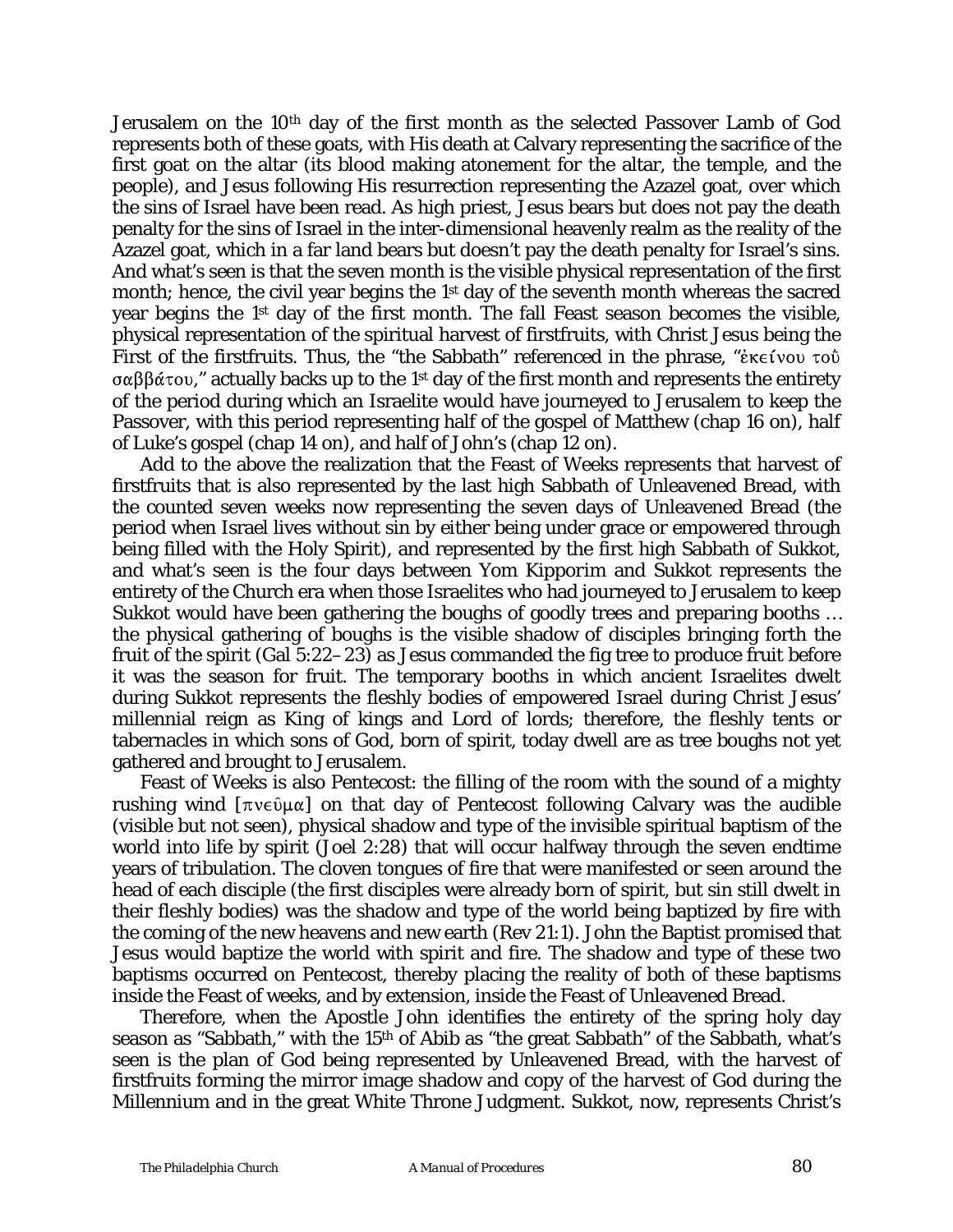millennial reign, and the last Great Day of the Feast represents the great White Throne Judgment. The shadow and copy of the reality of *Sukkot* and the last Great Day is Passover and the Days of Unleavened Bread—so while Fall Feast serves as a physical shadow of the harvest of firstfruits (i.e., the Passover season), the harvest of firstfruits forms the shadow and copy of the Millennium and the great White Throne Judgment.

The annual Sabbaths of God are not separated events, but are interrelated in a play of shadows and shadowing that makes each essential to the unified whole: the plan of God is for the spiritual harvest of the earth which will have human beings represented by barley, wheat, or tares (false wheat). Those human beings who have been born of spirit in this so-called Church era, and those human beings who will be born of spirit when the Holy Spirit is poured out on all flesh halfway through the seven endtime years, and those ancient Israelites who received the promise of inheriting eternal life—all will be resurrected to glory or to condemnation when Christ Jesus returns as the longawaited Messiah. All are firstfruits. So going into Jesus' millennial reign, human beings will be very few indeed (Isa chap 24). Yet because the main crop wheat harvest has to ripen to maturity as a fig tree naturally puts on fruit when it is time for fruit, the scarcity of human beings will became a surplus of human beings during the Millennium, each with the mind of Christ. Over the course of the 1,000 years, with the fullness of the earth seen through observance of *Sukkot*, humankind will not die physically from internal causes; the great life-spans of the pre-Flood period will return. But *Sukkot* lacks a high Sabbath on its 7th day because of humankind's rebellion against Christ that will occur when Satan is loosed from the bottomless pit for another three and a half years (Rev 20:7–10). The high Sabbaths reveal this rebellion, and even identifies why this rebellion occurs, but as the 1,000 years pass, Israel will cease thinking spiritually and begin to think physically, focusing upon goodly tree boughs, not on bearing spiritual fruit, the bythen mundane expectation for the nation.

*Philadelphians* can stand on this side of an abyss and caution those who, in the Millennium, have forgotten about how deceitful the Adversary is, but no warning will be heeded. As King Solomon would have refused to put away his many foreign wives, Israelites in the Millennium will not heed a warning from this side of the abyss: *Philadelphians* can warn about the failings of democracy, but the very people who hear these warnings will envy what could be accomplished by a few under Satan's reign as prince of this world, and they will use the warnings as reasons for joining with the Adversary in rebellion against God, with their rebellion seeming no more like rebellion than did Israel's rebellion in the days of Samuel. But let those who rebel stumble over the living stones that will then be part of New Jerusalem as the visible Christian Church today stumbles over the cornerstone of the temple. Thus, for those who know to use the term, this is a self-aware text.

The Sabbatarian teacher who would hinder disciples from keeping the high Sabbaths of God is either an active minister of the Adversary (2 Cor 11:15), or teaches from ignorance. That "woman Jezebel, who calls herself a prophetess" (Rev 2:20) teaches endtime disciples to commit spiritual fornication through ignoring the high Sabbaths of God—and Sabbatarian disciples who commit adultery with her by worshiping her instead of the Father and the Son will suffer great tribulation. They will not suffer easy martyrdom, for they advertise their adultery around the world.

III.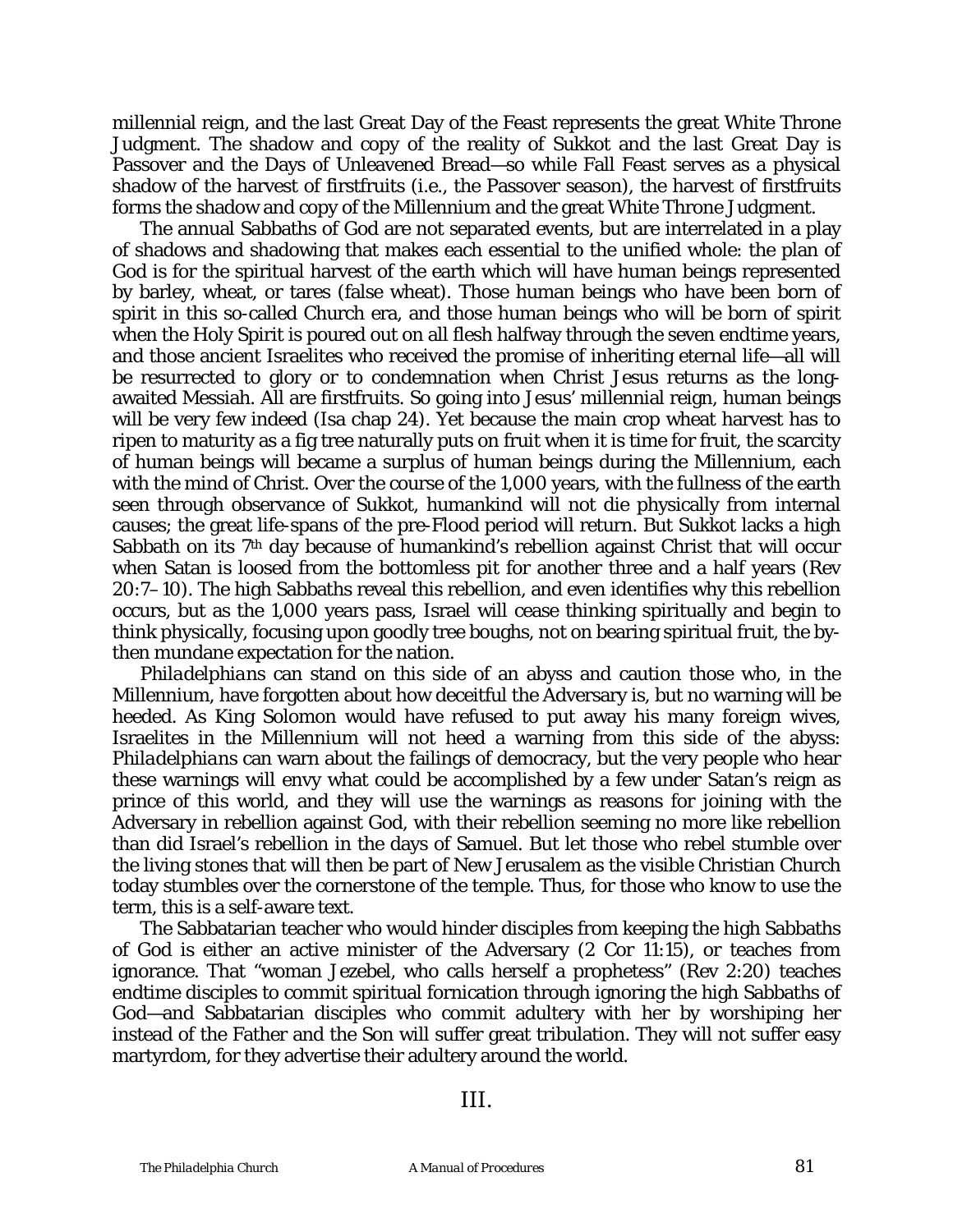The Wave Sheaf Offering should properly be a fixed day of the week observance in this era: the Lord [*YHWH*] spoke to Moses, saying,

Speak to the people of Israel and say to them, "When you come into the land that I give you and reap its harvest, you shall bring the sheaf of the firstfruits of your harvest to the priest, and he shall wave the sheaf before the Lord, so that you may be accepted. On the day after the Sabbath the priest shall wave it. … And you shall eat neither bread nor grain parched or fresh until this same day, until you have brought the offering of your God: it is a statute forever throughout your generations in all your dwellings." (Lev 23:9–11, 14)

If all of the spring holy day season is Sabbath, as the Apostle John wrote, some ambiguity exists about the phrase, *On the day after the Sabbath* — what Sabbath is being referenced?

In Scripture, two models exist, the first under Joshua when Israel physically entered into the Promised Land, with this land of Judea forming the shadow and type of Sabbath observance and entering into God's rest (*cf.* Heb 3:16–4:11; Ps 95:10–11; Num chap 14). In this model, Israel crossed the Jordan on the 10<sup>th</sup> day of the first month (Josh 4:19), was circumcised after entering into God's rest (Josh 5:2–7), then while still camped at Gilgal, the nation kept the Passover on the 14th day of the month in the evening (*v.* 10). On the day after the Passover, "on that very day" (*v.* 11), Israel ate the produce of the land … if the day after Israel ate the Passover, the first of the grain of Canaan was waved and the people ate of the produce later that day, then the Passover would have had to be a Sabbath.

The sect of the Pharisees and modern rabbinical Judaism believes the Sabbath referenced in Joshua 5:11 is the high Sabbath, the 15th of Abib, of Unleavened Bread, not a weekly Sabbath; thus, they offer the Wave Sheaf on the 16th of Abib, a fixed calendar date.

But a problem exists: Israel in Egypt ate the Passover sacrifice on the 14<sup>th</sup> day, not in the 15th day of Abib.

In Deuteronomy, Moses instructs Israel,

You may not offer the Passover sacrifice within any of your towns that the Lord your God is giving you, but at the place that the Lord your God will choose, to make his name dwell in it, there you shall offer the Passover sacrifice, *in the evening at sunset, at the time you came out of Egypt*. And you shall cook it and eat it at the place that the Lord your God will choose. And in the morning you shall turn and go to your tents. For six days you shall eat unleavened bread, and on the seventh day there shall be a solemn assembly to the Lord your God. (Deut 16:5–8 emphasis added)

Yet, in Egypt, Israel was instructed,

Then Moses called all the elders of Israel and said to them, "Go and select lambs for yourselves according to your clans, and kill the Passover lamb. Take a bunch of hyssop and dip it in the blood that is in the basin, and touch the lintel and the two doorposts with the blood that is in the basin. *None of you shall go out of the door of his house until the morning*. For the Lord will pass through to strike the Egyptians, and when he sees the blood on the lintel and on the two doorposts, the Lord will pass over the door and will not allow the destroyer to enter your houses to strike you.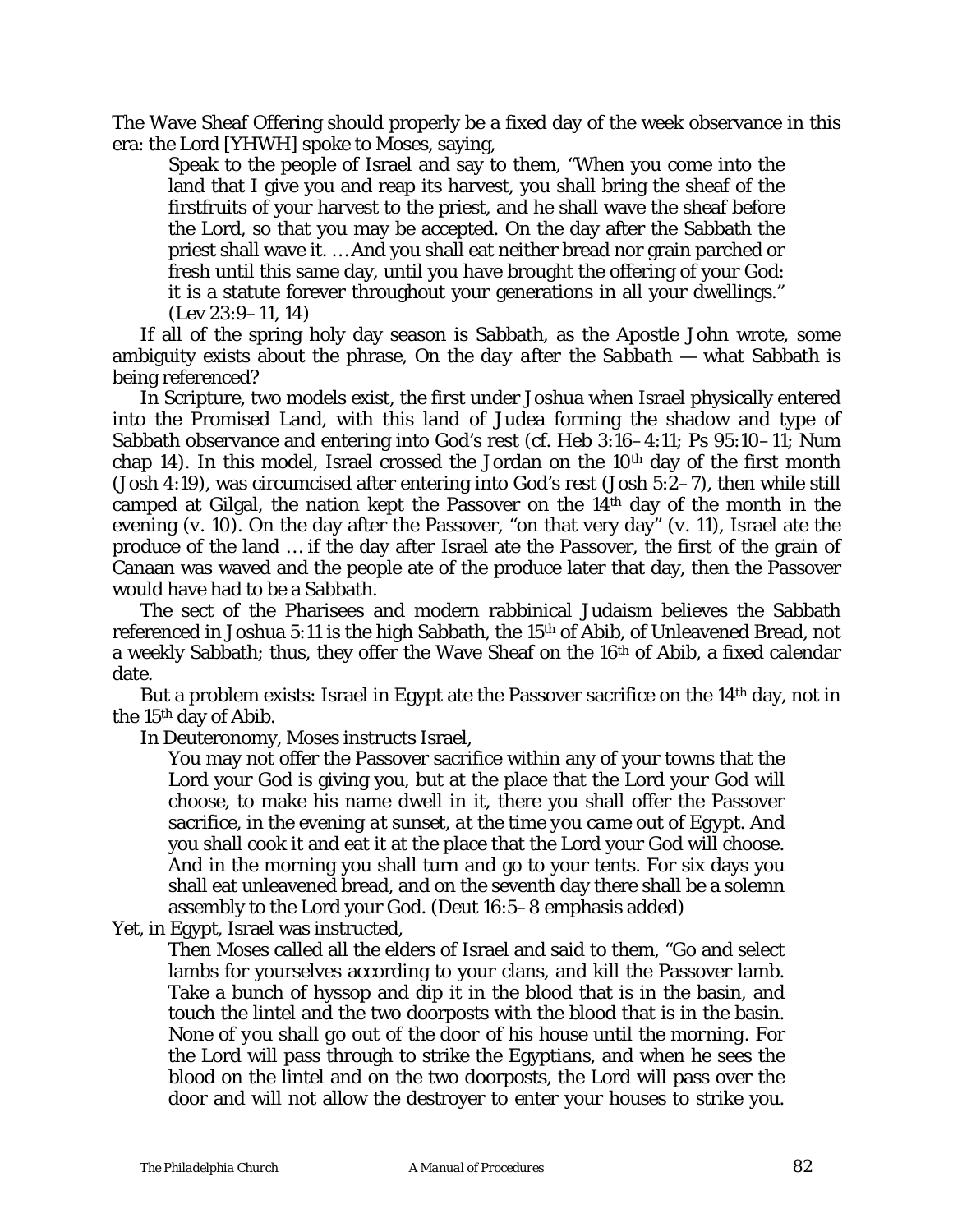You shall observe this rite as a statute for you and for your sons forever. And when you come to the land that the Lord will give you, as he has promised, you shall keep this service. (Ex 12:21–25 emphasis added)

If Israel did not leave their houses in Egypt the night on which the nation ate the Passover sacrifice, then there is the same type of discrepancy between the Passover sacrifice as recorded in Exodus and the Passover sacrifice as recorded in Deuteronomy as there is a discrepancy in the reason for why the Sabbath was commanded to be kept in Exodus (20:11) and for why the Sabbath was to be kept in Deuteronomy (5:15) … in Egypt, Israel killed the Passover sacrifice at even going into the  $14<sup>th</sup>$  day of the first month, and ate the Passover during the dark portion of the 14th day. Israel in Egypt, with the exception of Moses and Aaron, did not leave their houses until morning.

Jesus, in His final Passover, ate the sacrifice on the dark portion of the 14th day; He was then betrayed and taken during the dark portion of the 14<sup>th</sup> day, then crucified during the light portion of the 14th day. He died about 3:00 pm in the afternoon, when Pharisees were then killing Israel's Passover lamb … Jesus ate the Passover after the pattern established by the first Passover covenant made in Egypt, but He was offered up as the Passover Lamb of God according to the Moab Passover instructions, or Moab Passover covenant.

- In Egypt, Israel killed the Passover lamb going into the  $14<sup>th</sup>$  day of the first month, ate the lamb during the dark portion of the 14th, then looted the Egyptians during the light portion of the 14th before leaving Egypt at the end of the 14th, as the 15th began.
- The killing of the Passover sacrifice going into the 14<sup>th</sup> is the model that established the Passover covenant which remains in effect to this day; hence, disciples are to eat the Passover sacraments on the night that Jesus was betrayed, the dark portion of the  $14<sup>th</sup>$  (1 Cor 11:23–26)
- Under the Moab covenant, however, the Passover will be killed at the end of the 14th, going into the 15th. The observance of the Passover under the Moab covenant in this so-called Church era is not to eat the sacraments again, but to celebrate the night when Israel came out from Egypt; i.e., from sin.
- The Passover should be observed on two nights, with radically different observances on these two nights, for Jesus was not crucified twice.
	- 1. Christians are to take the sacraments of bread and wine on the dark portion of the 14th as a memorial of Israel's physical liberation; this is a somber occasion.
	- 2. Christians are to feast on the dark portion of the 15th as a memorial to Israel's spiritual liberation; this is a joyous occasion.
	- 3. The first celebration of Passover is the mirror, or chiral image of the second celebration.
- Judaism recognizes that the Passover is to be celebrated on two nights, but Judaism celebrates a day late and for the wrong reasons; therefore, Judaism's celebrations have no standing in *Philadelphia.*

The discrepancy between when the Passover sacrifice was killed and eaten in Egypt, and when Pharisees were killing and eating the Passover sacrifice in the 1st-Century (with the Pharisee's 1st-Century practiced based on what was recorded in Deuteronomy) enabled Jesus to both eat the Passover and to be the Passover Lamb of God, sacrificed under the Moab covenant. Therefore, Jesus' sacrifice did not end the Passover covenant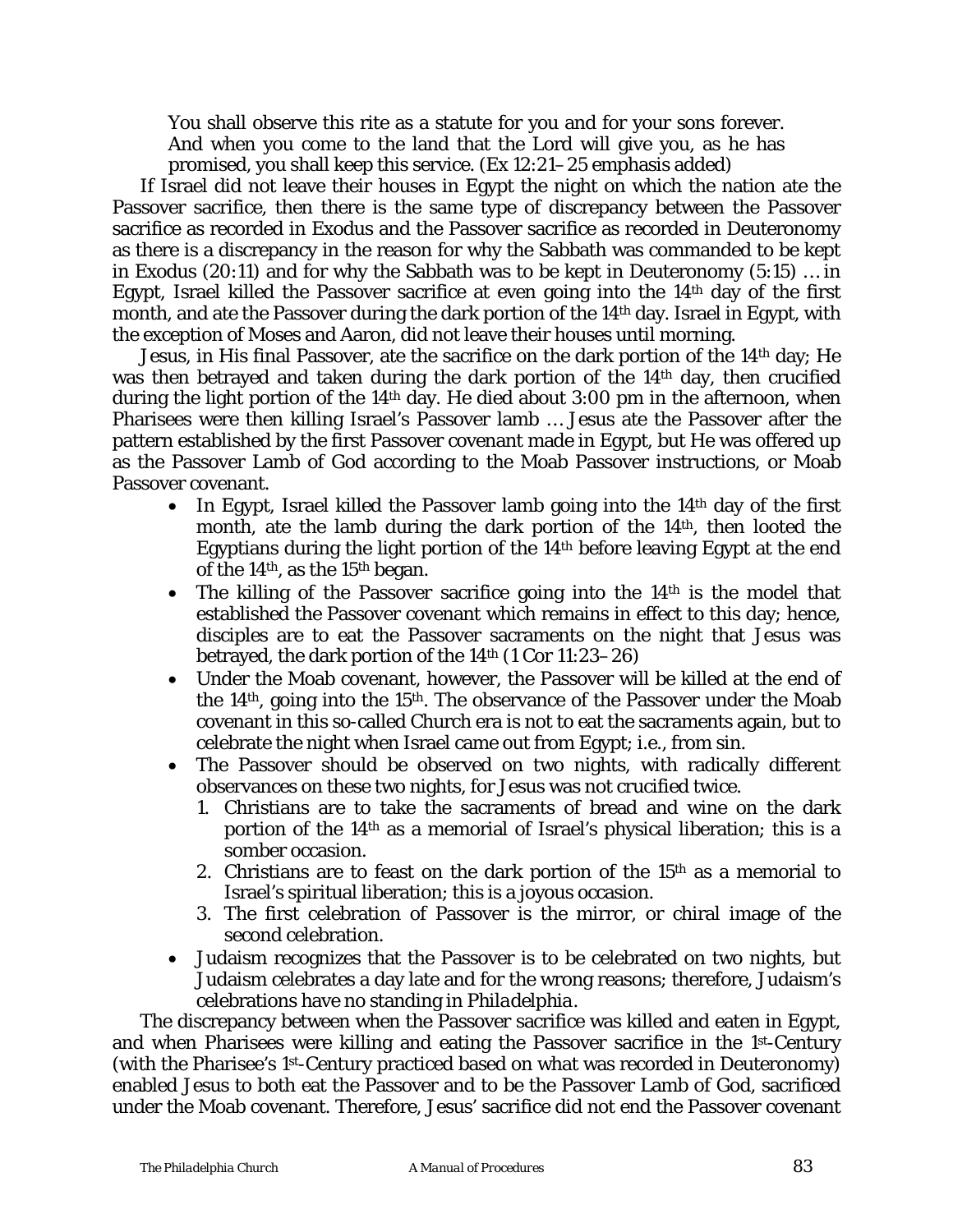made on the day when God took the fathers of Judah and Israel "by the hand to bring them out of the land of Egypt" (Heb 8:9).

- The sacraments of bread and wine represent the body and blood of Jesus on only one day of the year, the dark portion of the 14th of Abib. On every other day of the year, they are an offering of the ground, Cain's offering.
- The Moab covenant is a spiritual or eternal covenant that did not begin on the plains of Moab, but at Calvary, when Jesus came from a far land to love God, to obey His voice, and to keep all that is written in the Book of Deuteronomy. (Deut chap 30)
- The spiritual night that began at Calvary has not yet arrived at its midnight hour, the hour when death angels shall again pass throughout the land to slay firstborns not covered by the blood of the Passover Lamb of God.
- So the model for how Israel under Joshua kept the Passover in Canaan is the model for how Israel under Jesus will keep the Passover in the Millennium.
- The model for how the Church is to keep the Passover is the model for how Israel kept the Passover in Egypt. The Lamb of God (the sacraments of bread and wine) are to be eaten on the dark portion of the 14th of Abib.

All of the above pertains to when the Wave Sheaf Offering is to be observed; for using the Moab model as the controlling passages pertaining to killing and eating the Passover sacrifice, Pharisees and rabbinical Judaism observed the Wave Sheaf on the 16th of Abib whereas the Sadducees and the Churches of God contend that the referenced Sabbath is the weekly Sabbath occurring within the Feast of Unleavened Bread; thus they celebrate the Wave Sheaf Offering on a fixed day of the week, the first day. And with the Wave Sheaf being a shadow of Christ, the substance of the feasts, new moons, and Sabbaths (Col 2:16–17), the testimony of Jesus is that referenced Sabbath is the weekly Sabbath at least until the New Covenant replaces the old Passover covenant made on the day when God took the fathers of Israel by the hand to lead the nation out of Egypt.

Scripture is silent about what day of the week Joshua lead Israel into Canaan. What is known is that Israel under Joshua kept the Passover, with Israel eating the Passover on a Sabbath day. If Israel would have eaten this Passover on dark portion of the 14th, then the following day (the 15th) would have been the great Sabbath day of the Sabbath and would not have been a day on which grain would have been waved if the Wave Sheaf Offering is to occur on the morrow after the Sabbath. Therefore, by necessity, Israel under Joshua ate the Passover on the dark portion of the 15<sup>th</sup> day of Abib, which could well have also been the weekly Sabbath. If the high Sabbath were also the weekly Sabbath, then the morrow after the Sabbath would have been on a Sunday that was also the 16th of Abib.

There are scriptural reasons for the high Sabbath to also be the weekly Sabbath when Israel under Joshua ate that first Passover in Canaan: in Greek, both the name Joshua and the name Jesus are written,  $\text{Tr } \sigma \circ \hat{\sigma}$ , the only name by which men can be saved (Acts 4:10–12). This only name is not a Hebrew utterance or a Greek utterance, but the name of the one who leads Israel into God's rest, a name that no person today knows (Rev 19:12) so that no one can go ahead on his or her own but all must follow the lead of the Lamb of God. Joshua/Jesus/'Inσούς will lead Israel into God's rest, a euphemistic expression for God's presence, when He returns on the 10<sup>th</sup> day of the first month.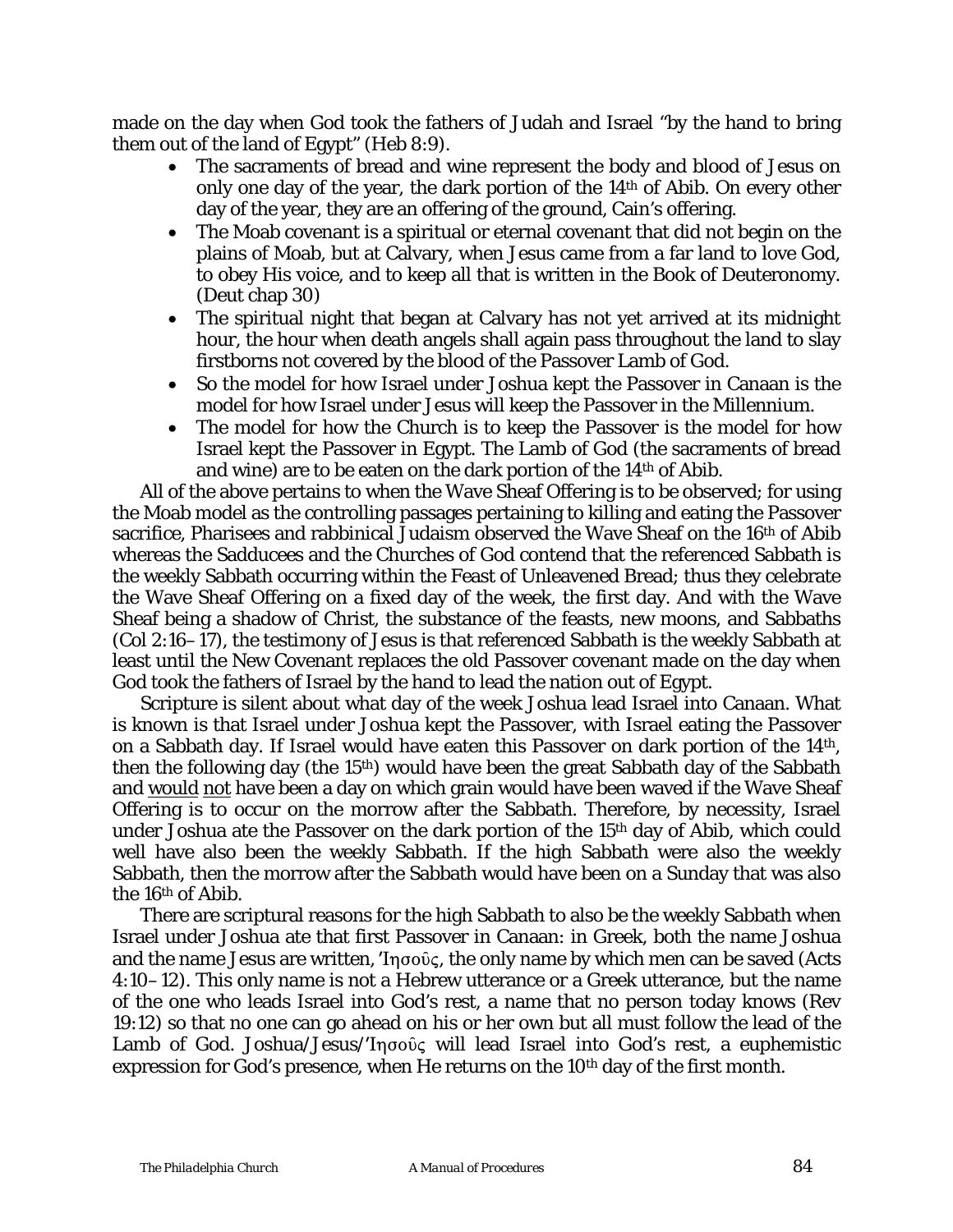- The above is an important concept to remember: Christ Jesus returns on the 10th day of the first month, not in the fall of the year.
- It is the Antichrist who comes claiming to be the Messiah in the fall of the year, 42 months or 1260 days before Christ Jesus returns.
- Christ Jesus returns 2520 days after the second Passover liberation of Israel from indwelling sin and death, with day 1260 being a doubled day patterned after Joshua's doubled day.
- Jesus will, according to the Moab covenant, eat the Passover with new wine in His Father's kingdom (Matt 26:29), the reason for the Moab Passover to now be celebrated as the Day to be Much Observed.
- The Day to be Much Observed is always celebrated on the dark portion of the 15th of Abib, and celebrated with feasting, not with bitter herbs or with the sacraments of blood and wine.

Because disciples will eat the Moab Passover in the Father's kingdom when Jesus next drinks of the fruit of the vine, and because the present Passover covenant will end when the lives of firstborns are again given as the ransom for Israel (Isa 43:4), the Moab Passover timeline should not today be used for determining when the Wave Sheaf Offering is to be celebrated … the Wave Sheaf Offering should always be celebrated on Sunday, the day after the weekly Sabbath during Unleavened Bread. As the Passover sacraments of bread and wine should be taken on the night that Jesus was betrayed (1 Cor 11:23–26) and on no other night [again, on every other night bread and wine are Cain's offering, not righteous Abel's], the Wave Sheaf Offering should be made on the Sunday following the weekly Sabbath within the seven days of Unleavened Bread, even if that weekly Sabbath is the last high Sabbath of Unleavened Bread. It is not a requirement that the Wave Sheaf Offering be made within the seven days of Unleavened Bread, but that it is made on the morrow after the Sabbath. And it is made about 9:00 am Sunday.

If keeping the Wave Sheaf Offering throughout Israel's generations is a statute forever, then celebrating Jesus' resurrection on the day following the weekly Sabbath during the seven days of Unleavened Bread is a commanded celebration—and "Resurrection Sunday" is a poor cousin to the offering of the Wave Sheaf; for *Resurrection Sunday* misses the significance of Israel's liberation from bondage to sin (as represented by the second Passover) and to death (as represented by the resurrection). It barely addresses that Jesus will return as the Messiah.

- The seven day calendar week and Sabbath observance under the Sinai covenant pointed to the physical creation (Ex 20:11).
- The seven day calendar week and Sabbath observance under the Moab covenant points to Israel's liberation from sin and death, the reality foreshadowed by Israel's liberation from Pharaoh (Deut 5:15).
- Likewise, the Passover covenant made in Egypt extends from when blood was shed in Egypt at a first Passover to when blood will be shed worldwide at a second Passover, for the copy of a heavenly covenant is purified with blood (Heb 9:22–23).
- The Moab Passover covenant, however, is not a copy of a heavenly thing but is the heavenly reality, and as such, it is ratified by a better sacrifice as the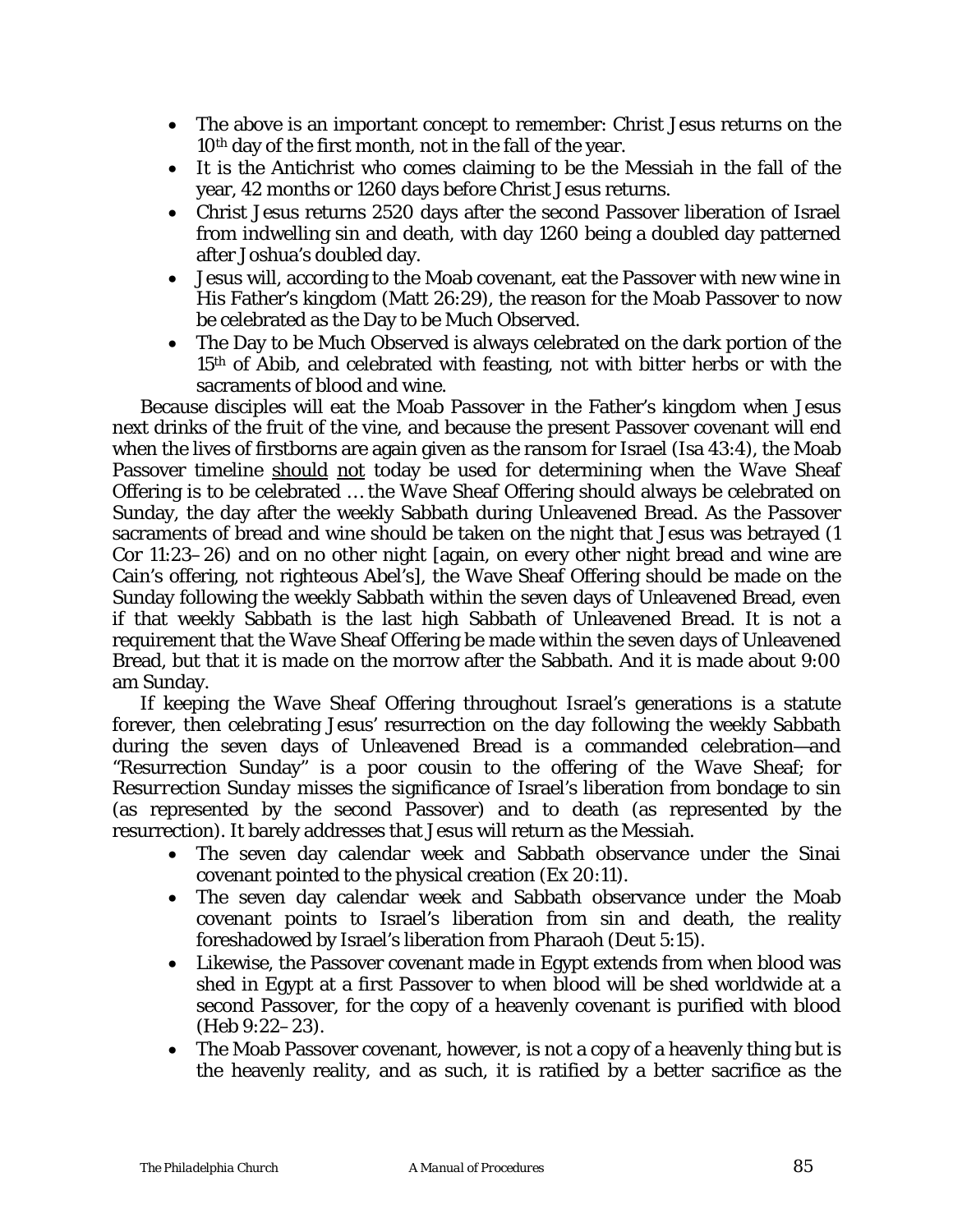covenant made with Noah about never again bringing a flood of water over the face of the earth is ratified by the bow set in the sky.

- 1. The Moab covenant is ratified by a better sacrifice, the second song of Moses (Deut chap 32).
- 2. The Moab Passover covenant is ratified by feasting in celebration of anticipated or achieved liberation from sin and death.

The Pharisees were without spiritual understanding as rabbinical Judaism is today without spiritual understanding. Their lack of understanding, though, was necessary for the completion of the plan of God. Likewise, the lack of spiritual understanding among Sabbatarian disciples is necessary for completion of the plan of God … the livestock do not need to know what the Shepherd does. However, those whom the Shepherd counts as friends know what is occurring, and by faith, keep the high Sabbaths of God with understanding.

\_\_\_\_\_\_\_\_\_\_\_\_\_\_\_\_\_\_\_\_\_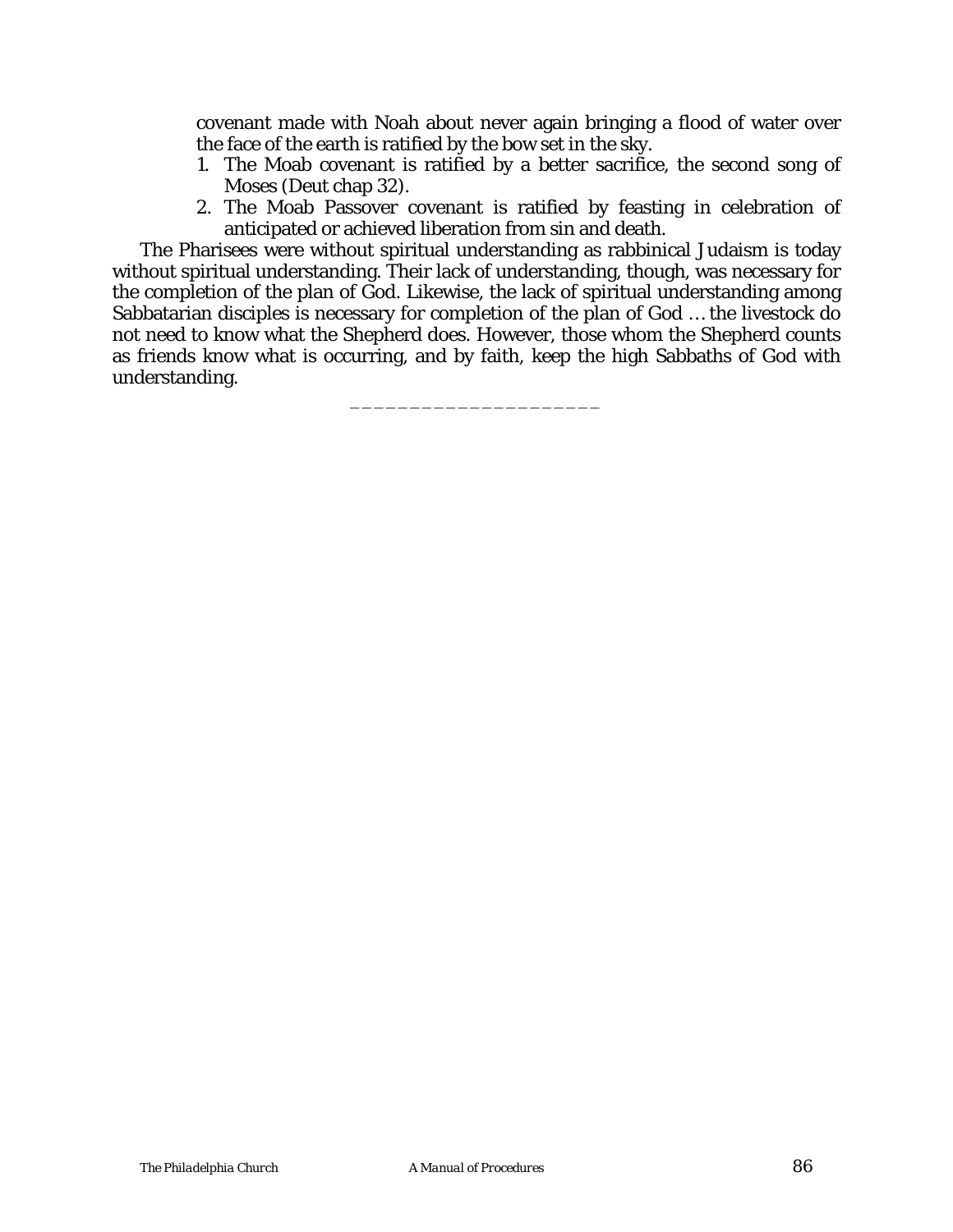# The Father's Confirmation of the Sabbath

Perhaps one of the most difficult concepts to understand is that the man Jesus, having entered His creation as His son, His only, did not speak His words during His earthly ministry, but spoke only the words of His spiritual Father, the unknown God of Israel.

Jesus' first Father, *Theos*, was the *Logos,* the spokesman for the Most High, with this relationship represented by two metaphors, the first that *YHWH Elohim* made humankind in the image of *YHWH Elohim*; "male and female he created them" (Gen 1:27), so to be created in the image of *YHWH Elohim*, humankind is male and female, with the "female" aspect of God contained in the *Logos* who came as the man Jesus.

Biological gender makes comprehending what the above metaphor describes difficult, for the male nouns and pronouns used to name and describe *the Logos* [Ò  $\lambda \delta \gamma$  oc] do not well encompass the female "helpmate" image. In this case, biological gender, itself, forms the concealing metaphor.

As the Apostle Paul used the altar to the Unknown God to spread the gospel of Christ to Greeks, endtime disciples will reveal the "unknown God," who is the Father, to those who claim to be Gentile Christians. John wrote, "And this is eternal life, that they know you [the Father] the only true God, and Jesus Christ whom you have sent" (John 17:3). Therefore, knowing the Father is central to salvation. Without knowing the Father, the person is not saved regardless of what the person says about having a personal relationship with Jesus—simply put, the person who claims to know Jesus yet doesn't know the Father knows neither Jesus nor the Father and is not saved.

The other metaphoric relationship is disclosed by Moses being as God to Aaron (Ex 4:16): Moses and Aaron are two brothers according to the flesh, with Aaron delivering the words of Moses to Israel, the two functioning as one entity in a manner analogous to how a man and his wife become one flesh through unity even though they are two.

Before proceeding one important scriptural passage needs referenced:

Now that day was the Sabbath. So the Jews said to the man who had been healed, "It is the Sabbath, and it is not lawful for you to take up your bed." But he answered them, "The man who healed me, that man said to me, 'Take up your bed, and walk.'" They asked him, "Who is the man who said to you, 'Take up your bed and walk'?" Now the man who had been healed did not know who it was, for Jesus had withdrawn, as there was a crowd in the place. Afterward Jesus found him in the temple and said to him, "See, you are well! Sin no more, that nothing worse may happen to you." The man went away and told the Jews that it was Jesus who had healed him. And this was why the Jews were persecuting Jesus, because he was doing these things on the Sabbath. But Jesus answered them, "My Father is working until now, and I am working."

This was why the Jews were seeking all the more to kill him, because not only was he breaking the Sabbath, but he was even calling God his own Father, making himself equal with God. (John 5:9–18)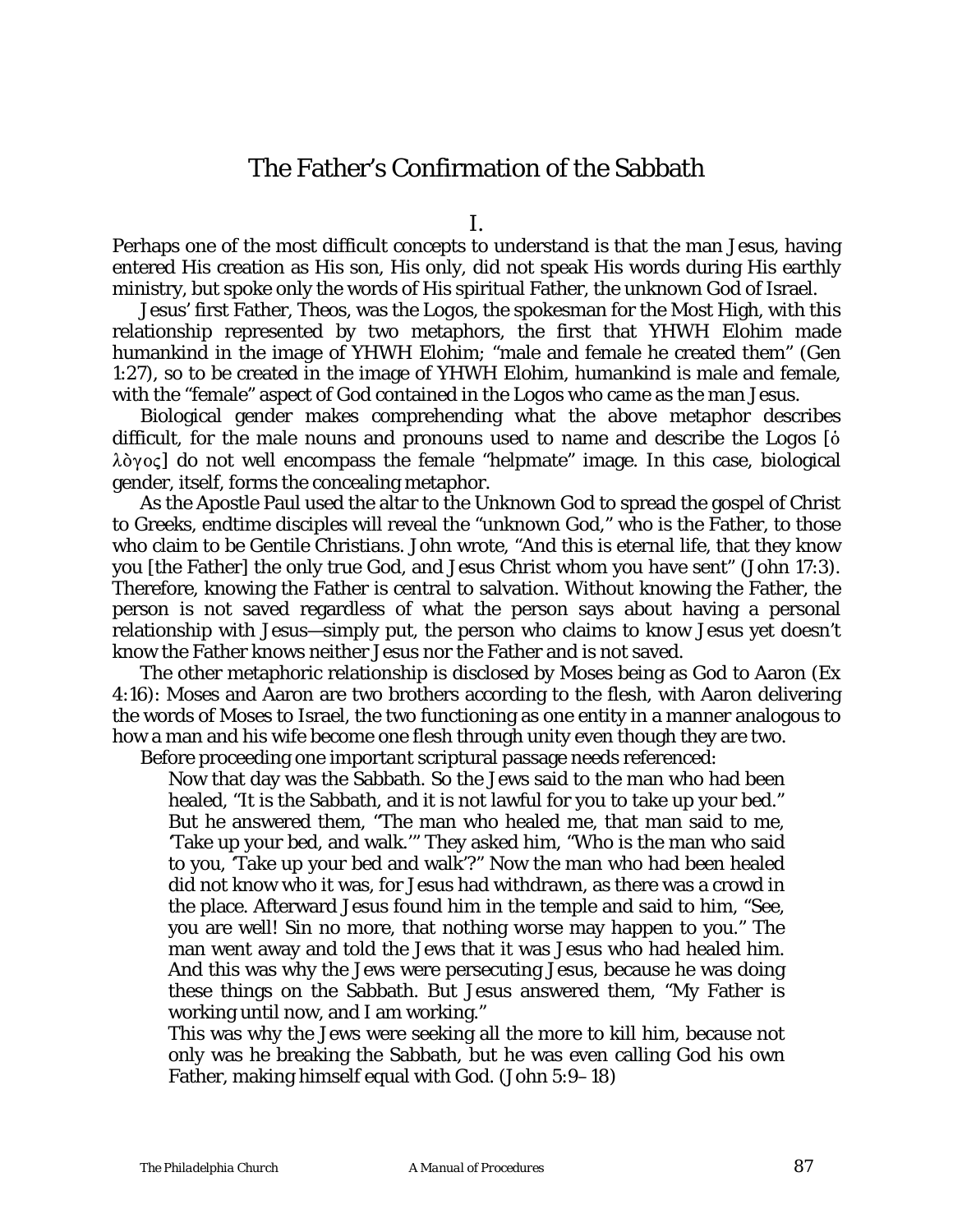"God"  $[\theta \in \partial \zeta]$  is not the name of an individual, but the name of a "house"  $[\theta \in \partial \zeta]$ , the house of the Father  $[\tau \hat{\eta}$  oikig  $\tau \circ \hat{\theta}$   $\pi \alpha \tau \circ \hat{\theta}$   $\zeta$  — John 14:2]. And in this house presently dwells both the Father and the Son, whereas before *the Logos* entered His creation as His only Son, *YHWH* had dwelt in this house as a man and his wife dwells in a physical house. *The Logos* was the Helpmate of the Unknown God, as a wife is to be the helpmate of her husband. So *the Logos* as *Yah* and the Unknown God were together, not separately, the Tetragrammaton *YHWH*. To identify *Yah* as *YHWH* is to deny the Father and thus deny one's salvation.

After the resurrection of firstfruits, glorified sons of God as many younger brothers (and as the Bride of Christ) of Christ Jesus (Rom 8:29) will also dwell in this *house.* The many sons of God are without biological gender, an attribute of the flesh that only pertains to the flesh. Gender serves as metaphors for spiritual relationships. And the lesson of Hanukkah disciples are to learn lies in the boldness with which Jesus identified Himself as the Son of God (John 10:36). If disciples are also doing the work of God, they should not be ashamed of calling themselves sons of God, and if sons, then God. To do otherwise is to deny Christ. But within this *house of God* are relationships that exist through biological gender among human beings.

Jesus spoke only the Father's words as Aaron spoke only Moses' words to Israel [with the notable exception of the golden calf incident]. Jesus did not speak His own words; thus, the utterances of the Father that Jesus delivered through the renewing work of the Holy Spirit were not limited to the movement of air in sound waves. The work being then done by the Father is the work that Jesus was visibly doing, perhaps the best assignment of meaning to John 5:17.

- Delivering the utterances of the Father was the work that Jesus did during His ministry.
- Delivering the words of Jesus is the work that disciples presently do—and by extension, delivering the words of Jesus is delivering the oral or physical portion of the words of the Father.
- Once disciples are liberated from indwelling sin and death at the second Passover, delivering the words of Jesus will be a work of faith.
- Following the second Passover liberation of Israel, disciples will no longer be the Body of Christ and hence one with Christ Jesus; rather, disciples will be the Helpmate of Christ Jesus if they actually deliver the words of Jesus.

All things came into being through the *Logos*; so the miracles Jesus performed should be perceived as the speech-acts of the Father, who dwells in timelessness.

### II.

Heaven is represented by the Millennium rest, by the weekly Sabbath rest, and by ancient Judea (*cf.* Ps 95:10–11; Heb 3:16–4:11). Therefore, the Father's delivery of His speech-acts on a particular day within the created universe causes special significance to be assigned to that day; for the Father could have delivered His speech-acts on any day of the week or month or year. Remember, the Father does all of His work within the same unchanging moment; so He has to make a concerted effort to have His speech-acts delivered on a particular day if they are not to be delivered on any changing moment within time. In plainer speech, if the Father did not choose to figuratively deliver a sermon on the Sabbath through His speech-act of healing the invalid, He would have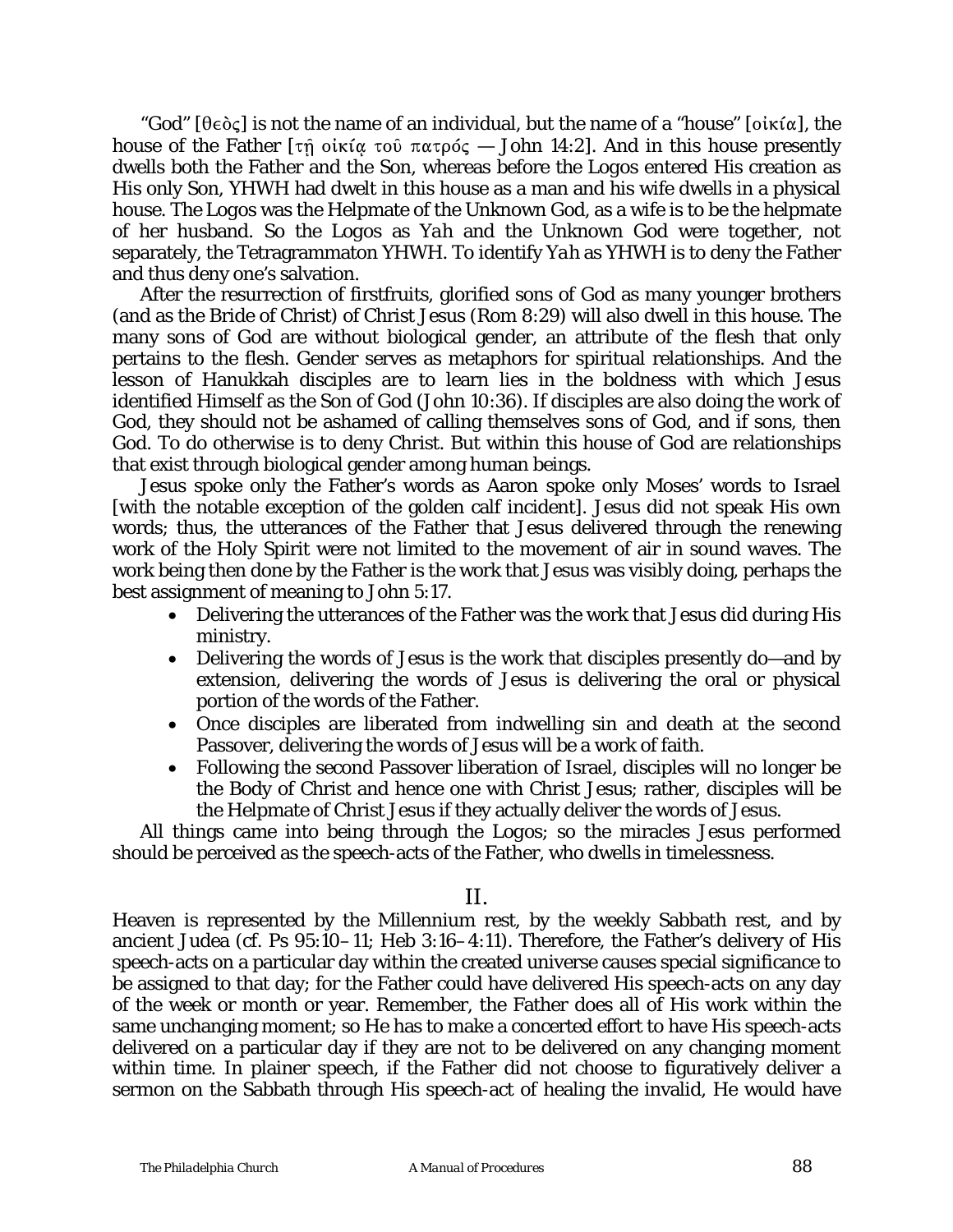caused the invalid to be healed on another day, or most likely, healed without any attention being attracted by the healing.

By Jesus delivering the speech-acts of the Father on the Sabbath (seven times in the Gospels), the Father does more than connect the Sabbath to the redemptive work of God. The Father places His stamp of approval on the Sabbath, thus transferring the holiness of *YHWH Elohim* resting on the seventh day to the renewing work He does through the man Jesus, this work the on-going activity of giving life to that which is dead.

\_\_\_\_\_\_\_\_\_\_\_\_\_\_\_\_\_\_\_\_\_\_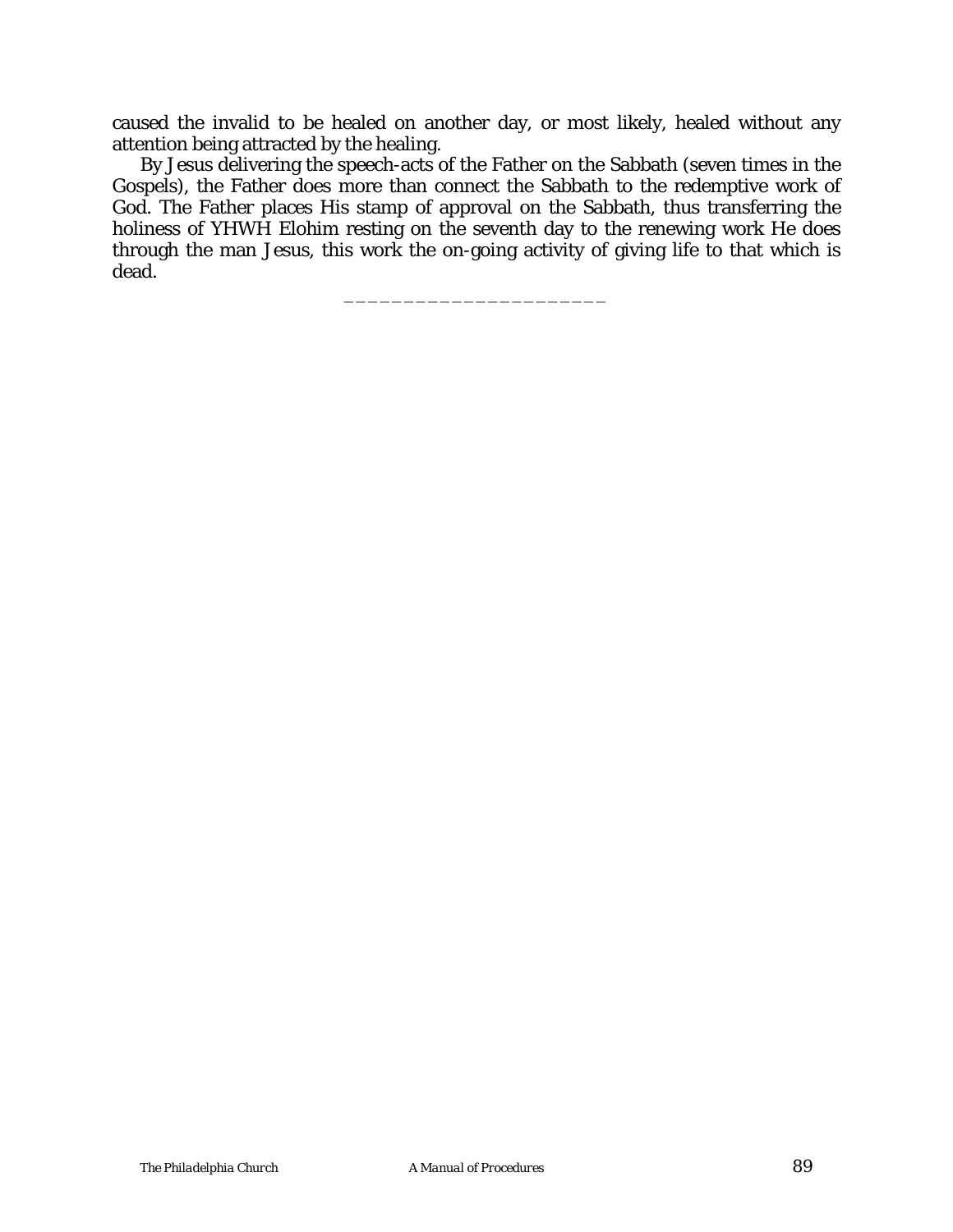## Acts 20:7

I.

Paul, in correcting the saints at Corinth concerning the taking of the *Lord's Supper*, or better, *the Passover*, said, "For I received from the Lord what I also delivered to you, that the Lord Jesus on the night when he was betrayed took bread, and when he had given thanks, he broke it" (1 Cor 11:23–24). The night Jesus was betrayed was the 14th of Abib. The "days of Unleavened Bread" (Acts 20:6) which Paul kept at Philippi would have begun with the high Sabbath on the 15<sup>th</sup> day of Abib. Thus, Paul would have kept the Passover and the Feast of Unleavened Bread at Philippi. He would have then set sail for Troas, where they arrived in five days. Paul would not have again taken the Passover three weeks after taking the Passover at Philippi, with the saints there; for the Passover sacraments are to be taken once a year.

Breaking bread is a euphemistic expression for eating a meal: when going to an 18th - Century French and Indian War reenactment in 21st-Century America, the French reenactors judiciously look for would be English spies by whether they "break" bread (literally), or whether they slice a piece of bread from a loaf. The custom of slicing bread had not yet caught on in France in the 18<sup>th</sup>-Century, whereas the English had already taken up the custom.

Paul and Luke sailed from Philippi after the days of Unleavened Bread. It is not likely that Luke would have used the Feast of Unleavened Bread as a time marker when in Asia and Achaia [Greece] if the Feast wasn't being observed by the saints thirty years after Calvary. Luke is not writing to a Jewish audience, but to "Theophilus" (Acts 1:1) the name reads, *Friend of God*, and suggests that *Theophilus* might be representative of every Christian to whom Paul went as the apostle sent to the Gentiles. Luke is not writing to Hebrew Christians. So for Luke to use Unleavened Bread as a time marker that affected the saints is significant.

Luke and Paul came to Troas where they stayed seven days; they had sailed for five days. The eighth day, the day Paul talked until midnight and the day Paul intended to depart (remember, the day starts at sunset, not midnight), is the first day of the week. Paul's voice would not have held out if he had started talking Sunday morning and continued until midnight. Paul started talking to them when they were gathered together for dinner, and he talked until midnight.

Eutychus fell asleep and fell out the window sometime around midnight. He was taken up for dead, but Paul took him in his arms, and the young man lived. Then Paul proceeded to talk until dawn (Acts 20:11).

If Paul had begun talking Sunday morning and had continued until dawn Monday morning, the story would be difficult to believe; for after talking all night, Paul walked approximately nineteen miles, the distance from Troas to Assos (Acts 20:13–14). So if the account is accurate, and if Sunday were treated as the Sabbath, what the reader finds is that beginning Sunday on the dark or night portion of the day, Paul talked for most of 12 hours, then walked from Troas to Assos while Luke and the others sailed to Assos, where they took him aboard (the following day they went to Mitylene). If the account is accurate, it was really on one day that Paul talked all night and walked all day, not exactly how a disciple would rest on the Sabbath or would enter into God's rest. But this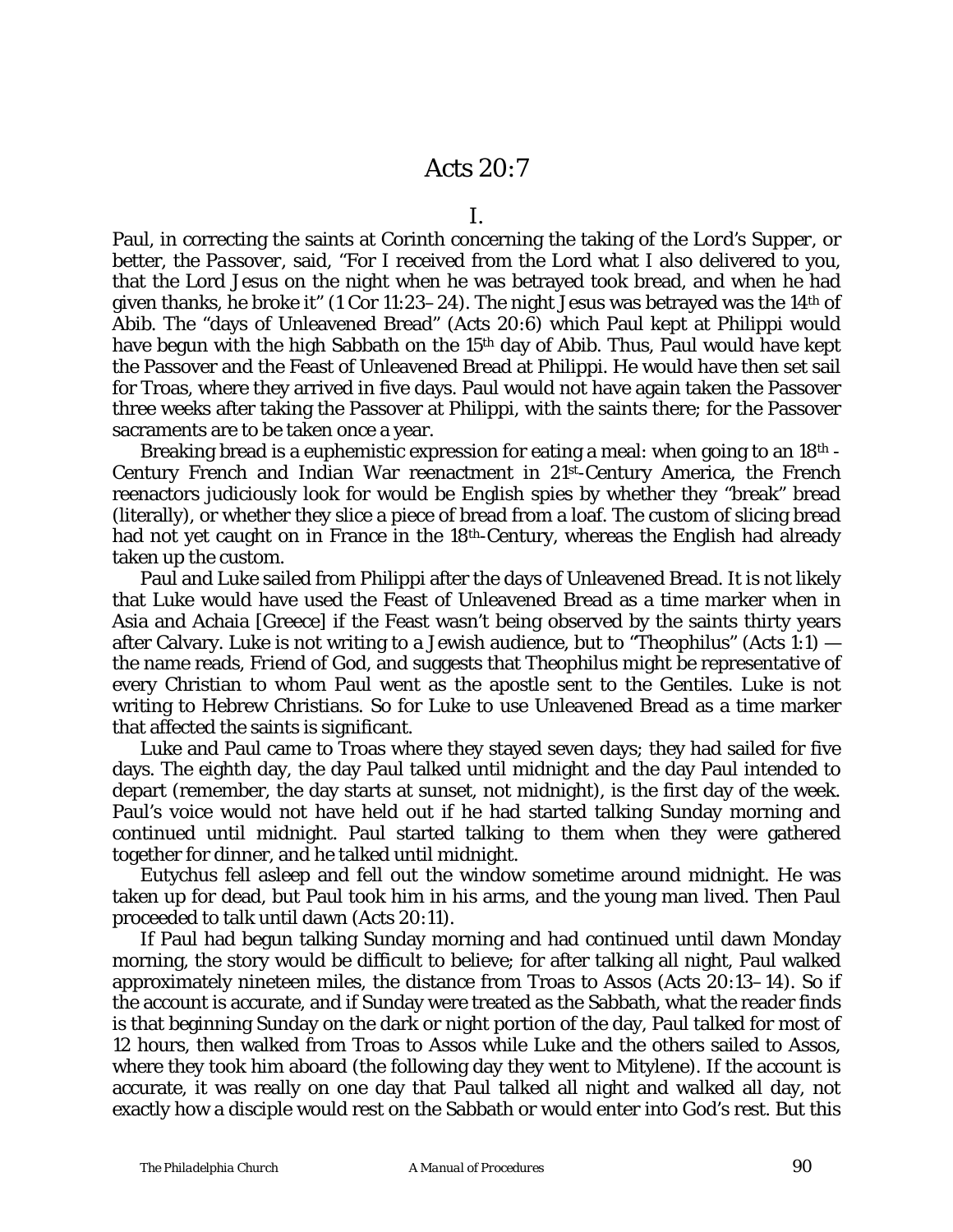feat of endurance is possible if the person had rested on the Sabbath, and was refreshed and ready to go when the Sabbath was over and the first day of the week began.

Paul tells the saints at Philippi to imitate him (3:17); he tells saints at Corinth to imitate him as he imitates Christ Jesus  $(1 \text{ Cor } 11:1)$  — so if saints were to imitate Paul, they would speak and travel on the first day of the week.

It is not believable that Paul considered the first day of the week as the Sabbath, especially since he said in his defense to Festus that he had committed no offense against the law of the Jews or against the temple (Acts 25:8). Paul had rested on the Sabbath so that he could travel the following day.

Nowhere in this account is there any command to cease observing the Sabbath and to begin observing Sunday.

\_\_\_\_\_\_\_\_\_\_\_\_\_\_\_\_\_\_\_\_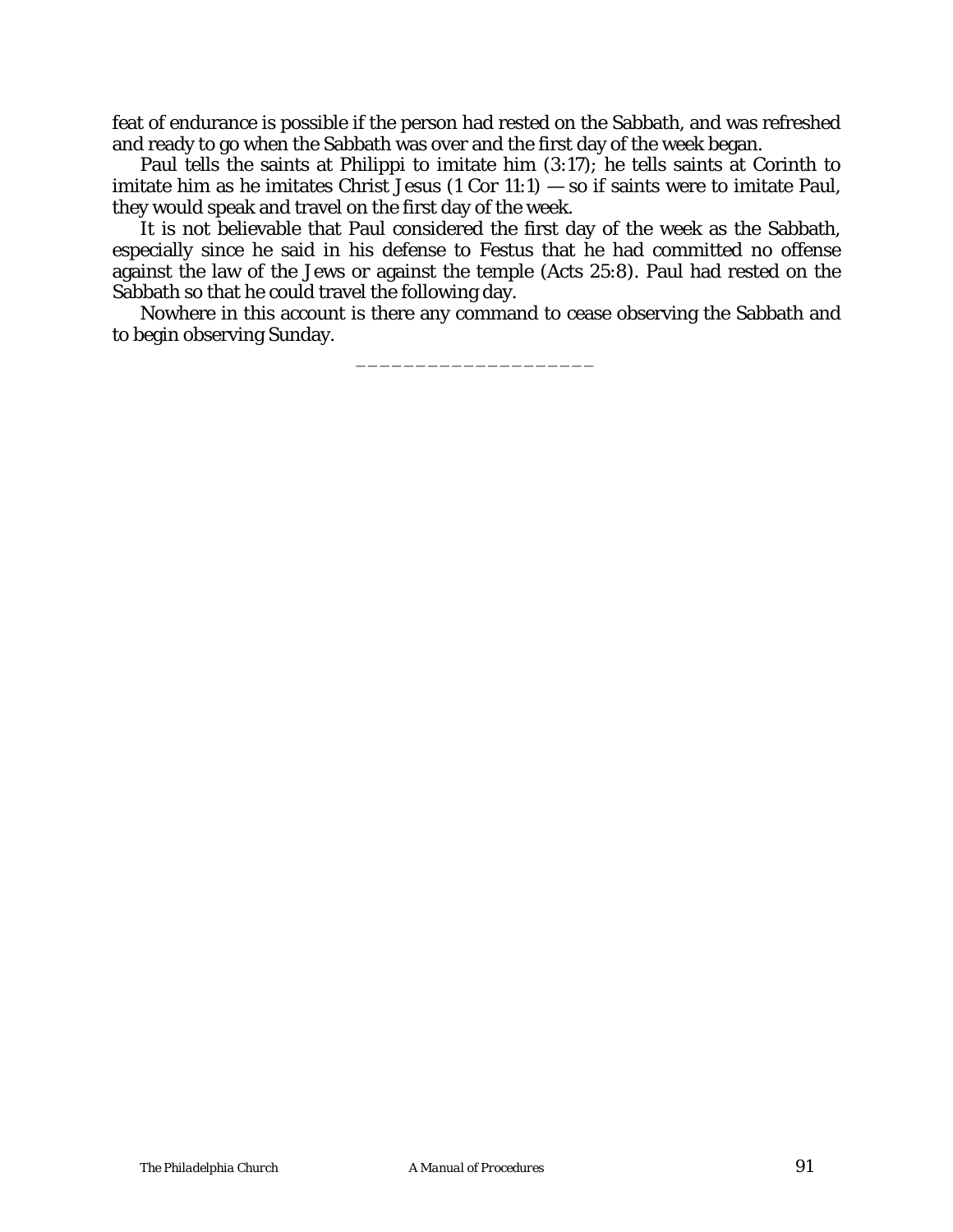# 1 Corinthians 16:1–2

I.

Paul wrote, "Now concerning the collection for the saints: as I directed the churches of Galatia, so you also are to do. On the first day of every week, each of you is to put something aside and store it up, as he may prosper, so that there will be no collecting when I come."

The reason for taking up a collection for the saints at Jerusalem was the famine occurring in Judea. This famine was not affecting the saints in Asia or in Achaia; so it wasn't a shortage of money that was preventing the saints in Judea from having enough. It was a shortage of grain, of foodstuffs. Therefore the collection that was to be taken up wasn't of money, for money could buy no food when no food was to be had. The collection was of food stores, basic grain and other goods, all of which required work to assemble. The collection wasn't passing an offering plate, but the bringing of sacks of grain and amphorae of oil and wine to a central collection point. This collection was real work, and work to be done at the beginning of the week when whatever was left from the previous week could be offered to the saints at Jerusalem.

Many who argue for Sunday observance point to the Seventh Day Adventists' practice of taking up a collection every Sabbath, but this practice is contrary to Scripture as is the doubly false practice of passing an offering plate on Sunday mornings. The practice of the Sabbatarian Churches of God has been more in line with Scripture: these fellowships apply literally the admonishment, '"Three times a year all your males shall appear before the Lord your God [*YHWH* your *Elohim*] at the place he will choose: at the Feast of Unleavened Bread, at the Feast of Weeks, and at the Feast of Booths. They shall not appear before the Lord empty-handed. Every man shall give as he is able, according to the blessing of the Lord your God that he had given you"' (Deut 16:16–17).

Therefore, an offering is traditionally taken only on the seven high Sabbaths: the first and last day of Unleavened Bread, Pentecost, Trumpets, Atonement, first day of Tabernacles, and Last Great Day, with some fellowships only taking up an offering three times a year: First Day of Unleavened Bread, Pentecost, and First Day of Tabernacles.

Spiritually, the command for all males to appear three seasons a year would have the inner new man presenting the tent of flesh in which he dwells as his offering to God on these three seasons. But the important point here is that it is unscriptural to take up an offering on weekly Sabbath services; it is unscriptural to mix the mundane with the spiritual. Paul's command was for the offering to be taken up on the first day of the week, not at Sabbath services. Plus, Paul was addressing a special situation, and was not commanding that Jerusalem fellowships take up a collection on the first day of the week. He limited his instructions to Galatia, Corinth, and those regions that were not in a famine situation.

Again, in Paul's command to take up a collection on the first day of the week, there is nothing about ceasing to observe the Sabbath.

\_\_\_\_\_\_\_\_\_\_\_\_\_\_\_\_\_\_\_\_\_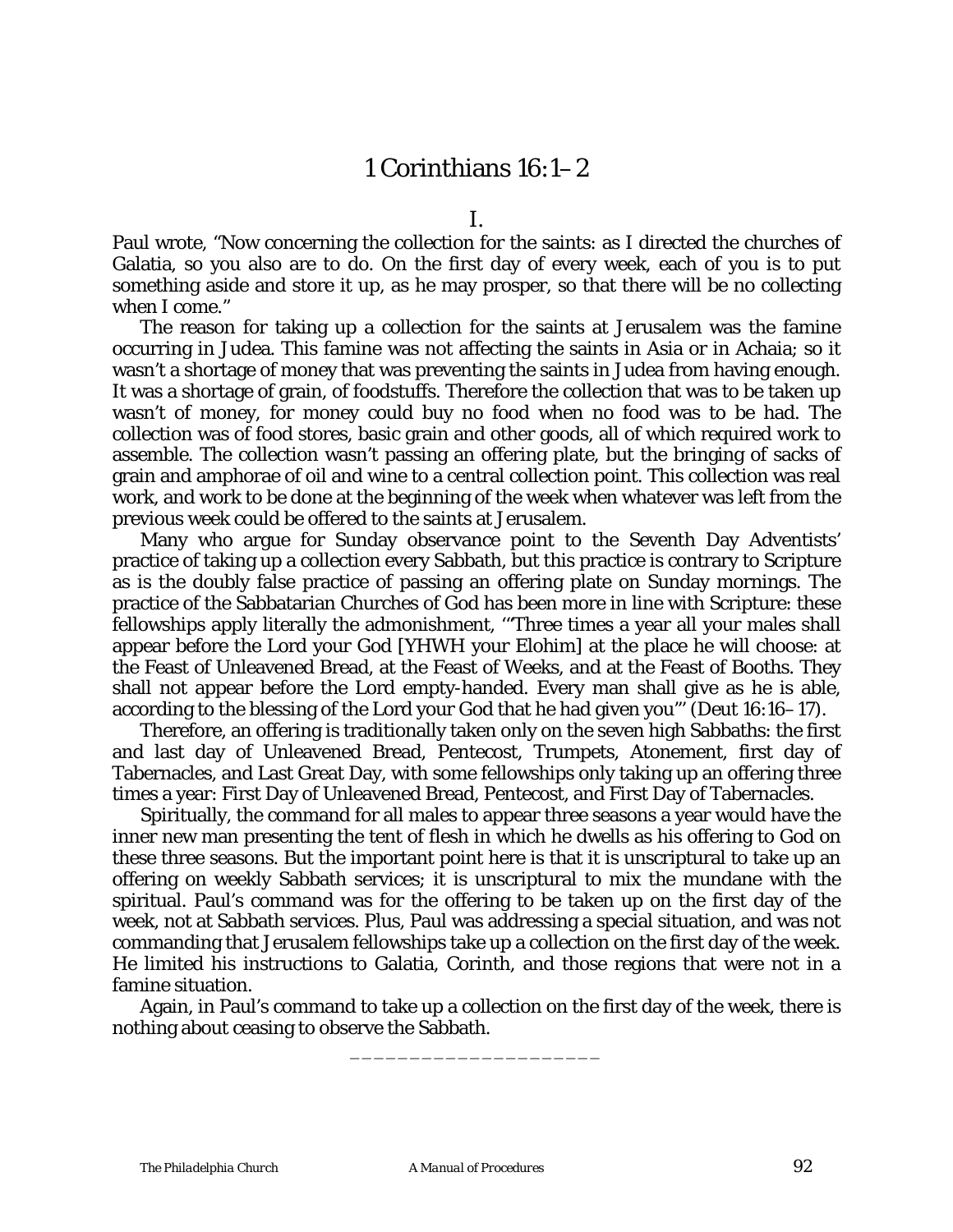### Romans 10:4

I.

The Apostle Paul's desire was that his people, Israel, might be saved, for they had zeal for God, but not according to knowledge (Rom 10:1–2). However, Paul cites Isaiah: "'Though the number of the sons of Israel be as the sand of the sea, only a remnant of them will be saved, for the Lord will carry out his sentence upon the earth fully and without delay" (Rom  $9:27-28$  — from Isa 10:22-23) ... the prophet Isaiah continues, adding that Israel is not to fear the Assyrians who have taken them captive, for in a little while God will "wield against them a whip, as he struck Midian at the rock of Oreb" (Isa 10:26). But the house of Israel never returned from Assyria. And though Sennacherib fled from Jerusalem as the Midianites had before Gideon, the Apostle Paul assigns an endtime application to Israel's prophecy by equating *returning to the Promised Land* with salvation. Plus, God has not carried out His foresworn wrath against Israel (Ezek 20:8, 33). So either God has delayed in fully carrying out His wrath upon the earth, or Isaiah's prophecies had a physical application and have a spiritual application in which Assyria is a euphemism for death as Egypt is a representation of sin.

Paraphrased, Paul writes that although Israel will be many, only a remnant will be saved, for God will carry out His sentence of death upon the earth (Rom 9:28–29). Then Paul asks, "What shall we say, then? That Gentiles who did not pursue righteousness have attained it, that is, a righteousness that is by faith" (Rom 9:30). So salvation comes by righteousness—"a righteousness that is by faith." Israel pursued a law that would have led to righteousness, and here is where understanding is required:

A lawyer sought to test Jesus and asked what he must do to inherit eternal life (Luke 10:25). When Jesus asked the lawyer how he read the Law, the lawyer said that a person was to love God fully and love neighbor as self. The lawyer quotes from Deuteronomy. And Jesus told the lawyer that he had answered correctly, that he was to go out and do what he had said. So Jesus' testimony is that righteousness can come by the Law, which is what Paul affirms.

But for righteousness to come by the Law, the nation would need to turn to God and begin to love God with heart and mind, keeping His commandments and His statutes when the nation was in a far land (Deut 30:1–2). God would then bring Israel back to the Promised Land which the Psalmist calls God's rest (Ps 95:10–11), where God would give Israel circumcised hearts (Deut 30:6). Turning to God in a far land requires faith. And it is this turning to God when Israel is in a land of foreign gods that equates to a person of *the nations* turning to God by faith.

Paul tells the saints at Philippi and at Corinth to imitate him, and in his defense to Festus, he said that he had committed no offense against the law of the Jews or against the temple. John tells disciples to walk as Jesus walked (1 John 2:6), that whoever practices sinning is of the devil (3:8), that by who sins and who doesn't the children of the devil and the children of God are made evident (*v.* 10). If a disciple is, then, to be a son of God as opposed to a child of the devil, the disciple will keep the commandments as Jesus kept the commandments.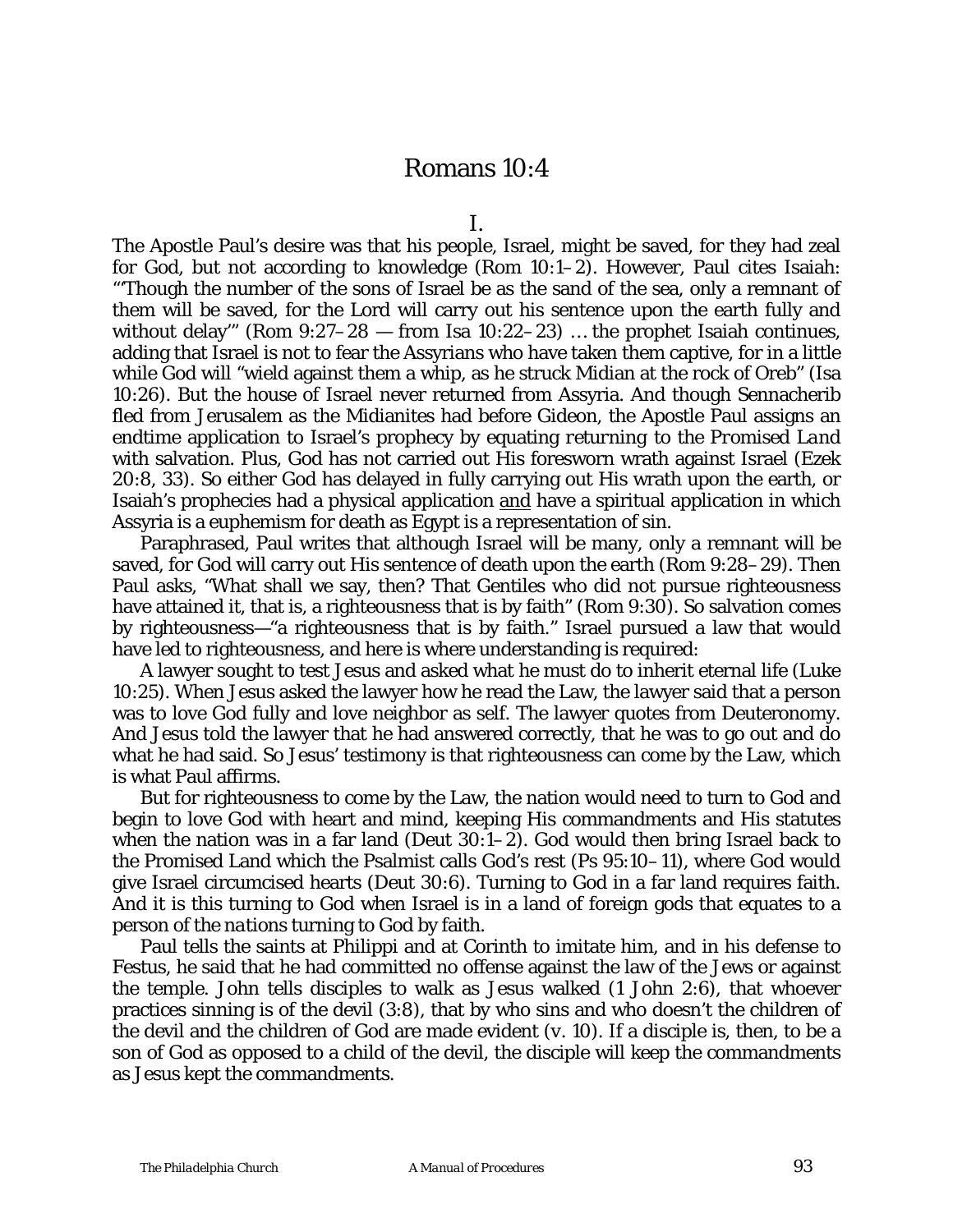On the plains of Moab, a second covenant is made with Israel and mediated by Moses (Deut 29:1). This second covenant requires Israel to choose life or death (Deut 30:15–20) — and choosing life is to love God and neighbor, keeping His commandments and statutes, and doing all that is written in the book of Deuteronomy (Deut 30:10). This second covenant is ratified by a song (Deut chap 32), so this covenant is not an earthly thing that is a copy of a heavenly thing as was the covenant ratified by blood at Sinai (Heb 9:22–23). This covenant is a heavenly thing, and this is the covenant to which better promises were added [better promises are not added to a covenant that has been abolished] when its mediator became the glorified Christ Jesus.

Paul's desire and prayer is that Israel may be saved. He bears witness that Israel has a zeal for God, but the nation is ignorant of the righteousness that comes from God … as Abraham's faith was counted unto him as righteousness (Rom 4:22), the faith of disciples who believe in the One who raised Jesus from the dead will be counted to them as righteousness (*v.* 24). The man Jesus is the righteousness that has come from God (John 1:1–14); thus, the disciple who hears the words of Jesus and believes the One who sent Him (John 5:24) acknowledges that Jesus is the righteousness that comes from God. Therefore, Christ is—by way of a disciple's belief that comes by faith—the end of the Law by being the righteousness that has come from God.

The above, however, is not the end of the matter, for Paul continues, "But the righteousness based on faith says—" and Paul cites Deuteronomy 30:11–14.

The Israelite who, when in a far land, turns to God by faith and returns to loving God and keeping His commandments chooses life. Since Calvary, however, to turn to God by faith requires the profession with the mouth that Jesus is Lord and belief in the heart that God raised Jesus from the dead (Rom 10:9). And for the Observant Jew to make such a profession requires the Jew to undertake a mental or spiritual journey of a distance equivalent to the physical distance of Abraham's journey of faith from Ur to the Promised Land.

What was physical becomes spiritual: the geographical territories of Egypt, Assyria, and Babylon form the visible shadows of the mental topography of sin, death, and the kingdom of this world (see Rev 11:15) … as only a remnant of Israel returned from geographical Babylon, only a remnant of spiritually circumcised Israel will leave this world and journey to the plains of Moab where life and death is set before this spiritual nation. Those disciples that choose life will figuratively cross the Jordan and enter into God's rest (*cf.* Ps 95:10–11; Heb 3:16–4:11). Those who choose death will remain in Moab.

- Moses only leads Israel to the plains of Moab and the choice of life and death, not into the Promised Land.
- Israel follows Joshua/Jesus ['Ingover ] into Promised Land or God's rest.

Israel goes from being the physically circumcised nation to being the nation whose circumcision is of the heart, by Spirit, and not by hands (Rom 2:28–29; Col 2:11).

Therefore, "There is no distinction between Jew and Greek; the same Lord is Lord of all, bestowing his riches on all who call on him. For 'everyone who calls on the name of the Lord will be saved'" (Rom 10:12–13). And the righteousness that comes by faith (*v.* 6–8) will have every Israelite with a circumcised heart keeping all that is written in Deuteronomy, where Moses writes of Jesus (John 5:46)

If Paul would have written nothing more about the subject after writing, "For 'everyone who calls on the name of the Lord will be saved'" (Rom 10:13), then those who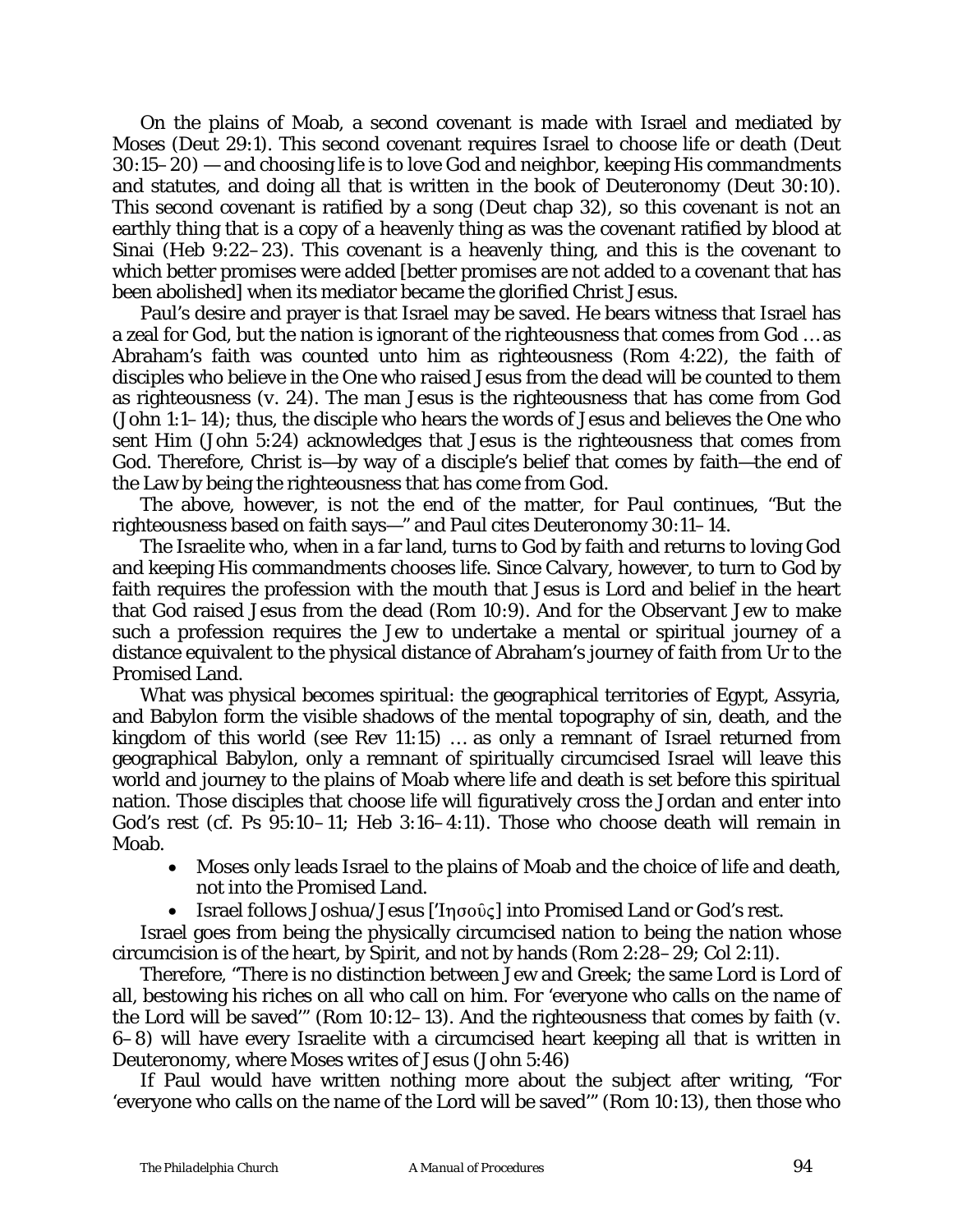teach lawlessness would have scriptural support for salvation coming from a mumbled *sinners' prayer*. But Paul adds, "But how are they to call on him in whom they have not believed<sup>"</sup> (Rom 10:14). The sinners of this world have not believed in Jesus, or in God.

Jesus said that He did not come to accuse Israel, for the nation already has one who accuses the nation, Moses. And Moses accuses Israel of rebellion against God in Deuteronomy (Deut 31:25–27), the book Moses commanded to be placed to the side of the Ark of the Covenant. Whereas the two tablets of stone on which were inscribed by the finger of God the ten living words lay inside the ark—these two tablets are the shadow and copy of the laws of God being written on two tablets of flesh, the heart and the mind of a disciple—the book of Deuteronomy was outside the Ark and placed there as a witness against Israel. It remains the accuser of Israel.

- The Book of Deuteronomy is the accuser of every Israelite, circumcised of heart or circumcised in the flesh;
- The Book of Deuteronomy is the first witness against every Israelite, with the second witness being the Israelite him or herself;
- Thus, Jesus accuses no one of sin. He doesn't have-to.

The person who believes in the Lord and who hears the words of Jesus will be the one who keeps the commandments and teaches others to do likewise (Matt 5:19). This is the person who will be called great in the kingdom of heaven. And this is the person who will be heard when the person calls on the name of the Lord (see Ezek 20:2–3). The lawless will not be heard (Matt 7:21–23).

\_\_\_\_\_\_\_\_\_\_\_\_\_\_\_\_\_\_\_\_\_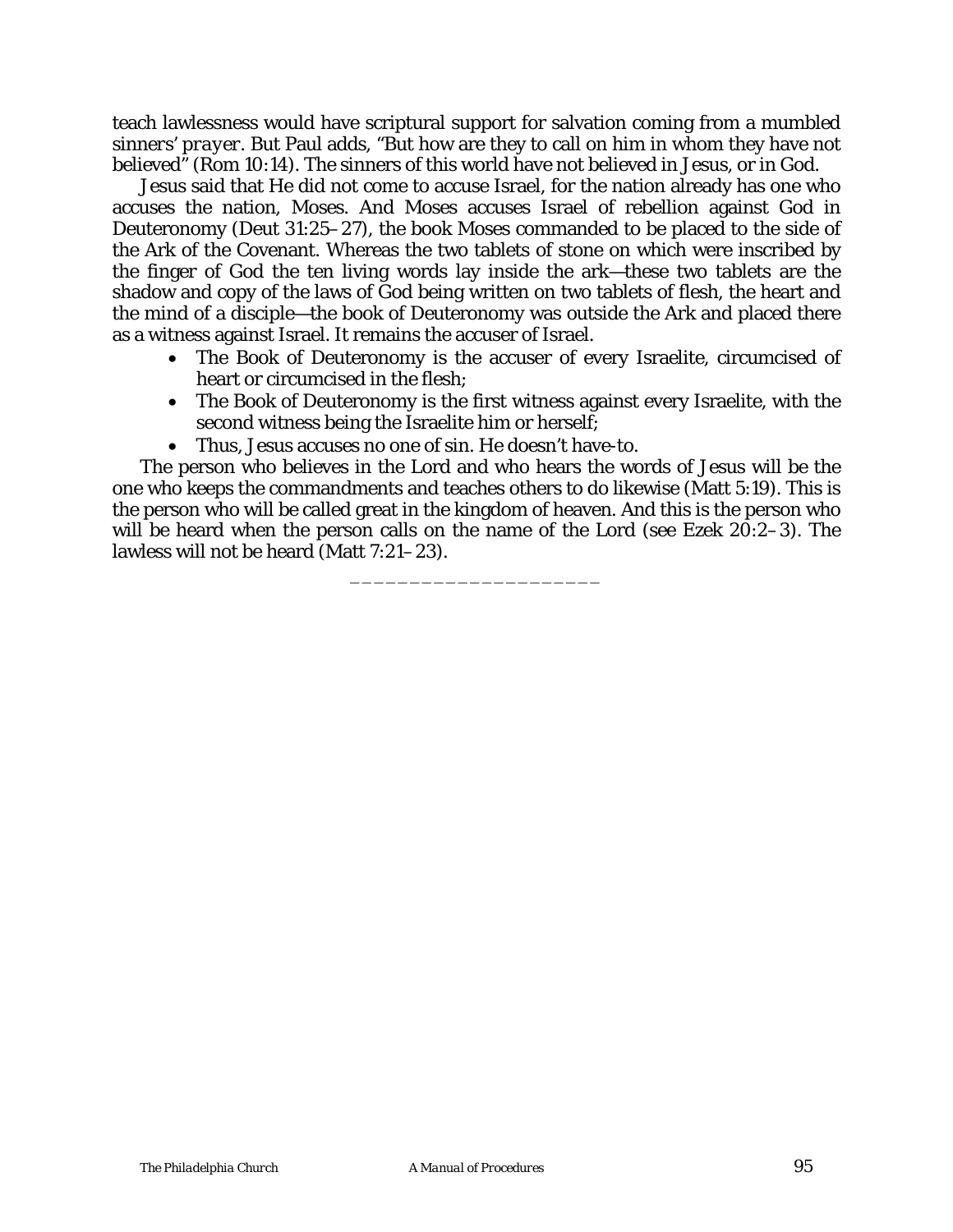## Lazarus and Dives

I.

If the rich man in the parable (Luke 16:19–31) is in Hades being tormented while his brothers yet live during Jesus' lifetime or earlier, then what recompense will Jesus bring with Him at His return for this rich man? What additional recompense will there be other than fiery torment (Luke 16:23)? Herein lies the fundamental problem with traditional understandings of the Lazarus/Dives parable: in order for this rich man to receive torment after death, he must have life that Paul says is the free gift of God, "eternal life in Christ Jesus our Lord" (Rom 6:23), for the wages of sin are death, not everlasting life in a rotisserie not quite hot enough to consume the person.

#### II.

In the vision of John, the glorified Jesus says, '"Behold, I am coming soon, bringing my recompense with me, to repay everyone for what he has done" (Rev 22:12). Paul wrote concerning his ministry and those who were already accusing him of being false: "I am not aware of anything against myself, but I am not thereby acquitted. It is the Lord who judges me. Therefore do not pronounce judgment before the time, before the Lord comes, who will bring to light the things now hidden in darkness and will disclose the purposes of the heart. Then each one will receive his commendation from God" (1 Co 4:4–5). So judgments of born-of-spirit individuals are revealed when Christ comes.

If the spiritual king of Tyre that is the Adversary, Satan, the old dragon, has fire come from his belly to utterly consume him, making him no more forever (Ezek 28:18– 19), then why won't Dives [Latin for "rich man"] be likewise utterly consumed?

John saw Death and Hades "thrown into the lake of fire" (Rev 20:14), thereby making Hades a euphemistic expression for the grave, for Hades followed Death, the rider of the fourth horse of the Apocalypse to whom power was given to kill a fourth part of humankind (Rev 6:8).

John saw a great White Throne, and judgment of the dead, great and small (Rev 20:11–12). Death and Hades gave up the dead that were in them, and each of these dead men and women were then judged, "according to what they had done" (*v.* 13). They had not previously been judged, an important concept to note. The rich man had not been judged when he was being tormented in the Lazarus/Dives fable. He entered Hades upon death and was tormented before his judgment was revealed.

John wrote, quoting Jesus,

Truly, truly, I say to you, the Son can do nothing of his own accord, but only what he sees the Father doing. For whatever the Father does, that the Son does likewise. For the Father loves the Son and shows him all that he himself is doing. And greater works than these will he show him, so that you may marvel. *For as the Father raises the dead and gives them life, so also the Son gives life to whom he will*. The Father judges no one, but has given all judgment to the Son, that all may honor the Son, just as they honor the Father. (John 5:19–23 — emphasis added).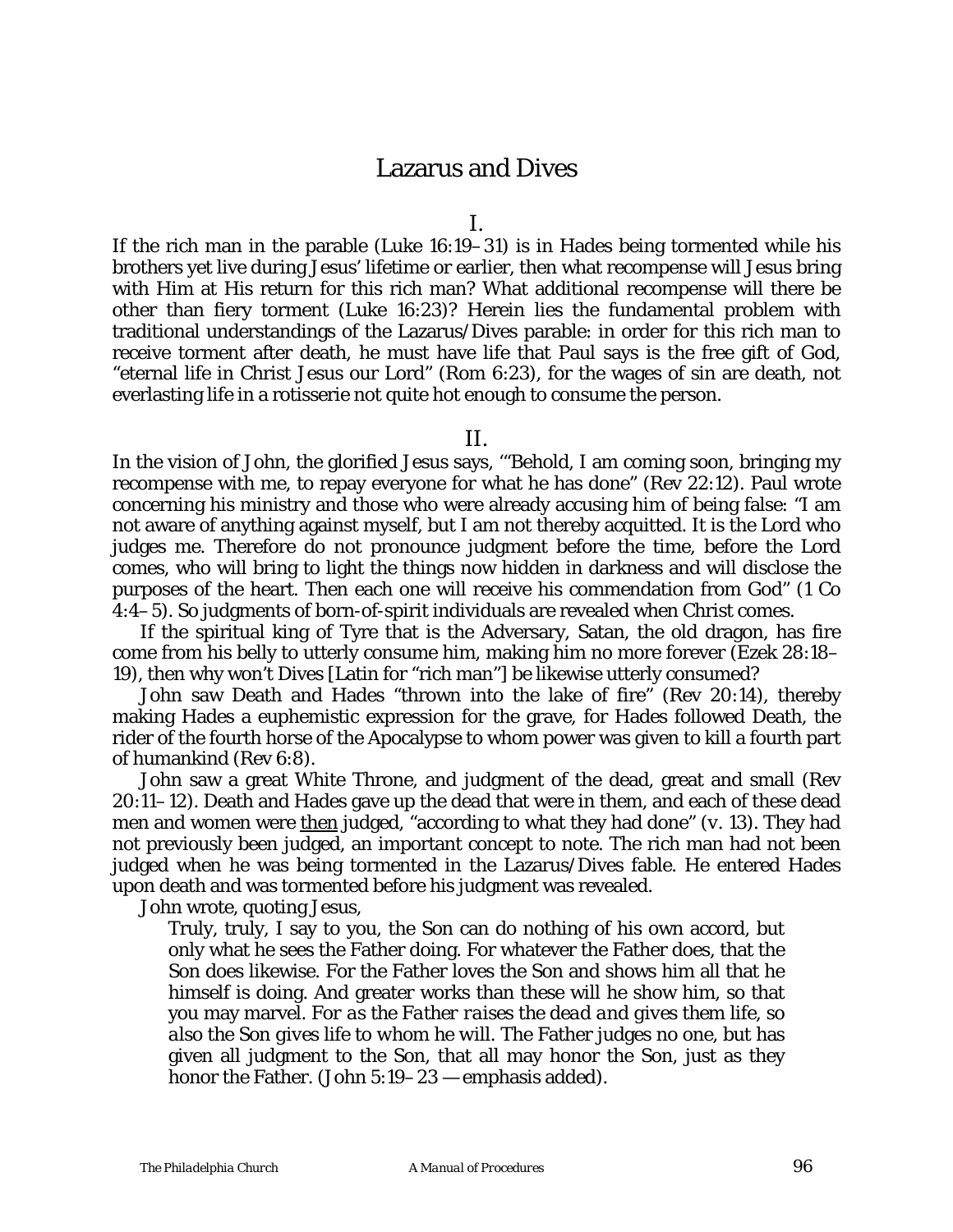For the Lazarus/Dives fable to be a revealing of afterlife fates, the Father must consign un-judged humankind to torment or to the bosom of Abraham, where the Son will find them on one side or on the other side of a great abyss where He will then judge these men and women upon His return as the Messiah. That is nonsense, for the Father judges no one, and consigning one person to torment and one to paradise is certainly judging.

In the passage about all judgment being given to the Son is the statement that *like the Father, the Son will give life to whom He will*. This statement contains the implicit concept that the Father gives life to whom He will, which would make the Father a respecter of persons if He does not give life to everyone. His will must, then, be that everyone is raised from the dead, that everyone is saved.

The writer of Hebrews says, "And just as it is appointed for man to die once, and after that comes judgment, so Christ, having been offered once to bear sins of many, will appear a second time, not to deal with sin but to save those who are eagerly waiting for him" (Heb 9:27–28). Thus, when Christ, to whom all judgment has been given, returns as the Messiah, He does not come to deal with sin, but to save those who await His coming.

The world does not await His coming.

When does Christ deal with sin, especially considering that all judgment has been given to him? Jesus told the Pharisees, "'Do not think that I will accuse you to the Father. There is one who accuses you: Moses, on whom you have set your hope. If you believed Moses, you would believe me; for he wrote of me. But if you do not believe his writings, how will you believe my words'" (John 5:45–47).

If Jesus accuses no one of sin, letting Moses do that work [which he does in Deuteronomy 31:26–27], and if He does not deal with sin upon His return, then who accuses the portion of humankind of wrongdoing that has never heard of Moses? A problem appears to exist that doesn't really exist at all; for Paul wrote,

For all who have sinned without the law will also perish without the law, and all who have sinned under the law will be judged by the law. For it is not the hearers of the law who are righteous before God, but the doers of the law who will be justified. For when Gentiles, who do not have the law, by nature do what the law requires, they are a law to themselves, even though they do not have the law. They show that the work of the law is written on their hearts, while their conscience also bears witness, and their conflicting thoughts accuse and even excuse them on that day when, according to my gospel, God judges the secrets of men by Christ Jesus." (Rom 2:12–16)

The thoughts of those who sinned without the law will accuse these individuals of sin, thereby causing them to perish. The thoughts of those who have the precepts of the law written on their hearts and in the consciences, but who have never heard of Moses, will accuse *and will excuse* those who are judged by God through Christ Jesus, and who are thereby justified by Jesus being the propitiation of their lawlessness (Rom 3:25). The righteous requirements of the law must be fulfilled (Rom 8:4). The Father judges no one; He has given all judgment to Jesus. So there can be no judgment revealed of anyone until after Jesus returns, not to deal with sin, but to reveal judgments of those whom the Father has raised from the dead.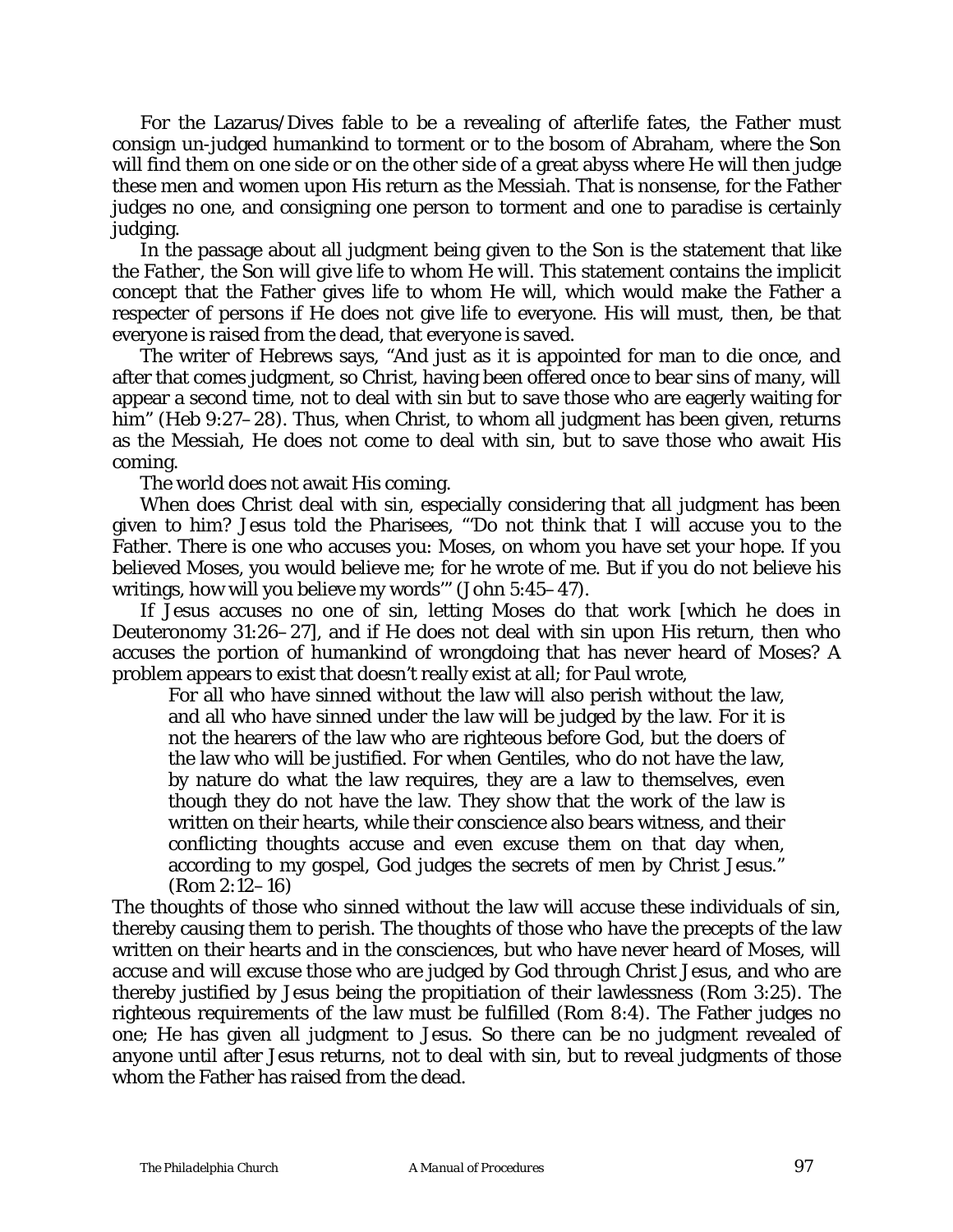The Father has only raised from the dead potential firstfruits at this time. And here is where problems enter the traditional teachings of Christendom. Peter wrote, "For it is time for judgment to begin at the household of God; and if it begins with us, what will be the outcome for those who do not obey the gospel of God" (1 Pet 4:17). The household of God are those whom the Father has raised from the dead. Endtime disciples of Christ Jesus do not find that the world is, today, the household of God. The dead remain dead. There has been neither a resurrection of the dead from Hades, nor has the sea given up its dead (Rev 20:13a).

Jesus said, "'Truly, truly, I say to you, whoever hears my word and believes him who sent me has eternal life. He does not come into judgment, but has passed from death to life" (John 5:24). So the person who hears Jesus' words and believes that the Father sent Him (this requires the person to believe that the Son and the Father are two entities forming one house— $o$ ikí $\alpha$ ) does not come under judgment.

Why no judgment on those who hear and believe? This would seem to make God a respecter of persons if a portion of humankind is not judged.

*Not coming under judgment* is because judgment is presently on those who are of the household of God. Baptism into the Body of Christ equates to "real" death; for judgment follows death and does not precede it. Belief equates with keeping the precepts of the law. Belief does not occur where sin exists. To hear the word of Jesus and believe the One who sent Him requires the person to keep the commandments of God by faith, which now causes the provisions of the second covenant mediated by Moses and made with Israel on the plains of Moab (Deut chaps 29–31) to come into play. The terms of this second covenant offers to Israel circumcised hearts (Deut 30:6) upon returning to God when in a far land (*vv*. 1–2), with returning to God described as loving God with heart and mind [nephesh], and obeying the voice of God to keep His commandments and statutes and all that is written in "this book of the law" —Deuteronomy (*v.* 10).

### III.

Part of the second or Moab covenant is choosing life or death on "this day, today" (Deut 30:15), the day of salvation.

What Paul writes about the Moab covenant, the day of salvation, and the righteousness that comes from faith (Rom 10:6) is poorly understood by Christendom: on the plains of Moab was the assembled nation of Israel, none of which (except for Joshua, and Caleb) had been counted in the census of the second year, the census of Numbers 1:1. This was a new nation of Israel, a nation of the children of Israel and of the mixed multitude that that had escaped from Pharaoh.

The entirety of Israel was assembled before Moses (Deut 29:10–15) to hear the terms of this second covenant that would, when accepted, be ratified by a song (Deut chap 32), a better sacrifice than the blood of bulls and goats that ratified the first Sinai covenant (Ex 24:5–8). The song was a heavenly sacrifice that purified this covenant as a spiritual or everlasting covenant (Heb 9:23) and not as a shadow of a future covenant. This is an important concept to note: this second covenant will get a new mediator in Christ Jesus, but this second covenant, itself, endures with the better promises brought to it by its new mediator. It will never be replaced by another covenant. And the terms of this covenant require that on a particular day, the day when this covenant is made with Israel, that the circumcised or uncircumcised Israelite chooses life or death, with the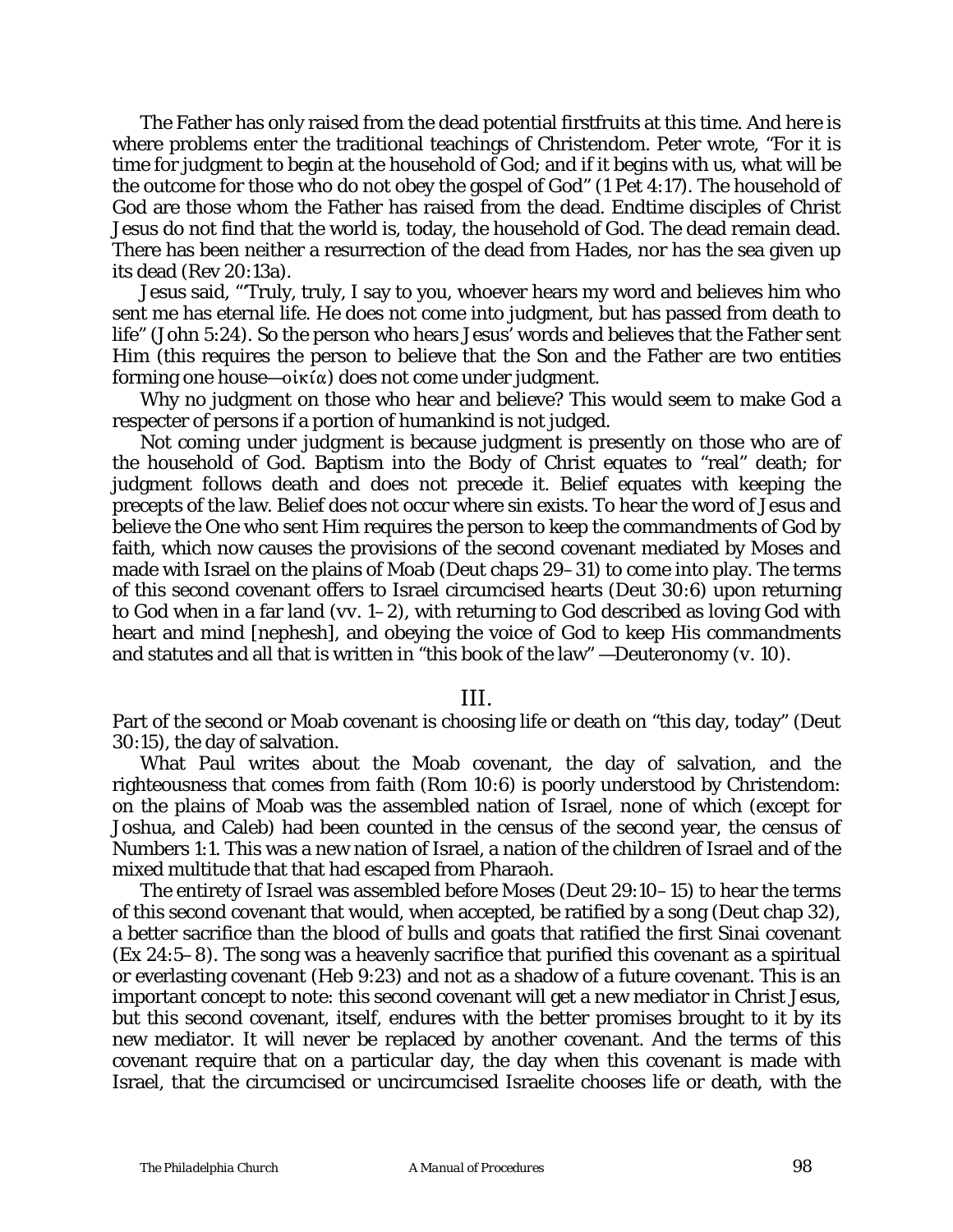choice of "life" being made through loving God with heart and mind, with this love for God revealed by the Israelite obeying His voice to keep His commandments.

The Moab covenant and the Book of Deuteronomy are not a second giving of the Law, but a second law or covenant. Christendom, because of its lawlessness, has never understood that the Law of Moses (i.e., the Torah) is not one covenant made at Sinai that pertained to a rebellious nation not under grace. Before the giving of the law, every person was under "grace" in that no sin was accounted to the person (Rom 5:13). The Buddhist who knew nothing of the commandments was under natural grace even though he or she would perish without the law if this Buddhist did not do those things that the law required: if this Buddhist did what the law required, then he or she showed that the work that the law was to do had been written on the Buddhist's heart and the person's conscience and conflicting thoughts will both accuse and excuse this Buddhist when God through Christ Jesus judges the secrets of men (Rom 2:12–16). The Buddhist, regardless of how long ago he or she lived, is not in hell being tormented, but is in the dust of the earth, awaiting resurrection in the great White Throne Judgment, which will occur after the 1,000 year reign of Christ Jesus as King of kings and Lord of lords.

But every Israelite who has been born of spirit is under the Moab covenant and is under judgment if the person has been baptized. And because this Israelite has life in both this world and in the inter-dimensional portion of the heaven realm, this Israelite needs two coverings for this son of God's lawlessness, one for sins committed in this world and one for the disciple's sins in the heavenly realm … although some Christians will be quick to say that there is no sin in the heavenly realm, that claim is not true of the inter-dimensional realm that is seen in Scripture as the bottomless pit. If a man looks upon a woman with lust but never makes any attempt to have contact with the woman, the man does not sin in this world, but according to Jesus the man has committed adultery with the woman (Matt 5:27–28). Where does he commit adultery with her? Not in this world, not in the flesh. Rather, he commits adultery with her in the realm of intangible thought which lies in this inter-dimensional heavenly realm where knowledge equates to physical geography and thought with the vegetative growth of gardens and fields.

On the day when an Israelite enters into the second covenant, this Israelite passes from death to life and does not come under judgment; yet the flesh is sure to die. Christ Jesus as the Master Potter sculpts this person into a vessel for honored usage (Rom 9:21–24), but the person does not physically change shape. The essence of Christianity is comprehension that a thought-world exists as a real world that is not heaven but that is not tangible and "real," measurable and observable. This so-called thought-world is part of a bridge between what is "real" and tangible and what is of heaven. And it is in this world of thought where a chasm exists that separates the thoughts of those who have been born of spirit and the thoughts of those who have no spiritual life. This chasm, however, isn't observable to those human beings who are without spiritual life. For them, thoughts drift off into darkness unless there is demonic influence.

When a person is drawn from this world by the Father (John 6:44, 65) and given a second life or life-force through receipt of the divine breath of the Father  $[\pi v \epsilon \hat{v} \mu \alpha \theta \epsilon \hat{v}]$ as the man Jesus received the breath of the Father in the form of a dove (Matt 3:16), this new life must choose *life* or *death* as Israel on the plains of Moab had to choose life or death. The *new self* or *creature* that chooses life by hearing the words of Jesus and believing the One who sent Him does not come under judgment or condemnation but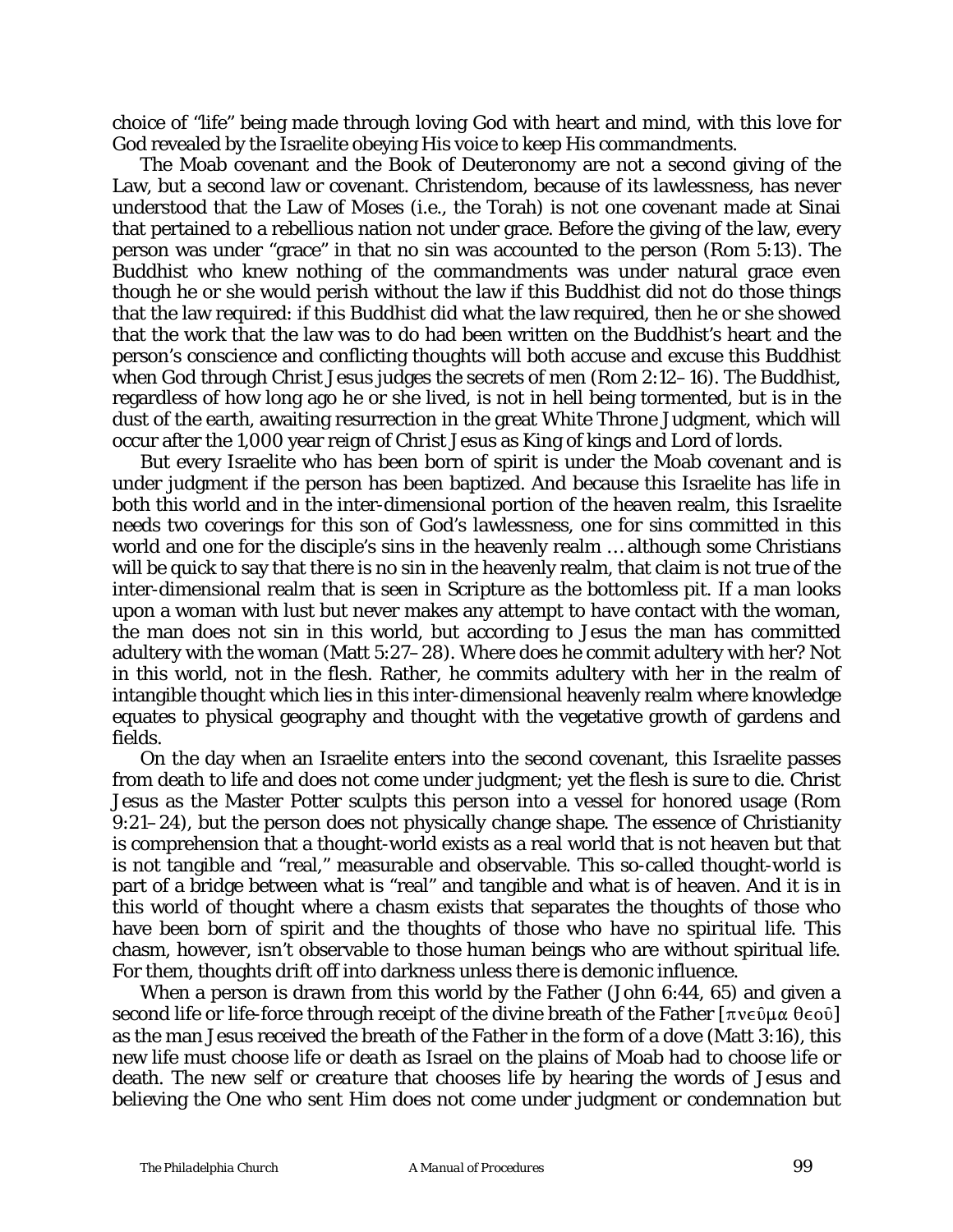passes from death to life whereas the *new creature* who chooses death does not believe either Jesus or the Father, but argues some variation of because Jesus fulfilled the commandments His disciples do not have to keep the laws of God, a nonsensical argument if made in any other context. An equally senseless argument is that Christians are under grace, but Jews are under the law, so Jews have to keep the commandments whereas Christians do not.

The person, when born of spirit, who will walk as Jesus walked, who will imitate Paul as he imitated Jesus, will keep the commandments by faith. This person is under grace. And because this person willingly chooses to keep the laws of God, there is no reason to judge this person, who will righteously judge him or herself and will condemn him or herself when he or she fails to live up to the expectations of the household of God.

Therefore, Jesus sculpts the person who chose death by choosing to reject keeping the precepts of the law into a vessel for dishonorable usage, a vessel of wrath, a vessel of destruction to be endured for a season. One lump, Israel, made alive by the Father through Him giving to this nation His Spirit. Now not a physical nation but a spiritual nation that was not before a nation (1 Pet 2:9–10); a chosen people who, literally, have been chosen one at a time to be drawn by the Father from all of humankind. This is the Israel who has life and death placed before them on a particular "day," which is not a twenty-four hour period but a short period of darkness after spiritual birth with light coming from this darkness.

Once a person chooses death, the person will seldom, if ever, change his or her mind although change is possible (2 Tim 2:21). And from what's seen in Scripture, there is a time when changing one's mind doesn't effect the outcome of the person: if Israel acknowledged its sin but still stood condemned to death before God, which is the case when Israel refused to enter into the Promised Land when the promise of entering stood, then there is a time when changing one's mind about whether to choose life or death will be ignored by God. If repentance is to have any meaning, then repentance must occur while the promise of entering into God's rest still stands. This promise only stands on the person's day of salvation, which again is not a calendar day.

Christendom does not understand that there will be two harvests of God, both represented by the grain harvests of Judea. The first harvest (the harvest of firstfruits, the barley harvest) began with the resurrection of Christ Jesus, the First of the firstfruits, and continues until His return when judgments are revealed for all who have been born of spirit. This is the initial harvest that ripens by the coming of the early rains, with these early rains forming the shadow and copy of the giving of the renewing breath of God to the holy nation of Israel.

The second harvest (the main crop wheat harvest) occurs after the thousand year long reign of Christ Jesus as King of kings and Lord of lords. This harvest occurs when Death and Hades give up all that is in them. This is the great White Throne Judgment, when every human being not previously born of spirit will be resurrected from death to receive the honor or condemnation of the person's thoughts that either accuse and excuse the person, or accuse and not excuse the person, according to Paul's gospel. This is the harvest of the latter rains, which do not come in the spring but in the late summer. Even though most of this harvest will have physically lived before and/or with the firstfruits, this latter harvest was not "watered" with the renewing breath of God until the last great day, the day following *Sukkot*. This harvest will be of the Buddhist, the Hindi, the Muslim, the ones who worshiped Zeus and Molech and any number of pagan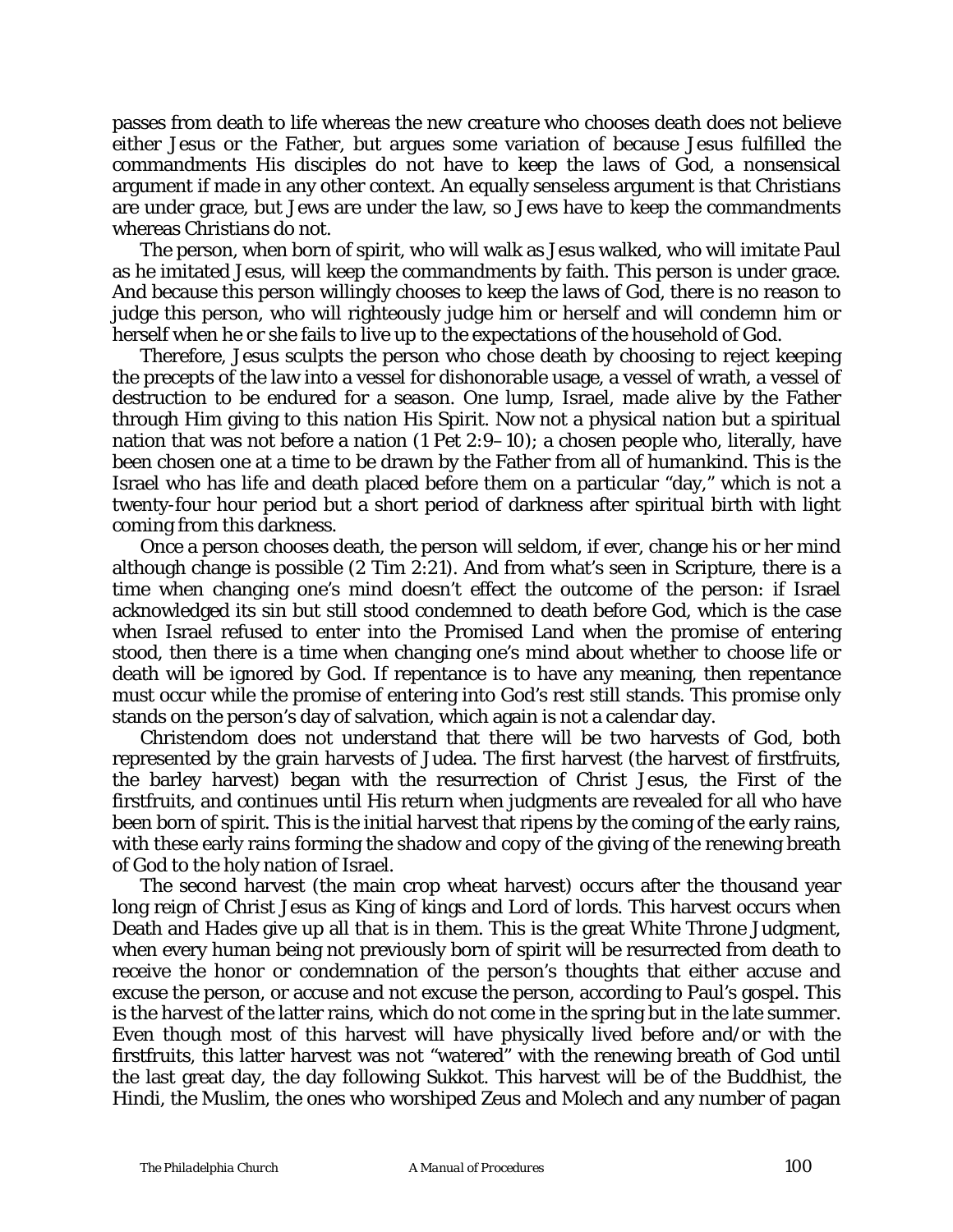deities. None will be left out, except for those who had their judgments revealed upon Christ Jesus' return. The one who was without the law but who kept the precepts of the law will receive everlasting life. The one who sought righteousness by a different path will now obtain that righteousness by belief of the type expressed by the second thief on the cross (Luke 23:39–43).

The gospels record the beginning and end of Jesus' ministry, with very little of the intervening three years mentioned. What the gospels record is also the shadow and copy of the endtime ministry of the glorified Christ. Luke's gospel has a timing mark in chapter nineteen, when Jesus enters Jerusalem on the 10th day of Abib, four days before He is to be taken and crucified on the Preparation Day for the high Sabbath (John 19:31), the first day of Unleavened Bread. So when parables are told after Luke 19:28 is known with the precision of four days.

The cleansing of the ten lepers (Luke 17:11–19) occurs on Jesus' way to Jerusalem as He was passing along between Samaria and Galilee. This trip to Jerusalem is the same trip on which He will enter Jerusalem on the 10th of Abib. The events recorded between Luke 17:11 and Luke 19:28 occur in the few days prior to the  $10<sup>th</sup>$ ; for in Luke 18:31, Jesus said to His first disciples, '"See, we are going up to Jerusalem, and everything that is written about the Son of Man by the prophets will be accomplished."' This is the third time that Jesus told His disciples that He would be taken and killed.

The next earlier timing mark is the Sabbath on which Jesus healed a man (Luke 14:1); so the telling of the Lazarus/Dives fable occurs between this Sabbath when He healed the man and when Jesus entered Jerusalem on the Sabbath that was the 10<sup>th</sup> of Abib. The continuity of narrative requires that Jesus leave the house of a ruler of the Pharisees where He ate and told the parable of the great banquet; that He be accompanied by great crowds (Luke 14:25; 15:1) along with the scribes and Pharisees that had, most likely, been at the house of the ruler of the Pharisees; that He teaches about the cost of becoming one of His disciples (Luke 14:17). Thus, the incident with the rich young ruler (Luke 18:18–30) comes as a logical outgrowth of teaching about the cost of discipleship.

Beginning with the Sabbath healing Jesus tells a series of parables that are thematically related: the invited guests do not come to a banquet given by a great man, so this man sends his servants out to bring to the banquet the poor and crippled, blind and lame. The maimed of Israel who could not be chosen as offerings to God if they were lambs; they would be "unclean" because of their infirmities. And the Pharisees treated them as if they were unclean.

The cost of discipleship relates to the great man who gave the banquet being able to finish what he began even though his invited guests did not come, with this cost of his guests not coming being tallied while the time for banquet is still a great ways off. The great man's invited guests were like salt that had lost its "saltiness," which when thrown out is neither good for the soil nor for the manure pile.

Tax collectors and sinners were drawing near to Jesus, for they were hearing about ones like themselves being gathered to fill the available seats at a great banquet. These publicans and sinners did not hear what Jesus said in the house of the ruler of the Pharisees, but they *knew* what was being said for the murmurings that would have taken place among the scribes and Pharisees would have carried the essence of the parable outward into the crowds. So Jesus adds to the Pharisees' discomfort by telling the parable of the ninety-nine sheep, who were like the Pharisees in that these sheep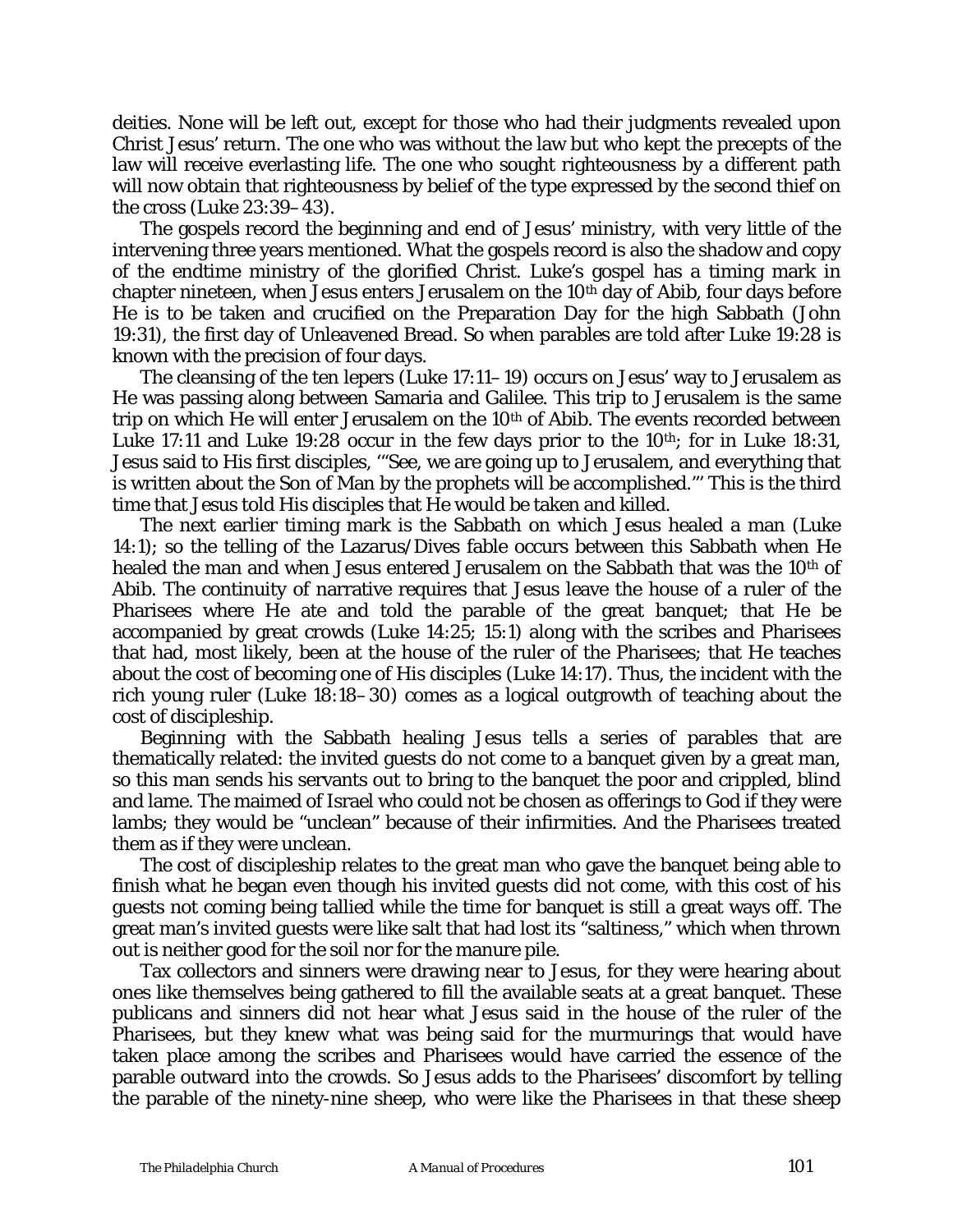were where they belonged. The shepherd leaves these sheep who are where they belong to go after the one that is lost, with great rejoicing to occur when the lost sheep (like the publicans and assorted sinners) are found by the shepherd. In the parable of the lost coin, a similar message is relayed, with Jesus adding, '"I tell you, there is joy before the angels of God over one sinner who repents'" (Luke 15:10), and Jesus launches into the parable of the prodigal son (*vv*. 11–32). So there is no narrative break, no break in thought, between when Jesus heals the man on the Sabbath and the beginning of Chapter 16. All could have occurred on the same day, or within a day or two. All probably occurred on the Sabbath when Jesus delivered the speech-acts of the Father in the form of figurative speech and healings.

Without a thematic break, Jesus tells the parable of the dishonest manager (Luke 16:1–13), who certainly could be likened to the scribes and Pharisees, "managers" of the secrets of God for Israel. Their debt to God as teachers who mistaught the principles of God was greater than that of Israelites who were being mistaught. Jesus finished the parable by saying that the one who is faithful in little will be faithful in much, for no servant can serve two masters, God and money. Jesus here stepped hard on the toes of the Pharisees who had shortly before eaten with Him. These Pharisees were certain that they served God, the justification for being called a *Pharisee*, and they sincerely believed that making money was their reasonable service as stewards of the treasures of God. So these scribes and Pharisees, all educated, intelligent men (not under-educated Galilean fishermen like Jesus' first disciples) began to mock Jesus: Luke wrote, "The Pharisees, who were lovers of money, heard these things, and they ridiculed him (*v.* 14).

The Pharisees had taken one verbal punch after another since they had sat down to eat with Jesus on the Sabbath. Jesus had not cut them any slack. Telling them that they could be replaced by publicans and sinners was almost too much. Literally, Jesus had skewered those who sincerely believed they were above reproach. When Jesus figuratively reached into their wallets to show them their greed, these Pharisees hit back by ridiculing Jesus. *It is this ridicule that establishes the context for the Lazarus/Dives fable*.

### IV.

Jesus did not like to be mocked. Jesus as the Son of *Theos* especially did not like being mocked by those creatures *Theos* had made from red clay mud. Therefore, in a brilliant overturning of tables, Jesus turns the mocking of the Pharisees back onto themselves: He calls them *Gentiles* without ever using the word, and He tells them in a way that only they can understand that they are *Gentile students at the feet of their Master*. Jesus uses the education of these Pharisees against them. Of Jesus' first disciples, apparently only Luke has the education to understand or appreciate what Jesus does.

After being initially mocked, Jesus tells the Pharisees that they justify themselves before men but God knows their hearts (Luke 16:15); that what is exalted among men is an abomination in the sight of God. Then Jesus points to the apparent place where these mocking Pharisees transgress the Law of God, and this place is in allowing, even condoning divorce. The Pharisees are guilty because they have another god other than the Most High: this god is money and prestige, the perks of being religious rulers under authorities from Rome. And they have transferred their guilt to others by apparently "selling" divorce decrees, an unstated but relatively obvious accusation based upon the presentation order of subject matter.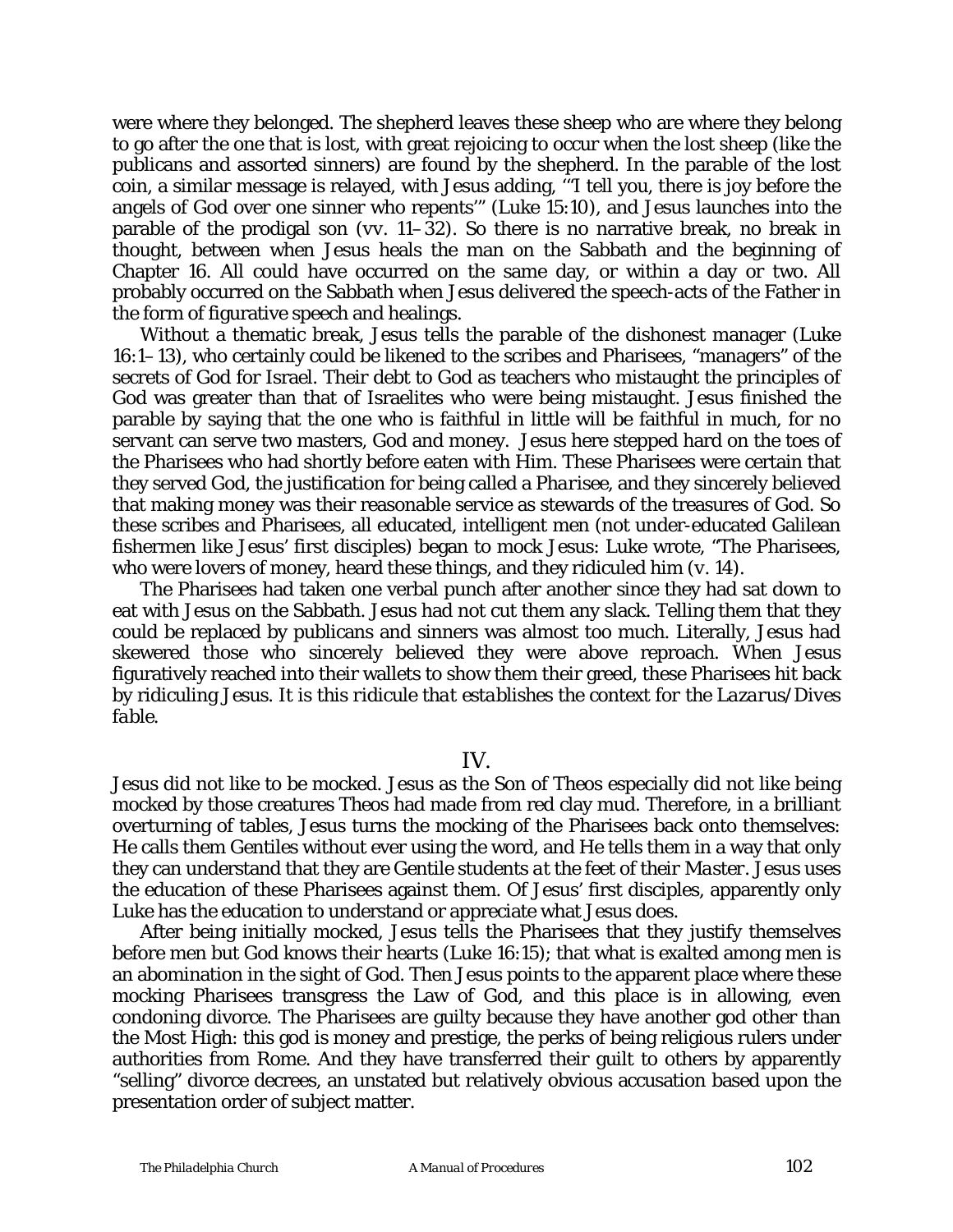Jesus now tells these mocking Pharisees an after-death-fortune-reversal parable in the format of a Greek Cynic fable. Jesus tells these Pharisees a fiction, a story that suggests pagan "truths," a story that is definitely not Hebrew in origin or a story coming from Scripture. By Jesus telling these Pharisees a Greek pagan story, He calls them "Greeks," and not just any *Greeks*, but Greek students who are hearing their Master deliver to them a childhood instructional fable.

As an educated person, a religious leader, a community leader, how would you like being called a dog, or even worse, a pup nursing the paps of a bastard from which you will get only condemnation? This is how those mocking Pharisees felt when they heard Jesus relay the Lazarus/Dives parable. They understood perfectly the reason why Jesus was telling them a Cynic narrative. You too would understand if you were an educated person in that age of Classicism. But you are probably not so educated. So to you, the Lazarus parable is about entering Hades at death, (while your siblings still live) and about an unbridgeable chasm separating the just from the unjust. Which are you? On which side of the abyss will you enter Hades? Do you know? If you do, then you know what your judgment is even before it has been revealed, and so does everyone else. You see the problem: you cannot know what your judgment will be until Christ comes to reveal it to you. If this were not the case, those who did great works in the name of Christ Jesus but who taught disciples to be lawless entered Hades and will enter Hades with the rich man. Some of them will have "stewed" for two millennia waiting for the "mistake" to be corrected, but these teachers of lawlessness will be denied in their resurrection (Matt 7:21–23). They will not enter into Abraham's bosom, from where they would have to be cast into the lake of fire when judgments are revealed.

If a person enters either Abraham's bosom [i.e., paradise] or Hades upon death, and if judgments are not to be revealed until Jesus' return, then what assurance does the person have who is in paradise that he [or she] will remain there when judgments are revealed? And from where did this person receive eternal life, the gift of God, given to those who have no sin imputed to them? The answer to the questions is that no person is born with an immortal soul that must go somewhere at death. The flesh of every person returns to dust. The person who has not been born of Spirit has no other life, and ceases to exist except as a name in the book of remembrance, a name that will be raised from the dead in the great White Throne Judgment. The person who has been born of spirit is a son of God who enters timelessness as one who sleeps under the altar of God (Rev 6:9–11), awaiting awakening and the revealing of judgments. Jesus used "sleep" as an analogy for death. So the flesh sleeping forms the shadow and copy of what occurs to the spiritual son of God that had been domiciled in a tent of flesh when the flesh dies.

After Jesus tells the Lazarus/Dives fable, the Pharisees are no longer present. They have left, for they are now determined to kill Jesus, who has brought a tempest upon them.

It isn't always easy to get oneself murdered, especially when the crowds believe that the person is the prophesied Son of David (Matt 21:9), the "*adoni*" who sits at the right hand of God. Therefore, Jesus had to provoke the scribes and Pharisees to get them to do what they must do before He would be free to marry another. And as it was, if Jesus had not kept quiet before Pilate, He would most likely have been set free.

But Jesus had to die on the Passover's Preparation Day, and He had to die "between the evenings" as Pharisees then reckoned when the Passover lambs were to be slain. His provoking the Pharisees had to coincide with the Passover season; thus, on a Sabbath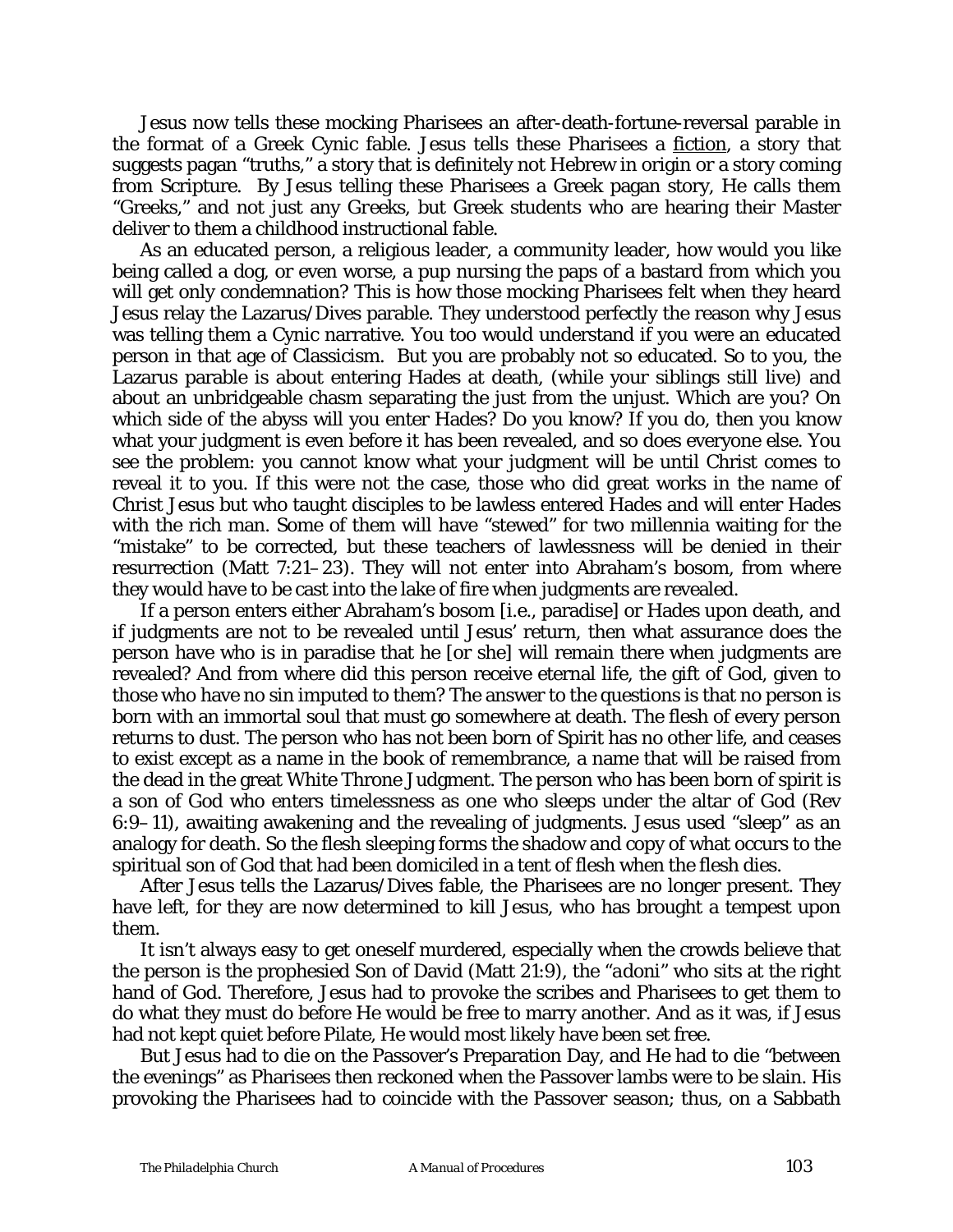shortly before Jesus entered Jerusalem as Lamb and High Priest, Jesus spent a day verbally stabbing Pharisees who would determine whether He lived or died. And the nastiest wound He inflicted was calling these Pharisees Gentiles, and in the process making Him their instructional master. Not even Jesus openly calling them hypocrites and vipers cut them any deeper.

V.

There are as many explications of the Lazarus/Dives story as there are denominations. Every one of these explications either supports the idea of the "soul" of a person immediately going to Hades upon death, or supports some variation of the story being set in the future after judgments are revealed. Even cynical scholars have difficulty accepting the realization that Jesus really told a pagan Greek after-death-fortunereversal story as a means to an end. It is easier, and more convenient to ascribe to Luke an evolving sense of the afterlife, revealed for the first time in this fable.

The Lazarus/Dives parable is important for another reason: it is an example of Jesus telling a fictional story, for Lazarus is not a real person, nor is the unnamed rich man a real person. Both figures are literary constructs, devices used in a figurative sense to deliver a differing message than the message that would be "normally" assigned to the linguistic icons of the text. Understanding the "figurativeness" of the fable becomes an important stepping stone in understanding that everything Jesus spoke were the words of the Father, which were about heavenly things that could only be "named" with icons used for linguistic objects in this world. Therefore, nothing Jesus spoke is as it seems. At best a hypostatical relationship exists in which the usually assigned objects for the linguistic icons become a type of the invisible and concealed heavenly objects that the Father intended for the words Jesus delivered. This means that the Father had Jesus deliver the Lazarus/Dives fable not for the usually assigned meaning but for an assignment of objects that has the Father telling these Pharisees that they are to Him as *the nations* are to Israel.

Jesus concluded the fable with an especially important statement: if a person will not believe Moses, the person will not believe one raised from the dead, with Jesus being this one.

Unfortunately, the fable will be accepted as "fact" by biblical illiterates until Christ returns to reveal judgments.

\_\_\_\_\_\_\_\_\_\_\_\_\_\_\_\_\_\_\_\_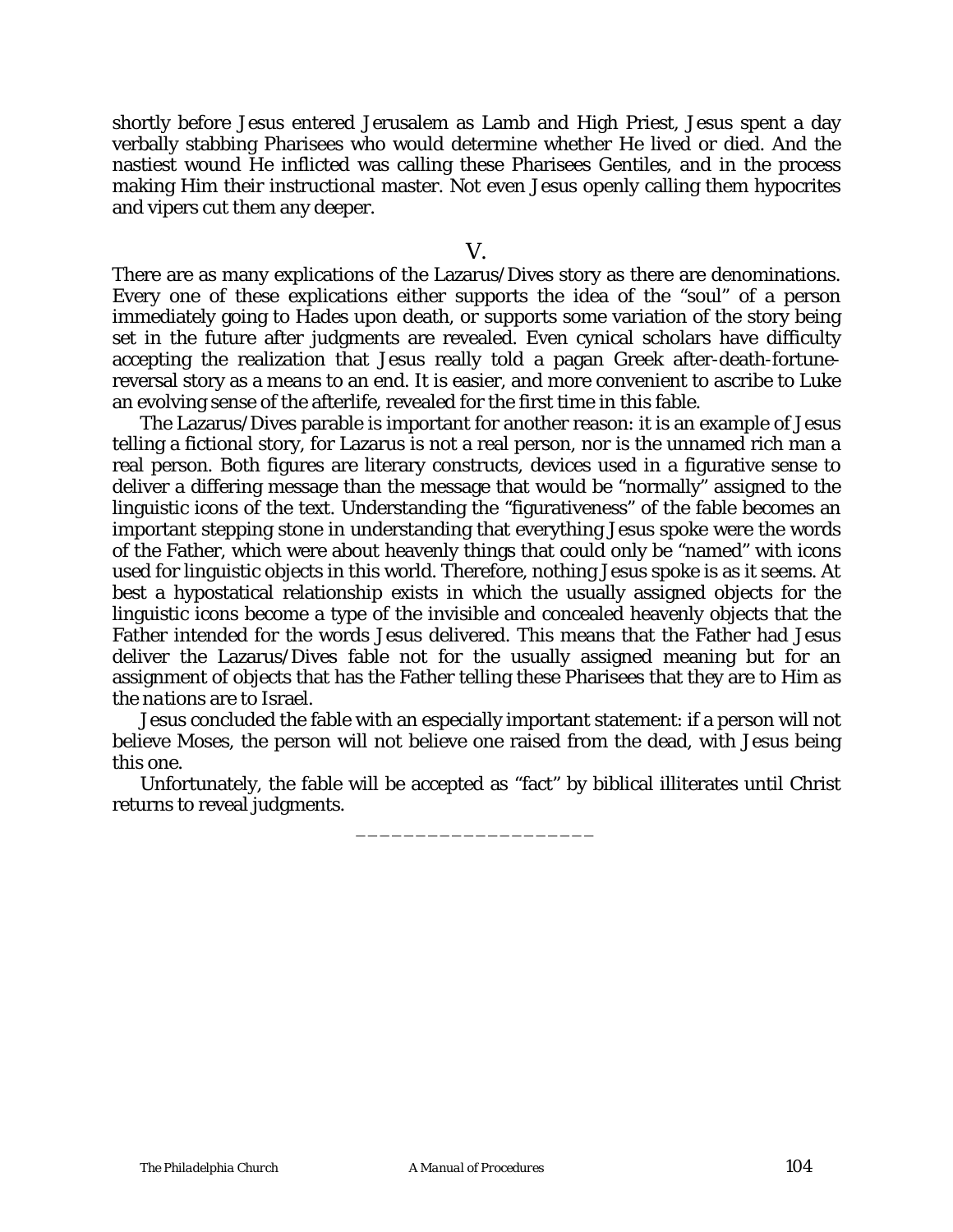## What Did Jesus Promise The Thief?

I.

A comma, a late addition to the Greek text, introduced by a medieval scribe in an obscure scriptorium provides half of the scriptural support for endtime disciples believing that they will immediately go to heaven upon death. But the textual logic imbedded throughout Scripture will not have a thief preceding Jesus into heaven. So a popular passage must be read without the punctuation that was added to help "clarify" meaning.

Scripture does not come from the 1st-Century CE to endtime disciples in the form presently received, but comes through 2nd and 3rd Century manuscript fragments written in uncials (all capital letters), without word division, punctuation, or aspiration marks. Therefore, to assign to a medieval copy precision not found in the earliest fragments is folly … all of humanity is represented at Calvary in the three individuals crucified on the midweek Preparation day for the killing of the Passover in the 31st year of this Common Era.

On either side of Jesus was a lawbreaker. One blasphemed Christ, saying, "Are you not the Christ? Save yourself and us!" (Luke 23:39). This criminal wanted down from the cross before he died. He wanted to save his physical life. He did not really believe that Jesus was the Christ, hence his mocking question. He received nothing from Jesus, not even an acknowledgement of his existence.

The second thief was more honorable than the first to speak. He rebuked the other, for he believed that Jesus was the Christ. He asked the first if he did not fear God. He acknowledged that they were worthy of death, that they were receiving their just due for their transgressions of the law. But he said that Jesus had done nothing wrong. He then turned to Jesus and said, as Luke recorded the account in a literal Greek to English transcription, "And he said to Jesus Remember me Lord when you come in the kingdom of you" (Luke 23:42).

Jesus heard this second criminal acknowledge his own transgressions of the law and that the law is good. Jesus heard this second criminal acknowledge Him as God and express belief that He, Jesus, would be resurrected back to life to receive the kingdom of heaven. And because this second criminal in type fulfills the righteous demands of the law as well as professes that Jesus is Lord (Rom 10:9), Jesus tells this second criminal that he will receive everlasting life: "And said to him Jesus, Truly I say to you[,] today with me you will be in paradise" (Luke 23:43). The problematic comma is bracketed.

The comma is not in the earliest manuscripts that, again, do not have punctuation, accents, or even the letters broken into words. If it were placed on the other side of "today" the statement Jesus made would read, *I tell you today, you will be with me in paradise*, which now agrees with the fact that Jesus would not "that day" be in paradise, but would be dead and buried in the Garden Tomb. Jesus does not ascend to heaven until the morning of the fourth day (John 20:17). It is textually impossible for this criminal to be in paradise with Jesus the day of their crucifixion.

Jesus said that He would give one sign concerning His identity: '"For just as Jonah was three days and three nights in the belly of the great fish, so will the Son of Man be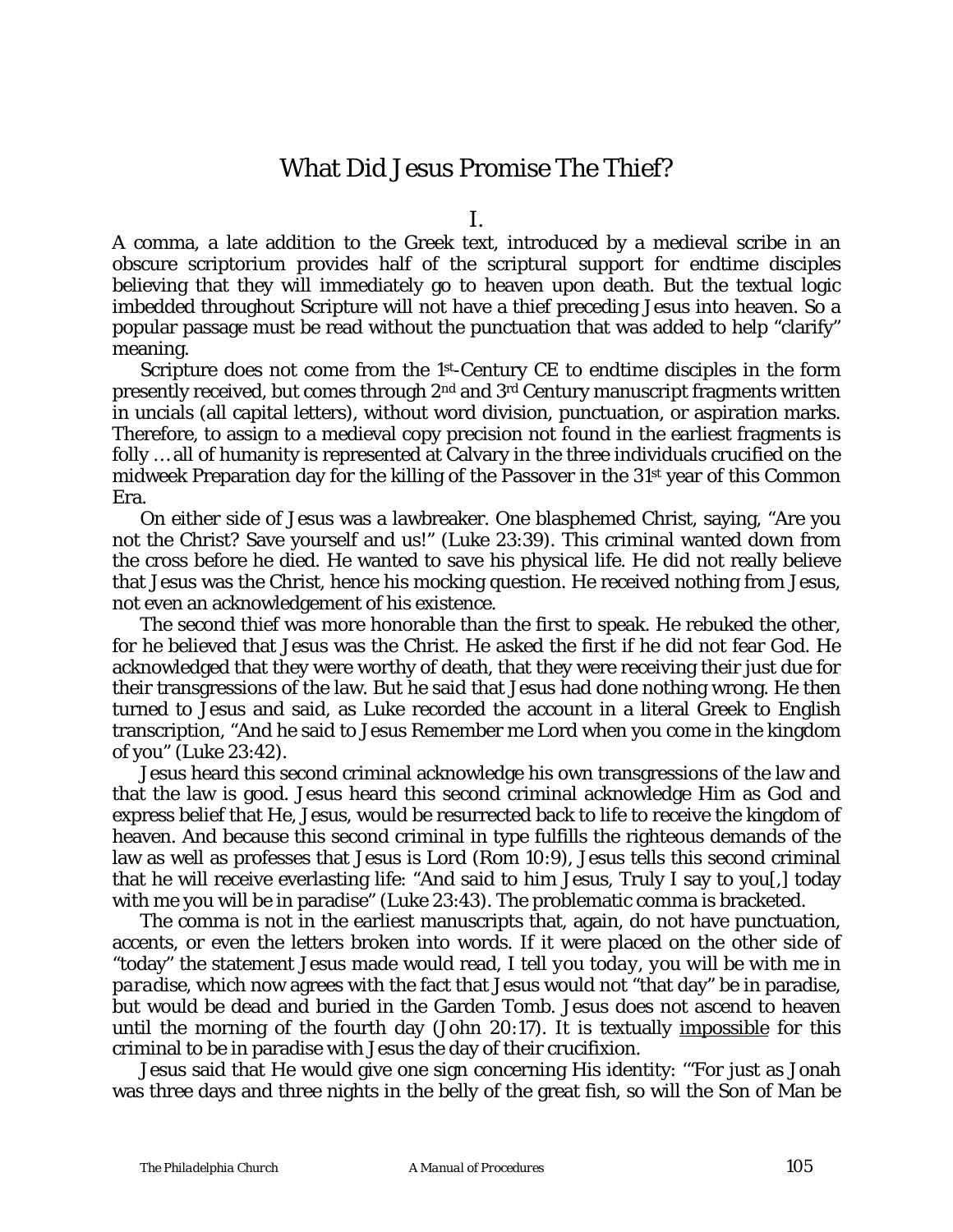three days and three nights in the heart of the earth'" (Matt 12:40). Jesus and the two criminals were crucified on the Preparation Day for the high Sabbath (John 19:31). He was cutoff mid week as prophesied (both mid-calendar week and in the middle of seven years of ministry), and he fulfilled the only sign He gave as proof that He was of God. He was three days and threes nights in the heart of the earth. He had not ascended to heaven prior to when Mary Magdalene saw Him the morning of the first day of the week. Therefore, the criminal could not be with Jesus in paradise on the 14<sup>th</sup> of Abib.

Heaven is timeless. From the perspective of the heavenly realm, everything that happens occurs on the same day. So if an argument is made that "today" references the unchanging moment that would be "the present" in the heavenly realm, then not only would Jesus ascend to His God and Father *today* but the resurrection of disciples upon Jesus' return two millennia later would also be *today*, the same day. Thus, confining the narrative perspective to within time, the criminal to whom Jesus promised everlasting life did not ascend into heaven on the 14th of Abib, the day when Jesus promised that he would be with Jesus in paradise; for Jesus did not ascend to paradise that day. The comma is misplaced.

The cross kills by suffocation (and by shock as modern research has shown). A crucified person loses his or her breath; thus, the cross serves as a representative for all means of death from loss of breath. It is the apt symbol representing death. Therefore, being raised up on the cross symbolizes short term life after death, for a person doesn't immediately die when crucified. The two criminals lived after they are dead in a symbolic sense. Once raised on a cross no one was going to come down alive. Death was declared when the person was raised up. So the two criminals serve as lively shadows for all who will appear before God in the great White Throne Judgment, when every person who has not previously been born of Spirit will receive "a second birth" through resurrection from death. As the first thief mocked Christ, many who are returned to life will want to save their physical lives. Some will acknowledge that they were worthy of death and will be like the second thief. It will be this latter group that will receive everlasting life when resurrected in the great White Throne Judgment. It will take no longer for those who are returned to life to determine their fate than it took for the two thieves.

A misplaced comma did not send the second criminal into heaven on the 14th of Abib 31 CE. He is not there yet from the perspective of being within time, for no one will precede another except for the man Jesus who came down from heaven. All who have received the promise of eternal life, and all who have been born of Spirit will be resurrected upon Christ Jesus' return when judgments are revealed (1 Co 4:5), with those who have been born of Spirit being either resurrected to life or to condemnation (John 5:28–29). It is merely wishful thinking to believe that a misplaced comma made a thief the last Adam.

Jesus' promise to the thief, made while both still lived physically, was the inheritance of eternal life when judgments are revealed. He would have extended the same promise to the lawyer (Luke 10:25) and to the rich young ruler (Luke 18:18) if the lawyer had put into practice what the lawyer knew to do, and if the young ruler had sold all he had, given his wealth to the poor, and followed Jesus. Neither was willing to extend love or faith. The second thief was willing to extend both.

\_\_\_\_\_\_\_\_\_\_\_\_\_\_\_\_\_\_\_\_\_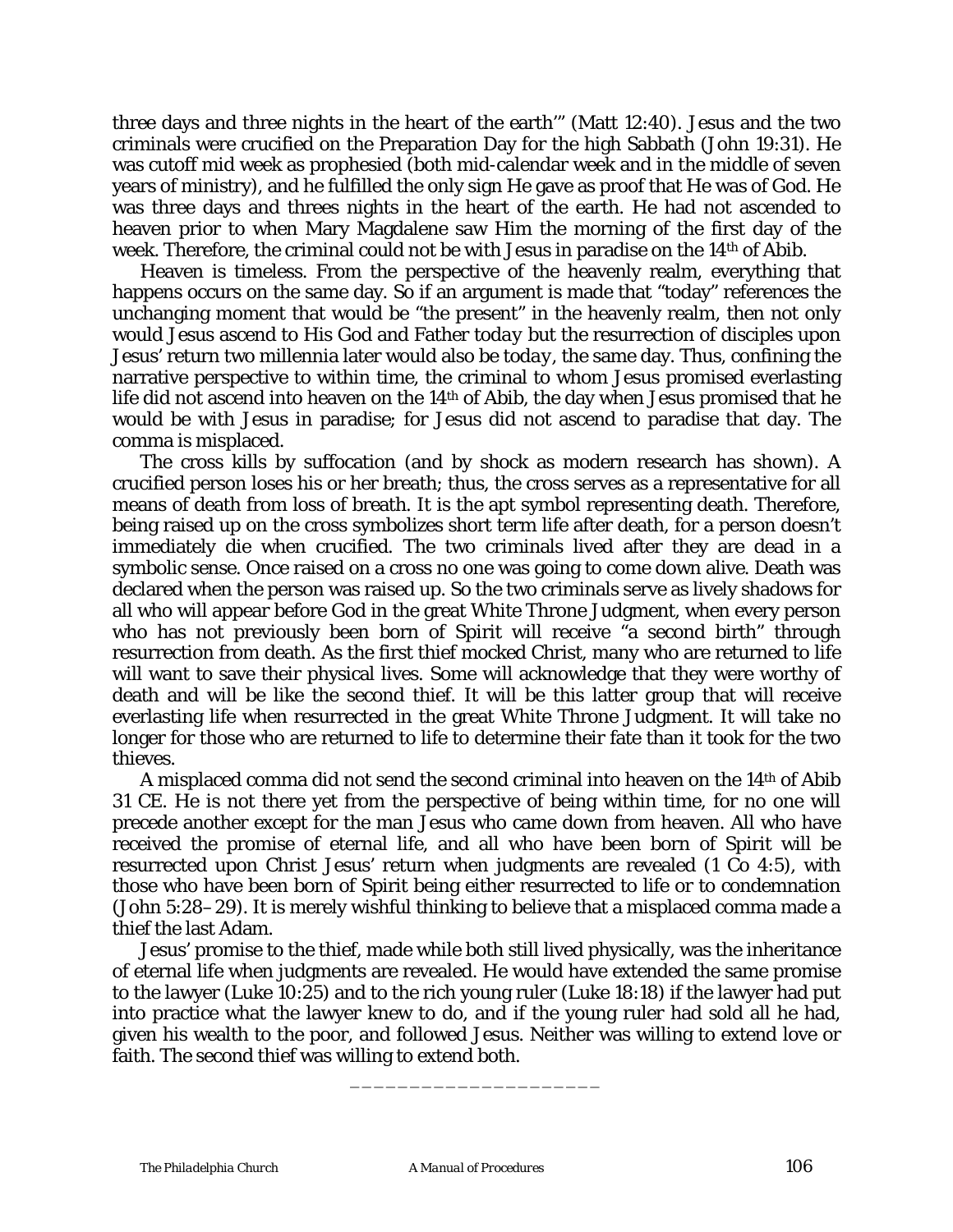## The Mark of the Beast: P>lr *— Chi Xi Stigma*

#### I.

No three Greek letters, purporting to represent a number and the name of a man, have ever been more poorly translated than  $\chi \xi s'$  [*chi xi stigma*]? The textual call for wisdom (Rev 13:18) apparently went unanswered; for in Indo-European languages [of which Greek is one], the Arabic numeral /6/ phonetically requires an /*x*/ sound. In Greek, "six" is "hex" or the /*x*/ sound with rough breathing preceding the sound. So three "sixes" as in /666/will require the repetition of the /*x*/ sound three times, but the /*x*/ sound only occurs once in  $\chi \xi s'$ , so 666 cannot be a valid translation of *chi xi stigma.* 

### II.

The logic for translating  $\gamma \xi s'$  as 666 comes from *chi* visually appearing as a /*x*/ and from *stigma* representing two sharpened or pointed sticks, as in two crossed sticks, which could also be made to visually appear as a /*x*/. So the wisdom behind framing one phonetic /*x*/ with two visual /*x*/s — as if the two visual /*x*/s were the two thieves on either side of Jesus — was enough for someone to produce a mistranslation that has caused a Western cultural aversion to the numeral 666.

To read  $\chi \xi s'$  with the required wisdom, a person must return to Rev 13:18, which is part of John's vision that doesn't occur until the Lord's day is at hand (Rev 1:10), when the described phenomena will soon happen (*cf.* Rev 1:1; 22:6–7, 10). Here true wisdom is required: if this vision of John's is about events that have not yet happened, then the unsealing of the scroll seen in the vision (chaps 5–6) has not yet happened. If this scroll remains sealed, then all of what occurs within the vision after the seals are removed remains to happen. The scarlet woman and the red dragon and the heavenly signs and the kingdom of this world becoming the kingdom of the Most High and of His Christ all of these things and events are futuristic. The messages to the seven named churches also remain futuristic, meaning that the seven churches on the ancient Roman mail route through Asia Minor have a hypostatical relationship with seven endtime spiritual churches that cannot be visually seen, but exist in the heavenly realm on the Lord's day.

Reading the mark that requires wisdom begins not with  $/\gamma$ , but with the last letter  $\sqrt{s}$  *stigma* — an obsolete letter used to represent a number in the same way that  $\sqrt{\pi}$ represents the fraction 22/7s. The letter /s/was between the fifth and sixth letters of the Greek alphabet, but the letter had not been in common usage for a century when John recorded his vision. The use of  $/s$ /should clue the auditor that there is something unusual about the three letters that would cause the third letter to function differently than the first two.

The last letter of the mark,  $\sqrt{s}$ , has a name that carries with it a relatively narrow "usual" assignment of meaning. *Strong's* number for *stigma* is 4742, στίγμα, from the root  $\sigma\tau\zeta\omega$ , usually meaning "to stick" or "to prick" as in a mark incised or punched to denote ownership. Thus, *stigma* is the action of pricking or punching a mark of ownership; it is used as the Greek linguistic icon that most closely is aligned to the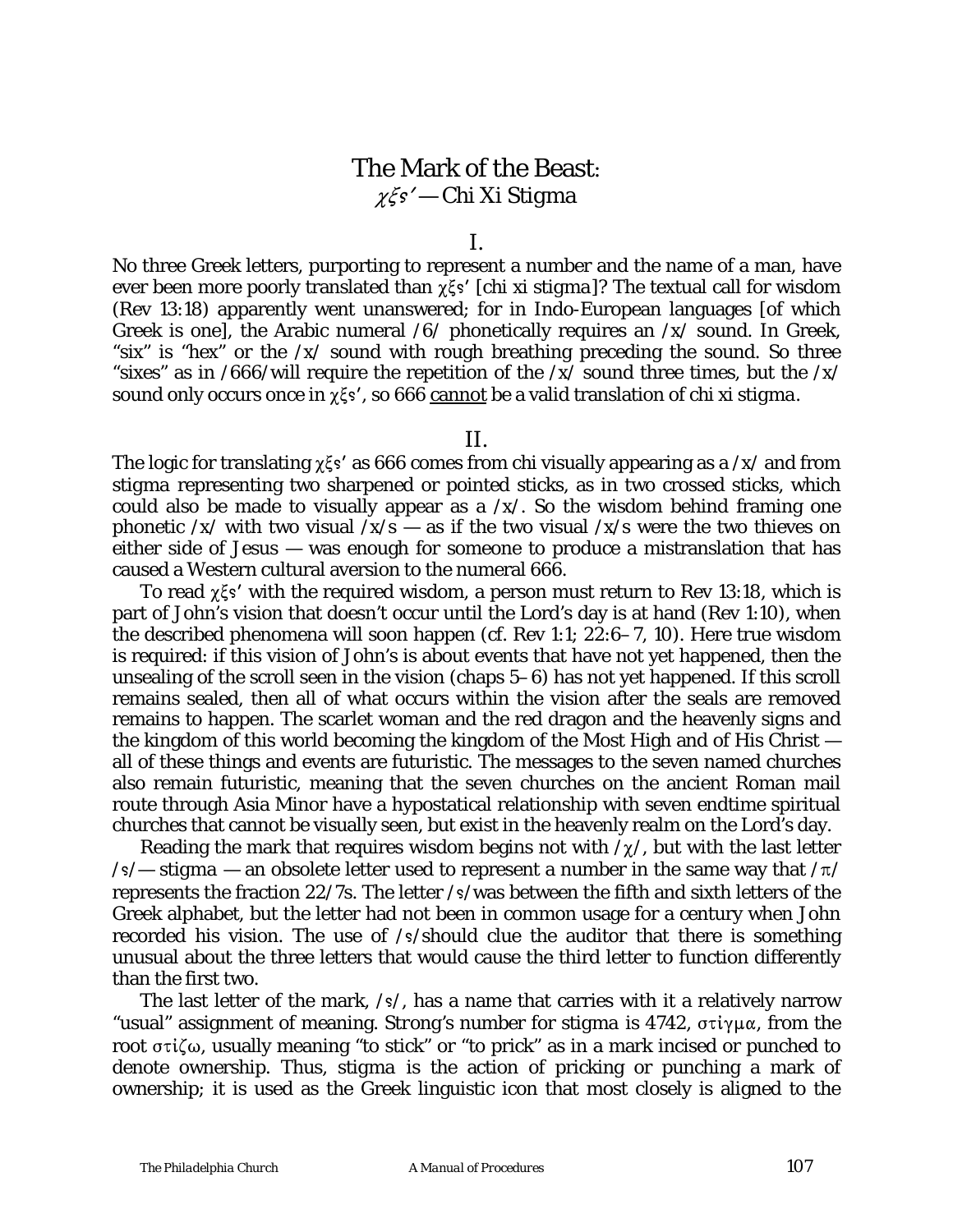English icon /*tattoo*/. It is a tattoo, or the action of tattooing. It does not produce the Arabic numeral /6/ in any reasonable form of translation, or transliteration. And since this letter alone represents a "mark" or "marking" as in ownership, the remainder of the "mark of the beast" should logically be that mark or should describe that mark which is tattooed as the sign of ownership.

Here wisdom is truly required. *YHWH* said to Moses, "'You are to speak to the people of Israel and say, "Above all you shall keep my Sabbaths [note the plural form], for this is a sign between me and you throughout your generations, that you may know that I, the Lord, sanctify you"'" (Ex 31:12–13). So the Sabbaths of God, with these Sabbaths listed in Leviticus chapter 23, are "a sign" that God sanctifies Israel, the nation that now consists of all who have with circumcised hearts (Rom 2:29). Therefore, when that old dragon, Satan, and his angels are cast to earth (Rev 12:9–10), two signs exist: the first sign (1) is the Sabbaths of God, a sign made between God and Israel that this holy nation (1 Pet 2:9) may know that God sanctifies none other. The second sign (2) is  $\gamma \xi$ , the tattoo [/s/] of which on the hand or in the forehead [referring to a mindset] denotes the person being the property of the beast that the whole earth follows as the whole earth worships the dragon (Rev 13:3–4).

Again, the sign of God is Sabbath observance; the sign of the Antichrist is the tattoo of  $/\chi \xi$ .

Now the dragon, when cast into time, goes after the remnant who keeps the commandments and have the testimony of Jesus (Rev 12:17). Keeping the commandments requires keeping the Sabbath commandment. The sign that the offspring of "the woman" of Revelation 12:13–17 bears [or is marked with] is the Sabbaths of God, the first sign, the sign that denotes those human beings who have been sanctified by God during the first half of the seven end-time years of tribulation, when the man of perdition attempts to change times and the law (Dan 7:25).

If the sign of those humans who have been sanctified by God — the sign of those who constitute the holy nation Israel, a people with circumcised hearts that was not before a people  $(1$  Pet  $2:10$ ) — is observance of the Sabbaths of God, then those human beings who take the tattoo  $\left[\frac{s}{\sin x i}\right]$  of *chi xi*  $\left[\frac{s}{\sin x}\right]$ , the second sign, do not observe the Sabbaths of God. Therefore, during the first half of the seven end-time years, observance of the plural Sabbaths of God marks those who are sanctified by God in a manner analogous to how  $\chi \xi s'$  marks those who are of the beast and who will be slain by Christ Jesus on His return (*cf*. Rev 19:20–21; Isa 66:15–17). These two signs form a chiral image of one another, for the first marks those who are of God and the second marks those who are of the Antichrist. And if Sabbath observance denotes those who kept the commandments, then *chi xi stigma* denotes those who do not keep the commandments … visible Christendom, today, prides itself on not keeping the commandments, the Law, but on being under grace.

The prophet Isaiah offers more information about those whom the Lord will slay upon His return: "'Those who sanctify and purify themselves to go into the gardens, following one in the midst, eating pig's flesh and the abomination and mice, shall come to an end together, declares the Lord'" (66:17).

God sanctifies those who observe the plural Sabbaths of God, with Sabbath observance being an outwardly visible sign of Divine sanctification. The tattoo of  $\chi\xi$ marks those who do not keep the Sabbaths, and who sanctify and purify themselves, who eat swine's flesh, and who will be slain by Christ Jesus … does anyone recognize a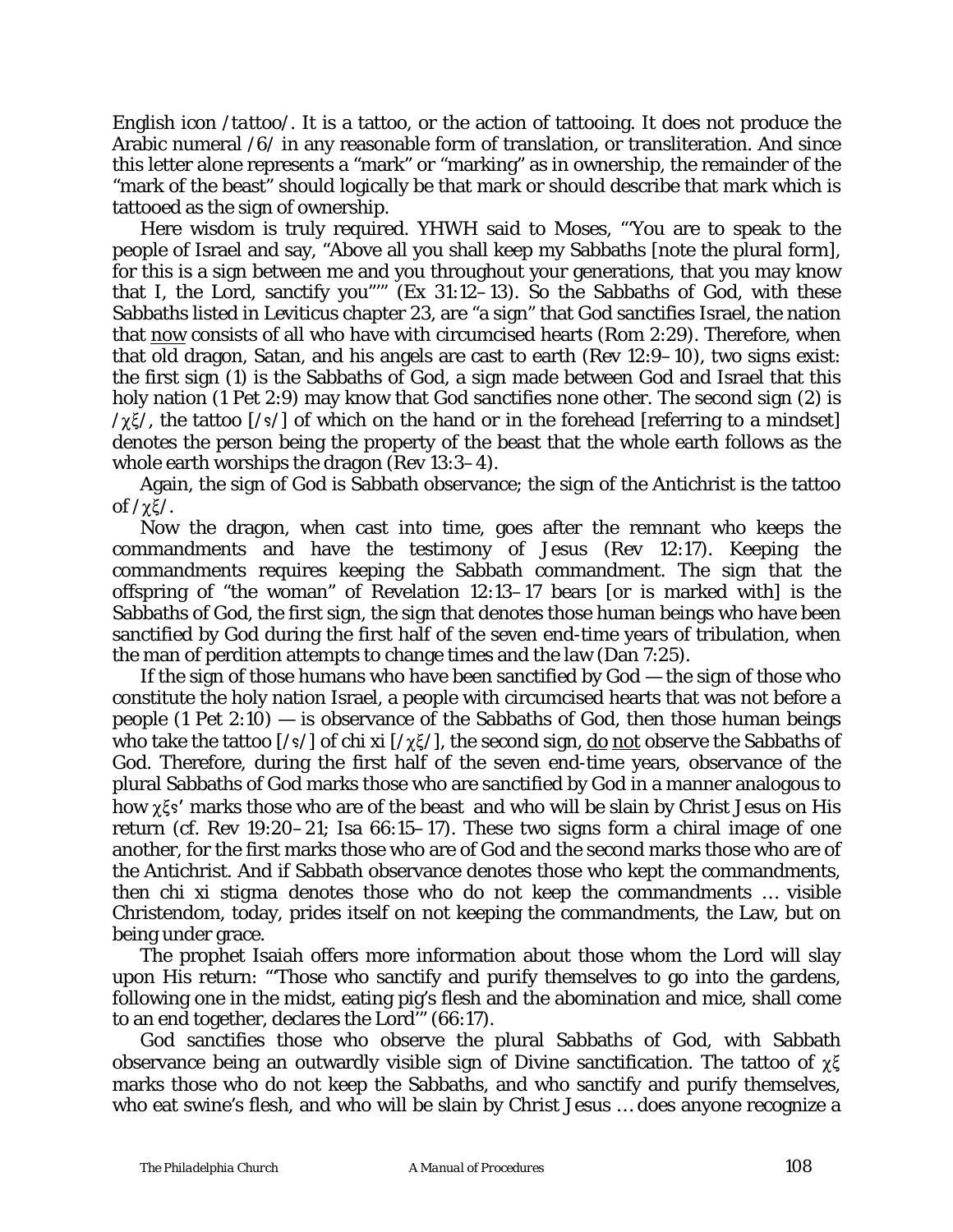theology that does not keep the plural Sabbaths of God, that eats swine, that sanctifies itself through its liturgy? Even Moslems, who refuse to keep the Sabbaths of God, will not eat swine's flesh.

Returning to the front of  $\chi \xi s'$ . The first letter,  $\chi/\chi$ , produces the phonetic  $\ell$ *ch*/ sound, and is the common substitute for /*Christ*/ as in /*Xmas*/ for /*Christmas*/. Roman Emperor Constantine claimed to have seen the superimposed Greek letters *chi-rho* or  $\gamma_{\chi}$  $\rho$  as a heavenly sign on the eve of a battle against overwhelming forces. Constantine used the sign to energize his legions, while publicly professing conversion to Christianity, saying he would conquer by the sign of the tipped cross. His troops won the battle and prevailed throughout Asia Minor, thereby consolidating the empire that had shortly before been divided among four regents.

Constantine's conversion to Christianity is not how "conversion" works scripturally. His actions after his alleged conversion suggest that nothing other than an opportunity of political expedience occurred. Constantine's acceptance of a Greek belief paradigm brought an end to the Roman emperor-worship cult by which the empire had long sustained itself. It was Constantine's acceptance of  $/\chi$ /as a representation of the "Christ" that has made the "cross" the universally recognized symbol of Christianity. A Roman emperor made  $\chi$  the sign of Christ; God didn't "make" this correspondence.

Since early in the 4th-Century, the /*cross*/ has equated to /*Christ*/throughout the Roman world and all of Western civilization. Only a few minor denominations and fellowships, with the Jehovah Witnesses being the largest, do not use the *cross* to represent *Christ*. Even scholars regularly translate the Greek linguistic icon  $\sigma \tau \alpha \nu \rho \dot{\rho}$ . *stauros*/ as the English icon /*cross*/, when *stauros* would have a usual object-to-icon assignment of a "stake" or "pole set upright" if it were found outside the Bible.

Since a Roman made  $\gamma$  the shortened representation of Christ; and since Jesus was killed on a Roman " $\sigma \tau \alpha \nu \rho \dot{\rho} \varsigma$  or *stauros*," Constantine's acceptance of  $/\chi$ /as a representation of the "Christ" has made the "cross" the universally recognized symbol of Christianity. And until the  $4<sup>th</sup>$ -CE, the Cross was represented by the Roman letter  $/x$ . So if the three letters,  $\gamma \xi s'$ , were to be read by a fourth century Roman as individual letters, this Roman would read these three Greek letters as /*Christ-x-tattoo*/ or *the tattoo of Christ's cross.*

The cross is the image of the beast that is dealt a death wound by Christ, a wound that occurred when the two witness are publicly resurrected, that occurred when the Holy Spirit  $[\Pi v \in \mathcal{L} \times \mathcal{L} \times \mathcal{L} \times \mathcal{L} \times \mathcal{L} \times \mathcal{L} \times \mathcal{L} \times \mathcal{L} \times \mathcal{L} \times \mathcal{L} \times \mathcal{L} \times \mathcal{L} \times \mathcal{L} \times \mathcal{L} \times \mathcal{L} \times \mathcal{L} \times \mathcal{L} \times \mathcal{L} \times \mathcal{L} \times \mathcal{L} \times \mathcal{L} \times \mathcal{L} \times \mathcal{L} \times \mathcal{L} \times \mathcal{L} \times \mathcal$ indwelling sin and death. The mark of the beast is the mark of "Death," the fourth horseman of the Apocalypse (Rev 6:7–8), the fourth beast of Daniel chapter 7, on whose head is ten horns, three of which are uprooted by the little horn that comes by the workings of Satan (who enlivens and empowers the man of perdition). The mark of Death is  $\chi \xi s'$ .

#### III.

How would a pagan Roman have read the mark of the beast,  $\chi \xi s$ ? He or she would have read it as the "tattoo [s] of Christ's [ $\chi$ ] cross [ $\xi$ ]." Should an end-time disciple read  $\chi \xi s'$ as the "tattoo of Christ's cross"? Yes, this is how  $\chi \xi s'$  should be read. Why, then, is  $\chi \xi s'$ translated as 666? Because someone centuries ago could read the mark of the beast as a politically sensitive symbol.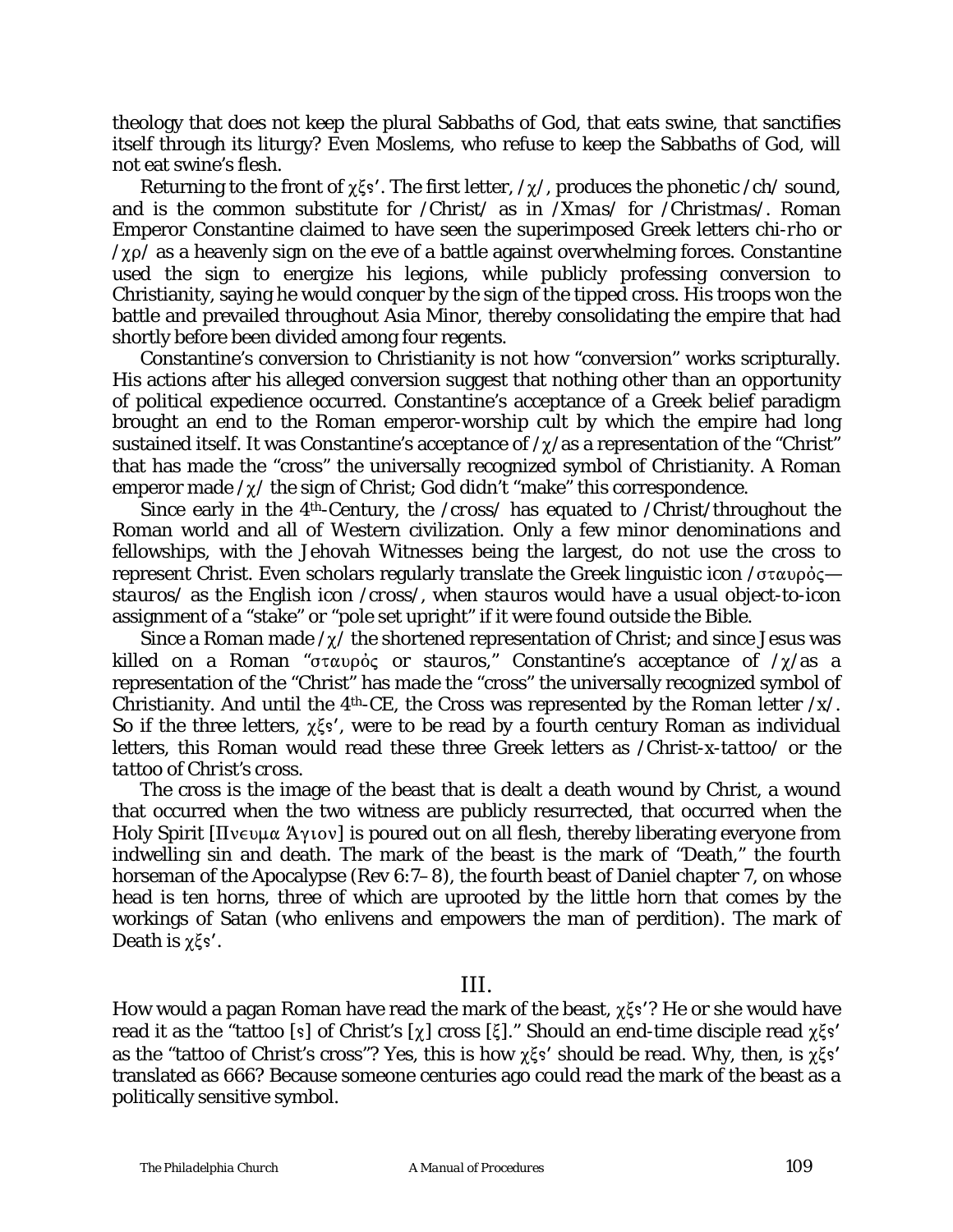Would you, as a scholar in a mediaeval scriptorium, have gone to your patron and said that "the Cross" is the mark of the beast? To do so would have been suicidal as well as against personal beliefs held because God had consigned the Church to mental servitude in spiritual Babylon.

A dishonest mistranslation of  $\chi \xi s'$  was really the only option facing mediaeval translators. But the logic for the cross becoming the universally recognized symbol of Christendom is truly remarkable; for if Jesus would have been killed with a mace, would a "mace" become the revered symbol of the Savior? What about an axe?

\_\_\_\_\_\_\_\_\_\_\_\_\_\_\_\_\_\_\_\_

The person who wears a crucifix wears the image of a murder weapon.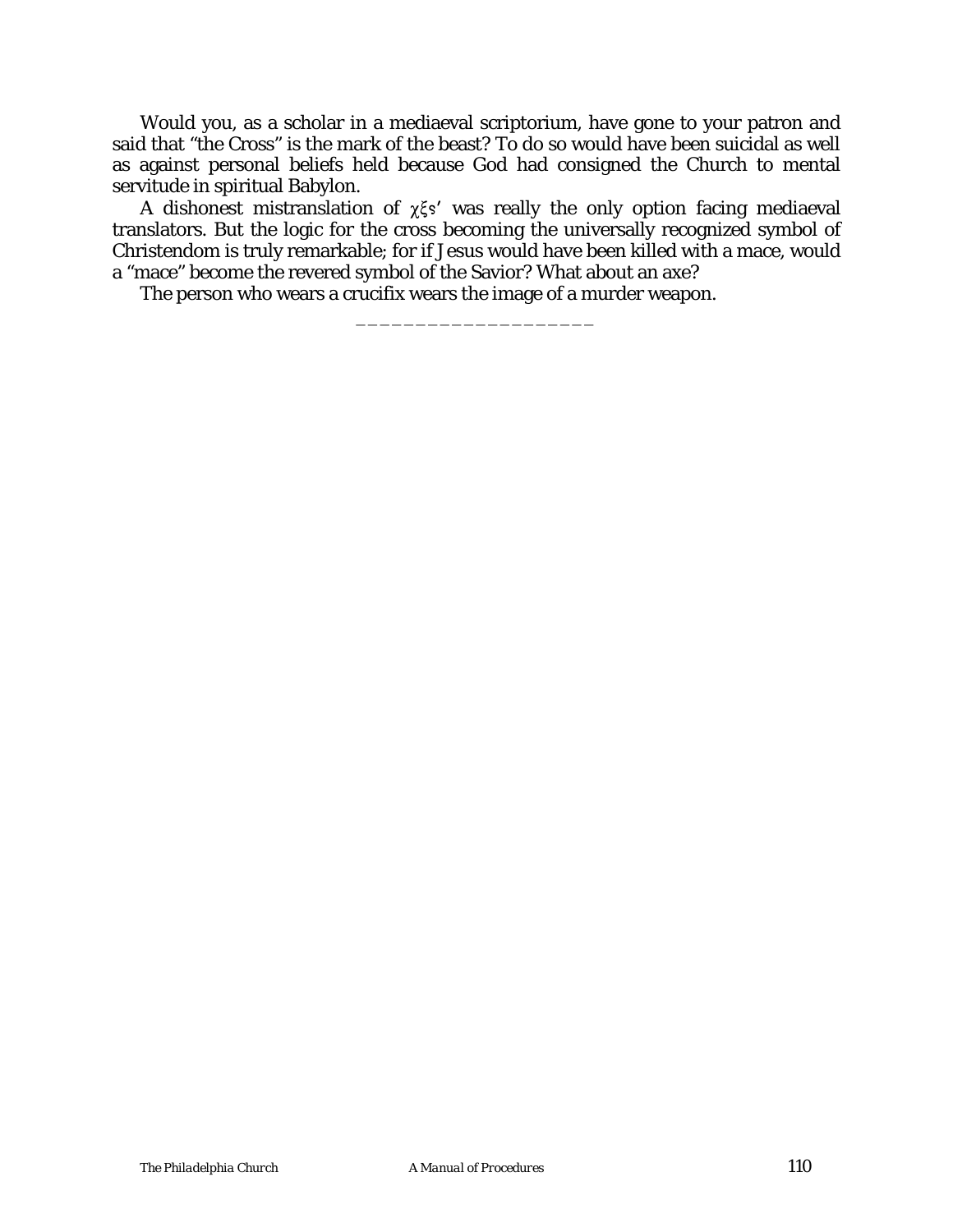## In the Spirit on the Lord's Day

I.

The phrase, "Lord's day," was not used to designate the first day of the week until near the close of the second century CE, when it was used in the apocryphal *Gospel of Peter*, a text with so little spiritual understanding that one would think it was of purely pagan origin. The phrase is not found in the sayings of Jesus; however, its echo — the day of the Lord [*YHWH*] — is commonly used by the Prophets, but always for events at the close of the age.

John wrote, "I was in spirit in the Lord's Day" (Rev 1:10).

When was John *in spirit*? Was he *in spirit* on a particular day of the week, or *in spirit* as in a vision, or *in spirit* at the end of the age, when the prophets of old used the expression *day of the Lord* and *that day* as euphemisms for the coming of the Messiah?

Was John in the flesh when he saw the events he describes? Or was he, as he claims, *in spirit* as in being a spiritual creature?

In his vision, Paul did not know whether he was *in the flesh or in spirit* when he visited the third heaven (2 Cor 12:2–3), also the location of John's vision. So for John to say that he was *in spirit* and not in the flesh introduces a level of complexity that has not been well explored.

Revelation begins, "The revelation of Jesus Christ, which God gave him to show to his servants the things that must *soon* take place" (1:1 emphasis added). If the events described in John's vision must "soon" take place, then the time setting for the vision is not the 1st-Century CE. No assignment of meaning to *soon* allows for the passage of two millennia to transpire between when John transcribed his vision and when the events described within the vision take place.

The vision closes with,

- "'These words are trustworthy and true. And the Lord, the God of the spirits of the prophets, has sent his angel to show his servants what must *soon* take place'" (22:6);
- "'And he said to me, "Do not seal up the words of the prophecy of this book, for the time is *near*'" (*v*. 10);
- "'Behold, I am coming *soon*'" (*v*. 12);
- "He who testifies to these things says, 'Surely I am coming *soon*'" (*v*. 20 emphasis added in each cite).

If *the Lord's day* is *the day of the Lord* then John's vision occurs at the end of the age, when dominion is taken from the four demonic kings (Dan 7:9–14) and the kingdom of this world is given to Christ Jesus (Rev 11:15). At that time, all of the events described within the vision will "soon" occur. The vision is, now, true and trustworthy, but not for the 1<sup>st</sup>-Century or even for the 20<sup>th</sup>-Century.

On a specific day, dominion over humankind will be taken by force from the prince of this world and his angels (Rev 12:7–10). The single kingdom of this world will be given to one like *a son of man*. This delivering of the kingdom to Christ is a one time occurrence. It doesn't happen earlier than *the time of the end*, and it hasn't happened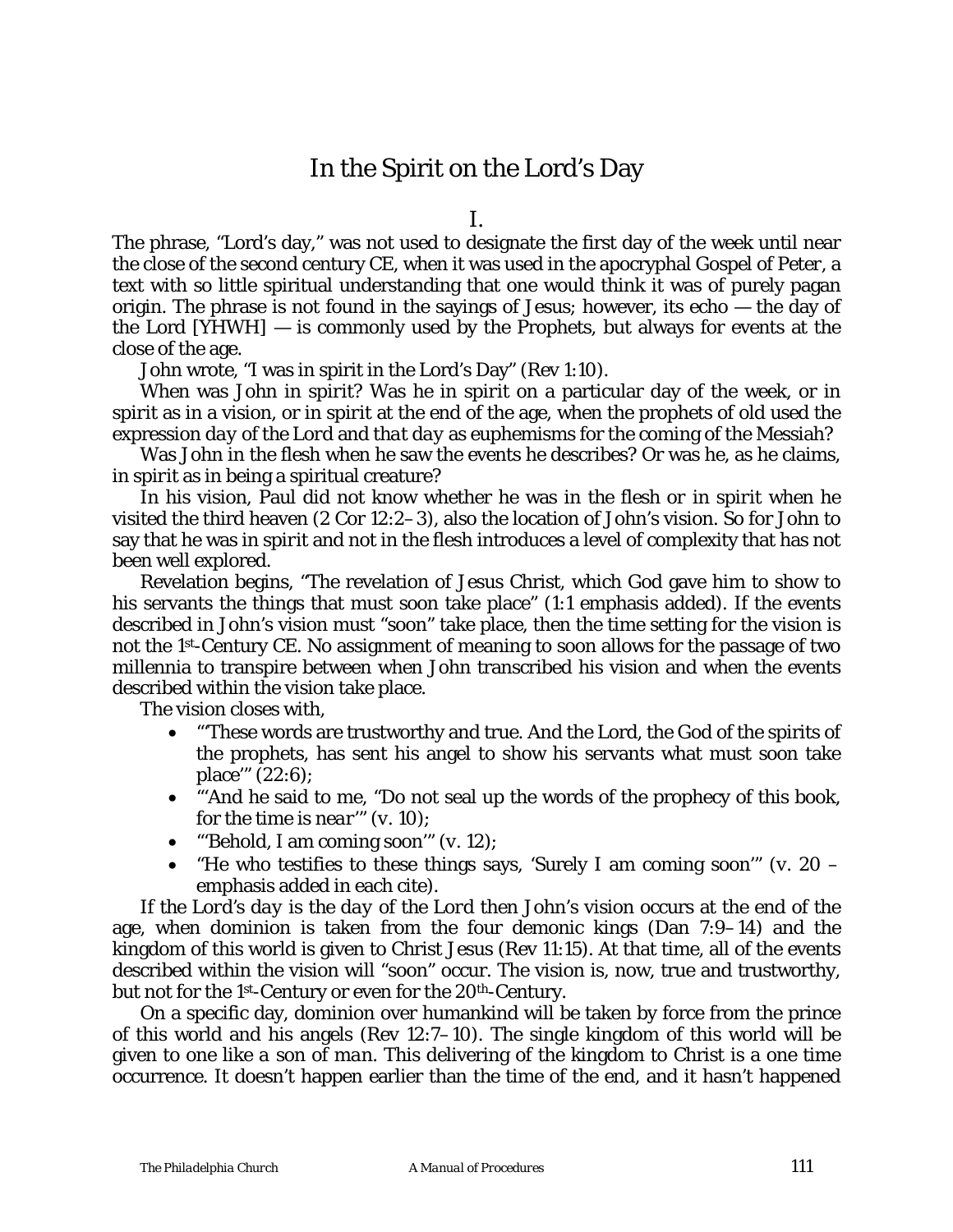yet. Therefore, humankind has not yet arrived at that moment in time when the seals on the scroll are removed (Rev chap 6).

In the vision, the angel tells John not to seal the vision. If the vision doesn't occur in the 1st-Century but in the 21st-Century, then the letters that John is told to deliver to the seven churches were not to be delivered in the 1st-Century, but are to be delivered in the 21st, meaning that God has again used shadows to seal and keep secret a vision He openly placed before the saints.

But at the close of the 1<sup>st</sup>-Century the seven named churches co-existed on a Roman mail route. Their existence (plus the fact that the letters accurately reflect the strengths and weakness of each) has caused theologians for nearly two millennia to wrestle with the imagery and symbolism of John's vision. But all of this wrestling has produced a plethora of misunderstandings.

In Revelation, appearance functions as attributes. For example, Jesus functions as the Lamb of God. He doesn't appear as a lamb in chapter 1, verses 12 through 20; however, once past the seven letters, He appears as a Lamb, slain, with seven horns and seven eyes, which are seven spirits. These seven spirits function as eyes as Jesus functions as the Lamb of God. The seven churches will now function as seven horns. Thus, the seven churches are not 1st-Century fellowships, but spiritual fellowships in the same way that the seven eyes are seven spirits.

John sees events that will occur at the end of the age when the single kingdom of this world is given to the Son of Man. He is *in spirit* when he witnesses those things that no person in the flesh can observe. In vision, he entered a world without physical referents and he has no need to seal his vision for it doesn't occur until the end of the age is at hand.

\_\_\_\_\_\_\_\_\_\_\_\_\_\_\_\_\_\_\_\_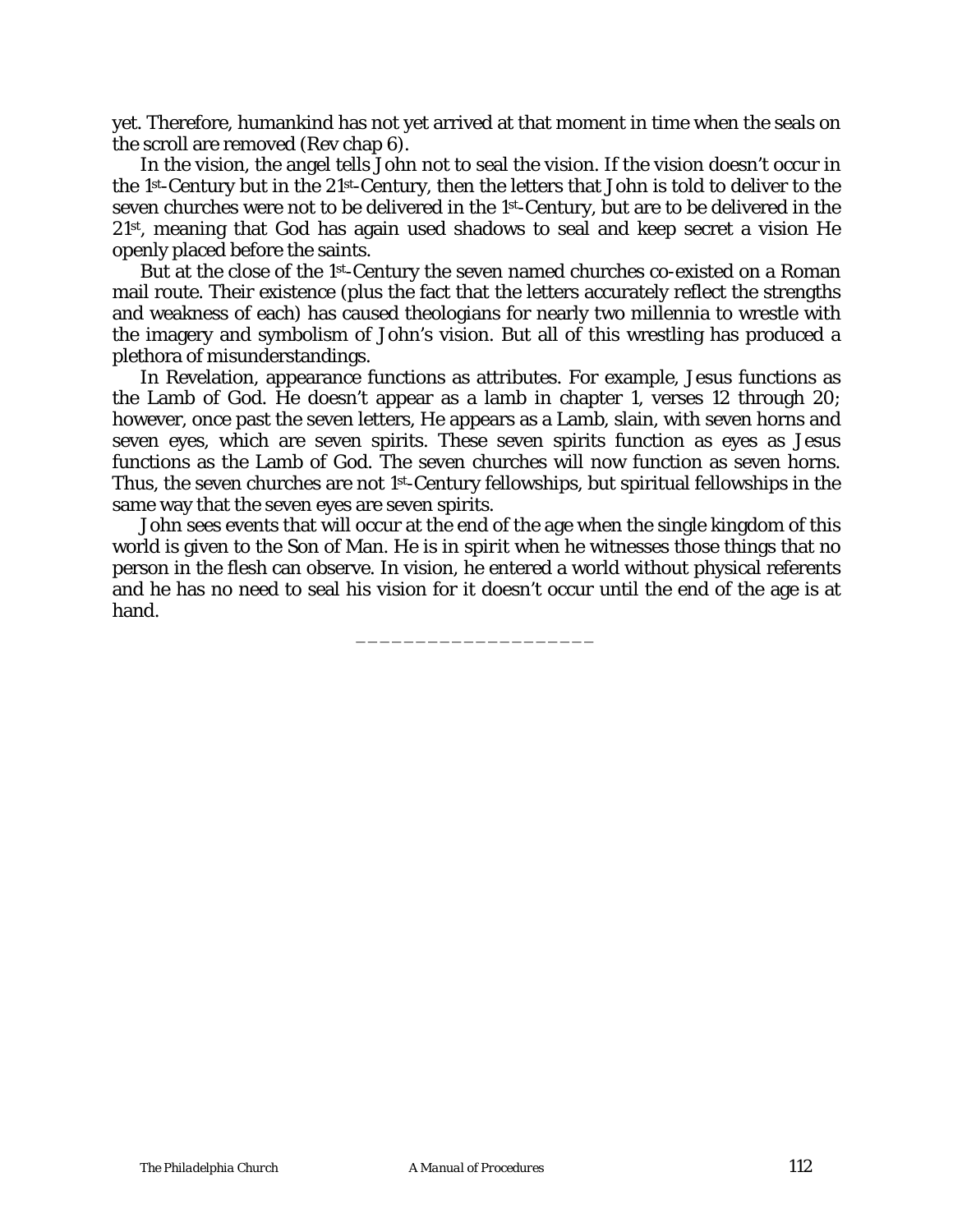## Acts 13:2 \_\_\_\_\_\_\_\_\_\_\_\_\_\_\_\_

Now there were in the church at Antioch prophets and teachers, Barnabus, Simeon who was called Niger, Lucius of Cyrene, Manaen a member of the court of Herod the tetrarch, and Saul. While they were worshiping the Lord and fasting, the Holy Spirit said, "Set apart for me Barnabus and Saul for the work to which I have called them." Then after fasting and praying they laid their hands on them and sent them off. (Acts 13:1–3)

I.

\_\_\_\_\_\_\_\_\_\_\_\_\_\_\_\_

A proof text Trinitarians use to justify their assignment of personhood to the Holy Spirit  $[\Pi$ νευμα Άγιον] is Acts 13:2, where Luke writes, "λειτουργούντων δε αύτῶν τῷ κυρί $\omega$ και νηστεόντων είπεν το πνεύμα το άλιον, Άφορίσατε δή μοι τον Βαρναβάν και Σαύλον είς τὸ ἔργον ὃ προσκέκλημαι αὐτούς" (a literal translation of which is, "Ministering and they to the Lord and fasting, said the spirit the holy, 'Set apart then for me Barnabas and Saul to the work which I have called them'"). What Luke writes certainly has the *pneuma holy*  $[\pi v \in \hat{\mathfrak{g}} \times \hat{\mathfrak{g}} \times \hat{\mathfrak{g}} \times \hat{\mathfrak{g}} \times \hat{\mathfrak{g}} \times \hat{\mathfrak{g}}$  for "breath holy" speaking to those who were ministering and fasting. But does this mean that this *breath* has personhood? Or is it the Father or Christ Jesus that speaks to those who were fasting, and what is heard are either the Father or the Son's words coming through the Father's or the Son's divine breath?

When Saul, who would be renamed Paul, was on his way to Damascus to do more mischief, a light suddenly flashed from heaven—and falling to the ground, he heard a voice saying to him, "'Saul, Saul, why are you persecuting me'" (Acts 9:4). Saul heard the voice of the Lord; he heard words transmitted by the divine breath of Christ  $\lceil \pi v \in \hat{U} \rceil \mu \alpha$  $X$  $\alpha$ <sup>3</sup>); he heard a holy breath speak to him in Greek words. And he asks, "Who are you, Lord [κύρι $\varepsilon$ ]'" (*v.* 5). The speaker identifies Himself, "'I am Jesus, whom you are persecuting'" (same verse). So Saul heard the voice of Jesus, who was then a life-giving spirit. Jesus was not then a man speaking through controlled modulations of physical breath, with these modulations causing sound waves to travel through the air by one gas molecule bumping into another, transferring energy to it, until a human voice is heard feet or yards away by pulsating air molecules bumping against eardrums. Saul heard the voice of the glorified Jesus through modulations of the breath of Christ  $[\pi v \epsilon \hat{v} \mu \alpha X \rho \sigma \tau \hat{v}]$ — from Rom 8:9]; he heard the spirit  $[\pi v \in \hat{O} \mu \alpha]$  of Christ speak within his mind.

To hear with the ears requires sound waves to be formed in the envelope of air surrounding a person's head, but the divine words of God are not heard with the ears but within the mind.

The Psalmist wrote,

O Lord, how manifold are your works! / In wisdom have you made them all; / the earth is full of your creatures. / ... When you hide your face, they are dismayed; / when you take away their breath, they die / and return to dust. / When you send forth your Spirit [breath], they are created, / and you renew the face of the ground. (Ps 104:27, 29–30)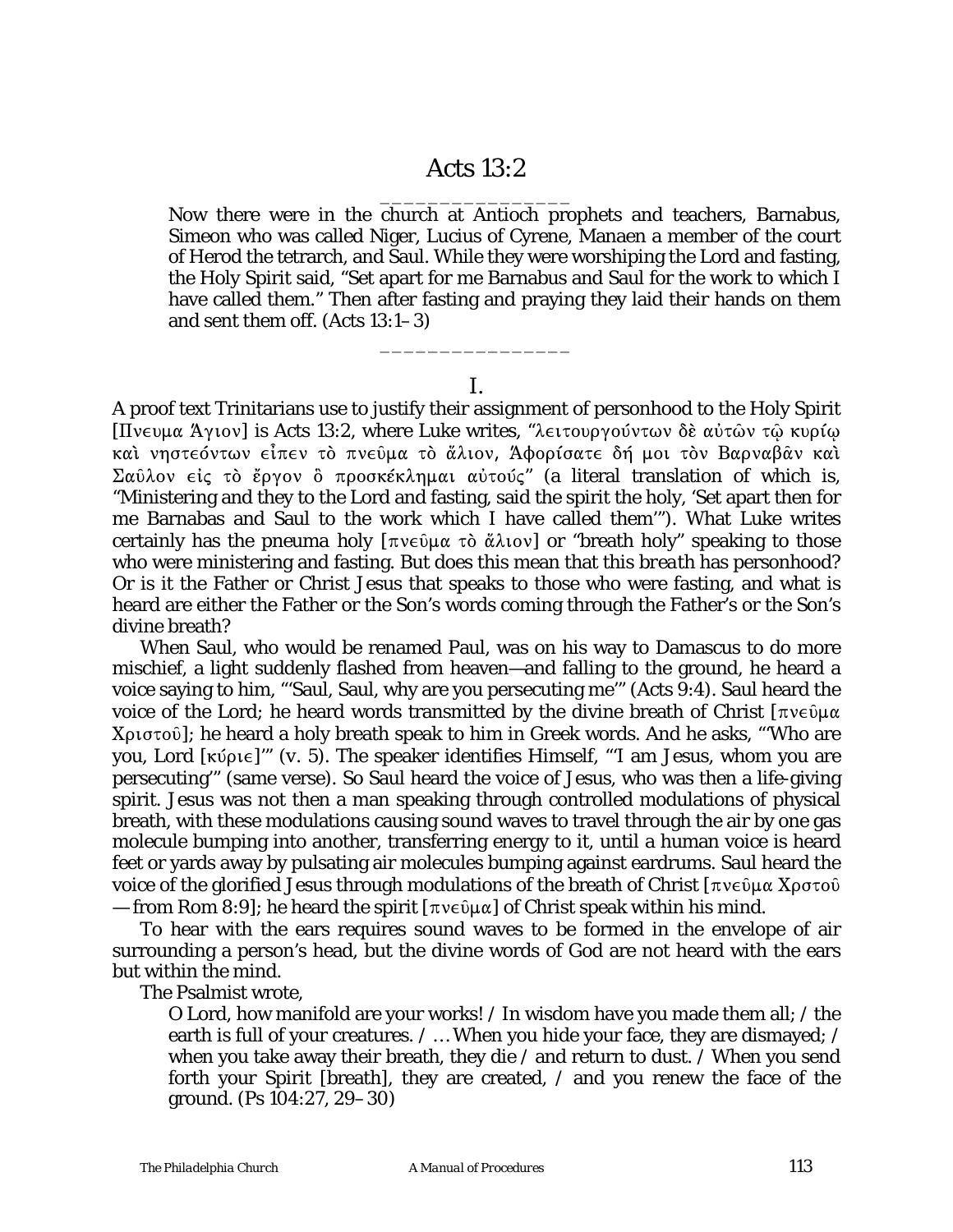The divine breath of *YHWH* creates life and renews the face of the ground, but it was *Yah*, or *the Logos* [ $\delta \lambda \delta y \circ \zeta$ ] who created all that has been made (John 1:3) — *YHWH* is one, who are two  $\left[\dot{\text{o}}\lambda\dot{\text{o}}\gamma$   $\text{o}\varsigma\&\tau\dot{\text{o}}\nu\right]$  that function as one deity as Adam and Eve were two who became one flesh (Gen 2:24) through marriage. All things were created by Ò  $\lambda \partial y$  (John 1:3); thus, it was by the divine breath of  $\delta \lambda \partial y$  oc that life was created. This, now, leaves the divine breath of  $\tau$ òv  $\theta \in \delta v$  to renew (as in recreate, or spiritually create) the face of the ground … in the structure of Hebraic poetics, being created is physical, the work of *Yah* [*YH*], whereas renewing the face of the ground is spiritual, the work of the conjoined *YHWH*. **To renew what has been created is to cause the physical to become spiritual in a manner similar to the coming of the new heavens and new earth after death has been thrown into the lake of fire** (Rev 21:1).

When the *Logos*/*Theos* entered His creation as His only Son (John 3:16), the man Jesus of Nazareth, He spoke only the words of the Father, the previously Unknown God [ $\tau$ òv  $\theta \in \{0, 1\}$ ]. But these words of the Father were (for lack of a better phrase) too big to be conveyed by modulations of air; thus, the recorded healings that Jesus performed are part of the speech-acts of the Father that Jesus delivered through the Father's divine breath:  $\pi$  vev  $\mu \alpha \dot{\alpha}$  y to v, usually now translated as the Holy Spirit.

- In the seven recorded Sabbath healings, the words Jesus spoke coupled with the healings constituted the speech-acts of the Father as He, the Father, delivered a message to Israel through Jesus on these Sabbath days.
- When Jesus asked the Father to glorify His name, a voice came from heaven that the crowd heard as thunder (John 12:28–30). "Sound" was heard for the crowd's sake, but this *sound* was not intelligible to the crowd even though some said that an angel had spoken to Jesus.
- When the prophet Daniel was by the Tigris, he lifted up his eyes and saw a vision. Only he saw the vision. The men with him felt a great trembling and fled (Dan 10:7).
- At Sinai, when the Lord spoke, the people heard thunder and the sound of trumpets, and they saw flashes of lightning and the mountain smoking. They were afraid, and they asked Moses not to let God speak to them lest they die (Ex 20:18–20).

No mortal man is able to hear the voice of God as His divine breath  $[\pi v \epsilon v \mu \alpha \dot{\alpha} \gamma v \delta v]$ conveys His words or to see God unless God has specifically chosen the person to be an instrument for Him. The utterances of God must cross dimensions, and they don't come across as precisely enunciated words in a human language that all men can hear; rather, for most of humankind, the utterances of God occur as groaning of the spirit, perceived through feelings and subconscious suggestions. Yet for the person whom God has chosen to do a work for Him, the utterances of God will be heard as perfectly enunciated words, and not as feelings arising from a person's subconscious. The man Jesus heard the words of the Father as Moses heard the words of *Yah* and as Saul heard the words of the glorified Jesus when he was on the road to Damascus.

When Paul was arrested in Jerusalem, he asked to speak to the people. And he recounted the story of his conversion. He said,

And one Ananias, a devout man according to the law, well spoken of by all the Jews who lived there [Damascus], came to me, and standing by me said to me, "Brother Saul, receive your sight." And at that very hour I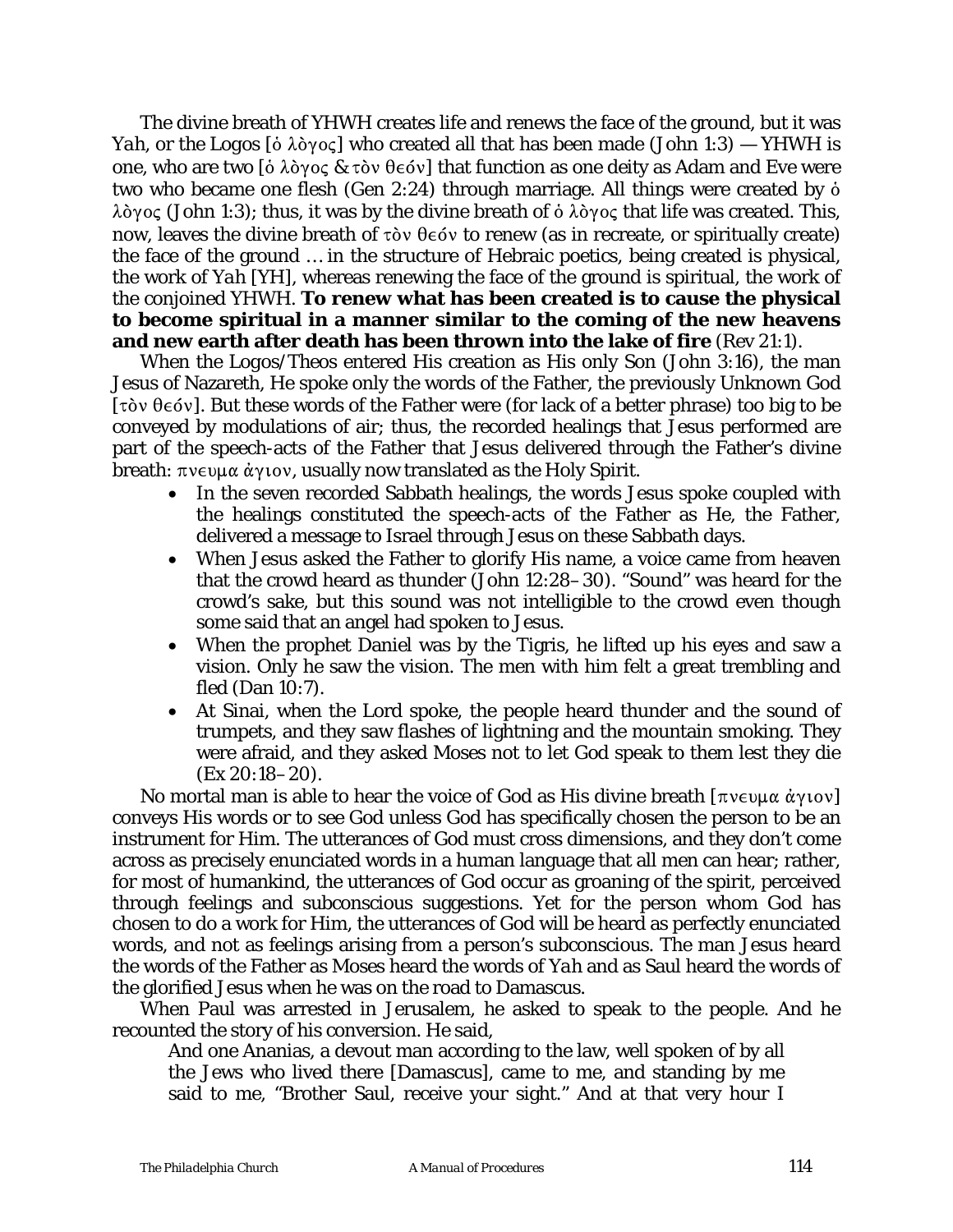received my sight and saw him. And he said, "The God of our fathers appointed you to know his will, to see the Righteous One and to hear a voice from his mouth; for you will be a witness for him to everyone of what you have seen and heard." (Acts 22:12–15)

Ananias told Paul that he, Paul, was commissioned to be a witness for God, reporting what he saw and heard. To be this witness, Paul would—

- 1. Know the will of God;
- 2. See the Righteous One;
- 3. And hear the voice of the Righteous One.

Paul writes to the saints at Corinth that, "According to the grace of God given to me, like a skilled master builder I laid a foundation … no one can lay a foundation other than that which is laid, which is Jesus Christ" (1 Cor 3:10–11). Elsewhere, he writes, "If anyone thinks that he is a prophet, or spiritual, he should acknowledge that the things I am writing you are a command of the Lord. If anyone does not recognize this, he is not recognized" (1 Cor 14:3–38). So Paul writes that he, not others who came from Jerusalem, knows the will of God, and lays the foundation for the spiritual house of God. Paul's claim is both bold and based upon Paul receiving his gospel not from any man but "through a revelation of Jesus Christ" (Gal 1:12).

Certainly Paul preached his gospel privately to those who seemed influential in Jerusalem in order to make sure he was not running in vain (Gal 2:2). About this he writes, "And from those who seemed to be influential (what they were makes no difference to me; God shows no partiality)—those, I say, who seemed influential added nothing to me" (*v.* 6).

Paul learned nothing [*added nothing to me*] from the first disciples in Jerusalem fourteen years after his calling; so the testimony of Paul is that he, Paul, learned the will of God directly through revelation and not from any person.

Addressing the second point (*see the Righteous One*), Paul writes, "I must go on boasting. Though there is nothing to be gained by it. I will go on to visions and revelations of the Lord. I know a man in Christ who fourteen years ago was caught up to the third heaven … and I know that this man was caught up to paradise … and he heard things that cannot be told, which man may not utter" (2 Cor 12:1–4).

When Paul was caught up to the third heaven, he would have seen the Righteous One. He cannot say for certain whether he was in the body or out, apparently meaning that he saw himself in the third heaven but he didn't know whether the experience was entirely within a vision or whether he actually saw himself in heaven. Either way, he heard things he was not able to relay to others. So Paul records the fulfillment of the second of the three things Ananias told him.

Since Paul recorded the fulfillment of the first two of the three things Ananias prophesied, disciples should expect to find in Scripture confirmation of the third thing: hearing a call from the mouth of the Righteous One or hearing the voice of God.

The utterances of God will be—and really can only be—conveyed by the divine breath of God [ $\pi$ νευμα άγιον]. Thus, for Paul to hear the voice of God, he must hear the Holy Spirit [again,  $\pi v \in \mathcal{L}(\alpha, \alpha)$ ] speak in words to him.

• If an anointed one hears the voice of God, this anointed one hears the Holy Spirit speak words rather than merely "hearing" the Holy Spirit through the groaning of the spirit conveyed in feelings and subconscious thoughts.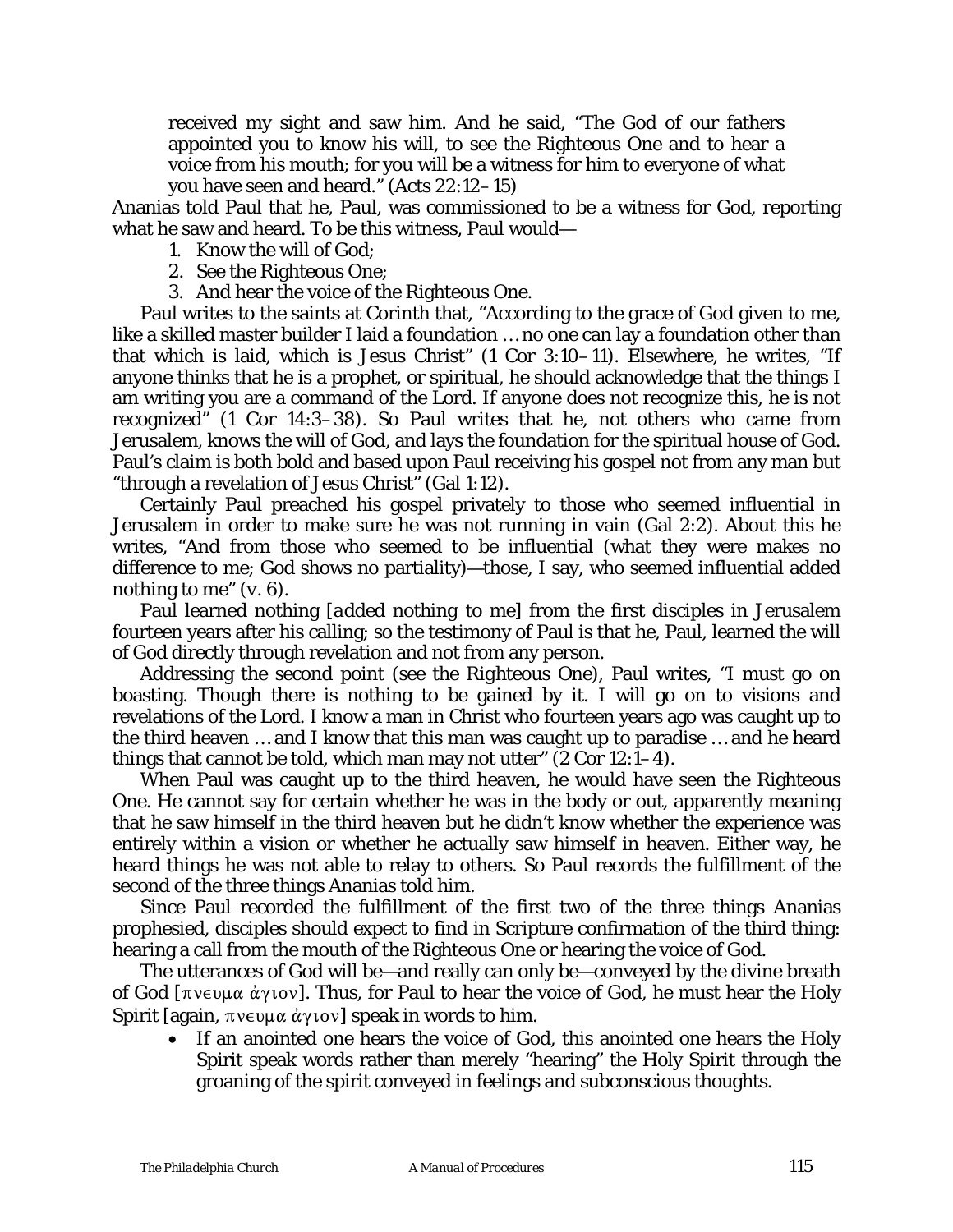• Ananias prophesied that Paul would hear the voice of God, the sound of which can only be conveyed through utterance by the Holy Spirit.

Too many disciples sloppily speak of the Holy Spirit telling them to do this or to do that when they have heard nothing with their ears or their minds. Rather, they have had a feeling of some sort, and they conclude that the feeling they experienced was the Holy Spirit speaking to them … indeed, that feeling might have come from the deep groaning of the spirit, or it might be from the person's mind recalling nearly forgotten knowledge. There is no reliable way to truly distinguish one from the other.

How can the person know for certain if a feeling has come from the Holy Spirit or from another spirit? The answer: only by testing the spirit.

Did the Holy Spirit tell WWII veteran Max Archer, then an infantry corporal in the winter of 1944, to throw his boot across the room one night when his patrol was getting ready to go out? Hearing no voice but feeling a strong urge, he threw his boot across the room while getting dressed. And just as soon as he threw the boot, he thought about how stupid the act was. He retrieved his boot and put it on. But the few extra minutes that it took for him to get his boot caused him to leave late. Every other member of the patrol was killed before he caught up with his squad.

Years later, as a Sabbatarian disciple Max credited the Holy Spirit for intervening and saving his life. He retold the story by saying that the Holy Spirit told him to throw the boot across the room. Yet he acknowledges that he heard nothing with either his ears or his mind. What he experienced was a feeling—and for most disciples, this is how communication through the spirit occurs.

But the Apostle Paul was an exception: he heard the voice of God. He heard uttered words as apparently did those with Paul on several occasions.

When Max Archer told the story of his brush with death his breath didn't need personhood for the words conveyed by his voice to be heard by those near him. Nor does the breath  $[\pi v \in \text{Un} \alpha]$  of God need personhood for the voice of God to be heard by those chosen to hear words with the mind and not to just feel the groaning of the Spirit.

Hearing a call from the mouth of God (what was prophesied for Paul) is, in this era, a rare circumstance reserved for those appointed for a specific task. This rare occurrence has been devalued by the many who claim to have heard a call, yet preach lawlessness to Israel. Therefore, it is here expressly stated that unless a person hears actual words within his or her mind, words that the person cannot easily distinguish from words heard by the ears, the person has not heard the Holy Spirit. At best, all the person has *heard* is the groaning of the Spirit. Usually, however, the person hears his or her own ego at work. The person is deceived by the desires of the flesh.

When the Holy Spirit or breath holy  $[\pi v \in \psi]$  and spoke to Barnabus, Saul, and the others praying and fasting, the words were those of the Father, heard through modulations of the Father's divine breath as actual words from the mouth of the Righteous One. What Luke records is the fulfillment of the third point that Ananias prophesied.

\_\_\_\_\_\_\_\_\_\_\_\_\_\_\_\_\_\_\_\_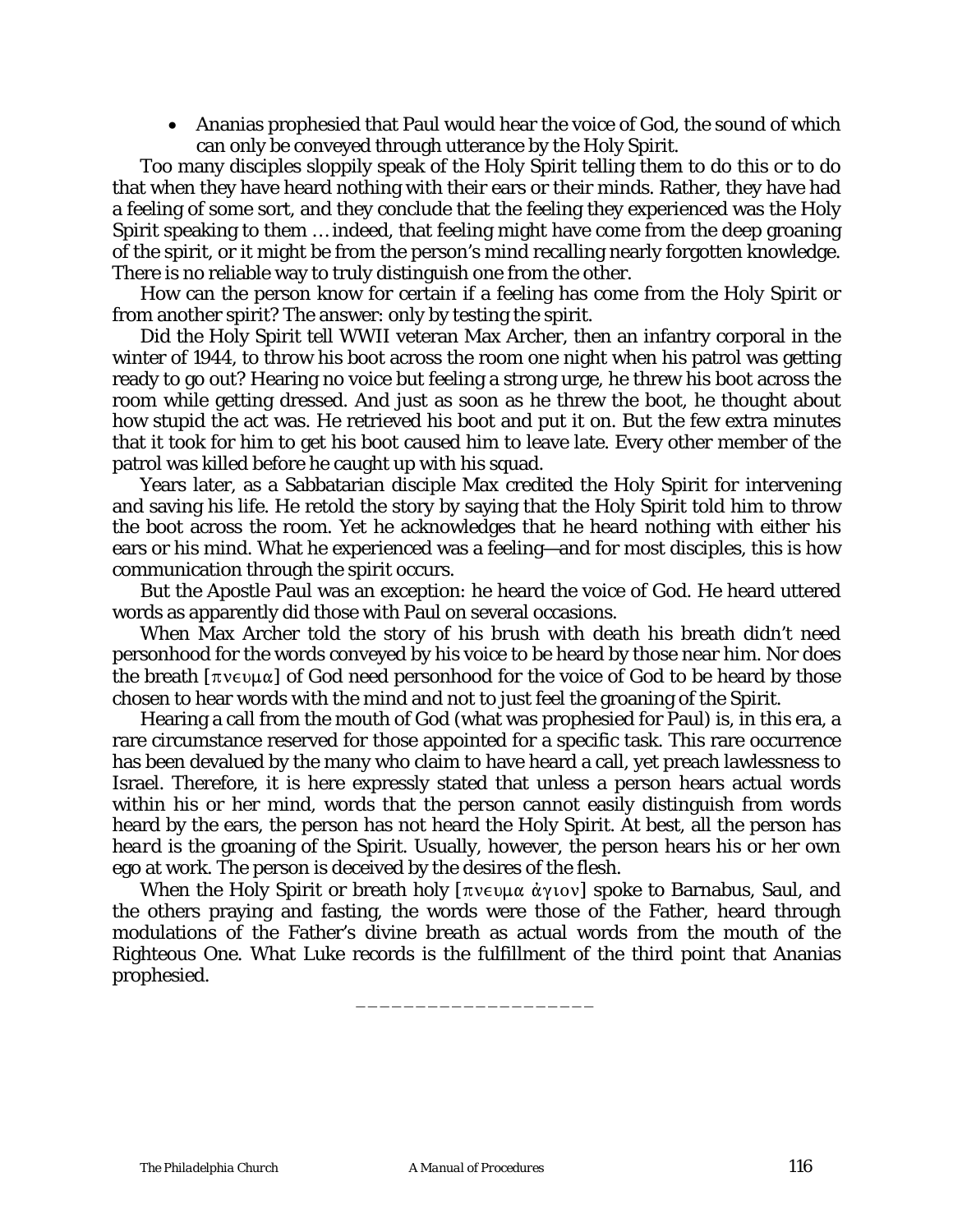# What is *the Law of Moses*? The Imprecise Linguistic Referent

I. \_\_\_\_\_\_\_\_\_\_\_\_\_\_\_\_\_\_\_\_\_\_\_

But some men came down from Judea and were teaching the brothers, "Unless you are circumcised according to the custom of Moses, you cannot be saved." And after Paul and Barnabas had no small dissension and debate with them, Paul and Barnabas and some of the others were appointed to go to Jerusalem to the apostles and the elders about this question. … When they came to Jerusalem, they were welcomed by the church and the apostles and the elders, and they declared all that God had done with them. But some believers who belonged to the party of the Pharisees rose up and said, "It is necessary to circumcise them and to order them to keep the law of Moses. (Acts 15:1*–*5)

\_\_\_\_\_\_\_\_\_\_\_\_\_\_\_\_\_\_\_\_\_\_\_

What is the Law of Moses? Many Christian theologians have created arguments to "prove" that disciples of Christ Jesus are not under the law of Moses, but none of these arguments identify the substance of, or location of this allegedly abolished law. Rather, the arguments are usually against the Sinai covenant, made on the third day of the third month of the year in which Israel left Egypt. So is the Law of Moses the Sinai [Horeb] covenant (Ex chaps 19*–*24)? Or is the Law of Moses the Moab covenant (Deut chaps 29*–* 32)? Or is the law of Moses the covenant God made with Israel on the day that He led this nation out of Egypt, with this covenant being the Passover covenant (Ex chaps 12*–* 14) made in Egypt? And where is circumcision found in the Law of Moses? Where, on Israel's journey between the Sea of Reeds [the Red Sea] and the River Jordan, does Moses or God through Moses command Israel to be circumcised?

The Law of Moses is a vague linguistic phrase that refers to everything Moses wrote. It can be nothing else; thus, it is the Torah, five books that represent the testimony of Moses.

Within the Torah, Moses is the mediator of at least three covenants between God and Israel, not one. In addition, God tells Moses on at least two occasions that He will make of Moses "'a nation greater and mightier than they [Israel]'" (Num 14:12; Ex 32:10). On both occasions Moses implored God not to destroy Israel and make of him a great nation. Both times God deferred His wrath; nevertheless, His intention to make of Moses a mighty nation stood/stands unaltered for three and a half millennia, for Jesus said, "'But if you do not believe his [Moses'] writings, how will you believe my words'" (John 5:47). Thus, to hear Jesus' words and to believe the One who sent Him and thereby pass from death to life (*v.* 24) is to believe Moses' writings; for Moses is the house that the God of Abraham, Isaac, and Jacob (Matt 22:32) built (Heb 3:3*–*4) when He led Israel through the wilderness of Sin/Zin.

It should not be overlooked that Moses is a house within a house: Moses is a house whose builder is Christ Jesus, who is worthy of more honor than the house as the Father is worthy of more honor than the Son.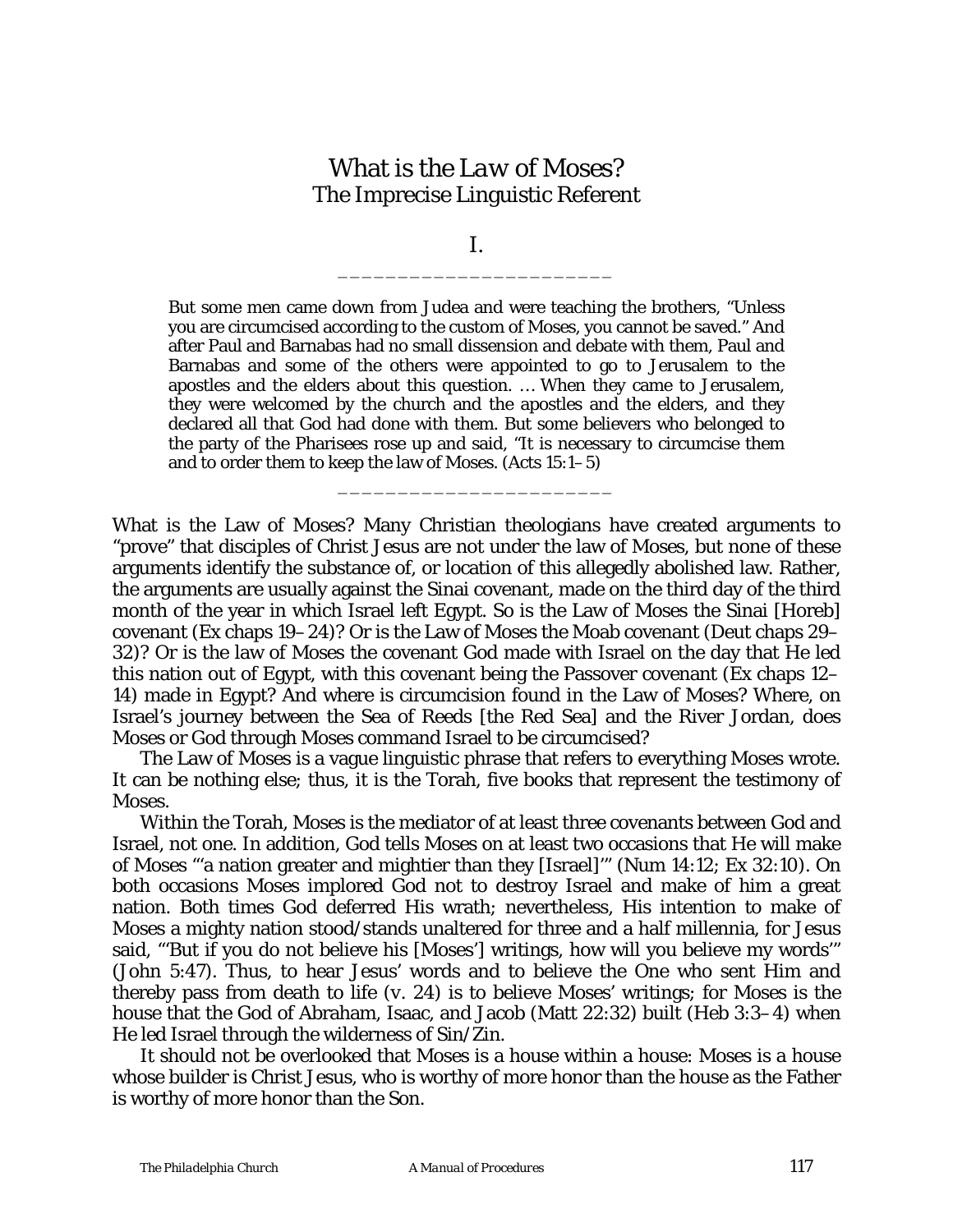The *Theos* of Abraham, Isaac, and Jacob is *the Logos* [on  $\lambda \partial y \circ \zeta$ ] who, in the **beginning, was with God [***Theon***—τὸν θεόν] and who was God [***Theos***—θεὸς] (John 1:1–** 2). This *Theos* came as His Son, His only (John 3:16), to be born as the man Jesus of Nazareth (John 1:14). He became the Son of the Father, the previously Unknown God, when the divine breath of the Father  $[\pi v \in \hat{\mathfrak{g}}]$  descended upon Him as a dove (Matt 3:16*–*17) and gave the man Jesus a second birth. And this only Son of *the Logos* [Ò  $\lambda \delta \gamma o \varsigma$ ] came to reveal the Father to those whom the Father has made spiritually alive through receipt of His divine Breath after the pattern through which Jesus fulfilled all righteousness (Matt 3:15).

Some Sabbatarian disciples feel a need to call the Father by a name other than "the Father," but He was the Unknown God of the Old Testament. He had no uttered name. Even His existence was concealed within the Tetragrammaton *YHWH*. Therefore, neither ancient Israel nor the world knew the Father (John 17:25), whom Jesus has now revealed to the firstfruits. Nor did Israel recognize Jesus, whom the world doesn't yet know, when He came to His own.

- Christ Jesus is the beginning and the end (Rev 22:13) of all things;
- He was concealed by the creation (Eccl 3:11) from Israel;
- He is now concealed from both Israel and the world by the teachings of false apostles, disguised as servants of righteousness (2 Cor 11:13–5).

When Israelites uttered *Adonai* instead of attempting to pronounce the Tetragrammaton *YHWH*, a practice which Jesus also observed, the Father was concealed by the singularity of the linguistic icon, *Lord*. He was nowhere to be seen in the Old Testament, except in Daniel chapter 7 where He appears as the *Ancient of days*. Yet He was always present, figuratively looking over the shoulder of *Yah*, who created all things. After all, it is His creation, not the creation of physical things, that is described in Genesis chapter  $1 -$  and His creation is of spiritual things, beginning with the last Adam who was the light of this world (2 Cor 4:6 *et al*), the light of Day One. Disciples of Christ Jesus are, today, of the last Adam, Christ Jesus, as the first Eve was of the first Adam; disciples today constitute the last Eve, the Zion who gives birth before experiencing labor pains. Once liberated from indwelling sin and death, disciples will have undergone an instantaneous change analogous to childbirth: they will then be as Cain and Abel were, nations brought forth in a day (Isa 66:7–8). But the birth order will be reversed, with righteous Abel born at the second Passover and with Cain born 220 days later when the great falling away occurs (2 Thess 2:3). And as the first Cain slew his brother, the last Cain will also slay or attempt to slay his brother, righteous disciples who keep the commandments by faith.

But none of the above can be understood or accepted by human beings prior to the Father having raised the person from the dead—all of humankind is spiritually dead until the Father raises a person from the dead by drawing the person from this world (John 6:44, 65), one at a time, to be His firstborn sons (Rom 8:29). Even though a person is physically alive, until the person receives a second life, a spiritual life, through receipt of the divine breath of the Father as Jesus received this divine breath  $\lceil \pi v \in \mathfrak{g} \rceil \mu \alpha$  $\theta \in \{0, 0\}$  when it lit upon Him in the visible form of a dove (Matt 3:16), the person is spiritually dead. Only when born of spirit as a son of God can a person know the Father. Until then, the person will misidentify the Son as the Father, usually through one of two persistent heresies: the person will claim that the Father and the Son are one in number,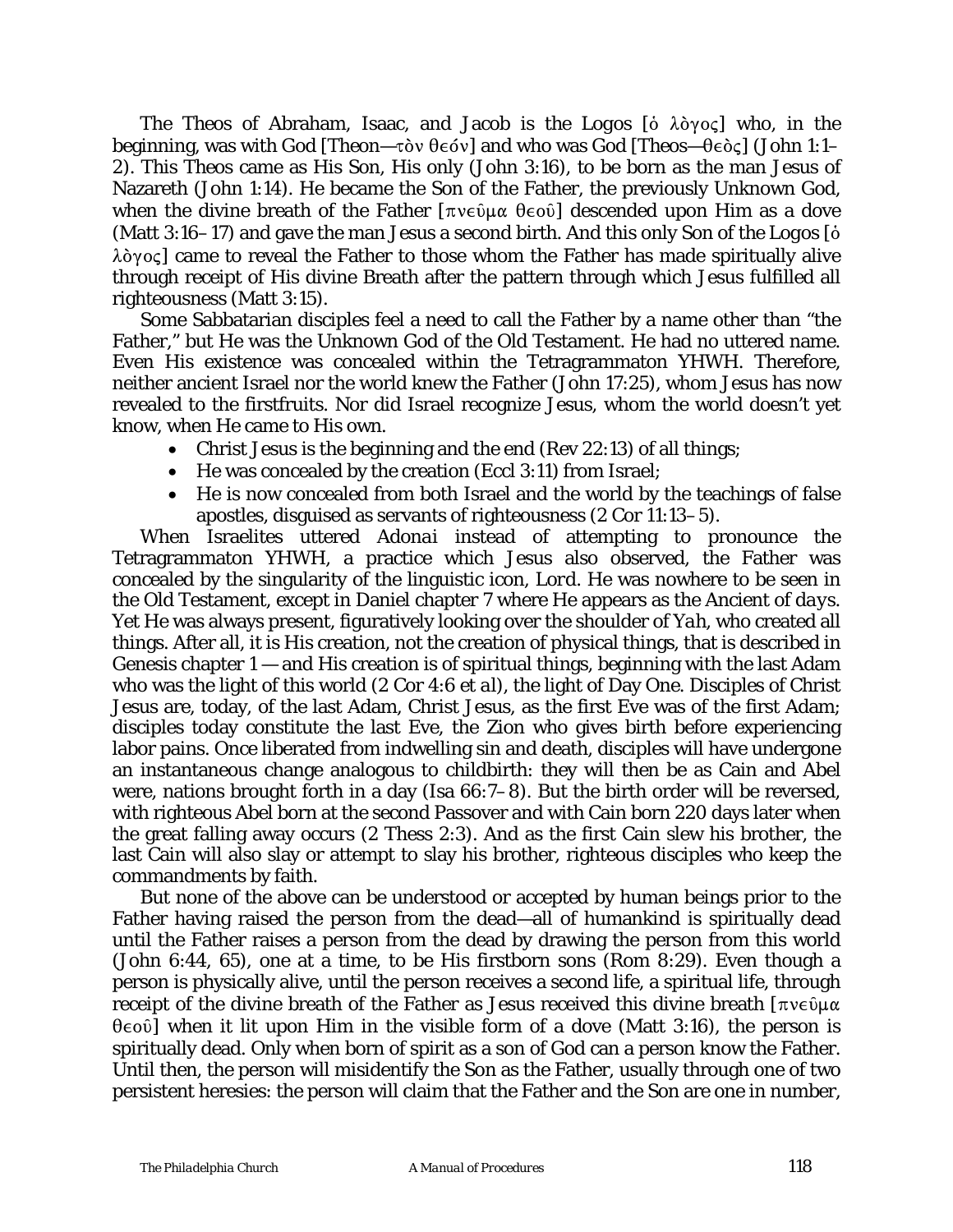not in unity (this is the heresy of Trinitarian Christendom); or the person will identify the Father as the God of the Old Testament, thereby making Christ Jesus a created being either like other men (the heresy of Arian Christendom) or a created being like the archangels Michael and Lucifer (the heresy of the Mormons). Regardless, though, of what heresy a disciple embraces, the disciple condemns him or herself through attempting to enter into God's rest on the following day as Israel in the wilderness of Paran tried to do (Num chap 14), or condemns him or herself by denying Christ through denying the divinity of *the Logos* in the beginning.

Jesus made the Father known to His first disciples who, by their testimonies coupled to the testimonies of Moses and the prophets, reveal what could not be known through observation or measurement. Unless a person has been drawn from this world by the Father, drawn to produce fruit before it is the season for fruit, the Father remains the Unknown God whom "Christians" and non-Christians worship in ignorance as Greeks in Paul's day worshipped an unknown god in superstition and ignorance.

Jesus said, "'And this is eternal life, that they know you [the Father] the only true God, and Jesus Christ whom you have sent'" (17:3) … the person who does not know the Father and the Son does not have eternal life. Salvation is just that simple.

In the beginning were two who functioned as one as if married: "Then God said, 'Let us make man in our image, after our likeness'" (Gen 1:26); "So God created man in his own image … male and female he created them" (*v.* 27); "Therefore a man shall leave his father and his mother and hold fast to his wife, and they shall become one flesh" (Gen 2:24). These two who were in the beginning are disclosed in the Hebrew linguistic icons used for God: *Elohim* and the Tetragrammaton *YHWH*. In Hebrew, the word or linguistic icon for "God" is *El* as in *El Shaddai* or "God Almighty" (Gen 17:1). *Elohim*, now, is the regular plural [the "*im*" or "mem" ending] of *Eloah*, the linguistically singular noun, and *Eloah* deconstructs to /*El*/+ /*ah*/, with the /*ah*/ radical representing "breath," either vocalized or aspirated. Thus, *Elohim* is /*El*/+/*ah*/ + /*El*/+/*ah*/ an undetermined number of times. But the Tetragrammaton gives the multiple: two. For *YHWH* deconstructs to /*YH*/ or *Yah* (see Ps 146:1a; 148:1a; 149:1a in Heb.) and /*WH*/, with the /*H*/ again linguistically representing "breath." So what is grammatically seen is that the *Logos* who was *Theos*, with His breath or spirit, is *Yah*, whom Moses and the seventy saw (Ex 24:9*–*11); for no human being has seen the Father or *Theon* (John 1:18) at any time. And what the creation or eternity [Heb: *olam*] has concealed (Eccl 3:11) is that in the beginning was a marriage that ended with the death of  $\dot{\mathrm{o}} \lambda \dot{\mathrm{o}} \gamma \mathrm{o} \varsigma$ , the Helpmate to  $\tau$   $\delta v$   $\theta \in \delta v$ , and in the end will be the marriage of the glorified Son to glorified disciples, who will be in the position of "helpmate" to the One who was  $\dot{\mathrm{o}}$   $\lambda \dot{\mathrm{o}}$  $\gamma$  os. The narrative of Scripture begins with marriage and ends with marriage. And the basis for this narrative is found in the Law of Moses.

Circumcision comes from Genesis chapter 17: "When Abram was ninety-nine years old the Lord [*YHWH*] appeared to Abram and said to him, 'I am God Almighty [*El Shaddai*]; walk before me, and be blameless, that I may make my covenant between me and you, and may multiply you greatly'" (*vv*. 1*–*2). Circumcision was the sign of this covenant (*vv*. 10*–*14), its ratification confirmed in the droplets of blood coming when the foreskin is cut away. It is a covenant made in the flesh (*v.* 13) and with the flesh. Its terms call for the circumcised person to walk blamelessly before God, meaning that circumcision causes the man to appear before God covered only by his obedience to God … obedience functions as a spiritual garment that conceals a man's nakedness as the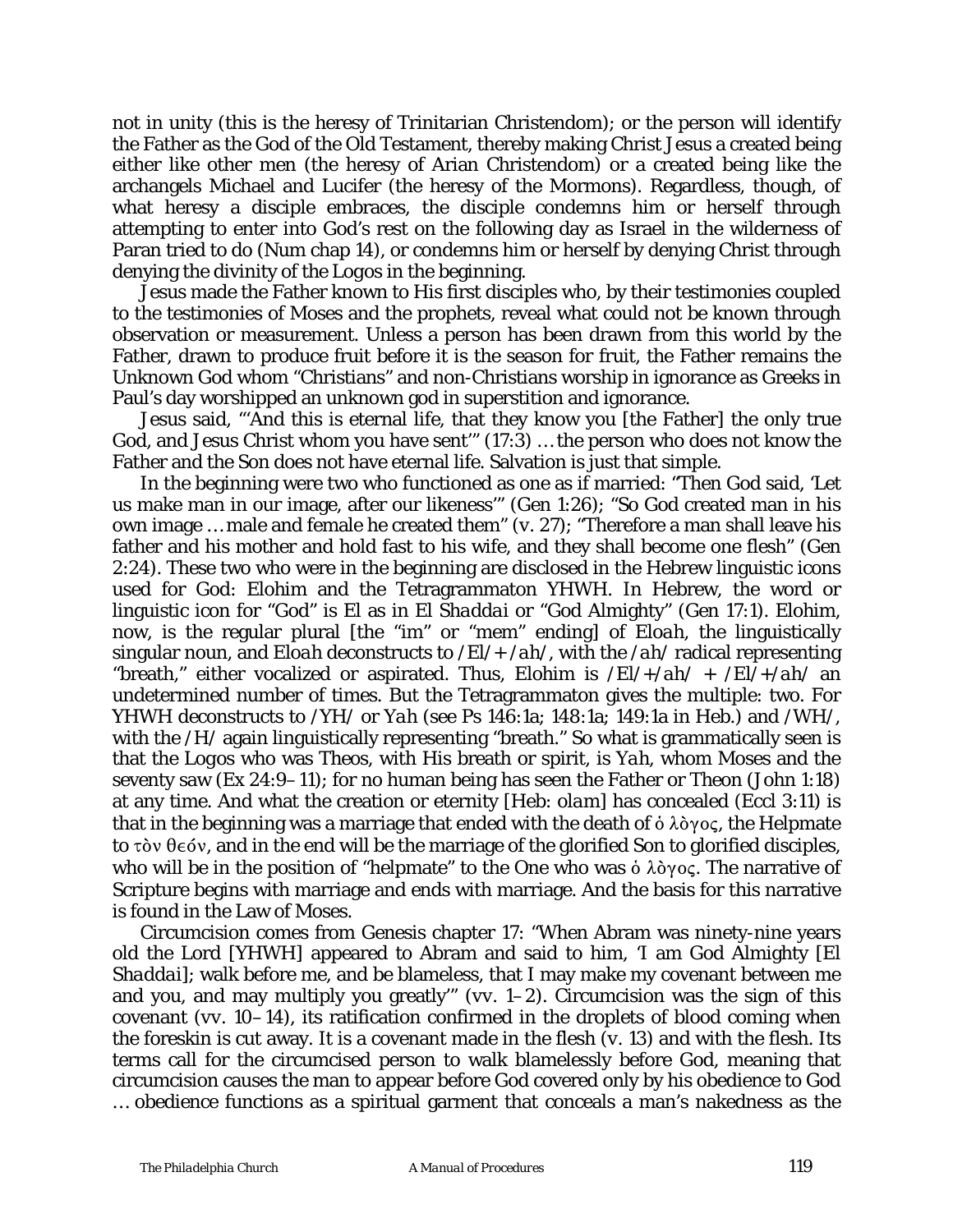foreskin of the penis physically concealed the head of his penis and hence, his nakedness.

Sometimes Scripture is not for the prudish: a man is represented by his penis as a woman is represented by her flesh. A woman is covered by what she wears on her head (physically she has no other head to cover); therefore, her head-covering becomes a symbolic representation of being under authority … this symbolism hasn't changed in the past two millennial. A man, however, is covered by his foreskin, with the presence of his foreskin disclosing that the man is under the authority of the prince of this world whereas the absence of the foreskin leaves a man naked and covered by his obedience to God. This circumcised man is no longer in subjection to the prince of this world and is therefore fully responsible for his own sins or lawlessness. And this is an important distinction that Muslims need to understand, for as circumcised descendants of Ishmael, Esau, and the sons of Keturah, they are left, because of their circumcision, with no covering before God except their obedience to the commandments, which they all know whether they admit to knowing them or not. This means that their transgression of the Sabbath commandment effectively prevents them from entering into God's (*Allah's*) presence—and their pride, manifested in their refusal to acknowledge the Sabbath, is what spiritually hinders them from coming before God when the promise of entering into His rest stands (Heb 4:1).

Jesus' death at Calvary negates the need to be physically circumcised, for His death pays the penalty for every sin committed in this world. But professing that Jesus is Lord and by believing that the Father raised Him from the dead, the record of debt that stood against each person (the record for which the Adversary was responsible before the person came under the law — Rom 5:13) is canceled at Calvary for those who are of Israel, a nation now circumcised of heart. Nakedness now pertains to the inner man or self. So for disciples born of spirit, the flesh has no more importance than the body of the whale (great fish) had for Jonah. There is no need to circumcise the flesh, for the flesh will not and cannot enter heaven. The flesh only has importance to the person who has not been born of spirit; i.e., the flesh is only important to the dead. And a person can gauge whether he or she has been born of spirit by the importance the person places on the flesh, upon biological lineage, upon skin color—if these things retain importance, most likely spiritual birth has not occurred.

The juxtaposition of a physical foreskin covering the nakedness of a man forming the chiral image of to a spiritual covering of obedience concealing spiritual nakedness has been poorly understood by all of Israel. It is difficult to conceive of obedience as a garment that is put on to cover one's nakedness. It is even more difficult to accept that personal obedience is analogous to a woman's head-covering—

- A disciple puts on Christ Jesus' righteousness or obedience when the person professes that Jesus is Lord;
- This garment of Christ expressed in Christian terminology as "grace" covers the spiritual nakedness of every person circumcised of heart.
- The disciple covered by *grace* is to Christ Jesus as a wife is to her husband (1 Cor 11:3).
- As a wife outwardly covered/covers her head for the sake of the angels, the disciple covers his or her head with personal obedience for the sake of the angels (1 Cor 11:10).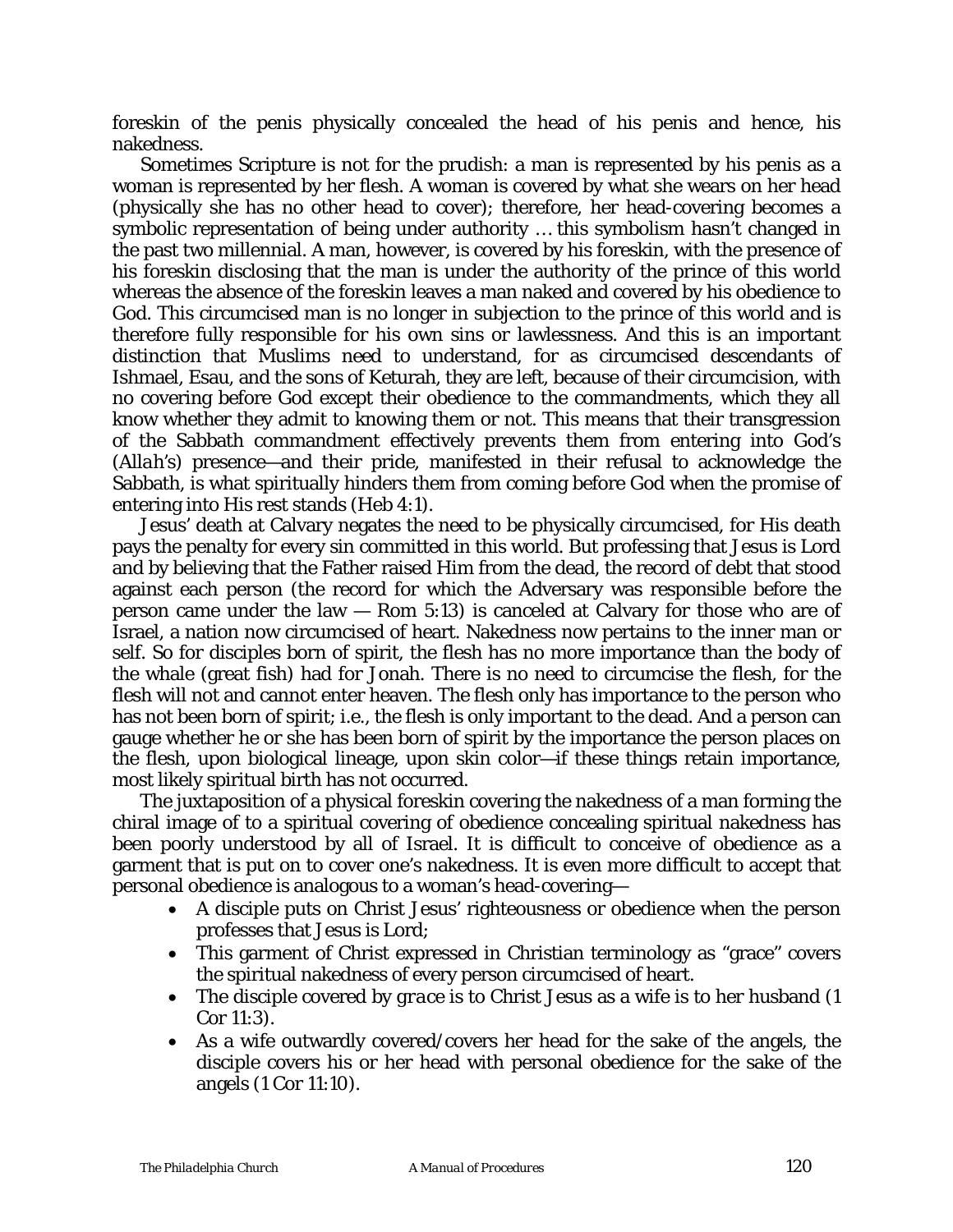• It is not the disciple who is born of spirit first but the Son, which is why the disciple ought to have a symbol of authority on this son of God's head, with this symbol being personal obedience (1 Cor 11:8–9).

What Paul wrote to the saints at Corinth has not been well understood, for Paul wrote, "Every man who prays or prophesies with his head covered dishonors his head, but every wife who prays or prophesies with her head uncovered dishonors her head—it is the same as if her head were shaven"  $(1 \text{ Cor } 11:4-5)$ , from the perspective of detailing that which is spiritual milk (1 Cor 3:1–3) or the shadow of an endtime spiritual reality. Paul commended the saints at Corinth because they remembered him "in everything and maintain the traditions even as [he] delivered them" (1 Cor 11:2), with the notable exception of how they were observing the Passover (*v.* 17). Thus, the understanding is that a wife covering her head and hair in the period when the Church is represented by the patriarch Isaac (i.e., between Calvary and the second Passover) is directly analogous to a empowered disciple covering him or herself with personal obedience during the seven endtime years of tribulation … not covering oneself with obedience once liberated from indwelling sin and death will be unforgivable blasphemy against the Holy Spirit. Thus, for either a man or his wife to pray or prophesy without being circumcised of heart is blasphemy.

Does a man not praying with his head covered pertain now to physical circumcision (1 Cor 11:4)? It does not! Physical circumcision does not return to importance until Christ Jesus no longer covers disciples with His righteousness and until after Israel has metaphorically crossed the Jordan to enter into God's rest. Thus, physical circumcision doesn't return to importance until the Millennium begins; for every person who is of God will cover him or herself with personal obedience throughout the Tribulation. No other covering will be necessary.

Now, the unresolved issue: does a man's foreskin or a man's hat equate to his wife head-covering in this so-called Christian era?

Sin entered the world through the first Adam, and death reigned over all men from Adam to Moses (Rom 5:12–14); so it was the giving of the law that ended death's reign over all men, for the law made known what sin and by extension death was. And Israel under the law required animal sacrifices to cover the transgressions of the nation, with these animal sacrifices a shadow and type of Christ Jesus' sacrifice at Calvary. Therefore, working backwards, from Moses to Calvary, Israel's disobedience was covered by animal sacrifices. From Joseph to Moses, Israel's transgressions were covered by Israel being a slave people to Pharaoh and thus not free to keep the commandments. From Abraham to Joseph, Israel had no covering for its transgressions except its faith, in that the patriarchs believed God and their belief was counted to them (in particular, to Abraham — Gen 15:6) as righteousness. From Noah to Abram, humankind's transgressions of the commandments were covered by all of humankind being consigned to disobedience (Rom 11:32) and as such, consigned to being bondservants of the Adversary.

While sons of disobedience (i.e., before being drawn from this world by the Father), every disciple was as humankind was between Noah and Abram. No sin was counted against the person (who also had no spiritual life) because the person as a descendant of the first Adam was the lawful bondservant of the Adversary … Americans and Western Europeans are vehemently opposed to slavery; yet every person is a lawful bondservant of Satan the devil until the person is drawn from this world and born of spirit as a son of God. Christ Jesus paid the ransom price for the liberation of that which animates the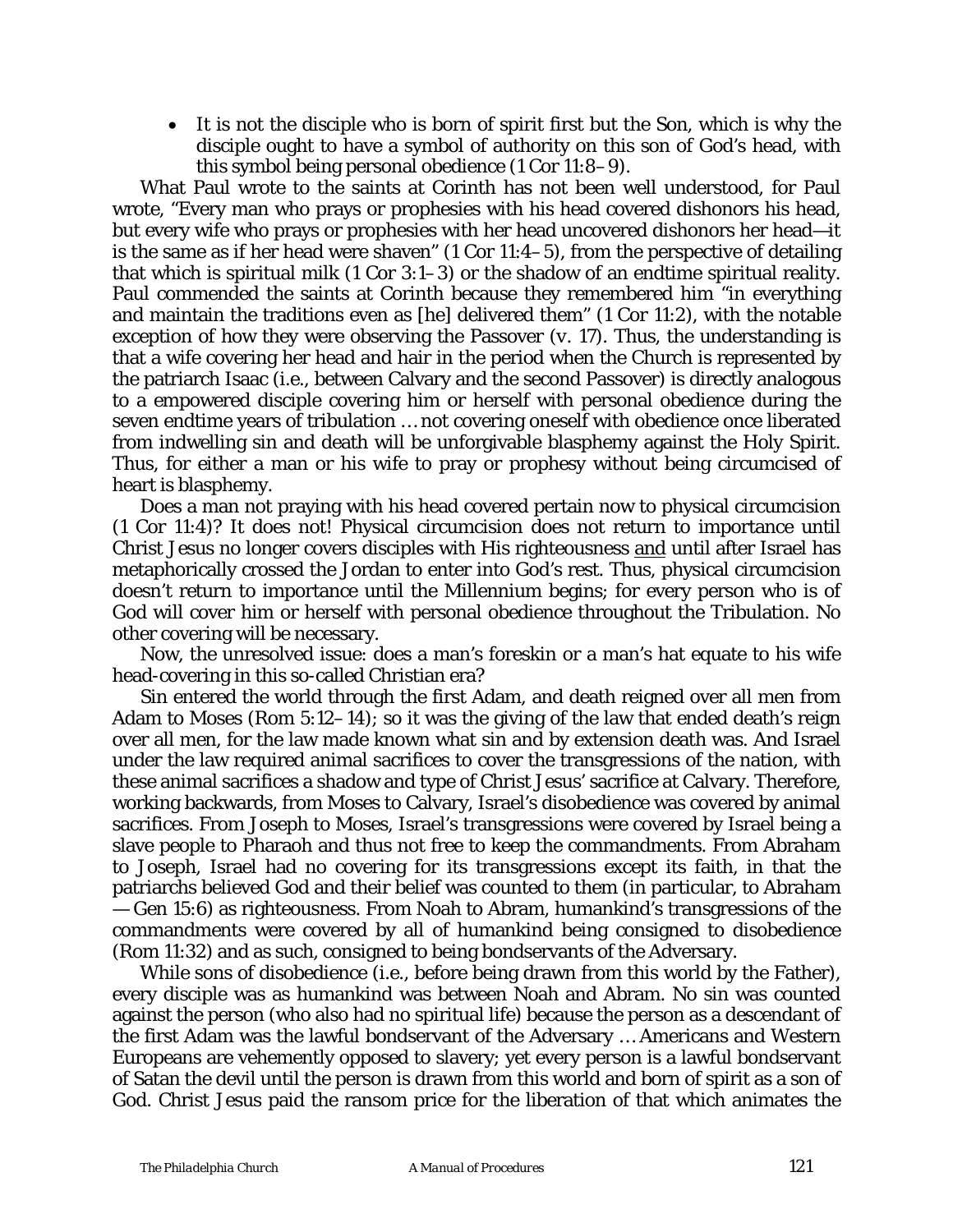flesh, not for the flesh itself; hence sin and death continues to dwell in the fleshly members of disciples (Rom 7:21–25), a mystery Paul said he didn't understand (*v.* 15). If sin and death did not still dwell in the flesh, disciples would not die physically but would live until Christ returns when they would be transformed in the twinkling of an eye. The death of the saints is "proof" that sin and death continues to dwell in the fleshly members of disciples, and "proof" that disciples are in need of liberation at a second Passover.

Because disciples are spiritually as Isaac was physically, what the Lord told Isaac pertains to disciples:

Now there was a famine in the land, besides the former famine that was in the days of Abraham. And Isaac went to Gerar to Abimelech king of the Philistines. And the Lord appeared to him and said, "Do not go down to Egypt; dwell in the land of which I shall tell you. Sojourn in this land, and I will be with you and will bless you, for to you and to your offspring I will give all these lands, and I will establish the oath that I swore to Abraham your father. I will multiply your offspring as the stars of heaven and will give to your offspring all these lands. And in your offspring all the nations of the earth shall be blessed, because Abraham obeyed my voice and kept my charge, my commandments, my statutes, and my laws. (Gen 26:1–5)

Egypt represents sin, and Isaac is not to enter into sin. Christ Jesus is the reality Abraham foreshadowed, and Isaac (now the Church) will receive the promises and blessing made to Abraham (Christ Jesus) not because of his righteousness but because of Abraham's—and these promises and blessing will go to Isaac's seed (Gen 26:4). Thus, Isaac becomes a conduit through which the promises and blessings made to Abraham are passed to Esau and Jacob, with the Lord hating Esau while he was still in the womb. The Church is a conduit through which the promises and blessing of Christ Jesus are delivered to endtime saints during the Tribulation, with some of these saints hated by God even before the seven endtime years of tribulation begin. They are hated because they do not value their birthright enough to strive for it. They are lawless, covered by their own hairy coat of self-righteousness, and they like being lawless and self-righteous.

Isaac was physically circumcised, but he was covered by Abraham's obedience and faith. The Church is physically uncircumcised but spiritually circumcised, and it is covered by Christ Jesus' righteousness. The Church's physical circumcision or uncircumcision is without meaning, since Christ Jesus abolished the offense of outward circumcision that had divided the world into two peoples (Eph 2:14–15). Therefore, a man is no long either covered by his lack of circumcision, or made naked by his circumcision. Yet a wife who prays or prophesies with her head and hair uncovered dishonors her head … Paul wrote that a woman praying or prophesying with her head uncovered is the same as a woman praying or prophesying with her head shaven; so a woman's hair is only a type of her head-covering and not the head-covering itself, as a man's hair length is a type of a man covering or not covering his head. Hence, for the sake of angels, a woman is to cover her head with both hair and a head-covering and a man, when praying or prophesying, is not to cover his head with long hair and a hat, the two coverings reflective of the double spiritual covering of Christ Jesus' righteousness and the disciple's personal obedience.

II.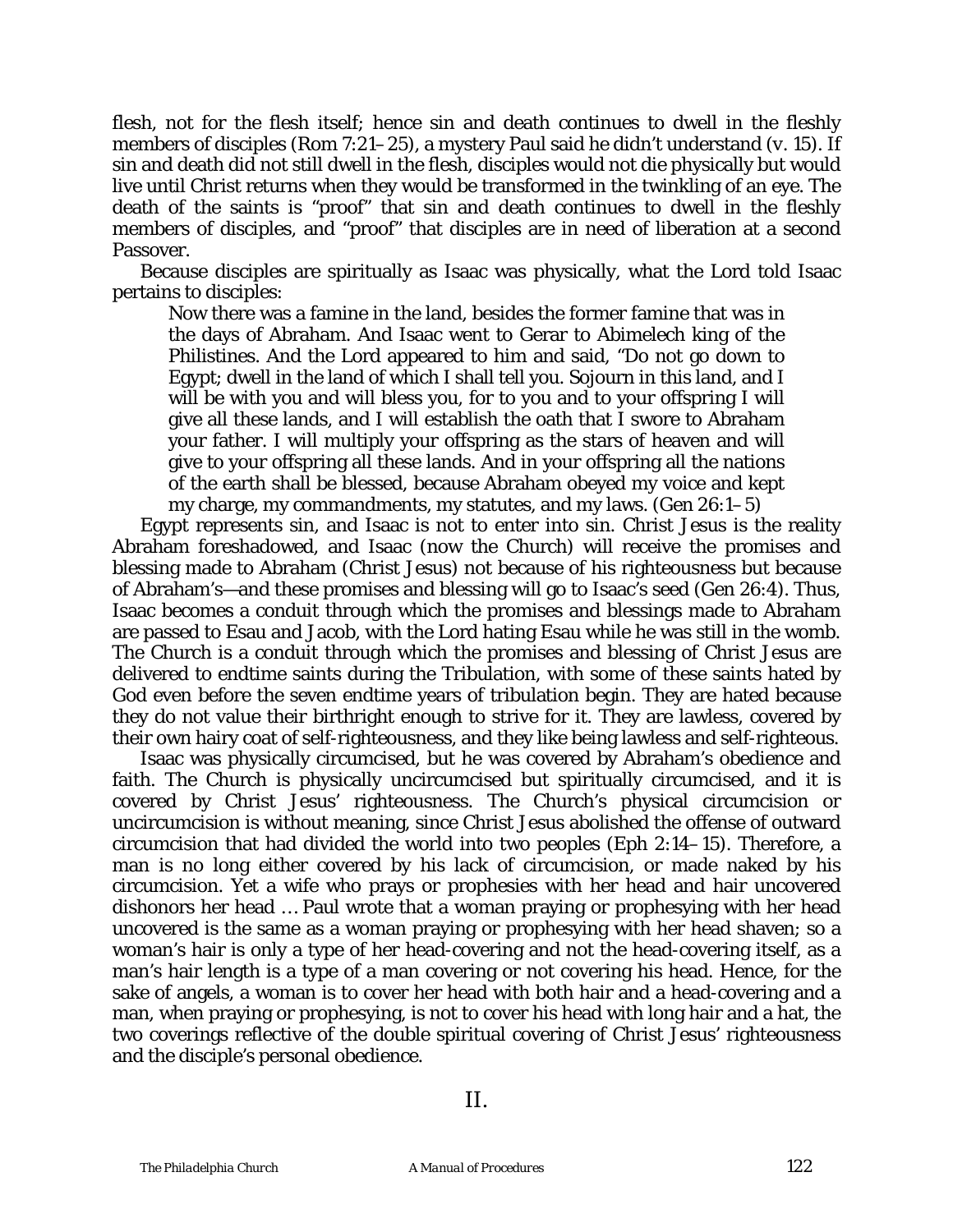It is difficult to perceive that Christ's righteousness functions as a garment that disciples put on daily as physically circumcised Israel covered its transgressions of the law through the "daily" or daily sacrifice. But grace when properly understood is the garment of Christ's righteousness that covers the daily sins of disciples; for all who are "baptized into Christ have put on Christ" (Gal 3:27). And what those believers who belonged to the party of the Pharisees never understood is that the garment of Christ literally, grace—covers the transgressions of the new creature born of spirit, with this new creature being neither male nor female, Jew nor Greek, free nor bond (*v.* 28). All of these physical attributes pertain to the flesh: a man has outdoor plumbing while a woman has indoor. An Ethiopian has a darker tent of flesh than has someone of Nordic heritage. But grace does not cover the lawlessness of the flesh, which today remains in subjection to sin and death. Rather, grace covers the transgressions of the new creature, a son of God born of spirit and domiciled in an outer nature (2 Cor 4:16) or tent that is the son of God's earthly home (2 Cor 5:1). And it is this son of God over whom sin has no dominion (Rom 6:14), for this son's Father is not the first Adam who lost his covering of obedience when he ate forbidden fruit. Rather, this son's Father is  $\tau \delta v$   $\theta \epsilon \delta v$ , the Most High God, but also the Unknown God.

The tent of flesh into which a son of God is born was before birth-from-above a son of disobedience (Eph 2:2*–*3), consigned to disobedience (Rom 11:32) and not free to keep the law of God (Rom 8:7). Being born again or born of spirit sets the mind and heart free from disobedience, but until the tent of flesh is liberated from the indwelling law of sin and death, the mind and the heart which "delight in the law of God" (Rom 7:22) are at war with the law of sin that dwells in the flesh … the new creature is light in a jar of clay, and the jar will not enter heaven for it is of this world that is passing away (1 John 2:17). It, too, will pass away before the coming of the new heavens and new earth.

Words are linguistic icons that are either visibly inscribed or orally heard … the first disciples heard the words of the man Jesus with their ears as did the scribes and Pharisees. These words were controlled modulations of air: they were moving air, *pneuma*— $\pi$ v $\epsilon$  $\hat{\mu}$  $\alpha$ , the Greek linguistic icon borrowed by English speakers as a root for common words such as "pneumatic tools" and "pneumonia." To a 1st-Century Greek speaker, *pneuma* was either deep breath or wind or an invisible force.

The Greek modifier *hagios/hagion* would translate as the English icon "holy." In Greek, an apostrophe before the first vowel if a capital or above if lower case indicates rough breathing; thus  $/ha/$  would be written as  $/\alpha/$ , or as  $/\alpha/$ .

The Greek icon phrase  $\Pi$ νευμα Άγιον or πνεῦμα ἄγιον, written in Roman characters as *Pneuma 'Agion* or *pneuma hagion*, is usually translated as the "Holy Spirit" and assigned personhood, which is like assigning personhood to one's own breath. The phrase would be better translated as *breath holy* or *wind holy*. This *breath* or *wind* is that of *the Logos* in Psalm 51:11, and in Psalm 104:30a, a reality poorly understood even by Sabbatarian disciples. But in the New Testament, when  $\prod$  vertuce  $\Lambda$  yiog is seen the phrase usually refers to the breath of the Father, for the breath of Christ appears in the phrase  $\Pi$ νευμα Χριστου, usually translated as the "Spirit of Christ" (Rom 8:9). And this breath of Christ has to, by context, be different from the breath of the Father seen in the icon phrase  $\Pi$ νευμα του έγείραντος 'Inσουν έκ νεκρων, usually translated as the "Spirit of the (One) raising Jesus from (the) dead" (Rom 8:11). So the Apostle Paul writes of two spirits or breaths, one that belongs to Jesus (*v.* 9) and one that belongs to the Father,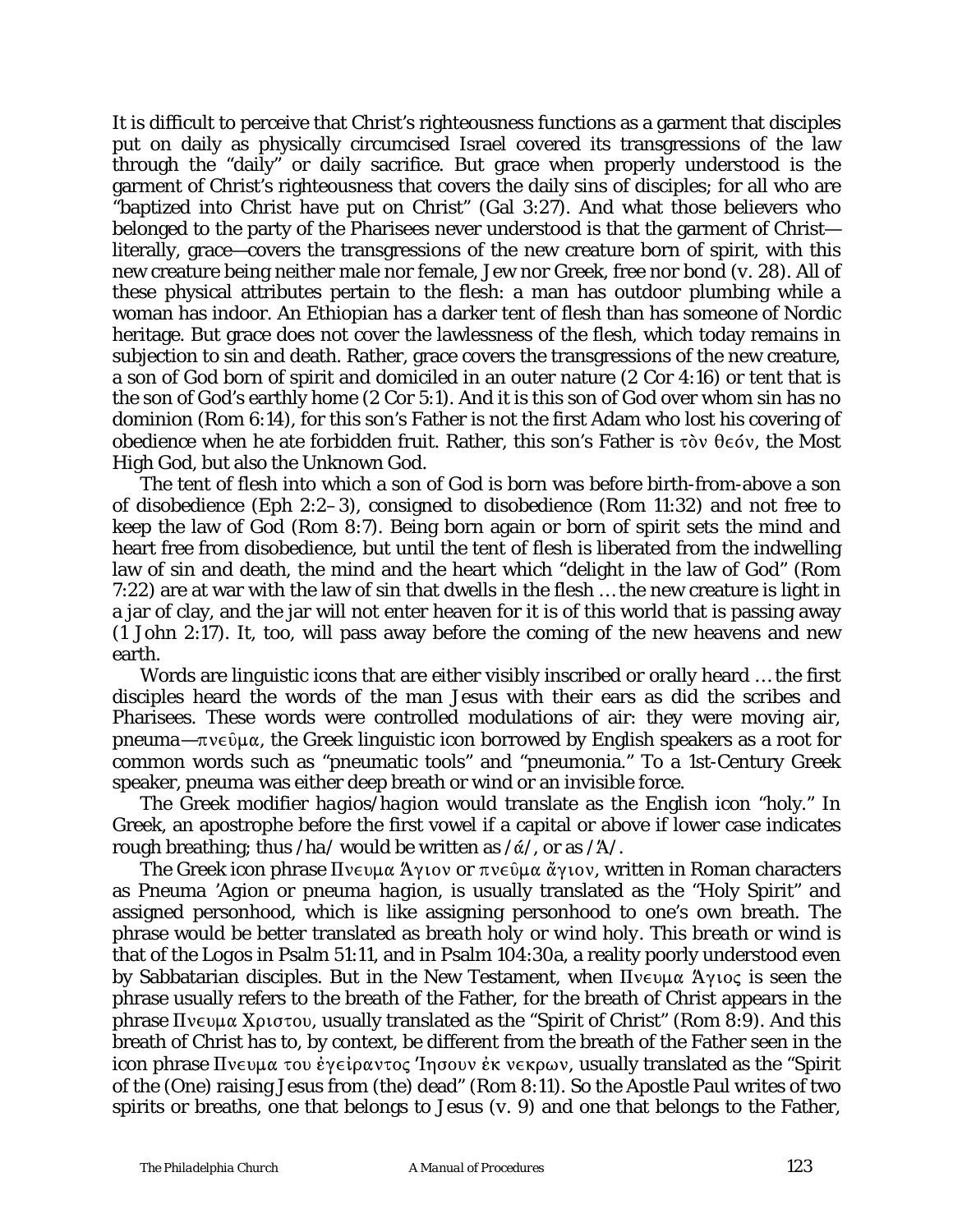who resurrected Jesus from the dead (*v.* 11). Paul consistently addresses the Father and the Son in his epistles, while never sending greetings to the saints from a third personage—and Paul separates the spirit of Christ from the spirit of the Father, which is the spirit by which the Father raises the dead (again, John 5:21). So for Paul, the Holy Spirit [*Pneuma 'Agion*] does not have personhood but is a force in the heavenly realm that equates to physical breath or wind in this physical realm.

To every word in whatever language, meaning must be assigned to the word by the auditor [the one hearing the oral icon or reading the inscribed icon], and this meaning will be assigned by a community or a collective of hearers and readers. Concerning Scripture, this community is all those who hear the voice of Jesus (John 10:3*–*5). It is not the world; nor is it those who are hostile to God … the Apostle Paul gives only one "test" to determine whether a person has truly been born of spirit: "For the mind that is set on the flesh is hostile to God, for it does not submit to God's law; indeed, it cannot. Those who are in the flesh cannot please God" (Rom 8:7*–*8). Thus, those human beings who do not have the spirit of Christ and the spirit of the Father dwelling in them (who have not been born of spirit) have their minds set on the flesh and do not submit to God's law. So the person who claims to be born of spirit but who cannot submit to God's law is a liar and a member of the synagogue of Satan, for the person remains a son of disobedience and remains in bondage to disobedience. Sin still has dominion over this person, whereas sin has no dominion over those who have been born of spirit (Rom 6:14).

The person who actually has been born of Spirit and who does not submit to God's law is a hypocrite. This person knows to keep the law of God and is thereby condemned by Moses (John 5:45–47; Deut 31:26). This person's righteousness does not exceed that of the scribes and the Pharisees, and this person will never enter heaven (Matt 5:20).

According to Jesus, to be "great" in the kingdom of heaven a person will keep the commandments and teach others to do likewise; for whoever relaxes one of the least of the commandments that Jesus fulfilled and who teaches others to likewise relax the least of the commandments will be called least in the kingdom of heaven (Matt 5:19). And the person who teaches Israel to break the commandments, regardless of the mighty works the person has done in the name of Jesus, will be denied when judgments are revealed, and will be cast into condemnation (Matt 7:21*–*23). So the person who teaches others will teach one of three positions: either (1) keep the commandments and so teach others, or (2) relax the commandments and so teach others, or the person will (3) teach against the law  $\lceil d \cdot \hat{K} \rceil$ . In the first case, Jesus says the person will be great. In the second case, Jesus said the person will be called least in the kingdom. And in the third case, Jesus said the person will not be in the kingdom. Therefore, men who say that Christians are not to keep the law have already been condemned by Jesus. Their arguments, such as *dispensationalism* [that the law is only for physical Jews and that after Calvary Christians are not under the law but under grace], are the millstones by which they have condemned themselves. For the law that was written on two stone tables is the same law that is now written on two tablets of flesh, the heart and the mind of the person who has been born of Spirit and who has made a journey of faith to cleanse the heart—what happened at Calvary was the ending of a covenant made in the flesh and with flesh (a covenant that was a shadow of a heavenly covenant), and implementation of the heavenly covenant that is the shadow's spiritual reality.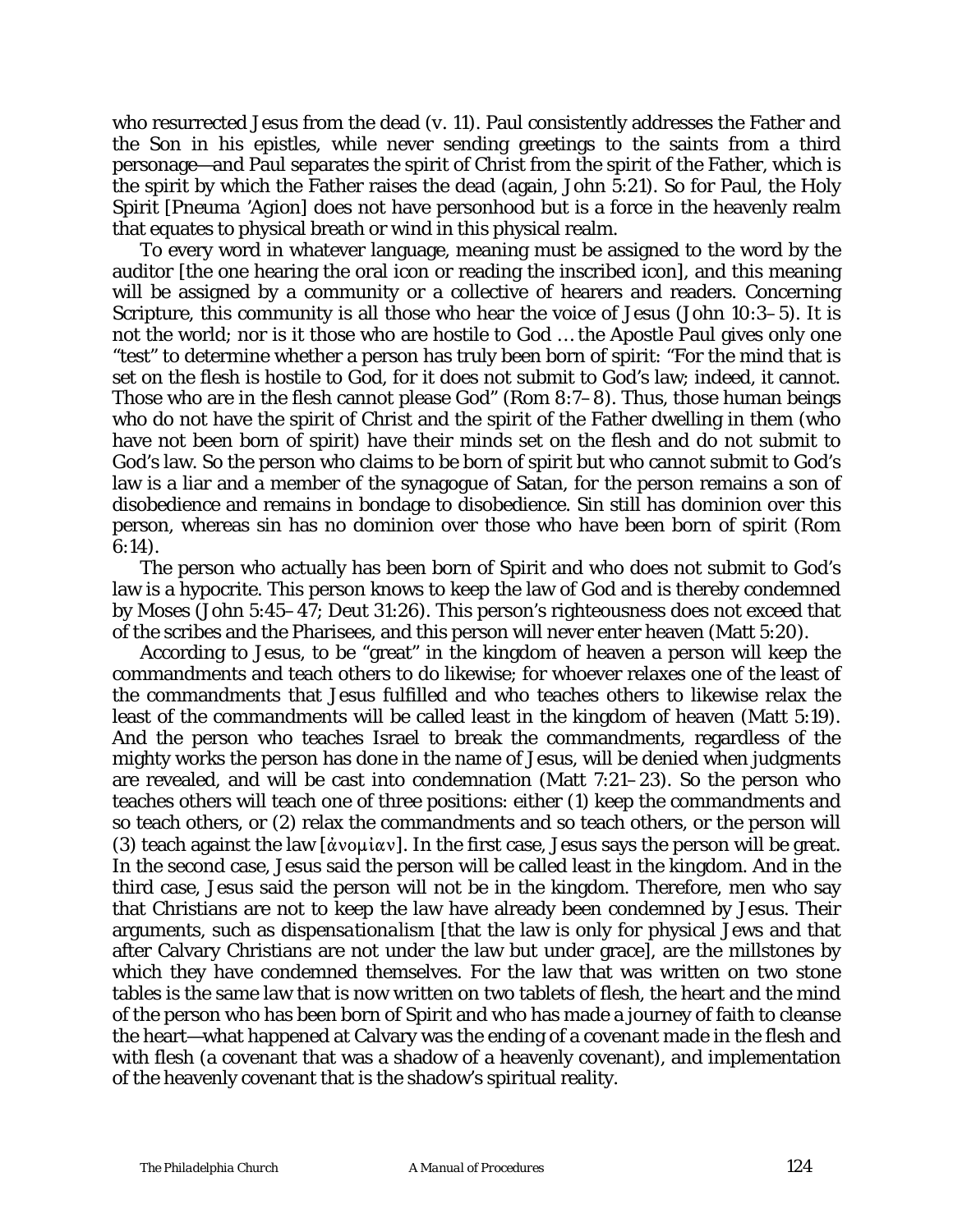To understand what happened at Calvary, an Israelite born of spirit  $[\pi v \epsilon \hat{v} \mu \alpha \theta \epsilon o \hat{v}]$ and circumcised of heart by spirit [by the divine breath of Christ] must first understand the house that is Moses is built on Christ (Heb 3:3*–*4) … Jesus has been counted worthy of more glory than Moses who initially mediated the covenant to which better promises have been added (better promises are not added to a covenant that has been abolished, nor does the mediator change for an abolished covenant). The writer of Hebrews said of Jesus, "Although he was a son, he learned obedience through what he suffered. And being made perfect, he became the source of eternal salvation to all who obey him, being designated by God a high priest after the order of Melchizedek" (Heb 5:8*–*9). Moses did not lead all of humankind out of Egypt; he led Israel out from physical bondage to a physical king [Pharaoh], but he did not lead Israel into the Promised Land. Rather, he led Israel to the plains of Moab where life and death were placed before Israel; he led Israel to where life could be chosen by the children of the nation that left Egypt.

Jesus is not the source of salvation for those who will not obey him; those human beings who will not obey Him have no salvation available to them. Thus, Jesus is the source of salvation for those who hear His words and believe the One who sent Him (John 5:24). And the person who obeys Him will keep the commandments and teach others to do the same (Matt 5:19). But this person is a son of God, for those who have not been born of Spirit cannot keep the commandments (Rom 8:7). So to understand the house that is Moses, a person needs to realize that Moses pertains to the flesh made naked by circumcision, or to the fleshy tent in which the born of spirit son of God dwells. Moses rules the hand and the body, whereas Jesus is the high priest of the new inner creature. And Calvary saw construction of the bridge that in the fulfillment of all righteousness permitted God the Father to raise from the dead that which never before had spiritual life unlike Jesus, who entered His creation (John 1:3) as His Son, His only (John 3:16). Israel goes from being a physically circumcised nation to being a spiritually circumcised nation.

The Apostle Paul wrote, "In him [Christ Jesus] also you were circumcised with a circumcision made without hands, by putting off the body of flesh, by the circumcision of Christ" (Col 2:11) … the circumcision of Moses is the circumcision of the flesh, the cutting away of foreskins, but the circumcision of Christ is circumcision of the heart by Spirit, not by the letter of the law (Rom 2:29). This circumcision is from God. And the juxtaposition of hand to heart is also that of the first Adam, a man of mud, to the last Adam, a life-giving spirit (1 Cor 15:45).

#### III.

The Law of Moses covers not just the covenants Moses mediated between God and Israel, but covenants between God and Adam, Noah, Abraham, Isaac, Jacob, some ratified by the shedding of blood, some by better sacrifices. The Law of Moses serves as a house that covers or shelters the flesh in a manner that foreshadows the mantle of Christ Jesus' righteousness.

Jesus said, "'If on the Sabbath a man receives circumcision, so that the law of Moses may not be broken, are you angry with me because on the Sabbath I made a man's whole body well?'" (John 7:23). So Jesus used the linguistic phrase Law of Moses as a covering that included circumcision, a "cutting" that made a portion of the body well, with the importance of this cutting exceeding the importance of ceasing work on the Sabbath. The command to circumcise precedes the giving of the Decalogue [the ten living words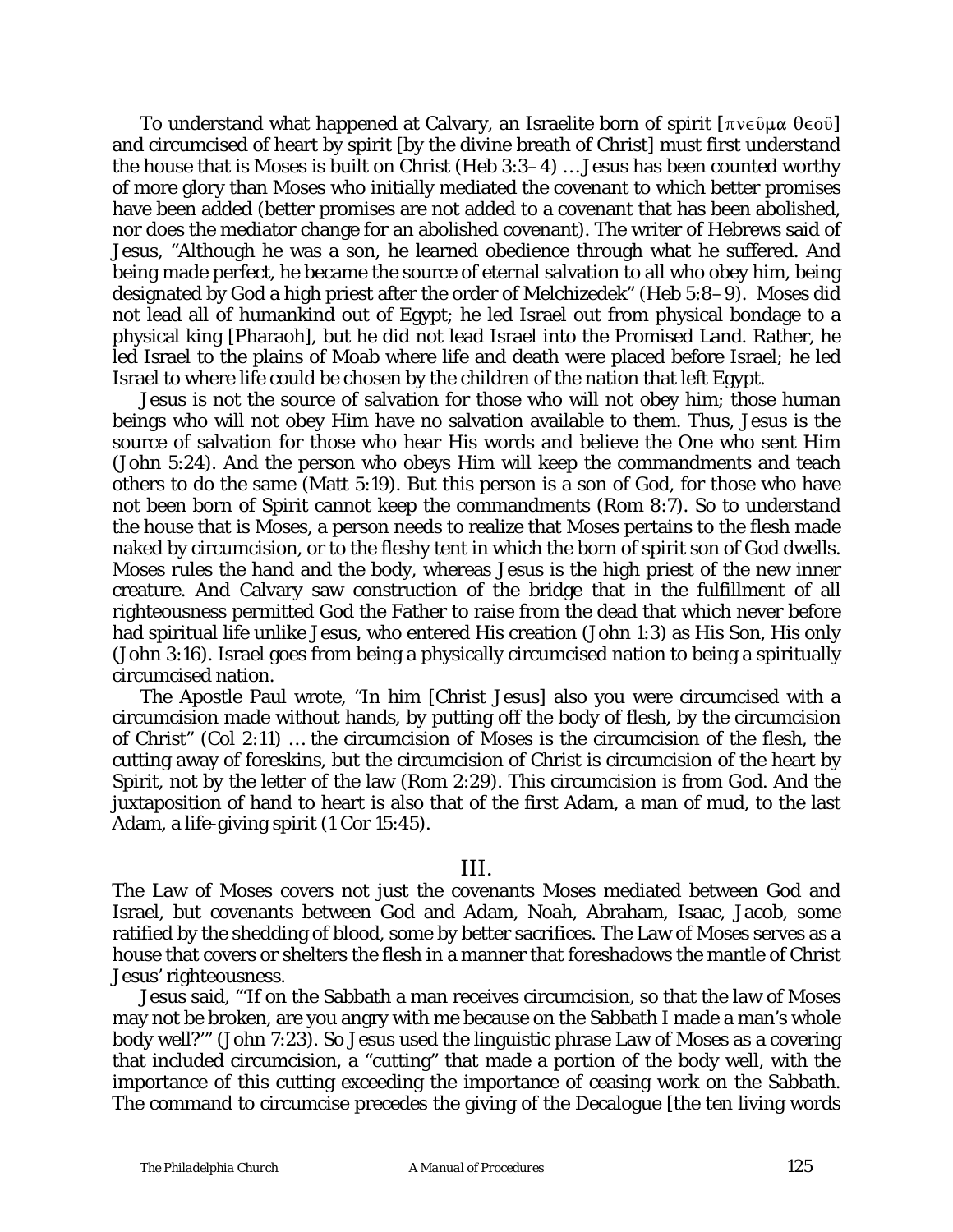of God] as does the giving of the Passover covenant made on the day when God took Israel by the hand to lead the nation out of bondage to Pharaoh. And if circumcision has preeminence over the Sabbath, then it reasonably follows that the Passover covenant also has preeminence over the Sinai covenant, an issue to be addressed later.

The prophet Jeremiah wrote,

Behold, the days are coming, declares the Lord, when I will make a new covenant with the house of Israel and the house of Judah, not like the covenant that I made with their fathers on the day when I took them by the hand to bring them out of the land of Egypt, my covenant that they broke, though I was their husband, declares the Lord. But this is the covenant that I will make with the house of Israel after those days, declares the Lord: I will put my law within them, and I will write it on their hearts. And I will be their God, and they shall be my people. And no longer shall each one teach his neighbor and each his brother, saying, "Know the Lord," for they shall all know me, from the least of them to the greatest, declares the Lord. For I will forgive their iniquities, and I will remember their sin no more. (31:31*–*34)

*When all "know the Lord" the* least of Israel *is not the physically or materially poor of Judea, but those who relax the least of the commandments, while the* greatest of Israel *is the one who keeps the commandments and teaches others to do likewise* … when this new covenant was promised to the house of Israel and the house of Judah, this new covenant is only made with the house of Israel. There will no longer be two physical houses, but one spiritual house composed of all who have circumcised hearts; for this new covenant is not a covenant like that made with the fathers of the house of Israel and of the house of Judah on the day when the Lord led their fathers out of Egypt. And if it is not a covenant like the one made on the day when Israel left Egypt, it does not begin and end with the shedding of blood—and this is an important concept to remember, for the shedding of Jesus' blood at Calvary does not begin or ratify this new covenant, but the Passover requirement of the Moab covenant (Deut 16:1).

Note: two Passover covenants exist, one made with Israel when the nation was enslaved in Egypt, with this covenant addressed in Exodus chapters 12 and 13. And it is this Passover covenant that will be replaced by the "new covenant" described in Jeremiah 31:31–34 and Hebrews 8:8–12 … on the day when the Lord [*YHWH*] took the fathers of the house of Israel and the house of Judah by the hand to lead them out of Egypt, the Lord said nothing to them about the Sabbath, about murder, about adultery, about lying, about stealing, about idols or coveting. What He said was, "'This month shall be for you the beginning of months. It shall be the first month of the year for you. Tell all the congregation of Israel that on the tenth day of this month every man shall take a lamb according to [the size of] their fathers' houses, a lamb for a household'" (Ex 12:2*–*3). The lamb was to be penned until the 14th day then slain between the evenings (*v*. 6). Blood of this Passover lamb was to be put on the doorposts and lintels of the houses, and the lamb was to be roasted whole with fire and eaten with bitter herbs (*vv*. 7*–*9). It was to be eaten with belts fastened, feet shod, and staffs in hand; it was to be eaten in haste (*v*. 11). The blood would be the sign that the Lord would pass over the houses of the fathers of Israel and Judah, and that no plague would destroy them when He struck the land of Egypt, slaying firstborns of both man and beast (*vv*. 12*–*13).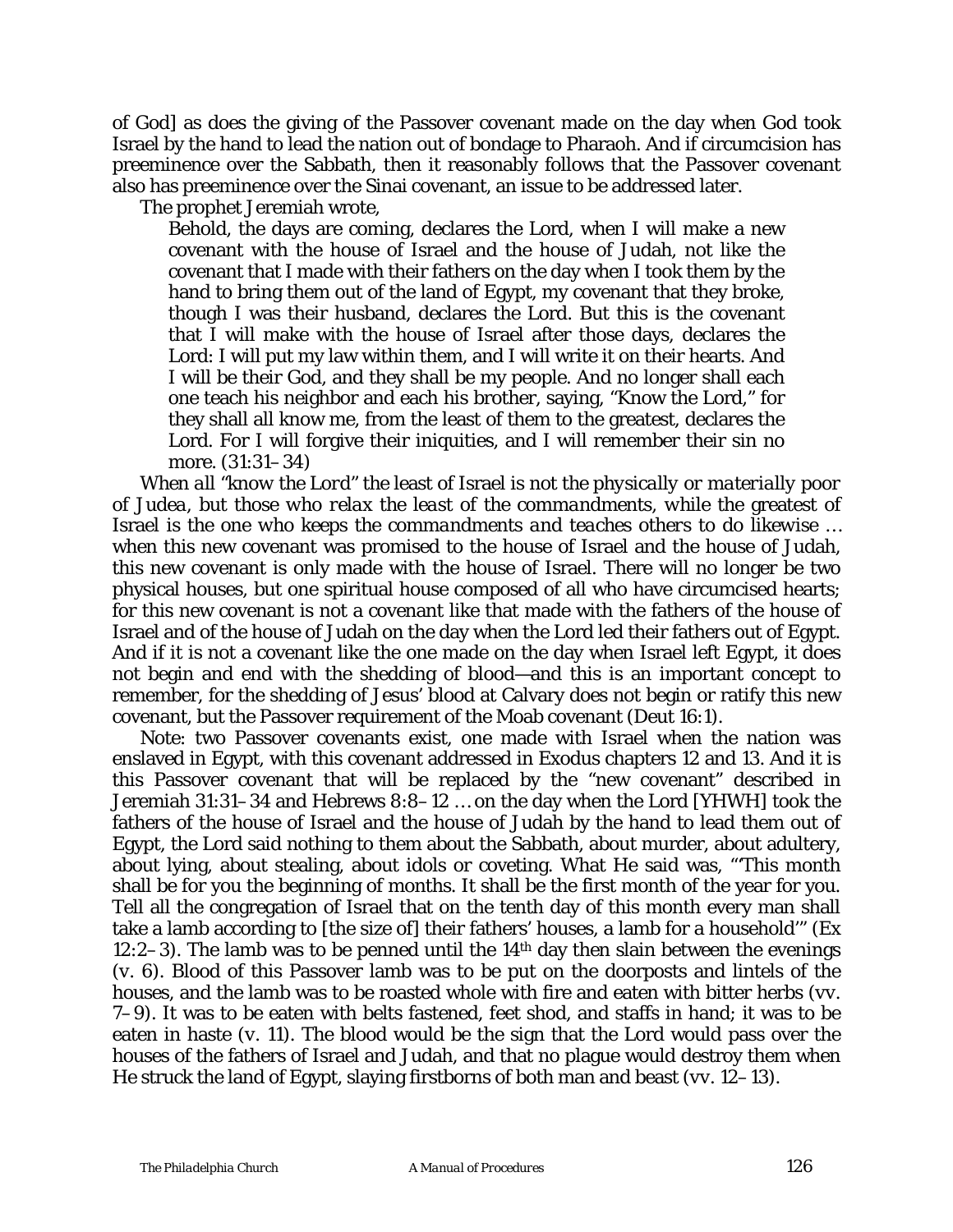Moses had commanded Israel, "'None of you shall go out of the door of his house until the morning'" (Ex 12:22); yet on the same night that God struck down the firstborns of Egypt, Pharaoh rose up in the night and summoned Moses and Aaron and said, "'Up, go out from among my people, both you and the people of Israel and go, serve the Lord, as you have said. Take your flocks and your herds, as you have said, and be gone, and bless me also'" (Ex 12:29*–*32).

Israel cannot both remain in their houses until morning and leave Egypt during the dark portion of the same night; so on what night did God strike down the firstborns of Egypt? The answer is, on the dark portion of the 14th of Abib, the night on which Jesus was betrayed. The death angel passed over Egypt on only one night, the 14th. Israel left Egypt with a high hand on the dark portion of the 15th day of the first month.

Yet under the second Passover covenant, the Passover instituted by the Moab covenant, Israel is to keep the Passover on the night that Israel left Egypt … there is no mistake in Scripture. Instead, there are two Passover covenants; thus Passover should be observed on two nights every year, the dark portion of the 14th and the dark portion of the 15th. But Jesus is not crucified twice. Disciples are not to take the sacraments of bread and wine twice a year. Rather, disciples take the sacraments on the night that Jesus was betrayed, the dark portion of the 14th. Only on this one night each year do bread and wine represent the body and blood of the Lamb of God; on every other night bread and wine are the fruit of the ground, Cain's offering. Bread and wine are Cain's offering if these sacraments are taken on the dark portion of the 15<sup>th</sup> of Abib, or even taken during the daylight portion of the 14th. So eating the Passover sacraments on the dark portion of the 14th is of great importance.

Traditionally, the Churches of God have taught that celebration of the Passover on the night that Jesus was betrayed originated with Jesus, but Jesus' disciples did not object to when Jesus would eat the His last Passover meal, and the man whose house they used apparently wasn't surprised by when the disciples prepared for the Passover meal (Matt 26:17*–*19). However, this day was one day before when the Pharisees would slaughter Passover lambs that they would eat on the dark portion of the 15th day, the High Sabbath.

John's gospel clearly states that Jesus was slain on the Preparation Day for the great Sabbath of the Sabbath, with this Preparation day being the 14<sup>th</sup> of Abib. So understanding has been lacking in how to read Matthew's and Luke's gospels.

Luke writes, "Then came the day of Unleavened Bread on which the Passover lamb had to be sacrificed. So Jesus sent Peter and John, saying, 'Go and prepare the Passover for us, that we may eat it'" (22:7*–*8). This day when Jesus sent Peter and John forth to prepare a place would have been the 13th of Abib.

Secular sources, most of whom deny that Jesus was three days and three nights in the grave as Jonah was three days and three nights in the belly of the great fish, the only sign Jesus gave of His divinity, have lambs only being slaughtered after the evening sacrifice on the 14th, which would make Jesus' crucifixion the reality of all Passover lambs previously sacrificed, a reasonable supposition considering that the lambs were "a shadow of the things to come, but the substance belongs to Christ" (Col 2:17). But Luke is a very careful historian. And how to reconcile the two timelines [i.e., Matthew's/Luke's with John's] has caused any number of problems among Sabbatarian disciples over the past few decades … if Jesus is slain on the 14th, the Preparation Day as Pharisees kept the Feast of Unleavened Bread, then the day of Unleavened Bread on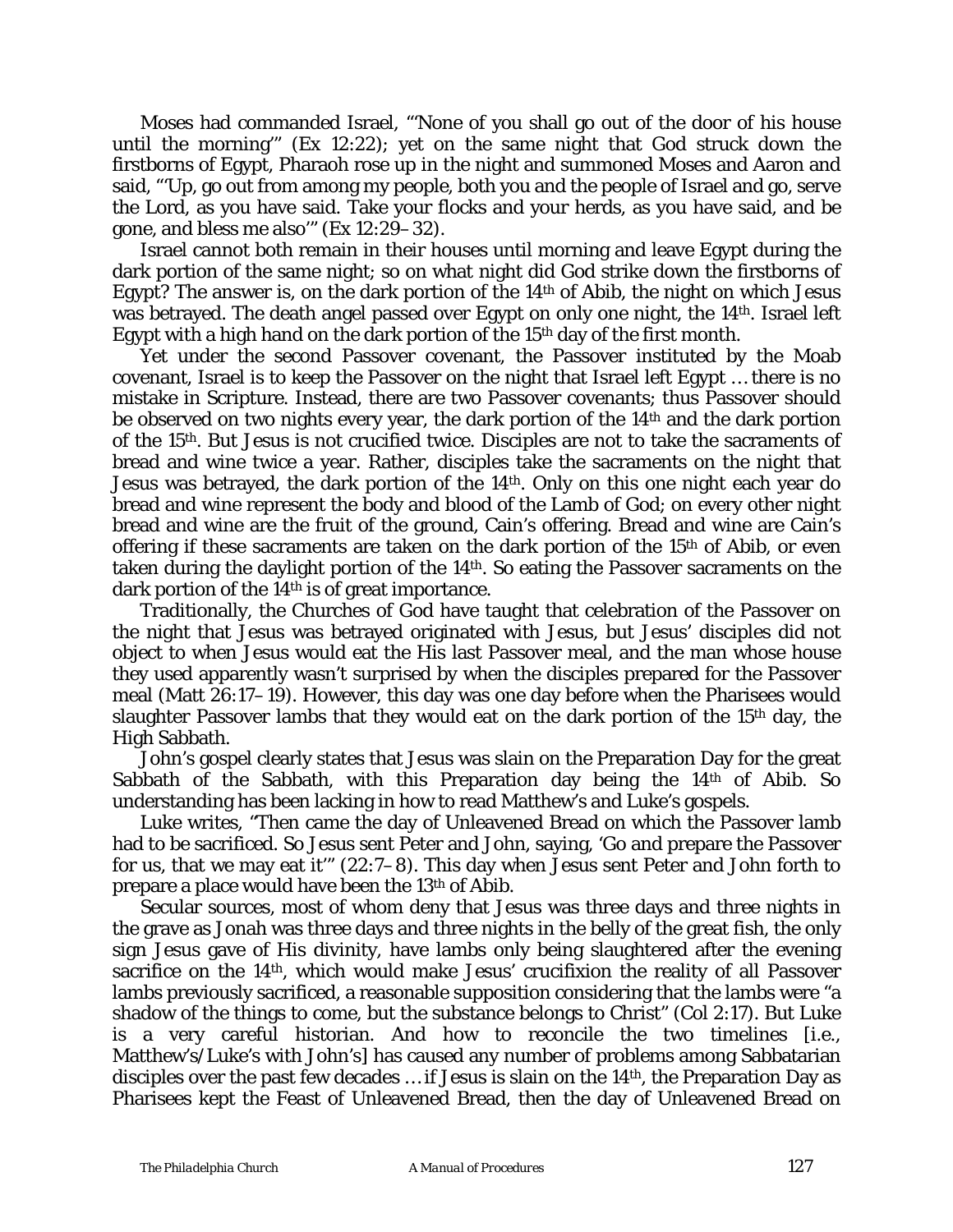which the Passover lamb had to be sacrificed (the Preparation Day) that Luke references is one day earlier than the Preparation Day that John references.

Using the timeline from John, Jesus eats the Passover on the dark portion of the 14th of the first month, is taken captive and questioned by the religious leaders while it is still dark, then when day comes He is turned over to Pilate and crucified about noon, dies about 3:00 pm, and is taken from the cross and hastily buried at dusk as the  $14<sup>th</sup>$  ends and the 15th begins. The 15th is the high Sabbath, the first day of the Feast of Unleavened Bread—and Jesus spends all of the 15<sup>th</sup> in the tomb. Likewise, He spends all of the 16<sup>th</sup> and the 17th, the weekly Sabbath, in the heart of the earth. Then He is resurrected in the dark portion of the 18th, and is gone from the tomb when Mary comes before daylight on the first day of the week. Therefore, the 14th is Wednesday, mid calendar week, and Jesus was resurrected on Sunday, the 18th, the midday of the Feast of Unleavened Bread, a significant correspondence considering the reason for keeping the Sabbath under the Sinai covenant (Ex 20:11) as opposed to the reason for keeping the Sabbath under the Moab covenant (Deut 5:15). [Under the Sinai covenant, the Sabbath is kept as memorial to the physical creation, but under the Moab covenant, the Sabbath is kept as a remembrance of Israel's liberation; thus, the Sabbath under the Sinai covenant points to the weekly time-cycle begun at creation whereas the Sabbath under the Moab covenant points to the Passover covenant and the seven day Feast of Unleavened Bread, representing when Israel would live without sin.]

In John's timeline, Jesus entered Jerusalem on the Sabbath, the 10th day of the first month (John 12:1, 12); He entered as both high priest and as Passover Lamb. And His confrontations with the Herodians, the Sadducees, and the Pharisees recorded in Matthew chapter 22 would have been on Monday, the 12<sup>th</sup>.

Again, Jesus did not die twice, and He did die midweek (too many prophecies have Him being cut off mid-week: in the middle of a seven year ministry as well as mid calendar week). Thus, reckoning Luke's timeline with John's, Luke calls the 13th *the day of Unleavened Bread on which the Passover lamb had to be sacrificed*, which would then necessitate that the Passover would be eaten at the beginning of the  $14<sup>th</sup>$ , during its dark portion, and not on the 15<sup>th</sup>, the high Sabbath under the second Sinai covenant (Lev 23:6*–*8).

In ancient Israel, two Passover lambs should have been sacrificed each year, one at the end of the 13th and one at the end of the 14th. And across time, a person can hear the reverberations of Emperor Constantine's argument against Passover observation: Jesus is not slain twice. But by tradition, Judaism keeps the Passover on two successive days.

Although the easy way out of the problem of two Passover sacrifices is to shout, "Scribal error," such clambering is not honest.

- The Passover covenant made with Israel on the night that the Lord lead the fathers of the nation out from Egypt begins with the death of Egyptian firstborns, so many that every house mourned.
- This Passover covenant was ratified by blood and will extend forward until blood is again shed under the terms of this covenant at even at the beginning of the 14th day of the month.
- Jesus' shed blood at Calvary did not end this covenant, about which the writer of Hebrew says, years later, "In speaking of a new covenant, he [Jesus] makes the first one obsolete. And what is becoming obsolete and growing old is ready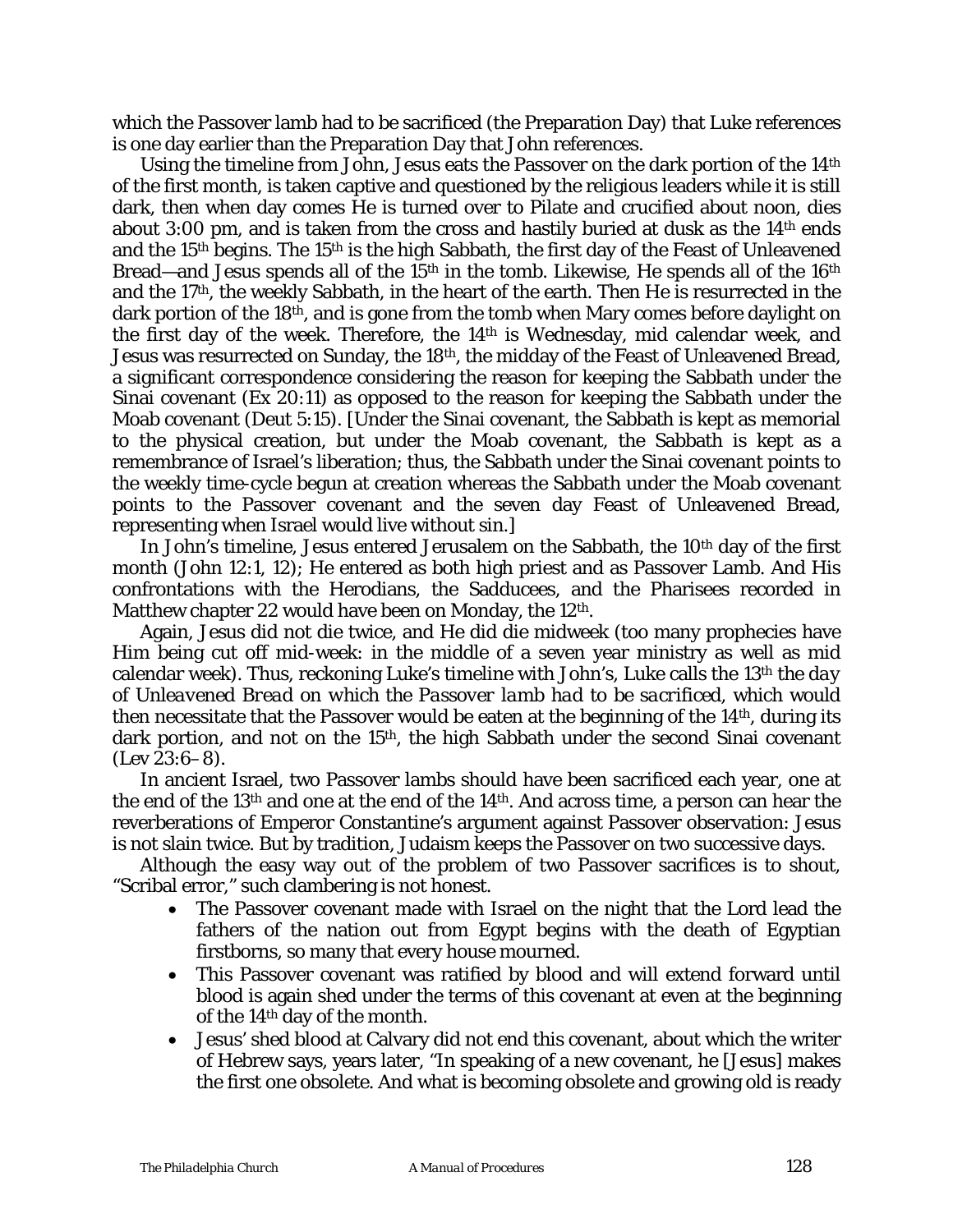to vanish away" (8:13) … this first Passover covenant was still in effect, though old and becoming obsolete, three decades after Calvary.

• The Passover covenant the children of Israel on the plains of Moab was told to remember was ratified by Israel leaving Egypt with a high hand. This covenant was not ratified by blood but by the Exodus so this is not a temporary covenant but a heavenly thing (Heb 9:22–23).

The day on which Israel ate the Passover lamb was a memorial, kept as a feast to the Lord (Ex 12:14). For seven days Israel was to eat no leavened bread (*v.* 15), and the first day and seventh day of these seven days were to be holy assemblies and high Sabbaths when no work other than preparation of food for that day was to be done … if these seven days begin at the end of the 14<sup>th</sup>, and if these seven days include all of the 21<sup>st</sup>, then these seven days are the same seven days given in Leviticus, with the first high day being the 15<sup>th</sup> and the last the 21<sup>st</sup>. This reading excludes the 14<sup>th</sup>, but includes the 21<sup>st</sup> even though the same language is used for both. So the passage could legitimately be read to include the 14th and exclude the 21st, especially in light of neither Jesus' disciples nor the man whose house they used were surprised when Jesus and His disciples ate the Passover on the dark portion of the 14<sup>th</sup>. Thus, the entirety of the spring holy day season was considered "Sabbath," not just the seven days of Unleavened Bread or the two high days at the end of these seven days.

Rabbinical Judaism's practice of keeping the Passover on two nights has scriptural support apart from modern Judaism being unable to determine in advance the new crescent moon that begins the first month (the date of the new moon would have been known for two weeks before the Passover lamb was slain).

Clearly Jesus ate the Passover on the  $14<sup>th</sup>$ , and the Apostle Paul commands the saints at Corinth to eat the Passover sacraments on the same night that Jesus was betrayed, the 14th (1 Cor 11:23*–*26). Jesus was also sacrificed at even (as the Pharisees determined when "even" was) between the 14<sup>th</sup> and the 15<sup>th</sup>. He was sacrificed as the Passover Lamb of God, a Lamb appropriate to size of the household of God, and He was sacrificed as the reality of every Passover lamb that had been sacrificed. He was resurrected as the reality of Israel's exodus from bondage to sin. Jesus could not have both eaten the Passover and have been the Passover unless two observations of the Passover are required of Israel.

The second Passover liberation of Israel—the liberation of Israel from indwelling sin and death—ends the Passover covenant made with Israel on the night when the death angels pass over all the land. From that time forward, the Passover will only be observed on the dark portion of the 15th as a celebration commemorating Israel's liberation from sin/Egypt.

The observation of the Passover on the dark portion of the 14<sup>th</sup> should be a somber occasion at which Jesus' last night is remembered, but the observation of the Passover on the dark portion of the 15th should be a festive occasion, a feast celebrating liberation.

For far too long, the Church has not taken the Christian sacraments of bread and wine on the 14<sup>th</sup> of Abib as Paul commanded. Even today, a significant portion of Sabbatarian Christendom does not observe the Passover as commanded. And very few disciples understand that the Passover is a two night observance, the first to commemorate what happened in Egypt on the 14th of Abib, and second to commemorate what happened on the 15<sup>th</sup>, when Israel actually left Egypt.

IV.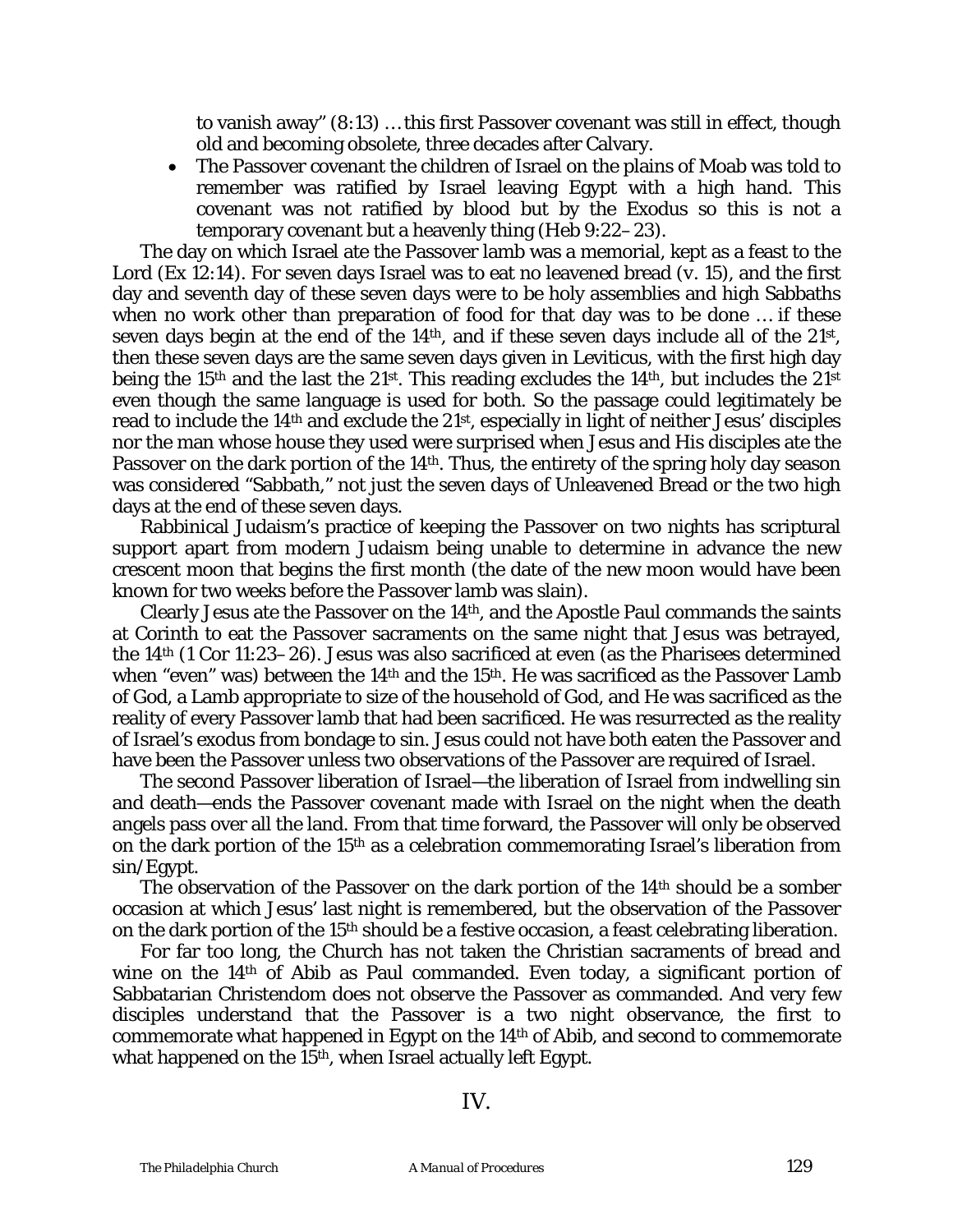This day [*YHWH'*s Passover] shall be for you a memorial day, and you shall keep it as a feast to the Lord [*YHWH*]; throughout your generations, as a statute forever, you shall keep it as a feast. Seven days you shall eat unleavened bread. On the first day you shall remove leaven out of your houses, for if anyone eats what is leavened, from the first day until the seventh day, that person shall be cut off from Israel. On the first day you shall hold a holy assembly, and on the seventh day a holy assembly. No work shall be done on those days. But what everyone needs to eat, that alone may be prepared by you. And you shall observe the Feast of Unleavened Bread, for on this very day I brought your hosts out of the land of Egypt. Therefore you shall observe this day throughout your generation, as a statute forever. In the first month, from the fourteenth day of the month at evening, you shall eat unleavened bread until the twenty-first day of the month at evening. For seven days no leaven is to be found in your houses. If anyone eats what is leavened, that person will be cut off from the congregation of Israel, whether he is a sojourner or a native of the land. You shall eat nothing leavened; in all your dwelling places you shall eat unleavened bread. (Ex 12:14*–* 20)

\_\_\_\_\_\_\_\_\_\_\_

Why the repetition? Isn't it enough to tell Israel not to eat leavened bread once? Israel is only told once that the first day and the last day shall be holy convocations. Why does God need to tell Israel two, three times not to eat leavened bread? And why does most of Christendom today, a nation that should be inwardly circumcised, eat leavened bread during these seven days?

\_\_\_\_\_\_\_\_\_\_\_\_\_

God made a covenant with Israel on the day that He led this physically circumcised nation out of Egypt: for liberation from physical bondage to Pharaoh, Israel was to sacrifice a Passover lamb and to smear its blood on door posts and lintels, the entrances into Israel's houses. Then Israel was to commemorate this liberation by keeping the Feast of Unleavened Bread, seven days during which Israel was not to eat any leavened bread or to have any leavened bread in its houses … Moses tells the elders of Israel, "'Go and select lambs for yourselves according to your clans, and kill the Passover lamb. Take a bunch of hyssop and dip it in the blood that is in the basin, and touch the lintel and the two doorposts with the blood that is in the basin. None of you shall go out of his house until the morning'" (Ex 12:21*–*22). So the terms of this covenant do not ask of Israel to do anything but select and sacrifice a lamb, then with hyssop put some of the lamb's blood on their houses' doorposts and lintels and stay inside their houses until morning. This covenant says nothing about keeping the law of God or about being holy as God is holy; this covenant is about liberation from bondage and about all firstborns belonging to God for Him to do with as He pleases.

Moses further says to the elders of Israel, "'You shall observe this rite as a statute forever. … And when your children say to you, "What do you mean by this service?" you shall say, "It is the sacrifice of the Lord's Passover, for he passed over the houses of the people of Israel in Egypt, when he struck the Egyptians but spared our houses"'" (Ex 12:24, 26*–*27). Thus, the Passover sacrifice of a lamb asks Israel to remember its liberation from bondage to Pharaoh when the death angel passed over the houses of Israel.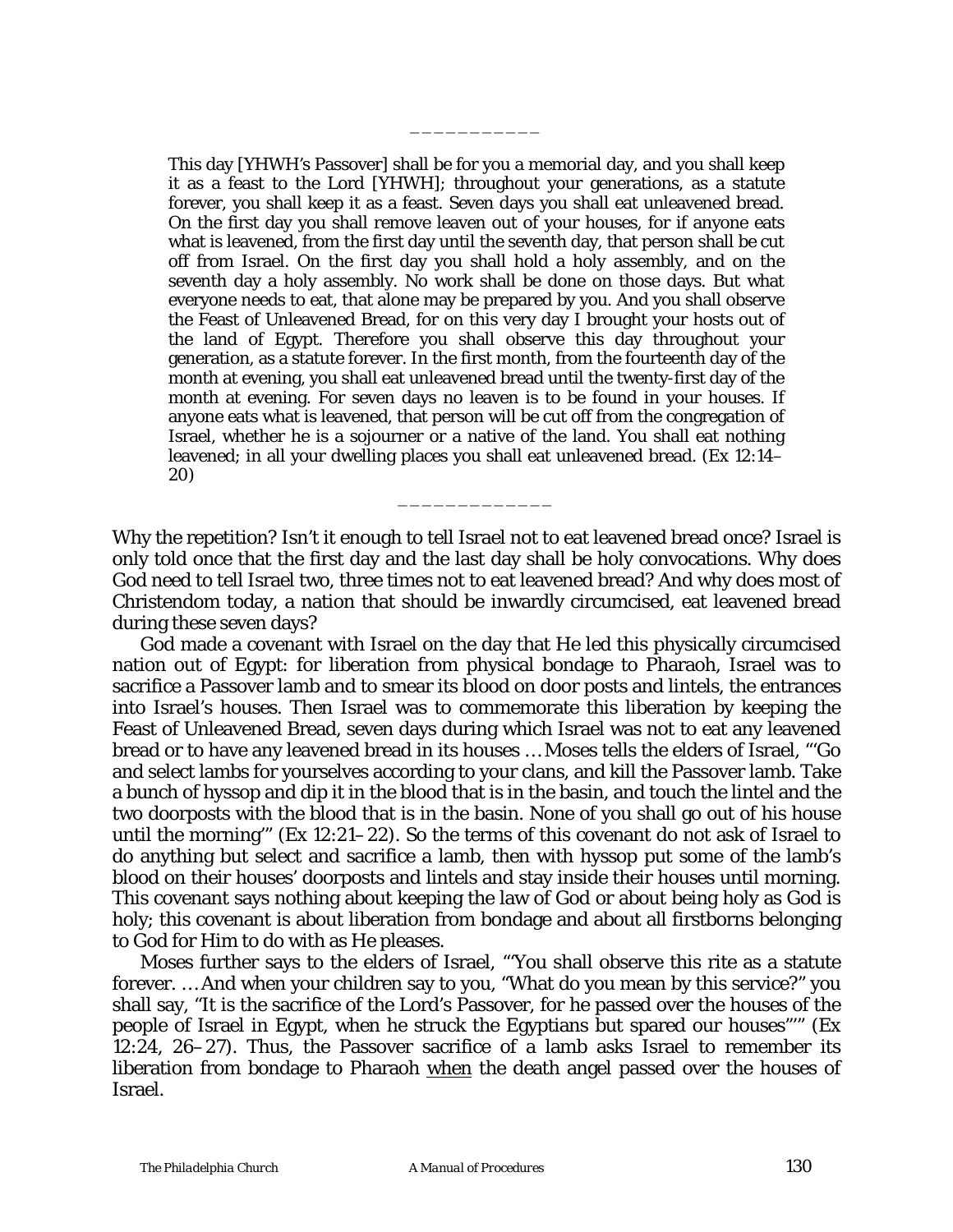The two night observance of Passover is seen in the details of what Moses recorded, but it is as easily overlooked as it is seen.

The covenant God makes with Israel on the day that He leads the nation out of Egypt has two additional clauses: the people of Israel asked the Egyptians for silver, gold, and clothing, and thus plundered the Egyptians (Ex 12:35*–*36). Plus, as mentioned earlier, God claimed as His own all firstborns: "'Whatever is the first to open the womb among the people of Israel, both of man and of beast, is mine'" (Ex 13:2). Israel was to redeem its firstborn through either sacrifice or payment of a ransom price; however, Egypt is not offered a way to redeem its firstborns, which died when the death angel of the Lord passed over the houses of both Egypt and Israel. The lives of the firstborns of Egypt were given as the ransom price for Israel's liberation (Isa 43:3). God exercised His claim to the lives of all firstborns when He slew Egyptian firstborns, both of man and beast.

Note what is not in the Passover covenant that God made with Israel on the day when He led the nation out of Egypt: there is no mention of His law, or of Israel being the holy nation of God, or of Israel being holy as He is holy. There is no mention of sacrifices other than the Passover lamb. There are no laws or statutes about how one Israelite is to treat another. There is nothing said about restitution or social justice or the Sabbath or the high Sabbaths, except for the two holy convocations that occur at the beginning and end of the seven days of Unleavened Bread. Thus, this Passover covenant is silent about most of those things that Christians attribute to the Law of Moses.

But this Passover covenant is not silent about leavening being found in the houses of Israel from the 14<sup>th</sup> day of the first month at even to the 21<sup>st</sup> day at even. It makes eating or having leavening in the houses of Israel during these seven days a great offense to God and a negation of the covenant by which He liberates Israel from bondage. The person who eats leavened bread during these seven days shall be cut off from Israel, and if cut off, then this person is as an Egyptian.

Typological exegesis holds that what is and can be known about God, including His invisible attributes [e.g., His eternal power and divine nature] has been clearly perceived through the visible things of this world (Rom 1:19*–*20), and further, that the physical things that can be seen and described precede invisible, spiritual things (1 Cor 15:46). Therefore, physical circumcision reveals and precedes spiritual circumcision—the circumcision made by hands and concealed by modest attire forms the copy and type [shadow] of the circumcision of the heart by spirit, and not by the letter of the law of Moses (Rom 2:28*–*29; Col 2:11). The circumcision given to the patriarch Abraham was for ratification of the covenant by which Abraham and his seed were to walk upright before God (Gen 17:1*–*2).

The circumcision given to Abraham was for the physically circumcised nation of Israel with whom God made the Passover covenant on the day that He led this nation out of bondage. But following Calvary, Israel ceases to be a physically or outwardly circumcised nation and becomes a spiritually or inwardly circumcised nation. Circumcision remains, but not circumcision of the flesh for the nation of Israel is no longer a nation defined by biological ancestry.

The marriage covenant made when God passed by Israel (Ezek 16:8; Ex 19:5*–*6) was initially made with physically circumcised Israel, but this nation [that became two nations] played the whore in Egypt (Ezek 23:3) and brought adultery into the marriage covenant. Thus, physically circumcised Israel was put away as a divorced woman, but the One who had married her was not free to marry again until death ended the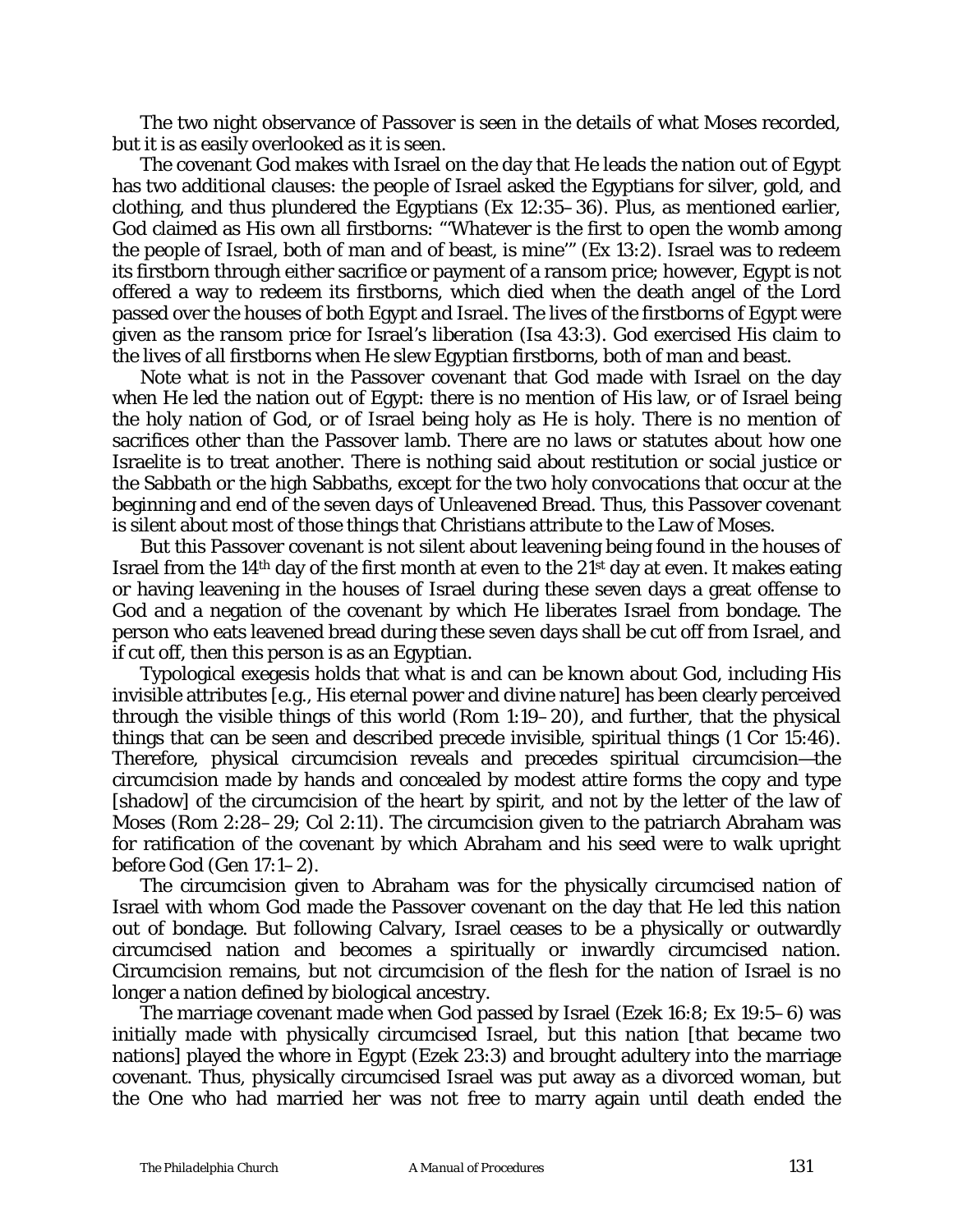marriage—and here is where typological exegesis can be confused with isogesis, the bringing of meaning from outside sources into Scripture.

The Passover lamb is selected and penned on the 10<sup>th</sup> day of the first month, and Israel enters the Promised Land on the 10<sup>th</sup> day of the first month (Josh 4:19). Jesus and His first disciples enter Jerusalem on the 10th day of the first month (*cf.* John 19:31; 12:1, 12). So both the natural nation of Israel under Joshua, then a mixed nation of circumcised and uncircumcised Israelites (Josh 5:2*–*7), and the man Jesus of Nazareth are selected by God and penned in God's rest, which was initially all of the Promised Land, but after Israel's return from the Babylonian captivity was only the rebuilt temple. Both enter God's rest on the 10<sup>th</sup> day of the first month. Both enter as the Passover Lamb of God that is to be sacrificed.

But what can be overlooked is that Joshua [in Greek, 'Inooûç or Jesus] led Israel into the Promised Land as Jesus led His disciples into the Jerusalem and the temple: as Joshua is a type of Jesus, the ancient nation of Israel is a type of Jesus' disciples.

The natural nation of Israel, post Joshua's leadership, played the harlot with sticks and stones in hilltop groves and became a blemished lamb that could not be sacrificed, but became the prey of wolves. Likewise, the disciples of Christ, post Jesus' leadership, played the harlot with Greek paganism and became a blemished lamb that could not be sacrificed, but was delivered into the hand of the spiritual kingdom of Babylon. So in the type (ancient Israel) a new Israel was needed, one that would not play the harlot, one that was not consigned to disobedience (Rom 11:32), one over whom sin had no dominion (Rom 6:14). This new Israel could not be a physical nation for a physical nation already existed; thus, this new Israel had to be a nation of a different type, a nation with whom a covenant could be made that was unlike the covenant God made with the fathers of Israel and Judah on the day when He took them by the hand to lead them out of Egypt (Jer 31:32). This new Israel had to be a spiritual nation, which did not exist prior to the *Logos* entering His creation as His only Son, the man Jesus, the first man of circumcised Israel who covered His nakedness with obedience to God.

But what does all of the above say about the Church: a new Body of Christ was needed, one that would not play the harlot with Greek paganism, one that had no indwelling sin lingering in its fleshly members. This new Body of Christ could not be an assembly like the existing Christian Church for Christendom, like Judaism, will continue to exist as bondservants to the present prince of this world. This new Body has to be a spiritual assembly, an assembly that is not engaged in world politics nor focused on those things that occur in this world. So the Christendom that spiritually died as Jesus' physical body died must be resurrected to life before Jesus returns as King of kings and Lord of lords.

Jesus' disciples form the Body of Christ (1 Cor 12:27).

By His obedience, Jesus was made the Passover Lamb of God—and when a lamb is sacrificed, it isn't only the head that is killed, but also the body. The Head of the Lamb of God cannot be sacrificed without the Body also being sacrificed, or crucified with Christ. And if crucified with Christ, then the flesh of disciples can be slain as was the fleshly body of the man Jesus; for the disciple is not above his teacher or the servant greater than his master (Matt 10:24). It is enough for disciples to be like Christ Jesus (*v.* 25), to walk as He walked (1 John 2:6), and to present their bodies as living sacrifices, holy and acceptable to God (Rom 12:1). And this becomes especially important when disciples are liberated from bondage to indwelling sin and death (Rom 7:21*–*25), for the number of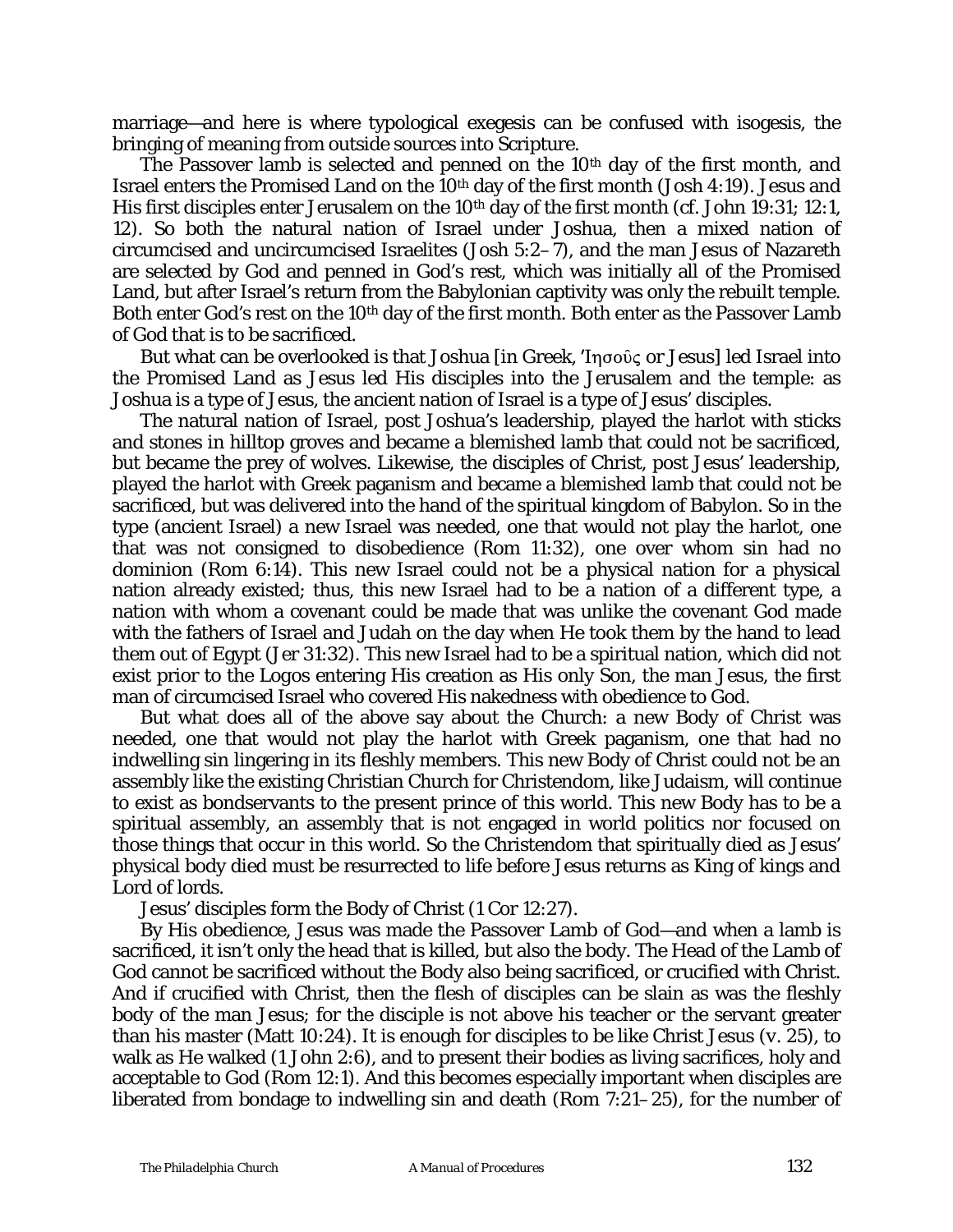disciples who have been "slain for the word of God and for the witness they have borne" (Rev 6:9) is not yet complete (*v.* 11).

Israel does not cease to be when circumcision moves from being of the outer man to being of the inner man, born of Spirit as a son of God. This new creature is housed in a tabernacle or tent of flesh; so the following correspondences exist—

- Circumcision of the foreskin is physical and as such precedes and serves as the copy and type of circumcision of the heart.
- The physically circumcised Israelite in a house in Egypt precedes and serves as a copy and type of the spiritually circumcised Israelite [i.e., the new creature born of Spirit] in a tent of flesh.
- The two doorposts and lintel of the physically circumcised Israelite's house in Egypt delineate the entryway into the house and as such correspond to the mouth of the tent of flesh in which the born of Spirit son of God dwells.
- Thus, the physically circumcised Israelite who, after smearing blood on doorposts and lintels, eats of a physical lamb roasted whole with fire serves as the copy and type of the spiritually circumcised Israelite who eats the flesh of the spiritual Lamb roasted over the fiery sins of Israel.
- For disciples, eating the unleavened bread that is or represents Christ's body functions spiritually as eating the flesh of an actual lamb by a physically circumcised Israelite.

The covenant that ended at Calvary is the covenant[s] made with the flesh, beginning with Abraham who was to walk blamelessly before God. Born of Spirit disciples are to walk blamelessly before God (Rom 2:26; 3:31; 6:12*–*13 *et al*) as Abraham walked, keeping commandments and statutes and laws by faith (Gen 26:5). And it is faith that causes disciples to keep these commandments and laws in a rebellious world; it is this faith that will be counted to disciples as righteousness, not the keeping of the commandments, a distinction that will be lost on those individuals who have not truly been born of spirit.

Where typology comes close to being isogesis is in Egypt representing sin, a correspondence taught for centuries as a Christian truism … when Jesus, during the eating of His last physical Passover, took the cup and after giving thanks over it, says, "'Drink of it, all of you, for this is my blood of the covenant, which is poured out for many for the forgiveness of sins'" (Matt 26:27*–*28), He made the wine the equivalent of His blood—and His blood the equivalent of the blood of the Passover lamb. He also made forgiveness of sins the equivalent of leaving Egypt. So the long held correspondence of Egypt representing sin is confirmed when the Passover covenant made with the flesh of physically circumcised Israelites moves inward to become the Passover covenant made with the spiritually circumcised new creature, a son of God.

The validity of typological exegesis is now strengthened when returning to Exodus: "'None of you shall go out the door of his house until the morning'" (12:22) … the house of a spiritually circumcised Israelite is the tent of flesh in which this son of God dwells. As no physically circumcised Israelite was to leave his house until the morning, no spiritually circumcised Israelite will leave his house [again, the tent of flesh] until the "light" returns, meaning until Christ Jesus returns and the judgment of saints is revealed (1 Cor 4:5). The "darkness" of the night the Passover Lamb of God is slain has not yet ended, and will not end until the kingdom of this world becomes the kingdom of the Most High and His Christ.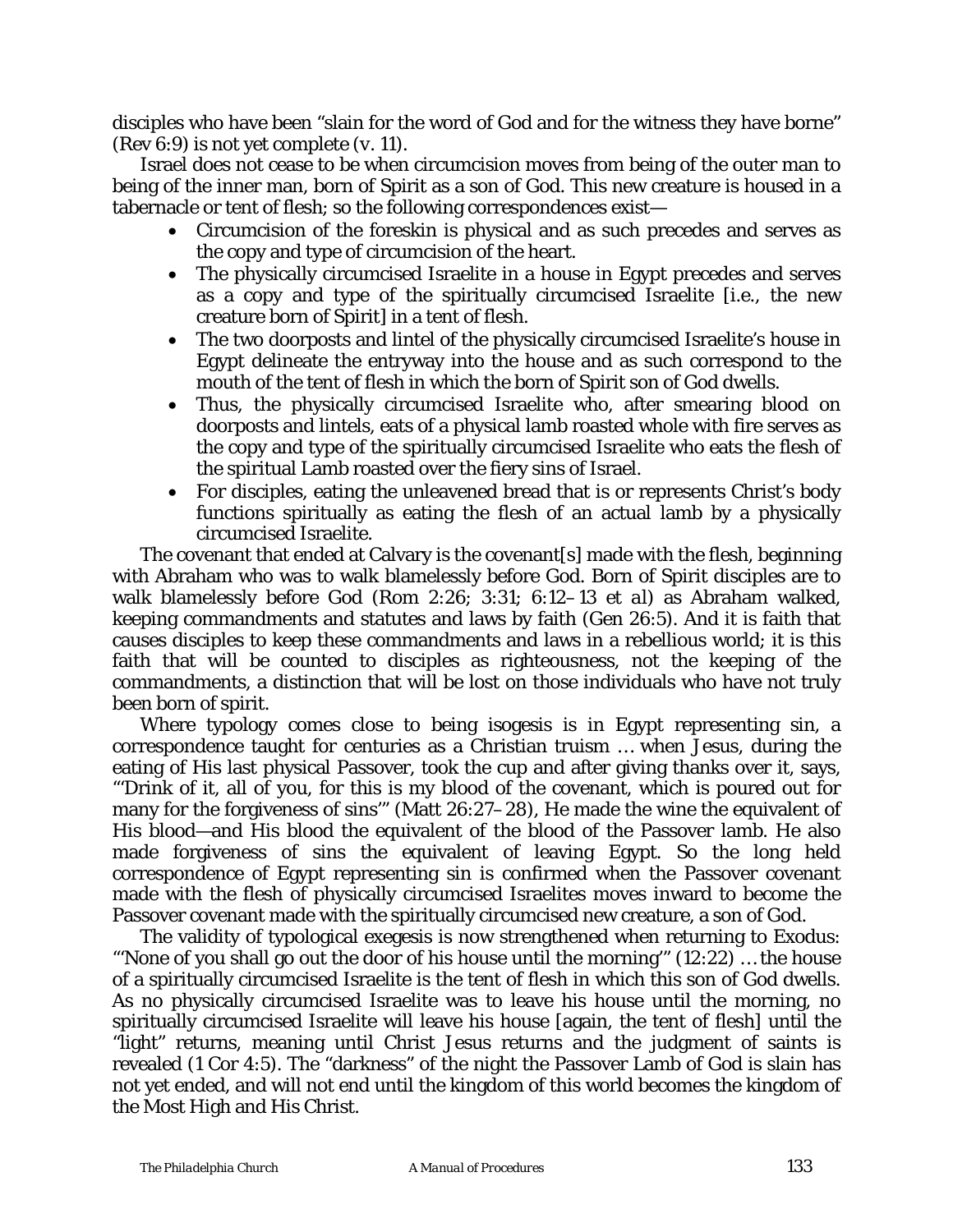Disciples do not consciously go to heaven upon death, but dwell as sleeping spirits under the altar of God (Rev 6:11) until the end of this age.

Of great importance prophetically is realization that darkness (i.e., the long spiritual night that began at Calvary) does not end until the kingdom of this world becomes the kingdom of the Ancient of Days and of His Christ (Rev 11:15; Dan 7:9*–*14), repeated for emphasis. This means that the first half of the seven endtime years of tribulation represent the dark hours between midnight and dawn, when Israel begins to loot the Egyptians. The reality of Pharaoh telling Moses and Aaron to take the people of Israel and go and serve the Lord occurs shortly before the end of the first half of the Tribulation—and the two witnesses are as Moses and Aaron were.

The Passover covenant is not one covenant that ends when covenants made with the flesh are abolished. The Apostle Paul writes,

Therefore remember that at one time you Gentiles in the flesh, called "the uncircumcision" by what is called the circumcision, which is made in the flesh by hands—remember that you were at that time separated from Christ, alienated from the commonwealth of Israel and strangers to the covenants [note the plural] of promise, having no hope and without God in the world. But now in Christ Jesus you who once were far off have been brought near by the blood of Christ. For he himself is our peace, who has made us both one and has broken down in his flesh the dividing wall of hostility by abolishing the law of commandments and ordinances, that he might create in himself one new man in place of the two, so making peace, and might reconcile us both to God in one body through the cross, thereby killing the hostility. (Eph 2:11*–*16)

The covenants of promise are not abolished when the hostility created by physical circumcision dies on the cross. Rather, what had been two peoples, one physically circumcised, one uncircumcised, are now the same as far as God is concerned. Both "have access in one Spirit to the Father" (Eph 2:18). Both are uncircumcised of heart until both make a journey of faith that is spiritually equivalent to the patriarch Abraham's physical journey made by faith from Ur of the Chaldees to Haran, then on to the Promised Land (Rom 4:9*–*12).

The 1st-Century Greek who turned to God separated himself or herself from his or her neighbors, but this Greek would not have turned to God unless the Father had first drawn the person from this world … unless the Lord had called Abram out from the land of Haran, a land representing death, Abram would never have left his father. Likewise, unless the Father draws and the Son calls a person out from this world by giving to the person a second breath of life, the person would never leave this world and all that it offers. So the 1st-Century Greek who ceased worshiping a pantheon of deities that sprang from the heads of ancient peoples as Athena sprang from Zeus' forehead or mind—this Greek began a spiritual journey in the same way that Abraham began a physical journey when he set out with his father Terah from Ur to go into the land of Canaan. This Greek's journey called for him or her "'to abstain from things polluted by idols, and from sexual immorality, and from what has been strangled, and from blood'" (Acts 15:19*–*20). Everything else this Greek would need to know could be learned from hearing Moses read every Sabbath (*v*. 21).

The Jew who kept the commandments as a cultural expectation and who broke with his or her culture by professing with his or her mouth that Jesus is Lord and believing in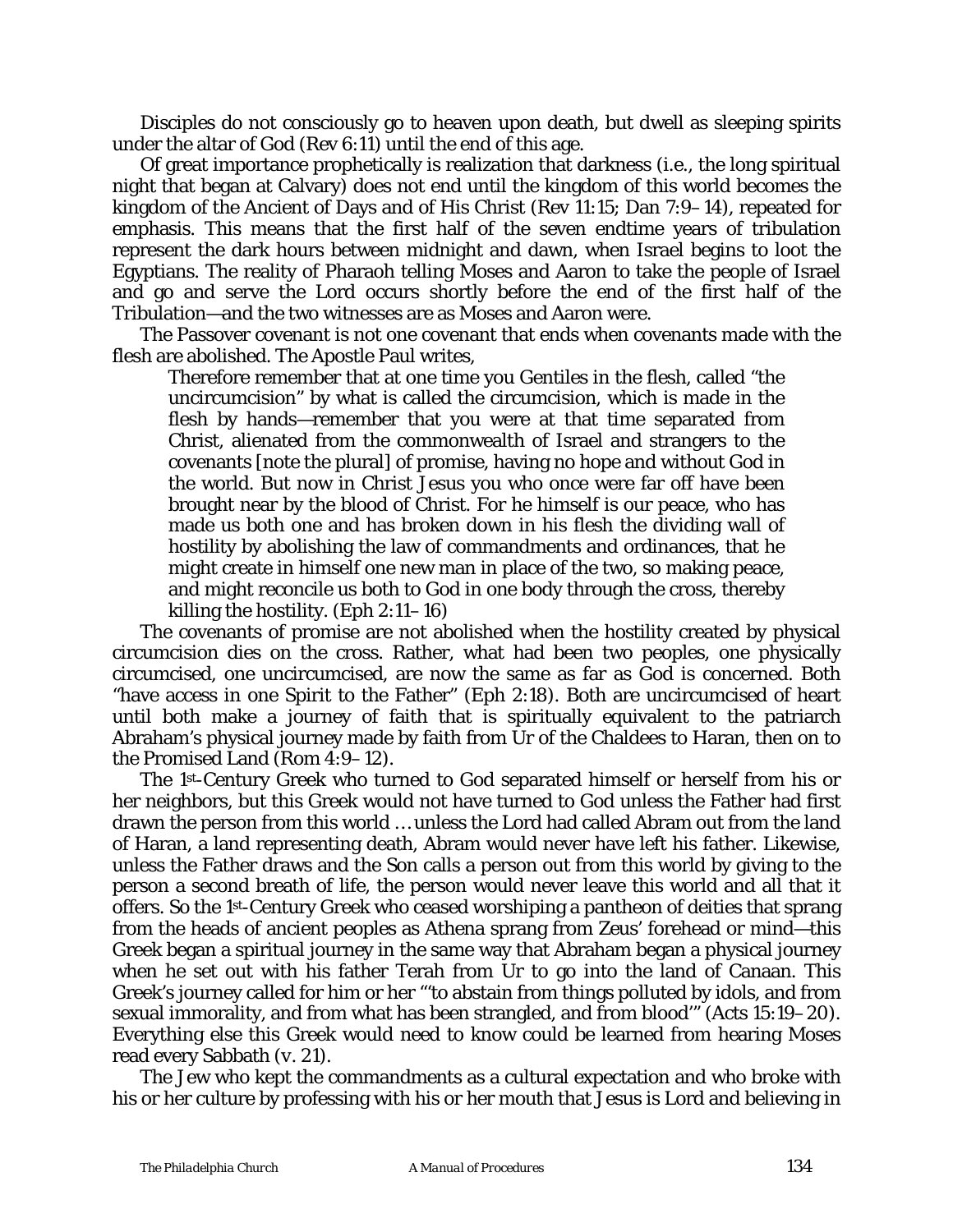his or heart that God had raised Jesus from the dead (Rom 10:9) would have made a journey of faith of equivalent distance to that of the Greek's, for to confess that Jesus is Lord requires perceiving God as a house of two who are one in unity but not numerically.

Without undertaking a journey of faith equivalent to Abraham's journey while still uncircumcised, no heart is cleansed. The heart cannot be circumcised. The person born of spirit will be as a Hebrew infant of less than eight days of age, and will remain as a new born infant until the heart is cleansed by faith; for with God, maturity is not obtained by the passage of time but by the journey of faith from spiritual Babylon to the heavenly city of Jerusalem. Circumcision comes when the person spiritually follows Jesus and crosses the River Jordan and begins living as a spiritual Judean, thereby taking the Passover sacraments on the night that Jesus was betrayed.

The Law of Moses is not one covenant, but rather, all of the covenants of promise that were made with the flesh. It includes the Passover covenant (Ex chap 12*–*13), the Sinai covenant (Ex chaps 20*–*24), the second Sinai covenant (Ex chap 34), the covenant between God and the men of Levi (Ex 32:25*–*29), the added laws concerning offerings (the Book of Leviticus), and the Moab covenant (Deut chaps 29*–*32). All of these covenants of promise are continued as covenants of promise made with born of spirit sons of God—and this is what greater Christendom has failed to understand. Disciples take the sacraments of bread and wine on the night that Jesus was betrayed (1 Cor 11:23*–*26) as the continuation of the Passover covenant made with Israel on the night that God took Israel by the hand to lead this nation out of Egypt.

It is convenient to use the theological shorthand of saying that the covenants of promise made with the flesh were "abolished" rather than "continued on at a higher plain." Yes, they were abolished, for all covenants made with the flesh were abolished at Calvary. But "Israel" was not abolished! And if Israel is not abolished but becomes a nation with circumcised hearts, then the covenants are not abolished either but become covenants made with this spiritual nation that used to be two peoples, divided by the hostility created through physical circumcision. And Jesus' actions on the night that He was betrayed, when compared to what happened at the first Passover, disclose the relationship between the physical and the spiritual … the plundering of Egypt, now, becomes an interesting case study: when Israel took the gold and silver of Egypt, it took those things that "reflected light" as the moon reflects the light of the sun. Jesus is the light of this world (John 1:4, 7; 12:35*–*36; 1 John 1:5 *et al*), and when He died at Calvary, darkness overcame this world. It is physical things that reflect visible light; the true light of this world is invisible and spiritual. And Jesus was the true light of God. So as Egypt lost those things that reflected light, the world lost its light and was plunged into darkness when Christ died on the cross.

The chiral image of Israel plundering the Egyptians will be disciples returning those things that reflect light during the second half of the Tribulation.

A word needs to be said about covenants: a "covenant" (Heb: *bereeth'*) or a "compact" or a "law" in its broad sense is a formal declaration of contractual terms that begins with the shedding of blood or a cutting and extends until blood is again shed or a cutting is again made. Hence a covenant is the space or distance from cutting to cutting. A marriage covenant was to extend from when the hymen of a virgin is broken by her husband and blood is shed in the marriage bed until blood is again shed at death (for the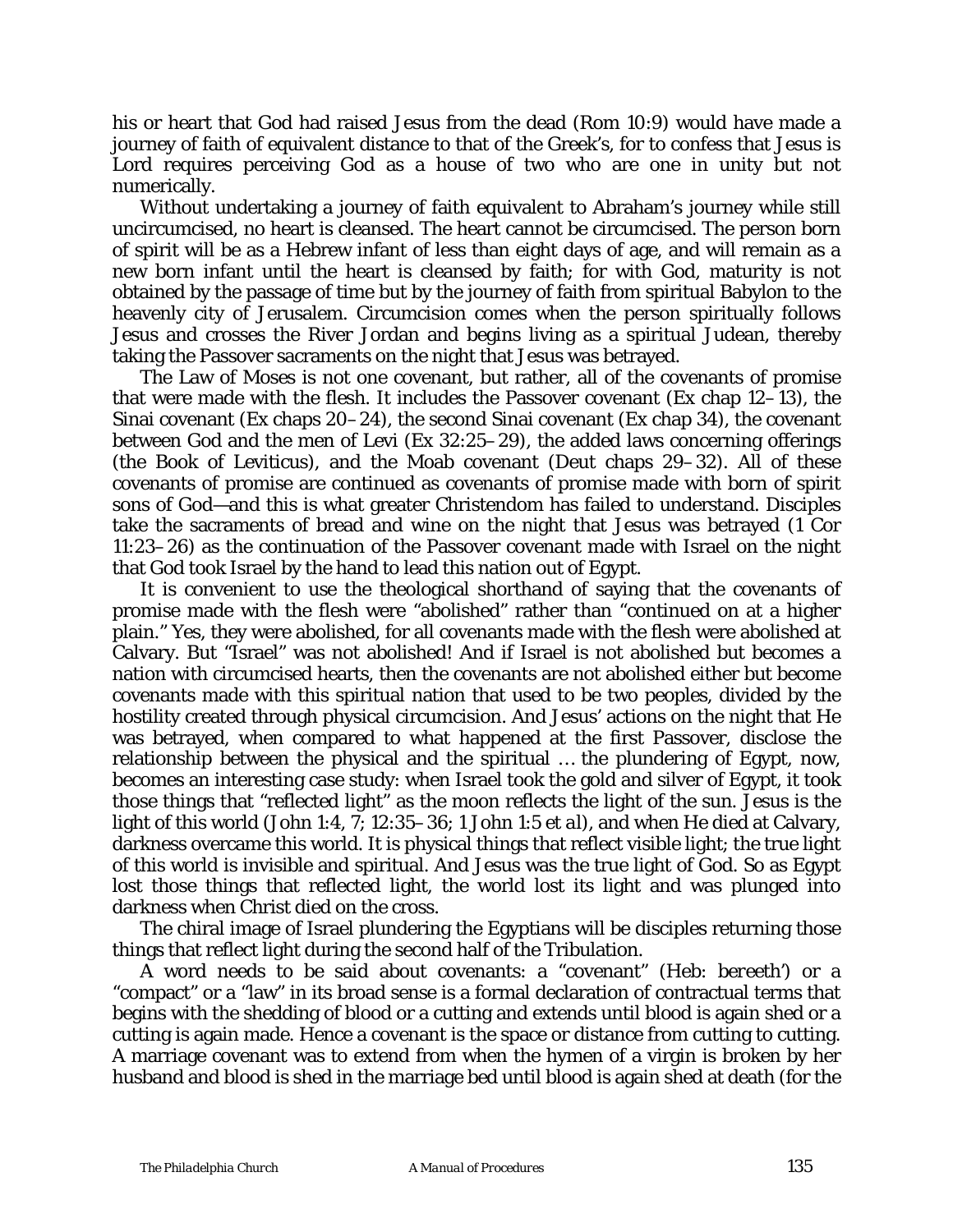hymen could not be restored). Thus, a covenant made in the flesh cannot be spiritual for death ends a covenant ratified by blood.

- Since death ends every covenant or "will" (Gr: *diatheke*) made in the flesh, the Law of Moses was abolished at Calvary.
- However, the covenants of promise were not dependent upon the flesh, but upon the will of God.
- Isaac was not born through the strength of Abraham and Sarah's flesh, but by promise, and Isaac was not covered by his righteousness, but by Abraham's obedience extended by promise.
- Jesus was not resurrected from the dead through the strength of His flesh, but by the will of God, and disciples are not covered by their righteousness but by Jesus' obedience extended by promise.
- Moses remains the witness against every Israelite (John 5:45; Deut 31:26) regardless of whether physically or spiritually circumcised. And the covenants of promise remain in force.

The writer of Hebrews said, "Indeed, under the law almost everything is purified with blood, and without the shedding of blood there is no forgiveness of sins. Thus, it was necessary for copies of heavenly things to be purified with these rites [i.e., the shedding of blood], but the heavenly things themselves with better sacrifices than these" (Heb 9:22*–*23 — read *vv*. 15*–*28).

The covenant the Lord made with the fathers of Israel and Judah on the day when He took their fathers by the hand to lead them out of Egypt began with the shedding of blood by Passover lambs and was confirmed by the death of Egyptian firstborns as the ransom price for Israel's liberation (Isa 43:3). This covenant continues forward, now, until it ends when blood is again shed (*v.* 4). And it is this second shedding of blood that will make Israel forget its liberation from bondage to Pharaoh (Jer 16:14*–*15; 23:7*–*8).

The annual shedding of the blood by Passover lambs was a memorial of the inauguration of the Passover covenant by which physical liberation occurred from physical bondage to Pharaoh. However, when a lamb is no longer sacrificed but a disciple drinks from the cup on the night that Jesus was betrayed, the memorial ceases being a remembrance of liberation from physical bondage and becomes anticipation of liberation from spiritual bondage to sin and death. Everything moves upward one step on a spiritual hierarchy—

- When Israel in Egypt sacrificed Passover lambs on the  $14<sup>th</sup>$  of Abib, the nation was not then free but anticipated freedom before the night was over.
- When Israel in Jerusalem sacrificed Passover lambs on the 15<sup>th</sup> of Abib, the nation celebrated a memorial to the nation's liberation (Ex 12:14) that was to be kept as a feast throughout the generations.
- When disciples now drink from the cup on the  $14<sup>th</sup>$  of Abib, this spiritually circumcised nation of Israel is not free from bondage to indwelling sin and death, but anticipates freedom before this spiritual night is over.
- When disciples feast on the  $15<sup>th</sup>$  of Abib, the nation celebrates a memorial to ancient Israel's liberation from bondage to Pharaoh and celebrates in anticipation of humankind's liberation from disobedience and corruption.

The spiritually circumcised Israelite who eats the bread and drinks of the cup on the night that Jesus was betrayed becomes the spiritual equivalent of the physically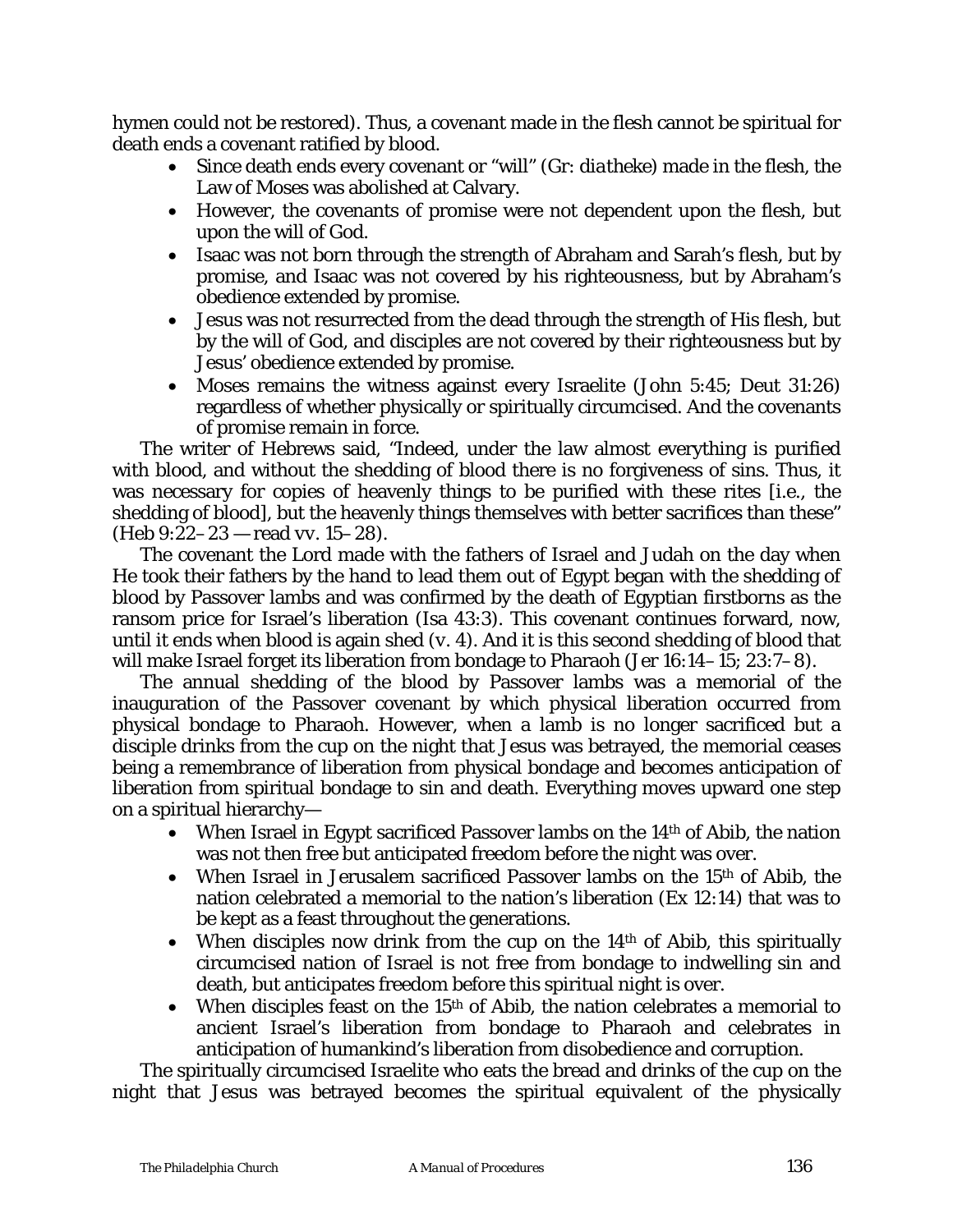circumcised Israelite in Egypt who smeared blood on doorposts and lintel and ate the flesh of the paschal lamb in haste.

- The person who claims to be born of Spirit but who has not been (but who lies) becomes the spiritual equivalent to Egyptians on the night when the death angel passed through Egypt.
- The person who has no interest in God becomes the spiritual equivalent to the livestock of Egyptians on that fateful night.
- All firstborns who do not cover themselves with the blood of Christ will be slain when the lives of men are again given as ransom for the liberation of Israel.

This second slaying of firstborns will end the Passover covenant that began when God took Israel by the hand to lead the nation out of Egypt. The exodus from Egypt will no longer be remembered, for the covenant will no longer be one of promise—the promise will be fulfilled in the recovery of Israel from the north country and out of all the countries where God has driven these peoples (Jer. 16:15), with the north country representing death.

As a contractual term of the Passover covenant, all firstborns of man and beast [i.e., what is first to open a womb] belong to the Lord and must be ransomed if not sacrificed to the Lord (Ex 13:1*–*2). God's claim on firstborns is largely unrecognized by humankind; His claim would seem unreasonable and arbitrary if it were recognized. Nevertheless, what typology reveals is that firstborns not covered by the blood of the Lamb will lose their lives as spiritual Babylon is dealt a below-the-belt blow that staggers and wobbles the prince of this world and his angels.

The many false prophets within Israel, natural and spiritual, will identify the second Passover slaughter of firstborns as the Sixth Trumpet Plague, for approximately a third of humankind will die in a very short period, between the 14th and 17th days of the second month of the sacred year (which will begin with the first observed crescent moon after the spring equinox in the northern hemisphere). But the death of these firstborns will be the ransom price paid for Israel's liberation from indwelling sin and death, not the world's liberation. The sixth Trumpet Plague is the ransom price paid for the third part (Zech 13:9) of humankind's liberation, and this ransom price is not paid until near the middle of the seven endtime years.

To repeat: there will be a second Passover ransom paid by unredeemed firstborns that today belong to God but live as part of this world. These firstborns will be sealed in death so that they cannot be lost to God during the seven endtime years of tribulation. But sealing a person in death to protect the person is not what human beings expect from God—and many of the survivors will curse God and will make war against the people of God, identifiable by Sabbath observance; for a third part of humankind will die. As important, the first or great king [or horn] of the spiritual coalition identified as the king of Greece will also lose his life because he is "first"; then those rebelling angels who have been cast into outer darkness (the bottomless pit) will realize that the death sentence under which they are imprisoned will be, and can be executed.

The Passover covenant made on the day when God took Israel by the hand to lead this nation out of Egypt did not include the Decalogue or the need to be physically circumcised or the promise of spiritual circumcision. A mixed multitude left Egypt with Israel, and this mixed multitude would not have been physically circumcised in Egypt and they were not physically circumcised in the wilderness. Nor were the children born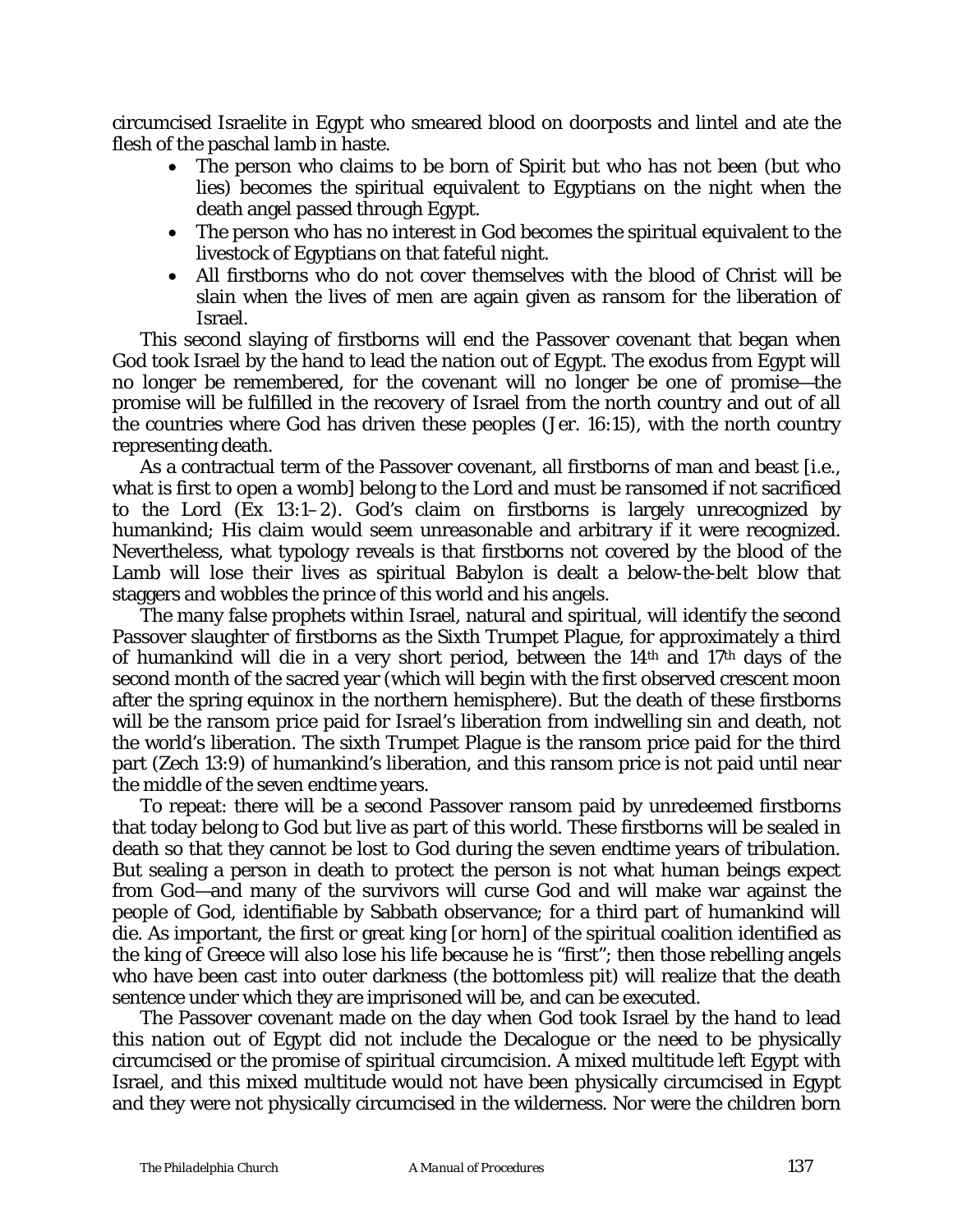into the tents of Israel in the wilderness physically circumcised … physical circumcision is not seen again until after Israel crosses the River Jordan under Joshua's leadership (Josh 5:2*–*7). So partaking in the exodus from Egypt did not require a person to be physically circumcised even though to eat of the Passover required a person to be circumcised (Ex 12:48). Circumcision, now, and the blood shed when a person is circumcised equates to the blood shed by Egyptian firstborns as ransom for Israel. Therefore, no one can enter into this Passover covenant at a future time unless the person is circumcised, physically or spiritually, until lives are again given for the ransom of Israel.

An uncircumcised Greek in the 1st-Century, prior to being a disciple, would not have eaten of the Passover, and the context of Jesus' comment about circumcision making well only a part of a man emerges: circumcision makes a man naked before God, makes the man covered only by his obedience to God. But when covered by obedience, the man is liberated from sin and death; he is healed so that he should live forever … circumcision equates to liberation, or the exodus from bondage to disobedience. It is only when the man loses this covering of obedience that he needs another covering (fig leaves or animal skins). As long as a man has his covering of obedience, he has not returned to sin or to Egypt, the earthly representation of sin.

But physical circumcision was done to a man on the 8th day of his life—done before he could sin. Unfortunately, circumcision did not prevent a man from sinning; physical circumcision did not compel obedience. Hence, circumcision produced death when the promise of obedience is life. Therefore, spiritual circumcision does not occur until after a person cleanses his or her heart by a journey of faith that will leave the person living as a Judean. Spiritual circumcision doesn't automatically follow spiritual birth. Many disciples have died from spiritual SIDS before they were circumcised of heart.

The mixed multitude that left with circumcised Israel was covered by the loss of their firstborns in a manner similar to how the sons of Levi were ordained at the cost of their sons and brothers … much blood is shed in the Law and the Prophets, too much blood for the sensitivities of modern Americans and Europeans. This shedding of blood has become a stumbling block that prevents "modern" nations from worshiping the *Theos* of Abraham, Isaac, and Jacob, or from recognizing the validity of Scripture. In most churches the Bible story has been rewritten with a blotter to remove the blood. The love of Jesus is emphasized, and the Law of Moses is devalued. The numbers recorded in Scripture are reduced: the 600,000 adult male Israelites that leave Egypt under Moses become 40 or 50, maybe as many as 200 in documentary dramas aired on *The History Channel*. Israel's exodus from Egypt is told as a good story that should not be taken literally, and the stumbling block of shed blood is covered by a mantle of disbelief.

The Passover covenant was not ratified by the blood of bulls and goats cast on the people and the altar, but by Passover lambs and the lives of Egyptian firstborns, both of men and beasts. At Calvary, the blood of the Lamb of God was shed on the 14th day of the first month at even as the Pharisees then reckoned when Passover lambs were to be sacrificed. But lambs slain on that first Passover in Egypt were killed the previous evening if Moses' command that none shall go out of their houses until morning was obeyed; so the one day difference has tremendous significance that has been lost. Again, when Jesus eats the Passover, He eats it at the beginning of the 14<sup>th</sup> of Abib, the first month. He is then sacrificed as the Lamb of God at the prescribed time when Pharisees taught that Passover lambs were to be sacrificed. So the Passover covenant was not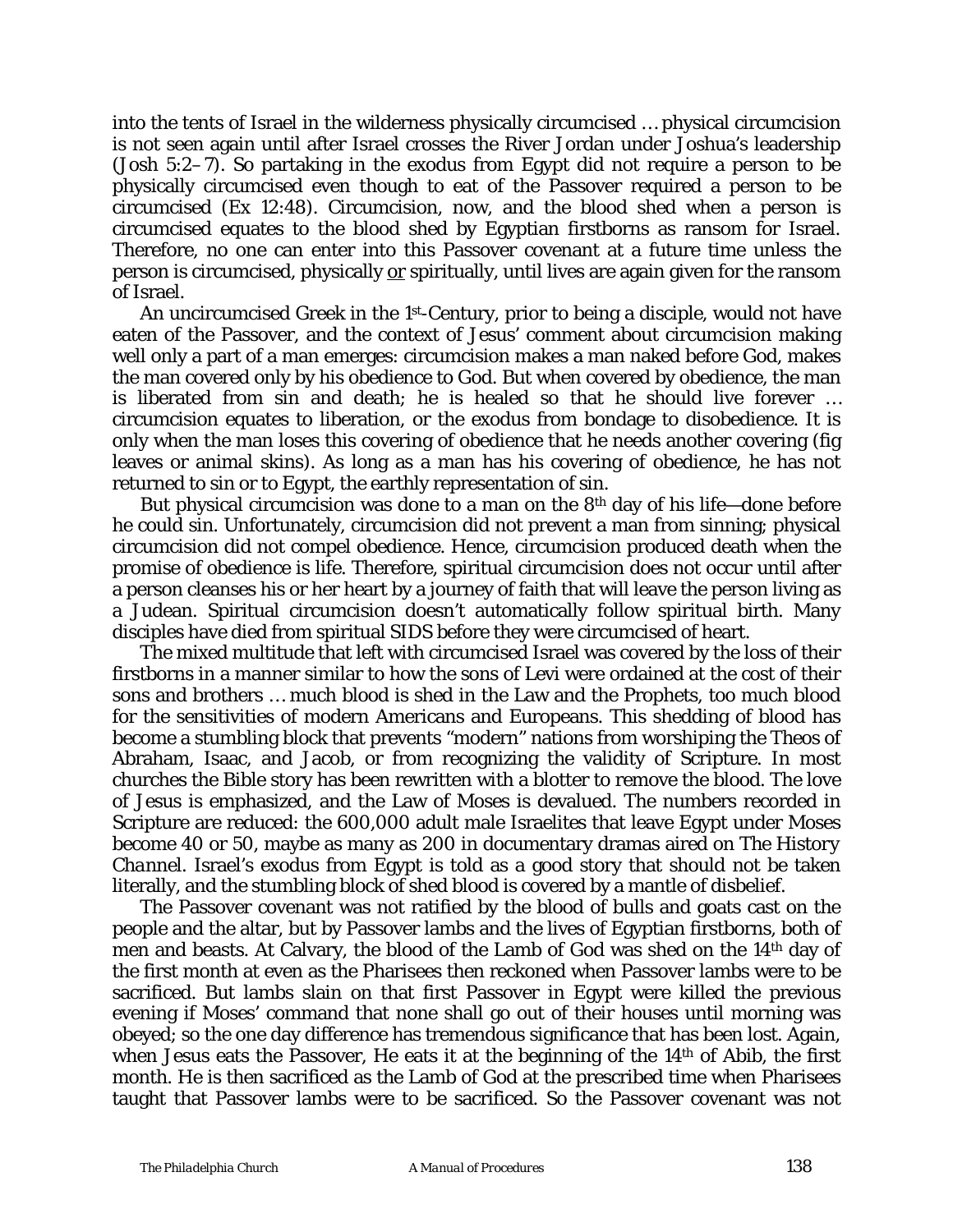abolished when the Sinai covenant was added—if it had been abolished Jesus would not have eaten the Passover on the dark portion of the 14<sup>th</sup>. Rather, because of ambiguity within the covenant as to when the Passover lamb was to be sacrificed, two Passover sacrifices were needful in the 1<sup>st</sup> Century CE. This ambiguity enhances the annual provision for a second Passover in the second month to be eaten by all who were unclean or on a far journey on the 14th of the first month.

Two Passover observances annually, one the taking of the sacraments of bread and wine, one the feast celebration of the Night to be Much Observed; the first somber, the second joyous — rabbinical Judaism today eats the Seder meal twice each spring. Its reason for doing so, however, stems uncertainty arising from use of the calculated calendar, and not from any spiritual understanding.

There might not be more than 30,000 people annually taking the Passover sacraments on the dark portion of the 14th of Abib, and if this is the case, the Churches of God stand condemned before God as worthless servants who have hid the knowledge of God that they have.

When Jesus' disciples asked Him, "'Where will you have us prepare for you to eat the Passover?" (Matt  $26:17$ ) — the disciples asked on the  $13<sup>th</sup>$  — no one said that He would be eating the Passover a day early. The owner of the house where Jesus ate the Passover did not say that He was a day too early. So in the 1st-Century CE it was not unusual to eat the Passover on the dark portion of the 14th although Pharisees would not begin slaughtering Passover lambs (as far as records reveal) until the ninth hour [3:00 pm] on the afternoon of the 14th. And this apparent discrepancy, allowed by sloppily reading Scripture, highlights the failure of Israel to teach simple truths to a jaded world, turned off by hypocrisy and dishonestly.

### V. \_\_\_\_\_\_\_\_\_\_\_

On the third new moon after the people of Israel had gone out of the land of Egypt, on that day they came into the wilderness of Sinai. … There Israel encamped before the mountain while Moses went up to God. The Lord [*YHWH*] called to him out of the mountain, saying, "Thus you shall say to the house of Israel: You yourselves have seen what I did to the Egyptians, and how I bore you on eagles' wings and brought you to myself. Now therefore, if you will obey my voice and keep my covenant, you shall be my treasured possession among all peoples, for the earth is mine; and you shall be to me a kingdom of priests and a holy nation. These are the words that you shall speak to the people of Israel." (Ex 19:1*–*6)

When Israel reached Mount Sinai, the nation's exodus from Egypt was recent history: Israel had been on the move for a month and a half. They had run out of food after a month (Ex 16:1*–*3), and they have been eating manna for two weeks. They had quarreled with Moses about the lack of water (Ex 17:2), and they defeated the Amalekites at Rephidim (*vv*. 8*–*13). God referred to what Israel had experienced as bearing Israel on eagles' wings and bringing the nation to Himself (Ex 19:4); yet that expression of having borne Israel on eagles' wings does not seem appropriate to an endtime generation that

\_\_\_\_\_\_\_\_\_\_\_\_\_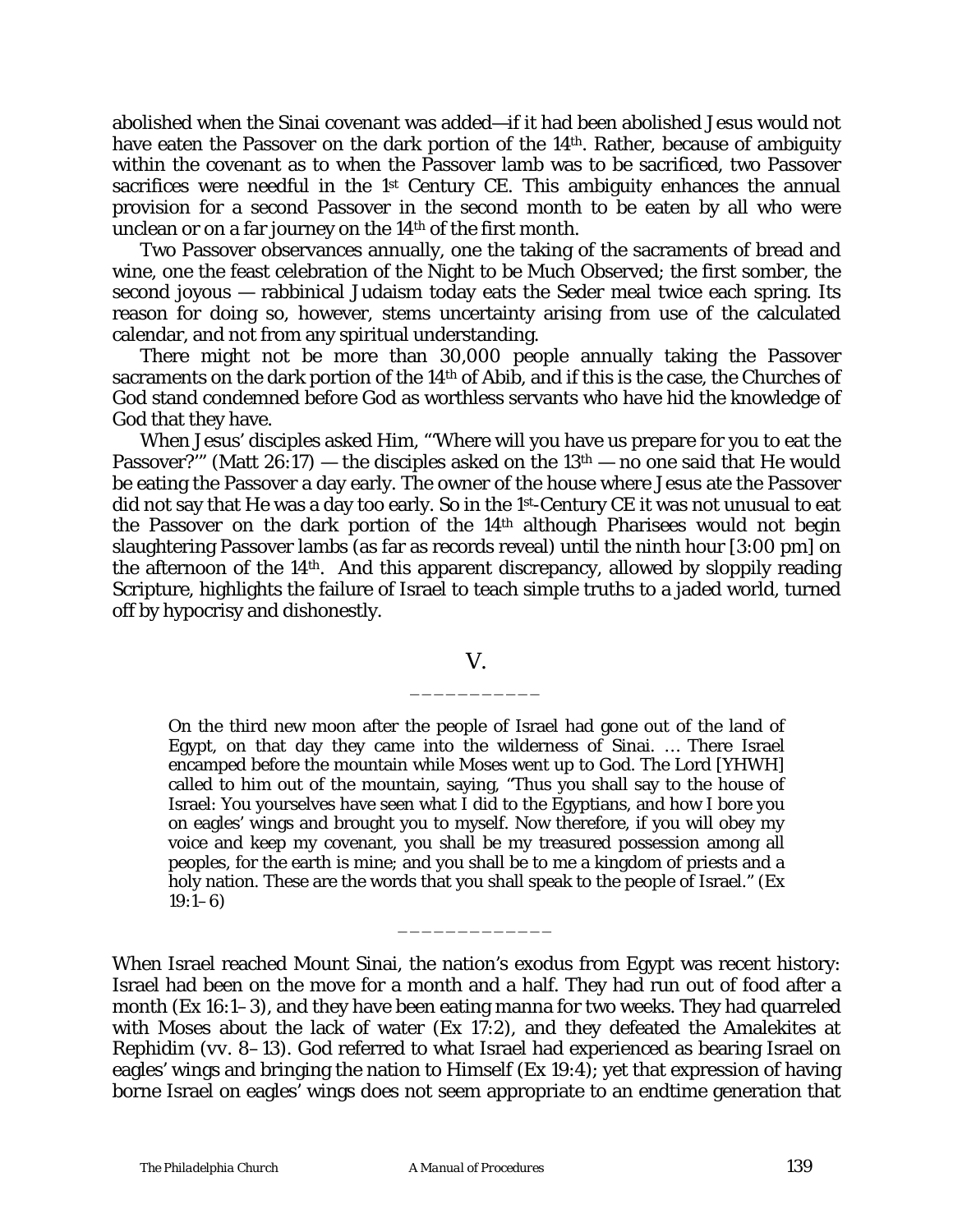flies the air-highways of the world [because of territorial claims, eagles themselves have such highways].

When war arises in heaven and Michael and his angels fight against Satan and his angels and Satan is cast into time (Rev 12:7*–*9), that old dragon will pursue the woman who had given birth to the male child (*v.* 13) who will rule all nations with a rod of iron (*v.* 5). "But the woman was given the two wings of the great eagle so that she might fly from the serpent into the wilderness, to the place where she is to be nourished for a time, and times, and half a time" ( $v$ . 14) ... God said that He brought Israel to Him on eagles' wings under Moses, and in John's endtime vision God will again bring Israel, the woman, to Himself on two eagle wings. The first forms the shadow and type of the latter.

- Israel walked from Egypt to Sinai. There were neither planes nor chariots, nor wagons, nor horses.
- Israel's journey was fraught with hunger, thirst, and enemies determined to slay the nation.
- If Israel's journey to Sinai corresponds to (or forms the copy and type of) endtime Israel's flight from the fallen prince of this world to the rest or refuge of God, then this flight on eagle wings will be unlike anything most prophecy pundits have prophesied.

Most importantly, the Sinai covenant by which Israel could become the holy nation of God comes after this flight, not before. Except for a few, the writing of the laws of God on hearts and minds becomes a reality in the second half of the seven endtime years of tribulation.

Of the many covenants of promise made in the law of Moses, the Sinai covenant occupies a unique position; for the Sinai covenant offers to the firstborn natural son of God (Ex 4:22) the promise of becoming the holy nation of God (Ex 19:5*–*6) if this "son" would keep everything God tells Moses. This covenant offered "holiness," but offered it on the condition of obedience … the Sinai covenant ends natural grace (Rom 5:13). Although sin, the transgression of the laws of God (1 John 3:4), entered the world through the disobedience of one man, and death through sin (Rom 5:12), this sin or disobedience is not counted against humankind where there is no law. Why? Because Adam was driven from the garden of God, and he and his descendants were consigned to disobedience so that God could have mercy on all (Rom 11:32). Their lawlessness was "covered" by their consignment to disobedience, and to being bondservants of the prince of this world. In a figurative sense, God delivered all of humankind as serfs to the king of Babylon when Adam was sent forth to till the ground that would yield thorns and thistles. God said to Adam, "'By the sweat of your face you shall eat bread, till you return to the ground, for out of it you were taken; for you are dust, and to dust you shall return'" (Gen 3:19).

When the Lord led the fathers of Israel and Judah out of Egypt, He liberated them from bondage to Pharaoh; thus, their lawlessness was no longer covered by their servitude to this physical king. But the Lord also did not give Israel many commandments. He said only to select, pen, and sacrifice male lambs (either sheep or goats) and to do this year by year. He also said to consecrate firstborns of man and beast to the Lord, for all firstborns belong to God to do with as He pleased: two commandments, with these two not being a part of the Sinai covenant, or the Decalogue.

Note, the Passover covenant promises liberation, not eternal life. The Sinai covenant promises holiness upon obedience. It is the Moab covenant that promises spiritual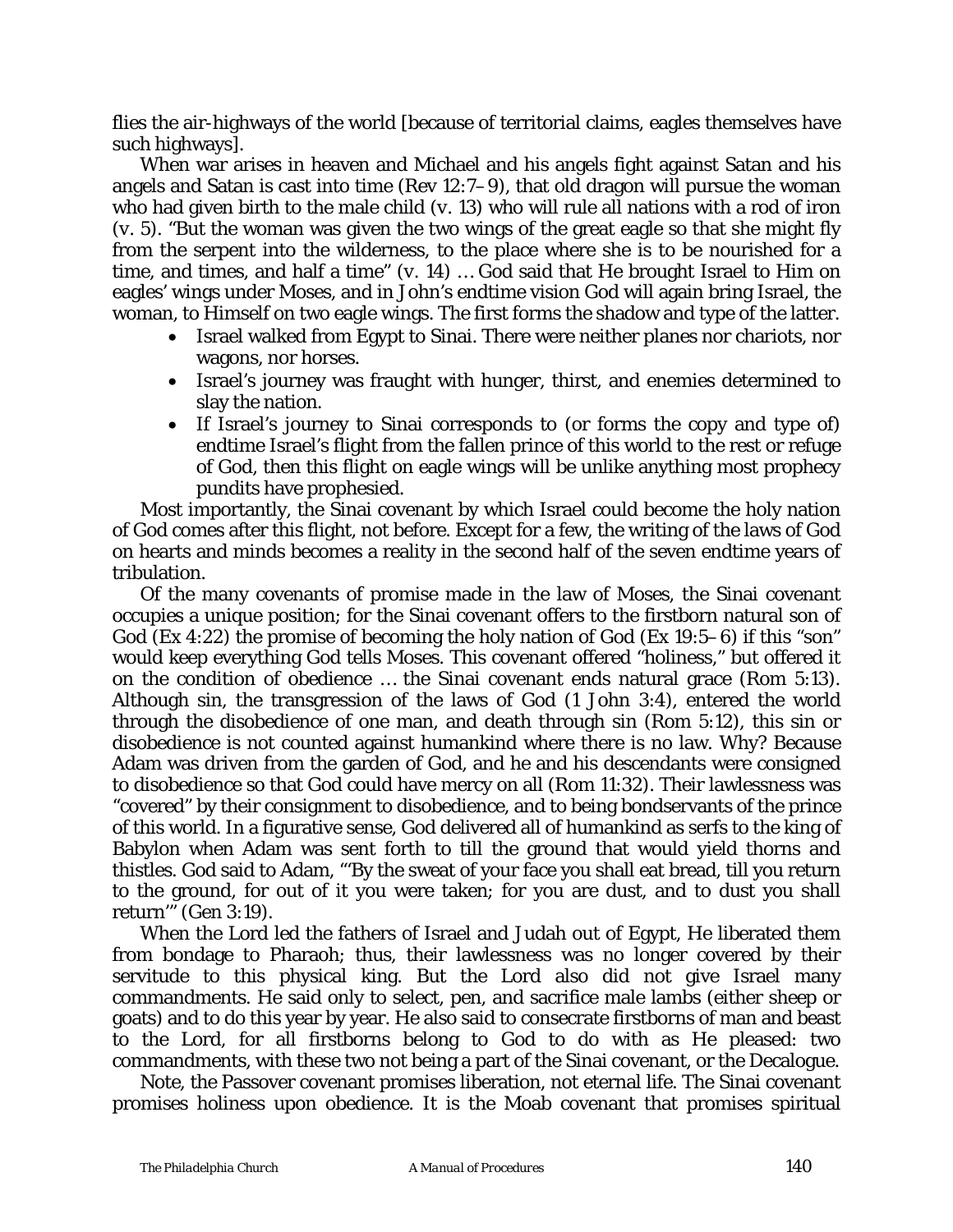circumcision and inclusion into the holy nation of God that has been born of Spirit—it is through the Moab covenant that Israel could have inherited everlasting life, not through the commandments. Yet the terms of the Moab covenant requires Israel to keep all that is written in the book of Deuteronomy (30:10).

Today, Christians take more pleasure in sin than in righteousness, and most Christians will return to sin after they have been liberated from disobedience and disbelief. They profess love for Christ, but by their persistent lawlessness they show that they really despise Him and His shed blood. Yes, the person who will not, by faith, keep the precepts of God's law shows to man and angels how much this person despises God and all that God represents.